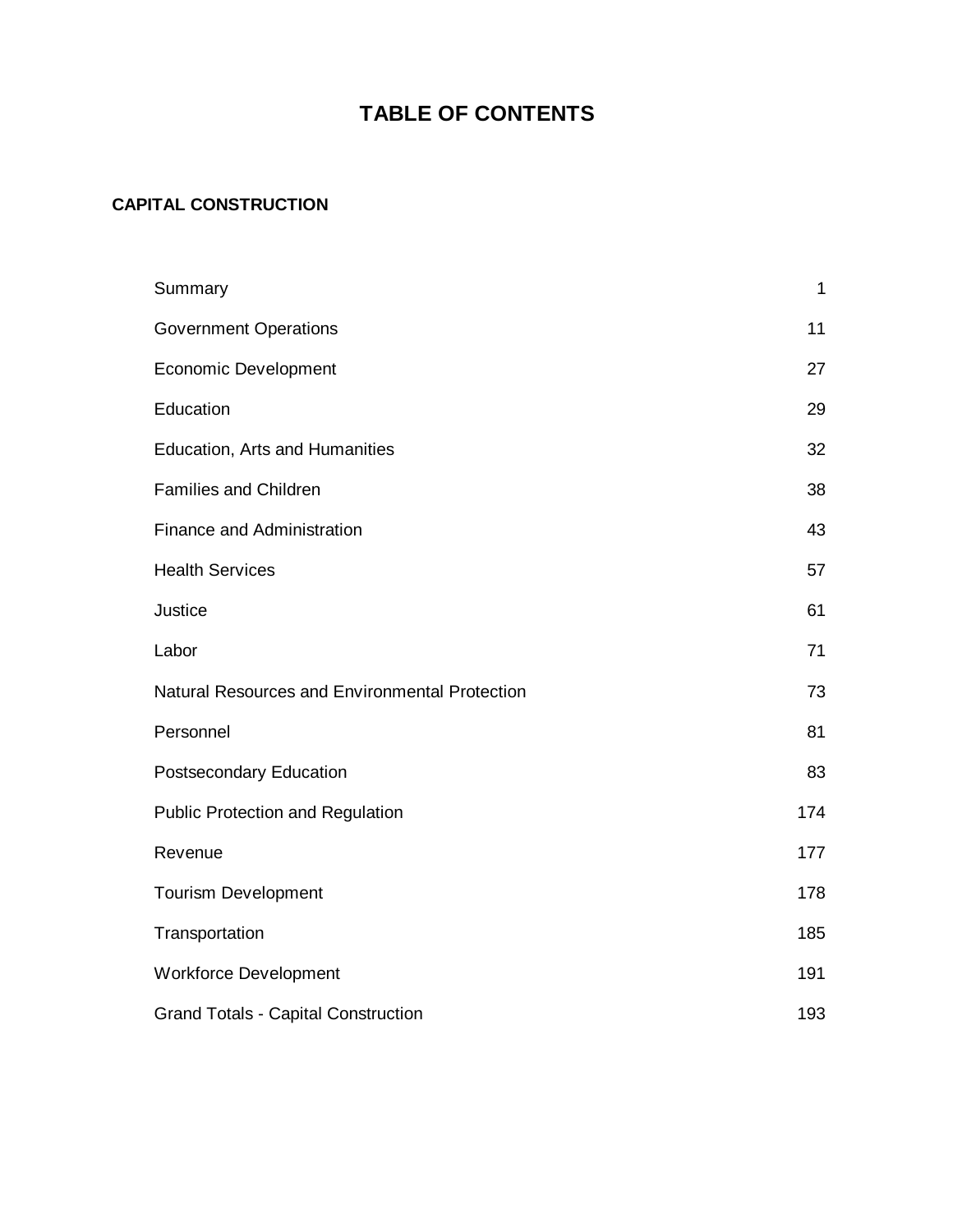### **2000-2002 BUDGET OF THE COMMONWEALTH CAPITAL CONSTRUCTION SUMMARY**

|                                     | FY 2000    | FY 2001       | FY 2002     | <b>New</b><br>Authorization |
|-------------------------------------|------------|---------------|-------------|-----------------------------|
| <b>SOURCE OF FUNDS</b>              |            |               |             |                             |
| <b>Executive Branch</b>             |            |               |             |                             |
| <b>General Fund</b>                 | 700,000    | 21,756,400    |             | 22,456,400                  |
| <b>Restricted Funds</b>             | 2,160,000  | 826,991,400   | 75,376,800  | 904,528,200                 |
| <b>Federal Funds</b>                |            | 23,579,400    | 2,250,500   | 25,829,900                  |
| <b>Bond Fund</b>                    |            | 933,490,600   | 2,000,000   | 935,490,600                 |
| Road Fund                           |            | 10,370,000    | 6,654,000   | 17,024,000                  |
| <b>Agency Bonds</b>                 |            | 117,525,000   |             | 117,525,000                 |
| <b>Capital Construction Surplus</b> |            | 2,219,000     | 248,000     | 2,467,000                   |
| <b>Deferred Maintenance</b>         |            | 7,169,000     |             | 7,169,000                   |
| Emergency Repair, Maintenance       |            |               |             |                             |
| and Replacement                     | 2,210,000  | 5,379,000     |             | 7,589,000                   |
| Investment Income                   |            | 16,806,000    | 16,540,000  | 33,346,000                  |
| Other                               | 27,843,000 | 144,299,000   | 7,216,000   | 179,358,000                 |
| <b>TOTAL SOURCE OF FUNDS</b>        | 32,913,000 | 2,109,584,800 | 110,285,300 | 2,252,783,100               |
| <b>EXPENDITURES BY CABINET</b>      |            |               |             |                             |
| <b>Executive Branch</b>             |            |               |             |                             |
| <b>Government Operations</b>        | 210,000    | 142,077,800   | 13,152,900  | 155,440,700                 |
| <b>Economic Development</b>         |            | 76,055,000    |             | 76,055,000                  |
| Education                           |            | 10,114,000    | 785,000     | 10,899,000                  |
| Education, Arts and Humanities      |            | 143,202,500   | 150,000     | 143,352,500                 |
| <b>Families and Children</b>        |            | 3,740,000     | 525,000     | 4,265,000                   |
| Finance and Administration          | 500,000    | 276,164,500   | 8,313,300   | 284,977,800                 |
| <b>Health Services</b>              |            | 12,426,000    | 1,840,000   | 14,266,000                  |
| Justice                             |            | 150, 127, 100 | 3,286,000   | 153,413,100                 |
| <b>Natural Resources</b>            |            | 20,524,000    | 8,175,000   | 28,699,000                  |
| Personnel                           |            | 2,000,000     |             | 2,000,000                   |
| <b>Postsecondary Education</b>      | 29,793,000 | 1,192,152,300 | 59,354,100  | 1,281,299,400               |
| Revenue                             |            | 200,000       |             | 200,000                     |
| <b>Tourism Development</b>          | 2,410,000  | 32,048,800    | 7,625,000   | 42,083,800                  |
| Transportation                      |            | 45,135,000    | 6,654,000   | 51,789,000                  |
| <b>Workforce Development</b>        |            | 3,617,800     | 425,000     | 4,042,800                   |
| <b>TOTAL EXPENDITURES</b>           | 32,913,000 | 2,109,584,800 | 110,285,300 | 2,252,783,100               |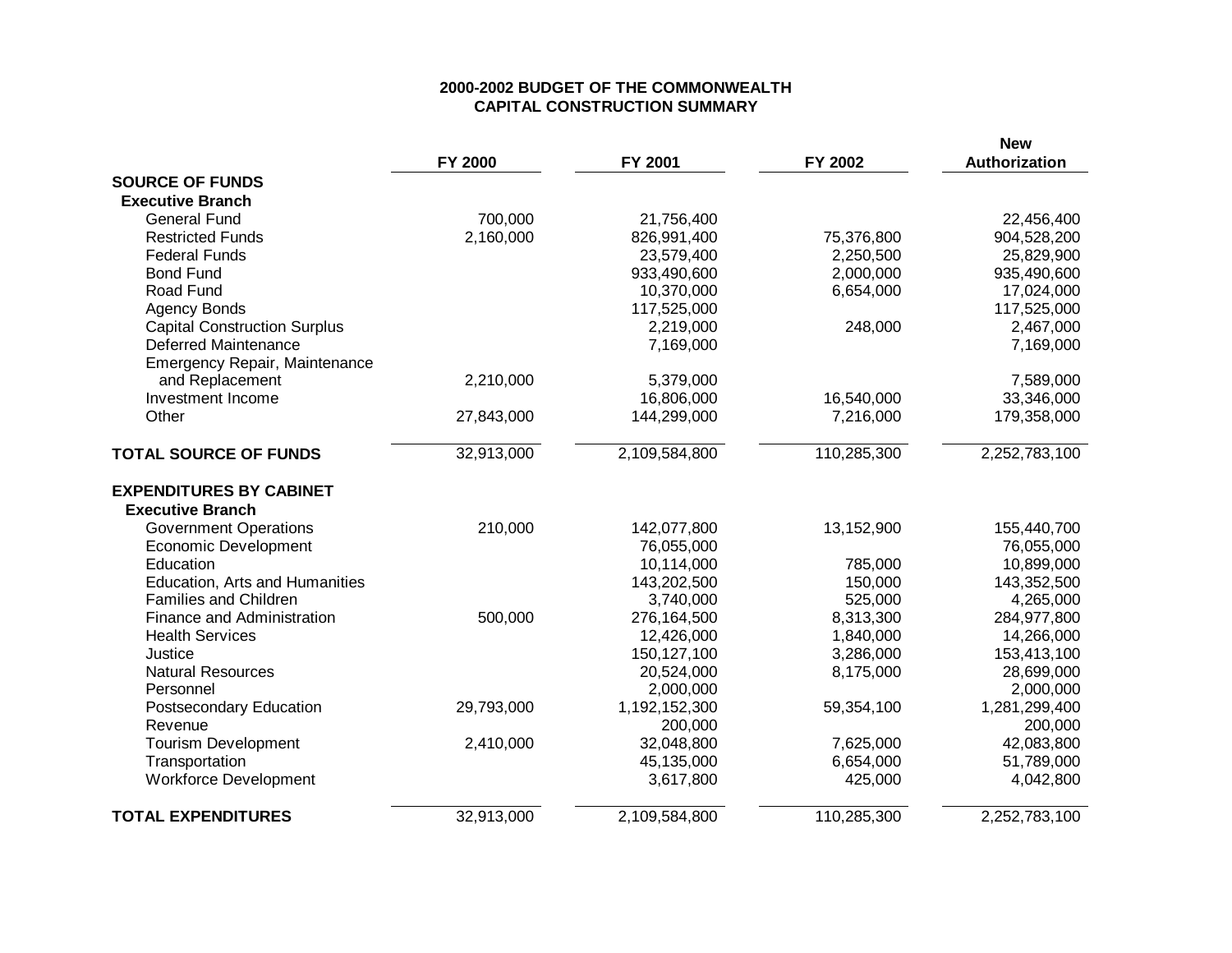### *Capital Construction Overview*

The Commonwealth's capital construction program for the 2000-2002 biennium is described in two separate volumes. The first and largest of these is this document, Volume II of the Budget of the Commonwealth, which describes most capital projects administered by state agencies, i.e., traditional state capital construction projects, for the Executive Branch of government. This overview section of the volume focuses on the capital construction priorities, policies, and fund sources authorized and appropriated for the next two years. A separate volume lists and briefly describes an array of community development projects which were authorized primarily as local grants in a companion section of the Capital Projects portion of the Appropriations Bill as enacted. That volume also addresses the coal severance tax-funded projects and Surplus Expenditure Plan items.

### *Policy Emphases – Investing in Our Future*

The Commonwealth has historically invested in ways that support essential public services, needs, and expectations. The approved capital investment program reflects this sense of responsibility with renewed emphasis on essential government services including criminal justice; potable water and wastewater treatment program expansions; basic infrastructure; repair, maintenance, and renovation; investment in the restoration and modernization of the State Capitol Complex; and environmental protection.

The second major priority for capital investment is education – both the postsecondary, and elementary and secondary levels. A broad array of capital asset preservation and renewal initiatives, limited new postsecondary construction, plus support for ongoing local school district construction and renovation needs are provided, including attention to deferred needs at the Schools for the Deaf and Blind.

The third essential element of capital investment is in information technology with significant investments complementing the early childhood, public health, criminal justice, business systems, KET/DTV, and emergency preparedness initiatives.

The fourth policy priority for capital investment is devoted to community development projects throughout the Commonwealth for a broad-based combination of public uses, community infrastructure, transportation, public safety, and local economic opportunity initiatives. Most of these investments are set out in a separate volume of the Budget of the Commonwealth.

### *Resource Options: Source of Funds/Type of Approach*

A broad array of funding options to support all types of capital projects are authorized in the budget. The specific financing mechanism for an individual project has been tied to the character and useful life of that particular project or "pool." Bonded indebtedness and long-term financing are provided for the most significant, expensive, and long-lived projects with special emphasis accorded to investments in postsecondary education, elementary and secondary education, public safety, and infrastructure. The amount of General Fund-supported new capital project bonds approved is \$901,002,600, typically to be financed over a 20-year period (with some exceptions for shorter term issues involving equipment or technology initiatives). Some \$117,525,000 in agency fund-supported bonds selected for similar reasons of public purpose and useful life span have also been approved – concentrated in the areas of postsecondary education and law enforcement training. Road Fundsupported bonds are approved to ensure completion of the new office complex and parking structure to serve the Kentucky Transportation Cabinet.

The bonded indebtedness program is outlined in more detail in a Capital Financing component of a companion volume ("Budget in Brief") to this report. As a matter of policy, the Executive Budget recommendation introduced at the outset of the 2000 legislative session was that six percent of all appropriated revenues be devoted to long-term capital investment through the authorization of revenue bonds. This policy reflected a longterm view of the Commonwealth's infrastructure and community needs and a recognition that consistent attention to those needs is a continuing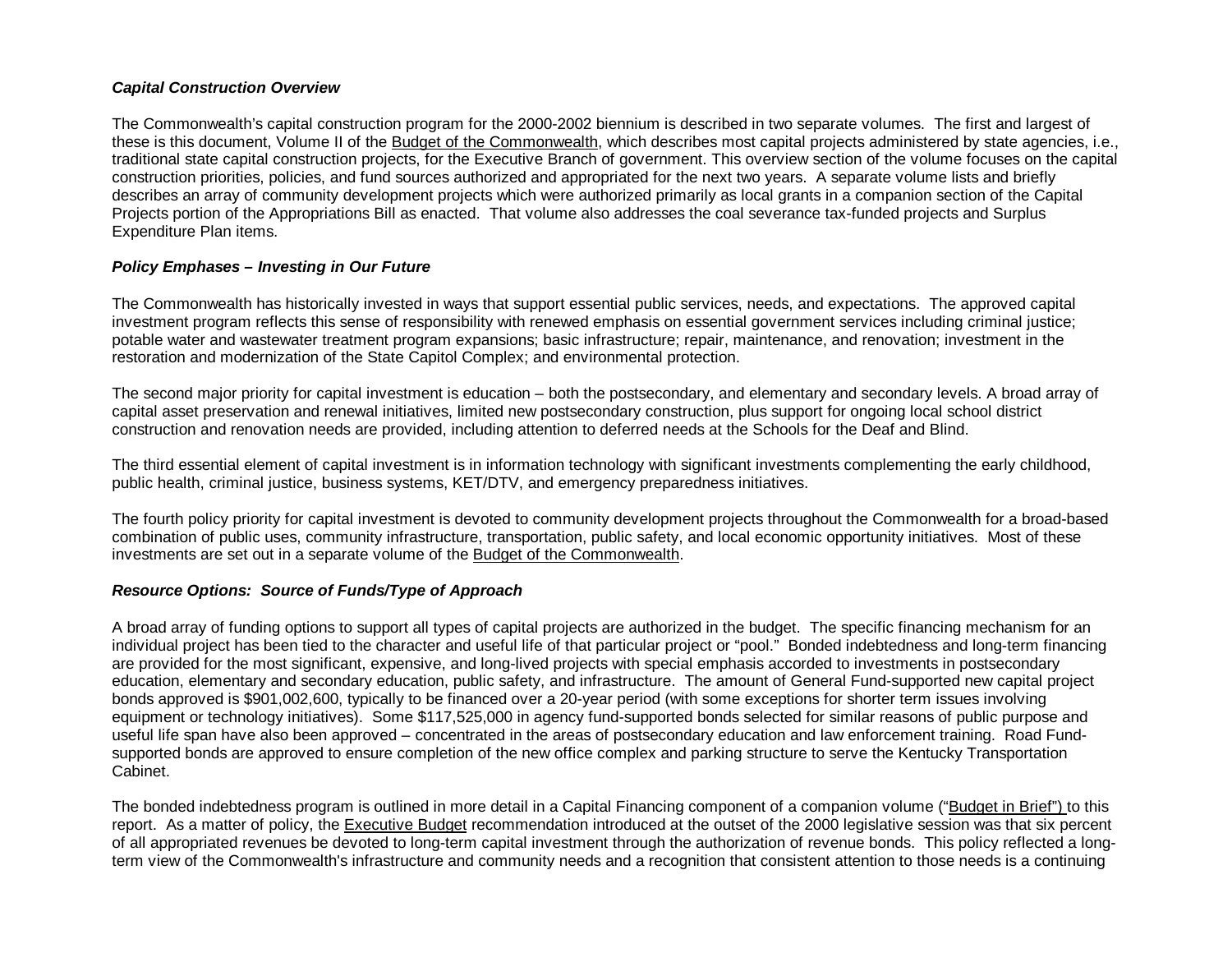priority and responsibility despite the vagaries of the economic cycle or particular biennial budget situation. The enacted Budget of the Commonwealth signed into law in April by Governor Paul Patton reflects support of the general six percent policy parameter.

A number of medium to smaller size projects are approved for support from General Fund cash currently available. Individual projects of this type are detailed in the specific agency sections of this document.

In a few areas, the budget document references that a project is authorized to be undertaken from either a conventional state construction approach or by means of a build-to-suit or other similar "privatized" means. The term "conventional state construction" as used here means by the sale of tax exempt bonds through the State Property and Buildings Commission or the Kentucky Turnpike Authority, by direct cash support, or through a lease/purchase arrangement directly administered by the Finance and Administration Cabinet. The build-to-suit or privatized option broadly indicates that a private "design build," price contract, or other financing and/or construction method is sanctioned with less "hands on" attention or adherence to the procedural requirements of typical state construction administration. The projects eligible for this "option" include the new medium security prison as well as certain university projects characterized as supported with "other funds."

Another set of capital projects primarily involving "maintenance" as defined by statute (individual projects costing less than \$400,000) will be funded from Capital Construction Investment Income – most often in the form of "maintenance pools" for individual departments. A few projects of more complexity or cost (over \$400,000 each) receive direct funding from the statutory Emergency Repair, Maintenance and Replacement Fund or the Deferred Maintenance Fund reflecting the highest priority repair, renovation, and maintenance needs.

Finally, numerous projects are authorized with support from restricted funds (agency-generated resources) and/or federal funds. The vast majority of the purely agency (restricted) fund-supported projects are, as in previous budgets, for postsecondary education. Projects dependent on federal funds which require a match of state funds have been accorded a high priority in a number of areas including the Kentucky Infrastructure Authority (KIA) program (federal funds are shown in the operating budget) and the Department of Veterans' Affairs Nursing Homes and Cemetery.

### *New Policy, Programmatic, or Project Initiatives*

As was noted previously, the four most significant policy priorities for new capital construction financing in 2000-2002 are: (1) support of essential public services; (2) capital investment in education; (3) capital investment in information technology; and (4) investment in community development projects. The following subsections will describe important initiatives in each of these areas.

### *Essential Public Services*

The principal areas for investment in essential public services include criminal justice facilities; potable water and wastewater treatment initiatives; restoration of the Capitol Complex and modernization of its infrastructure, completion of the new Transportation Cabinet Office Building in Frankfort; and environmental protection and preservation.

Among the principal criminal justice initiatives are those including:

### Department of Corrections

- Construction of a new medium security prison in Elliott County \$87,408,000.
- Construction of a new 44-bed segregation unit at Western Kentucky Correctional Complex \$4.3 million in bonds.
- Design of a major expansion at the Kentucky Correctional Institute for Women \$900,000 in bonds.
- Replacement of the new gas-fired boiler plant at the Kentucky State Reformatory \$7 million in bonds.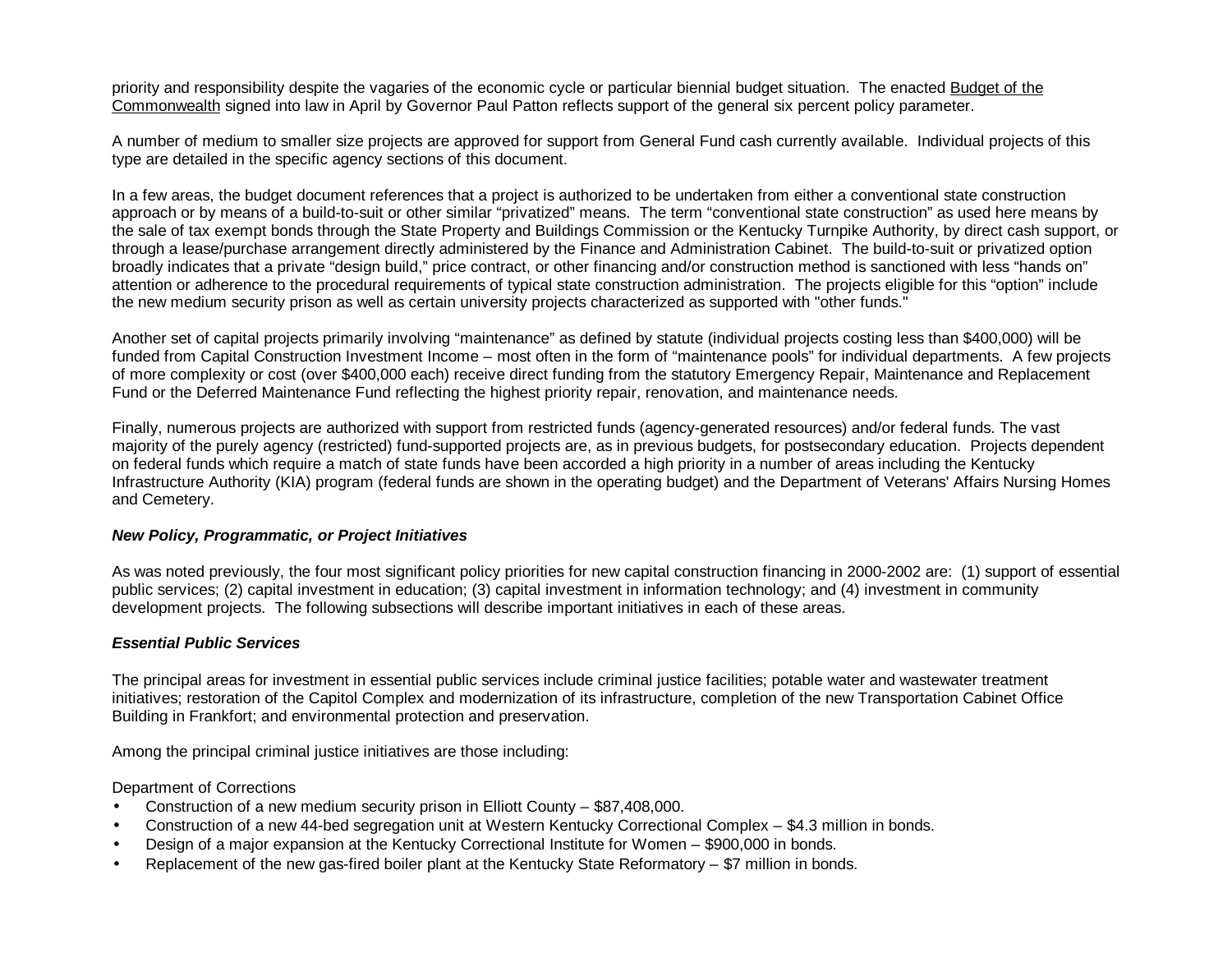- Roof replacement at Blackburn Correctional Complex \$1.4 million in bonds.
- Department of Juvenile Justice
- Construction of a combined residential/detention facility in Hardin County 11,211,000 in bonds.
- Construction of a secure juvenile detention complex in Fayette County \$6.7 million in bonds.
- Construction of a 100-bed replacement facility for three existing substandard facilities in Jefferson County \$10 million in bonds.
- Construction of an education building at the Woodsbend Youth Development Center \$1,101,000 million in bonds.

### Criminal Justice Training

• Construction of a physical training facility for the Basic Training Complex at Eastern Kentucky University – \$7 million in bonds from the Kentucky Law Enforcement Foundation Program Fund.

Among the major Potable Water and Wastewater Treatment projects are:

- A major water resource initiative with \$50 million in bonds from the Phase I Tobacco Settlement.
- Kentucky Infrastructure Authority Drinking Water (Fund F)  $$6$  million in bonds.
- Kentucky Infrastructure Authority Wastewater Treatment Loan (Fund A) \$7 million in bonds.
- Kentucky Infrastructure Authority federal matching funds approximately \$50-52 million to match Funds F and A (operating budget).

The Capitol Complex Restoration and Infrastructure project involves several components including:

- Funding to complete the historic restoration design, and initiate infrastructure replacement/modernization at the Capitol Complex \$19,125,000 in bonds.
- Other state office initiatives in Franklin County including funding to complete the new Transportation Office Building authorized by the 1998 General Assembly with an additional \$7.5 million for the building and including \$20.7 million for a 1,500 car parking structure in downtown Frankfort from Road Fund-supported bonds.
- Completion of the Kentucky History Center Area Restoration project including the gardens for the History Center and Lieutenant Governor's Mansion, renovation of the Barstow House and Lieutenant Governor's Mansion, and acquisition of suitable additional parking and visitor's information space – \$4 million in bonds.

The Environmental Protection/Preservation initiatives include:

- Acquisition of preservation rights for Black Mountain in Harlan County \$4.1 million in bonds.
- Accelerated repair of state-owned dams \$2 million in bonds.
- Replacement radios for the Division of Forestry \$1,504,000.

### **Education**

An equally high priority for capital investment is education at all levels including postsecondary, elementary and secondary, and at the Schools for the Deaf and Blind. The investments in postsecondary education projects are outlined in detail later in this volume. These investments reflect the priorities assigned by the Council on Postsecondary Education for each of the public universities and the Kentucky Community and Technical College System. Some \$177,392,000 in state-funded bonds are authorized for specific renovations, replacements, and infrastructure projects as well as new research facilities at the University of Kentucky and the University of Louisville. A summary table of the major individual projects by institution follows immediately. In addition, \$35 million in university/agency fund bond projects is authorized as is \$20 million in research and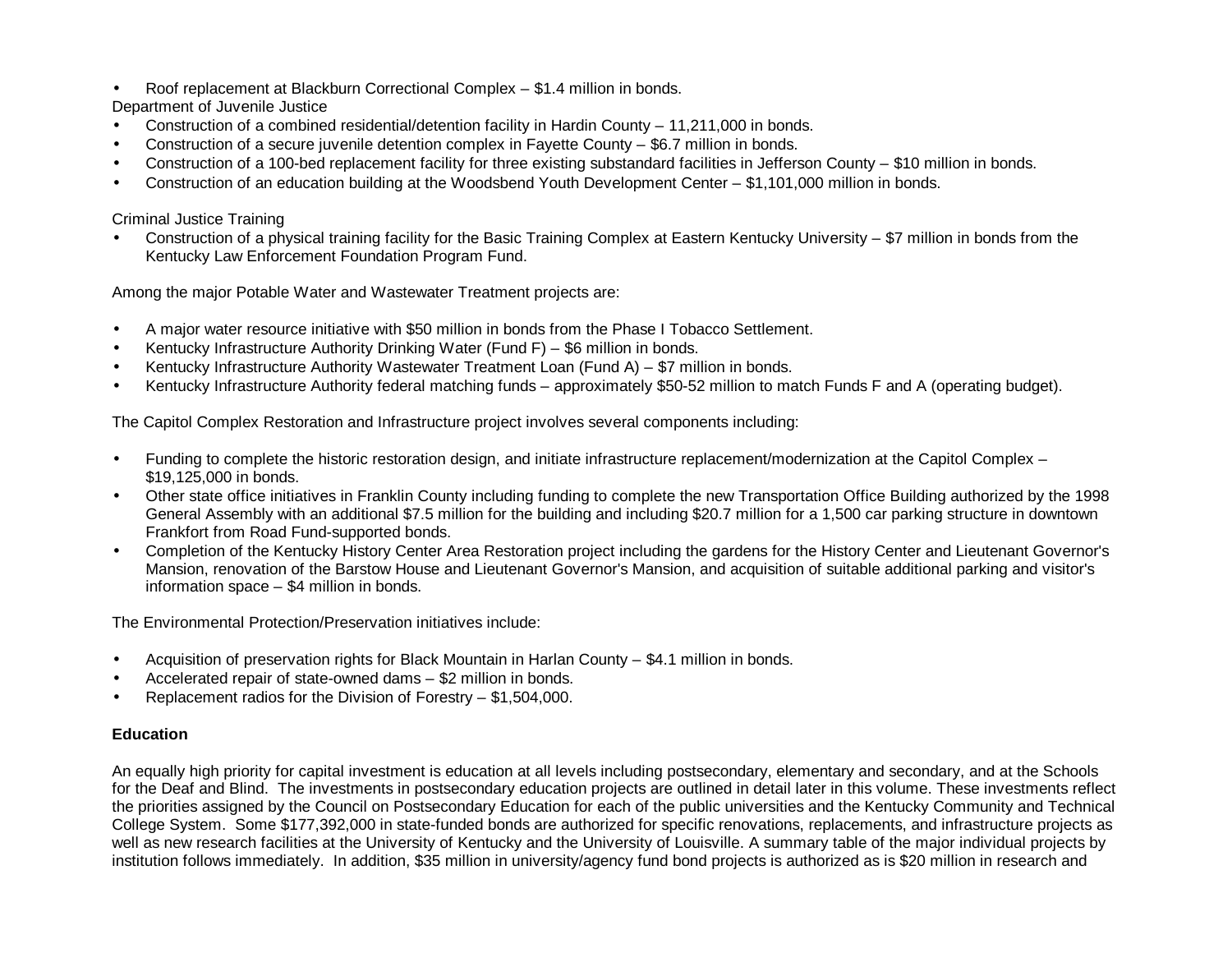instructional equipment pools and \$30 million in deferred maintenance projects for postsecondary institutions. This sustains and bolsters funding for the priority accorded postsecondary education in the 1997 Extraordinary Session and the 1998 Regular Session of the General Assembly.

### **2000-2002 Postsecondary Education Capital Construction Projects State Funded Projects**

Ĺ,

| <b>Institution and Project Title</b>                                | <b>Bond</b><br>Authorization |
|---------------------------------------------------------------------|------------------------------|
| <b>Major Renovations, Replacements, and Infrastructure Projects</b> |                              |
| <b>Eastern Kentucky University</b>                                  |                              |
| <b>Business and Technology Building</b>                             | 5,000,000                    |
| Health Education Center - Phase I                                   | 7,000,000                    |
| <b>EKU Subtotal</b>                                                 | 12,000,000                   |
| Kentucky Community and Technical College System                     |                              |
| Jefferson CC - Renovation of Downtown Campus                        | 8,800,000                    |
| Ashland TC - Original College Renovation                            | 6,900,000                    |
| Mayo TC - Campus Renovation                                         | 7,582,000                    |
| Cumberland Valley TC - Harlan Campus Renovation Building #2         | 4,114,000                    |
| Elizabethtown CC - Science Building Renovation                      | 2,200,000                    |
| Southeast CC - Newman Hall Renovation                               | 2,000,000                    |
| <b>KCTCS Subtotal</b>                                               | 31,596,000                   |
| <b>Kentucky State University</b>                                    |                              |
| Hathaway Hall Renovation                                            | 3,796,000                    |
| <b>Carver Hall Renovation</b>                                       | 5,000,000                    |
| <b>KSU Subtotal</b>                                                 | 8,796,000                    |
| <b>Morehead State University</b>                                    |                              |
| Student Center Renovation - Phase I                                 | 10,000,000                   |
| <b>Morehead Subtotal</b>                                            | 10,000,000                   |
| <b>Murray State University</b>                                      |                              |
| Blackburn Science Replacement - Phase I                             | 13,000,000                   |
| <b>Murray Subtotal</b>                                              | 13,000,000                   |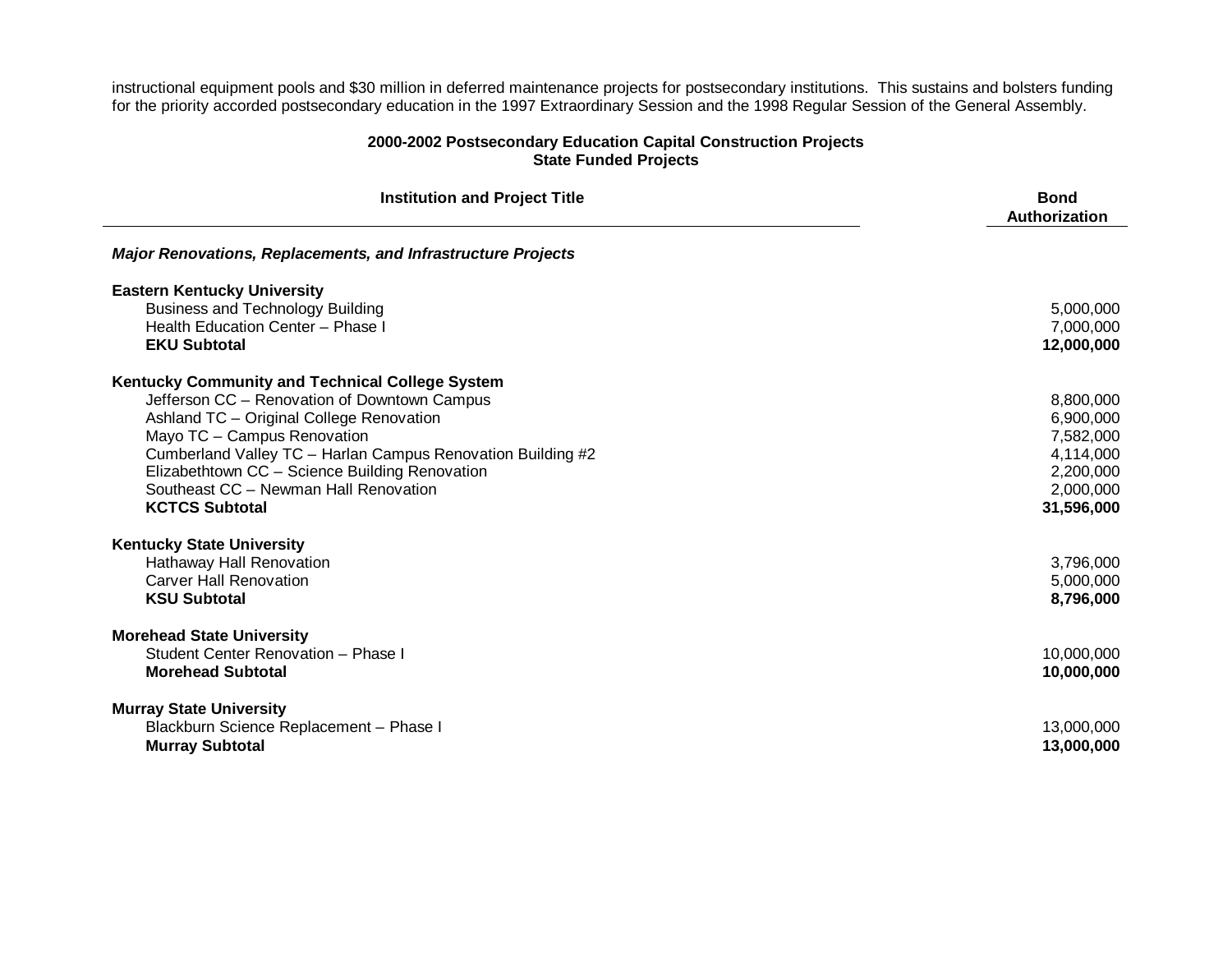| <b>Northern Kentucky University</b><br>Power Plant<br>Old Science Building - Planning and Design<br><b>NKU Subtotal</b>                        | 12,000,000<br>1,000,000<br>13,000,000 |
|------------------------------------------------------------------------------------------------------------------------------------------------|---------------------------------------|
| <b>Western Kentucky University</b><br>Thompson Sc. Complex Replacement and Renovation - Phase I<br><b>WKU Subtotal</b>                         | 15,000,000<br>15,000,000              |
| <b>System Subtotal</b>                                                                                                                         | 103,392,000                           |
| <b>New Facilities</b>                                                                                                                          |                                       |
| Kentucky Community and Technical College System<br>KCTCS Community - Technical College in Northern Kentucky - Phase I<br><b>KCTCS Subtotal</b> | 10,000,000<br>10,000,000              |
| <b>University of Kentucky</b><br><b>Biomedical Sciences Research Building</b><br><b>UK Subtotal</b>                                            | 39,000,000<br>39,000,000              |
| <b>University of Louisville</b><br><b>Research Building</b><br>U of L Subtotal                                                                 | 25,000,000<br>25,000,000              |
| <b>System Subtotal</b>                                                                                                                         | 74,000,000                            |
| <b>Total State Funded Renovation Projects and New Facilities</b>                                                                               | 177,392,000                           |

The budget recommends full bond funding of the \$92 million in local school projects supported through the School Facilities Construction Commission in order to fully fund the offers of assistance authorized by the 1998 General Assembly. Moreover, \$100,000,000 is authorized for 2000-2002 to extend new offers of assistance, the debt service for which will be provided by the 2002 General Assembly. It also provides important funding for essential infrastructure and repairs at the Schools for the Deaf and Blind for the following projects: School for the Blind – roof replacement – \$1.1 million (bonds); School for the Deaf – roof replacement – \$850,000 (bonds); School for the Deaf – fire safety/dormitory renovation – \$1,250,000 (bonds); and School for the Deaf – steam line replacement – \$1.7 million (Emergency Funds).

#### **Information Technology**

The next high priority is for information technology investments which continues a trend of the last four years. While no new direct appropriations for new Empower Kentucky initiatives were enacted by the 2000 General Assembly, the following significant investments were approved: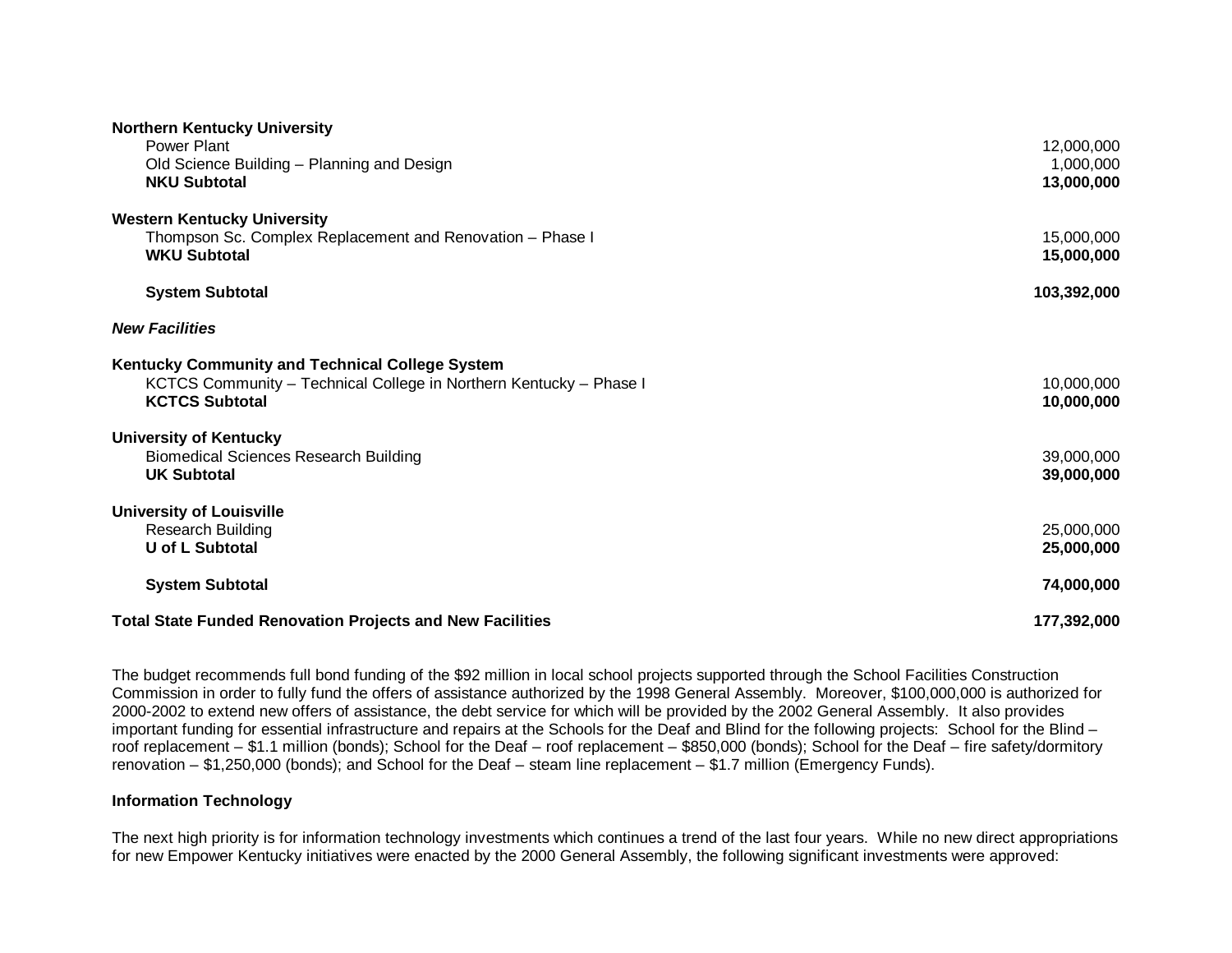- Development of a children's health information system \$1.2 million.
- Initiation of a statewide Public Health System \$2 million.
- State Police Unified Criminal Justice System components \$1,402,000.
- Transmitter Replacements for KET \$2.8 million.
- Phase II of the Unified Criminal Justice Information System \$4.585 million.
- Funding of the KET/DTV mandate of the FCC \$12.7 million.
- Support for ongoing information technology initiatives.
- Statewide Microwave Network Maintenance \$2.5 million.
- Libraries and Archives Document Management Digitization System \$1,188,000.
- Geographic Information System \$1,49,600.
- New Personnel/Payroll System Design and On-line Access \$2 million.
- EPSB Infrastructure/Database System \$2.9 million.
- EPSB System Infrastructure/Telecommunications \$2 million.
- Revenue Cabinet Network Infrastructure Replacement \$200,000.

### **Community Development/Coal Severance Project**

A major statewide Community Development Program (CDP) was enacted with General Fund debt service support for "up to" \$272,069,600 in bonds included in the Finance and Administration Cabinet budget. At the same time, the Legislature authorized the Finance Cabinet Secretary to adjust this amount and substitute "General Fund cash" for a portion of these bonds based on fiscal year 2000 debt service lapse. After this adjustment was made, the final maximum amount of Community Development bonds authorized for 2000-2002 was \$265,781,600. After the adjustment just noted, some \$27,627,400 in General Fund ("cash") supported Community Development projects were also authorized. In combination, these amounts supported over 700 Community Development projects. (The specific projects supported by this initiative are enumerated in a separate document.) The budget also includes over 200 projects funded from the single county portion of the Local Government Economic Development Fund. Those projects are also described in that separate document.

### **Other Major Initiatives**

Other major initiatives include:

- New Economic Development Bond capacity \$4 million.
- Development of additional children's advocacy centers \$640,000 (General Fund).
- Barren River State Park completion of the HVAC upgrade \$200,000 (General Fund).
- Veterans' Affairs completion of the Eastern Kentucky Veterans' Center at Hazard \$328,000 in state funds plus \$1,056,000 in federal funds.
- Veterans' Affairs completion of the Western Kentucky Veterans' Center \$229,000 in state funds plus \$502,000 in federal funds.
- Horse Park construction of a bio-fermentation ("muck processing") facility \$375,000 (General Fund).
- Libraries and Archives authorization of a feasibility study for archival planning and storage \$200,000 (General Fund).
- State Police Crime Lab new ion coupled plasma mass spectrometer \$330,000.
- Veterans' Affairs site acquisition for a state veterans' cemetery in Western Kentucky \$100,000 in state funds plus \$2,725,000 in federal funds.
- Capital City Airport runway rehabilitation \$141,000 in state funds plus \$1,265,000 in federal funds.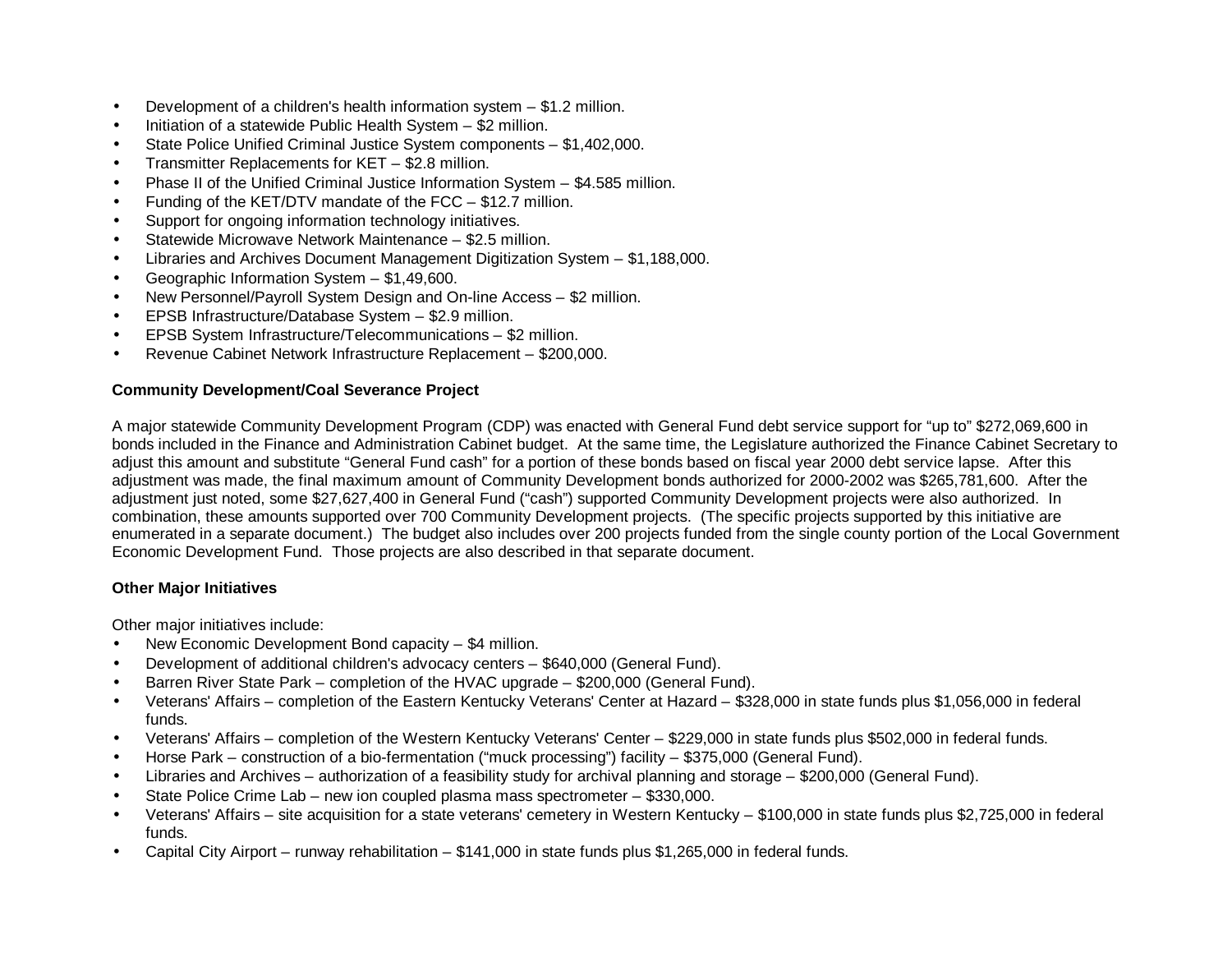• A statewide property acquisition fund to acquire property that is needed and available in Franklin County and throughout the Commonwealth – \$5 million.

#### *Maintenance and Renovation*

As a matter of policy, the Budget of the Commonwealth has continued, initiated, or improved maintenance pools for most Cabinets and Departments of the Executive Branch. These pools of maintenance funds are restricted for expenditure on projects costing less than \$400,000 each unless given separate line-item attention. An attempt has been made to distribute the funds available for Maintenance Pools in an equitable manner using a Cabinet's total square footage owned less warehouse space as a standard measure. Collectively, the maintenance pools total \$13,092,000 in fiscal year 2001 and \$16,540,000 in fiscal year 2002. The fund source is Capital Construction Investment Income.

The Capital Construction and Equipment Purchase Contingency Fund, which is established in KRS 45.770, was approved for \$2 million in additional direct funding. and was permitted to receive an additional \$5.5 million as part of the Surplus Expenditure Plan. The total approved (and credited upon the close of fiscal year 2000 was \$7.5 million.) This statutory fund is used when projects incur cost overruns (15 percent or less) for feasibility studies, or for advances to bond projects.

In addition, a policy determination was made to allocate a portion of the Emergency, Repair Maintenance and Replacement Fund balance to projects requiring immediate attention. The following projects were recognized to be of a character consistent with the Emergency Repair, Maintenance and Replacement Fund KRS 45.780 definition and were approved for funding from that source:

|                                                                                                               | <b>FY 2000</b> | FY 2001   |
|---------------------------------------------------------------------------------------------------------------|----------------|-----------|
| Corrections - Kentucky State Reformatory - Exterior Stabilization                                             |                | 1,600,000 |
| Parks - Jefferson Davis Monument - Additional Repair<br>Kentucky School for the Deaf - Steam Line Replacement | 2,210,000      | 1,700,000 |
| Eastern State Hospital Water Piping System                                                                    |                | 850,000   |
| MH/MR Statewide Chiller Replacement                                                                           |                | 839,000   |
| Natural Resources - Maxey Flats Replacement Structures                                                        |                | 390,000   |
|                                                                                                               | 2,210,000      | 5,379,000 |

The Emergency Repair, Maintenance and Replacement Fund was authorized for \$714,000 in additional direct funding in fiscal year 2001. However, this fund was also permitted to receive Surplus Expenditure Plan monies at fiscal year's end and did receive an additional \$4.5 million for a total of \$5,214,000.

Also, the Deferred Maintenance Fund established in KRS 45.782 was approved for allocation to the following Deferred Maintenance projects that are in need of prompt attention:

|                                                             | FY 2002   |
|-------------------------------------------------------------|-----------|
| ADA Compliance (Finance Cabinet/Statewide)                  | 1.000.000 |
| Finance Cabinet Elevators (Various Locations in Frankfort)  | 2.000.000 |
| CFC Phaseout (Various Locations – Finance)                  | 1.000.000 |
| L&N Building Elevators - Louisville - Families and Children | 1.000.000 |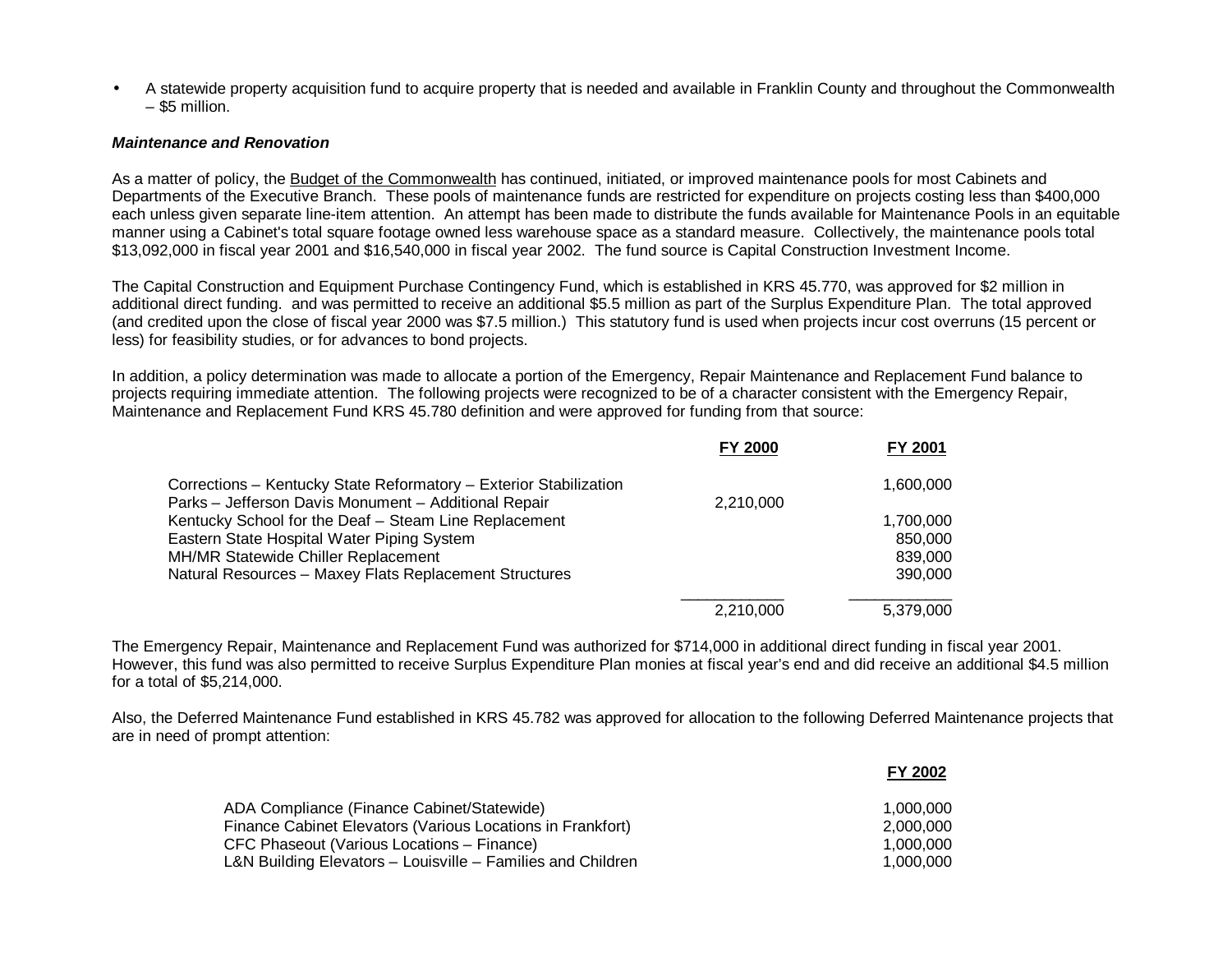| Owensboro State Office Building - HVAC and Interior Renovation - Families and Children          | 1.500.000 |
|-------------------------------------------------------------------------------------------------|-----------|
| Natural Bridge State Park Petroleum Contamination Cleanup                                       | 300,000   |
| Perkins HVAC Unit Replacement - Thelma, Kentucky - Workforce                                    | 369,000   |
|                                                                                                 | 7.169.000 |
| A \$1,000,000 appropriation in fiscal year 2001 was approved for the Deferred Maintenance Fund. |           |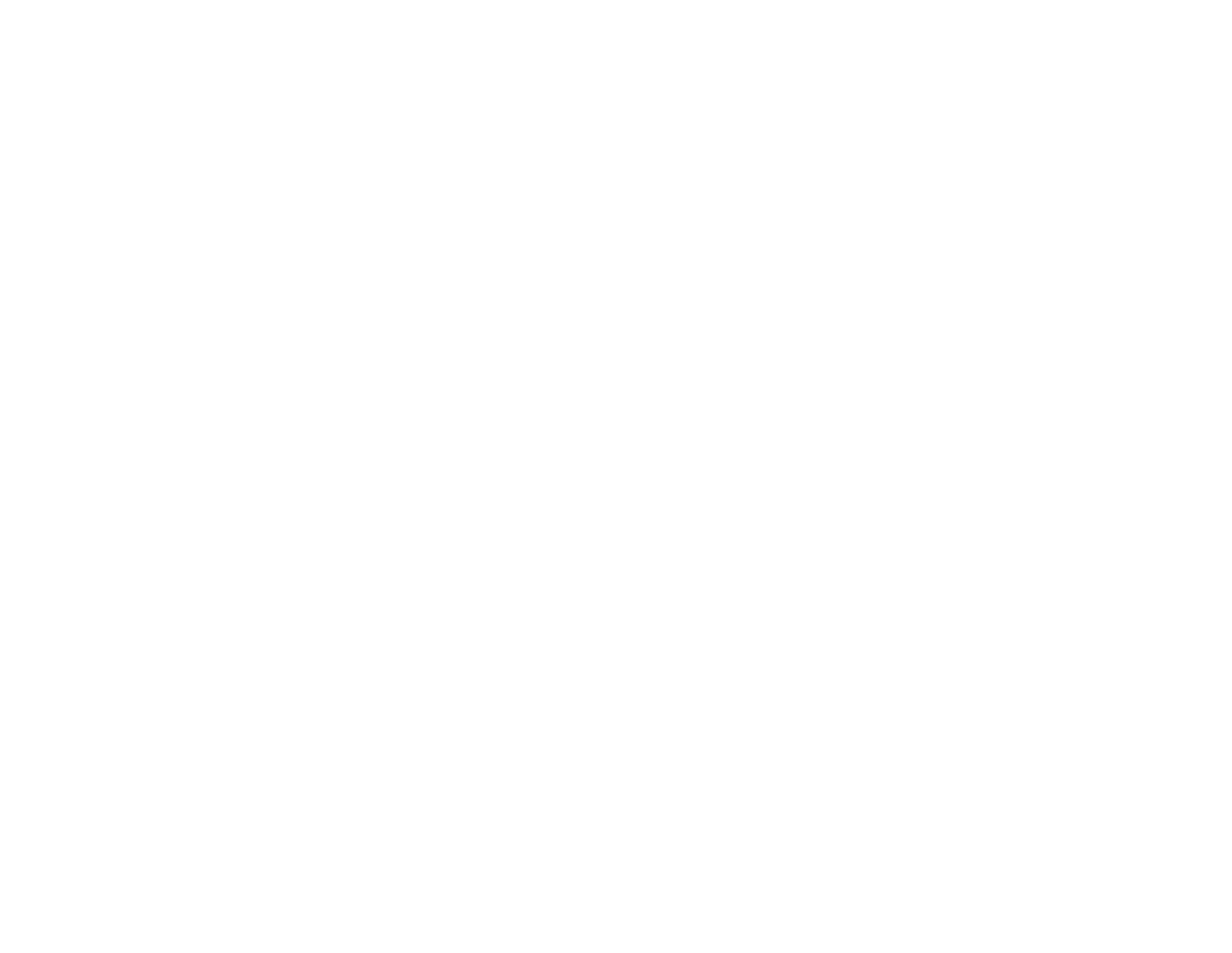| <b>Government Operations</b><br><b>Veterans' Affairs</b>                                                                                                                                                                                                                                                                                                                                                                                                                                                                                                                                                                                                                                                                                                                                                                                                                                                                                                                                                                                                                                                                                                                                                                                                                                                                                                                                                                                                                                                                        | <b>Fiscal Year</b><br>1999-2000 | <b>Fiscal Year</b><br>2000-2001 | <b>Fiscal Year</b><br>2001-2002 |
|---------------------------------------------------------------------------------------------------------------------------------------------------------------------------------------------------------------------------------------------------------------------------------------------------------------------------------------------------------------------------------------------------------------------------------------------------------------------------------------------------------------------------------------------------------------------------------------------------------------------------------------------------------------------------------------------------------------------------------------------------------------------------------------------------------------------------------------------------------------------------------------------------------------------------------------------------------------------------------------------------------------------------------------------------------------------------------------------------------------------------------------------------------------------------------------------------------------------------------------------------------------------------------------------------------------------------------------------------------------------------------------------------------------------------------------------------------------------------------------------------------------------------------|---------------------------------|---------------------------------|---------------------------------|
| <b>CAPITAL CONSTRUCTION</b>                                                                                                                                                                                                                                                                                                                                                                                                                                                                                                                                                                                                                                                                                                                                                                                                                                                                                                                                                                                                                                                                                                                                                                                                                                                                                                                                                                                                                                                                                                     |                                 |                                 |                                 |
| <b>State Veterans Cemetery - West Kentucky</b>                                                                                                                                                                                                                                                                                                                                                                                                                                                                                                                                                                                                                                                                                                                                                                                                                                                                                                                                                                                                                                                                                                                                                                                                                                                                                                                                                                                                                                                                                  |                                 | 2,825,000                       |                                 |
| Enacted during the 1998 Regular Session of the General Assembly, Senate Bill 22 directed that the<br>Department of Veterans' Affairs establish and maintain Kentucky state veterans' cemeteries; that the<br>cemeteries be under the administrative authority and control of the Department of Veterans' Affairs;<br>and that the Department of Veterans' Affairs is authorized to seek federal and private funding for the<br>construction, renovation, and operation of Kentucky state veterans' cemeteries. The national<br>cemetery system, administered by the United States Department of Veterans' Affairs (VA), has no<br>plans to construct or expand additional cemeteries in Kentucky. The VA's State Cemetery Grants<br>Program provides 100 percent funding for the purpose of establishing, expanding or improving<br>veterans' cemeteries that are owned and operated by states. Grant funds may be used to establish<br>and develop cemeteries and to purchase necessary initial equipment but not for acquisition of the<br>necessary land for those cemeteries. Administration, operation, and maintenance of the cemetery<br>are the responsibility of the state. Construction costs for the project are estimated to be \$2,825,000,<br>of which federal grant funds will provide approximately \$2,725,000. The remaining \$100,000 of the<br>project cost will be paid from state funds and are associated with land acquisition. It is expected that<br>the necessary land will be donated to the state. |                                 |                                 |                                 |
| <b>Federal Fund</b>                                                                                                                                                                                                                                                                                                                                                                                                                                                                                                                                                                                                                                                                                                                                                                                                                                                                                                                                                                                                                                                                                                                                                                                                                                                                                                                                                                                                                                                                                                             |                                 | 2,725,000                       |                                 |
| <b>Capital Construction Surplus</b>                                                                                                                                                                                                                                                                                                                                                                                                                                                                                                                                                                                                                                                                                                                                                                                                                                                                                                                                                                                                                                                                                                                                                                                                                                                                                                                                                                                                                                                                                             |                                 | 100,000                         |                                 |
| <b>OKVC - Eastern Kentucky Veterans' Center</b><br>Additional Funding - This will allow completion of a 120-bed Veterans' Nursing Home in Perry County<br>to serve Eastern Kentucky. Kentucky's current veteran population is over 355,000, 35 percent of<br>which are age 65 or older. In October 1995, the Thomson-Hood Veterans' Center in Wilmore<br>reached capacity. It has been at full occupancy for four years with a waiting list. This new facility in<br>Hazard will consist of 120 beds, of which 30 beds will be designated for special needs residents such<br>as those with Alzheimer's disease. Each facility will employ approximately 156 employees and<br>contain an in-house pharmacy, physical therapy department, barber shop, library, and gift shop.<br>Four million seven hundred twenty-five thousand dollars (\$4,725,000) in General Fund-supported<br>bond funds and \$8,775,800 in federal funds were authorized as part of the Surplus Expenditure Plan<br>in 1998. However, unforeseen costs associated with site preparation, reconfiguring the design to<br>make the building two stories instead of one, and roadway access have necessitated a project cost<br>increase. This additional appropriation will enable the project to proceed to completion.                                                                                                                                                                                                                                   |                                 | 1,384,000                       |                                 |
| <b>Bond Fund</b><br>Federal Fund                                                                                                                                                                                                                                                                                                                                                                                                                                                                                                                                                                                                                                                                                                                                                                                                                                                                                                                                                                                                                                                                                                                                                                                                                                                                                                                                                                                                                                                                                                |                                 | 328,000<br>1,056,000            |                                 |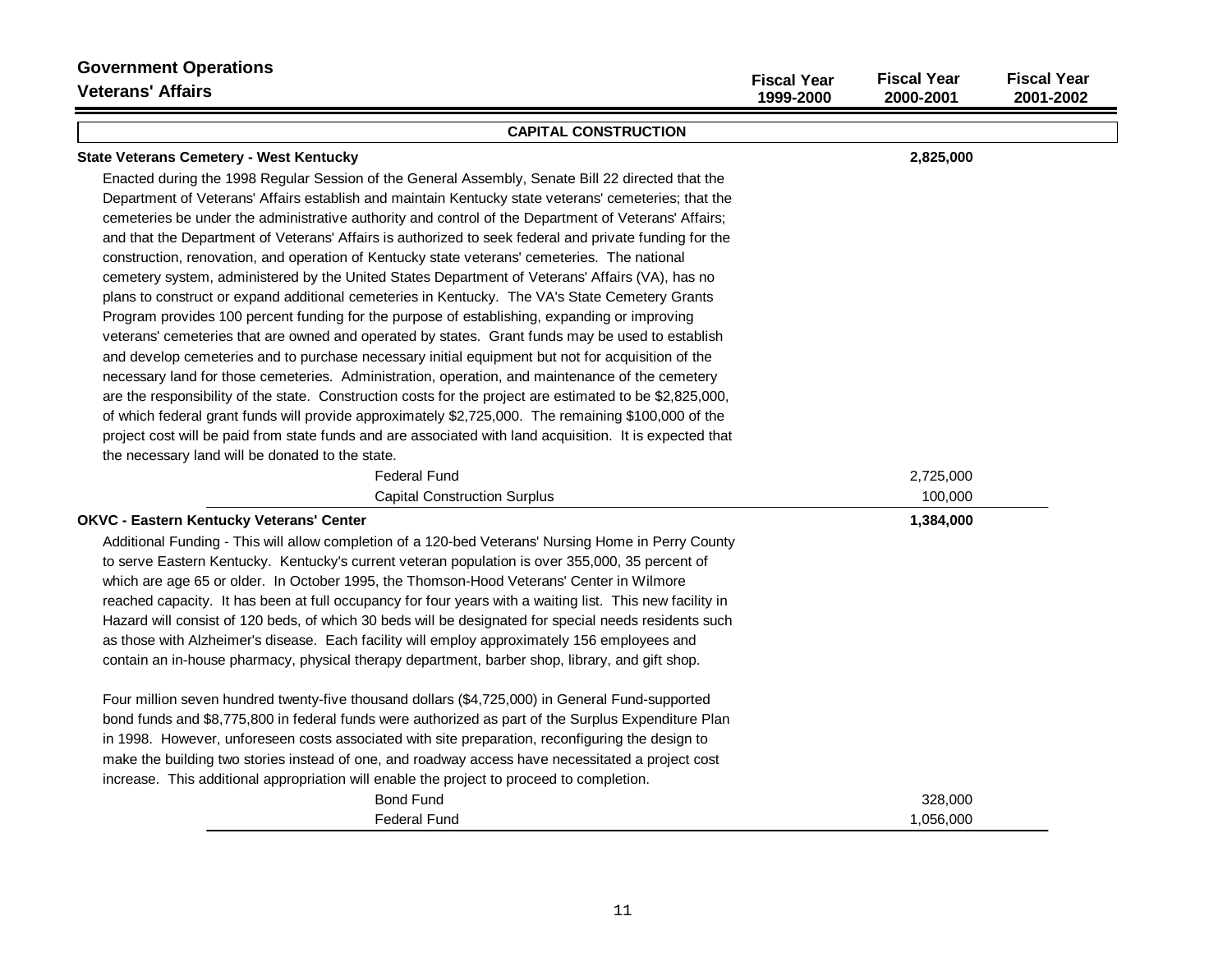| <b>Government Operations</b><br><b>Veterans' Affairs</b>                                                         | <b>Fiscal Year</b><br>1999-2000 | <b>Fiscal Year</b><br>2000-2001 | <b>Fiscal Year</b><br>2001-2002 |
|------------------------------------------------------------------------------------------------------------------|---------------------------------|---------------------------------|---------------------------------|
| <b>OKVC - Western Kentucky Veterans' Center</b>                                                                  |                                 | 731,000                         |                                 |
| Additional Funding - This will allow completion of a 120-bed Veterans' Nursing Home in Hopkins                   |                                 |                                 |                                 |
| County to serve Western Kentucky. Kentucky's current veteran population is over 355,000, 35                      |                                 |                                 |                                 |
| percent of which are age 65 or older. In October 1995, the Thomson-Hood Veterans' Center in                      |                                 |                                 |                                 |
| Wilmore reached capacity. It has been at full occupancy for four years with a waiting list. This new             |                                 |                                 |                                 |
| facility in Hanson will consist of 120 beds, of which 30 beds will be designated for special needs               |                                 |                                 |                                 |
| residents such as those with Alzheimer's disease. Each facility will employ approximately 156                    |                                 |                                 |                                 |
| employees and contain an in-house pharmacy, physical therapy department, barber shop, library,<br>and gift shop. |                                 |                                 |                                 |
| Four million seven hundred twenty-five thousand dollars (\$4,725,000) in General Fund-supported                  |                                 |                                 |                                 |
| bond funds and \$8,775,800 in federal funds were authorized as part of the Surplus Expenditure Plan              |                                 |                                 |                                 |
| in 1998. However, unforeseen costs associated with site preparation and roadway access have                      |                                 |                                 |                                 |
| necessitated a project cost increase. This additional appropriation will enable the project to proceed           |                                 |                                 |                                 |
| to completion.                                                                                                   |                                 |                                 |                                 |
| <b>Bond Fund</b>                                                                                                 |                                 | 229,000                         |                                 |
| <b>Federal Fund</b>                                                                                              |                                 | 502,000                         |                                 |
| <b>Veterans' Affairs Summary</b>                                                                                 |                                 | 4,940,000                       |                                 |
| <b>Bond Fund</b>                                                                                                 |                                 | 557,000                         |                                 |
| <b>Capital Construction Surplus</b>                                                                              |                                 | 100,000                         |                                 |
| <b>Federal Fund</b>                                                                                              |                                 | 4,283,000                       |                                 |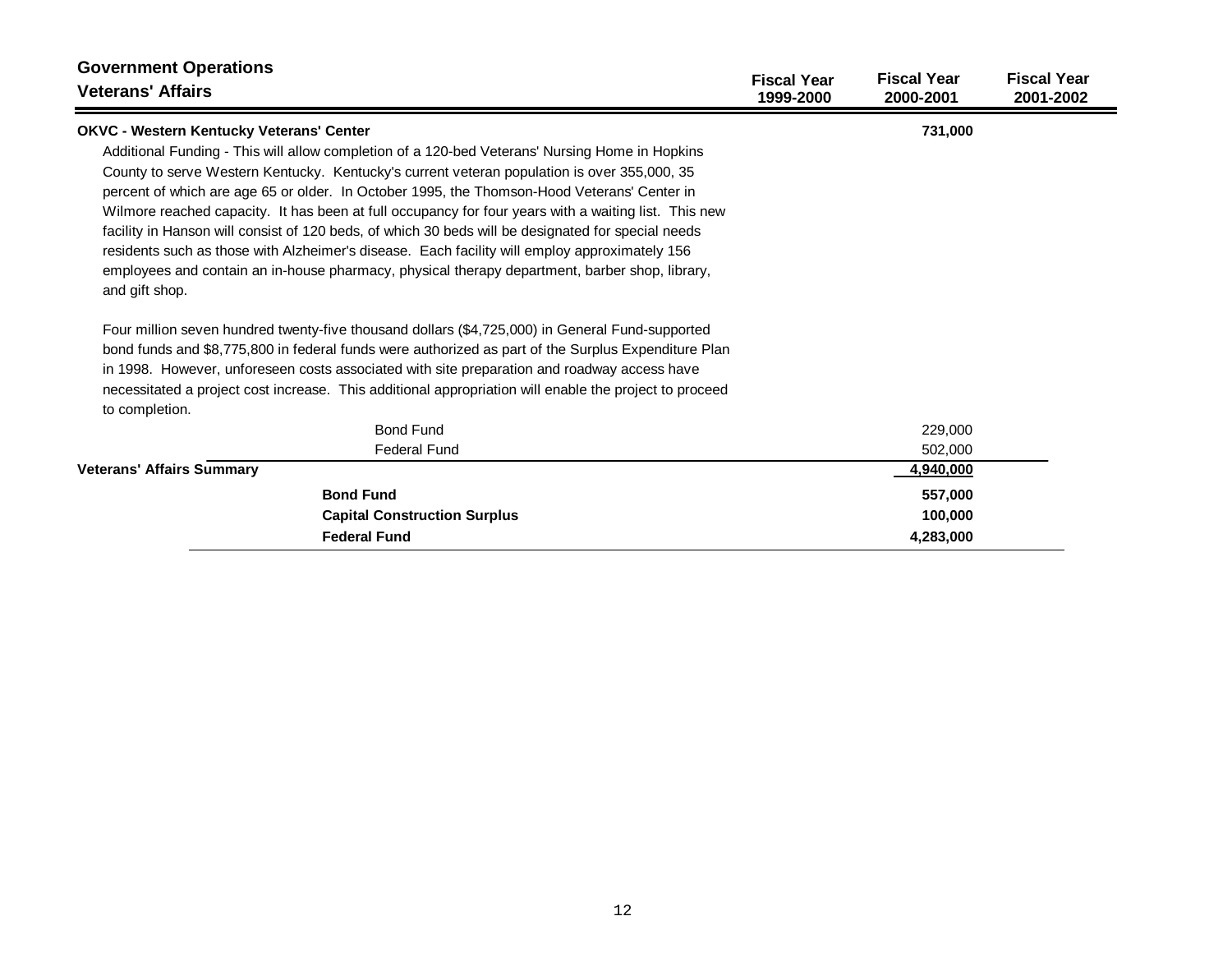| <b>Government Operations</b><br><b>Treasury</b>                                                          | <b>Fiscal Year</b><br>1999-2000 | <b>Fiscal Year</b><br>2000-2001 | <b>Fiscal Year</b><br>2001-2002 |
|----------------------------------------------------------------------------------------------------------|---------------------------------|---------------------------------|---------------------------------|
| <b>MAJOR EQUIPMENT</b>                                                                                   |                                 |                                 |                                 |
| <b>Laser Check Printers - Lease</b>                                                                      |                                 | 248,000                         | 248,000                         |
| This project continues funding of a lease/purchase contract for the Office of the Treasurer. Through     |                                 |                                 |                                 |
| the EMPOWER Kentucky program, the Finance and Administration Cabinet authorized the use of the           |                                 |                                 |                                 |
| Technology Trust Fund in fiscal year 2000 to lease two laser printers for use in the Treasury in order   |                                 |                                 |                                 |
| to provide a more efficient check printing process. The new printers were leased with an option to       |                                 |                                 |                                 |
| purchase over a five year period. The principal amount of the equipment (\$237,725 each) is financed     |                                 |                                 |                                 |
| at 4.79 percent. At the end of the 2000-2002 fiscal biennium, there will be two years remaining on       |                                 |                                 |                                 |
| the lease/purchase contract at a cost of \$256,300 per fiscal year (\$512,600 total remainder). The full |                                 |                                 |                                 |
| contract cost of \$21,362 per month provides for the lease/purchase of the two laser printer systems,    |                                 |                                 |                                 |
| 1,250,000 prints per month, full maintenance including parts and labor, and all supplies including       |                                 |                                 |                                 |
| fuser agent and dry ink. Paper is not included in the terms of the contract.                             |                                 |                                 |                                 |
| <b>Capital Construction Surplus</b>                                                                      |                                 | 248,000                         | 248,000                         |
| <b>Treasury Summary</b>                                                                                  |                                 | 248,000                         | 248,000                         |
| <b>Capital Construction Surplus</b>                                                                      |                                 | 248,000                         | 248,000                         |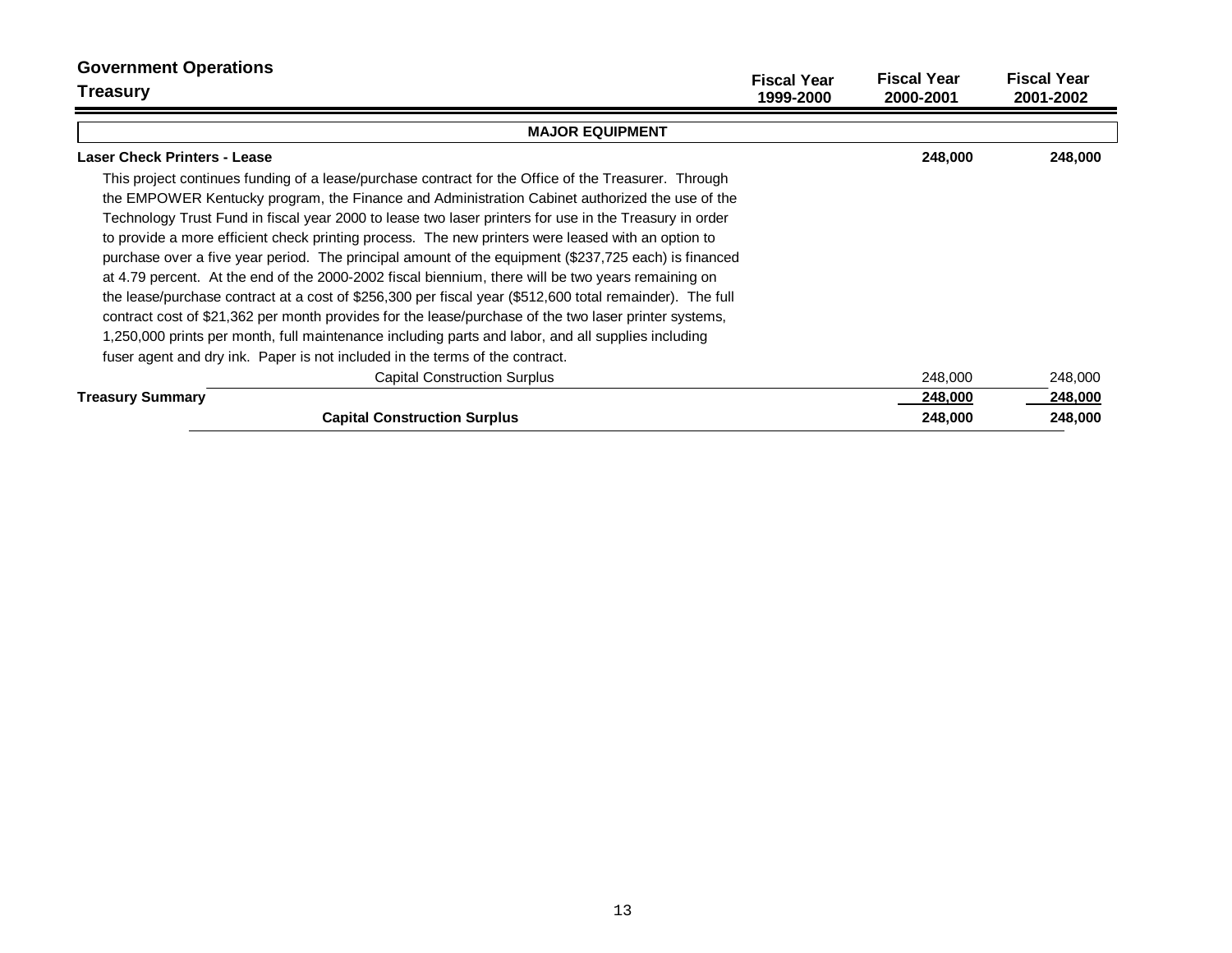| <b>Government Operations</b><br><b>Attorney General</b>                                                | <b>Fiscal Year</b><br>1999-2000 | <b>Fiscal Year</b><br>2000-2001 | <b>Fiscal Year</b><br>2001-2002 |
|--------------------------------------------------------------------------------------------------------|---------------------------------|---------------------------------|---------------------------------|
| <b>REAL PROPERTY LEASES</b>                                                                            |                                 |                                 |                                 |
| <b>Capital Complex East Franklin County - Lease</b>                                                    |                                 |                                 |                                 |
| The Office of the Attorney General leases 46,518 square feet of space at 1024 Capital Center Drive     |                                 |                                 |                                 |
| in Frankfort, Kentucky, at a cost of \$8.50 per square foot for a total lease amount of \$395,403. The |                                 |                                 |                                 |
| lease number is PR-3799.                                                                               |                                 |                                 |                                 |
| <b>Attorney General Summary</b>                                                                        |                                 |                                 |                                 |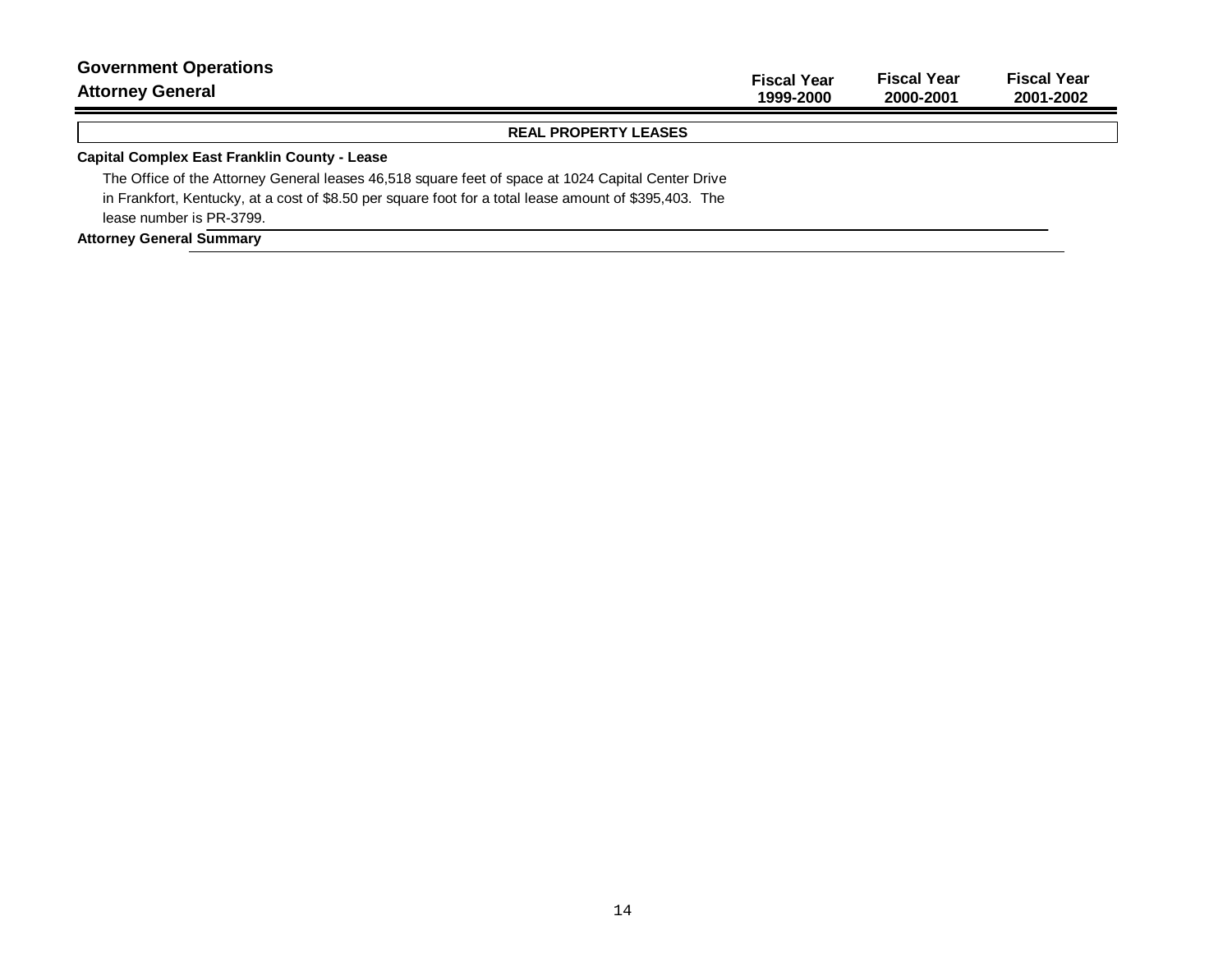| <b>Government Operations</b>    | <b>Fiscal Year</b> | <b>Fiscal Year</b> | <b>Fiscal Year</b> |
|---------------------------------|--------------------|--------------------|--------------------|
| <b>Commonwealth's Attorneys</b> | 1999-2000          | 2000-2001          | 2001-2002          |
| <b>REAL PROPERTY LEASES</b>     |                    |                    |                    |

### **Jefferson County - Lease**

This lease is at 514 West Liberty in Louisville, Kentucky, for the Jefferson County Commonwealth's Attorneys Office - PR-2591.

### **Commonwealth's Attorneys Summary**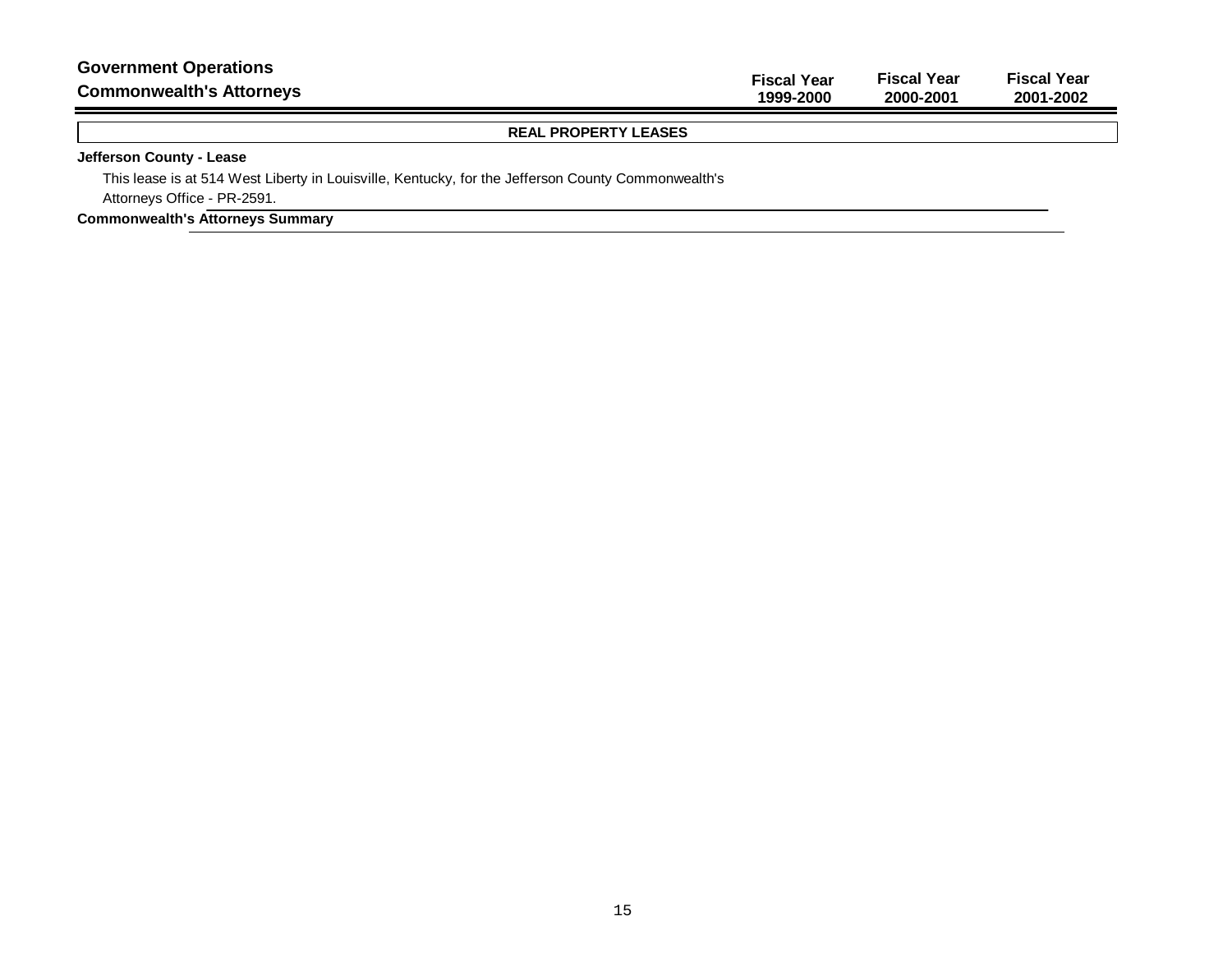| <b>Government Operations</b><br><b>Agriculture</b>                                     | <b>Fiscal Year</b><br>1999-2000 | <b>Fiscal Year</b><br>2000-2001 | <b>Fiscal Year</b><br>2001-2002 |
|----------------------------------------------------------------------------------------|---------------------------------|---------------------------------|---------------------------------|
| <b>MAJOR EQUIPMENT</b>                                                                 |                                 |                                 |                                 |
| <b>Large Truck Scale Unit</b>                                                          | 210,000                         |                                 |                                 |
| Agency funds are requested to replace the equipment that is used to test truck scales. |                                 |                                 |                                 |
| <b>Restricted Funds</b>                                                                | 210,000                         |                                 |                                 |
| <b>REAL PROPERTY LEASES</b>                                                            |                                 |                                 |                                 |
| <b>Franklin County - Lease</b>                                                         |                                 |                                 |                                 |
| <b>Agriculture Summary</b>                                                             | 210,000                         |                                 |                                 |
| <b>Restricted Funds</b>                                                                | 210,000                         |                                 |                                 |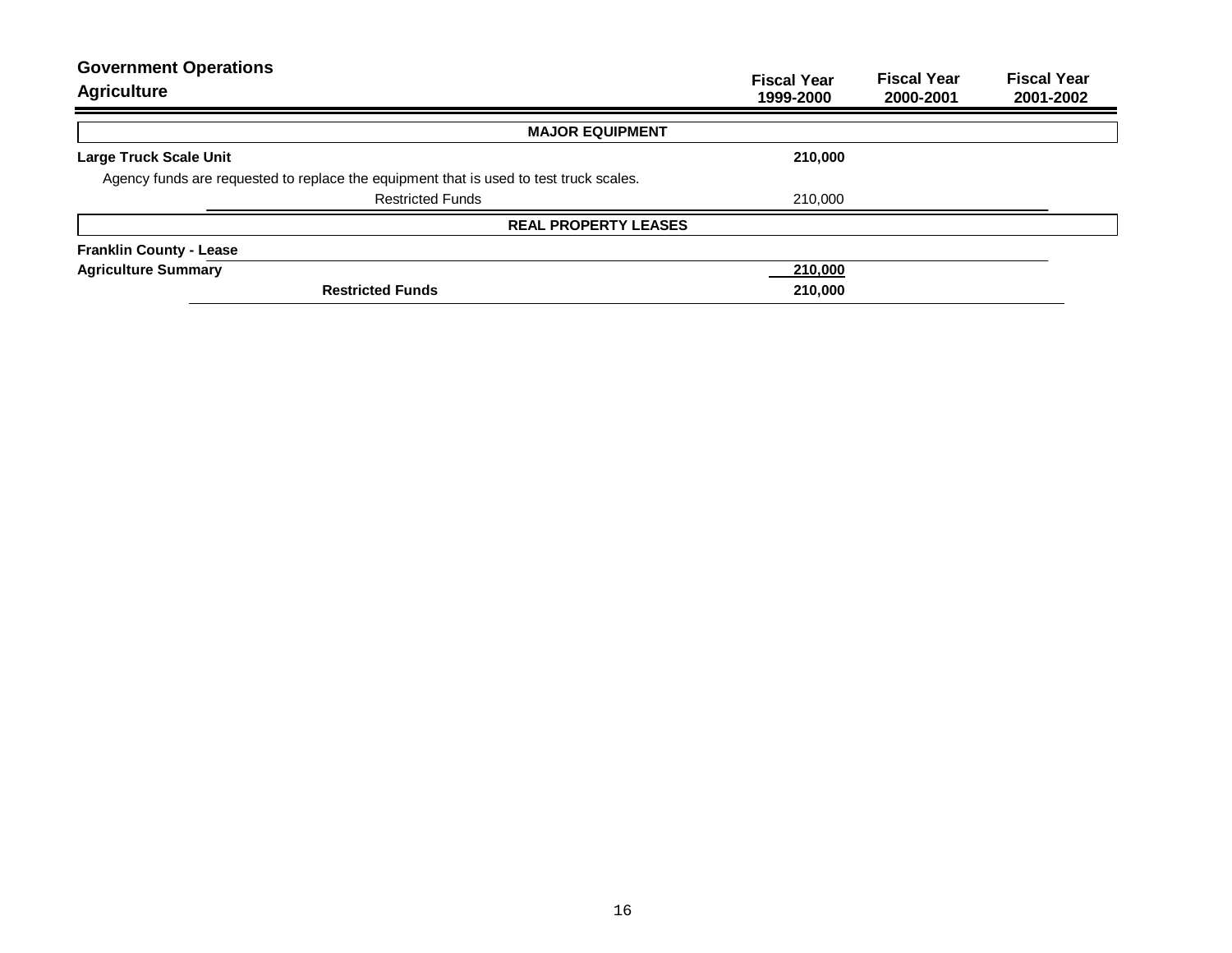| <b>Government Operations</b><br><b>Military Affairs</b>                                                   | <b>Fiscal Year</b><br>1999-2000 | <b>Fiscal Year</b><br>2000-2001 | <b>Fiscal Year</b><br>2001-2002 |
|-----------------------------------------------------------------------------------------------------------|---------------------------------|---------------------------------|---------------------------------|
| <b>CAPITAL CONSTRUCTION</b>                                                                               |                                 |                                 |                                 |
| Runway/Parallel Taxiway Pavement/Apron Rehab.                                                             |                                 | 1,406,000                       |                                 |
| The project is needed to rehabilitate the runway and taxiway surfaces resulting from the growing use      |                                 |                                 |                                 |
| of the Capital City Airport's runways, taxiways, and aprons. The project would overlay the runway         |                                 |                                 |                                 |
| and parallel taxiway with five inches of asphalt to increase the present weight bearing capacity of       |                                 |                                 |                                 |
| 60,000 pounds. This will allow the runway and taxiway to accommodate the Kentucky National                |                                 |                                 |                                 |
| Guard's C-130s. Priority two of this project consists of apron rehabilitation of joints and cracks. This  |                                 |                                 |                                 |
| project is designed as part of the ongoing efforts in developing and maintaining a safe and effective     |                                 |                                 |                                 |
| airport.                                                                                                  |                                 |                                 |                                 |
| <b>Federal Fund</b>                                                                                       |                                 | 1,265,000                       |                                 |
| <b>Capital Construction Surplus</b>                                                                       |                                 | 141,000                         |                                 |
| <b>Environmental Pool</b>                                                                                 |                                 | 809,000                         |                                 |
| Environmental Pool projects are mandated by state and federal environmental laws and regulations.         |                                 |                                 |                                 |
| The Environmental Pool contains three classifications of projects:                                        |                                 |                                 |                                 |
| Correction of non-compliant environmental conditions at Department of Military Affairs locations          |                                 |                                 |                                 |
| statewide. Project types are underground storage tank removal, grease trap installation, oil/water        |                                 |                                 |                                 |
| separator installation, secondary containment construction, connections to sanitary sewers, erosion       |                                 |                                 |                                 |
| control, and fuel tanker parking pads.                                                                    |                                 |                                 |                                 |
| Waste reduction and recycling initiatives, stormwater and wastewater monitoring, and environmental        |                                 |                                 |                                 |
| testing mandated by state and federal environmental law. Also included are the costs of                   |                                 |                                 |                                 |
| environmental baseline studies and environmental impact statement preparation to support future           |                                 |                                 |                                 |
| land acquisition and utilization.                                                                         |                                 |                                 |                                 |
| Other construction, maintenance, and projects mandated by state and federal environmental laws            |                                 |                                 |                                 |
| and regulations.                                                                                          |                                 |                                 |                                 |
| Federal funding will be available for most of the pool projects; however, certain projects require either |                                 |                                 |                                 |
| a 25 percent or 100 percent state match.                                                                  |                                 |                                 |                                 |
| <b>Bond Fund</b>                                                                                          |                                 | 174,000                         |                                 |
| <b>Federal Fund</b>                                                                                       |                                 | 635,000                         |                                 |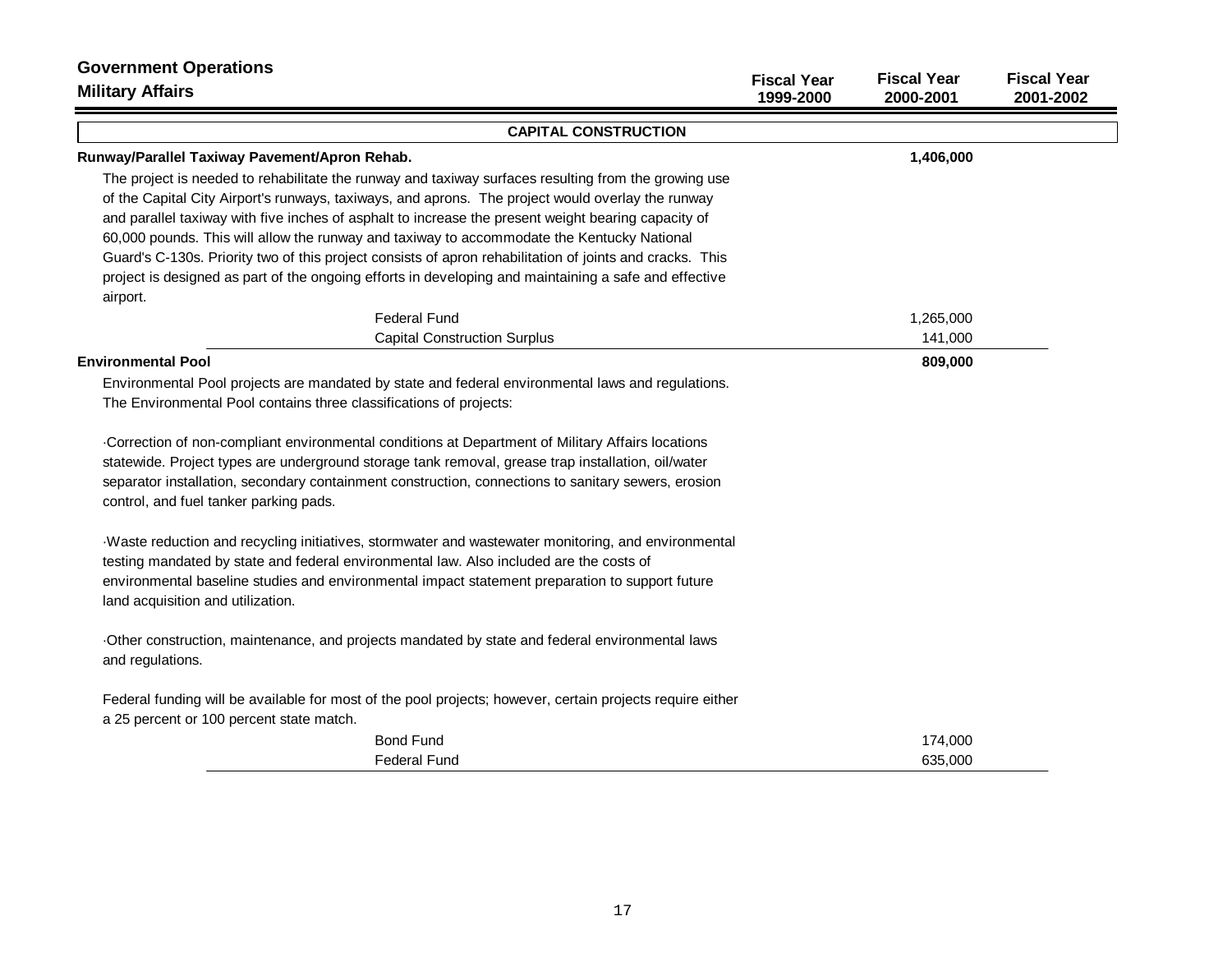| <b>Government Operations</b><br><b>Military Affairs</b>                                                    | <b>Fiscal Year</b><br>1999-2000 | <b>Fiscal Year</b><br>2000-2001 | <b>Fiscal Year</b><br>2001-2002 |
|------------------------------------------------------------------------------------------------------------|---------------------------------|---------------------------------|---------------------------------|
| <b>Maintenance Pool-Bluegrass Station</b>                                                                  |                                 | 200,000                         | 700,000                         |
| The Maintenance Pool-Bluegrass Station contains projects for the repair and/or improvement of              |                                 |                                 |                                 |
| buildings and infrastructure at Bluegrass Station (Department of Military Affairs). Projects to be         |                                 |                                 |                                 |
| funded by the pool will be small, but urgent because of safety, code enforcement, and/or due to            |                                 |                                 |                                 |
| tenant concerns. Classifications of projects will include, but not be limited to, emergency roof repairs,  |                                 |                                 |                                 |
| repair of burst water mains, upgrade of electrical wiring, upgrade of sprinkler systems, and               |                                 |                                 |                                 |
| maintenance and repair of roadways.                                                                        |                                 |                                 |                                 |
| <b>Restricted Funds</b>                                                                                    |                                 | 200,000                         | 700,000                         |
| <b>Major Maintenance Pool-Division of Air Transport</b>                                                    |                                 | 400,000                         | 400,000                         |
| The Division of Air Transport, Department of Military Affairs, currently operates five fixed wing aircraft |                                 |                                 |                                 |
| and three helicopters. Since the last six-year plan submission, the division has acquired three            |                                 |                                 |                                 |
| additional aircraft - two fixed wing, and one helicopter. The Division of Air Transport uses the           |                                 |                                 |                                 |
| Maintenance Pool to perform all maintenance of agency aircraft according to Federal Aviation               |                                 |                                 |                                 |
| Regulations. This includes such major maintenance items as engine overhauls and component                  |                                 |                                 |                                 |
| replacements. Component replacements include transmissions, tail rotors, avionics, and gear boxes.         |                                 |                                 |                                 |
| Investment Income                                                                                          |                                 | 400,000                         | 400,000                         |
| <b>Maintenance Pool-Major Maintenance</b>                                                                  |                                 | 950,000                         | 1,000,000                       |
| The Maintenance Pool-Major Maintenance includes maintenance, alteration, and renovation projects           |                                 |                                 |                                 |
| to protect real property, adjust to changes in Kentucky National Guard unit missions, lengthen facility    |                                 |                                 |                                 |
| life spans, and to keep department facilities in working order by avoiding more costly major               |                                 |                                 |                                 |
| maintenance and repair projects. Classifications of projects include, but are not limited to, emergency    |                                 |                                 |                                 |
| roof repairs or replacement, HVAC and electrical upgrades, kitchen upgrades, code compliance, and          |                                 |                                 |                                 |
| maintenance and repair of roadways.                                                                        |                                 |                                 |                                 |
| Investment Income                                                                                          |                                 | 950,000                         | 1,000,000                       |
| <b>Military Affairs Summary</b>                                                                            |                                 | 3,765,000                       | 2,100,000                       |
| <b>Bond Fund</b>                                                                                           |                                 | 174,000                         |                                 |
| <b>Investment Income</b>                                                                                   |                                 | 1,350,000                       | 1,400,000                       |
| <b>Capital Construction Surplus</b>                                                                        |                                 | 141,000                         |                                 |
| <b>Restricted Funds</b>                                                                                    |                                 | 200,000                         | 700,000                         |
| <b>Federal Fund</b>                                                                                        |                                 | 1,900,000                       |                                 |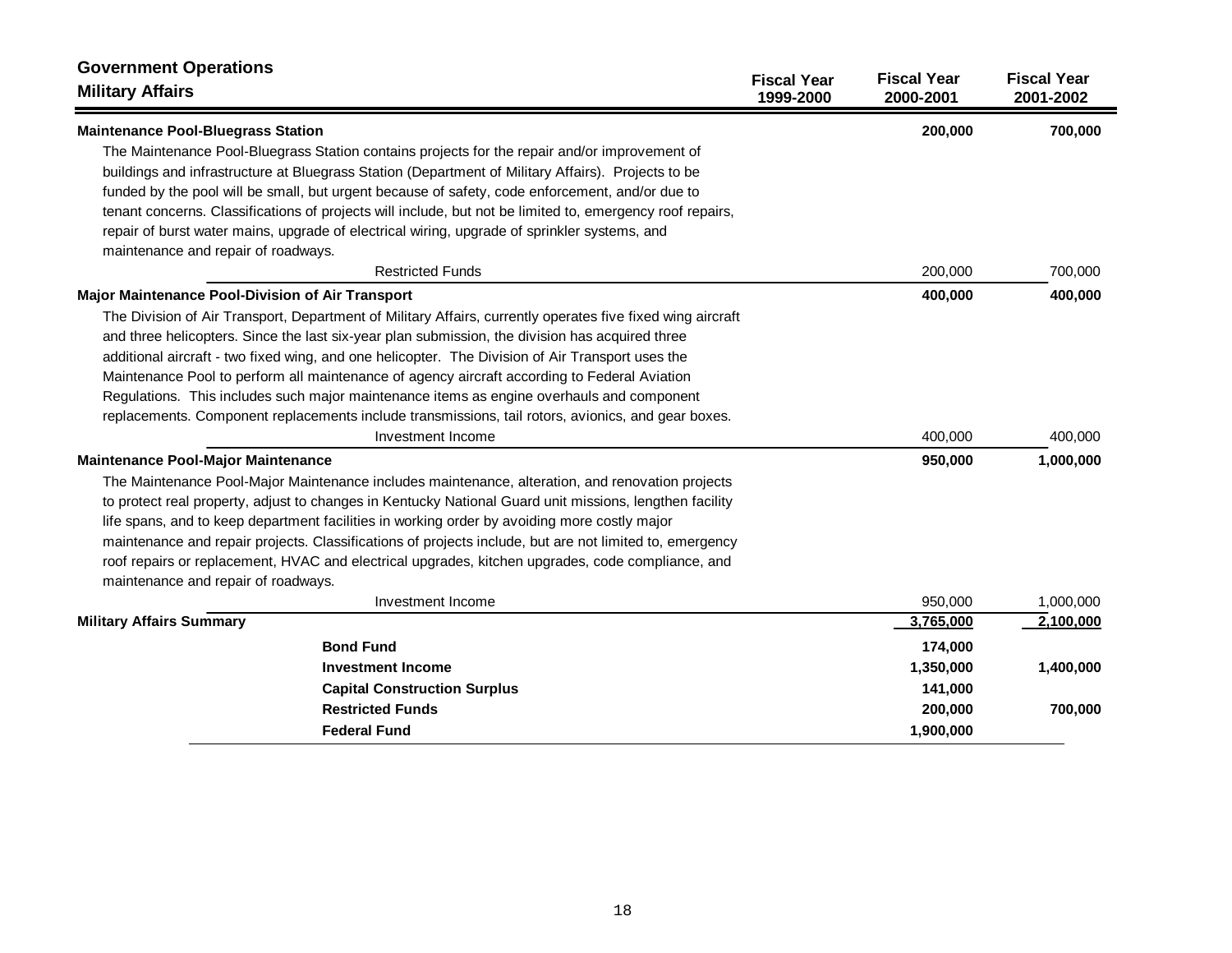| <b>Government Operations</b><br><b>Local Government</b>                                                                                                                                                                                                                                                            | <b>Fiscal Year</b><br>1999-2000 | <b>Fiscal Year</b><br>2000-2001 | <b>Fiscal Year</b><br>2001-2002 |
|--------------------------------------------------------------------------------------------------------------------------------------------------------------------------------------------------------------------------------------------------------------------------------------------------------------------|---------------------------------|---------------------------------|---------------------------------|
| <b>CAPITAL CONSTRUCTION</b>                                                                                                                                                                                                                                                                                        |                                 |                                 |                                 |
| <b>Grant County Animal Shelter</b>                                                                                                                                                                                                                                                                                 |                                 | 50,000                          |                                 |
| This grant will be used to increase kennel space at the shelter. The additional space will provide<br>exercise runs, an area for bathing animals, and secure fencing.                                                                                                                                              |                                 |                                 |                                 |
| General Fund                                                                                                                                                                                                                                                                                                       |                                 | 50,000                          |                                 |
| Henry County-City of Pleasureville Fire Dept                                                                                                                                                                                                                                                                       |                                 | 12,000                          |                                 |
| This grant will be used to pave the parking lot and paint the radio antenna tower at the fire station. It<br>will also be used to purchase fire hose for fire trucks.                                                                                                                                              |                                 |                                 |                                 |
| <b>General Fund</b>                                                                                                                                                                                                                                                                                                |                                 | 12,000                          |                                 |
| Owen Co.-New Liberty Fire Dept.                                                                                                                                                                                                                                                                                    |                                 | 10,000                          |                                 |
| This grant will be used to retire debt of approximately \$7,500 owed to the Kentucky Fire Commission                                                                                                                                                                                                               |                                 |                                 |                                 |
| for the construction of a new firehouse. The remainder will be used to purchase a new cab and                                                                                                                                                                                                                      |                                 |                                 |                                 |
| chassis for a fire truck to replace a 1979 international that has logged over 200,000 miles.                                                                                                                                                                                                                       |                                 |                                 |                                 |
| <b>General Fund</b>                                                                                                                                                                                                                                                                                                |                                 | 10,000                          |                                 |
| Owen Co. Volunteer Fire Dept.                                                                                                                                                                                                                                                                                      |                                 | 10,000                          |                                 |
| This grant will be used to build a 20' X 30' addition to the existing firehouse. This addition will house<br>additional equipment and vehicles for search and rescue and fire protection.                                                                                                                          |                                 |                                 |                                 |
| <b>General Fund</b>                                                                                                                                                                                                                                                                                                |                                 | 10,000                          |                                 |
| <b>Estill Co.-City of Ravenna Fire Dept Bldg</b>                                                                                                                                                                                                                                                                   |                                 | 20,000                          |                                 |
| This grant will be used to retire a \$20,000 debt on the fire department building.                                                                                                                                                                                                                                 |                                 |                                 |                                 |
| General Fund                                                                                                                                                                                                                                                                                                       |                                 | 20,000                          |                                 |
| Franklin Co.-Frankfort Log Cabin Restoration                                                                                                                                                                                                                                                                       |                                 | 50,000                          |                                 |
| This grant will be used to pay for the masonry work, including the installation of load-bearing stone<br>and brick facings on the foundation, and construction of functional chimneys on either end of the<br>building. The grant also will underwrite the costs incurred to install utilities, plumbing fixtures, |                                 |                                 |                                 |
| electrical lines, and outlets and water lines.                                                                                                                                                                                                                                                                     |                                 |                                 |                                 |
| <b>General Fund</b>                                                                                                                                                                                                                                                                                                |                                 | 50,000                          |                                 |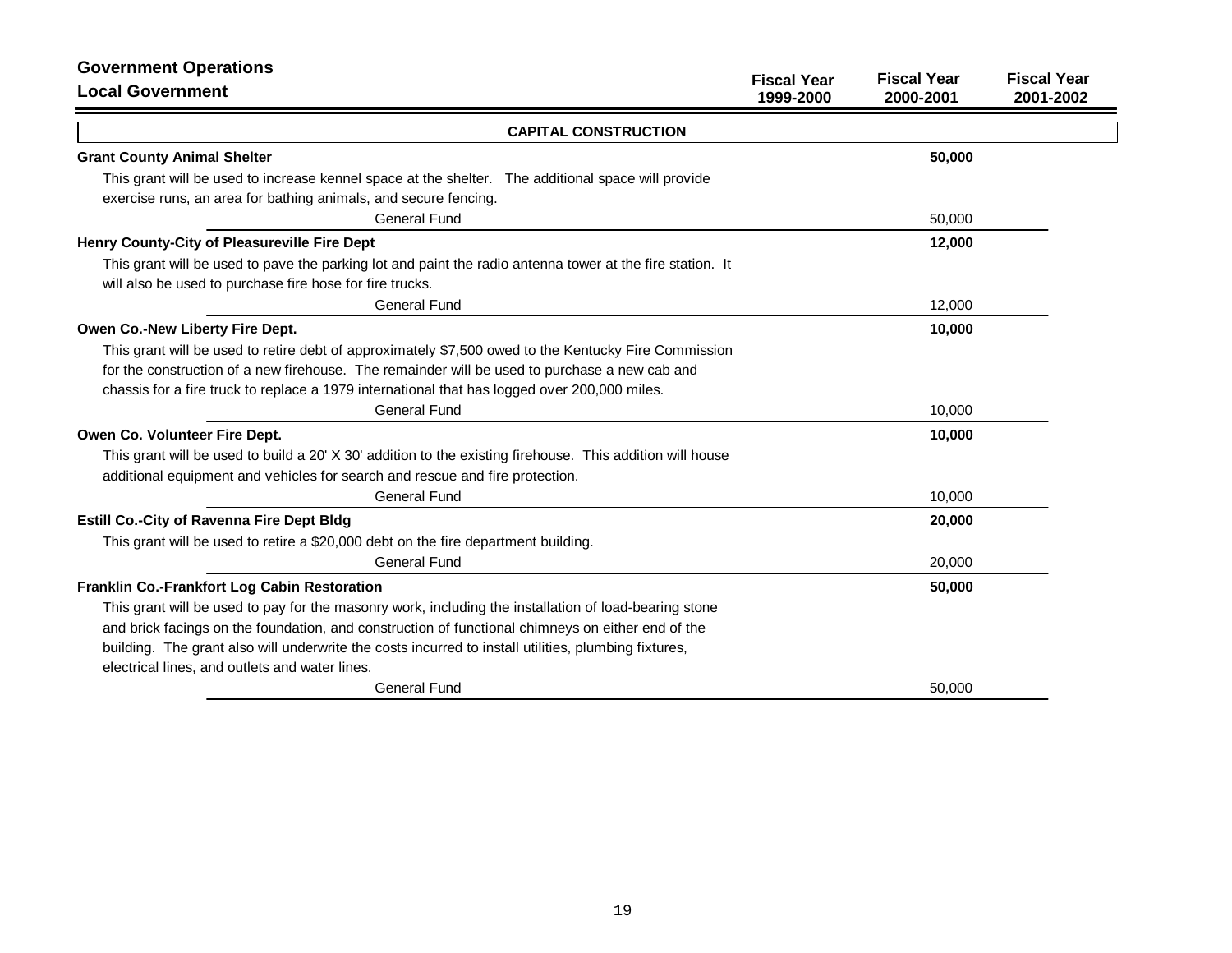| <b>Government Operations</b>                                                                                                                                                                                       |                                 |                                 |                                 |
|--------------------------------------------------------------------------------------------------------------------------------------------------------------------------------------------------------------------|---------------------------------|---------------------------------|---------------------------------|
| <b>Local Government</b>                                                                                                                                                                                            | <b>Fiscal Year</b><br>1999-2000 | <b>Fiscal Year</b><br>2000-2001 | <b>Fiscal Year</b><br>2001-2002 |
| Graves Co.-DAV #106 Bldg Renov Prop Acq                                                                                                                                                                            |                                 | 25,000                          |                                 |
| This grant will be used to acquire property for the #106 Building renovation.                                                                                                                                      |                                 |                                 |                                 |
| <b>General Fund</b>                                                                                                                                                                                                |                                 | 25,000                          |                                 |
| <b>Whitley/Knox-Corbin Reg Animal Shelter</b>                                                                                                                                                                      |                                 | 100,000                         |                                 |
| This grant will be used to develop the animal shelter. It may include land, construction, and<br>equipment costs.                                                                                                  |                                 |                                 |                                 |
| General Fund                                                                                                                                                                                                       |                                 | 100,000                         |                                 |
| <b>Renaissance Kentucky</b>                                                                                                                                                                                        |                                 | 6,000,000                       |                                 |
| This \$6,000,000 bond fund will support the Kentucky Renaissance Cities program. The program is<br>funded through the Department for Local Government, but is operated by the Kentucky Housing                     |                                 |                                 |                                 |
| Corporation. The Housing Corporation (KHC) will rank projects based on established program                                                                                                                         |                                 |                                 |                                 |
| criteria. These funds will be used to fund long-term projects and will be drawn down by KHC on an<br>as-need basis.                                                                                                |                                 |                                 |                                 |
| <b>Bond Fund</b>                                                                                                                                                                                                   |                                 | 6,000,000                       |                                 |
| <b>MAJOR EQUIPMENT</b>                                                                                                                                                                                             |                                 |                                 |                                 |
| <b>Estill Co.-City of Irvine Fire Dept Aerial Truck</b>                                                                                                                                                            |                                 | 65,000                          |                                 |
| This grant will be used to repair or purchase an aerial truck for the fire department. If any funds<br>remain after the aerial is purchased can be applied to the repair or purchase of firefighting<br>equipment. |                                 |                                 |                                 |
| <b>General Fund</b>                                                                                                                                                                                                |                                 | 65,000                          |                                 |
| <b>Local Government Summary</b>                                                                                                                                                                                    |                                 | 6,342,000                       |                                 |
| <b>Bond Fund</b>                                                                                                                                                                                                   |                                 | 6,000,000                       |                                 |
| <b>General Fund</b>                                                                                                                                                                                                |                                 | 342,000                         |                                 |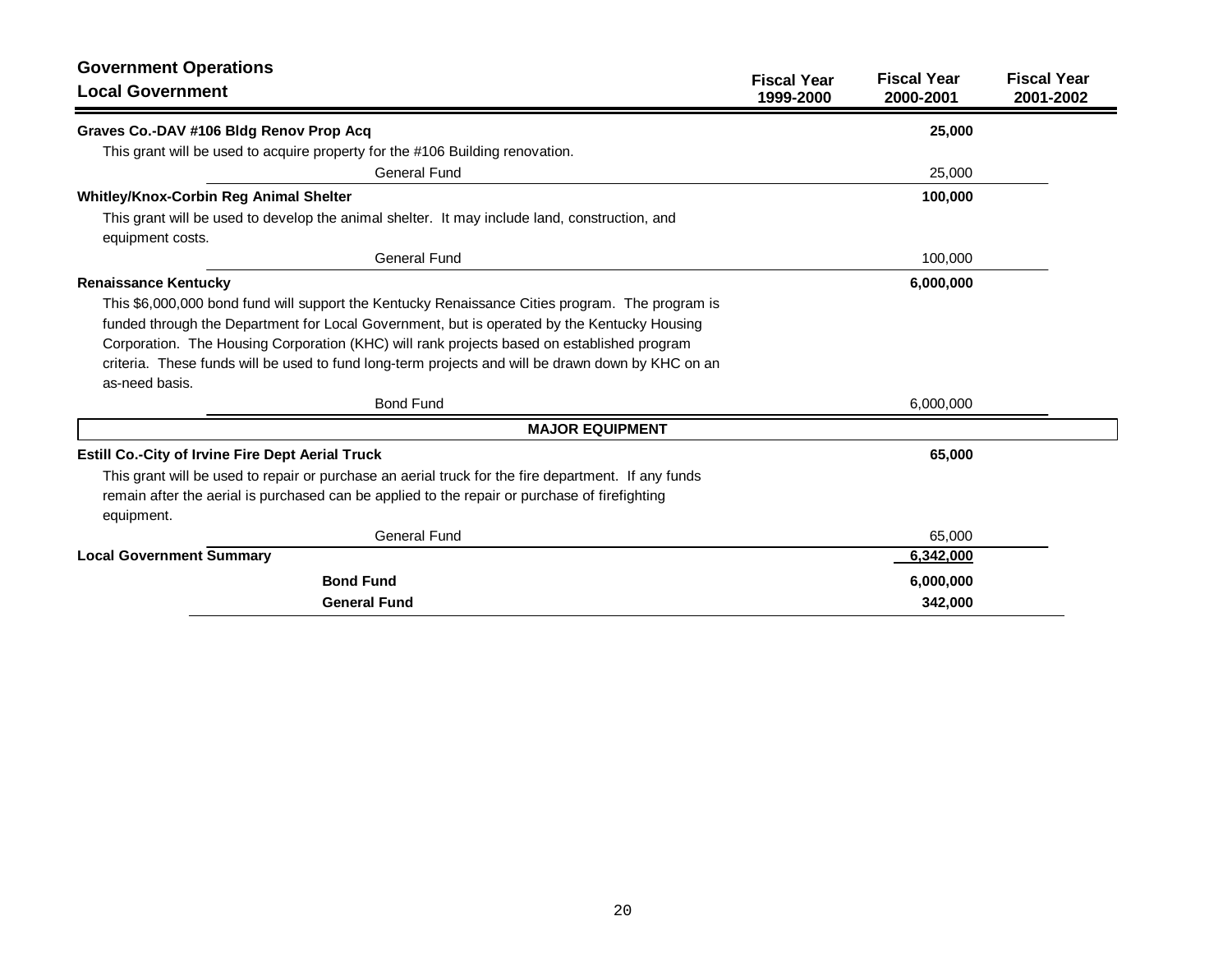| <b>Government Operations</b><br><b>Kentucky Retirement Systems</b>                                      | <b>Fiscal Year</b><br>1999-2000 | <b>Fiscal Year</b><br>2000-2001 | <b>Fiscal Year</b><br>2001-2002 |
|---------------------------------------------------------------------------------------------------------|---------------------------------|---------------------------------|---------------------------------|
| <b>INFORMATION TECHNOLOGY EQUIPMENT</b>                                                                 |                                 |                                 |                                 |
| Info. Tech. System Upgrade                                                                              |                                 | 250,000                         |                                 |
| This project will upgrade the agency's existing AS/400 Computer System in order to accommodate          |                                 |                                 |                                 |
| additional staff who will be added during the biennium.                                                 |                                 |                                 |                                 |
| <b>Restricted Funds</b>                                                                                 |                                 | 250,000                         |                                 |
| <b>REAL PROPERTY LEASES</b>                                                                             |                                 |                                 |                                 |
| <b>Franklin County Lease (Perimeter Park West)</b>                                                      |                                 |                                 |                                 |
| This is a continuation of the existing lease, PR-6000, for office space in Perimeter Park West in       |                                 |                                 |                                 |
| Frankfort. There are 46,380 square feet occupied at a cost of \$9 per square foot for an annual cost    |                                 |                                 |                                 |
| of \$417,400. It is anticipated that this lease will be continued at the current rate.                  |                                 |                                 |                                 |
| New Lease 2003                                                                                          |                                 |                                 |                                 |
| An additional lease, 2003, is provided for new office space in Perimeter Park West in Frankfort.        |                                 |                                 |                                 |
| There are 22,820 square feet occupied at a cost of \$9 per square foot for an annual cost of \$205,400. |                                 |                                 |                                 |
| Kentucky Retirement Systems Summary                                                                     |                                 | 250,000                         |                                 |
| <b>Restricted Funds</b>                                                                                 |                                 | 250,000                         |                                 |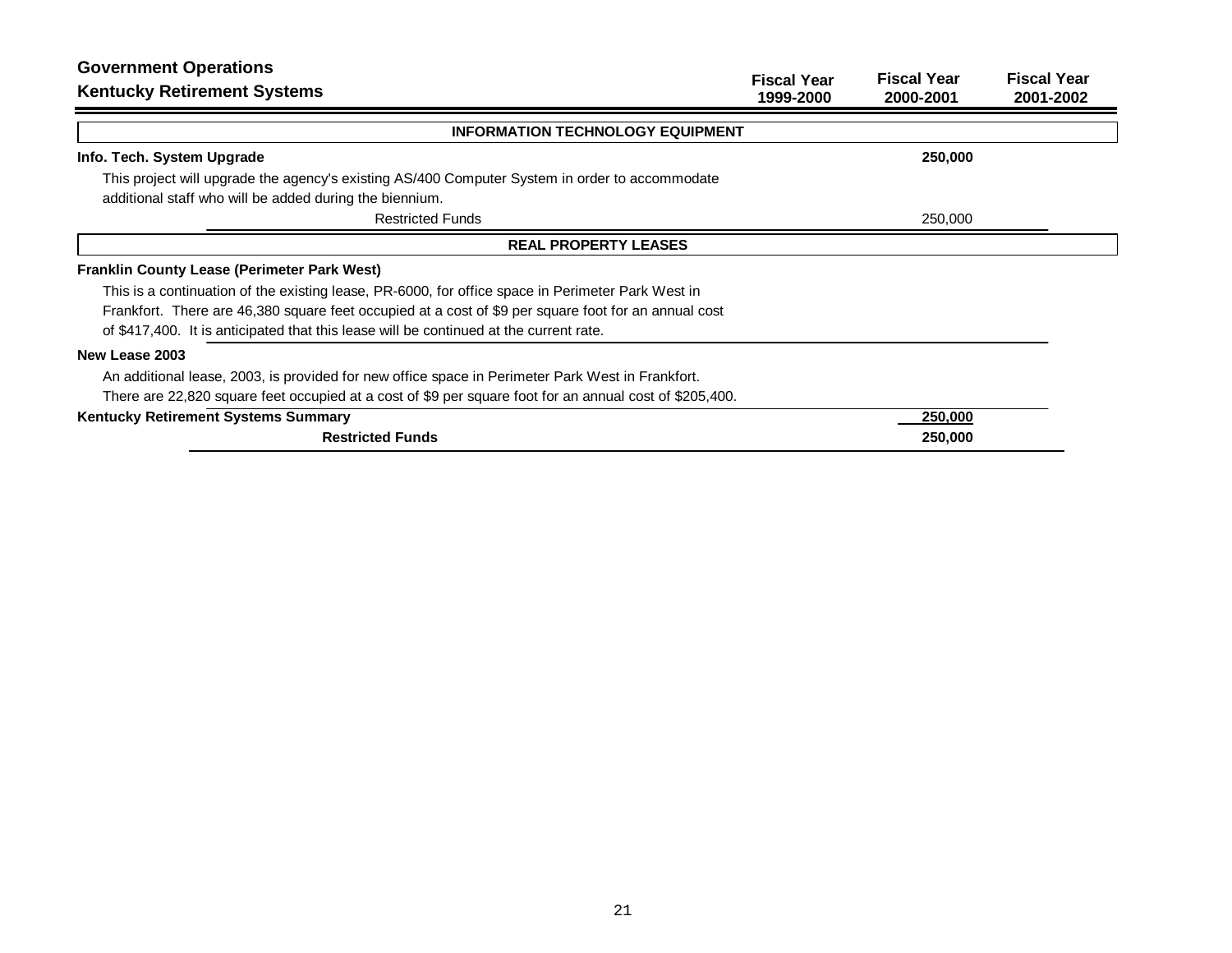| <b>Government Operations</b><br><b>Governor's Office for Technology</b>                                                                                                                                                                                                                                                                                                                                                                                                                                                                                                                                                                                                                                                                                                                                        | <b>Fiscal Year</b><br>1999-2000 | <b>Fiscal Year</b><br>2000-2001 | <b>Fiscal Year</b><br>2001-2002 |
|----------------------------------------------------------------------------------------------------------------------------------------------------------------------------------------------------------------------------------------------------------------------------------------------------------------------------------------------------------------------------------------------------------------------------------------------------------------------------------------------------------------------------------------------------------------------------------------------------------------------------------------------------------------------------------------------------------------------------------------------------------------------------------------------------------------|---------------------------------|---------------------------------|---------------------------------|
| <b>INFORMATION TECHNOLOGY EQUIPMENT</b>                                                                                                                                                                                                                                                                                                                                                                                                                                                                                                                                                                                                                                                                                                                                                                        |                                 |                                 |                                 |
| Maintaining the Kentucky Spatial Data Infrastructure                                                                                                                                                                                                                                                                                                                                                                                                                                                                                                                                                                                                                                                                                                                                                           |                                 | 1,449,600                       |                                 |
| This Geographic Information System (GIS) project will initiate two major maintenance programs<br>necessary for the creation and maintenance of the Kentucky Spatial Data Infrastructure (the GIS<br>Basemap). The first program is a pilot program that will provide for building three-way partnerships<br>between the Kentucky Geographic Information System, local governments and the federal<br>government. The partnerships will work together to update, create and integrate high resolution<br>digital imagery of regional, county or city areas for use by both local and state governments. The<br>second program will procure replacement Digital Orthophoto Quarter Quads (digital images) when<br>existing data is older than five years from the original creation date. Using automated change |                                 |                                 |                                 |
| detection methods, an analysis procedure will be used to determine whether enough change has<br>occurred to warrant replacement. The imagery is used for creation of other datasets such as roads,<br>parcels, hydrography and plainmetric, as well as elevation models. In areas undergoing rapid<br>development, replacement imagery is critical since many state, county and local governments are<br>using it in their business practices.                                                                                                                                                                                                                                                                                                                                                                 |                                 |                                 |                                 |
| <b>Bond Fund</b>                                                                                                                                                                                                                                                                                                                                                                                                                                                                                                                                                                                                                                                                                                                                                                                               |                                 | 700,000                         |                                 |
| <b>Federal Fund</b>                                                                                                                                                                                                                                                                                                                                                                                                                                                                                                                                                                                                                                                                                                                                                                                            |                                 | 649,600                         |                                 |
| <b>Other Funds</b>                                                                                                                                                                                                                                                                                                                                                                                                                                                                                                                                                                                                                                                                                                                                                                                             |                                 | 100,000                         |                                 |
| Kentucky Information Highway Upgrade Expansion<br>The equipment purchased for this project will facilitate the implementation and effective use of the<br>Kentucky Information Highway (KIH). This communications hardware allows for network computing<br>applications and provides for migration to emerging technologies such as frame relay, Asynchronous<br>Transfer Mode (ATM), and other broadband technologies vital to continued emphasis on the network<br>infrastructure. Ongoing implementation of projects initiated by Empower Kentucky technology will<br>require a dynamic network infrastructure.                                                                                                                                                                                             |                                 | 3,500,000                       |                                 |
| Equipment to be purchased consists of communications hardware such as network interface units,<br>multiplexors, digital switches, messaging infrastructure, Asynchronous Transfer Mode service units,<br>multiprotocol routers, Gigabit Ethernet switches, Video Conferencing switches and other ancillary<br>communications hardware.<br><b>Restricted Funds</b>                                                                                                                                                                                                                                                                                                                                                                                                                                              |                                 | 3,500,000                       |                                 |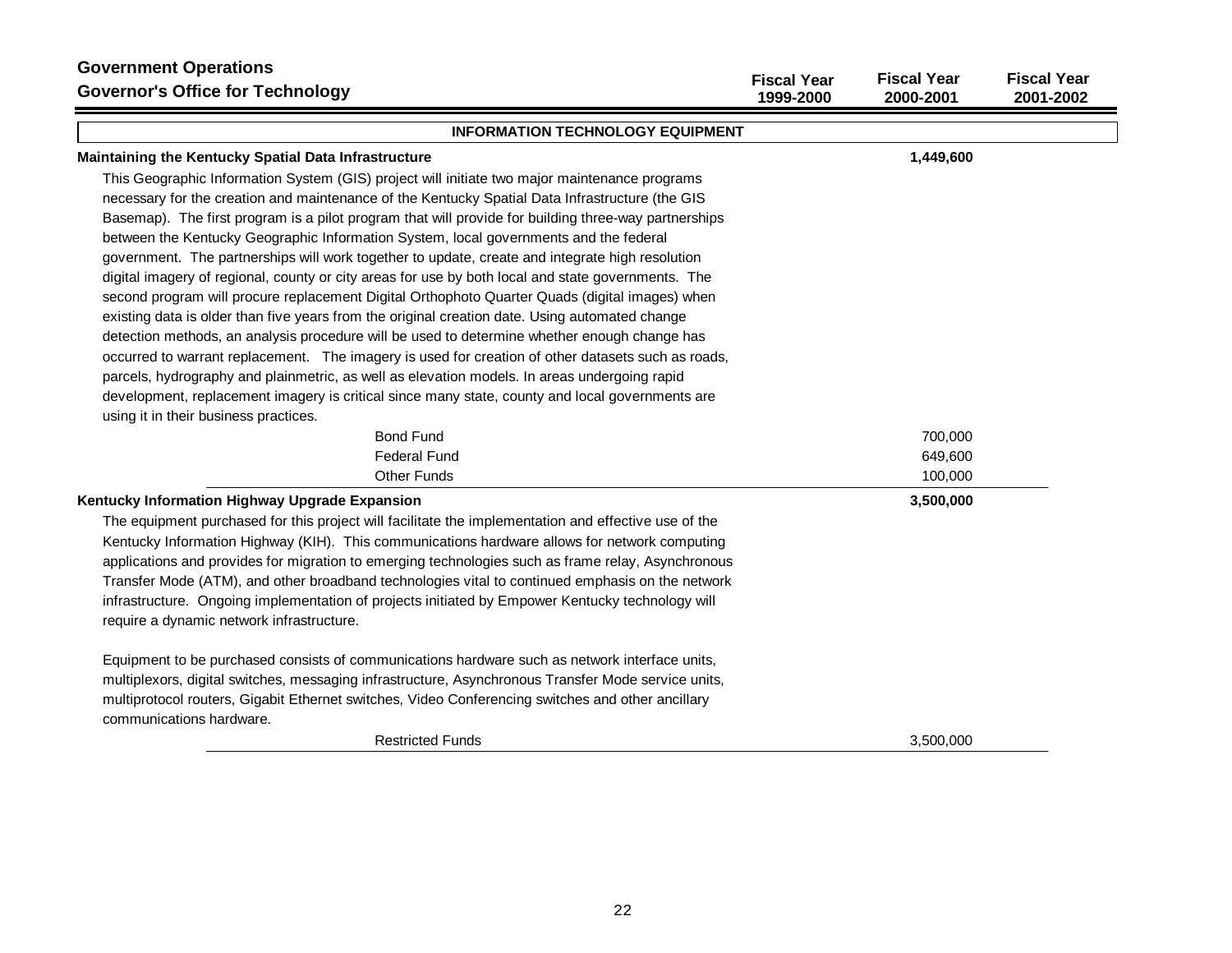| <b>Government Operations</b><br><b>Governor's Office for Technology</b>                                 | <b>Fiscal Year</b><br>1999-2000 | <b>Fiscal Year</b><br>2000-2001 | <b>Fiscal Year</b><br>2001-2002 |
|---------------------------------------------------------------------------------------------------------|---------------------------------|---------------------------------|---------------------------------|
| <b>Enterprise Server Complex Upgrade</b>                                                                |                                 | 2,985,000                       |                                 |
| This is a pool of capital equipment projects to provide increased processing capacity for various       |                                 |                                 |                                 |
| computing architectures to meet the needs of growing enterprise workloads including MARS,               |                                 |                                 |                                 |
| Integrated Tax, Workforce Initiatives, Data Warehousing/Mining, and Vehicle Registration.               |                                 |                                 |                                 |
| Equipment to be procured consists of central processing units, memory, and supporting hardware          |                                 |                                 |                                 |
| scaled for large mainframe platforms, as well as mid-range (client/server) platforms.                   |                                 |                                 |                                 |
| <b>Restricted Funds</b>                                                                                 |                                 | 2,985,000                       |                                 |
| <b>Disk Storage Upgrade</b>                                                                             |                                 | 887,000                         |                                 |
| This is a pool of capital equipment projects to provide disk storage that is dedicated to particular    |                                 |                                 |                                 |
| large server architectures and is shared between various server platforms.                              |                                 |                                 |                                 |
| Equipment to be procured consists of disk storage devices, large-scaled arrays for buffering data,      |                                 |                                 |                                 |
| controller devices, and interfaces to computing platforms that range from large mainframe computers     |                                 |                                 |                                 |
| to much smaller Intel-based processors.                                                                 |                                 |                                 |                                 |
| <b>Restricted Funds</b>                                                                                 |                                 | 887,000                         |                                 |
| <b>Statewide Microwave Network Maintenance</b>                                                          |                                 | 2,500,000                       |                                 |
| The current Kentucky Emergency Warning System (KEWS) analog microwave system is 22 years                |                                 |                                 |                                 |
| old. It has outlived its life expectancy and can no longer meet the needs of its users. The users of    |                                 |                                 |                                 |
| this system include the Kentucky State Police, Vehicle Enforcement, and emergency response              |                                 |                                 |                                 |
| agencies such as the Emergency Management System, National Guard, Transportation Cabinet,               |                                 |                                 |                                 |
| Department of Fish and Wildlife, and Division of Forestry in the Natural Resources and                  |                                 |                                 |                                 |
| Environmental Protection Cabinet. The KEWS also provides network interconnectivity for three            |                                 |                                 |                                 |
| federal government programs. They are the NOAA weather warning system, IFLOWS flood control             |                                 |                                 |                                 |
| program, and each NWS office with voice and data.                                                       |                                 |                                 |                                 |
| This Statewide Microwave Upgrade project includes 140 analog microwave sites. The replacement           |                                 |                                 |                                 |
| will consist of all microwave support facilities such as fiberglass huts, batteries, grounding systems, |                                 |                                 |                                 |
| electrical entrance facilities, and antenna feeder systems.                                             |                                 |                                 |                                 |
| <b>Bond Fund</b>                                                                                        |                                 | 2,500,000                       |                                 |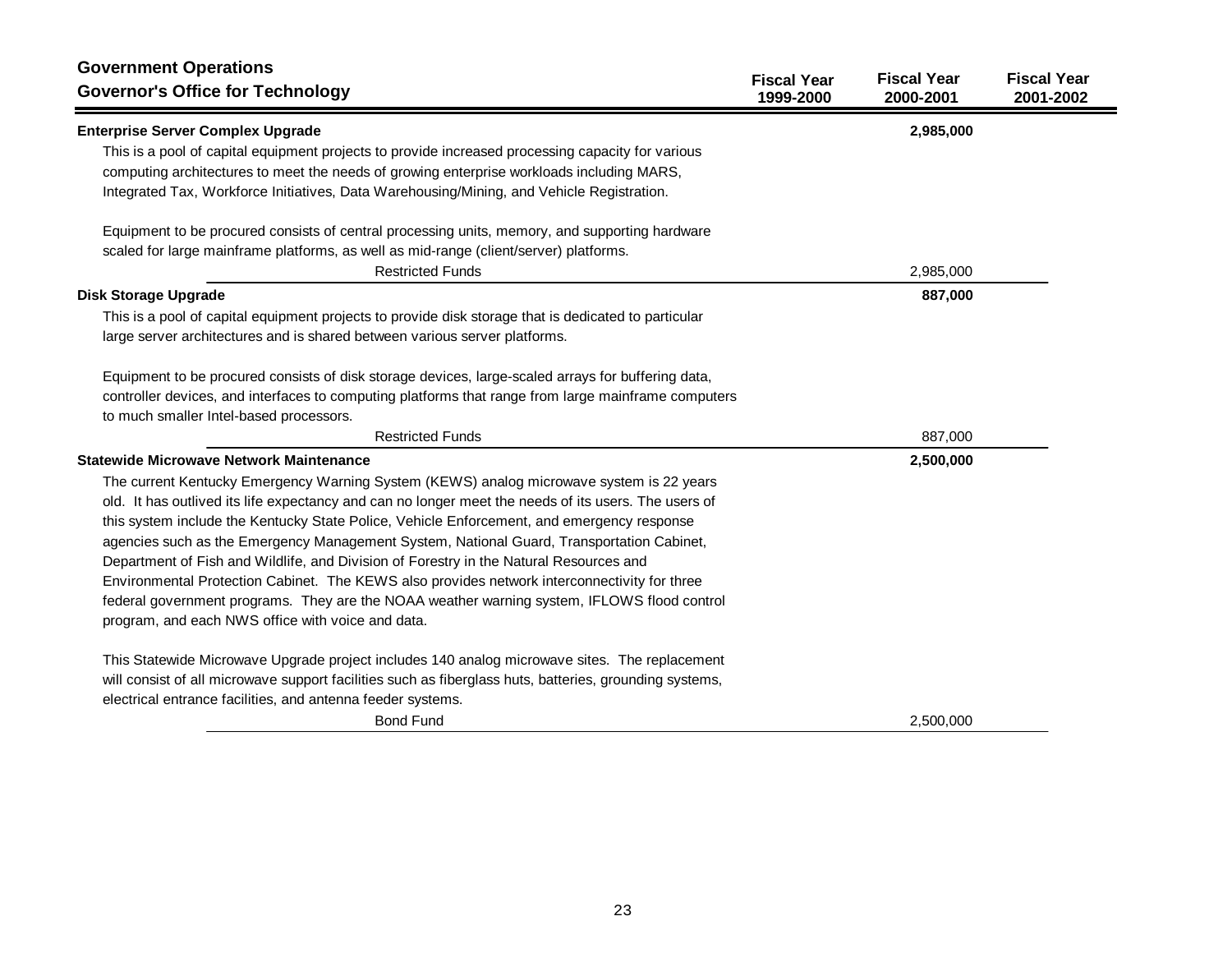| <b>Government Operations</b><br><b>Governor's Office for Technology</b>                                                                                                                        | <b>Fiscal Year</b><br>1999-2000 | <b>Fiscal Year</b><br>2000-2001 | <b>Fiscal Year</b><br>2001-2002 |
|------------------------------------------------------------------------------------------------------------------------------------------------------------------------------------------------|---------------------------------|---------------------------------|---------------------------------|
| <b>Enterprise Server Complex Upgrade</b>                                                                                                                                                       |                                 | 1,755,000                       |                                 |
| This is a pool of capital equipment projects to provide increased processing capacity for various<br>computing architectures to meet the needs of growing enterprise workloads including MARS, |                                 |                                 |                                 |
| Integrated Tax, Workforce Initiatives, Date Warehousing/Mining, and Vehicle Registration.                                                                                                      |                                 |                                 |                                 |
| Equipment to be procured consists of central processing units, memory and supporting hardware                                                                                                  |                                 |                                 |                                 |
| scaled for large mainframe platforms, as well as mid-range (client/server) platforms.                                                                                                          |                                 |                                 |                                 |
| <b>Restricted Funds</b>                                                                                                                                                                        |                                 | 1,755,000                       |                                 |
| <b>Tape Storage Upgrade</b>                                                                                                                                                                    |                                 | 645,000                         |                                 |
| This is a pool of capital equipment projects to provide magnetic tape storage for various central<br>server architectures.                                                                     |                                 |                                 |                                 |
| Equipment to be procured consists of magnetic tape transports, tape controllers, data buffers, (which                                                                                          |                                 |                                 |                                 |
| may include solid-state storage and/or disk storage) and interfaces to multiple platforms, including                                                                                           |                                 |                                 |                                 |
| large mainframe computers to Intel-based processors.                                                                                                                                           |                                 |                                 |                                 |
| <b>Restricted Funds</b>                                                                                                                                                                        |                                 | 645,000                         |                                 |
| <b>Disk Storage Upgrade</b>                                                                                                                                                                    |                                 | 887,000                         |                                 |
| This is a pool of capital equipment projects to provide disk storage that is dedicated to particular                                                                                           |                                 |                                 |                                 |
| large server architectures and is shared between various server platforms.                                                                                                                     |                                 |                                 |                                 |
| Equipment to be procured consists of disk storage devices, large-scaled arrays for buffering data,                                                                                             |                                 |                                 |                                 |
| controller devices, and interfaces to computing platforms that range from large mainframe computers                                                                                            |                                 |                                 |                                 |
| to much smaller Intel-based processors.                                                                                                                                                        |                                 |                                 |                                 |
| <b>Restricted Funds</b>                                                                                                                                                                        |                                 | 887,000                         |                                 |
| <b>Enterprise High-Speed Printer Replacement</b>                                                                                                                                               |                                 | 645,000                         |                                 |
| This equipment will replace the data center's high speed continuous form printer (purchased in 1975)                                                                                           |                                 |                                 |                                 |
| with one or more high speed replacement unit(s) that would either be centrally located or distributed.                                                                                         |                                 |                                 |                                 |
| This project would provide the same service levels at lower operational costs.                                                                                                                 |                                 |                                 |                                 |
| This equipment consists of a laser printing engine supported by printer-controller hardware and an                                                                                             |                                 |                                 |                                 |
| interface to the computing platform.                                                                                                                                                           |                                 |                                 |                                 |
| <b>Restricted Funds</b>                                                                                                                                                                        |                                 | 645,000                         |                                 |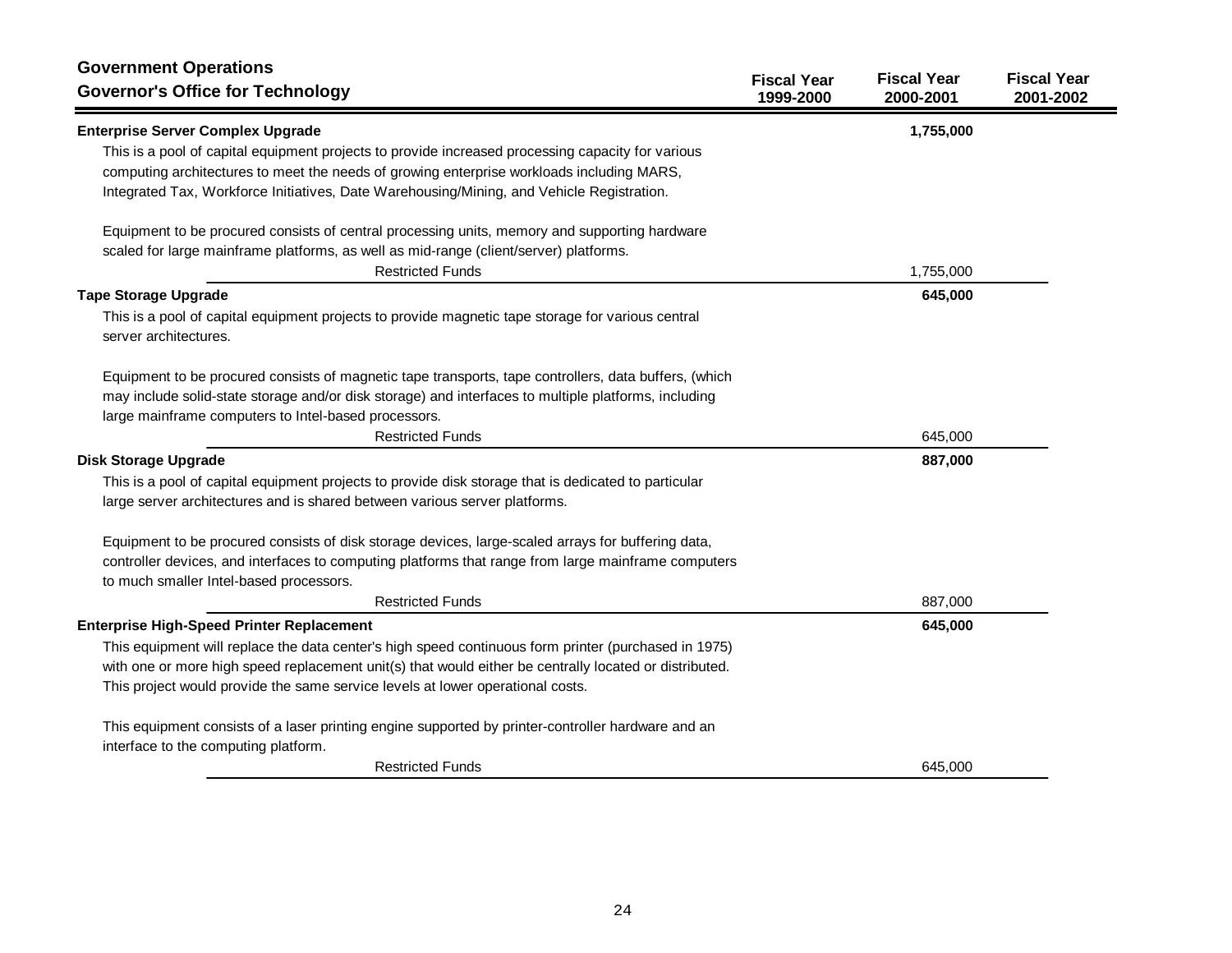| <b>Government Operations</b><br><b>Governor's Office for Technology</b>                                                                                                                               | <b>Fiscal Year</b><br>1999-2000 | <b>Fiscal Year</b><br>2000-2001 | <b>Fiscal Year</b><br>2001-2002 |
|-------------------------------------------------------------------------------------------------------------------------------------------------------------------------------------------------------|---------------------------------|---------------------------------|---------------------------------|
| <b>Tape Storage Upgrade</b>                                                                                                                                                                           |                                 | 645,000                         |                                 |
| This is a pool of capital equipment projects to provide magnetic tape storage for various central<br>server architectures.                                                                            |                                 |                                 |                                 |
| Equipment to be procured consists of magnetic tape transports, tape controllers, data buffers, (which                                                                                                 |                                 |                                 |                                 |
| may include solid-state storage and/or disk storage) and interfaces to multiple platforms, including                                                                                                  |                                 |                                 |                                 |
| large mainframe computers to Intel-based processors.                                                                                                                                                  |                                 |                                 |                                 |
| <b>Restricted Funds</b>                                                                                                                                                                               |                                 | 645,000                         |                                 |
| <b>Unified Criminal Justice Information System</b>                                                                                                                                                    |                                 | 4,585,000                       |                                 |
| The Unified Criminal Justice Information System (UCJIS) will allow persons and agencies in the<br>criminal justice system timely access to vital information such as probation and parole conditions, |                                 |                                 |                                 |
| convicted felon status, history of violence, etc. A study has been underway to determine the best                                                                                                     |                                 |                                 |                                 |
| method of creating such a system (i.e., create an entirely new system with a central repository for                                                                                                   |                                 |                                 |                                 |
| information or for all entities to maintain their current data bases, but link the systems in a way that                                                                                              |                                 |                                 |                                 |
| permits information sharing). This project was a major recommendation of the Criminal Justice                                                                                                         |                                 |                                 |                                 |
| Response Team that concluded its work in December 1997. The project was included in the 1998                                                                                                          |                                 |                                 |                                 |
| Surplus Expenditure Plan at a Phase I cost of \$5 million and was incorporated in the 1998 Crime Bill                                                                                                 |                                 |                                 |                                 |
| (House Bill 455). This is also a high priority of the Chief Information Officer of the Commonwealth.                                                                                                  |                                 |                                 |                                 |
| When fully implemented, the UCJIS system will be the first of its kind to provide integrated access to                                                                                                |                                 |                                 |                                 |
| all appropriate criminal justice agencies in the Commonwealth. The Phase II funding of \$4,585,000                                                                                                    |                                 |                                 |                                 |
| provided here will continue the development of the system.                                                                                                                                            |                                 |                                 |                                 |
| <b>Bond Fund</b>                                                                                                                                                                                      |                                 | 4,585,000                       |                                 |
| <b>REAL PROPERTY LEASES</b>                                                                                                                                                                           |                                 |                                 |                                 |

### **Franklin County - Lease (100 Fair Oaks)**

On-going lease of approximately 42,600 square feet of office space budgeted at approximately \$375,000 per year.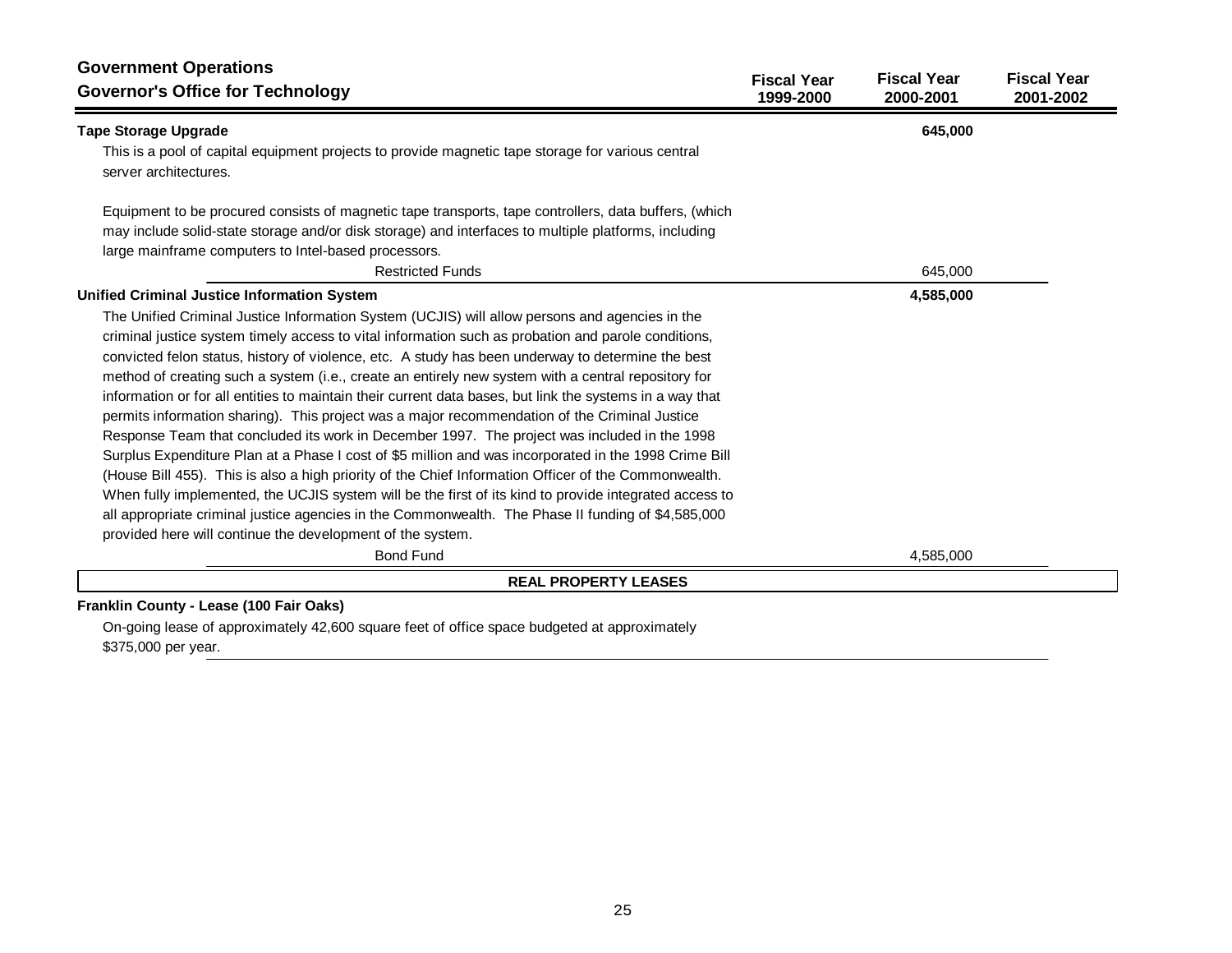| <b>Government Operations</b><br><b>Governor's Office for Technology</b> |                                                 | <b>Fiscal Year</b><br>1999-2000 | <b>Fiscal Year</b><br>2000-2001 | <b>Fiscal Year</b><br>2001-2002 |
|-------------------------------------------------------------------------|-------------------------------------------------|---------------------------------|---------------------------------|---------------------------------|
|                                                                         | <b>Governor's Office for Technology Summary</b> |                                 | 20,483,600                      |                                 |
|                                                                         | <b>Bond Fund</b>                                |                                 | 7,785,000                       |                                 |
|                                                                         | <b>Restricted Funds</b>                         |                                 | 11,949,000                      |                                 |
|                                                                         | <b>Federal Fund</b>                             |                                 | 649,600                         |                                 |
|                                                                         | <b>Other Funds</b>                              |                                 | 100,000                         |                                 |
| <b>Government Operations Summary</b>                                    |                                                 | 210,000                         | 36,028,600                      | 2,348,000                       |
|                                                                         | <b>Bond Fund</b>                                |                                 | 14,516,000                      |                                 |
|                                                                         | <b>General Fund</b>                             |                                 | 342,000                         |                                 |
|                                                                         | Investment Income                               |                                 | 1,350,000                       | 1,400,000                       |
|                                                                         | <b>Capital Construction Surplus</b>             |                                 | 489,000                         | 248,000                         |
|                                                                         | <b>Restricted Funds</b>                         | 210,000                         | 12,399,000                      | 700,000                         |
|                                                                         | <b>Federal Fund</b>                             |                                 | 6,832,600                       |                                 |
|                                                                         | <b>Other Funds</b>                              |                                 | 100,000                         |                                 |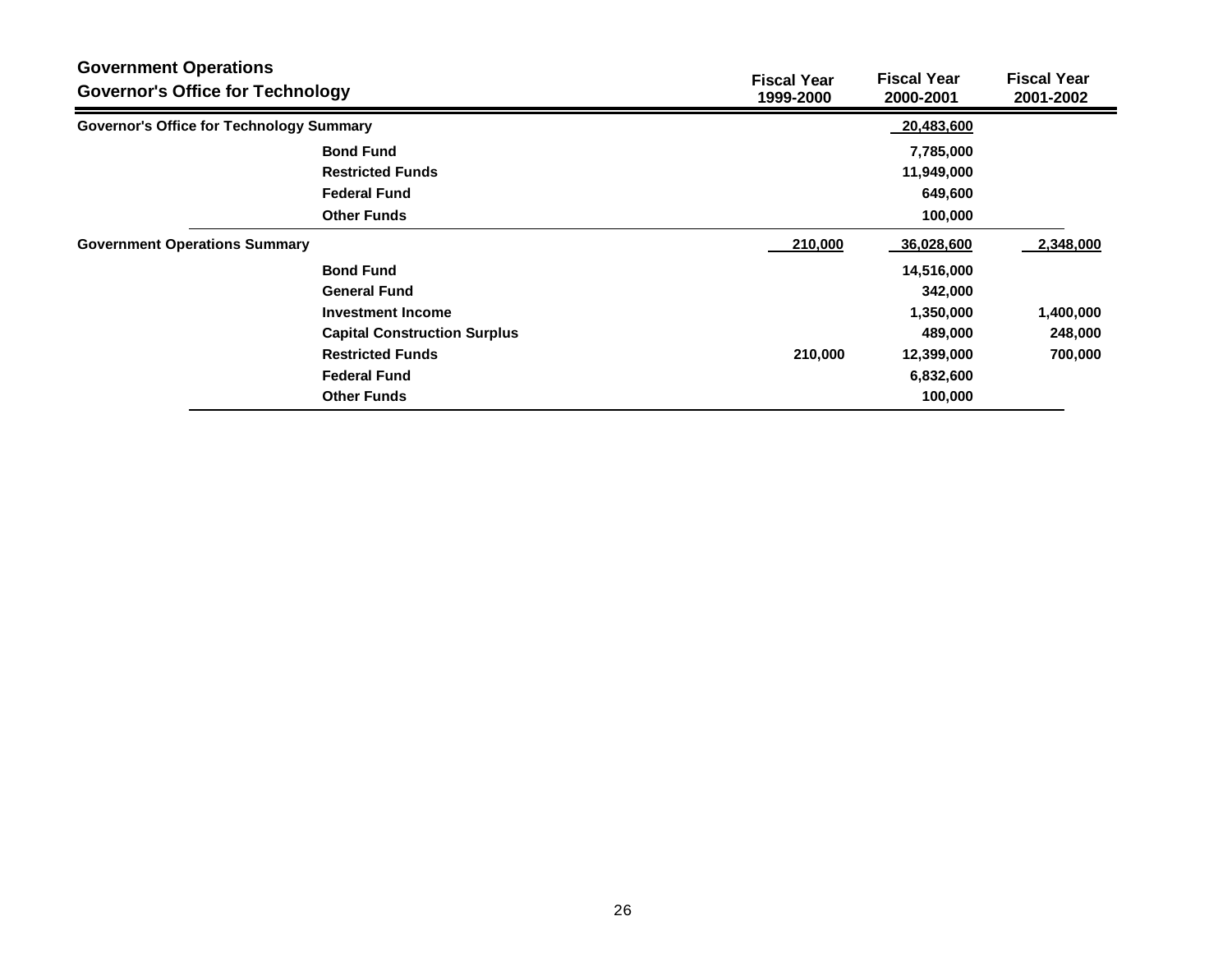| <b>Economic Development</b>                                                                           | <b>Fiscal Year</b> | <b>Fiscal Year</b> | <b>Fiscal Year</b> |
|-------------------------------------------------------------------------------------------------------|--------------------|--------------------|--------------------|
| <b>Financial Incentives</b>                                                                           | 1999-2000          | 2000-2001          | 2001-2002          |
| <b>CAPITAL CONSTRUCTION</b>                                                                           |                    |                    |                    |
| <b>Economic Development Bond Pool</b>                                                                 |                    | 4,000,000          |                    |
| Reauthorization and Additional Funding - The Economic Development Bond program utilizes bond          |                    |                    |                    |
| proceeds as leverage against private investment to promote the overall economic development of the    |                    |                    |                    |
| Commonwealth. The statutory authorization for this program is KRS 154.12. The debt service for        |                    |                    |                    |
| the reauthorized portion of this program (\$32,203,000) is included in the Finance and Administration |                    |                    |                    |
| Cabinet budget. Debt service in the operating budget is supported from the General Fund.              |                    |                    |                    |
| <b>Bond Fund</b>                                                                                      |                    | 4,000,000          |                    |
| <b>Economic Opportunity Zones</b>                                                                     |                    | 2,000,000          |                    |
| Senate Bill 225 established this program in the Economic Development Cabinet to focus on the          |                    |                    |                    |
| development of urban areas with high unemployment and poverty levels. In addition to the tax          |                    |                    |                    |
| incentives outlined in Senate Bill 225, this money will be used for grants to successful applicants   |                    |                    |                    |
| within a Kentucky Economic Development Finance Authority certified Economic Opportunity Zone.         |                    |                    |                    |
| <b>Bond Fund</b>                                                                                      |                    | 2,000,000          |                    |
| <b>High Tech Construction Pool</b>                                                                    |                    | 20,000,000         |                    |
| Funding in the amount of \$20 million in restricted/agency funds from the Kentucky Economic           |                    |                    |                    |
| Development Finance Authority program fund balance is provided for a capital project pool to fund     |                    |                    |                    |
| projects with a special emphasis on the creation of high-tech jobs. These projects will be matched    |                    |                    |                    |
| with private dollars.                                                                                 |                    |                    |                    |
| <b>Restricted Funds</b>                                                                               |                    | 20,000,000         |                    |
| <b>High Tech Investment Pool</b>                                                                      |                    | 20,000,000         |                    |
| The High-tech Investment Loan prgram will work in conjunction with private financing. The program     |                    |                    |                    |
| is designed to build and promote networks to technology-driven industries and research-intensive      |                    |                    |                    |
| industries with the goal of creating innovation-driven clusters. Projects must have a significant     |                    |                    |                    |
| impact on the economic growth of a community and create an innovative, new technology-based           |                    |                    |                    |
| product or idea for the marketplace.                                                                  |                    |                    |                    |
| <b>Restricted Funds</b>                                                                               |                    | 20,000,000         |                    |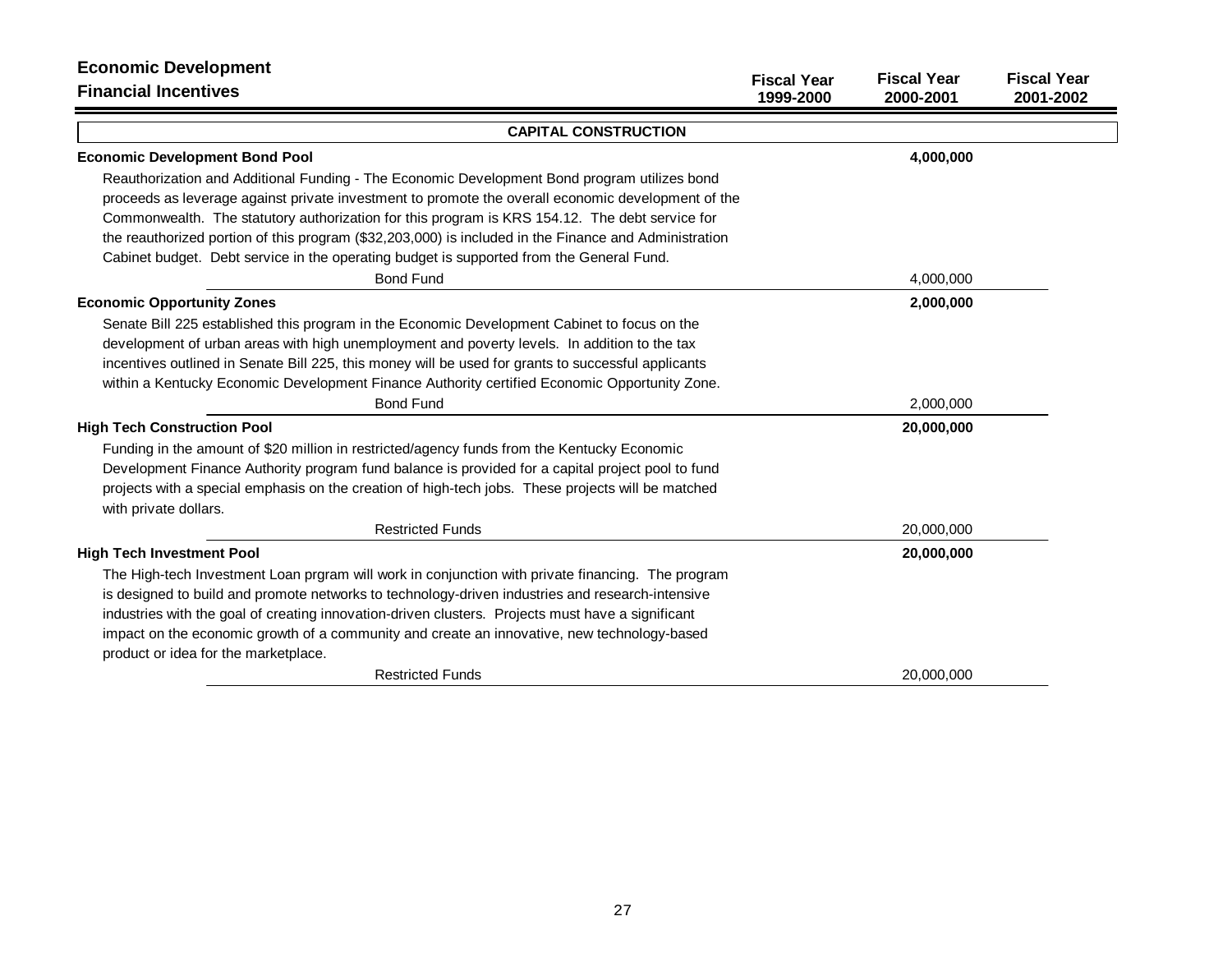| <b>Fiscal Year</b><br>1999-2000 | <b>Fiscal Year</b><br>2000-2001 | <b>Fiscal Year</b><br>2001-2002 |
|---------------------------------|---------------------------------|---------------------------------|
|                                 | 46,000,000                      |                                 |
|                                 | 6,000,000                       |                                 |
|                                 | 40.000.000                      |                                 |
|                                 | 46,000,000                      |                                 |
|                                 | 6,000,000                       |                                 |
|                                 | 40,000,000                      |                                 |
|                                 |                                 |                                 |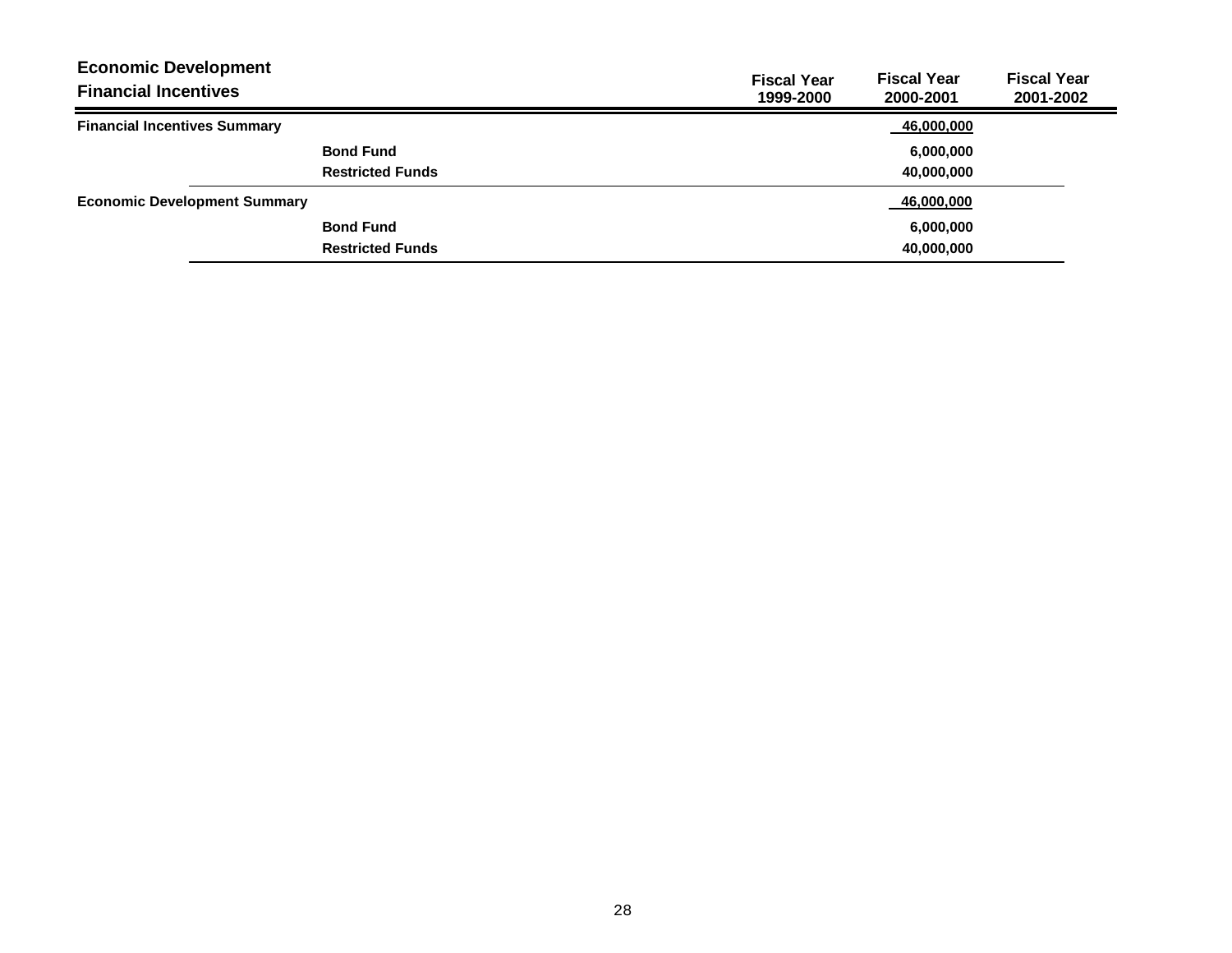| <b>Education</b>                                                                                       |                                 |                                 |                                 |
|--------------------------------------------------------------------------------------------------------|---------------------------------|---------------------------------|---------------------------------|
| <b>Management Support Services</b>                                                                     | <b>Fiscal Year</b><br>1999-2000 | <b>Fiscal Year</b><br>2000-2001 | <b>Fiscal Year</b><br>2001-2002 |
| <b>CAPITAL CONSTRUCTION</b>                                                                            |                                 |                                 |                                 |
| <b>KSD Fire Safety/Dorm Renovation</b>                                                                 |                                 | 1,250,000                       |                                 |
| This project will provide for renovations and increased water pressure to ensure adequate fire         |                                 |                                 |                                 |
| sprinkler protection for the renovated dorms. This project will provide a safe environment for deaf    |                                 |                                 |                                 |
| and hard of hearing students in Beauchamp, Bruce, Barbee, and Fosdick dormitories.                     |                                 |                                 |                                 |
| <b>Bond Fund</b>                                                                                       |                                 | 1,250,000                       |                                 |
| <b>KSD Steam Line Replacement</b>                                                                      |                                 | 1,700,000                       |                                 |
| This project will replace failing steam lines that are thirty-one plus years old and continue to serve |                                 |                                 |                                 |
| Argo-McClure Hall, four middle school dorms, Fosdick Hall, Beauchamp Hall, Barbee Hall, Bruce          |                                 |                                 |                                 |
| Hall, Grow Hall, and Lee Hall. The line replacement will prevent wasted energy and operating funds.    |                                 |                                 |                                 |
| Currently the system boilers lose 500 gallons of water each operating day.                             |                                 |                                 |                                 |
| Emergency, Repair, Maintenance and Replacement                                                         |                                 | 1,700,000                       |                                 |
| <b>Jackson County Area Vocational School</b>                                                           |                                 |                                 |                                 |
| Reauthorization - This project was initially authorized by the 1996 General Assembly with \$500,000    |                                 |                                 |                                 |
| from the General Fund. It received additional funding from the 1998 General Assembly from a            |                                 |                                 |                                 |
| variety of sources but has not yet reached the point of construction.                                  |                                 |                                 |                                 |
| <b>KDE Miscellaneous Maintenance Pool</b>                                                              |                                 | 292,000                         | 785,000                         |
| The miscellaneous maintenance pool provides the Department with a source of funds for capital          |                                 |                                 |                                 |
| construction projects, primarily for the Kentucky School for the Deaf, the Kentucky School for the     |                                 |                                 |                                 |
| Blind, and the FFA Leadership Training Center. Maintenance projects such as roof and HVAC              |                                 |                                 |                                 |
| system repairs and modifications to structures to meet health and safety standards are the principal   |                                 |                                 |                                 |
| components of the program. Additionally, these projects will permit infrastructure improvements.       |                                 |                                 |                                 |
| The average age of the buildings at these facilities is over twenty-five years. Some mechanical and    |                                 |                                 |                                 |
| structural systems have reached their life expectancy and require replacement and modification to      |                                 |                                 |                                 |
| continue operating.                                                                                    |                                 |                                 |                                 |
| Investment Income                                                                                      |                                 | 292,000                         | 785,000                         |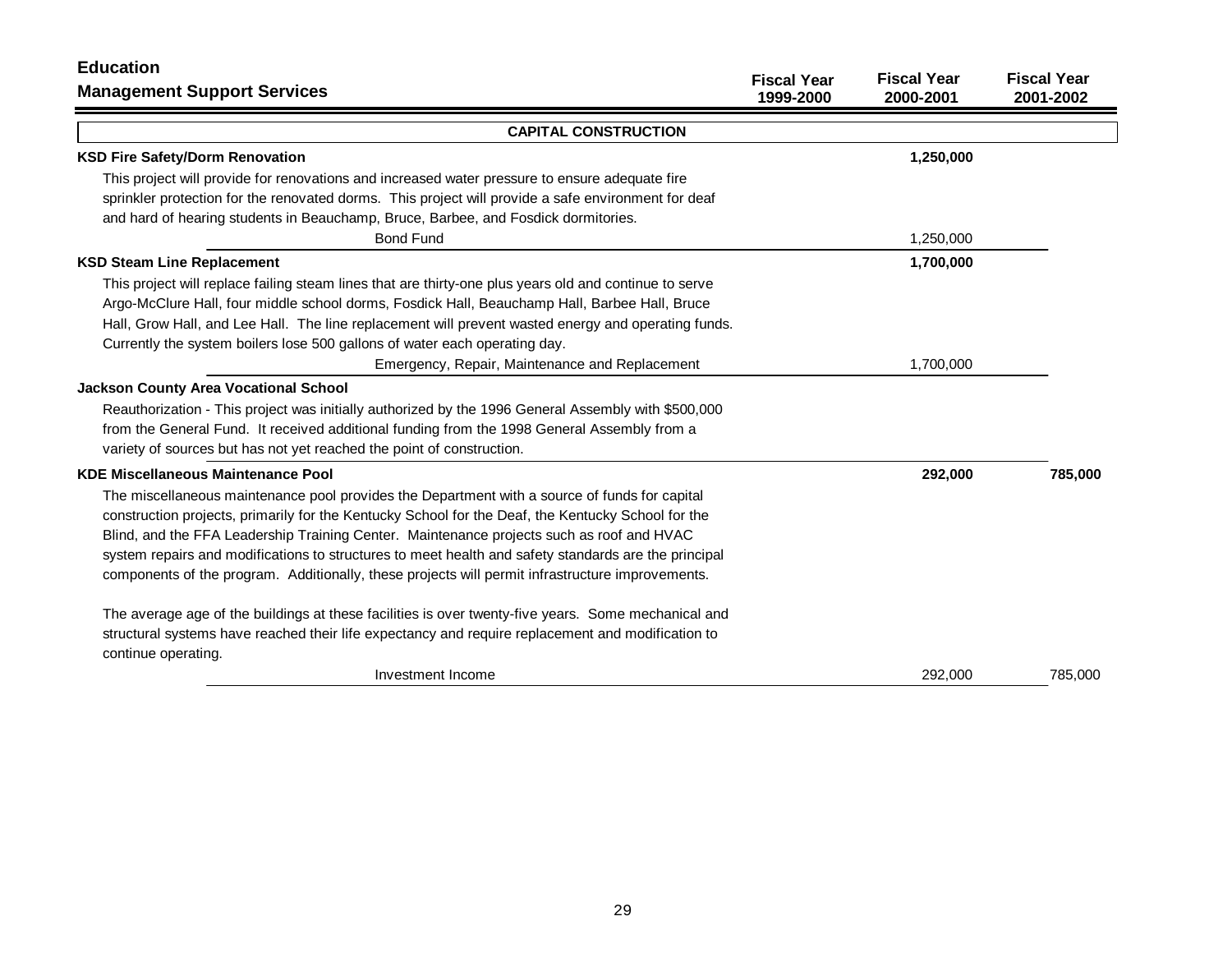| <b>Education</b>                                                                                        |                                 |                                 |                                 |
|---------------------------------------------------------------------------------------------------------|---------------------------------|---------------------------------|---------------------------------|
| <b>Management Support Services</b>                                                                      | <b>Fiscal Year</b><br>1999-2000 | <b>Fiscal Year</b><br>2000-2001 | <b>Fiscal Year</b><br>2001-2002 |
| <b>KSB Roofing and Weatherproofing</b>                                                                  |                                 | 1,122,000                       |                                 |
| This project will deal with roof and weatherproofing issues for a number of buildings. It will replace  |                                 |                                 |                                 |
| the Howser Hall Dormitory roof, now approaching the end of its twenty-year life expectancy; the lower   |                                 |                                 |                                 |
| Langan Physical Education Building roof, which has been in service since 1971; and the Food             |                                 |                                 |                                 |
| Service Building roof, which has now exceeded its roof warranty period by four years. It will solve     |                                 |                                 |                                 |
| water-related problems in the Richie Building and Ries Hall and address masonry concerns that have      |                                 |                                 |                                 |
| resulted in thousands of spalled bricks and caused interior water damage. These issues at the Richie    |                                 |                                 |                                 |
| Building and Ries Hall were discovered during the design phase of the currently funded roof             |                                 |                                 |                                 |
| replacement project for both buildings. It will also deal with various weatherproofing and roof related |                                 |                                 |                                 |
| issues, including gutters, on the McDaniels and Scoggan Classroom Buildings and some advanced           |                                 |                                 |                                 |
| water-related matters, such as building settlement.                                                     |                                 |                                 |                                 |
| <b>Bond Fund</b>                                                                                        |                                 | 1,122,000                       |                                 |
| <b>KSD Roof Replacements</b>                                                                            |                                 | 850,000                         |                                 |
| This project will begin the reroofing process on a few of several different buildings including: Rogers |                                 |                                 |                                 |
| Hall, Lee Hall, Thomas Hall, Brady Hall, Middleton Hall, Old Lee Hall, and Cowan Hall. These            |                                 |                                 |                                 |
| buildings were reroofed from 1965 to 1985 and should begin to be replaced during the 2000-2002          |                                 |                                 |                                 |
| fiscal biennium.                                                                                        |                                 |                                 |                                 |
| <b>Bond Fund</b>                                                                                        |                                 | 850,000                         |                                 |
| <b>INFORMATION TECHNOLOGY EQUIPMENT</b>                                                                 |                                 |                                 |                                 |
| EPSB - System Infrastructure -\$2 million                                                               |                                 | 2,000,000                       |                                 |
| In accordance with recommendations of the Governor's Task Force on Teacher Quality, this project        |                                 |                                 |                                 |
| will allow the Educational Professional Standards Board (EPSB) to build the necessary technical         |                                 |                                 |                                 |
| infrastructure to operate as an autonomous entity. The Governor's recommended budget enables            |                                 |                                 |                                 |
| EPSB, upon autonomy, to purchase software, computer hardware, and telecommunications systems            |                                 |                                 |                                 |
| necessary to ensure continuation of current services.                                                   |                                 |                                 |                                 |
| <b>Bond Fund</b>                                                                                        |                                 | 2,000,000                       |                                 |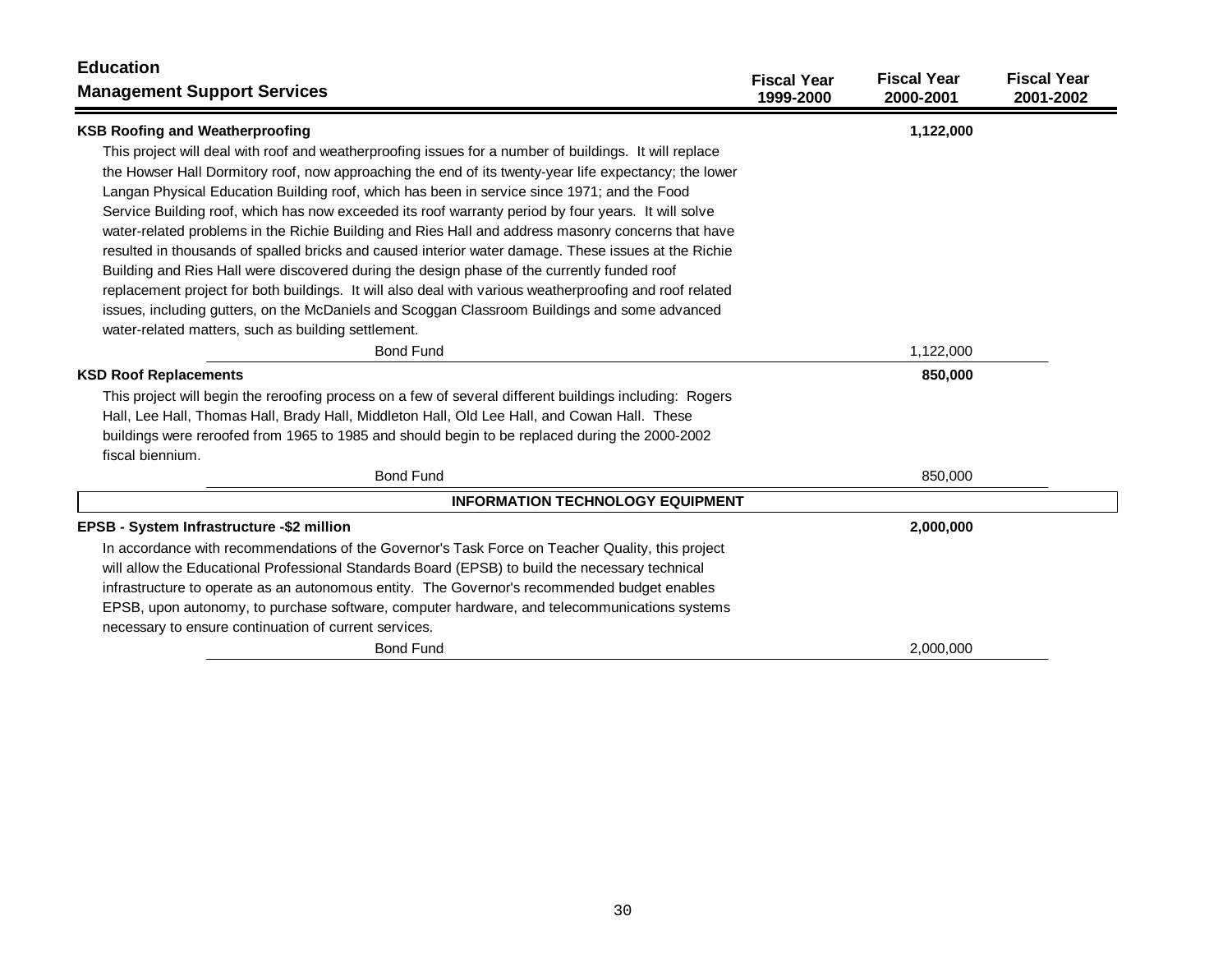| <b>Education</b><br><b>Management Support Services</b> |                                                                                                         | <b>Fiscal Year</b><br>1999-2000 | <b>Fiscal Year</b><br>2000-2001 | <b>Fiscal Year</b><br>2001-2002 |
|--------------------------------------------------------|---------------------------------------------------------------------------------------------------------|---------------------------------|---------------------------------|---------------------------------|
| EPSB - Computer/Database System - \$2.9 million        |                                                                                                         |                                 | 2,900,000                       |                                 |
|                                                        | This project will establish a database system that will allow the Educational Professional Standards    |                                 |                                 |                                 |
|                                                        | Board (EPSB) to meet requirements contained in Kentucky Revised Statute 161.028. The statute            |                                 |                                 |                                 |
|                                                        | requires EPSB to maintain data and submit reports to the Governor and Legislative Research              |                                 |                                 |                                 |
|                                                        | Commission concerning employment trends and performance of certified personnel. Additionally,           |                                 |                                 |                                 |
|                                                        | federal Title II and EPSB authorized an annual state report card for all teacher preparation programs.  |                                 |                                 |                                 |
|                                                        | In consideration of initiatives set by the Governor's Task Force on Teacher Quality, this database will |                                 |                                 |                                 |
|                                                        | allow oversight of necessary data and will facilitate management, interpretation, and reporting of      |                                 |                                 |                                 |
| such data.                                             |                                                                                                         |                                 |                                 |                                 |
|                                                        | <b>Bond Fund</b>                                                                                        |                                 | 2,900,000                       |                                 |
| <b>Management Support Services Summary</b>             |                                                                                                         |                                 | 10,114,000                      | 785,000                         |
|                                                        | <b>Bond Fund</b>                                                                                        |                                 | 8,122,000                       |                                 |
|                                                        | <b>Investment Income</b>                                                                                |                                 | 292,000                         | 785,000                         |
|                                                        | <b>Emergency Repair, Maintenance and Replacement</b>                                                    |                                 | 1,700,000                       |                                 |
| <b>Education Summary</b>                               |                                                                                                         |                                 | 10,114,000                      | 785,000                         |
|                                                        | <b>Bond Fund</b>                                                                                        |                                 | 8,122,000                       |                                 |
|                                                        | <b>Investment Income</b>                                                                                |                                 | 292,000                         | 785,000                         |
|                                                        | <b>Emergency Repair, Maintenance and Replacement</b>                                                    |                                 | 1,700,000                       |                                 |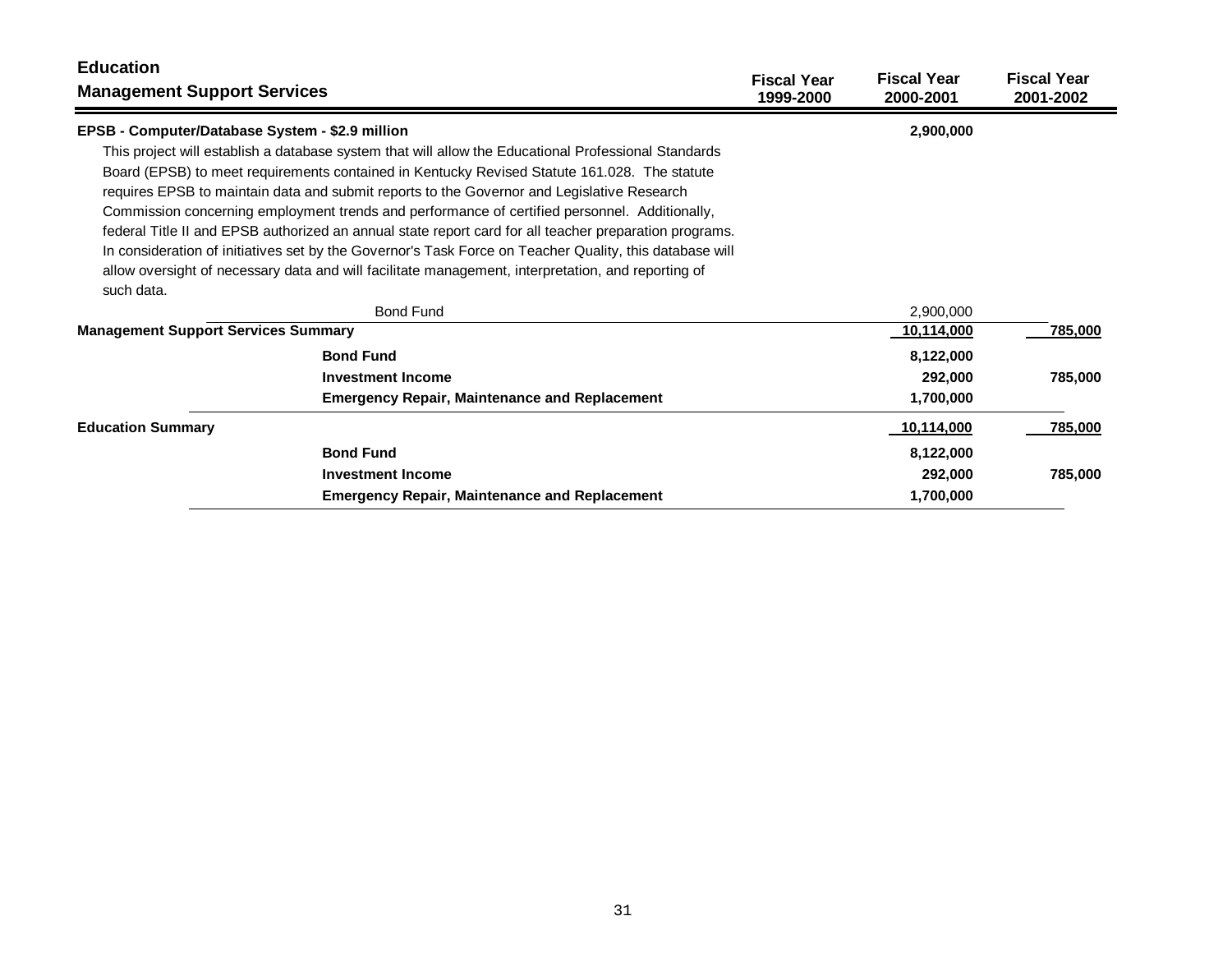| <b>Education, Arts and Humanities</b><br><b>Kentucky Educational Television</b>                          | <b>Fiscal Year</b><br>1999-2000 | <b>Fiscal Year</b><br>2000-2001 | <b>Fiscal Year</b><br>2001-2002 |
|----------------------------------------------------------------------------------------------------------|---------------------------------|---------------------------------|---------------------------------|
| <b>INFORMATION TECHNOLOGY EQUIPMENT</b>                                                                  |                                 |                                 |                                 |
| DTV/SDTV/HDTV Broadcast Transmission                                                                     |                                 | 12,700,000                      |                                 |
| The Federal Communications Commission (FCC) has mandated that all Educational Broadcasters               |                                 |                                 |                                 |
| file for DTV station licenses by May 1, 2000, and those stations must be operational three years later.  |                                 |                                 |                                 |
| In Kentucky Educational Television's (KET) case that means that KET is required to have all 16 DTV       |                                 |                                 |                                 |
| Broadcast Transmitters in operation by May 2003. KET is currently installing a pilot DTV System in       |                                 |                                 |                                 |
| Louisville, the first of the 16 transmitters. This project will add the remaining 15 new solid state DTV |                                 |                                 |                                 |
| broadcast transmitters, antennae, transmission lines, SD encoding, remote control, monitoring and        |                                 |                                 |                                 |
| support equipment for compliance.                                                                        |                                 |                                 |                                 |
| <b>Bond Fund</b>                                                                                         |                                 | 12,700,000                      |                                 |
| <b>NTSC Broadcast Transmitters</b>                                                                       |                                 | 2,800,000                       |                                 |
| Kentucky Educational Television (KET) is in the process of replacing its existing 31-year-old NTSC       |                                 |                                 |                                 |
| analog television broadcast transmitters with units capable of stereo and second audio program           |                                 |                                 |                                 |
| channel (SAP) to support the Americans with Disabilities Act initiative. KET has 16 transmitters:        |                                 |                                 |                                 |
| three of these have been replaced and seven more will be completed in fiscal year 2000 with Surplus      |                                 |                                 |                                 |
| Expenditure Plan funds provided by the 1998 General Assembly. Of the remaining six transmitters,         |                                 |                                 |                                 |
| four will be replaced with this project and two more are requested on an NTIA grant application.         |                                 |                                 |                                 |
| <b>Bond Fund</b>                                                                                         |                                 | 2,800,000                       |                                 |
| <b>Kentucky Educational Television Summary</b>                                                           |                                 | 15,500,000                      |                                 |
| <b>Bond Fund</b>                                                                                         |                                 | 15,500,000                      |                                 |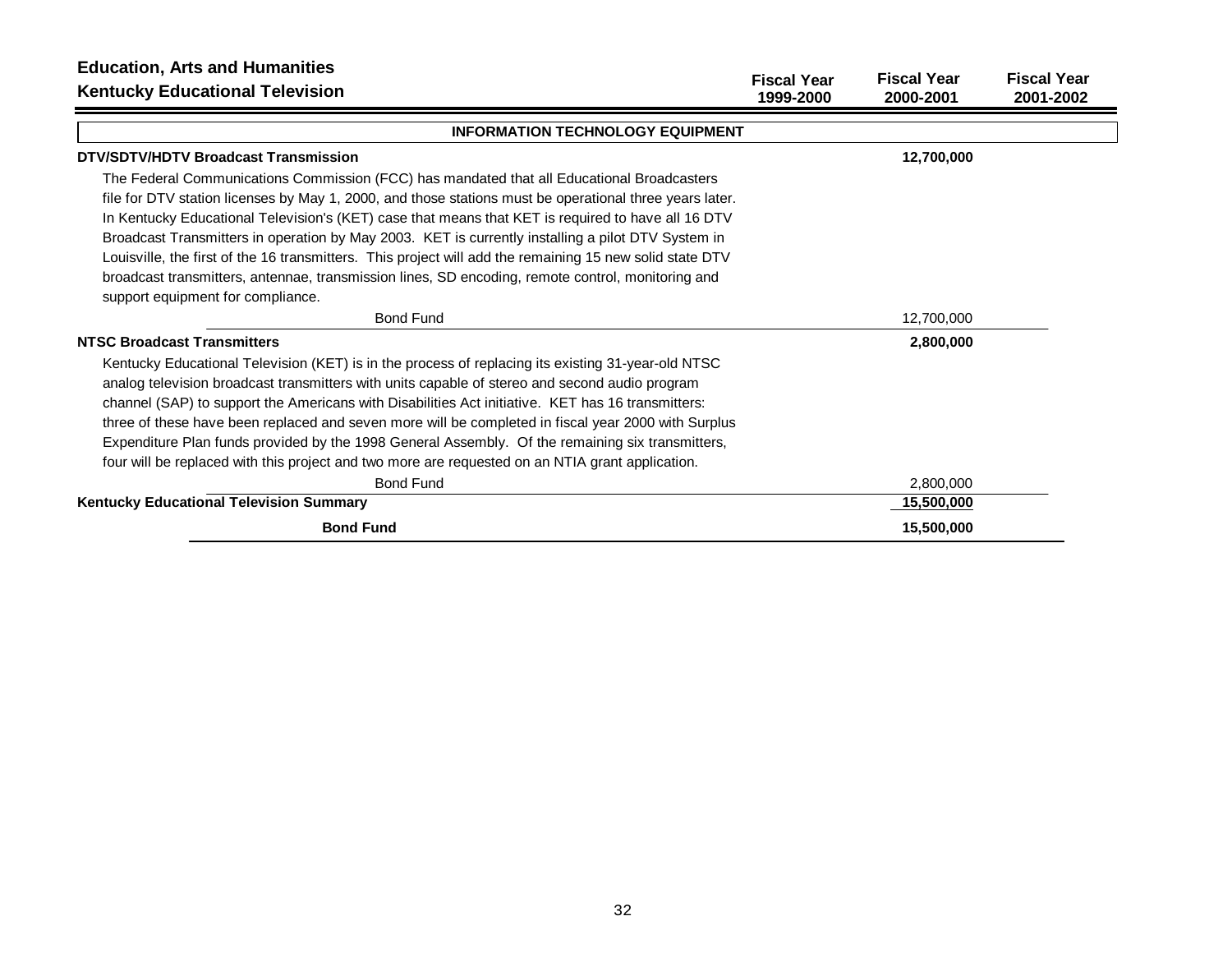| <b>Education, Arts and Humanities</b><br><b>School Facilities Construction Commission</b>              | <b>Fiscal Year</b><br>1999-2000 | <b>Fiscal Year</b><br>2000-2001 | <b>Fiscal Year</b><br>2001-2002 |
|--------------------------------------------------------------------------------------------------------|---------------------------------|---------------------------------|---------------------------------|
| <b>CAPITAL CONSTRUCTION</b>                                                                            |                                 |                                 |                                 |
| <b>School Facilities Construction Commission</b>                                                       |                                 | 92,000,000                      |                                 |
| Reauthorization and Additional Funding - The Commission is empowered to issue bonds, to act on         |                                 |                                 |                                 |
| behalf of local school districts to issue bonds in the name of the Commission, and to enter into lease |                                 |                                 |                                 |
| arrangements with local boards of education to finance construction of new facilities or major         |                                 |                                 |                                 |
| renovations of existing facilities. The Commission is administratively attached to the Finance and     |                                 |                                 |                                 |
| Administration Cabinet. The remaining bond authorization from the 1998 Regular Session of the          |                                 |                                 |                                 |
| General Assembly in the amount of \$92,000,000 is authorized for actual bond sale and supported by     |                                 |                                 |                                 |
| recommended debt service in the operating budget. This amount (\$92,000,000) was restricted to         |                                 |                                 |                                 |
| "offers of assistance" in the 1998-2000 biennium by the Appropriations Bill. Additional "offers of     |                                 |                                 |                                 |
| assistance" are contemplated for the 2000-2002 biennium.                                               |                                 |                                 |                                 |
| <b>Bond Fund</b>                                                                                       |                                 | 92,000,000                      |                                 |
| <b>School Facilities Construction Commission Summary</b>                                               |                                 | 92,000,000                      |                                 |
| <b>Bond Fund</b>                                                                                       |                                 | 92,000,000                      |                                 |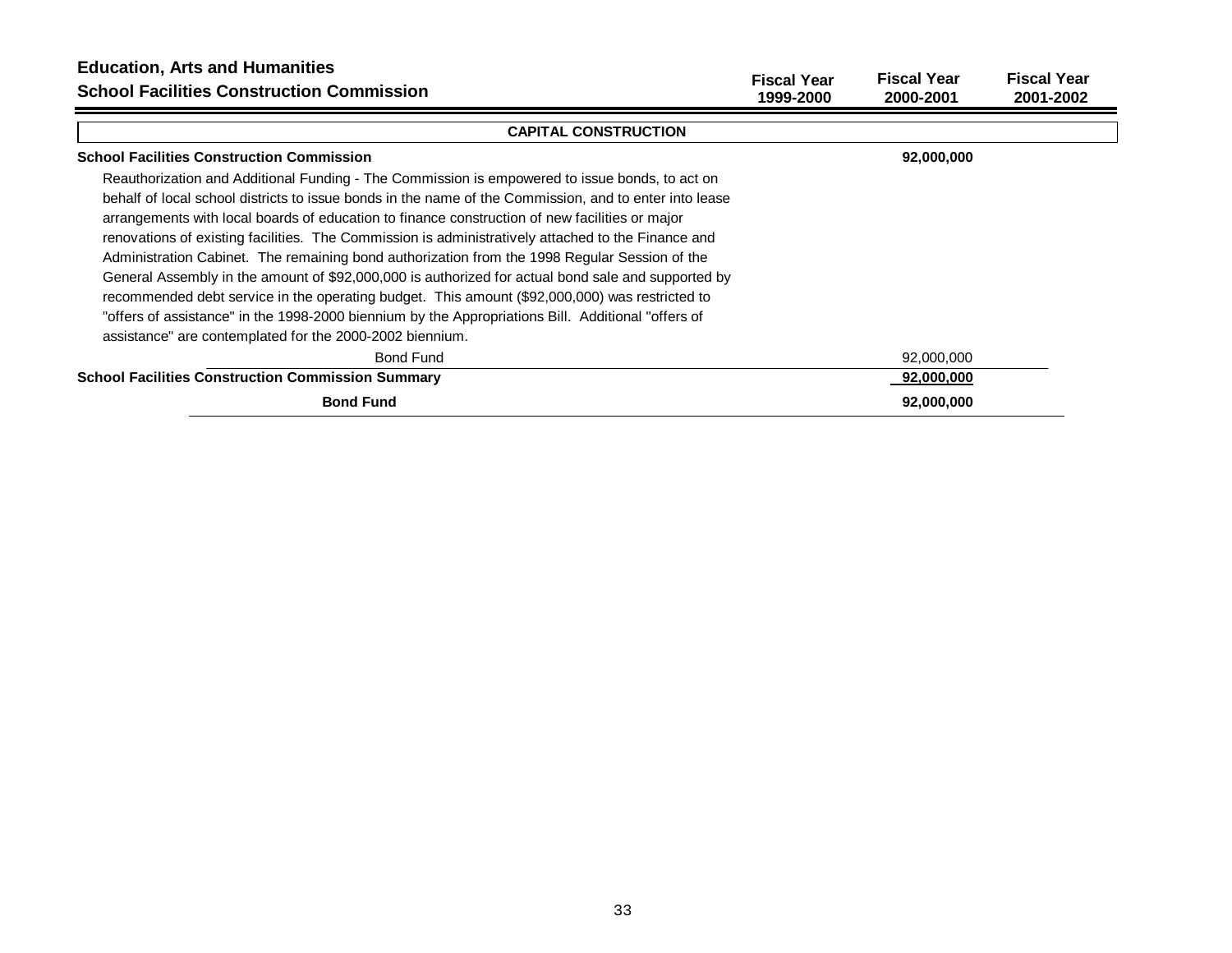| <b>Education, Arts and Humanities</b><br><b>Kentucky Center for the Arts</b>                        | <b>Fiscal Year</b><br>1999-2000 | <b>Fiscal Year</b><br>2000-2001 | <b>Fiscal Year</b><br>2001-2002 |
|-----------------------------------------------------------------------------------------------------|---------------------------------|---------------------------------|---------------------------------|
| <b>CAPITAL CONSTRUCTION</b>                                                                         |                                 |                                 |                                 |
| <b>Maintenance Pool</b>                                                                             |                                 | 150.000                         | 150,000                         |
| The Multiple Projects Pool will support as many of the following projects as possible: replace door |                                 |                                 |                                 |
| frames and door closers in Whitney Hall; add air curtain to Whitney loading dock; replace 250 ton   |                                 |                                 |                                 |
| chiller; replace two hot water boilers; overhaul HVAC equipment (nine air handlers); overhaul       |                                 |                                 |                                 |
| elevators (four); add stair lighting to Whitney Hall; replace hot water heaters; and replace        |                                 |                                 |                                 |
| humidification boilers.                                                                             |                                 |                                 |                                 |
| Investment Income                                                                                   |                                 | 150,000                         | 150,000                         |
| Kentucky Center for the Arts Summary                                                                |                                 | 150,000                         | 150,000                         |
| Investment Income                                                                                   |                                 | 150,000                         | 150.000                         |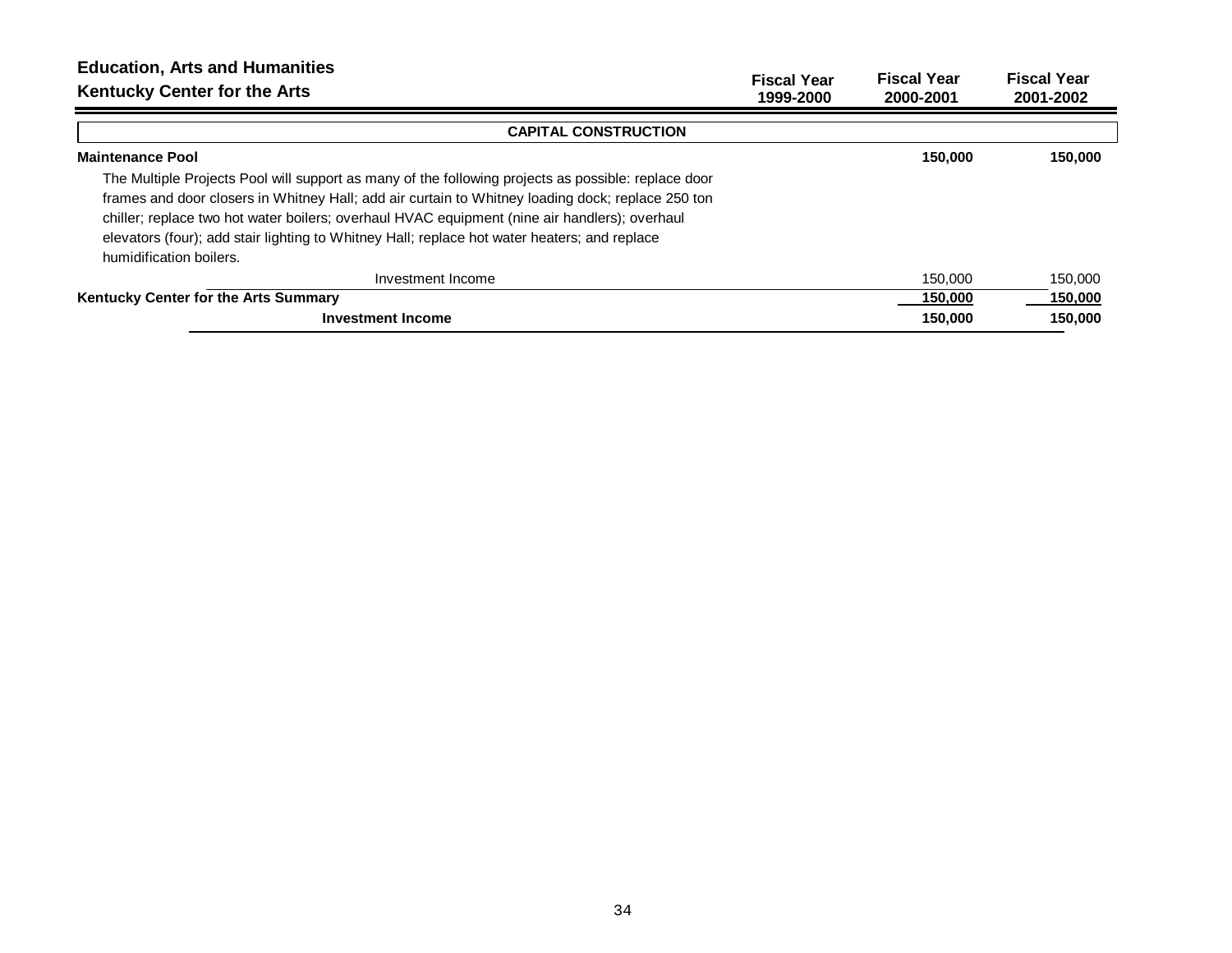| <b>Education, Arts and Humanities</b><br><b>Teachers' Retirement System</b>                                                                                                                                                                                                                                                                                                                            | <b>Fiscal Year</b><br>1999-2000 | <b>Fiscal Year</b><br>2000-2001 | <b>Fiscal Year</b><br>2001-2002 |
|--------------------------------------------------------------------------------------------------------------------------------------------------------------------------------------------------------------------------------------------------------------------------------------------------------------------------------------------------------------------------------------------------------|---------------------------------|---------------------------------|---------------------------------|
| <b>INFORMATION TECHNOLOGY EQUIPMENT</b>                                                                                                                                                                                                                                                                                                                                                                |                                 |                                 |                                 |
| <b>KTRS Imaging System</b>                                                                                                                                                                                                                                                                                                                                                                             |                                 |                                 |                                 |
| Reauthorization of the \$700,000 project originally approved by the 1998 General Assembly is<br>provided for the imaging system project which will facilitate the conversion of member and retiree<br>files to optical disk images. Other agency records such as summary plan descriptions, annual<br>financial reports, investment reports, journal vouchers, etc. will also utilize this technology. |                                 |                                 |                                 |
| Related equipment consists of additional personal computers, additional 21-inch monitors, additional<br>memory for the System's AS 400 minicomputer, and an optical disk library to store and view imaged<br>documents.                                                                                                                                                                                |                                 |                                 |                                 |
| <b>Teachers' Retirement System Summary</b>                                                                                                                                                                                                                                                                                                                                                             |                                 |                                 |                                 |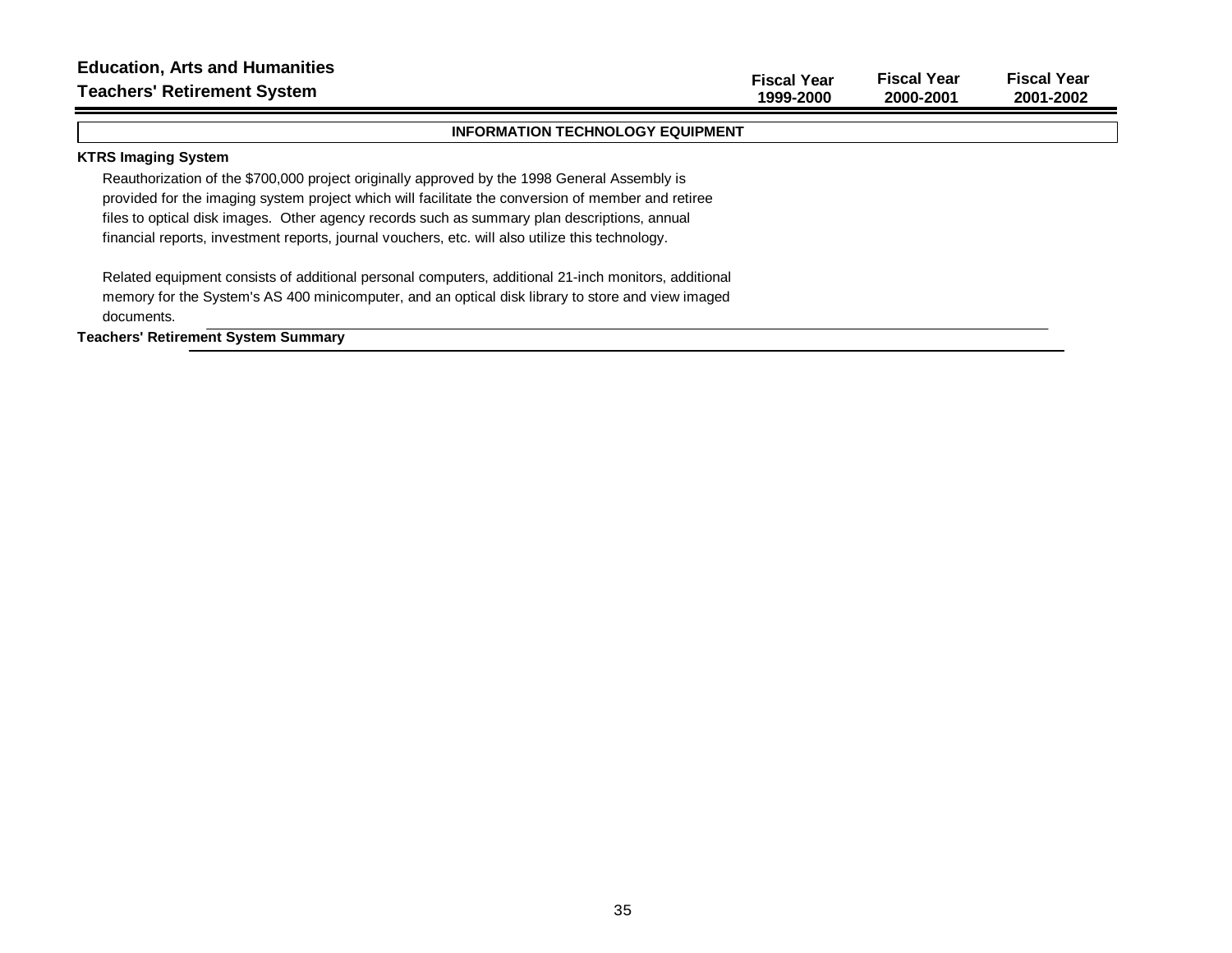| <b>Education, Arts and Humanities</b><br><b>General Operations</b>                                                                                                                                                                                                                                                                                                                                                                                                                                                                                                                                                                                                                                                                                                                                                                | <b>Fiscal Year</b><br>1999-2000 | <b>Fiscal Year</b><br>2000-2001 | <b>Fiscal Year</b><br>2001-2002 |
|-----------------------------------------------------------------------------------------------------------------------------------------------------------------------------------------------------------------------------------------------------------------------------------------------------------------------------------------------------------------------------------------------------------------------------------------------------------------------------------------------------------------------------------------------------------------------------------------------------------------------------------------------------------------------------------------------------------------------------------------------------------------------------------------------------------------------------------|---------------------------------|---------------------------------|---------------------------------|
| <b>CAPITAL CONSTRUCTION</b>                                                                                                                                                                                                                                                                                                                                                                                                                                                                                                                                                                                                                                                                                                                                                                                                       |                                 |                                 |                                 |
| <b>Archival Storage Feasibility Study</b>                                                                                                                                                                                                                                                                                                                                                                                                                                                                                                                                                                                                                                                                                                                                                                                         |                                 | 200,000                         |                                 |
| This project addresses the critical need to meet the archival records storage requirements of state<br>and local government agencies for the next 25 years. It proposes to study the feasibility of the<br>creation of an electronic archives facility as a central feature of a State Archives building addition to<br>the existing Kentucky Department for Libraries and Archives (KDLA) facility. This study will be a<br>major element of developing a statewide strategy for archiving electronic records created by state<br>and local government. The need for such a strategy follows from:<br>- the Commonwealth's commitment to "do business electronically;"<br>- the continuing need to maintain the State Archives as a vital element in governance;<br>- the critical need to rely less on paper recordkeeping; and |                                 |                                 |                                 |
| - the new opportunities created by the computerization of recordkeeping.                                                                                                                                                                                                                                                                                                                                                                                                                                                                                                                                                                                                                                                                                                                                                          |                                 |                                 |                                 |
| This study would focus on the best means to:<br>- expand capacity to manage, preserve and make accessible archival collections, in all media, with a<br>special focus on the<br>construction and development of an electronic archive;<br>- increase space for imaging services and micrographics operations, to permit expanded digital<br>conversion of paper records<br>to electronic form;<br>- enlarge public services and reference areas; and<br>- dedicate space for KDLA's training activities with state and local agency records personnel.<br><b>General Fund</b>                                                                                                                                                                                                                                                     |                                 | 200,000                         |                                 |
| <b>INFORMATION TECHNOLOGY EQUIPMENT</b>                                                                                                                                                                                                                                                                                                                                                                                                                                                                                                                                                                                                                                                                                                                                                                                           |                                 |                                 |                                 |
| <b>Document Management Digitization System</b><br>The Document Management Digitization System is composed of storage, digitization, and<br>dissemination capacity for image and other machine readable data. The hardware components in<br>this system include scanners, other conversion devices, disk and optical storage units, workstations,<br>and servers.                                                                                                                                                                                                                                                                                                                                                                                                                                                                  |                                 | 1,188,000                       |                                 |
| <b>Bond Fund</b>                                                                                                                                                                                                                                                                                                                                                                                                                                                                                                                                                                                                                                                                                                                                                                                                                  |                                 | 1.188.000                       |                                 |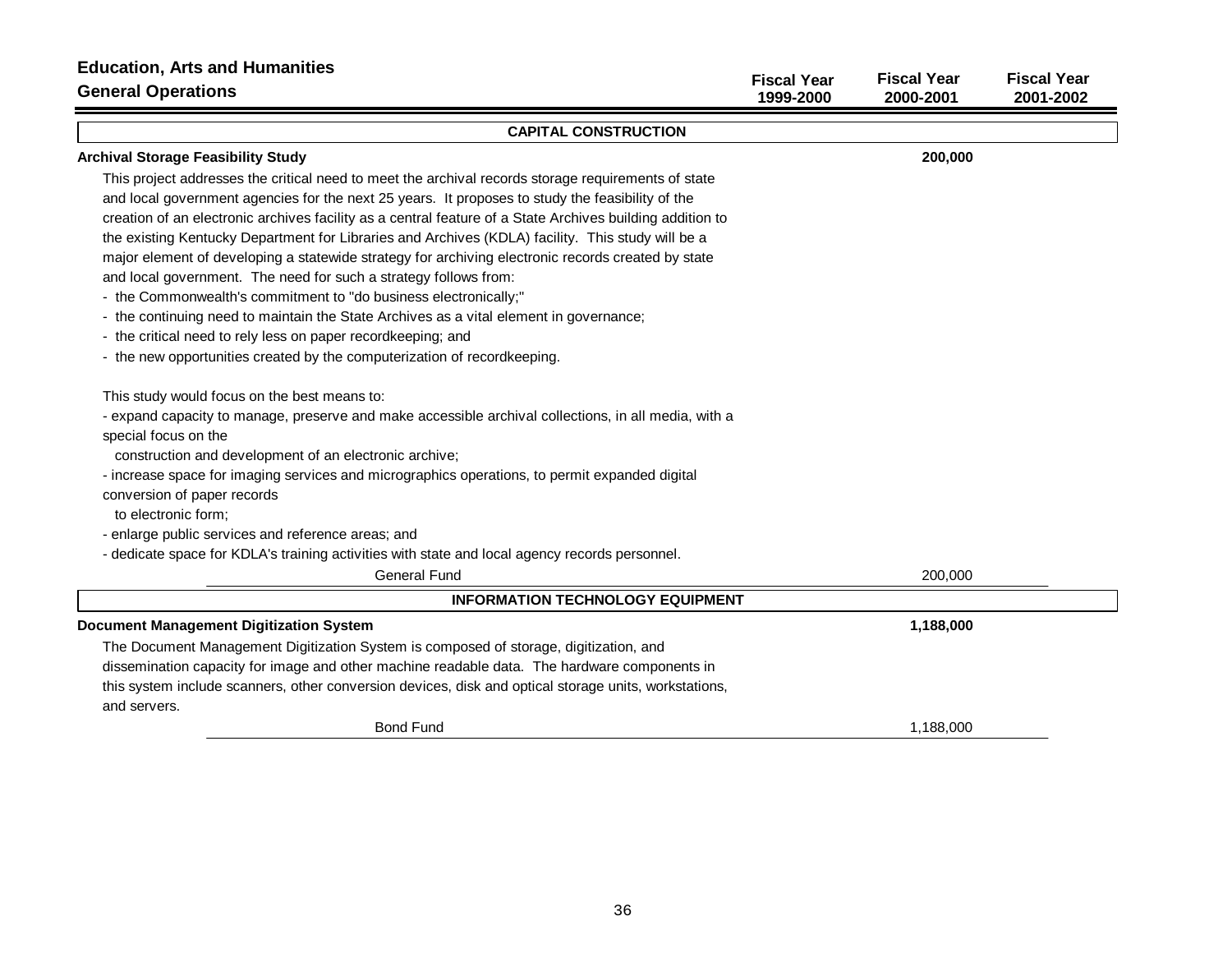| <b>General Operations</b>         | <b>Education, Arts and Humanities</b>         | <b>Fiscal Year</b><br>1999-2000 | <b>Fiscal Year</b><br>2000-2001 | <b>Fiscal Year</b><br>2001-2002 |
|-----------------------------------|-----------------------------------------------|---------------------------------|---------------------------------|---------------------------------|
| <b>General Operations Summary</b> |                                               |                                 | 1,388,000                       |                                 |
|                                   | <b>Bond Fund</b>                              |                                 | 1,188,000                       |                                 |
|                                   | <b>General Fund</b>                           |                                 | 200,000                         |                                 |
|                                   | <b>Education, Arts and Humanities Summary</b> |                                 | 109,038,000                     | 150,000                         |
|                                   | <b>Bond Fund</b>                              |                                 | 108,688,000                     |                                 |
|                                   | <b>General Fund</b>                           |                                 | 200,000                         |                                 |
|                                   | <b>Investment Income</b>                      |                                 | 150.000                         | 150,000                         |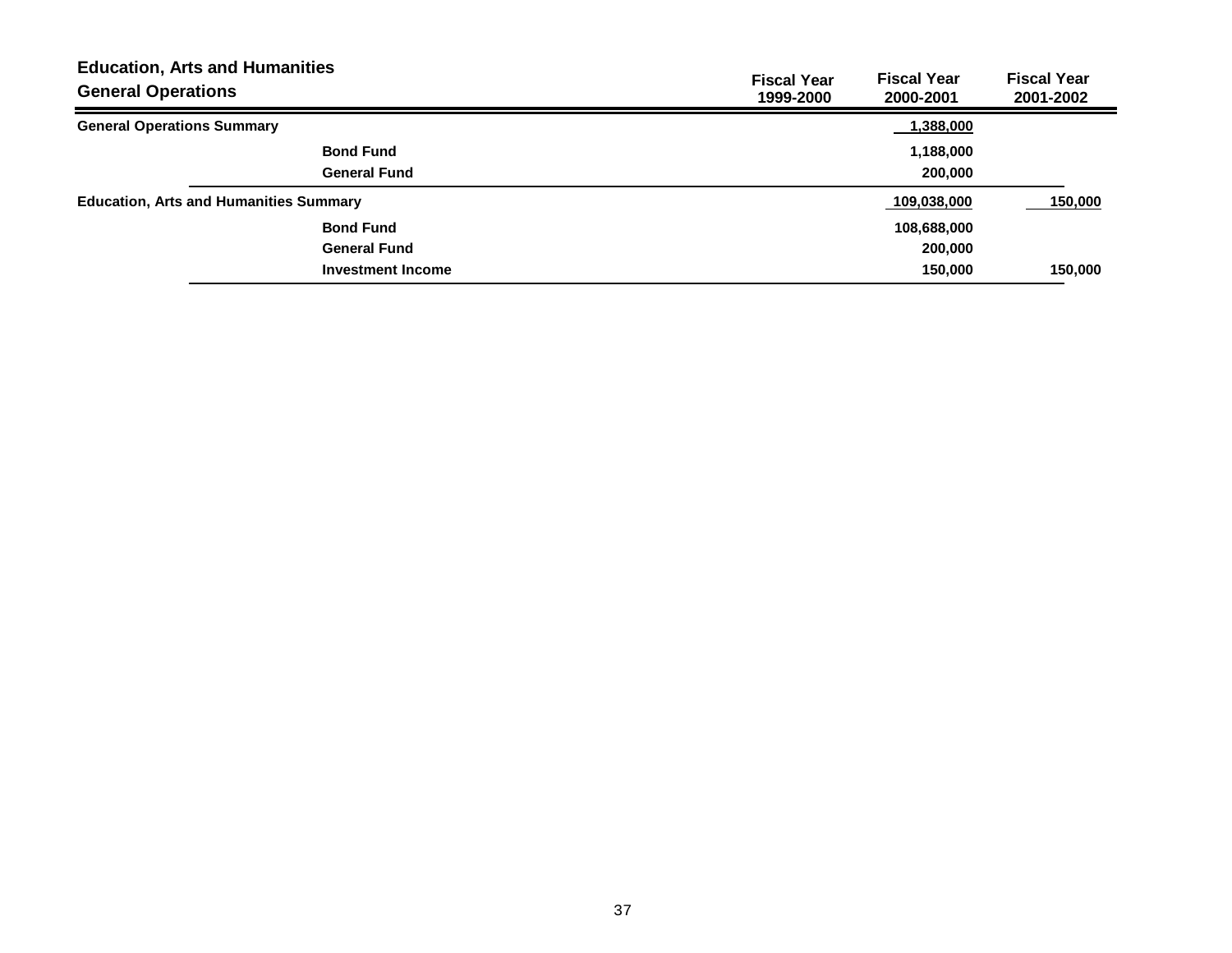| <b>Families and Children</b>                                                                                                                                                                                                         |                                 |                                 |                                 |
|--------------------------------------------------------------------------------------------------------------------------------------------------------------------------------------------------------------------------------------|---------------------------------|---------------------------------|---------------------------------|
| <b>Administration Services</b>                                                                                                                                                                                                       | <b>Fiscal Year</b><br>1999-2000 | <b>Fiscal Year</b><br>2000-2001 | <b>Fiscal Year</b><br>2001-2002 |
| <b>CAPITAL CONSTRUCTION</b>                                                                                                                                                                                                          |                                 |                                 |                                 |
| <b>Children's Advocacy Centers</b>                                                                                                                                                                                                   |                                 | 640,000                         |                                 |
| Children's Advocacy Centers are the state of the art model for how communities should respond to                                                                                                                                     |                                 |                                 |                                 |
| child sexual abuse. They ensure that agencies involved in the prosecution of child abuse coordinate                                                                                                                                  |                                 |                                 |                                 |
| efforts which increases the efficiency of the process and significantly reduces trauma for the child.                                                                                                                                |                                 |                                 |                                 |
| Coupled with funding from the last biennial budget, this project will complete the goal of bringing a                                                                                                                                |                                 |                                 |                                 |
| Children's Advocacy Center into each Area Development District. Additionally, this project will                                                                                                                                      |                                 |                                 |                                 |
| provide each center with telemedicine capabilities.                                                                                                                                                                                  |                                 |                                 |                                 |
| <b>Bond Fund</b>                                                                                                                                                                                                                     |                                 | 640,000                         |                                 |
| OPS Owensboro SOB - HVAC & Interior Renovation                                                                                                                                                                                       |                                 | 1,500,000                       |                                 |
| Renovation and upgrade to the mechanical system is necessary to maintain a safe, comfortable, and                                                                                                                                    |                                 |                                 |                                 |
| attractive environment for clients and staff involved in the Cabinet's various programmatic services,                                                                                                                                |                                 |                                 |                                 |
| and to protect the Cabinet's investment in the physical plant.                                                                                                                                                                       |                                 |                                 |                                 |
| There is currently an HVAC project funded from the Miscellaneous Cash Pool underway to replace                                                                                                                                       |                                 |                                 |                                 |
| the two large air handling units (AHU) and associated chilled water system. The remaining upgrade                                                                                                                                    |                                 |                                 |                                 |
| will include the installation of a new air distribution system, replacement of the existing boiler and the                                                                                                                           |                                 |                                 |                                 |
| installation of a new boiler as well as all required electrical upgrades including controls for proper<br>operations.                                                                                                                |                                 |                                 |                                 |
| The current system requires the simultaneous operation of the boiler and air conditioner for<br>maximum efficiency, resulting in continuous maintenance problems and energy inefficiency which will<br>be corrected by this project. |                                 |                                 |                                 |
| Deferred Maintenance                                                                                                                                                                                                                 |                                 | 1,500,000                       |                                 |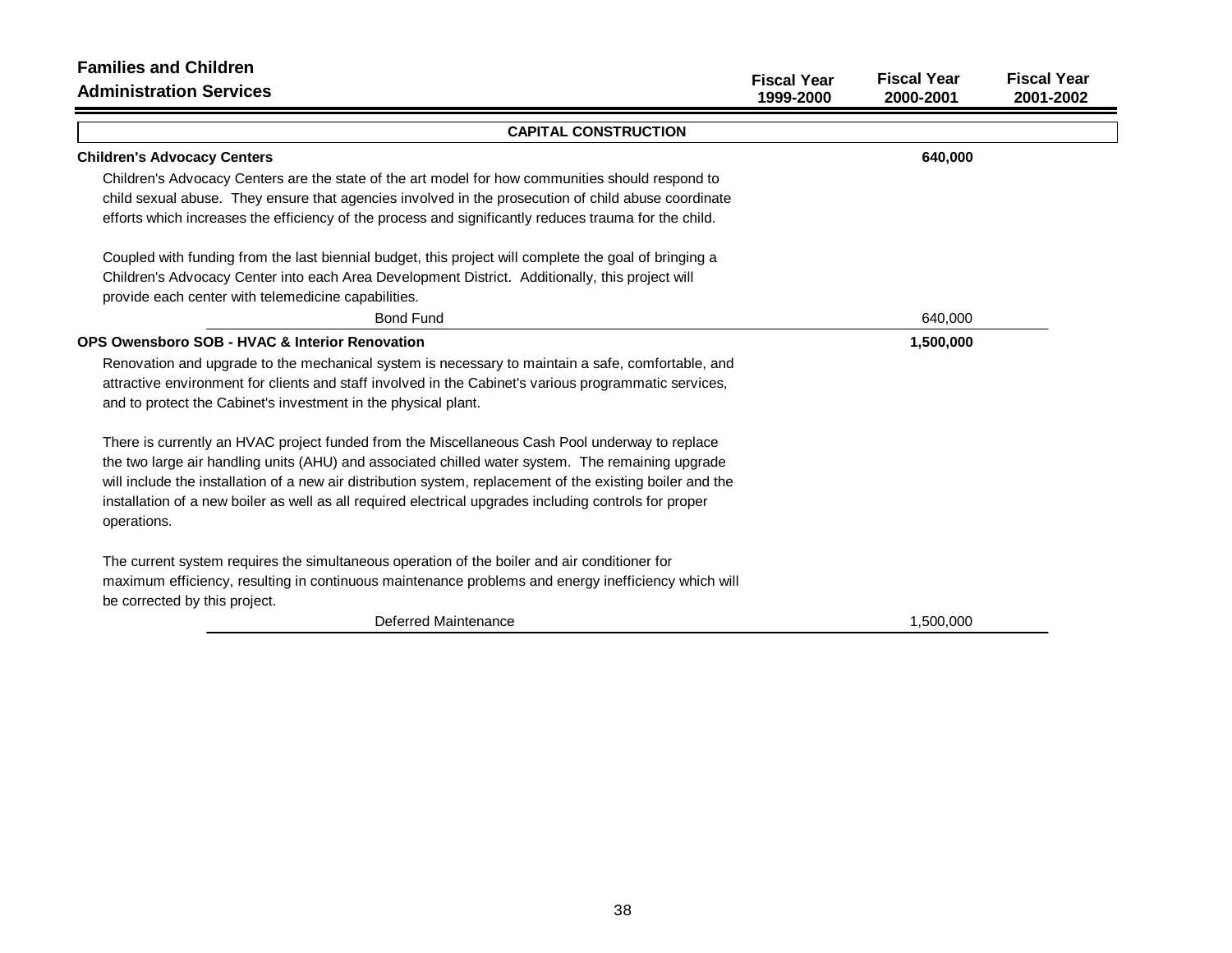| <b>Families and Children</b>                                                                            |                                 |                                 |                                 |
|---------------------------------------------------------------------------------------------------------|---------------------------------|---------------------------------|---------------------------------|
| <b>Administration Services</b>                                                                          | <b>Fiscal Year</b><br>1999-2000 | <b>Fiscal Year</b><br>2000-2001 | <b>Fiscal Year</b><br>2001-2002 |
| OPS Misc Projects Pool Statewide CFC Facilities                                                         |                                 | 300,000                         | 525,000                         |
| This miscellaneous projects pool provides funds for renovation projects that do not exceed \$400,000.   |                                 |                                 |                                 |
| Much-needed window, roof, and HVAC replacement projects are requested for buildings throughout          |                                 |                                 |                                 |
| the Commonwealth. The repair of fire alarm systems, elevators and retaining walls are all               |                                 |                                 |                                 |
| contemplated in this miscellaneous projects pool. Regular maintenance serves to protect real            |                                 |                                 |                                 |
| property, lengthen the useful life of facilities and keep them in working order by avoiding more costly |                                 |                                 |                                 |
| major maintenance and repair projects in the future.                                                    |                                 |                                 |                                 |
| Investment Income                                                                                       |                                 | 300,000                         | 525,000                         |
| <b>L&amp;N Building - Elevator Upgrade</b>                                                              |                                 | 1,000,000                       |                                 |
| Renovation and upgrade of the elevators at the L&N Building is necessary to maintain operations in      |                                 |                                 |                                 |
| the L&N Building in downtown Louisville. This building has four small elevators to serve                |                                 |                                 |                                 |
| approximately 800 employees and 2,500 visiting clients daily located on 11 floors in the building.      |                                 |                                 |                                 |
| The current elevator system is antiquated, and constantly one of the four elevators is out of service   |                                 |                                 |                                 |
| due to maintenance problems. As these elevators get older, replacement parts become harder to           |                                 |                                 |                                 |
| find, and repair costs escalate.                                                                        |                                 |                                 |                                 |
| Deferred Maintenance                                                                                    |                                 | 1,000,000                       |                                 |
| <b>REAL PROPERTY LEASES</b>                                                                             |                                 |                                 |                                 |
| Fayette/East State & High St.-Lease                                                                     |                                 |                                 |                                 |
| This new lease will replace the Protection and Permanency current lease of 15,283 square feet           |                                 |                                 |                                 |
| located under PR-2550 on High Street. This lease will also close out staff housed in state owned        |                                 |                                 |                                 |
| property at Eastern State Hospital. This move will consolidate a number of Protection and               |                                 |                                 |                                 |
| Permanency offices. It is projected that 38,500 square feet of space is needed.                         |                                 |                                 |                                 |
| Franklin County-Lease (Athletic Dr.)                                                                    |                                 |                                 |                                 |
| This is an expansion of existing space for Disability Determinations. Disability leases 55,700 square   |                                 |                                 |                                 |
| feet of space at PR-3590 1st City Complex. When Child Support relocates, Disability will assume the     |                                 |                                 |                                 |
| cost for all 99,458 square feet at 1st City. All DDS lease costs will be paid from federal funds.       |                                 |                                 |                                 |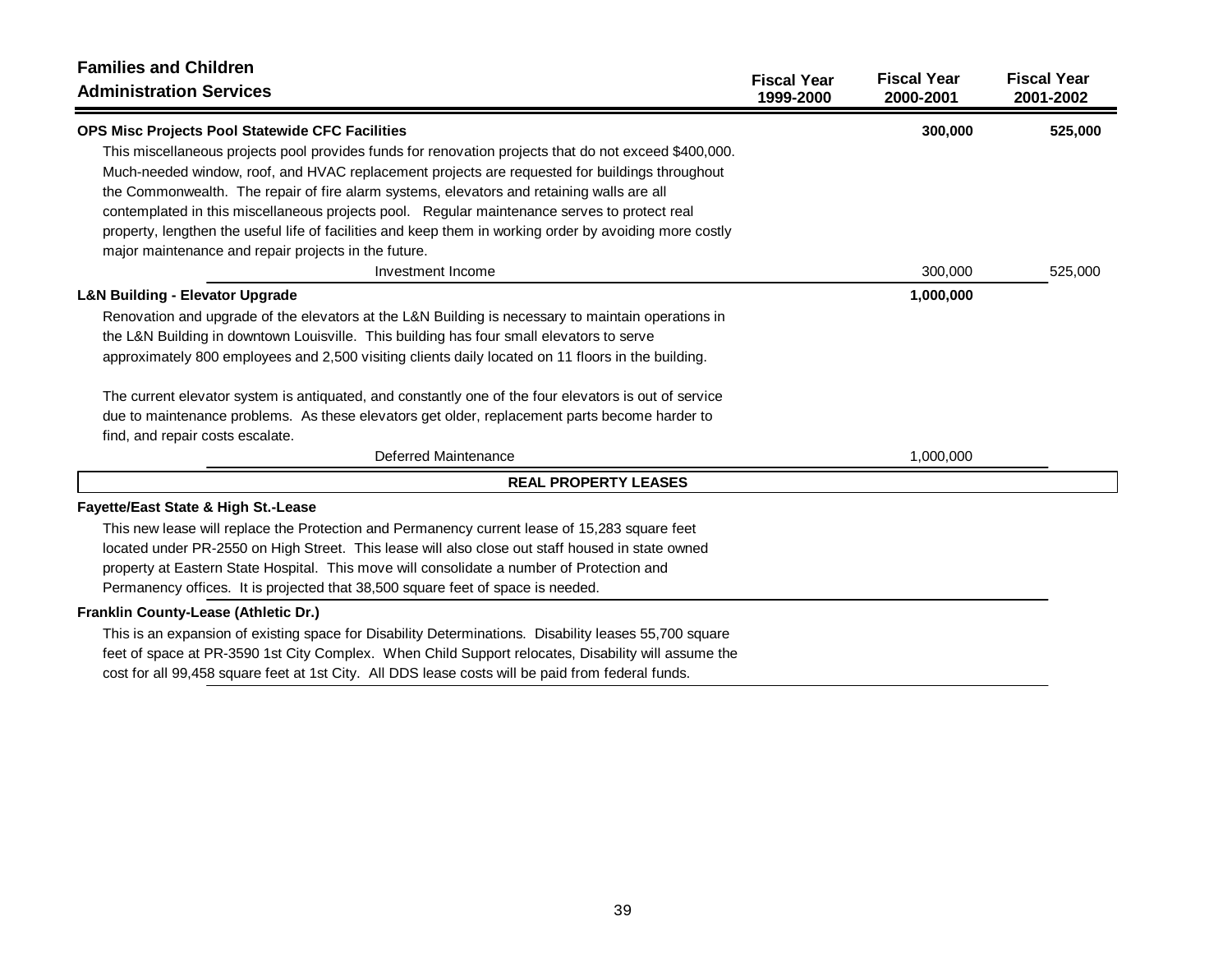| <b>Families and Children</b><br><b>Administration Services</b>                                                                               | <b>Fiscal Year</b><br>1999-2000 | <b>Fiscal Year</b><br>2000-2001 | <b>Fiscal Year</b><br>2001-2002 |
|----------------------------------------------------------------------------------------------------------------------------------------------|---------------------------------|---------------------------------|---------------------------------|
| Letcher/Whitesburg-Lease                                                                                                                     |                                 |                                 |                                 |
| This project will replace 10,360 square feet in PR-3523 and PR-3906 plus 4,200 square feet in the                                            |                                 |                                 |                                 |
| Letcher County state office building with 20,750 square feet. The new lease will consolidate Family                                          |                                 |                                 |                                 |
| Support and Protection and Permanency as well as provide an administrative office for the Kentucky                                           |                                 |                                 |                                 |
| River Service Region.                                                                                                                        |                                 |                                 |                                 |
| <b>First City Complex Lease</b>                                                                                                              |                                 |                                 |                                 |
| Current leased office space for DCBS Division of Child Support central office. Lease is PR3590<br>located at Athletic Drawer E in Frankfort. |                                 |                                 |                                 |
| Fayette County - Lease (1350 New Circle Rd.)                                                                                                 |                                 |                                 |                                 |
| Current office located at 1350 New Circle Road, Lexington.                                                                                   |                                 |                                 |                                 |
| <b>Warren County - Lease</b>                                                                                                                 |                                 |                                 |                                 |
| Current leased space for Department for Community Based Services, Protection and Permanency,                                                 |                                 |                                 |                                 |
| and Family Support. Office is located at 1010-1020 State Street in Bowling Green.                                                            |                                 |                                 |                                 |
| Kenton County - Lease (Madison Ave.)                                                                                                         |                                 |                                 |                                 |
| Current leased office space for Department of Community Based Services, Protection and                                                       |                                 |                                 |                                 |
| Permanency office located at 624 Madison Avenue in Covington, Kentucky.                                                                      |                                 |                                 |                                 |
| Kenton County - Lease (Sixth and Madison)                                                                                                    |                                 |                                 |                                 |
| Current leased office space for Department of Community Based Services, Protection and                                                       |                                 |                                 |                                 |
| Permanency office located at 624 Madison Avenue in Covington, Kentucky.                                                                      |                                 |                                 |                                 |
| Jefferson County - Lease                                                                                                                     |                                 |                                 |                                 |
| Current leased space for Disability Determination located at 410 W. Chestnut Street, Louisville,                                             |                                 |                                 |                                 |
| Kentucky.                                                                                                                                    |                                 |                                 |                                 |
| <b>Hardin County-Lease</b>                                                                                                                   |                                 |                                 |                                 |
| Current leased space for Department of Community Based Services, Protection and Permanency,                                                  |                                 |                                 |                                 |
| Family Support, Child Support as well as Office of Technology and Department of Employment                                                   |                                 |                                 |                                 |
| Services Staff. Office is located at 916 N. Mulberry in Elizabethtown.                                                                       |                                 |                                 |                                 |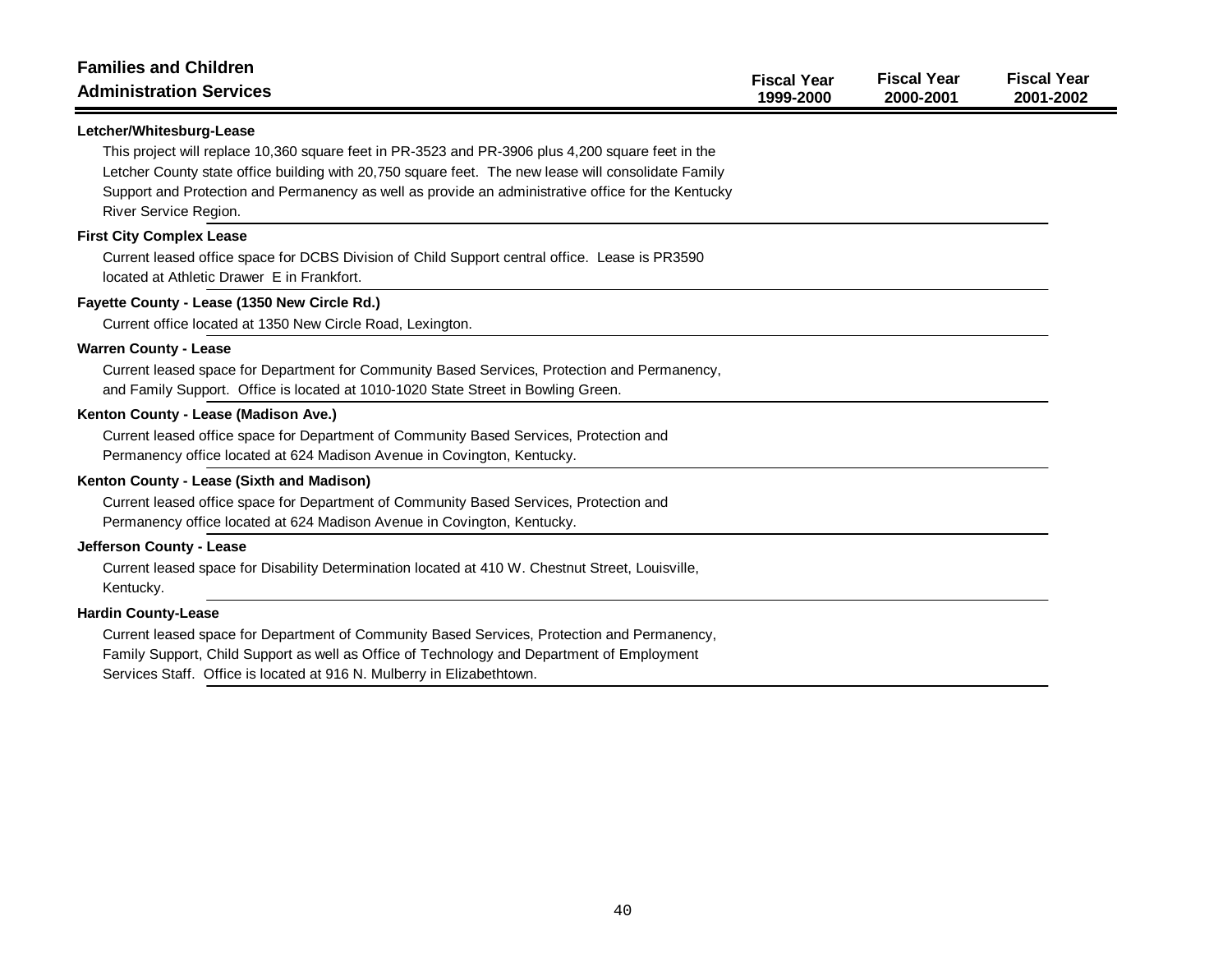| <b>Families and Children</b><br><b>Administration Services</b>                                                                                                                                                                                                                                                                                                                                                      | <b>Fiscal Year</b><br>1999-2000 | <b>Fiscal Year</b><br>2000-2001              | <b>Fiscal Year</b><br>2001-2002 |
|---------------------------------------------------------------------------------------------------------------------------------------------------------------------------------------------------------------------------------------------------------------------------------------------------------------------------------------------------------------------------------------------------------------------|---------------------------------|----------------------------------------------|---------------------------------|
| <b>Campbell County - Lease</b><br>Current leased space for Department of Community Based Services, Family Support and Protection<br>and Permanency. Office is located at 6th and Washington Streets in Newport, Kentucky.                                                                                                                                                                                           |                                 |                                              |                                 |
| <b>DCBS-Hazard-Lease</b><br>This lease will replace 12,685 square feet in two leased offices (PR-2477 and PR-3622) and 10,343<br>in the state office building. The Cabinet will co-house staff from Protection and Permanency, Family<br>Support, and also provide space for Kentucky River Service Region administrative staff. 23,750<br>square feet of space is needed for this lease project.                   |                                 |                                              |                                 |
| <b>Ashland - Lease</b><br>The Cabinet plans to vacate and surplus the Ashland TB Hospital to the Finance and Administration<br>Cabinet on July 1, 2002. The tenants of this building, along with the CFC tenants in the Ashland<br>State Office Building, will be consolidated into one facility obtained by this lease. In order to<br>accomplish this task, a lease needs to be put in place during the SFY 2002. |                                 |                                              |                                 |
| Franklin/Frankfort (OTS) - Lease<br>This lease will replace 25,544 square feet of leased space in PR-3336 and PR-3580. Additionally this<br>lease will replace 15,087 square feet in the CHR building. The new lease is projected for 75,750<br>square feet and will consolidate all OTS services in one location.                                                                                                  |                                 |                                              |                                 |
| Harlan/Harlan - Lease<br>This lease will replace 18,358 square feet in PR-3458 and PR-2647 with 21,250 square feet. This<br>project will consolidate Child Support, Family Support and Protection and Permanency in one office.                                                                                                                                                                                     |                                 |                                              |                                 |
| <b>Administration Services Summary</b><br><b>Bond Fund</b><br><b>Investment Income</b><br><b>Deferred Maintenance</b>                                                                                                                                                                                                                                                                                               |                                 | 3,440,000<br>640,000<br>300,000<br>2,500,000 | 525,000<br>525,000              |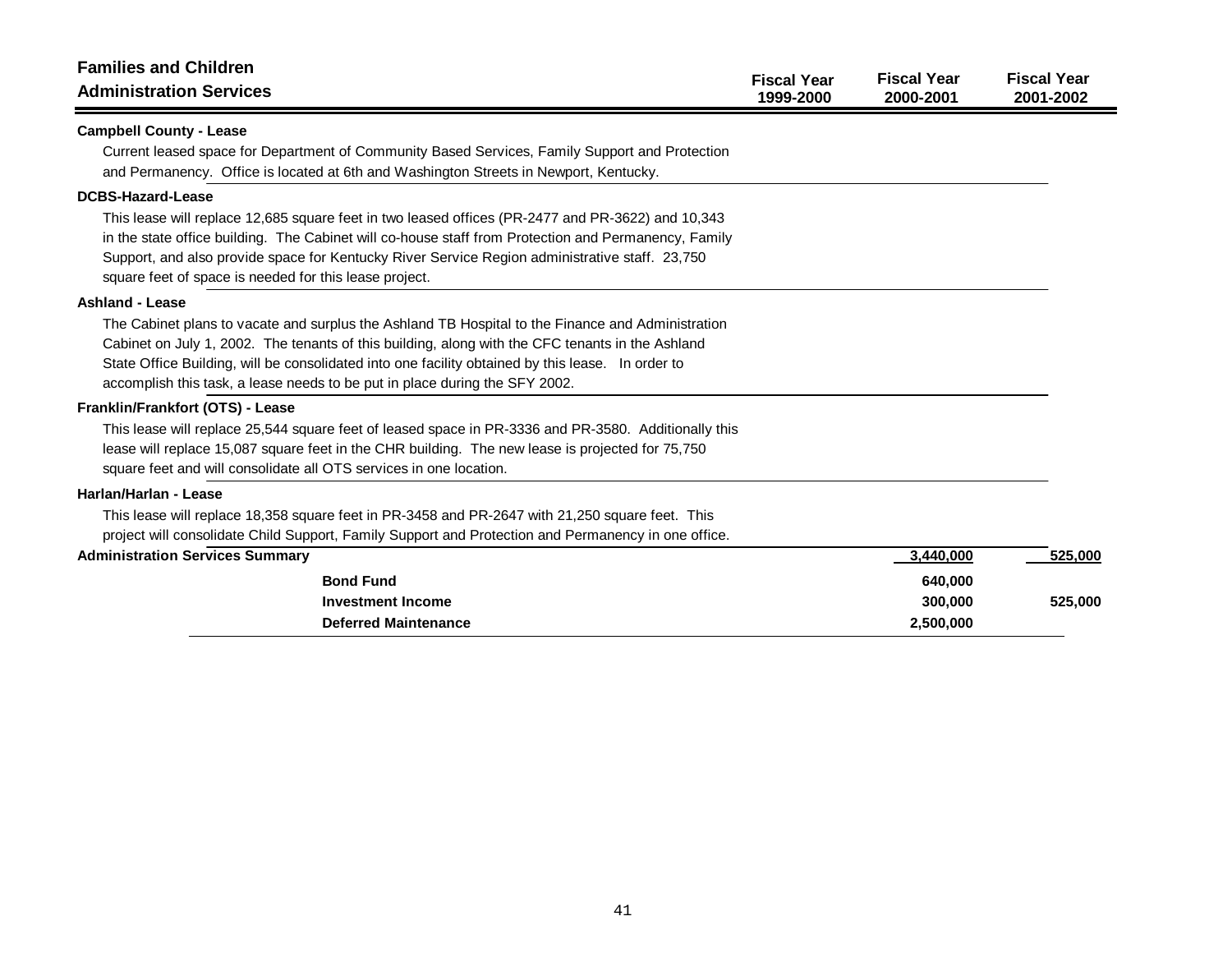| <b>Families and Children</b><br><b>Disability Determinations</b>                                                                                                                                                                                                                                                                                                                                                                                                      | <b>Fiscal Year</b><br>1999-2000 | <b>Fiscal Year</b><br>2000-2001 | <b>Fiscal Year</b><br>2001-2002 |
|-----------------------------------------------------------------------------------------------------------------------------------------------------------------------------------------------------------------------------------------------------------------------------------------------------------------------------------------------------------------------------------------------------------------------------------------------------------------------|---------------------------------|---------------------------------|---------------------------------|
| <b>INFORMATION TECHNOLOGY EQUIPMENT</b>                                                                                                                                                                                                                                                                                                                                                                                                                               |                                 |                                 |                                 |
| <b>Disability Determinations Client System Upgrade</b>                                                                                                                                                                                                                                                                                                                                                                                                                |                                 | 300,000                         |                                 |
| The Disability Determinations Client system is in need of upgrade in the near future. Additional<br>program modules, additional users, and increased intensity of use are the causes. In 1996 and<br>1997, the system had an average number of users of 240 with peaks of 260. Today, there are 330<br>users with peaks close to 350. The system currently averages 75 percent CPU busy at peak hours.<br>Users are experiencing slow response time and other delays. |                                 |                                 |                                 |
| <b>Federal Fund</b>                                                                                                                                                                                                                                                                                                                                                                                                                                                   |                                 | 300,000                         |                                 |
| <b>Disability Determinations Summary</b>                                                                                                                                                                                                                                                                                                                                                                                                                              |                                 | 300,000                         |                                 |
| <b>Federal Fund</b>                                                                                                                                                                                                                                                                                                                                                                                                                                                   |                                 | 300,000                         |                                 |
| <b>Families and Children Summary</b>                                                                                                                                                                                                                                                                                                                                                                                                                                  |                                 | 3,740,000                       | 525,000                         |
| <b>Bond Fund</b>                                                                                                                                                                                                                                                                                                                                                                                                                                                      |                                 | 640,000                         |                                 |
| Investment Income                                                                                                                                                                                                                                                                                                                                                                                                                                                     |                                 | 300,000                         | 525,000                         |
| <b>Deferred Maintenance</b>                                                                                                                                                                                                                                                                                                                                                                                                                                           |                                 | 2,500,000                       |                                 |
| <b>Federal Fund</b>                                                                                                                                                                                                                                                                                                                                                                                                                                                   |                                 | 300,000                         |                                 |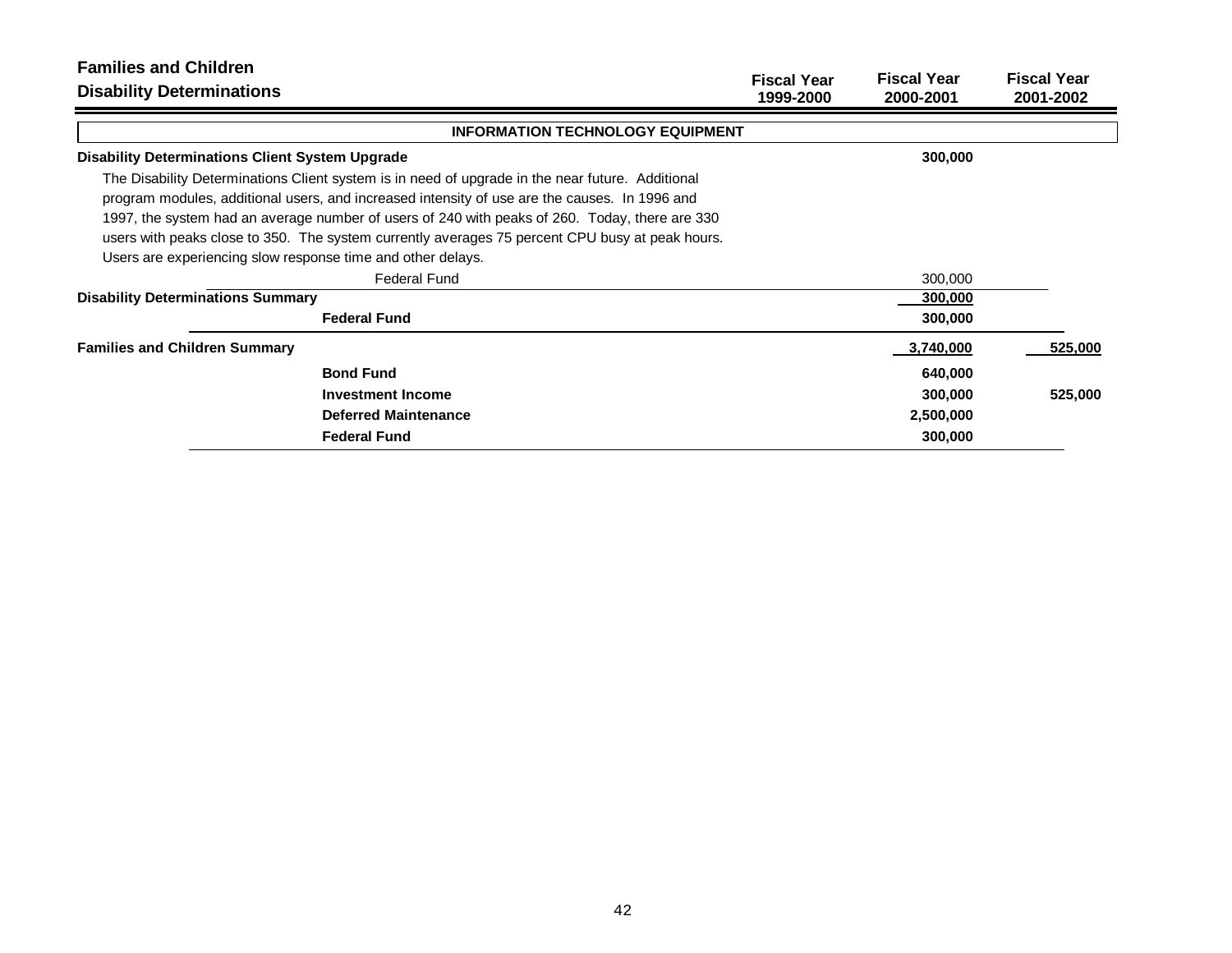| <b>Finance and Administration</b><br><b>General Administration</b>                                       | <b>Fiscal Year</b><br>1999-2000 | <b>Fiscal Year</b><br>2000-2001 | <b>Fiscal Year</b><br>2001-2002 |
|----------------------------------------------------------------------------------------------------------|---------------------------------|---------------------------------|---------------------------------|
| <b>CAPITAL CONSTRUCTION</b>                                                                              |                                 |                                 |                                 |
| <b>Rural Development Bond Fund</b>                                                                       |                                 | 25,000,000                      |                                 |
| This fund, administered by the Agriculture Development Board, is for any state or local initiative that  |                                 |                                 |                                 |
| contributes to the strengthening of the farm economy and agricultural development including, but not     |                                 |                                 |                                 |
| limited to, the Purchase of Conservational Easements (PACE) program administered by the                  |                                 |                                 |                                 |
| Department of Agriculture and PACE Board, or by local governments which have enacted local               |                                 |                                 |                                 |
| PACE/purchase of development rights ordinances. Any application approved for local government            |                                 |                                 |                                 |
| PACE/purchase of development rights ordinance programs shall require a dollar for dollar match by        |                                 |                                 |                                 |
| the local government. An application approved by the Board shall be submitted to the Finance and         |                                 |                                 |                                 |
| Administration Cabinet to be considered for any award out of the Rural Development Bond Fund.            |                                 |                                 |                                 |
| <b>Bond Fund</b>                                                                                         |                                 | 25,000,000                      |                                 |
| KIA - Water Resources Development                                                                        |                                 | 50,000,000                      |                                 |
| Governor Patton initiated the development of a plan to ensure that every household in Kentucky has       |                                 |                                 |                                 |
| access to a quality source of potable water safe for human consumption by the year 2020. This            |                                 |                                 |                                 |
| project will provide a source of funding to begin to attain that goal. This allocation of General        |                                 |                                 |                                 |
| Fund-supported bonds is derived from the Phase I Tobacco Settlement dollars, overseen by the             |                                 |                                 |                                 |
| Kentucky Agricultural Resource Development Authority. The money will be used to provide grants           |                                 |                                 |                                 |
| and/or low interest loans to communities so that they can finance the necessary infrastructure to        |                                 |                                 |                                 |
| provide potable water to the more than 275,000 Kentuckians who are without it.                           |                                 |                                 |                                 |
| <b>Bond Fund</b>                                                                                         |                                 | 50,000,000                      |                                 |
| New State Office Building - Alternative Const.                                                           |                                 |                                 |                                 |
| This provides authorization for the Commonwealth to enter into a feasibility study to determine the      |                                 |                                 |                                 |
| viability of alternative financing and/or alternative construction methodologies for the construction of |                                 |                                 |                                 |
| a major new office building in Franklin County. Methods that may be explored by the feasibility study    |                                 |                                 |                                 |
| include, but are not limited to, design build, build-to-suit, or other lease/purchase financing and      |                                 |                                 |                                 |
| construction alternatives. The facility may serve the Natural Resources and Environmental                |                                 |                                 |                                 |
| Protection Cabinet and/or other major state agencies currently housed in leased space or state space     |                                 |                                 |                                 |
| planned to be renovated. Preliminary plans, including those developed by the Finance and                 |                                 |                                 |                                 |
| Administration Cabinet and the Legislative Research Commission's Capital Planning Advisory Board,        |                                 |                                 |                                 |
| indicate the need for a 200,000 - 300,000 square foot building/complex. Such a major complex             |                                 |                                 |                                 |
| would facilitate more efficient public service, more effective agency management (as contrasted with     |                                 |                                 |                                 |
| being spread out in multiple locations - some of which are substandard), and provide better balanced     |                                 |                                 |                                 |
| facility management for the Commonwealth with respect to state-owned versus leased space.                |                                 |                                 |                                 |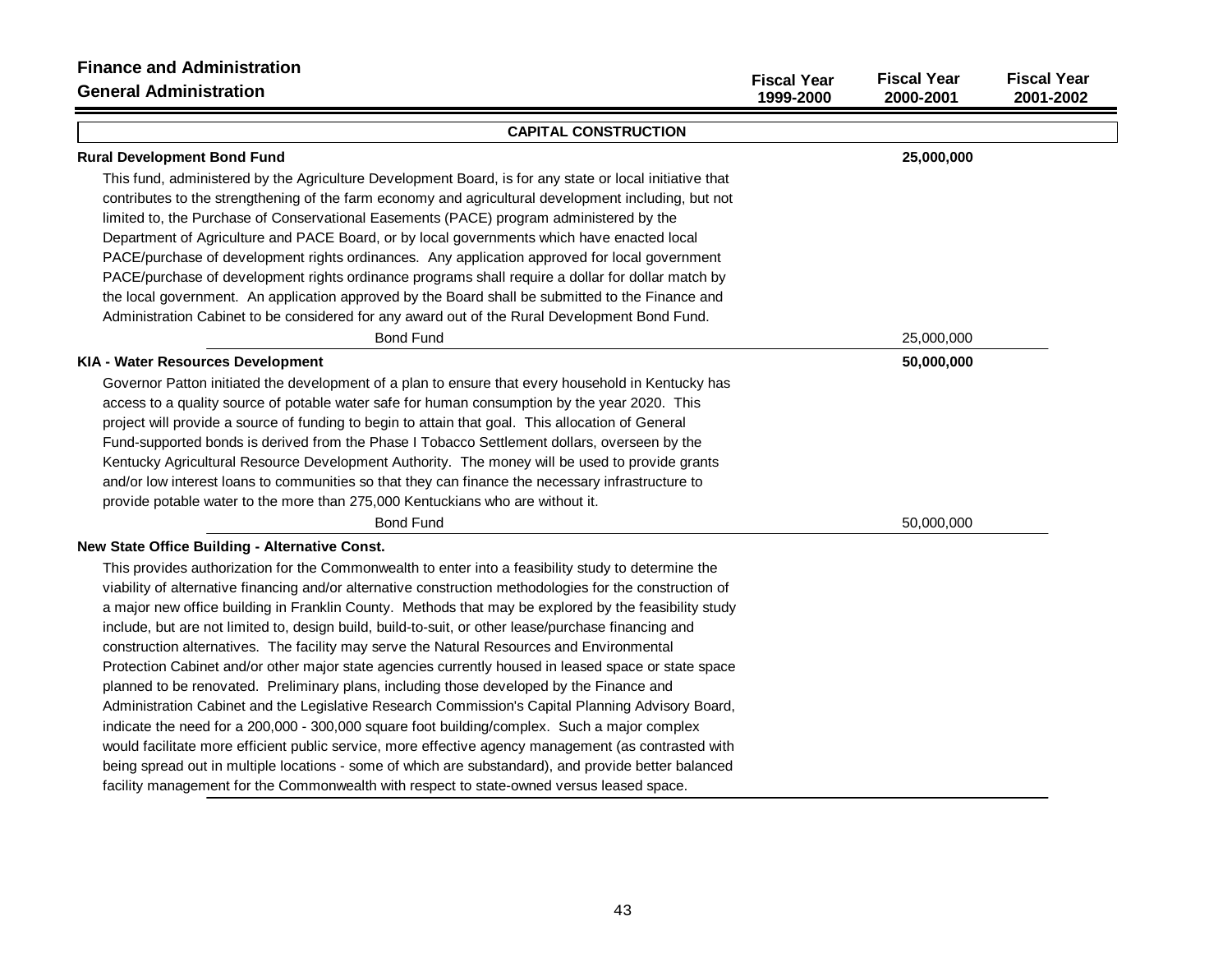| <b>Finance and Administration</b>                                                                     | <b>Fiscal Year</b> | <b>Fiscal Year</b> | <b>Fiscal Year</b> |
|-------------------------------------------------------------------------------------------------------|--------------------|--------------------|--------------------|
| <b>General Administration</b>                                                                         | 1999-2000          | 2000-2001          | 2001-2002          |
| Green River St. Park-Horton Camp Infra.                                                               |                    | 650,000            |                    |
| This project is a line-item project from existing Kentucky Infrastructure Authority Fund B resources. |                    |                    |                    |
| Notwithstanding KRS 224A.112, the Kentucky Infrastructure Authority is authorized to expend the       |                    |                    |                    |
| cash balances on deposit at the trustee bank to finance this project. The additional funding will     |                    |                    |                    |
| increase the scope of the project to \$687,000.                                                       |                    |                    |                    |
| <b>Restricted Funds</b>                                                                               |                    | 650,000            |                    |
| <b>Fleming Co. Water Commission</b>                                                                   |                    | 75,000             |                    |
| This project is a line-item project from existing Kentucky Infrastructure Authority Fund B resources. |                    |                    |                    |
| Notwithstanding KRS 224A.112, the Kentucky Infrastructure Authority is authorized to expend the       |                    |                    |                    |
| cash balances on deposit at the trustee bank to finance this project.                                 |                    |                    |                    |
| <b>Restricted Funds</b>                                                                               |                    | 75,000             |                    |
| Fleming Co-201 Sewer Planning Study                                                                   |                    | 50,000             |                    |
| This project is a line-item project from existing Kentucky Infrastructure Authority Fund B resources. |                    |                    |                    |
| Notwithstanding KRS 224A.112, the Kentucky Infrastructure Authority is authorized to expend the       |                    |                    |                    |
| cash balances on deposit at the trustee bank to finance this project.                                 |                    |                    |                    |
| <b>Restricted Funds</b>                                                                               |                    | 50,000             |                    |
| <b>Lewis County Water &amp; Sewer Projects</b>                                                        |                    | 500,000            |                    |
| This project is a line-item project from existing Kentucky Infrastructure Authority Fund B resources. |                    |                    |                    |
| Notwithstanding KRS 224A.112, the Kentucky Infrastructure Authority is authorized to expend the       |                    |                    |                    |
| cash balances on deposit at the trustee bank to finance this project.                                 |                    |                    |                    |
| <b>Restricted Funds</b>                                                                               |                    | 500,000            |                    |
| <b>Green Co. Water and Sewer</b>                                                                      |                    | 500,000            |                    |
| This project is a line-item project from existing Kentucky Infrastructure Authority Fund B resources. |                    |                    |                    |
| Notwithstanding KRS 224A.112, the Kentucky Infrastructure Authority is authorized to expend the       |                    |                    |                    |
| cash balances on deposit at the trustee bank to finance this project.                                 |                    |                    |                    |
| <b>Restricted Funds</b>                                                                               |                    | 500,000            |                    |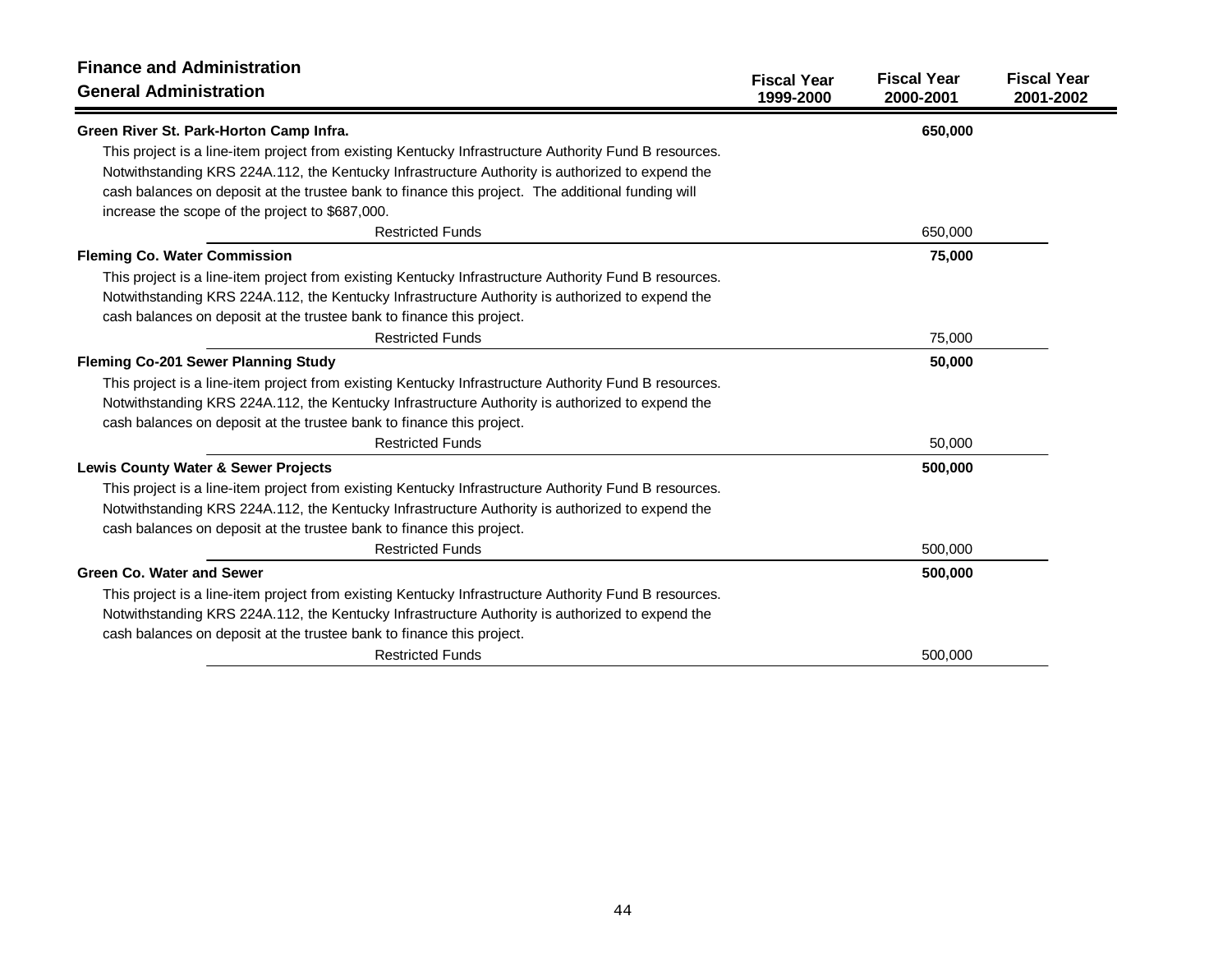| <b>Finance and Administration</b><br><b>General Administration</b>                                    | <b>Fiscal Year</b><br>1999-2000 | <b>Fiscal Year</b><br>2000-2001 | <b>Fiscal Year</b><br>2001-2002 |
|-------------------------------------------------------------------------------------------------------|---------------------------------|---------------------------------|---------------------------------|
| <b>Larue Water Line Extension</b>                                                                     |                                 | 750,000                         |                                 |
| This project is a line-item project from existing Kentucky Infrastructure Authority Fund B resources. |                                 |                                 |                                 |
| Notwithstanding KRS 224A.112, the Kentucky Infrastructure Authority is authorized to expend the       |                                 |                                 |                                 |
| cash balances on deposit at the trustee bank to finance this project.                                 |                                 |                                 |                                 |
| <b>Restricted Funds</b>                                                                               |                                 | 750,000                         |                                 |
| <b>Carroll Co. Water and Sewer Upgrades</b>                                                           |                                 | 250,000                         |                                 |
| This project is a line-item project from existing Kentucky Infrastructure Authority Fund B resources. |                                 |                                 |                                 |
| Notwithstanding KRS 224A.112, the Kentucky Infrastructure Authority is authorized to expend the       |                                 |                                 |                                 |
| cash balances on deposit at the trustee bank to finance this project.                                 |                                 |                                 |                                 |
| <b>Restricted Funds</b>                                                                               |                                 | 250,000                         |                                 |
| <b>Pike County Taylor Fork Water Line</b>                                                             |                                 | 50,000                          |                                 |
| This project is a line-item project from existing Kentucky Infrastructure Authority Fund B resources. |                                 |                                 |                                 |
| Notwithstanding KRS 224A.112, the Kentucky Infrastructure Authority is authorized to expend the       |                                 |                                 |                                 |
| cash balances on deposit at the trustee bank to finance this project.                                 |                                 |                                 |                                 |
| <b>Restricted Funds</b>                                                                               |                                 | 50,000                          |                                 |
| <b>Southern Madison Water District</b>                                                                |                                 | 200,000                         |                                 |
| This project is a line-item project from existing Kentucky Infrastructure Authority Fund B resources. |                                 |                                 |                                 |
| Notwithstanding KRS 224A.112, the Kentucky Infrastructure Authority is authorized to expend the       |                                 |                                 |                                 |
| cash balances on deposit at the trustee bank to finance this project.                                 |                                 |                                 |                                 |
| <b>Restricted Funds</b>                                                                               |                                 | 200,000                         |                                 |
| <b>Henderson Co. Water District</b>                                                                   |                                 | 500,000                         |                                 |
| This project is a line-item project from existing Kentucky Infrastructure Authority Fund B resources. |                                 |                                 |                                 |
| Notwithstanding KRS 224A.112, the Kentucky Infrastructure Authority is authorized to expend the       |                                 |                                 |                                 |
| cash balances on deposit at the trustee bank to finance this project.                                 |                                 |                                 |                                 |
| <b>Restricted Funds</b>                                                                               |                                 | 500,000                         |                                 |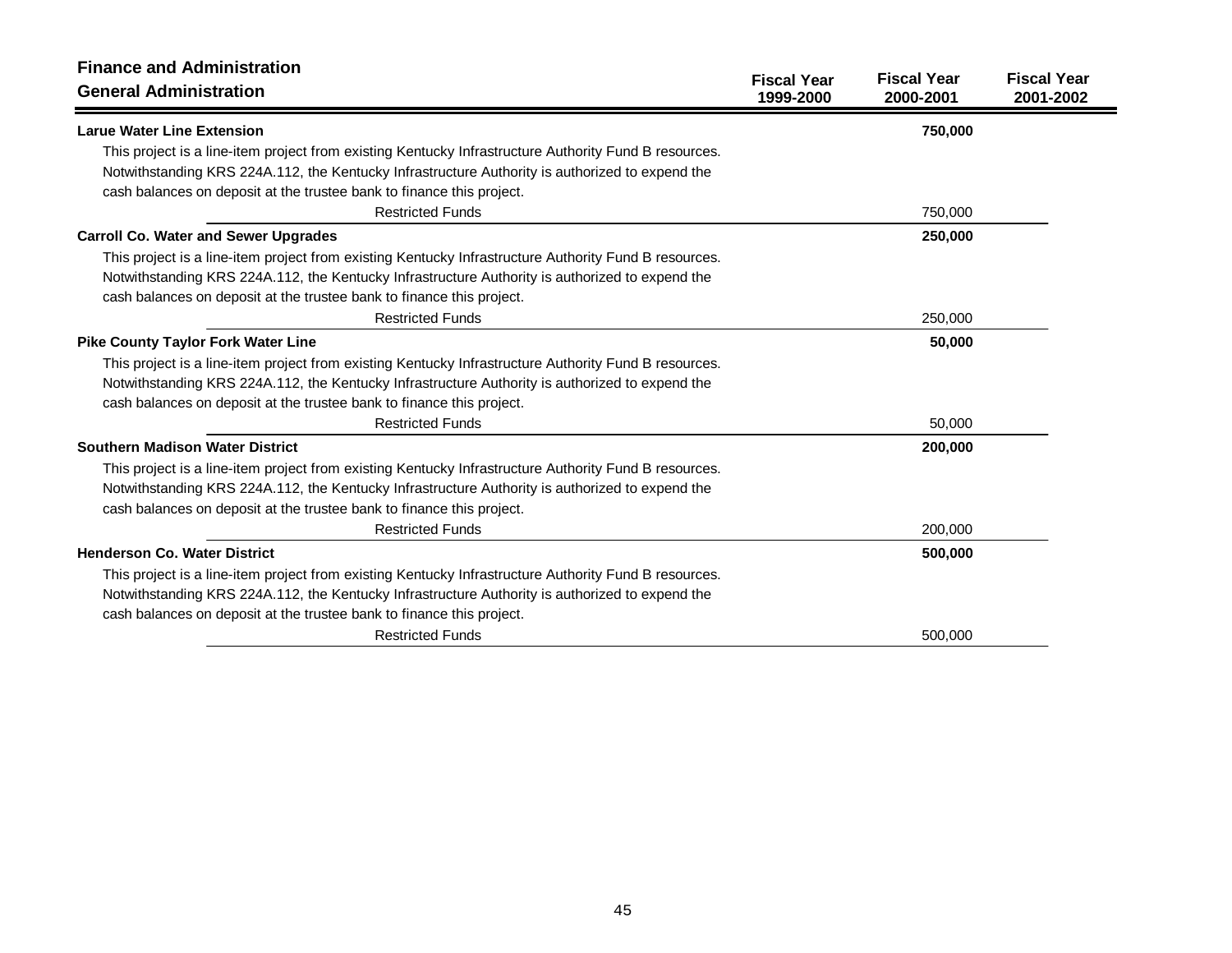| <b>Finance and Administration</b><br><b>General Administration</b>                                    | <b>Fiscal Year</b><br>1999-2000 | <b>Fiscal Year</b><br>2000-2001 | <b>Fiscal Year</b><br>2001-2002 |
|-------------------------------------------------------------------------------------------------------|---------------------------------|---------------------------------|---------------------------------|
| <b>Spurlock and Little Mud Creek Water Extension</b>                                                  |                                 | 300,000                         |                                 |
| This project is a line-item project from existing Kentucky Infrastructure Authority Fund B resources. |                                 |                                 |                                 |
| Notwithstanding KRS 224A.112, the Kentucky Infrastructure Authority is authorized to expend the       |                                 |                                 |                                 |
| cash balances on deposit at the trustee bank to finance this project.                                 |                                 |                                 |                                 |
| <b>Restricted Funds</b>                                                                               |                                 | 300,000                         |                                 |
| <b>City of Wurtland Water Projects</b>                                                                |                                 | 25,000                          |                                 |
| This project is a line-item project from existing Kentucky Infrastructure Authority Fund B resources. |                                 |                                 |                                 |
| Notwithstanding KRS 224A.112, the Kentucky Infrastructure Authority is authorized to expend the       |                                 |                                 |                                 |
| cash balances on deposit at the trustee bank to finance this project.                                 |                                 |                                 |                                 |
| <b>Restricted Funds</b>                                                                               |                                 | 25,000                          |                                 |
| <b>City of Raceland Water Projects</b>                                                                |                                 | 25,000                          |                                 |
| This project is a line-item project from existing Kentucky Infrastructure Authority Fund B resources. |                                 |                                 |                                 |
| Notwithstanding KRS 224A.112, the Kentucky Infrastructure Authority is authorized to expend the       |                                 |                                 |                                 |
| cash balances on deposit at the trustee bank to finance this project.                                 |                                 |                                 |                                 |
| <b>Restricted Funds</b>                                                                               |                                 | 25,000                          |                                 |
| <b>City of Worthington Water Projects</b>                                                             |                                 | 25,000                          |                                 |
| This project is a line-item project from existing Kentucky Infrastructure Authority Fund B resources. |                                 |                                 |                                 |
| Notwithstanding KRS 224A.112, the Kentucky Infrastructure Authority is authorized to expend the       |                                 |                                 |                                 |
| cash balances on deposit at the trustee bank to finance this project.                                 |                                 |                                 |                                 |
| <b>Restricted Funds</b>                                                                               |                                 | 25,000                          |                                 |
| <b>City of Flatwoods Water Projects</b>                                                               |                                 | 25,000                          |                                 |
| This project is a line-item project from existing Kentucky Infrastructure Authority Fund B resources. |                                 |                                 |                                 |
| Notwithstanding KRS 224A.112, the Kentucky Infrastructure Authority is authorized to expend the       |                                 |                                 |                                 |
| cash balances on deposit at the trustee bank to finance this project.                                 |                                 |                                 |                                 |
| <b>Restricted Funds</b>                                                                               |                                 | 25,000                          |                                 |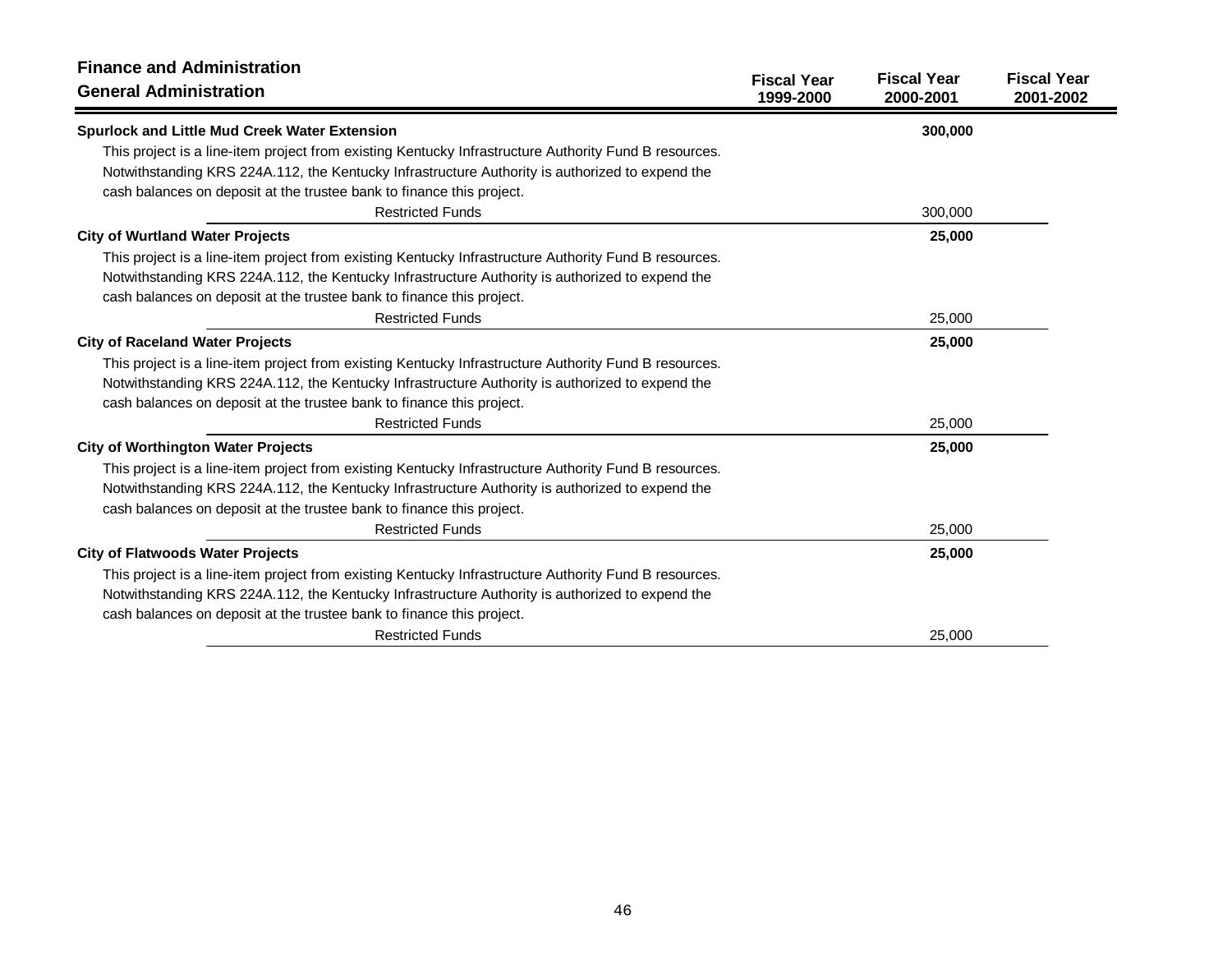| <b>Finance and Administration</b><br><b>General Administration</b>                                                                                                                                                                                                                                                                                                                                                                                                                                                                                                                                                                                                                                                                                                                                                                                                            | <b>Fiscal Year</b><br>1999-2000 | <b>Fiscal Year</b><br>2000-2001 | <b>Fiscal Year</b><br>2001-2002 |
|-------------------------------------------------------------------------------------------------------------------------------------------------------------------------------------------------------------------------------------------------------------------------------------------------------------------------------------------------------------------------------------------------------------------------------------------------------------------------------------------------------------------------------------------------------------------------------------------------------------------------------------------------------------------------------------------------------------------------------------------------------------------------------------------------------------------------------------------------------------------------------|---------------------------------|---------------------------------|---------------------------------|
| KIA Fund A - Federally Assisted Wastewater Program<br>The Fund A (Federally Assisted Wastewater Revolving Fund Program) finances local wastewater<br>treatment and collection facilities that qualify under U.S. Environmental Protection Agency<br>requirements. Funds are provided by the United States Environmental Protection Agency through<br>capitalization grants of 83.33 percent of the total project. The state matches these funds with a 16.67<br>percent match of the total project through issuance of General Fund-supported debt. Four percent of<br>the project amounts are reserved for the program's administrative costs. The federal funds<br>(approximately \$28 million) for this program are appropriated in the operating budget to comply with<br>the Federal Cash Management Act.                                                                |                                 | 7,000,000                       |                                 |
| <b>Bond Fund</b>                                                                                                                                                                                                                                                                                                                                                                                                                                                                                                                                                                                                                                                                                                                                                                                                                                                              |                                 | 7,000,000                       |                                 |
| KIA Fund F - KIA Drinking Water Revolving Loan Fund Program<br>The Fund F (Federally Assisted Drinking Water Revolving Loan Fund Program) finances local<br>drinking water facilities that qualify under U.S. Environmental Protection Agency requirements.<br>Funds are provided by the United States Environmental Protection Agency through capitalization<br>grants of 83.33 percent of the total project. The state matches these funds with 16.67 percent match<br>of the total project through issuance of General Fund-supported debt. Four percent of the project<br>amounts are reserved for the program's administrative costs. The federal funds (approximately \$24<br>million) for this program are appropriated in the operating budget to comply with the Federal Cash<br>Management Act.<br><b>Bond Fund</b>                                                 |                                 | 6,000,000<br>6,000,000          |                                 |
| <b>Red Fox Golf Course</b><br>Reauthorization - \$4,400,000 - This project supports partial funding for Phase I of the Red Fox<br>Industrial and Recreation Department project in Knott, Letcher, and Perry Counties. This<br>appropriation combined the Local Government Economic Development (coal severance) Funds from<br>the three counties to construct the first nine holes of an 18-hole public, signature championship golf<br>course, irrigation system, pro shop, water/sewer infrastructure, and parking area. The Finance and<br>Administration Cabinet holds the deed for the portion of property required for the golf course. The<br>access road is budgeted in the Transportation Cabinet budget. This appropriation is administered<br>through a tri-county cooperative authority comprised of equal membership from Letcher, Knott, and<br>Perry Counties. |                                 |                                 |                                 |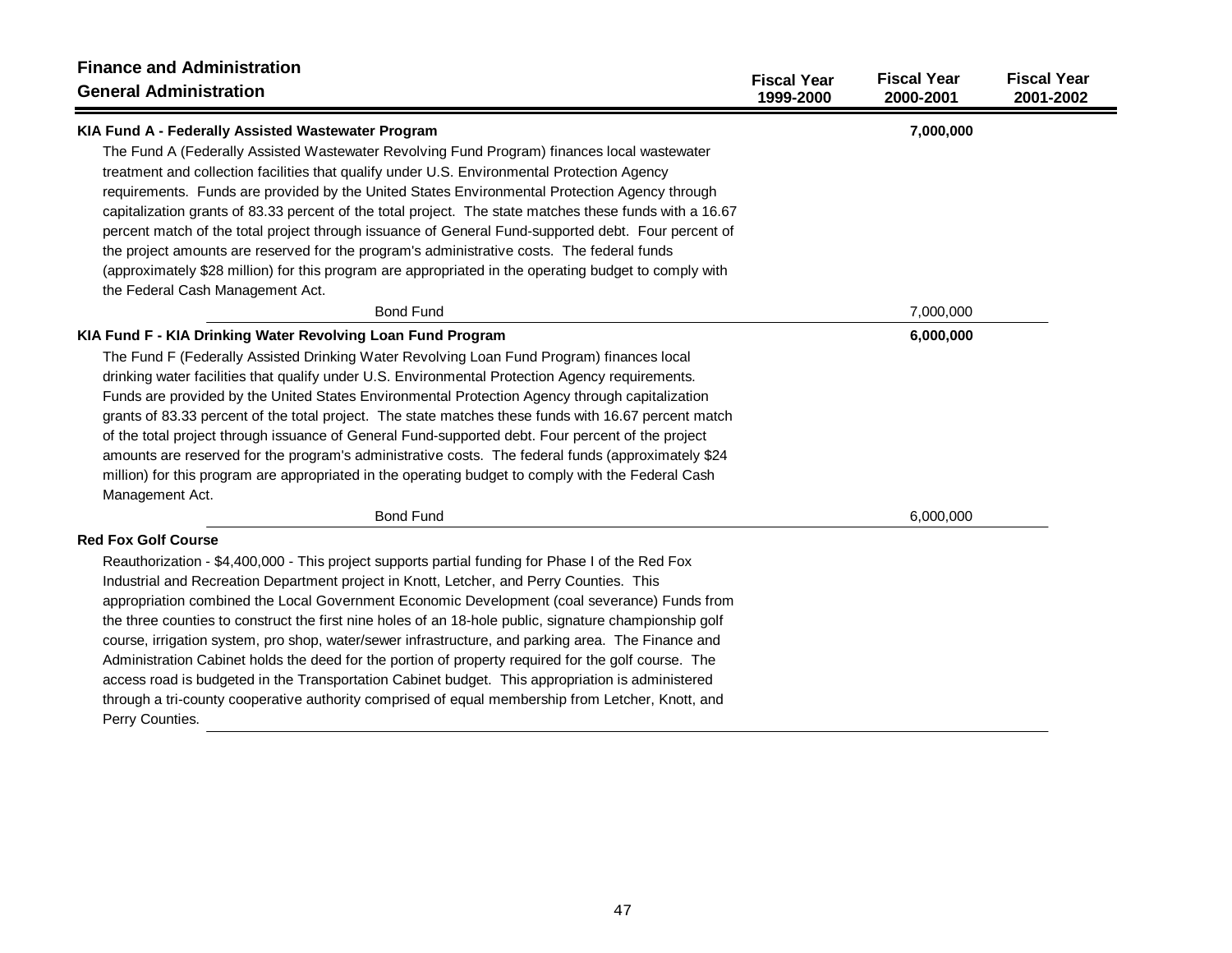| <b>Finance and Administration</b><br><b>General Administration</b>                                                                                                                                                                                                                                                                                          | <b>Fiscal Year</b><br>1999-2000 | <b>Fiscal Year</b><br>2000-2001 | <b>Fiscal Year</b><br>2001-2002 |
|-------------------------------------------------------------------------------------------------------------------------------------------------------------------------------------------------------------------------------------------------------------------------------------------------------------------------------------------------------------|---------------------------------|---------------------------------|---------------------------------|
| <b>Pike County Civic Center</b>                                                                                                                                                                                                                                                                                                                             |                                 |                                 |                                 |
| Reauthorization - \$10 million - As approved by the 1998 General Assembly, this project will construct<br>a multi-purpose facility that will host trade shows, athletic events, and conventions. By Executive<br>Order, the project has been established as the East Kentucky Exposition Center governed by a state<br>authority established in that Order. |                                 |                                 |                                 |
| <b>General Administration Summary</b>                                                                                                                                                                                                                                                                                                                       |                                 | 91,925,000                      |                                 |
| <b>Bond Fund</b>                                                                                                                                                                                                                                                                                                                                            |                                 | 88,000,000                      |                                 |
| <b>Restricted Funds</b>                                                                                                                                                                                                                                                                                                                                     |                                 | 3,925,000                       |                                 |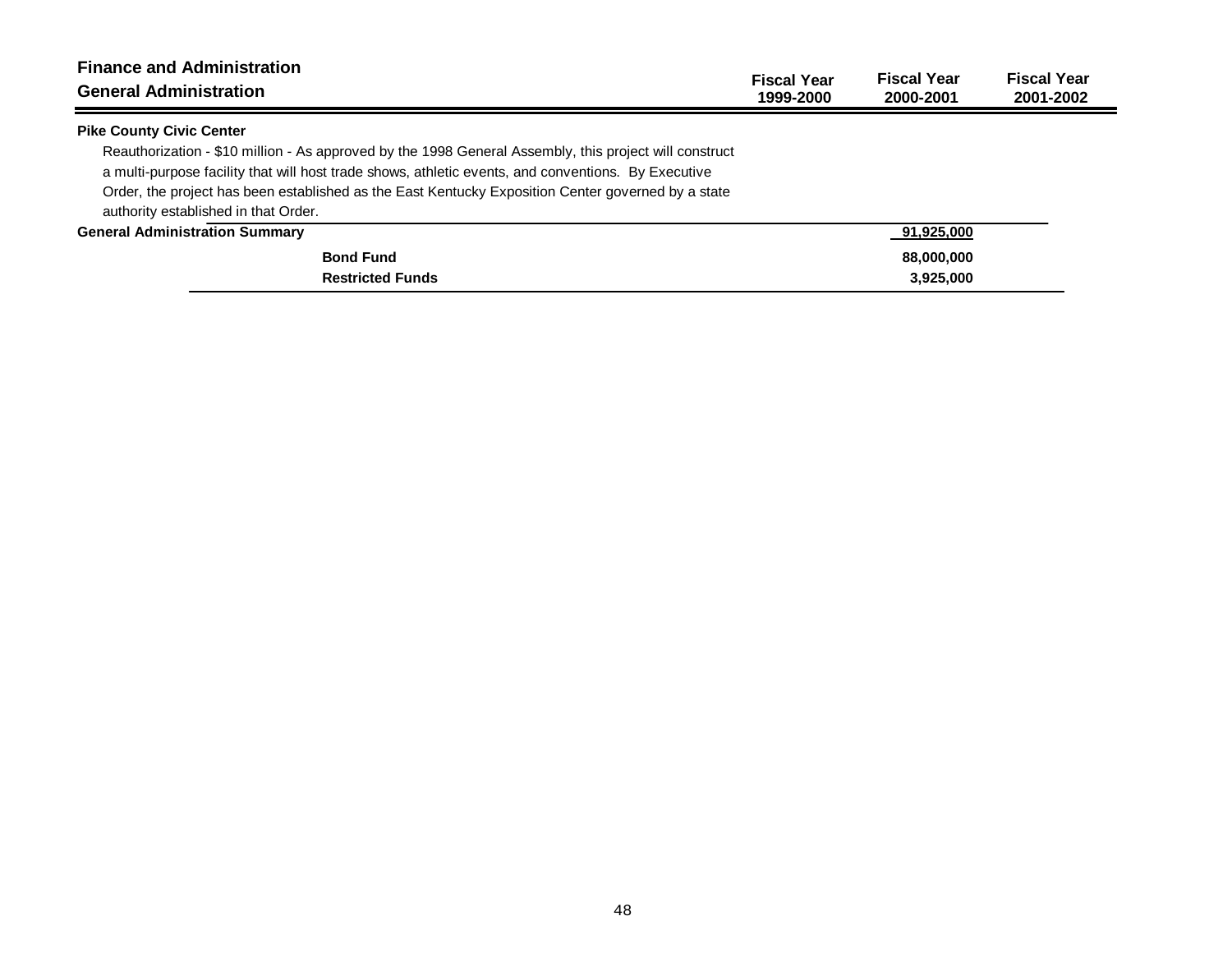| <b>Finance and Administration</b>                                                                        |                                 |                                 |                                 |
|----------------------------------------------------------------------------------------------------------|---------------------------------|---------------------------------|---------------------------------|
| Administration                                                                                           | <b>Fiscal Year</b><br>1999-2000 | <b>Fiscal Year</b><br>2000-2001 | <b>Fiscal Year</b><br>2001-2002 |
| <b>MAJOR EQUIPMENT</b>                                                                                   |                                 |                                 |                                 |
| <b>Two High Speed Inserters</b>                                                                          |                                 | 600,000                         |                                 |
| This project will procure two "high speed inserters with intelligence" for use in the Division of Postal |                                 |                                 |                                 |
| Services. These are six-station PC-style inserters each with in-line folder, two cutsheet feeders,       |                                 |                                 |                                 |
| turnover, stand, and conveyor.                                                                           |                                 |                                 |                                 |
| <b>Restricted Funds</b>                                                                                  |                                 | 600,000                         |                                 |
| <b>Bar Code Printing and Sorting Equipment</b>                                                           |                                 |                                 |                                 |
| Reauthorization (\$390,700) - The 1996 General Assembly authorized \$317,700 for this item of            |                                 |                                 |                                 |
| equipment from restricted funds. The 1998 General Assembly authorized an additional \$73,000 in          |                                 |                                 |                                 |
| restricted funds. This equipment will allow the Commonwealth to take advantage of the increasing         |                                 |                                 |                                 |
| postage discounts for automation-compatible mail as the United States Postal Service moves toward        |                                 |                                 |                                 |
| 100 percent bar-coded mail. This piece of equipment is expected to pay for itself within two years.      |                                 |                                 |                                 |
| The Finance and Administration Cabinet is reserving the option to purchase the equipment either with     |                                 |                                 |                                 |
| cash or through a lease-purchase agreement, not to exceed three years. This reauthorization              |                                 |                                 |                                 |
| became necessary when the plans to move the Division of Postal Services to the old Franklin County       |                                 |                                 |                                 |
| Post Office were superceded by the location of the new Transportation Building authorized by the         |                                 |                                 |                                 |
| 1998 General Assembly at the same site.                                                                  |                                 |                                 |                                 |
| <b>INFORMATION TECHNOLOGY EQUIPMENT</b>                                                                  |                                 |                                 |                                 |
| <b>Network Publishing Equipment</b>                                                                      |                                 | 581,000                         |                                 |
| This equipment will scan or receive hard copy via a wide-area network and produce multiple copies        |                                 |                                 |                                 |
| as required. The system includes an electronic document publisher with scanner, finishing, on-line       |                                 |                                 |                                 |
| tape storage, labeling, a job manager workstation, and a network file server.                            |                                 |                                 |                                 |
| <b>Restricted Funds</b>                                                                                  |                                 | 581,000                         |                                 |
| <b>REAL PROPERTY LEASES</b>                                                                              |                                 |                                 |                                 |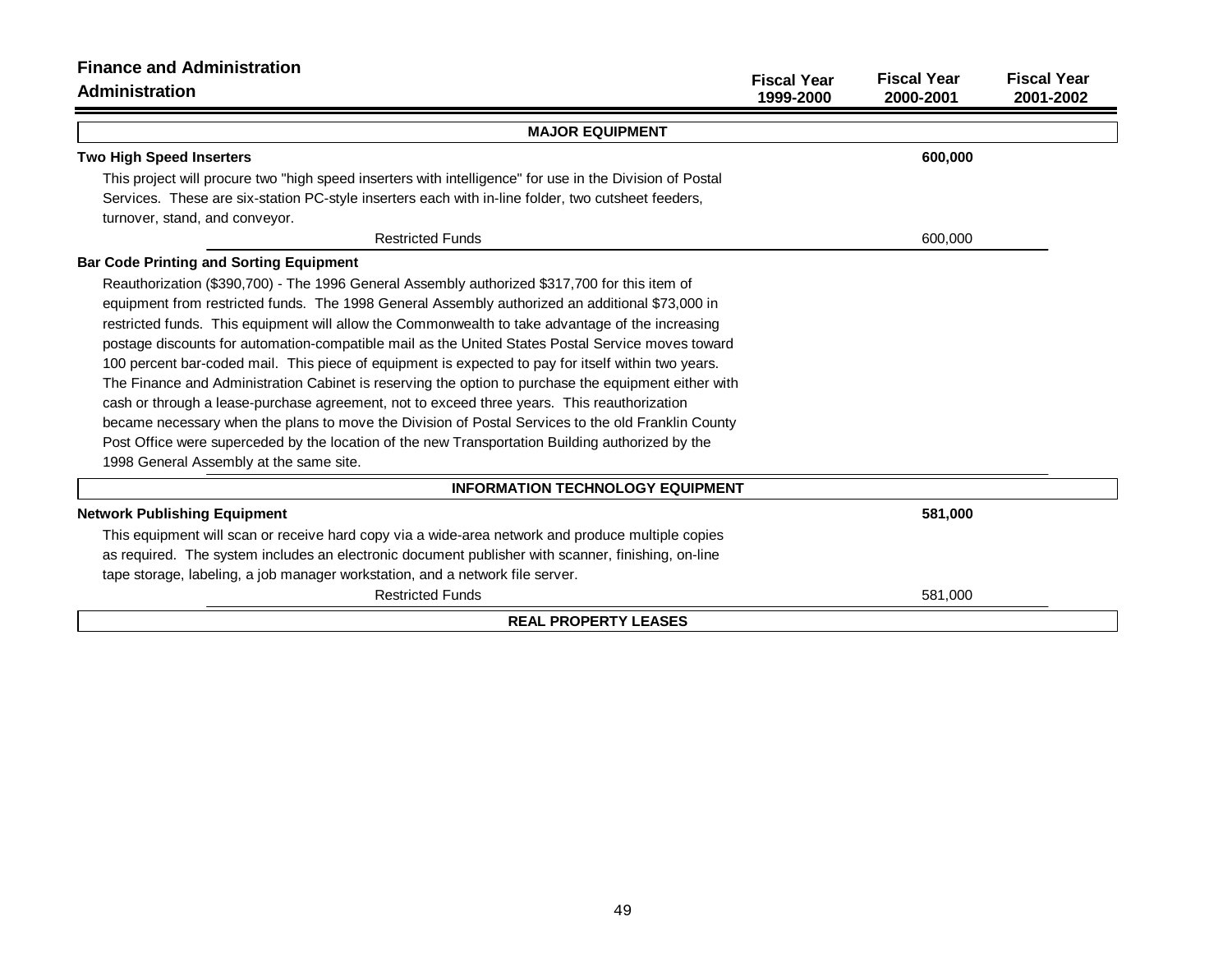| <b>Finance and Administration</b><br>Administration                                                                                                                                                                                                                                                                                                                                                                                                                                                                                                                                                                                                                                                                                                                                                                                                                                                                                                                                                                                                                                                                                                                                                                                                                                                                           | <b>Fiscal Year</b><br>1999-2000 | <b>Fiscal Year</b><br>2000-2001 | <b>Fiscal Year</b><br>2001-2002 |
|-------------------------------------------------------------------------------------------------------------------------------------------------------------------------------------------------------------------------------------------------------------------------------------------------------------------------------------------------------------------------------------------------------------------------------------------------------------------------------------------------------------------------------------------------------------------------------------------------------------------------------------------------------------------------------------------------------------------------------------------------------------------------------------------------------------------------------------------------------------------------------------------------------------------------------------------------------------------------------------------------------------------------------------------------------------------------------------------------------------------------------------------------------------------------------------------------------------------------------------------------------------------------------------------------------------------------------|---------------------------------|---------------------------------|---------------------------------|
| <b>Postal Services - Lease</b>                                                                                                                                                                                                                                                                                                                                                                                                                                                                                                                                                                                                                                                                                                                                                                                                                                                                                                                                                                                                                                                                                                                                                                                                                                                                                                |                                 |                                 |                                 |
| The purpose of this lease is to consolidate five existing mail centers into one centralized location.<br>The Division of Postal Services presently occupies approximately 12,000 square feet of state-owned<br>space in five separate locations. Due to the fact that presently there is insufficient square footage in<br>a state-owned facility to accommodate consolidation, the Division is requesting permission to lease<br>approximately 20,000 square feet within Franklin County. The increase in square footage is<br>necessary to accommodate new equipment that will allow for more efficient and cost-saving<br>processing of state mail. It should be recognized that not all presently occupied space will be<br>relinguished. A small amount of space will be retained to maintain a presence in existing facilities<br>where mail centers are presently located. The request is to provide 17,000 square feet of workspace,<br>3,000 square feet of office space, and 70 parking spaces to house 49 postal employees and<br>supporting equipment. This expanded lease space is necessary to replace the recently acquired and<br>relinquished old Franklin County United States Postal facility. That facility has been acquired for<br>purposes of locating the new Transportation Cabinet office building. |                                 |                                 |                                 |
| Franklin County - Lease (300 Myrtle Avenue)                                                                                                                                                                                                                                                                                                                                                                                                                                                                                                                                                                                                                                                                                                                                                                                                                                                                                                                                                                                                                                                                                                                                                                                                                                                                                   |                                 |                                 |                                 |
| The facility at 300 Myrtle Avenue houses the Division of Printing at an annual cost of approximately                                                                                                                                                                                                                                                                                                                                                                                                                                                                                                                                                                                                                                                                                                                                                                                                                                                                                                                                                                                                                                                                                                                                                                                                                          |                                 |                                 |                                 |
| \$200,100 a year. The facility consists of office space, warehouse space, and the print shop at                                                                                                                                                                                                                                                                                                                                                                                                                                                                                                                                                                                                                                                                                                                                                                                                                                                                                                                                                                                                                                                                                                                                                                                                                               |                                 |                                 |                                 |
| 54,600 square feet.<br><b>Administration Summary</b>                                                                                                                                                                                                                                                                                                                                                                                                                                                                                                                                                                                                                                                                                                                                                                                                                                                                                                                                                                                                                                                                                                                                                                                                                                                                          |                                 | 1,181,000                       |                                 |
| <b>Restricted Funds</b>                                                                                                                                                                                                                                                                                                                                                                                                                                                                                                                                                                                                                                                                                                                                                                                                                                                                                                                                                                                                                                                                                                                                                                                                                                                                                                       |                                 | 1,181,000                       |                                 |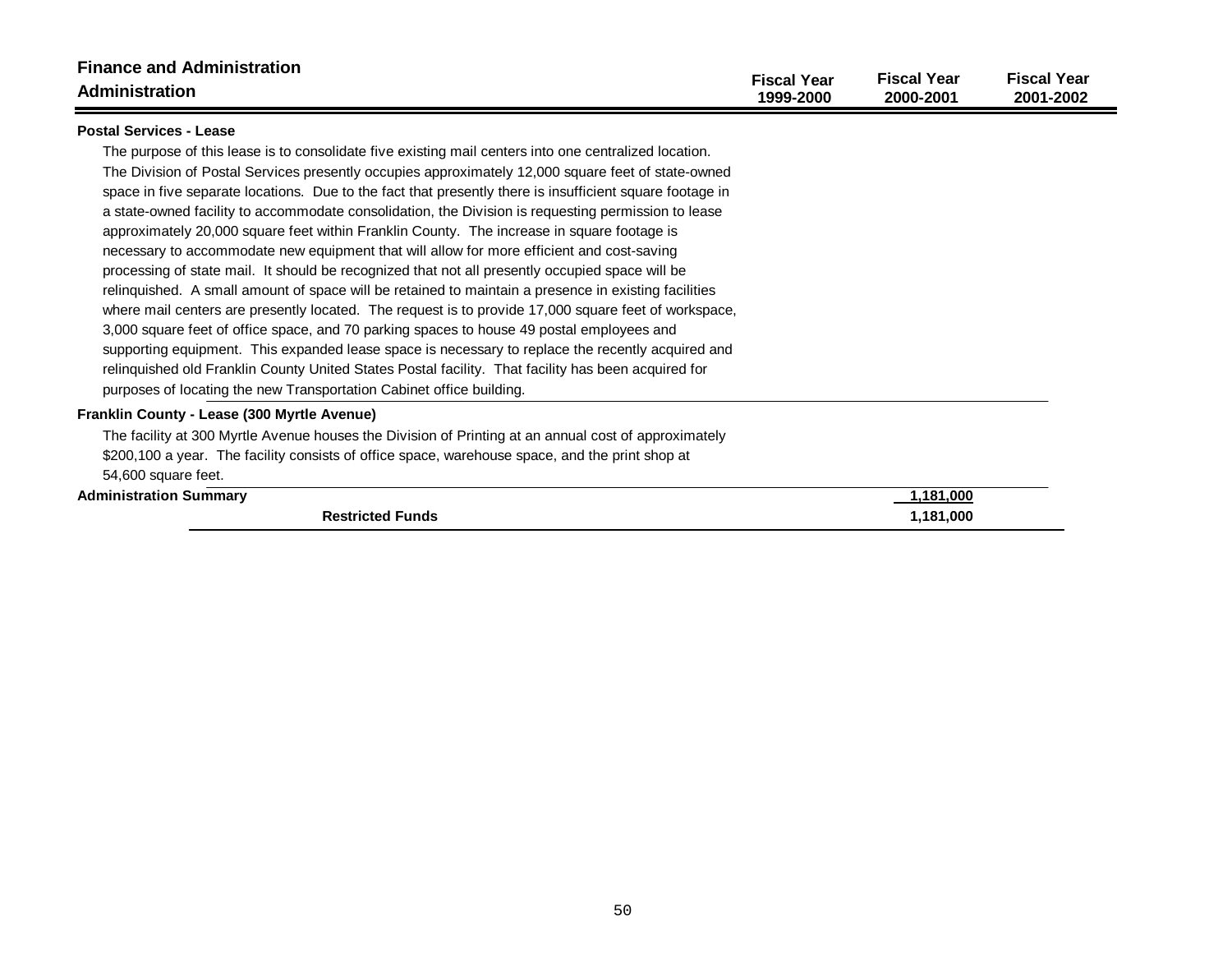| <b>Finance and Administration</b><br><b>Facilities Management</b>                                       | <b>Fiscal Year</b><br>1999-2000 | <b>Fiscal Year</b><br>2000-2001 | <b>Fiscal Year</b><br>2001-2002 |
|---------------------------------------------------------------------------------------------------------|---------------------------------|---------------------------------|---------------------------------|
| <b>CAPITAL CONSTRUCTION</b>                                                                             |                                 |                                 |                                 |
| Elevator/Escalator Modernization - State Buildings                                                      |                                 | 2,000,000                       |                                 |
| In Finance Cabinet-owned buildings, elevator cabs require updating to meet current building and         |                                 |                                 |                                 |
| safety codes. This project will replace obsolete equipment with state-of-the-art microprocessors,       |                                 |                                 |                                 |
| group controls, and new hydro-valves. Facilities needing upgrading include the Capitol Building, the    |                                 |                                 |                                 |
| Cabinet for Human Resources (CHR) Building, the Health Services Building, the Capitol Complex           |                                 |                                 |                                 |
| Parking Structure, the Old Capitol/Capitol Annex, and the Bush Building. Escalators in the Cabinet      |                                 |                                 |                                 |
| for Human Resources Building will also be replaced.                                                     |                                 |                                 |                                 |
| <b>Deferred Maintenance</b>                                                                             |                                 | 2,000,000                       |                                 |
| <b>Federally Mandated CFC Phaseout</b>                                                                  |                                 | 1,000,000                       |                                 |
| This project will continue the replacement/retrofitting of all Finance-owned major cooling equipment    |                                 |                                 |                                 |
| using CFC refrigerants. All affected machines use refrigerants R-11 or R-12, which are no longer in     |                                 |                                 |                                 |
| production due to Federal environmental regulations. The project was originally proposed to cover       |                                 |                                 |                                 |
| the following buildings: Capital Plaza Complex, CHR Complex, State Office Building, Capital             |                                 |                                 |                                 |
| Complex, Old Capitol and Annex, and Library and Archives Building.                                      |                                 |                                 |                                 |
| The 1998 General Assembly appropriated \$4 million for this purpose during the 1998-2000 biennium.      |                                 |                                 |                                 |
| Replacement equipment for the Capital Plaza Complex and the CHR Complex is complete or under            |                                 |                                 |                                 |
| construction. The balance of the original funding will be adequate only to accomplish the Old Capitol   |                                 |                                 |                                 |
| and Capitol Annex from the original list.                                                               |                                 |                                 |                                 |
| This additional \$1 million will be used in the 2000-2002 biennium to continue the phase-out in the     |                                 |                                 |                                 |
| following buildings: Libraries and Archives, State Office Building, and Capitol Complex.                |                                 |                                 |                                 |
| <b>Deferred Maintenance</b>                                                                             |                                 | 1,000,000                       |                                 |
| <b>ADA Compliance Requirements - State Buildings</b>                                                    |                                 | 1,000,000                       |                                 |
| This project pool will fund projects mandated by the federal government in the Americans with           |                                 |                                 |                                 |
| Disabilities Act (ADA). Affected Finance and Administration Cabinet operated buildings include those    |                                 |                                 |                                 |
| in Frankfort/Franklin County, London, Madisonville, and Lexington. This pool will address ADA           |                                 |                                 |                                 |
| requirements and include improvements and modifications to building entrances/exits, ramps,             |                                 |                                 |                                 |
| restrooms, elevators, fire alarm systems, chairlifts, parking areas, and other interior/exterior needs. |                                 |                                 |                                 |
| <b>Deferred Maintenance</b>                                                                             |                                 | 1,000,000                       |                                 |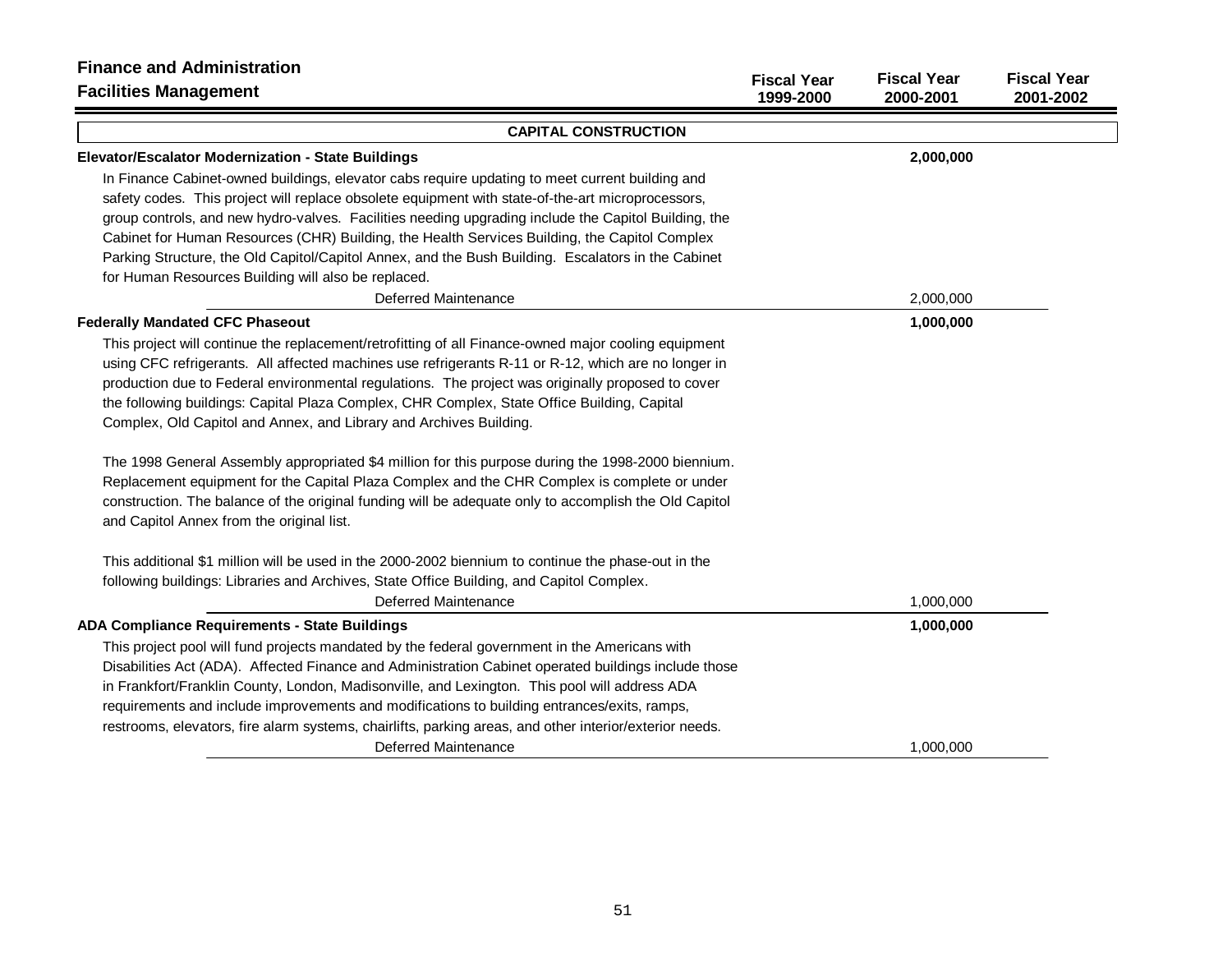| <b>Finance and Administration</b>                                                                                             | <b>Fiscal Year</b> | <b>Fiscal Year</b> | <b>Fiscal Year</b> |
|-------------------------------------------------------------------------------------------------------------------------------|--------------------|--------------------|--------------------|
| <b>Facilities Management</b>                                                                                                  | 1999-2000          | 2000-2001          | 2001-2002          |
| <b>Statewide Land Aquisition/Demolition</b>                                                                                   |                    | 5,000,000          |                    |
| The Franklin County leased space report determined that the Commonwealth needed to reduce its                                 |                    |                    |                    |
| dependence upon privately-owned leased space. As such, this project will allow the Commonwealth                               |                    |                    |                    |
| to acquire suitable properties, when they become available near the Capitol Complex, Old                                      |                    |                    |                    |
| Capitol/Annex, the State Office Building, and the Capital Plaza Complex for possible construction of                          |                    |                    |                    |
| state office buildings and/or green space in the future. Other properties in Franklin County and                              |                    |                    |                    |
| throughout the state deemed advantageous to the Commonwealth are also eligible to be purchased<br>through this appropriation. |                    |                    |                    |
| <b>Bond Fund</b>                                                                                                              |                    | 5,000,000          |                    |
| <b>Capital Const./Equip. Purchase Contingency Fund</b>                                                                        |                    | 2,000,000          |                    |
| Statutory contingency fund for capital projects and major items of equipment (KRS 45.770).                                    |                    |                    |                    |
| Investment Income                                                                                                             |                    | 2,000,000          |                    |
| Maintenance Pool - Statewide Deferred                                                                                         |                    | 1,000,000          |                    |
| This statutory pool of maintenance funds is recommended for use on a priority basis for all state                             |                    |                    |                    |
| agencies and universities. Priorities will be selected by the Secretary of the Finance and                                    |                    |                    |                    |
| Administration Cabinet in consultation with the State Budget Director and the Commissioner of the                             |                    |                    |                    |
| Department for Facilities Management pursuant to KRS 45.782. Eligible projects may include                                    |                    |                    |                    |
| deferred maintenance and government mandates with the individual project cost not exceeding                                   |                    |                    |                    |
| \$400,000. Funds may not be expended for new project construction.                                                            |                    |                    |                    |
| Investment Income                                                                                                             |                    | 1,000,000          |                    |
| <b>Emergency Repair, Maint., and Replacement Fund</b>                                                                         |                    | 714,000            |                    |
| Funds from the Emergency Repair, Maintenance and Replacement Fund are used (per KRS 45.780)                                   |                    |                    |                    |
| to fund unforeseen statewide repair, maintenance, and replacement projects for state-owned facilities                         |                    |                    |                    |
| throughout the Commonwealth.                                                                                                  |                    |                    |                    |
| Investment Income                                                                                                             |                    | 714,000            |                    |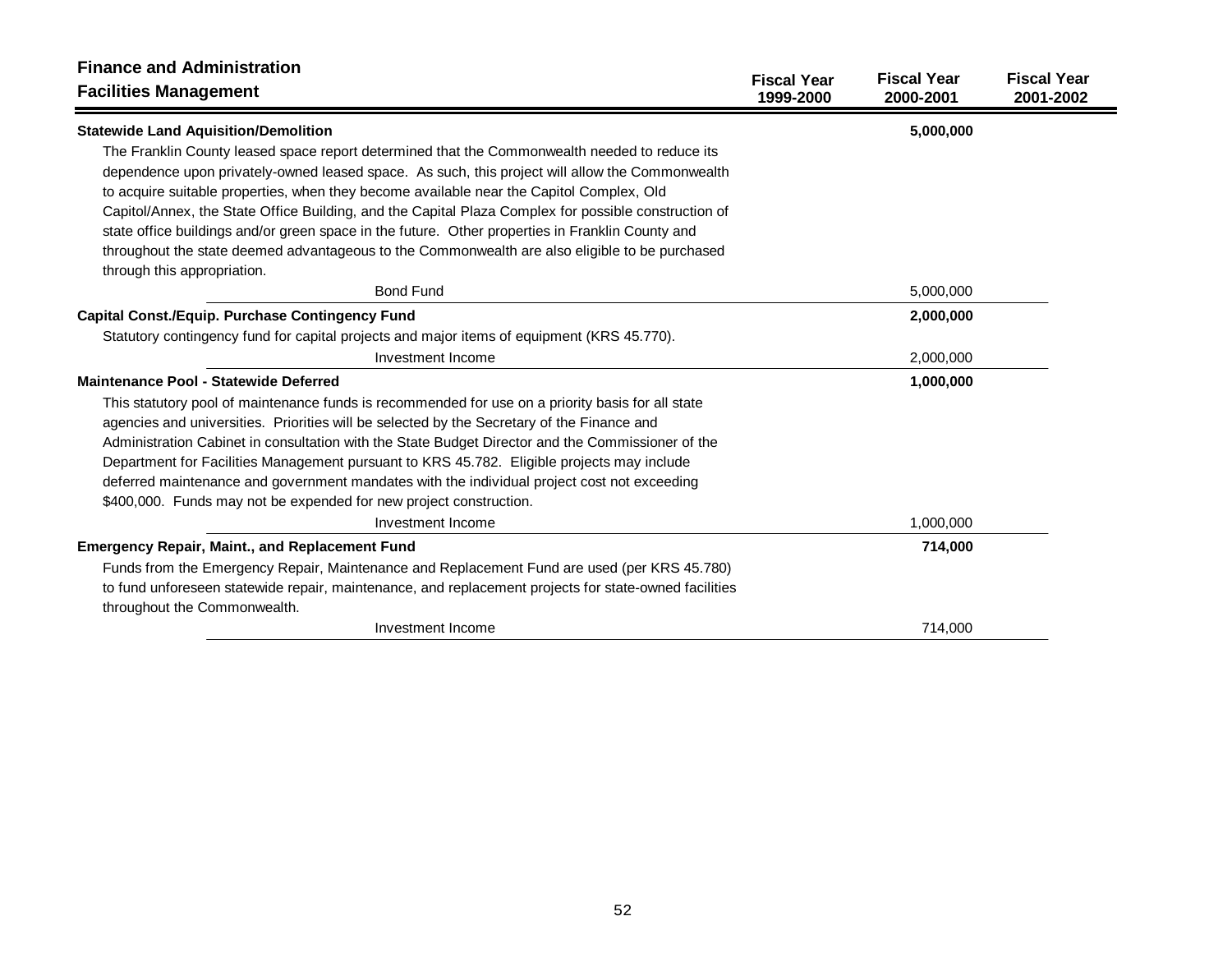| <b>Finance and Administration</b><br><b>Facilities Management</b>                                                                                                                                                                                                                                                                                                                                                                                                                                                                                                                                                                                                                                                          | <b>Fiscal Year</b><br>1999-2000 | <b>Fiscal Year</b><br>2000-2001 | <b>Fiscal Year</b><br>2001-2002 |
|----------------------------------------------------------------------------------------------------------------------------------------------------------------------------------------------------------------------------------------------------------------------------------------------------------------------------------------------------------------------------------------------------------------------------------------------------------------------------------------------------------------------------------------------------------------------------------------------------------------------------------------------------------------------------------------------------------------------------|---------------------------------|---------------------------------|---------------------------------|
| <b>Maintenance Pool</b>                                                                                                                                                                                                                                                                                                                                                                                                                                                                                                                                                                                                                                                                                                    |                                 | 4,775,000                       | 4,175,000                       |
| The Finance and Administration Cabinet is responsible for the operation, management, and<br>repair/maintenance of over 70 buildings in the Frankfort/Franklin County area, in addition to state<br>office buildings in Madisonville, London, and Lexington. This pool provides funding for miscellaneous<br>repair/maintenance/renovation projects. Five hundred thousand dollars (\$500,000) in restricted fund<br>appropriations in fiscal year 2001 will originate from the state Surplus Property program. This<br>nonrecurring revenue is the result of increased public auctions due to the Empower Kentucky<br>program. In addition, \$900,000 in 2001 and \$300,000 in 2002 in restricted funds is provided from a |                                 |                                 |                                 |
| contractual agreement with the Council on State Governments.                                                                                                                                                                                                                                                                                                                                                                                                                                                                                                                                                                                                                                                               |                                 |                                 |                                 |
| Investment Income                                                                                                                                                                                                                                                                                                                                                                                                                                                                                                                                                                                                                                                                                                          |                                 | 3,375,000                       | 3,875,000                       |
| <b>Restricted Funds</b>                                                                                                                                                                                                                                                                                                                                                                                                                                                                                                                                                                                                                                                                                                    |                                 | 1,400,000                       | 300,000                         |
| KY State Capitol - Hist Restoration (Design)                                                                                                                                                                                                                                                                                                                                                                                                                                                                                                                                                                                                                                                                               |                                 | 19,125,000                      |                                 |
| This will fund the design phase of the historical restoration of the Kentucky State Capitol Building.                                                                                                                                                                                                                                                                                                                                                                                                                                                                                                                                                                                                                      |                                 |                                 |                                 |
| Because of the building's importance, the care and craftsmanship called for will be of the highest                                                                                                                                                                                                                                                                                                                                                                                                                                                                                                                                                                                                                         |                                 |                                 |                                 |
| quality in order to restore this building to its deserved splendor with the most modern efficiencies.                                                                                                                                                                                                                                                                                                                                                                                                                                                                                                                                                                                                                      |                                 |                                 |                                 |
| The cost of restoring and renovating state government's centerpiece while maintaining its unique                                                                                                                                                                                                                                                                                                                                                                                                                                                                                                                                                                                                                           |                                 |                                 |                                 |
| architecture and functionality is expected to exceed \$100 million. An ongoing Master Plan study                                                                                                                                                                                                                                                                                                                                                                                                                                                                                                                                                                                                                           |                                 |                                 |                                 |
| authorized by the 1998 General Assembly will further detail the actual scope of this project. These                                                                                                                                                                                                                                                                                                                                                                                                                                                                                                                                                                                                                        |                                 |                                 |                                 |
| funds are also provided to support the first phase of essential infrastructure development for the                                                                                                                                                                                                                                                                                                                                                                                                                                                                                                                                                                                                                         |                                 |                                 |                                 |
| Capitol Complex to accommodate both the historic restoration of the Kentucky State Capitol and                                                                                                                                                                                                                                                                                                                                                                                                                                                                                                                                                                                                                             |                                 |                                 |                                 |
| potential development of a new Executive Office Building a the Capitol Complex. Elements may                                                                                                                                                                                                                                                                                                                                                                                                                                                                                                                                                                                                                               |                                 |                                 |                                 |
| include a new central utilities plant (cup) with new boilers; chillers and primary water, fire,                                                                                                                                                                                                                                                                                                                                                                                                                                                                                                                                                                                                                            |                                 |                                 |                                 |
| communications, and electric power substation upgrade; parking garage renovation; road/walks and                                                                                                                                                                                                                                                                                                                                                                                                                                                                                                                                                                                                                           |                                 |                                 |                                 |
| landscaping; and various other site elements. No funds are provided at this time for construction of a                                                                                                                                                                                                                                                                                                                                                                                                                                                                                                                                                                                                                     |                                 |                                 |                                 |
| new Executive Office Building at the Capitol Complex although essential elements of that facility are                                                                                                                                                                                                                                                                                                                                                                                                                                                                                                                                                                                                                      |                                 |                                 |                                 |
| eligible for support from these funds.                                                                                                                                                                                                                                                                                                                                                                                                                                                                                                                                                                                                                                                                                     |                                 |                                 |                                 |
| <b>Bond Fund</b>                                                                                                                                                                                                                                                                                                                                                                                                                                                                                                                                                                                                                                                                                                           |                                 | 19,125,000                      |                                 |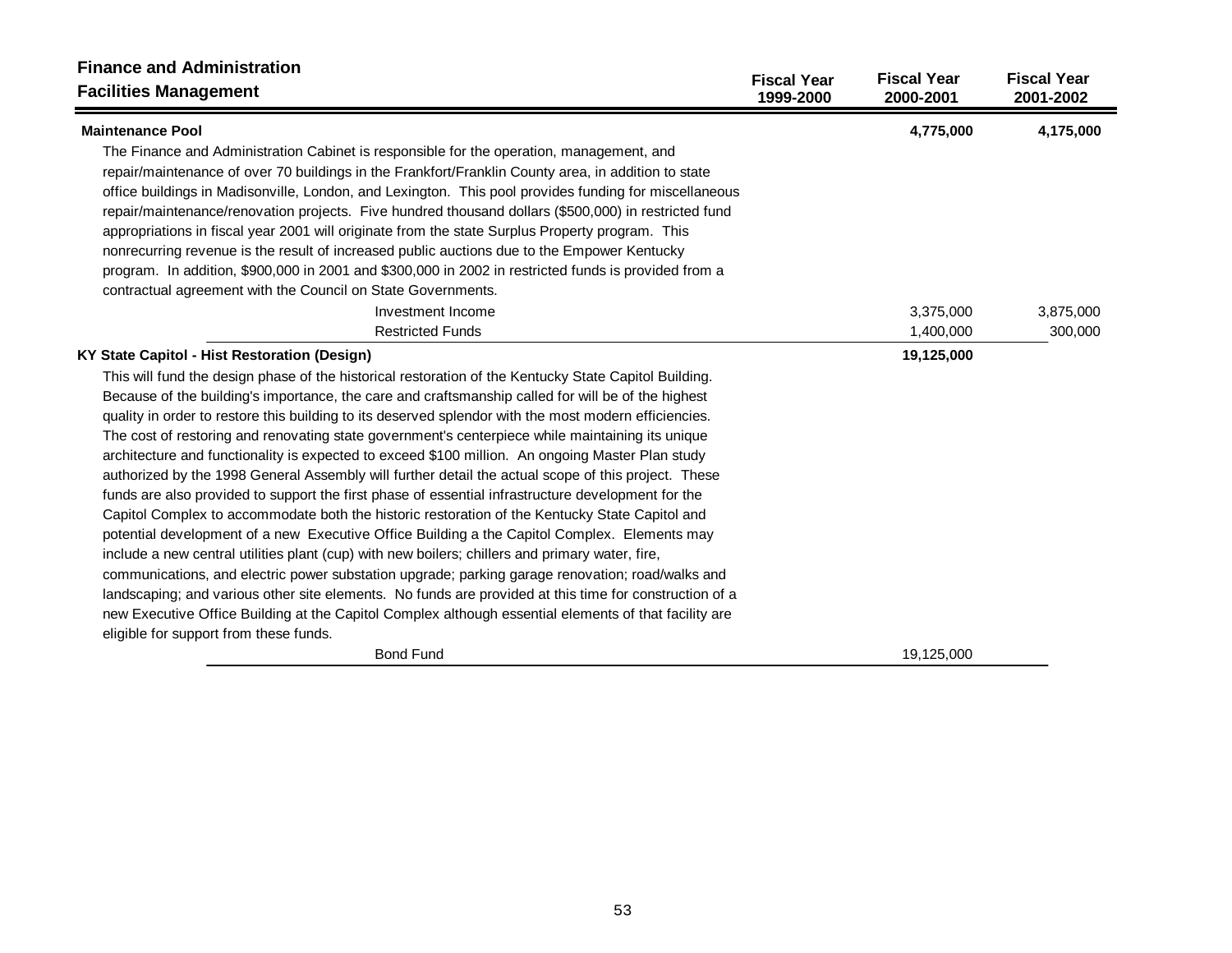| <b>Finance and Administration</b><br><b>Facilities Management</b>                                     | <b>Fiscal Year</b><br>1999-2000 | <b>Fiscal Year</b><br>2000-2001 | <b>Fiscal Year</b><br>2001-2002 |
|-------------------------------------------------------------------------------------------------------|---------------------------------|---------------------------------|---------------------------------|
| <b>Sprinkler Recall/Replacement</b>                                                                   |                                 | 1,500,000                       |                                 |
| This funding is necessary to replace fire system sprinkler heads being recalled by the manufacturers  |                                 |                                 |                                 |
| as a part of a class-action settlement. Any rebates paid to the Commonwealth will be deposited to     |                                 |                                 |                                 |
| the Capital Construction Surplus Account established as KRS 45.775.                                   |                                 |                                 |                                 |
| <b>Bond Fund</b>                                                                                      |                                 | 1,500,000                       |                                 |
| <b>History Center Area Restoration</b>                                                                |                                 | 4,000,000                       |                                 |
| This is a multi-faceted project which includes: (1) creation of historic garden space adjacent to the |                                 |                                 |                                 |
| Kentucky History Center and refurbishment of public spaces in the Old Governor's Mansion; (2)         |                                 |                                 |                                 |
| repair and renovation costs of the Lieutenant Governor's Mansion; (3) completion of the exterior      |                                 |                                 |                                 |
| renovation of the Barstow House; and (4) acquisition and improvement of suitable parking and visitor  |                                 |                                 |                                 |
| accommodation space.                                                                                  |                                 |                                 |                                 |
| <b>Bond Fund</b>                                                                                      |                                 | 4,000,000                       |                                 |
| <b>Facilities Management Summary</b>                                                                  |                                 | 42,114,000                      | 4,175,000                       |
| <b>Bond Fund</b>                                                                                      |                                 | 29,625,000                      |                                 |
| <b>Investment Income</b>                                                                              |                                 | 7,089,000                       | 3,875,000                       |
| <b>Deferred Maintenance</b>                                                                           |                                 | 4,000,000                       |                                 |
| <b>Restricted Funds</b>                                                                               |                                 | 1,400,000                       | 300,000                         |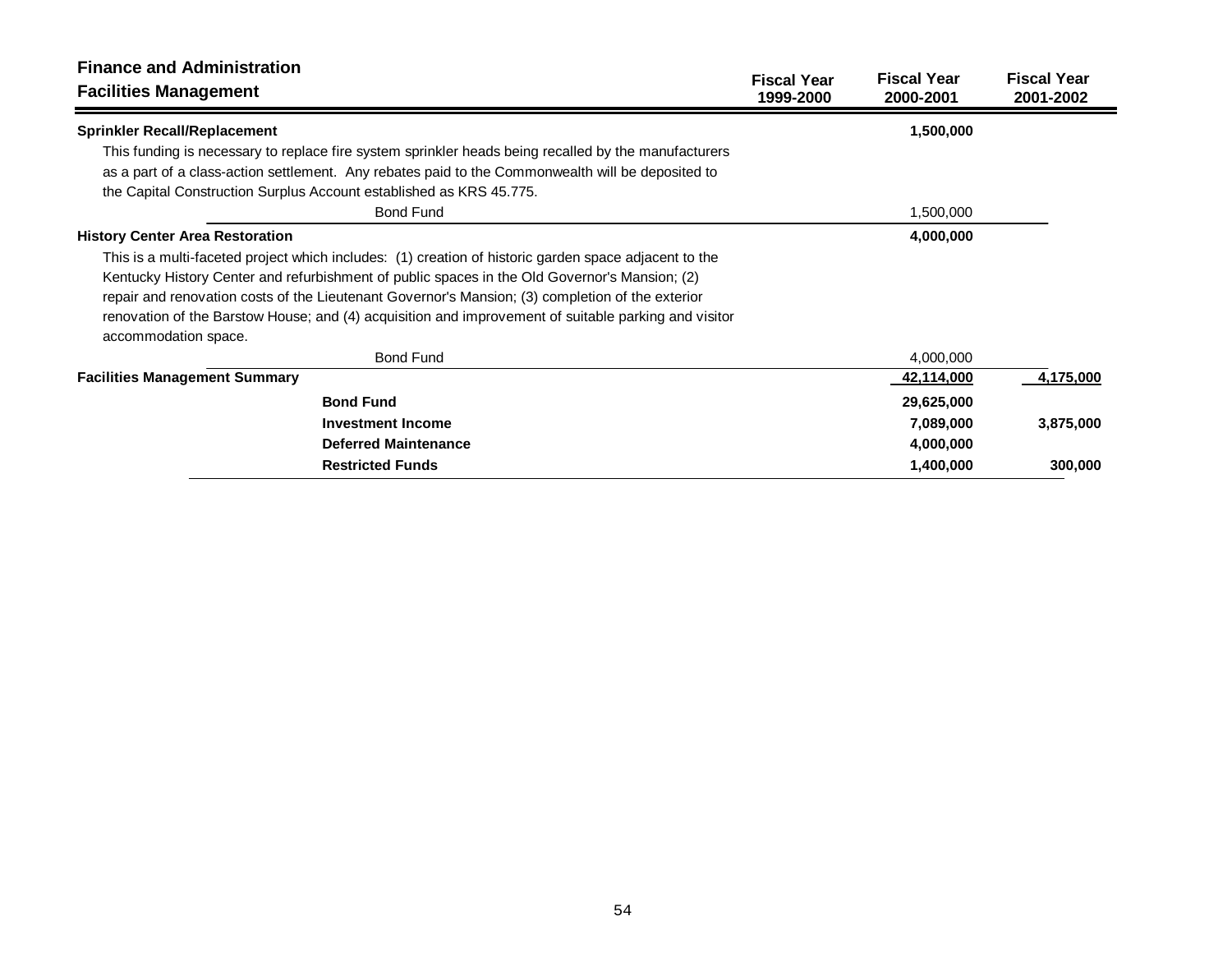| <b>Finance and Administration</b>                                                                          |                                 |                                 |                                 |
|------------------------------------------------------------------------------------------------------------|---------------------------------|---------------------------------|---------------------------------|
| <b>Ky Lottery Corporation</b>                                                                              | <b>Fiscal Year</b><br>1999-2000 | <b>Fiscal Year</b><br>2000-2001 | <b>Fiscal Year</b><br>2001-2002 |
| <b>CAPITAL CONSTRUCTION</b>                                                                                |                                 |                                 |                                 |
| <b>Contingency on Property Adj. to New Headquarters</b>                                                    |                                 | 2,500,000                       |                                 |
| This money will be used to acquire properties related to the consolidation of the Kentucky Lottery's       |                                 |                                 |                                 |
| facilities, assuming one or more such properties becomes available for purchase.                           |                                 |                                 |                                 |
| <b>Other Funds</b>                                                                                         |                                 | 2,500,000                       |                                 |
| <b>MAJOR EQUIPMENT</b>                                                                                     |                                 |                                 |                                 |
| <b>Instant Ticket Vending Machines</b>                                                                     |                                 | 2,125,000                       |                                 |
| Funding is provided for Instant Ticket vending machines at retailer locations.                             |                                 |                                 |                                 |
| <b>Other Funds</b>                                                                                         |                                 | 2,125,000                       |                                 |
| <b>Potential Buyout of On-line Gaming System</b>                                                           |                                 | 18,450,000                      |                                 |
| This project authorizes the Lottery Corporation to purchase the on-line gaming system hardware             |                                 |                                 |                                 |
| consisting of terminals, mainframe computers, telecommunications equipment and related                     |                                 |                                 |                                 |
| equipment only in the event that the on-line vendor is unable to fulfill its contractual obligations or in |                                 |                                 |                                 |
| the event the Lottery's business needs so dictate. The cost of such a buyout of the on-line gaming         |                                 |                                 |                                 |
| system would be a maximum of \$18,450,000, as stipulated in the vendor's proposal, during the              |                                 |                                 |                                 |
| 2000-2002 biennium. A decision by the Lottery Corporation Board to exercise the buyout option              |                                 |                                 |                                 |
| authorized here requires the Board to first obtain the concurrence and approval of the Secretary of        |                                 |                                 |                                 |
| the Finance and Administration Cabinet.                                                                    |                                 |                                 |                                 |
| <b>Other Funds</b>                                                                                         |                                 | 18,450,000                      |                                 |
| <b>Pull Tab Ticket Vending Machines</b>                                                                    |                                 | 4,473,000                       |                                 |
| Funding is provided for vending machines for Pull Tab lottery tickets.                                     |                                 |                                 |                                 |
| <b>Other Funds</b>                                                                                         |                                 | 4,473,000                       |                                 |
| <b>INFORMATION TECHNOLOGY EQUIPMENT</b>                                                                    |                                 |                                 |                                 |
| Data Processing, Telecomms, and Related Equipment                                                          |                                 | 3,750,000                       |                                 |
| This project is for data processing hardware, telecommunications equipment, and related peripheral         |                                 |                                 |                                 |
| equipment. These items individually exceed \$100,000 or together comprise systems purchased at             |                                 |                                 |                                 |
| one time which exceed \$200,000.                                                                           |                                 |                                 |                                 |
| <b>Other Funds</b>                                                                                         |                                 | 3,750,000                       |                                 |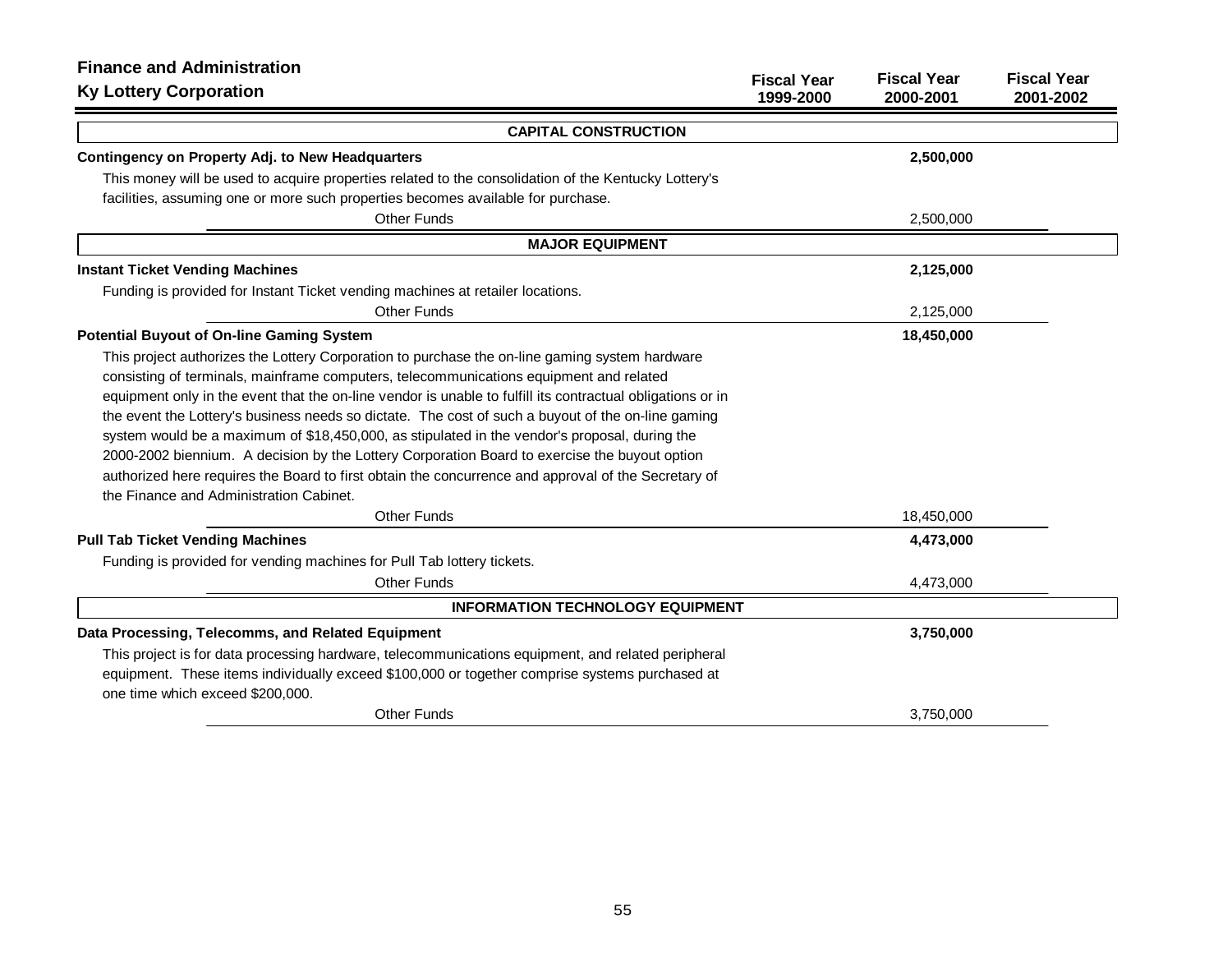| <b>Finance and Administration</b><br><b>Ky Lottery Corporation</b>                                        | <b>Fiscal Year</b><br>1999-2000 | <b>Fiscal Year</b><br>2000-2001 | <b>Fiscal Year</b><br>2001-2002 |
|-----------------------------------------------------------------------------------------------------------|---------------------------------|---------------------------------|---------------------------------|
| <b>Upgrade to Distributed Processing Model</b>                                                            |                                 | 150,000                         |                                 |
| Upgrades and systems are necessary to move to more efficient and responsive client-server<br>environment. |                                 |                                 |                                 |
| <b>Other Funds</b>                                                                                        |                                 | 150,000                         |                                 |
| <b>Probability Games Implementation</b>                                                                   |                                 | 5,643,000                       |                                 |
| This project is for software development and lease costs of Sci Scan hardware necessary to                |                                 |                                 |                                 |
| implement and continue a new product line of Probability Games.                                           |                                 |                                 |                                 |
| <b>Other Funds</b>                                                                                        |                                 | 5,643,000                       |                                 |
| <b>Ky Lottery Corporation Summary</b>                                                                     |                                 | 37,091,000                      |                                 |
| <b>Other Funds</b>                                                                                        |                                 | 37,091,000                      |                                 |
| <b>Finance and Administration Summary</b>                                                                 |                                 | 172,311,000                     | 4,175,000                       |
| <b>Bond Fund</b>                                                                                          |                                 | 117,625,000                     |                                 |
| Investment Income                                                                                         |                                 | 7,089,000                       | 3,875,000                       |
| <b>Deferred Maintenance</b>                                                                               |                                 | 4,000,000                       |                                 |
| <b>Restricted Funds</b>                                                                                   |                                 | 6,506,000                       | 300,000                         |
| <b>Other Funds</b>                                                                                        |                                 | 37,091,000                      |                                 |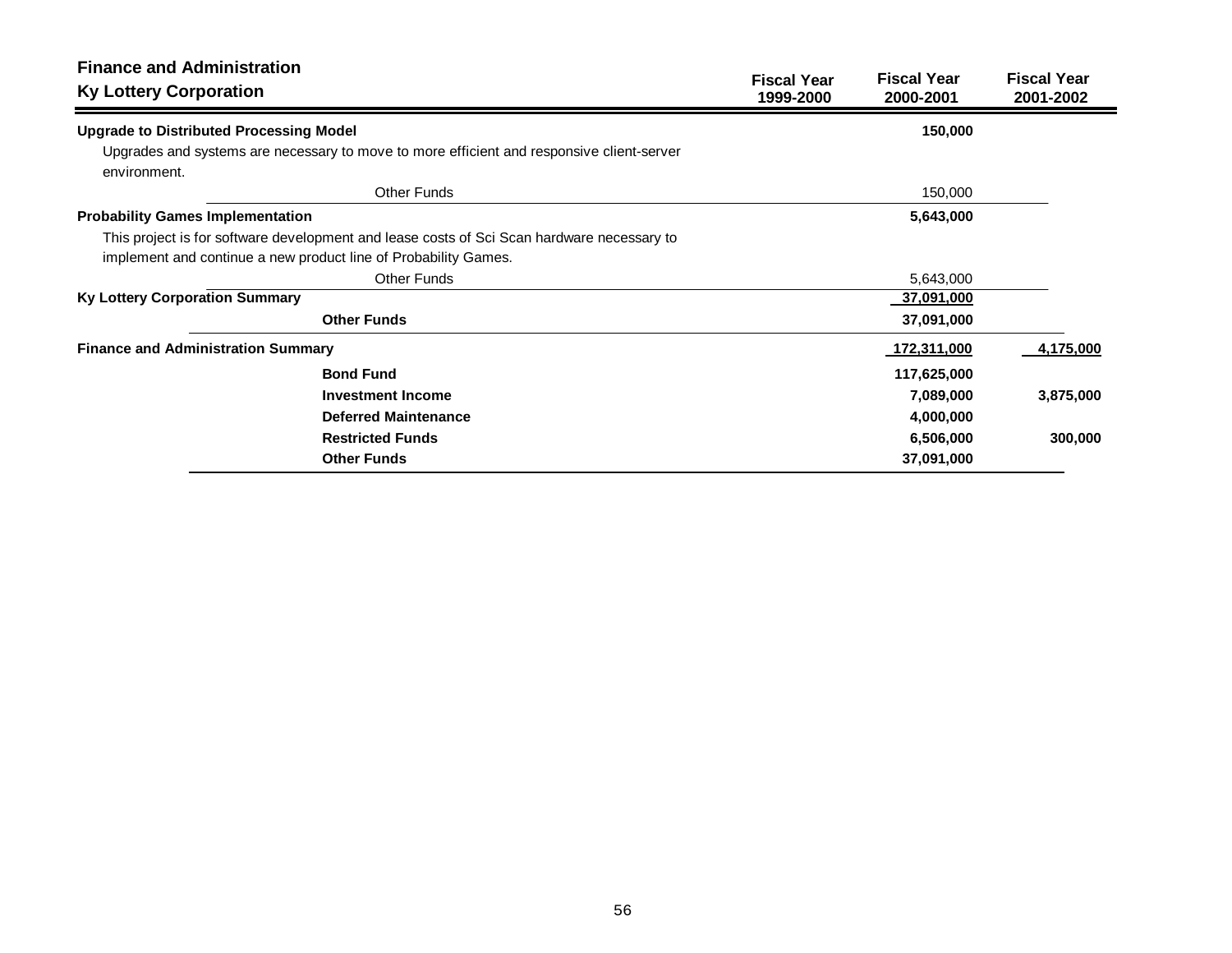| <b>Health Services</b><br><b>Mental Health/Mental Retardation</b>                                        | <b>Fiscal Year</b><br>1999-2000 | <b>Fiscal Year</b><br>2000-2001 | <b>Fiscal Year</b><br>2001-2002 |
|----------------------------------------------------------------------------------------------------------|---------------------------------|---------------------------------|---------------------------------|
|                                                                                                          |                                 |                                 |                                 |
| <b>CAPITAL CONSTRUCTION</b>                                                                              |                                 |                                 |                                 |
| <b>MH/MR Construct New Power Plant - Western State</b>                                                   |                                 | 3,880,000                       |                                 |
| This project will construct a 10,000 square foot power plant facility to replace the existing one on the |                                 |                                 |                                 |
| Western State Hospital campus. The existing building was constructed in 1860. The existing boilers       |                                 |                                 |                                 |
| were installed in 1941. They were converted to gas in 1971 and re-tubed in 1983.                         |                                 |                                 |                                 |
| The estimate was revised in the new plan due to a change in approach to the project. A decision was      |                                 |                                 |                                 |
| made to re-pipe the heating and cooling lines from the new power plant back to the main header           |                                 |                                 |                                 |
| connection at the old power house site. This will be done to eliminate major additional work which       |                                 |                                 |                                 |
| was found to have been necessary if the agency proceeded with total re-piping from the new plant to      |                                 |                                 |                                 |
| all the buildings. New estimates showed the original project scope would have been insufficient to       |                                 |                                 |                                 |
| complete the work.                                                                                       |                                 |                                 |                                 |
| <b>Bond Fund</b>                                                                                         |                                 | 3,880,000                       |                                 |
| MH/MR HVAC & Chiller Replacement-Statewide MH/MR                                                         |                                 | 839,000                         |                                 |
| This project will perform major maintenance and conversion to the use of the new type refrigerant, as    |                                 |                                 |                                 |
| mandated by federal regulations, as well as replacement/installation of some systems at certain          |                                 |                                 |                                 |
| statewide MH/MR facilities. Locations and estimates identified are: Outwood - \$124,200; Central         |                                 |                                 |                                 |
| State Hospital Chillers(Main Building) - \$308,000; Central State Hospital Gymnasium - \$395,000.        |                                 |                                 |                                 |
| Emergency, Repair, Maintenance and Replacement                                                           |                                 | 839,000                         |                                 |
| MH/MR Boiler Replacement/Conversion - Central St                                                         |                                 | 2,457,000                       |                                 |
| This project will provide for replacement of two large, coal-fired boilers and conversion of one small,  |                                 |                                 |                                 |
| coal-fired boiler at Central State Hospital. The two large boilers need to be replaced with efficient    |                                 |                                 |                                 |
| coal burning units while the small boiler needs to be converted to natural gas.                          |                                 |                                 |                                 |
| <b>Bond Fund</b>                                                                                         |                                 | 2,457,000                       |                                 |
| MH/MR Miscellaneous Projects Pool-Statewide MH/M                                                         |                                 | 700,000                         | 1,840,000                       |
| The pool is designed to provide funds for statewide facility needs. Facility projects included in the    |                                 |                                 |                                 |
| funding would include deferred and emergency maintenance and capital projects that fall below the        |                                 |                                 |                                 |
| \$400,000 statutory threshold. Projects of these types have been identified at the facilities. Certain   |                                 |                                 |                                 |
| types of emergency projects occur on a routine basis. Included in these projects are funds to            |                                 |                                 |                                 |
| address EPA and licensure and regulation violations. Several large deferred maintenance projects         |                                 |                                 |                                 |
| that involve interior repairs at the facilities are also included.                                       |                                 |                                 |                                 |
| Investment Income                                                                                        |                                 | 700.000                         | 1,840,000                       |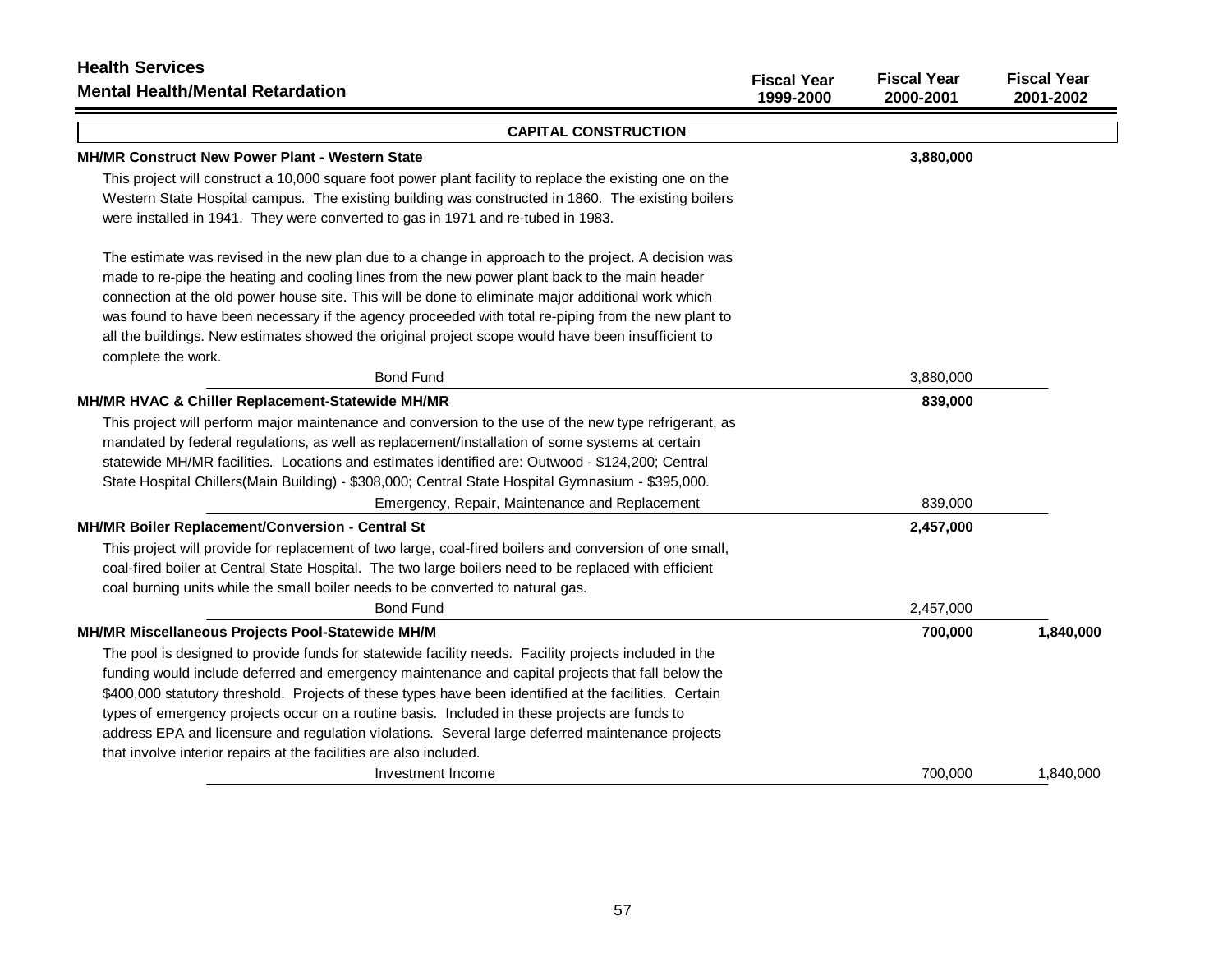| <b>Health Services</b><br><b>Mental Health/Mental Retardation</b>                                    | <b>Fiscal Year</b> | <b>Fiscal Year</b> | <b>Fiscal Year</b> |
|------------------------------------------------------------------------------------------------------|--------------------|--------------------|--------------------|
|                                                                                                      | 1999-2000          | 2000-2001          | 2001-2002          |
| MH/MR Water Piping System Replacement-Eastern St                                                     |                    | 850,000            |                    |
| This project will provide funds to replace the domestic water and fire loop lines.  Due to low water |                    |                    |                    |
| pressure, the water lines need to be converted from 6" mains to 8" water mains to effectively meet   |                    |                    |                    |
| fire safety regulations at Eastern State Hospital.                                                   |                    |                    |                    |
| Emergency, Repair, Maintenance and Replacement                                                       |                    | 850,000            |                    |
| <b>MH/MR Miscellaneous Roof Projects Pool-Statewide</b>                                              |                    | 500,000            |                    |
| The Miscellaneous Roof Projects - Statewide pool provides funds for roof repair/replacement projects |                    |                    |                    |
| that do not exceed \$400,000 for the statewide Mental Health/Mental Retardation facilities. At this  |                    |                    |                    |
| time, several buildings at Eastern State Hospital, Western State Hospital, and Outwood have been     |                    |                    |                    |
| identified as needing roof repairs/replacement. Regular maintenance serves to protect real property, |                    |                    |                    |
| lengthen the useful life of facilities and keep them in working order by avoiding more costly major  |                    |                    |                    |
| maintenance and repair projects in the future.                                                       |                    |                    |                    |
| <b>Bond Fund</b>                                                                                     |                    | 500,000            |                    |
| <b>REAL PROPERTY LEASES</b>                                                                          |                    |                    |                    |
| <b>Franklin County - Lease</b>                                                                       |                    |                    |                    |
| PR # 3734 is located at 100 Fair Oaks Lane in Frankfort, Kentucky. The office is on the fourth floor |                    |                    |                    |
| and contains 44,263 square feet of office space. The annual cost is \$356,967 plus \$3,933 for 1,311 |                    |                    |                    |
| square feet of storage space.                                                                        |                    |                    |                    |
| <b>Mental Health/Mental Retardation Summary</b>                                                      |                    | 9,226,000          | 1,840,000          |
| <b>Bond Fund</b>                                                                                     |                    | 6,837,000          |                    |
| <b>Investment Income</b>                                                                             |                    | 700.000            | 1,840,000          |

**Emergency Repair, Maintenance and Replacement 1,689,000 1,689,000**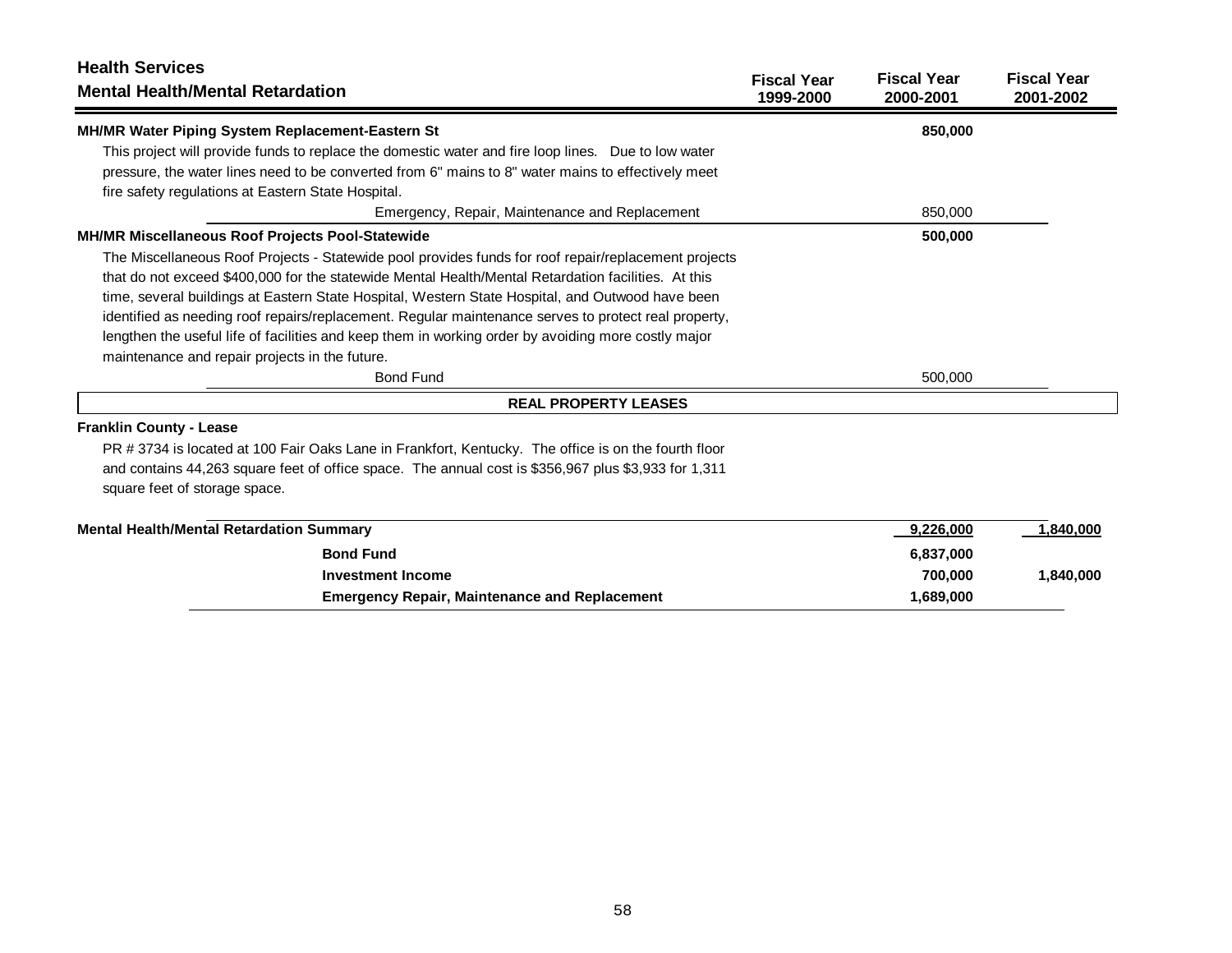| <b>Health Services</b><br><b>Administrative Support</b>                                                                                                                                                                                                                                                                                                                                                                                                                                                                                                                                                                                                                                                                                                                                                                                                                                                                                                                                          | <b>Fiscal Year</b><br>1999-2000 | <b>Fiscal Year</b><br>2000-2001 | <b>Fiscal Year</b><br>2001-2002 |
|--------------------------------------------------------------------------------------------------------------------------------------------------------------------------------------------------------------------------------------------------------------------------------------------------------------------------------------------------------------------------------------------------------------------------------------------------------------------------------------------------------------------------------------------------------------------------------------------------------------------------------------------------------------------------------------------------------------------------------------------------------------------------------------------------------------------------------------------------------------------------------------------------------------------------------------------------------------------------------------------------|---------------------------------|---------------------------------|---------------------------------|
| <b>INFORMATION TECHNOLOGY EQUIPMENT</b>                                                                                                                                                                                                                                                                                                                                                                                                                                                                                                                                                                                                                                                                                                                                                                                                                                                                                                                                                          |                                 |                                 |                                 |
| <b>Statewide Public Health System</b>                                                                                                                                                                                                                                                                                                                                                                                                                                                                                                                                                                                                                                                                                                                                                                                                                                                                                                                                                            |                                 | 2,000,000                       |                                 |
| The Department is pursuing the development of a Statewide Public Health Information System for<br>public, private, local, and state access to health care data. This effort is in accordance with the<br>Kentucky Public Health Improvement Plan's goal to link electronically those involved in the public's<br>health (local, state, and federal government agencies, policy makers, universities and schools,<br>private providers, and the public health community). The system requires tools such as wide-area<br>connected networks, telecommunications, new software, standard data naming conventions and<br>vocabulary, training, and other elements. Vital Statistics will be the first module selected for<br>development. Subsequent system projects to be undertaken include Newborn Screening, Birth<br>Surveillance, Child Fatality, Well Child, Immunization, and WIC legacy systems which will then fully<br>integrate with the Vital Statistics module as well as the others. |                                 |                                 |                                 |
| <b>Bond Fund</b>                                                                                                                                                                                                                                                                                                                                                                                                                                                                                                                                                                                                                                                                                                                                                                                                                                                                                                                                                                                 |                                 | 2,000,000                       |                                 |
| <b>Children's Health Information System</b><br>The Cabinet for Health Services needs to develop and support an integrated system that can                                                                                                                                                                                                                                                                                                                                                                                                                                                                                                                                                                                                                                                                                                                                                                                                                                                        |                                 | 1,200,000                       |                                 |
| measure the health status of Kentucky's children. The system should link the information from<br>existing systems like the Local Health Network, Vital Statistics, High-Risk Hearing Registry, Birth<br>Surveillance Registry, and Child Fatality Review with the services accessed via public programs as in<br>Medicaid, the Kentucky Children's Health Insurance Program, Mental Health/Mental Retardation, and<br>the Immunization Registry.                                                                                                                                                                                                                                                                                                                                                                                                                                                                                                                                                 |                                 |                                 |                                 |
| The preliminary design calls for a data repository from which data is extracted from current systems                                                                                                                                                                                                                                                                                                                                                                                                                                                                                                                                                                                                                                                                                                                                                                                                                                                                                             |                                 |                                 |                                 |
| through the use of "middleware" software. Information technology equipment will be needed to<br>warehouse the data for all users to access with various levels of confidentiality and security.                                                                                                                                                                                                                                                                                                                                                                                                                                                                                                                                                                                                                                                                                                                                                                                                  |                                 |                                 |                                 |
| <b>Capital Construction Surplus</b>                                                                                                                                                                                                                                                                                                                                                                                                                                                                                                                                                                                                                                                                                                                                                                                                                                                                                                                                                              |                                 | 1,200,000                       |                                 |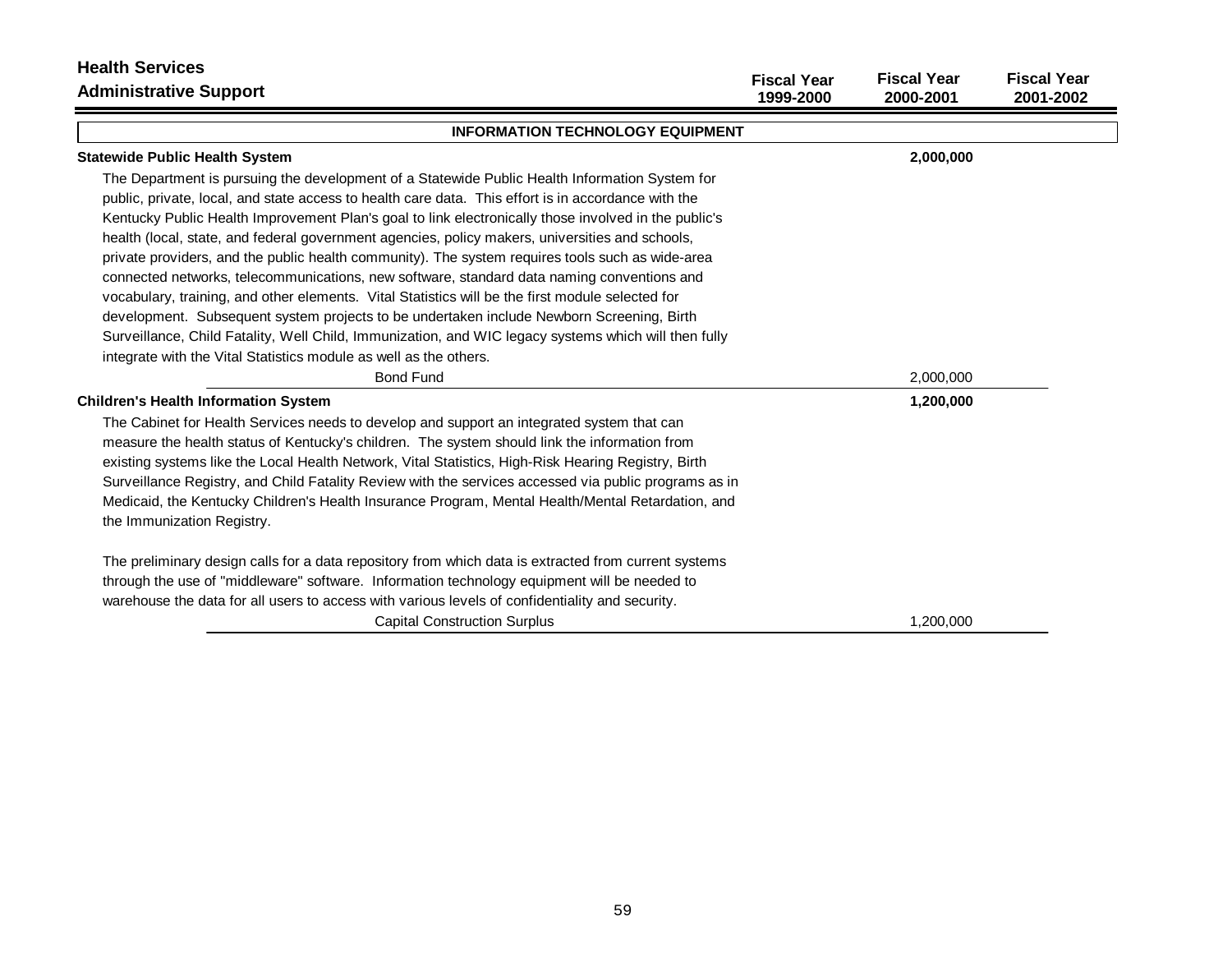| <b>Health Services</b><br><b>Administrative Support</b> |                                                      | <b>Fiscal Year</b><br>1999-2000 | <b>Fiscal Year</b><br>2000-2001 | <b>Fiscal Year</b><br>2001-2002 |
|---------------------------------------------------------|------------------------------------------------------|---------------------------------|---------------------------------|---------------------------------|
| <b>Administrative Support Summary</b>                   |                                                      |                                 | 3,200,000                       |                                 |
|                                                         | <b>Bond Fund</b>                                     |                                 | 2,000,000                       |                                 |
|                                                         | <b>Capital Construction Surplus</b>                  |                                 | 1,200,000                       |                                 |
| <b>Health Services Summary</b>                          |                                                      |                                 | 12,426,000                      | 1,840,000                       |
|                                                         | <b>Bond Fund</b>                                     |                                 | 8,837,000                       |                                 |
|                                                         | <b>Investment Income</b>                             |                                 | 700.000                         | 1,840,000                       |
|                                                         | <b>Capital Construction Surplus</b>                  |                                 | 1,200,000                       |                                 |
|                                                         | <b>Emergency Repair, Maintenance and Replacement</b> |                                 | 1,689,000                       |                                 |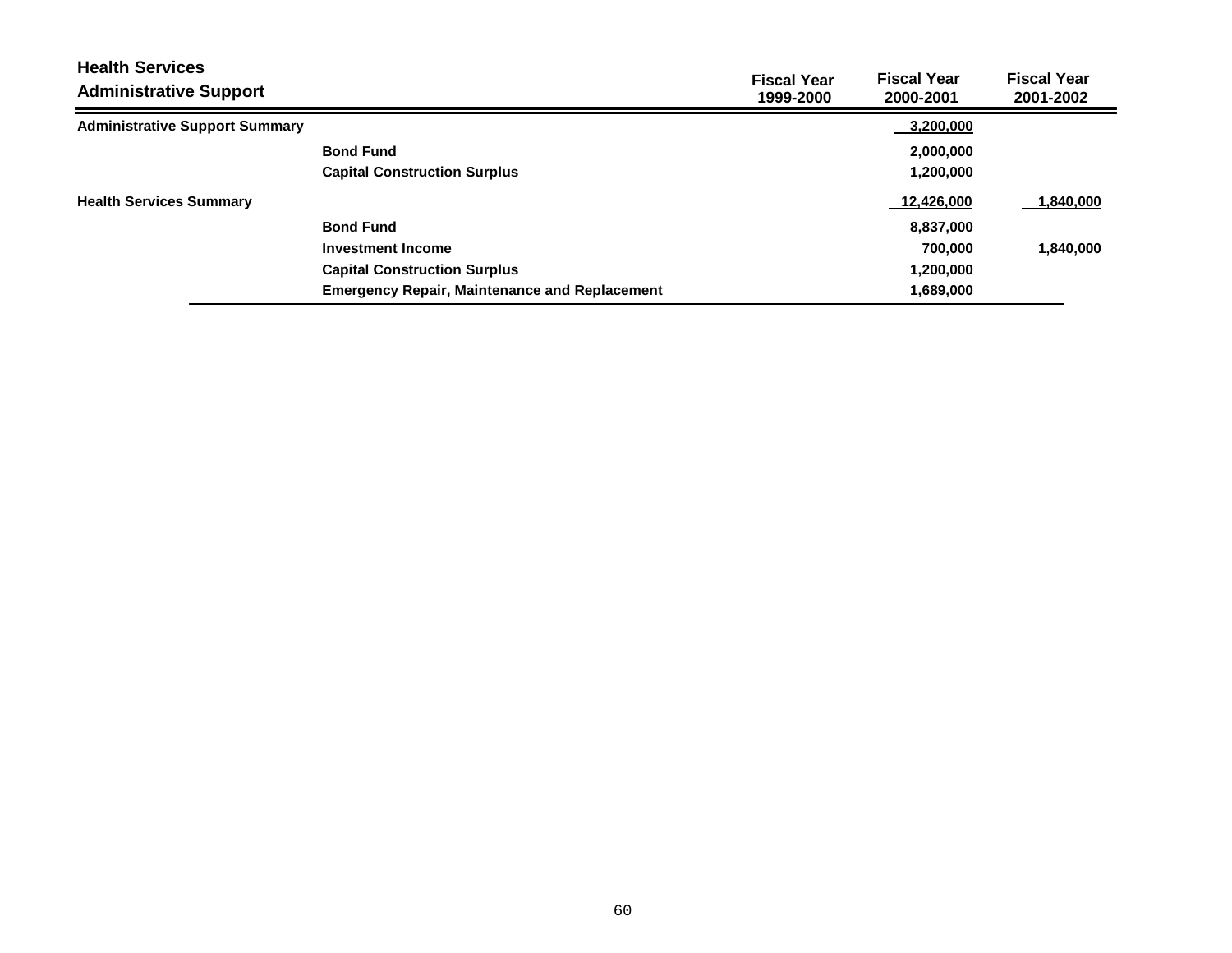| <b>Justice</b><br><b>State Police</b>                                                                                 | <b>Fiscal Year</b> | <b>Fiscal Year</b> | <b>Fiscal Year</b> |
|-----------------------------------------------------------------------------------------------------------------------|--------------------|--------------------|--------------------|
|                                                                                                                       | 1999-2000          | 2000-2001          | 2001-2002          |
| <b>CAPITAL CONSTRUCTION</b>                                                                                           |                    |                    |                    |
| <b>Miscellaneous Maintenance Pool/2000-2002</b>                                                                       |                    | 200,000            | 250,000            |
| This provides funds for renovations, repairs, maintenance, and equipment replacement projects with                    |                    |                    |                    |
| a cost less than \$400,000 each for all Kentucky State Police facilities.                                             |                    |                    |                    |
| Investment Income                                                                                                     |                    | 200,000            | 250,000            |
| <b>MAJOR EQUIPMENT</b>                                                                                                |                    |                    |                    |
| New Ion Coupled Plasma/Mass Spec., Trace Unit                                                                         |                    | 330,000            |                    |
| This provides funding for a new ion coupled plasma/mass spectrometer for the Kentucky State Police                    |                    |                    |                    |
| Central Laboratory Trace Evidence Unit. This equipment will address areas of specialized                              |                    |                    |                    |
| identifications in fiber, glass, paint, and hair identification which cannot be addressed at the present              |                    |                    |                    |
| time.                                                                                                                 |                    |                    |                    |
| <b>Capital Construction Surplus</b>                                                                                   |                    | 330,000            |                    |
| <b>LaGrange Communications Tower</b>                                                                                  |                    | 175,000            |                    |
| This provides funding for a new communications tower at the new facility previously planned for the                   |                    |                    |                    |
| LaGrange State Police Post.                                                                                           |                    |                    |                    |
| General Fund                                                                                                          |                    | 175,000            |                    |
| <b>Hazard Communications Tower</b>                                                                                    |                    | 200,000            |                    |
| This provides funding for a new communications tower at the new facility planned for the Hazard<br>State Police Post. |                    |                    |                    |
| General Fund                                                                                                          |                    | 200,000            |                    |
| <b>INFORMATION TECHNOLOGY EQUIPMENT</b>                                                                               |                    |                    |                    |
| <b>Unified Criminal Justice System</b>                                                                                |                    | 1,402,000          |                    |
| This project upgrades all Kentucky State Police database systems, as mandated by House Bill 455,                      |                    |                    |                    |
| to ensure technological compatibility with the strategic plan of the Criminal Justice Council. This                   |                    |                    |                    |
| technology upgrade project will require all files related to Criminal History, the Sex Offender Registry,             |                    |                    |                    |
| Law Information Network of Kentucky (LINK), and Carry Concealed Deadly Weapon (CCDW) to be                            |                    |                    |                    |
| migrated to a client/server platform.                                                                                 |                    |                    |                    |
| <b>Bond Fund</b>                                                                                                      |                    | 1,402,000          |                    |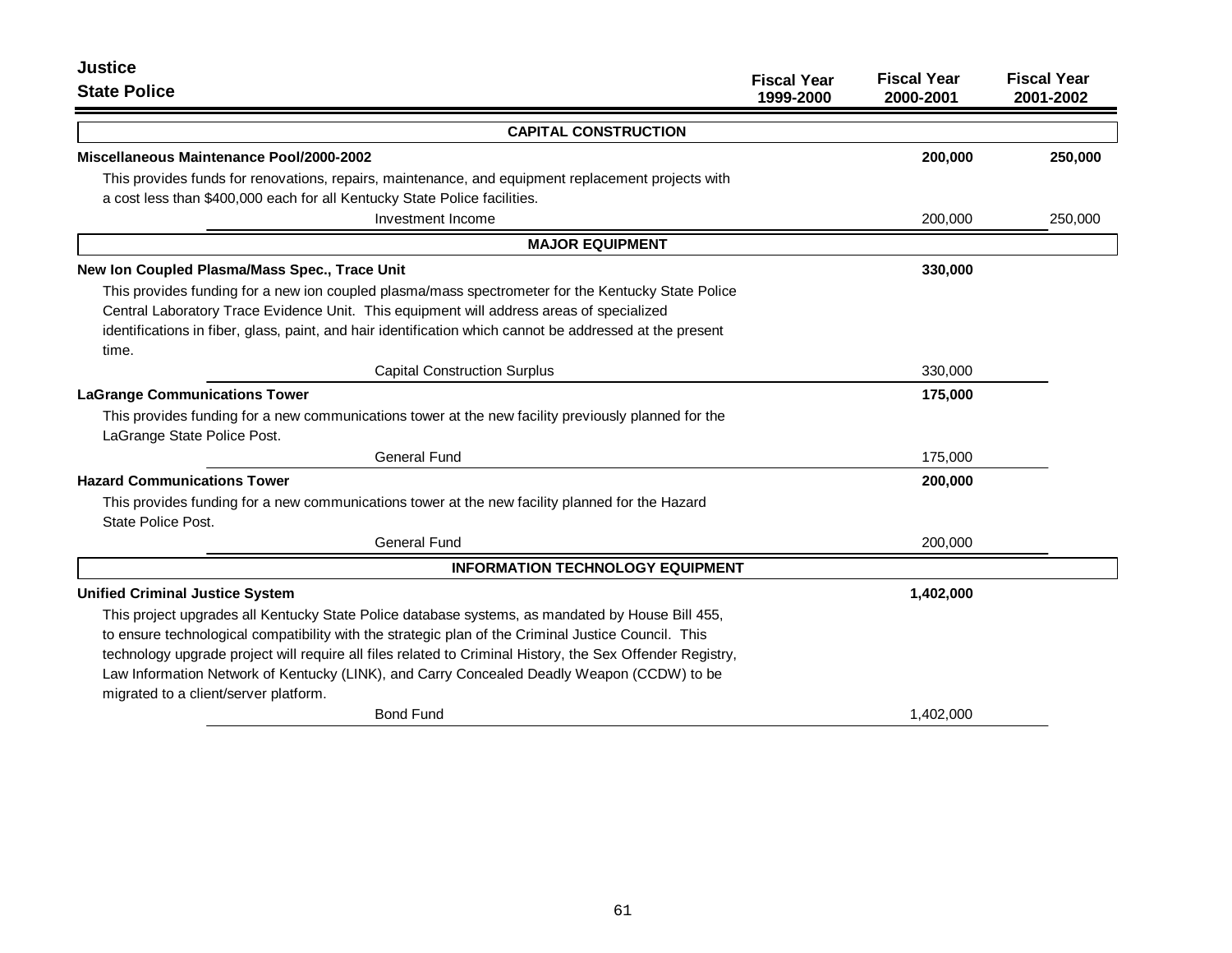| Justice                                                                                               | <b>Fiscal Year</b> | <b>Fiscal Year</b> | <b>Fiscal Year</b> |
|-------------------------------------------------------------------------------------------------------|--------------------|--------------------|--------------------|
| <b>State Police</b>                                                                                   | 1999-2000          | 2000-2001          | 2001-2002          |
| <b>Foward Looking Infrared (FLIR) Device</b>                                                          |                    | 154,800            |                    |
| This provides funding for a new forward looking infrared (FLIR) device for the Kentucky State Police. |                    |                    |                    |
| This equipment will address field investigation needs on the agency helicopter.                       |                    |                    |                    |
| <b>Federal Fund</b>                                                                                   |                    | 154,800            |                    |
| <b>Facial Recognition Pilot Project - Unified CJIS</b>                                                |                    | 601,300            |                    |
| This provides equipment and software funding for a facial recognition pilot project related to the    |                    |                    |                    |
| Unified Criminal Justice Information System. This project will eliminate problems and identification  |                    |                    |                    |
| needs prior to full implementation of a system.                                                       |                    |                    |                    |
| <b>Federal Fund</b>                                                                                   |                    | 451,000            |                    |
| <b>Restricted Funds</b>                                                                               |                    | 150,300            |                    |
| <b>Mugshot Expansion - Sex Offender Registry System</b>                                               |                    | 519,000            |                    |
| This provides funding for a mugshot project within the Sex Offender Registry System. The system       |                    |                    |                    |
| will be expanded by the installation of mugshot cameras in Live Scan devices located at jails         |                    |                    |                    |
| throughout the Commonwealth.                                                                          |                    |                    |                    |
| <b>Federal Fund</b>                                                                                   |                    | 519,000            |                    |
| <b>State Police Summary</b>                                                                           |                    | 3,582,100          | 250,000            |
| <b>Bond Fund</b>                                                                                      |                    | 1,402,000          |                    |
| <b>General Fund</b>                                                                                   |                    | 375,000            |                    |
| <b>Investment Income</b>                                                                              |                    | 200,000            | 250,000            |
| <b>Capital Construction Surplus</b>                                                                   |                    | 330,000            |                    |
| <b>Restricted Funds</b>                                                                               |                    | 150,300            |                    |
| <b>Federal Fund</b>                                                                                   |                    | 1,124,800          |                    |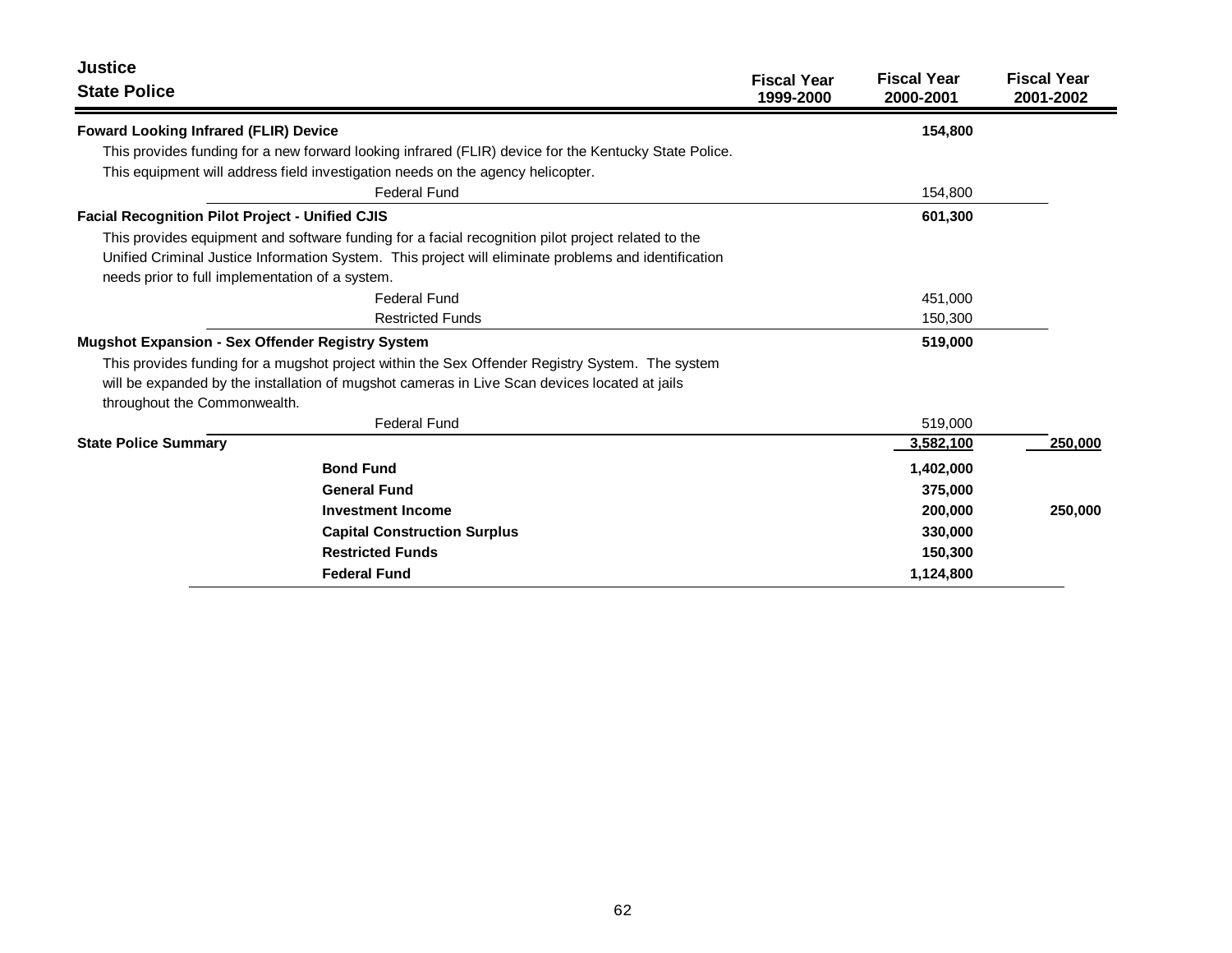| <b>Justice</b>                                                                                                                                                                                                                                                                                                                                                                                                                                                                                                                                                                                    | <b>Fiscal Year</b> | <b>Fiscal Year</b> | <b>Fiscal Year</b> |
|---------------------------------------------------------------------------------------------------------------------------------------------------------------------------------------------------------------------------------------------------------------------------------------------------------------------------------------------------------------------------------------------------------------------------------------------------------------------------------------------------------------------------------------------------------------------------------------------------|--------------------|--------------------|--------------------|
| <b>Juvenile Justice</b>                                                                                                                                                                                                                                                                                                                                                                                                                                                                                                                                                                           | 1999-2000          | 2000-2001          | 2001-2002          |
| <b>CAPITAL CONSTRUCTION</b>                                                                                                                                                                                                                                                                                                                                                                                                                                                                                                                                                                       |                    |                    |                    |
| Miscellaneous Maintenance Pool                                                                                                                                                                                                                                                                                                                                                                                                                                                                                                                                                                    |                    | 400,000            | 500,000            |
| This provides funds for renovations, repairs, maintenance, and equipment replacement projects with<br>a cost less than \$400,000 each for all Department of Juvenile Justice facilities.                                                                                                                                                                                                                                                                                                                                                                                                          |                    |                    |                    |
| Investment Income                                                                                                                                                                                                                                                                                                                                                                                                                                                                                                                                                                                 |                    | 400,000            | 500,000            |
| <b>Secure Juvenile Detention Facility - Fayette</b>                                                                                                                                                                                                                                                                                                                                                                                                                                                                                                                                               |                    | 6,700,000          |                    |
| This provides for construction of a state-operated, 50-bed secure juvenile detention facility in Fayette<br>County for pre-adjudicated juveniles. Project cost includes site acquisition, roadway, design,<br>construction, and infrastructure. Cost evaluations have determined that the existing Fayette County<br>Detention Center is inadequate due to size and renovation cost.                                                                                                                                                                                                              |                    |                    |                    |
| <b>Bond Fund</b>                                                                                                                                                                                                                                                                                                                                                                                                                                                                                                                                                                                  |                    | 6,700,000          |                    |
| 75-Bed Replacement Facility-Jefferson Co.                                                                                                                                                                                                                                                                                                                                                                                                                                                                                                                                                         |                    | 10,000,000         |                    |
| This provides for construction of a state-operated, 75-bed replacement residential facility in Jefferson<br>County for post-adjudicative juveniles. Project cost includes design and construction of the facility<br>that will replace three residential facilities in Jefferson County: Johnson-Breckinridge Youth<br>Development Center, Cardinal Treatment Center, and Rice-Audubon Youth Development Center.<br>Cost evaluations determined that due to age, disrepair, and design problems, renovation of any of<br>the three existing facilities would be inefficient and cost prohibitive. |                    |                    |                    |
| <b>Bond Fund</b>                                                                                                                                                                                                                                                                                                                                                                                                                                                                                                                                                                                  |                    | 10,000,000         |                    |
| <b>Secure Juvenile Detention Facility</b>                                                                                                                                                                                                                                                                                                                                                                                                                                                                                                                                                         |                    | 700,000            |                    |
| This provides additional funding (reauthorization) of \$700,000 in federal funds for the Boyd County<br>Secure Regional Juvenile Detention Center which was originally authorized by the 1998 Session of<br>the General Assembly for \$5,357,000 in bond funds. This funding and reauthorization established a<br>new project scope of \$6,057,000.                                                                                                                                                                                                                                               |                    |                    |                    |
| <b>Federal Fund</b>                                                                                                                                                                                                                                                                                                                                                                                                                                                                                                                                                                               |                    | 700,000            |                    |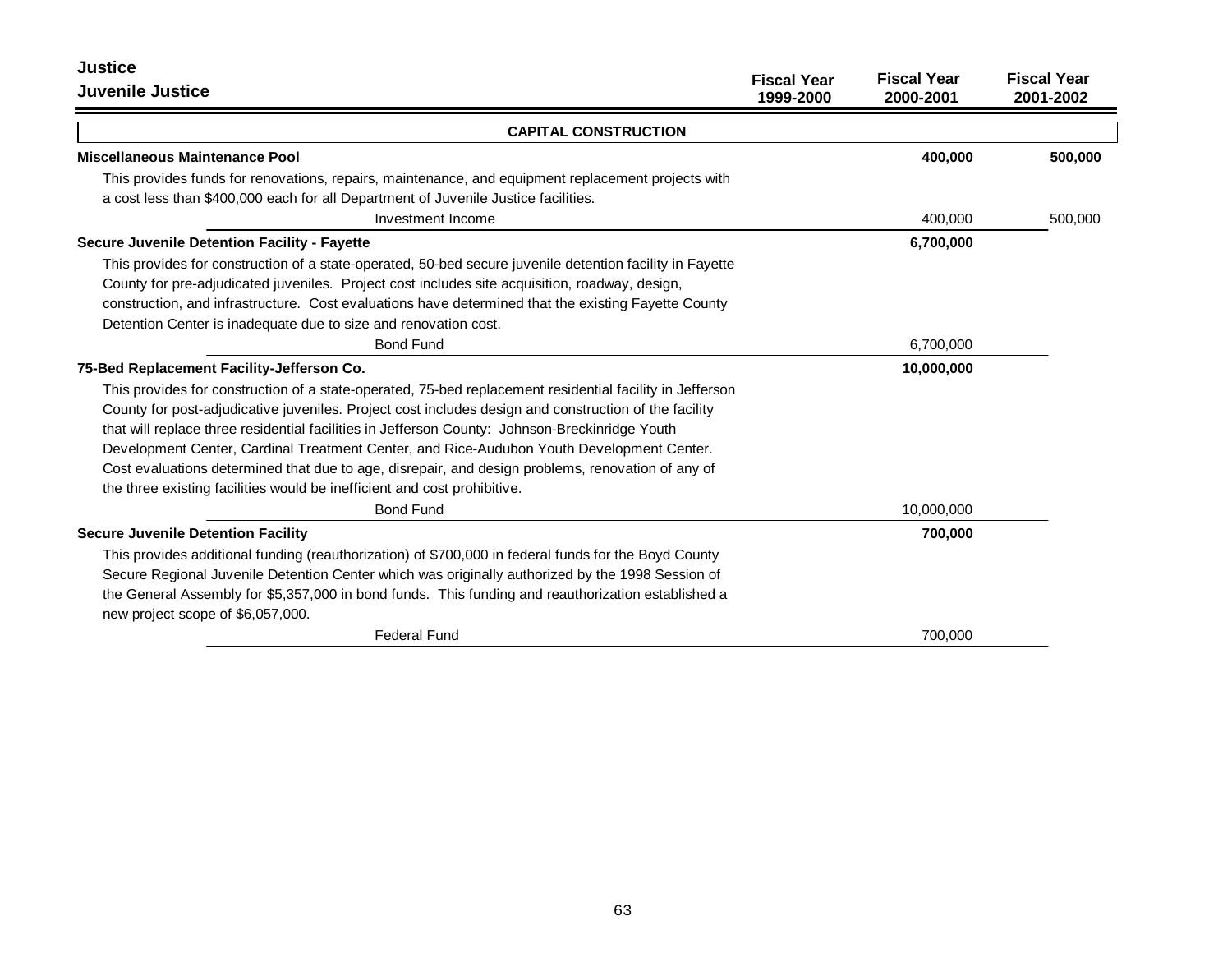| <b>Justice</b>                                                                                         | <b>Fiscal Year</b> | <b>Fiscal Year</b> | <b>Fiscal Year</b> |
|--------------------------------------------------------------------------------------------------------|--------------------|--------------------|--------------------|
| <b>Juvenile Justice</b>                                                                                | 1999-2000          | 2000-2001          | 2001-2002          |
| <b>Combined Residential/Detention Facility - Hardin</b>                                                |                    | 11,211,000         |                    |
| This provides for construction of a state-operated, 50-bed combined residential/detention juvenile     |                    |                    |                    |
| facility in Hardin County. Project cost includes possible additional site acquisition, design, and     |                    |                    |                    |
| construction. Cost evaluations have determined that the existing Lincoln Village Youth Development     |                    |                    |                    |
| Center property is an adequate site for the new facility. The demolition or renovation evaluation of   |                    |                    |                    |
| existing buildings is dependent upon the future relocation of the Lincoln Village Youth Development    |                    |                    |                    |
| Center and the separate value of each building.                                                        |                    |                    |                    |
| <b>Bond Fund</b>                                                                                       |                    | 11,211,000         |                    |
| Mayfield Youth Development Center Education Addition                                                   |                    | 1,100,000          |                    |
| This provides for design and construction of a multi-purpose educational facility for juveniles at the |                    |                    |                    |
| Mayfield Youth Development Center in Graves County. The facility will accommodate a variety of         |                    |                    |                    |
| vocational and physical education programs.                                                            |                    |                    |                    |
| <b>Federal Fund</b>                                                                                    |                    | 990,000            |                    |
| <b>Restricted Funds</b>                                                                                |                    | 110,000            |                    |
| Woodsbend Youth Development Center Education Addition                                                  |                    | 1,101,000          |                    |
| This provides for construction of a multi-purpose educational facility for juveniles at the Woodsbend  |                    |                    |                    |
| Youth Development Center in Morgan County. The facility will accommodate a variety of necessary        |                    |                    |                    |
| vocational and physical education programs. The project cost includes design and construction.         |                    |                    |                    |
| <b>Bond Fund</b>                                                                                       |                    | 1,101,000          |                    |
| <b>Green River Youth Development Center Education Addition</b>                                         |                    | 600,000            |                    |
| This provides for design and construction of a multi-purpose educational facility for juveniles at the |                    |                    |                    |
| Green River Youth Development Center in Butler County. The facility will accommodate vocational        |                    |                    |                    |
| and physical education programs.                                                                       |                    |                    |                    |
| <b>Federal Fund</b>                                                                                    |                    | 540,000            |                    |
| <b>Restricted Funds</b>                                                                                |                    | 60,000             |                    |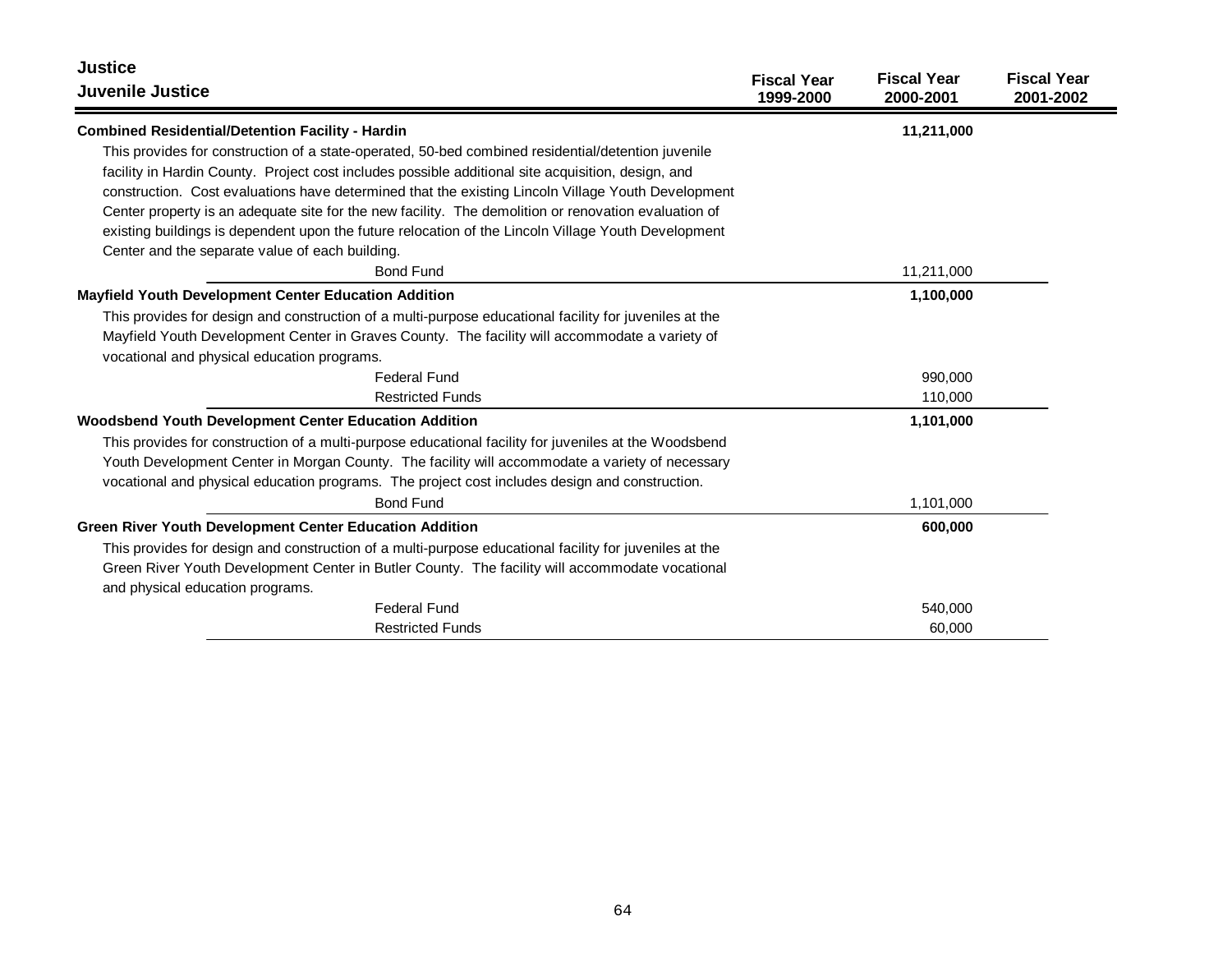| <b>Justice</b><br>Juvenile Justice                                                                                         | <b>Fiscal Year</b><br>1999-2000 | <b>Fiscal Year</b><br>2000-2001 | <b>Fiscal Year</b><br>2001-2002 |
|----------------------------------------------------------------------------------------------------------------------------|---------------------------------|---------------------------------|---------------------------------|
| <b>Owensboro Treatment Center Education Addition</b>                                                                       |                                 | 1,100,000                       |                                 |
| This provides for design and construction of a multi-purpose educational facility for juveniles at the                     |                                 |                                 |                                 |
| Owensboro Treatment Center in Daviess County. The facility will accommodate vocational and<br>physical education programs. |                                 |                                 |                                 |
| Federal Fund                                                                                                               |                                 | 990,000                         |                                 |
| <b>Restricted Funds</b>                                                                                                    |                                 | 110,000                         |                                 |
| Morehead Youth Development Center Cottage Renovation                                                                       |                                 | 1,445,000                       |                                 |
| This provides for the renovation of two cottages for juveniles at the Morehead Youth Development                           |                                 |                                 |                                 |
| Center in Rowan County. The cottages serve as the primary living quarters for juveniles at the only                        |                                 |                                 |                                 |
| female juvenile facility in the state. The project cost includes design and construction costs.                            |                                 |                                 |                                 |
| <b>Federal Fund</b>                                                                                                        |                                 | 1,300,000                       |                                 |
| <b>Restricted Funds</b>                                                                                                    |                                 | 145,000                         |                                 |
| Juvenile Justice Summary                                                                                                   |                                 | 34,357,000                      | 500,000                         |
| <b>Bond Fund</b>                                                                                                           |                                 | 29,012,000                      |                                 |
| <b>Investment Income</b>                                                                                                   |                                 | 400,000                         | 500,000                         |
| <b>Restricted Funds</b>                                                                                                    |                                 | 425,000                         |                                 |
| <b>Federal Fund</b>                                                                                                        |                                 | 4,520,000                       |                                 |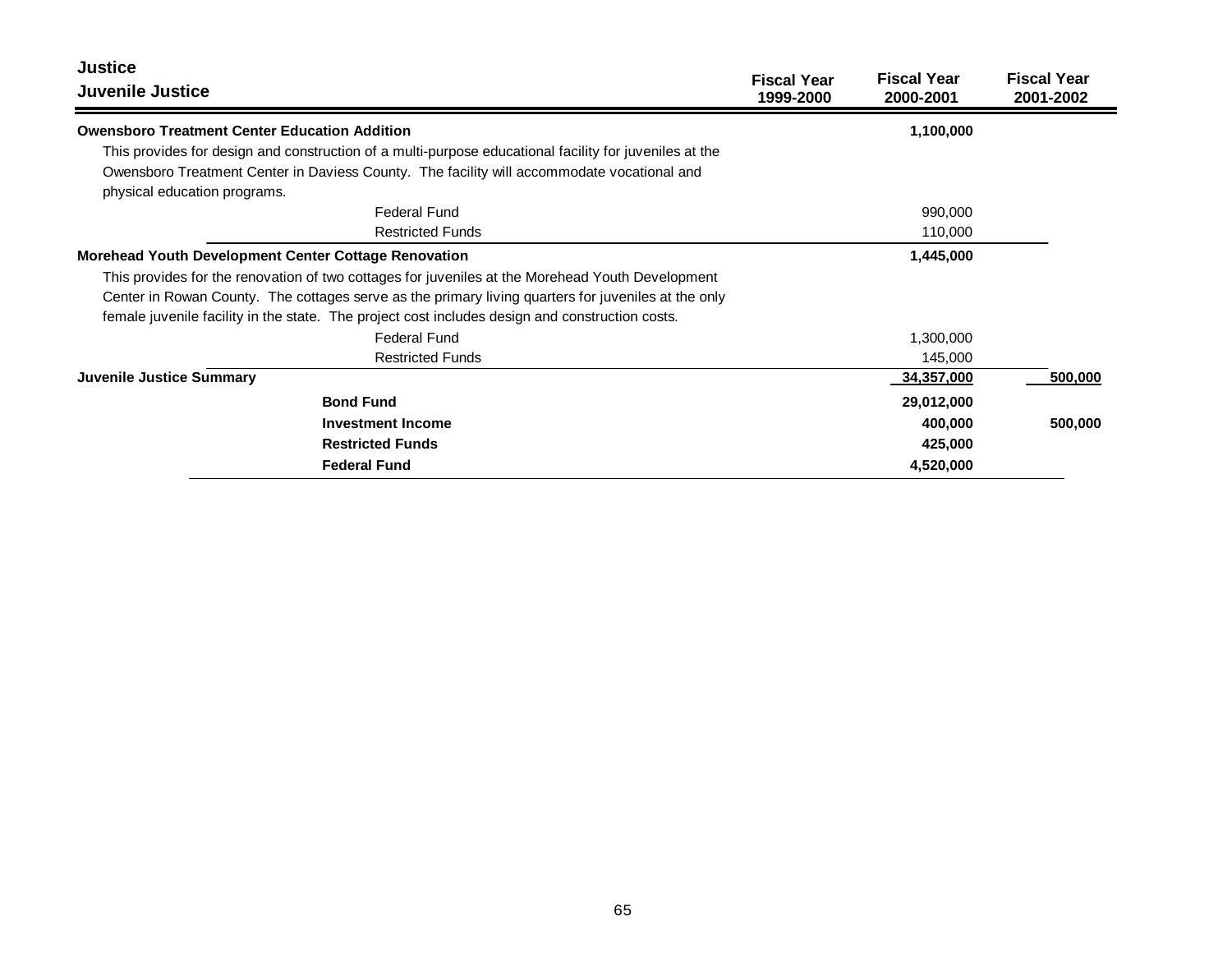| <b>Justice</b><br><b>Criminal Justice Training</b>                                                                                                                                                                                                                                                                                                                                                                                                                                                                                                                                                                                                                                                                                                                                                                                                                                                                                                                                                                                                                                                                                                                                                                                                                                                           | <b>Fiscal Year</b><br>1999-2000 | <b>Fiscal Year</b><br>2000-2001 | <b>Fiscal Year</b><br>2001-2002 |
|--------------------------------------------------------------------------------------------------------------------------------------------------------------------------------------------------------------------------------------------------------------------------------------------------------------------------------------------------------------------------------------------------------------------------------------------------------------------------------------------------------------------------------------------------------------------------------------------------------------------------------------------------------------------------------------------------------------------------------------------------------------------------------------------------------------------------------------------------------------------------------------------------------------------------------------------------------------------------------------------------------------------------------------------------------------------------------------------------------------------------------------------------------------------------------------------------------------------------------------------------------------------------------------------------------------|---------------------------------|---------------------------------|---------------------------------|
| <b>CAPITAL CONSTRUCTION</b>                                                                                                                                                                                                                                                                                                                                                                                                                                                                                                                                                                                                                                                                                                                                                                                                                                                                                                                                                                                                                                                                                                                                                                                                                                                                                  |                                 |                                 |                                 |
| <b>Physical Skills Training Complex</b>                                                                                                                                                                                                                                                                                                                                                                                                                                                                                                                                                                                                                                                                                                                                                                                                                                                                                                                                                                                                                                                                                                                                                                                                                                                                      |                                 | 7,000,000                       |                                 |
| This provides additional funding for the Law Enforcement Basic Training Complex in Madison County<br>for the Department of Criminal Justice Training for the construction of a physical skills training<br>complex. The addition to the basic training facility will provide an all-weather physical training and a<br>high-risk driving simulation training capability on the site of the Basic Training facility. The Basic<br>Training Complex was originally authorized by the passage of House Bill 321 in the 1998 Session of<br>the General Assembly under the Postsecondary Education, Eastern Kentucky University Capital<br>Construction Budget. The original 1998-2000 biennial authorization for the Basic Training Complex<br>was \$20,000,000 in Agency Bonds, which included a gymnasium for the complex. Upon further<br>project design, the project component costs substantially exceeded the original appropriation.<br>Therefore, the gymnasium was removed from the project to ensure adequate resources to complete<br>the core classroom construction needs of the project. The additional debt service resources<br>necessary to fund the physical skills training complex will be transferred from the KLEFPF agency<br>fund in the same manner as for the Basic Training Facility. |                                 |                                 |                                 |
| <b>Agency Bond Funds</b>                                                                                                                                                                                                                                                                                                                                                                                                                                                                                                                                                                                                                                                                                                                                                                                                                                                                                                                                                                                                                                                                                                                                                                                                                                                                                     |                                 | 7,000,000                       |                                 |
| <b>Criminal Justice Training Summary</b>                                                                                                                                                                                                                                                                                                                                                                                                                                                                                                                                                                                                                                                                                                                                                                                                                                                                                                                                                                                                                                                                                                                                                                                                                                                                     |                                 | 7,000,000                       |                                 |
| <b>Agency Bond Funds</b>                                                                                                                                                                                                                                                                                                                                                                                                                                                                                                                                                                                                                                                                                                                                                                                                                                                                                                                                                                                                                                                                                                                                                                                                                                                                                     |                                 | 7,000,000                       |                                 |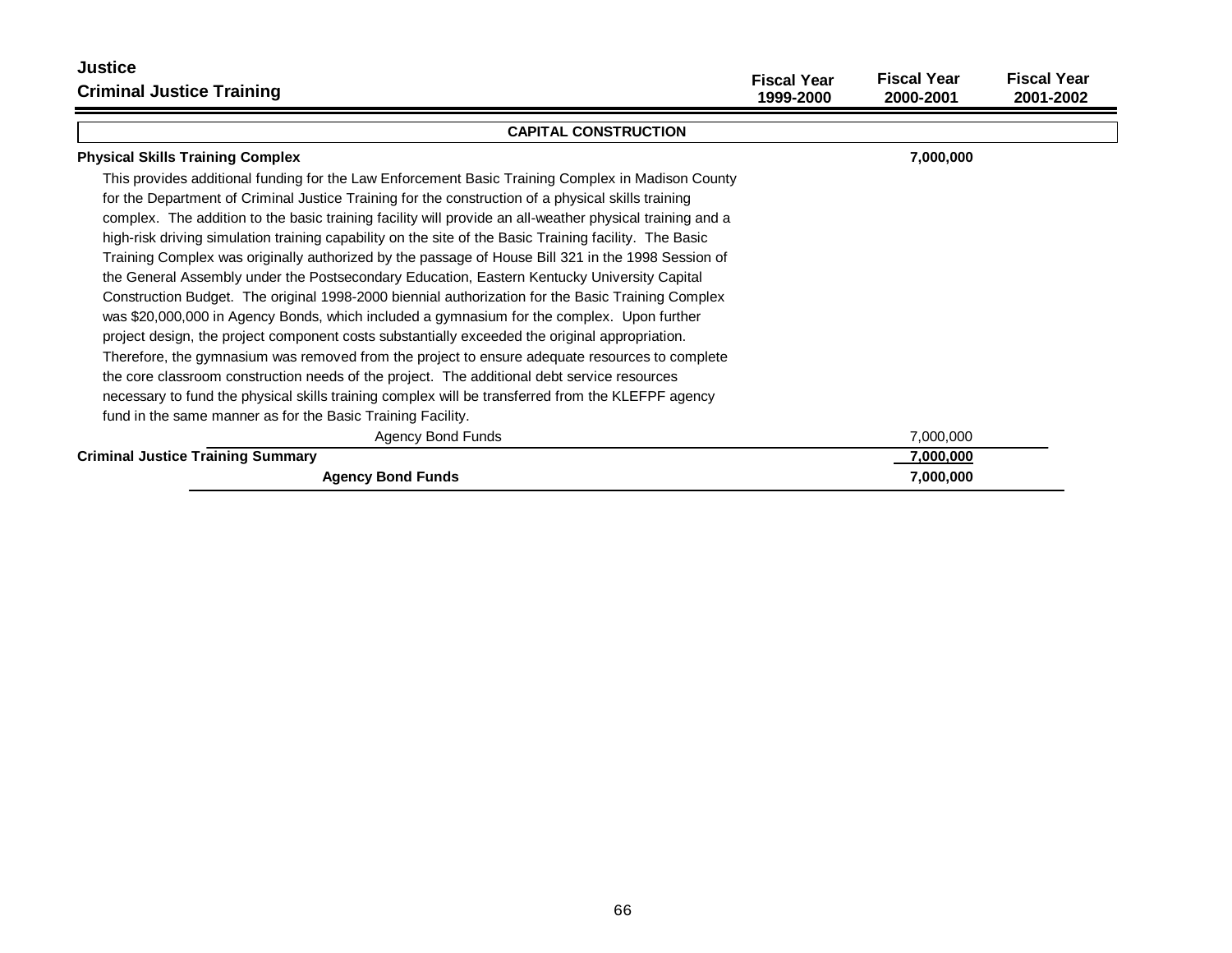| <b>Justice</b>                                                                                                                                                                                                                                                                                                                                                                                                                                                                                                                                                                                                                                                                                                                                                                                                                                                                                                                                                                                                                                                                                                                    |                                 |                                 |                                 |
|-----------------------------------------------------------------------------------------------------------------------------------------------------------------------------------------------------------------------------------------------------------------------------------------------------------------------------------------------------------------------------------------------------------------------------------------------------------------------------------------------------------------------------------------------------------------------------------------------------------------------------------------------------------------------------------------------------------------------------------------------------------------------------------------------------------------------------------------------------------------------------------------------------------------------------------------------------------------------------------------------------------------------------------------------------------------------------------------------------------------------------------|---------------------------------|---------------------------------|---------------------------------|
| <b>Adult Correctional Institutions</b>                                                                                                                                                                                                                                                                                                                                                                                                                                                                                                                                                                                                                                                                                                                                                                                                                                                                                                                                                                                                                                                                                            | <b>Fiscal Year</b><br>1999-2000 | <b>Fiscal Year</b><br>2000-2001 | <b>Fiscal Year</b><br>2001-2002 |
| <b>CAPITAL CONSTRUCTION</b>                                                                                                                                                                                                                                                                                                                                                                                                                                                                                                                                                                                                                                                                                                                                                                                                                                                                                                                                                                                                                                                                                                       |                                 |                                 |                                 |
| <b>KSR-New Gas Fired Boiler Plant</b>                                                                                                                                                                                                                                                                                                                                                                                                                                                                                                                                                                                                                                                                                                                                                                                                                                                                                                                                                                                                                                                                                             |                                 | 7,000,000                       |                                 |
| This provides for construction of a new gas fired boiler plant at the Kentucky State Reformatory to<br>replace the existing boilers and building. This project would replace the existing facility that supports                                                                                                                                                                                                                                                                                                                                                                                                                                                                                                                                                                                                                                                                                                                                                                                                                                                                                                                  |                                 |                                 |                                 |
| the entire institution with two large boilers and one small backup boiler. A smaller replacement boiler<br>was purchased with Emergency Repair, Maintenance and Replacement Account funds late in 1999.<br>Cost evaluations have found that renovation of the boilers and/or building is not cost effective.                                                                                                                                                                                                                                                                                                                                                                                                                                                                                                                                                                                                                                                                                                                                                                                                                      |                                 |                                 |                                 |
| <b>Bond Fund</b>                                                                                                                                                                                                                                                                                                                                                                                                                                                                                                                                                                                                                                                                                                                                                                                                                                                                                                                                                                                                                                                                                                                  |                                 | 7,000,000                       |                                 |
| <b>BCC-Roof Replacement</b>                                                                                                                                                                                                                                                                                                                                                                                                                                                                                                                                                                                                                                                                                                                                                                                                                                                                                                                                                                                                                                                                                                       |                                 | 1,400,000                       |                                 |
| Provides funding for roofing replacement of the dorms, academic-vocational school, kitchen, security,<br>canteen, and the gymnasium at the Blackburn Correctional Complex in Fayette County.                                                                                                                                                                                                                                                                                                                                                                                                                                                                                                                                                                                                                                                                                                                                                                                                                                                                                                                                      |                                 |                                 |                                 |
| <b>Bond Fund</b>                                                                                                                                                                                                                                                                                                                                                                                                                                                                                                                                                                                                                                                                                                                                                                                                                                                                                                                                                                                                                                                                                                                  |                                 | 1,400,000                       |                                 |
| <b>KCIW-Phase II Expansion</b>                                                                                                                                                                                                                                                                                                                                                                                                                                                                                                                                                                                                                                                                                                                                                                                                                                                                                                                                                                                                                                                                                                    |                                 | 900,000                         |                                 |
| Provides funding for the design phase of the Phase II Expansion of the Kentucky Correctional<br>Institution for Women (KCIW) which includes the construction of the following facilities: Assessment<br>Housing (60) beds, Intake Processing, Health Services, Building Maintenance, Commissary, Laundry<br>and Property, Minor Renovation of Main Building, Build Minimum Security Dining, Build Minimum<br>Security Visiting Facility, Security, Operations, Staff Support, Build Vocational Training, Academic<br>Education, and Library in Main Facility, Renovate Existing Vocation and Academic Areas (after new<br>Vocational and Academic Building is operational), Renovate Administration for Minimum Security<br>Industries (after new Security, Operations building is operational), Complete Perimeter Security<br>Fencing, Demolish Barn, Complete Utility Mains, Develop Recreation Yards, Complete Chase Road,<br>and Other Site Development. This project design prepares the Department for the completion of the<br>expansion initiative started with the KCIW-Phase I Expansion in the 1998 General Assembly. |                                 |                                 |                                 |
| <b>Bond Fund</b>                                                                                                                                                                                                                                                                                                                                                                                                                                                                                                                                                                                                                                                                                                                                                                                                                                                                                                                                                                                                                                                                                                                  |                                 | 900,000                         |                                 |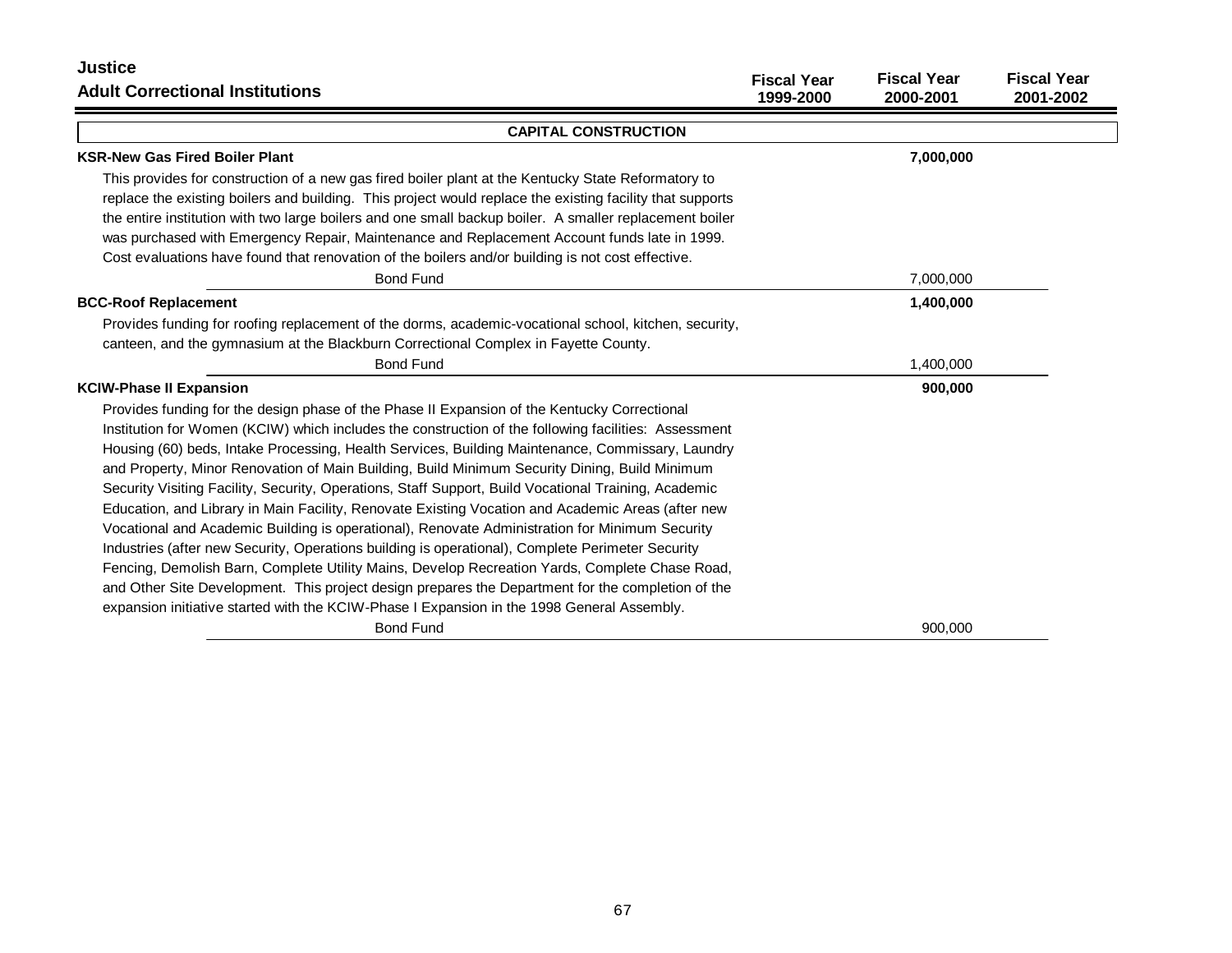| <b>Justice</b><br><b>Adult Correctional Institutions</b>                                                                                                                                                                                                                                                                                                                                                                                        | <b>Fiscal Year</b><br>1999-2000 | <b>Fiscal Year</b><br>2000-2001 | <b>Fiscal Year</b><br>2001-2002 |
|-------------------------------------------------------------------------------------------------------------------------------------------------------------------------------------------------------------------------------------------------------------------------------------------------------------------------------------------------------------------------------------------------------------------------------------------------|---------------------------------|---------------------------------|---------------------------------|
| <b>Corr/Miscellaneous Maintenance Pool</b>                                                                                                                                                                                                                                                                                                                                                                                                      |                                 | 1,400,000                       | 2,000,000                       |
| Provides funds for renovations, repairs, maintenance, and equipment replacement projects with a<br>cost less than \$400,000 each for all Department of Corrections facilities.                                                                                                                                                                                                                                                                  |                                 |                                 |                                 |
| Investment Income                                                                                                                                                                                                                                                                                                                                                                                                                               |                                 | 1,400,000                       | 2,000,000                       |
| <b>WKCC - Forty-Four Bed Segregation Unit</b>                                                                                                                                                                                                                                                                                                                                                                                                   |                                 | 4,300,000                       |                                 |
| This provides for construction of a 44-bed segregation unit at the Western Kentucky Correctional<br>Complex in Lyon County. This project consists of new 44-bed maximum security disciplinary<br>segregation unit. The building will contain 44 single unit wet cells, along with program and<br>administrative space. A generator for emergency power will be installed to maintain operations in the<br>event of a power failure.             |                                 |                                 |                                 |
| <b>Bond Fund</b>                                                                                                                                                                                                                                                                                                                                                                                                                                |                                 | 4,300,000                       |                                 |
| New 894-Bed Medium Security Inst.-Elliott Co.                                                                                                                                                                                                                                                                                                                                                                                                   |                                 | 87,408,000                      |                                 |
| This provides for construction of a new 894-bed medium security prison for men in Elliott County.<br>The project consists of constructing two 392 (two-bed) dormitories, an expandable 60-bed<br>segregation unit, and an expandable 50-bed minimum security housing unit, in addition to support<br>and services. The project cost includes land acquisition, roadway, infrastructure, design, and<br>construction.                            |                                 |                                 |                                 |
| <b>Bond Fund</b>                                                                                                                                                                                                                                                                                                                                                                                                                                |                                 | 87,408,000                      |                                 |
| KSR - Exterior Stabilization of Admin. Bldg.                                                                                                                                                                                                                                                                                                                                                                                                    |                                 | 1,600,000                       |                                 |
| This renovation project is related to the exterior stabilization of the Administration Building at<br>Kentucky State Reformatory in Oldham County. The project consists of the complete exterior<br>restoration of Administration Building Tower, floors four through 12, including the replacement of<br>windows, interior patching, and a new roof. This stabilization effort will alleviate the most serious<br>safety and security hazards. |                                 |                                 |                                 |
| Emergency, Repair, Maintenance and Replacement                                                                                                                                                                                                                                                                                                                                                                                                  |                                 | 1,600,000                       |                                 |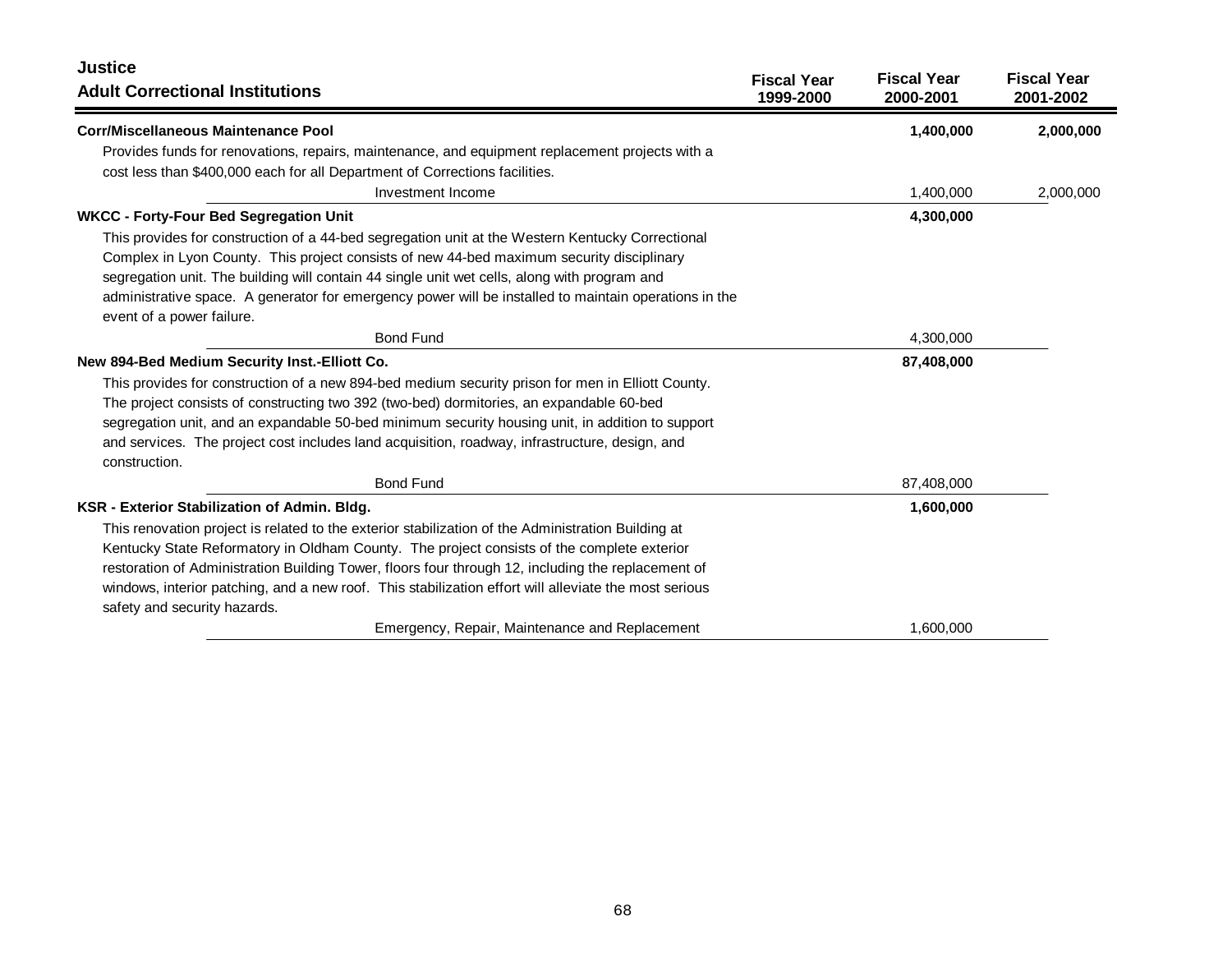| <b>Justice</b><br><b>Adult Correctional Institutions</b>                                                  | <b>Fiscal Year</b><br>1999-2000 | <b>Fiscal Year</b><br>2000-2001 | <b>Fiscal Year</b><br>2001-2002 |
|-----------------------------------------------------------------------------------------------------------|---------------------------------|---------------------------------|---------------------------------|
| <b>Correctional Industries Warehouse/Office Complex</b>                                                   |                                 |                                 |                                 |
| Reauthorization for the construction or purchase of a 33,000 square foot storage/office/commercial        |                                 |                                 |                                 |
| building for the Correctional Industries Division in Frankfort, Kentucky, as originally authorized in the |                                 |                                 |                                 |
| 1998-2000 Capital Budget. This facility will replace the existing smaller facility that, when vacated,    |                                 |                                 |                                 |
| will provide additional storage space. (Reauthorization - restricted fund - fiscal year 1999 -            |                                 |                                 |                                 |
| \$2,741,000                                                                                               |                                 |                                 |                                 |
| <b>MAJOR EQUIPMENT</b>                                                                                    |                                 |                                 |                                 |
| <b>KSR-Two Transportation Buses</b>                                                                       |                                 | 620,000                         |                                 |
| Provides funding for two transportation buses at the Kentucky State Reformatory. The two, forty seat      |                                 |                                 |                                 |
| passenger buses will be used as part of the five-bus fleet that the Department of Corrections normally    |                                 |                                 |                                 |
| uses to transport hundreds of inmates between institutions annually. The most recent purchase of a        |                                 |                                 |                                 |
| new mass transportation bus was during the 1984-86 biennium.                                              |                                 |                                 |                                 |
| <b>Restricted Funds</b>                                                                                   |                                 | 620,000                         |                                 |
| <b>INFORMATION TECHNOLOGY EQUIPMENT</b>                                                                   |                                 |                                 |                                 |
| <b>Corr/Optical Imaging</b>                                                                               |                                 | 560,000                         | 536,000                         |
| Provides funding for the purchase of correctional optical imaging equipment that includes computers,      |                                 |                                 |                                 |
| scanners, storage and retrieval devices, and printers. This information technology equipment will         |                                 |                                 |                                 |
| allow for the development of an online system of storage and retrieval of documents pertaining to         |                                 |                                 |                                 |
| inmates under supervision using optical imaging equipment.                                                |                                 |                                 |                                 |
| <b>Restricted Funds</b>                                                                                   |                                 | 560,000                         | 536,000                         |
| <b>Adult Correctional Institutions Summary</b>                                                            |                                 | 105,188,000                     | 2,536,000                       |
| <b>Bond Fund</b>                                                                                          |                                 | 101,008,000                     |                                 |
| <b>Investment Income</b>                                                                                  |                                 | 1,400,000                       | 2,000,000                       |
| <b>Emergency Repair, Maintenance and Replacement</b>                                                      |                                 | 1,600,000                       |                                 |
| <b>Restricted Funds</b>                                                                                   |                                 | 1,180,000                       | 536,000                         |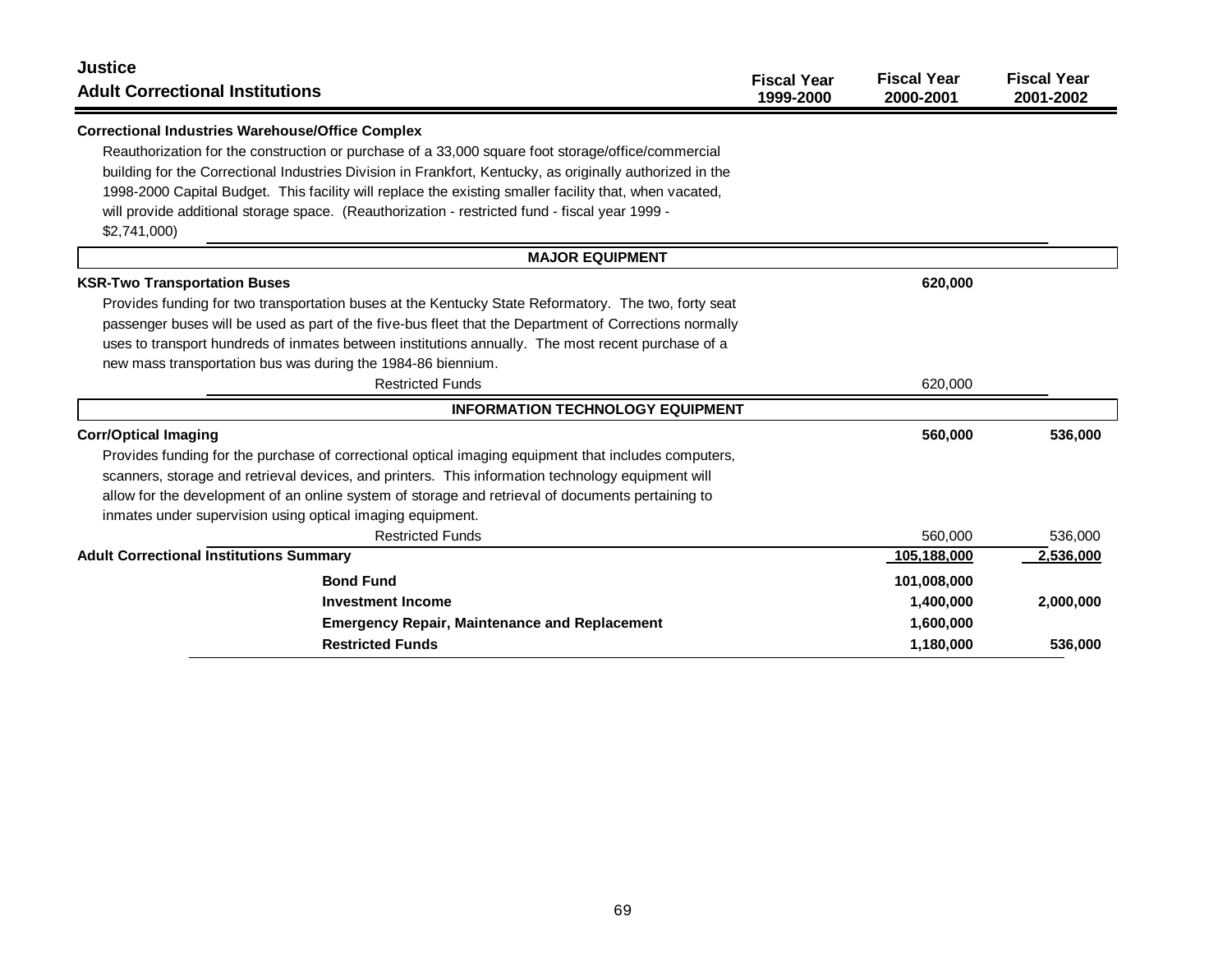| <b>Justice</b><br><b>Community Services and Local Facilities</b> |                                                      | <b>Fiscal Year</b><br>1999-2000 | <b>Fiscal Year</b><br>2000-2001 | <b>Fiscal Year</b><br>2001-2002 |
|------------------------------------------------------------------|------------------------------------------------------|---------------------------------|---------------------------------|---------------------------------|
|                                                                  | <b>REAL PROPERTY LEASES</b>                          |                                 |                                 |                                 |
| Jefferson County - Lease (Probation and Parole)                  |                                                      |                                 |                                 |                                 |
| <b>Community Services and Local Facilities Summary</b>           |                                                      |                                 |                                 |                                 |
| <b>Justice Summary</b>                                           |                                                      |                                 | 150,127,100                     | 3,286,000                       |
|                                                                  | <b>Bond Fund</b>                                     |                                 | 131,422,000                     |                                 |
|                                                                  | <b>Agency Bond Funds</b>                             |                                 | 7,000,000                       |                                 |
|                                                                  | <b>General Fund</b>                                  |                                 | 375,000                         |                                 |
|                                                                  | <b>Investment Income</b>                             |                                 | 2,000,000                       | 2,750,000                       |
|                                                                  | <b>Capital Construction Surplus</b>                  |                                 | 330,000                         |                                 |
|                                                                  | <b>Emergency Repair, Maintenance and Replacement</b> |                                 | 1,600,000                       |                                 |
|                                                                  | <b>Restricted Funds</b>                              |                                 | 1,755,300                       | 536,000                         |
|                                                                  | <b>Federal Fund</b>                                  |                                 | 5,644,800                       |                                 |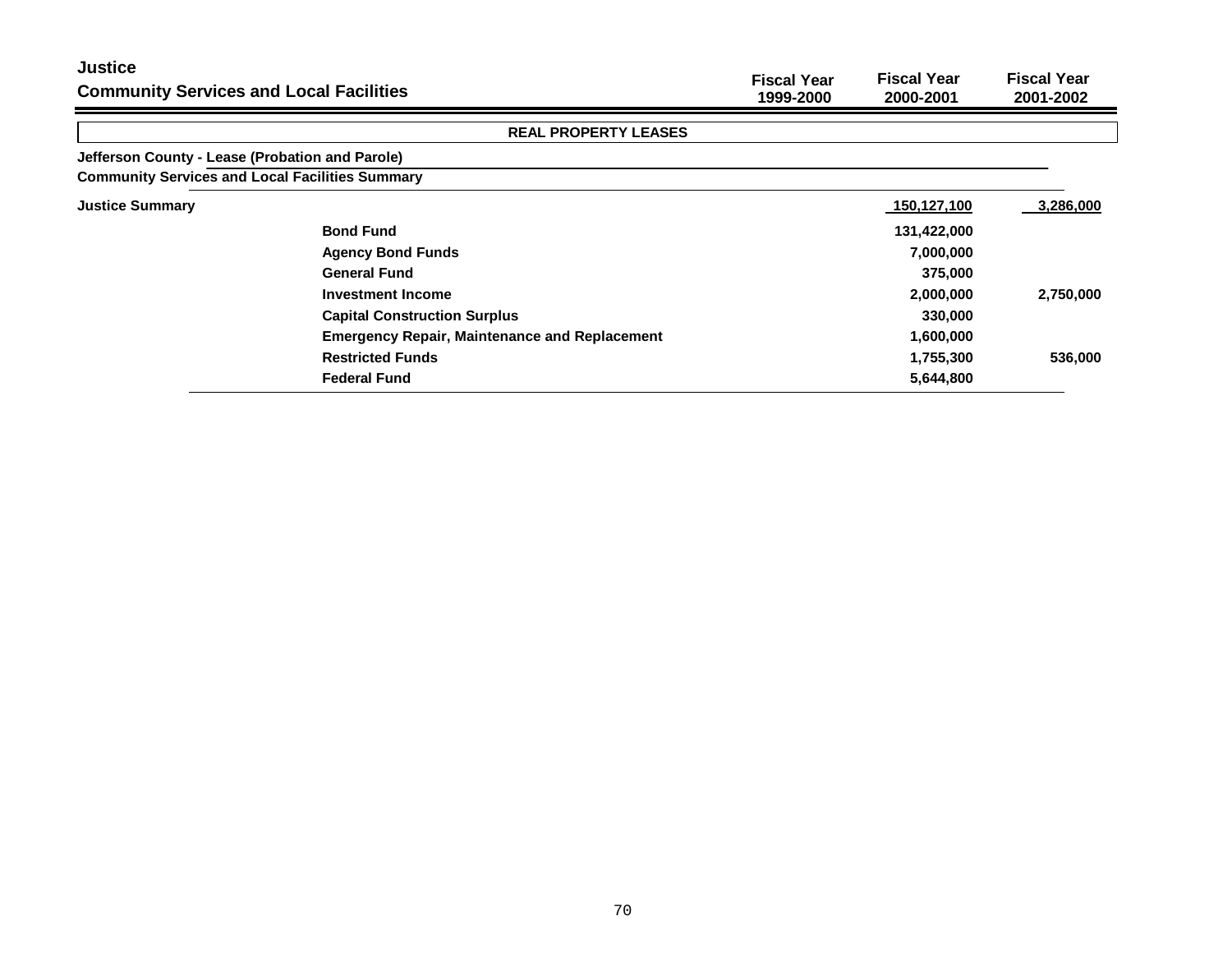| Labor<br><b>Workers Claims</b>                                                                     | <b>Fiscal Year</b><br>1999-2000 | <b>Fiscal Year</b><br>2000-2001 | <b>Fiscal Year</b><br>2001-2002 |
|----------------------------------------------------------------------------------------------------|---------------------------------|---------------------------------|---------------------------------|
| <b>REAL PROPERTY LEASES</b>                                                                        |                                 |                                 |                                 |
| Franklin County - Lease (1270 Louisville Road)                                                     |                                 |                                 |                                 |
| In each year of the 2000-2002 biennium there is \$312,000 budgeted for the lease of the building   |                                 |                                 |                                 |
| located at 1270 Louisville Road in Frankfort. Fund source for the 1270 Louisville Road Building is |                                 |                                 |                                 |
| restricted funds only.                                                                             |                                 |                                 |                                 |
| <b>Workers Claims Summary</b>                                                                      |                                 |                                 |                                 |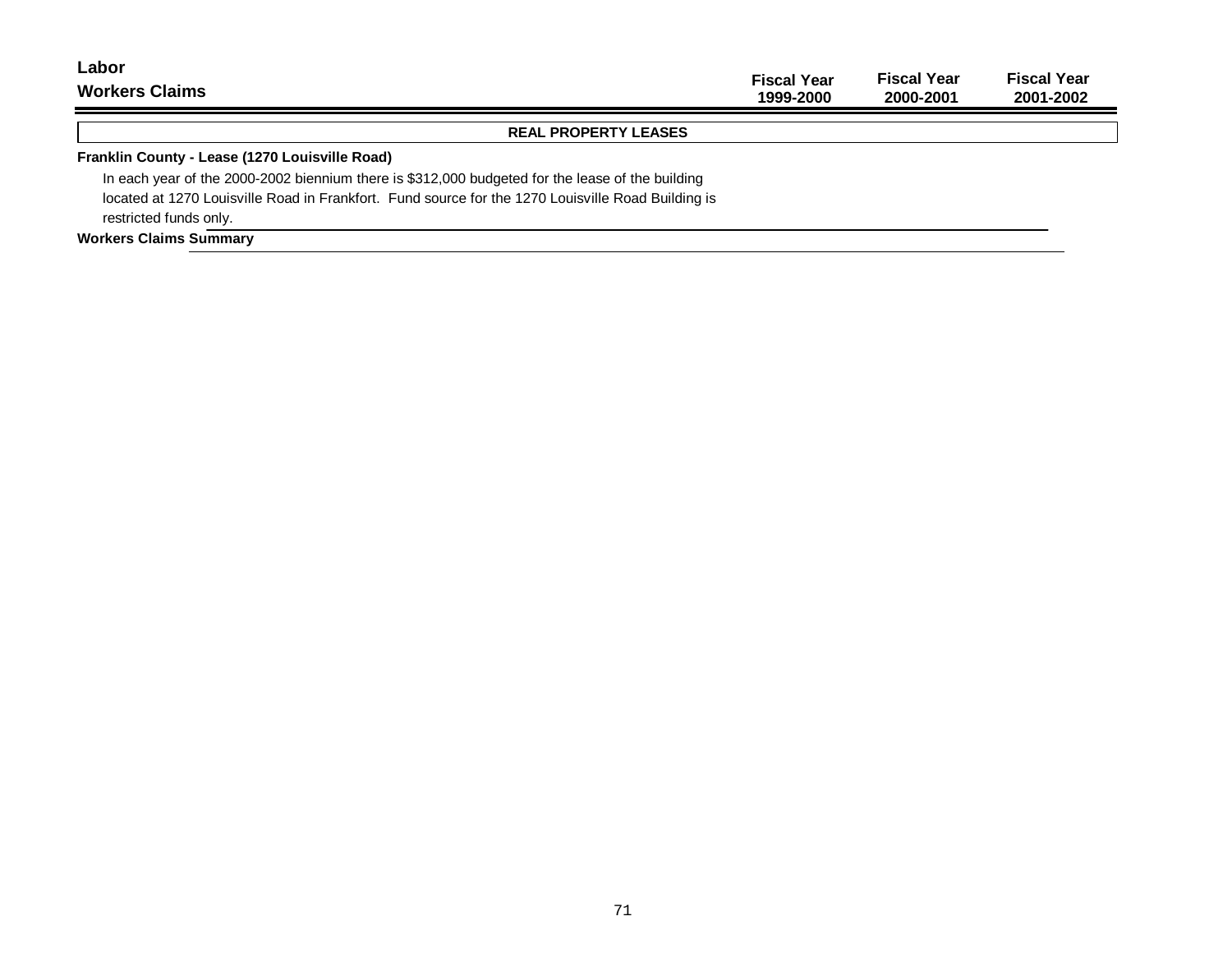| Labor<br><b>General Administration and Support</b>                                                                                                                                                                         | <b>Fiscal Year</b><br>1999-2000 | <b>Fiscal Year</b><br>2000-2001 | <b>Fiscal Year</b><br>2001-2002 |
|----------------------------------------------------------------------------------------------------------------------------------------------------------------------------------------------------------------------------|---------------------------------|---------------------------------|---------------------------------|
| <b>REAL PROPERTY LEASES</b>                                                                                                                                                                                                |                                 |                                 |                                 |
| Franklin County - Lease (127 Building South)                                                                                                                                                                               |                                 |                                 |                                 |
| In each year of the 2000-2002 biennium there is \$472,000 budgeted for lease of the building located<br>at 1047 U.S. 127 South in Frankfort. Fund sources of the 127 Building include General, federal, and<br>restricted. |                                 |                                 |                                 |
| <b>General Administration and Support Summary</b>                                                                                                                                                                          |                                 |                                 |                                 |
| <b>Labor Summary</b>                                                                                                                                                                                                       |                                 |                                 |                                 |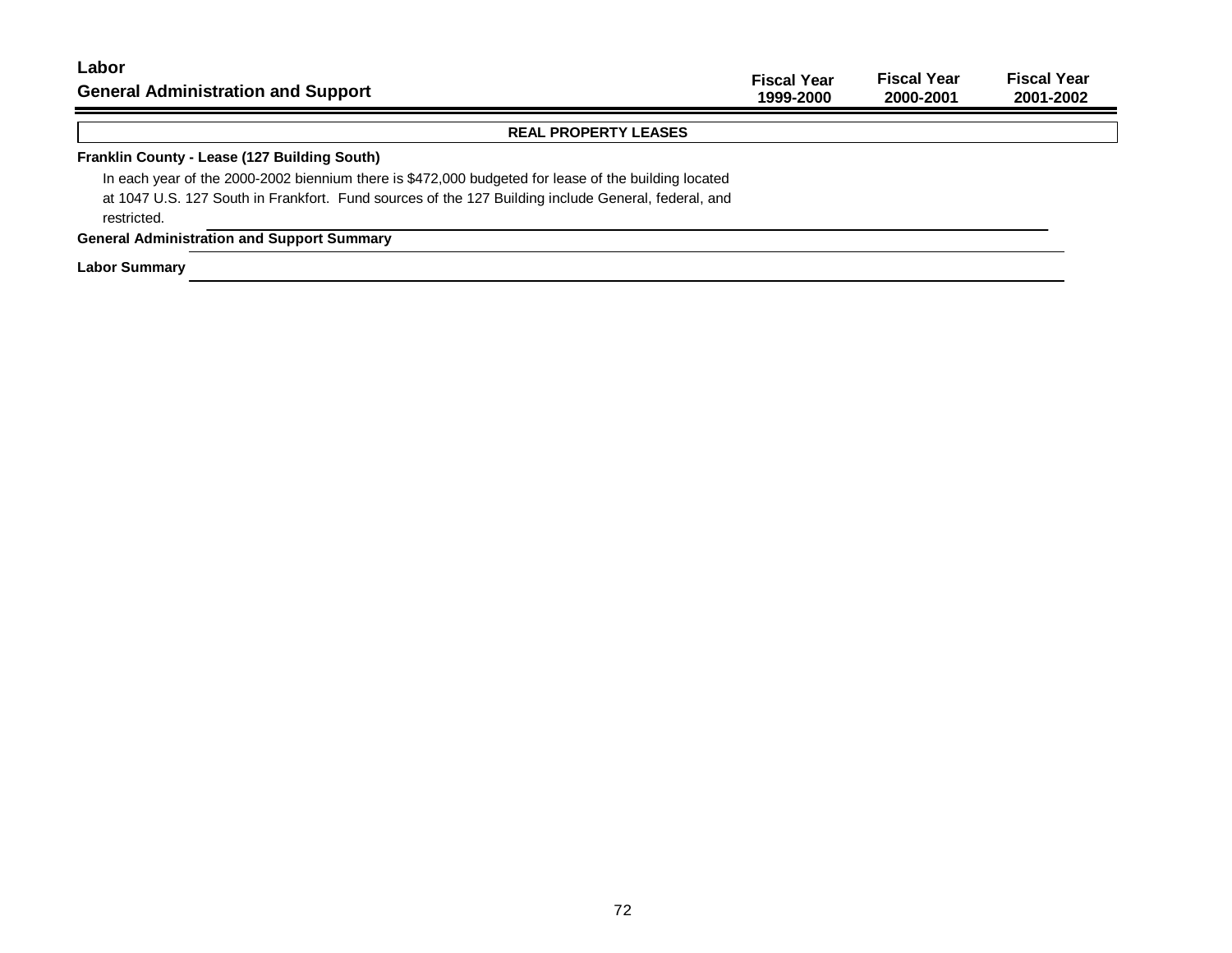| <b>Natural Resources and Environmental Protection</b><br><b>Kentucky River Authority</b>                                                                                                                                                                                                                                                                                                                                                                                                                                                                                                                                                                                                         | <b>Fiscal Year</b><br>1999-2000 | <b>Fiscal Year</b><br>2000-2001 | <b>Fiscal Year</b><br>2001-2002 |
|--------------------------------------------------------------------------------------------------------------------------------------------------------------------------------------------------------------------------------------------------------------------------------------------------------------------------------------------------------------------------------------------------------------------------------------------------------------------------------------------------------------------------------------------------------------------------------------------------------------------------------------------------------------------------------------------------|---------------------------------|---------------------------------|---------------------------------|
| <b>CAPITAL CONSTRUCTION</b>                                                                                                                                                                                                                                                                                                                                                                                                                                                                                                                                                                                                                                                                      |                                 |                                 |                                 |
| Acquisition of Ky. River Locks and Dams 5 - 14                                                                                                                                                                                                                                                                                                                                                                                                                                                                                                                                                                                                                                                   |                                 |                                 |                                 |
| Reauthorization - The Kentucky River Authority is proposing to take ownership of the Kentucky River                                                                                                                                                                                                                                                                                                                                                                                                                                                                                                                                                                                              |                                 |                                 |                                 |
| Locks and Dams 5 - 14 and the adjacent 180 acres of lockmaster properties from the U.S. Army                                                                                                                                                                                                                                                                                                                                                                                                                                                                                                                                                                                                     |                                 |                                 |                                 |
| Corps of Engineers upon completion of the repair work to the dams and/or other agreed upon work at<br>no cost to the Commonwealth.                                                                                                                                                                                                                                                                                                                                                                                                                                                                                                                                                               |                                 |                                 |                                 |
| <b>Kentucky River Parks</b>                                                                                                                                                                                                                                                                                                                                                                                                                                                                                                                                                                                                                                                                      |                                 |                                 |                                 |
| Reauthorization - The 1998-2000 Surplus Expenditure Plan provided \$1,000,000 for the development<br>of lock properties for public parks for recreational uses and palisades preservation. Reauthorization<br>of any unexpended funding in this project is being requested to allow all counties equal opportunities<br>to develop plans and submit their proposals to the Kentucky River Authority for consideration.                                                                                                                                                                                                                                                                           |                                 |                                 |                                 |
| Ky. River Water Release System & Lock 6 Repairs                                                                                                                                                                                                                                                                                                                                                                                                                                                                                                                                                                                                                                                  |                                 |                                 |                                 |
| Reauthorization - Renovations and modifications to the lock systems are proposed at Dams 5-10 on<br>the Kentucky River to enable use of these facilities for low-level downstream water releases in times<br>of drought.                                                                                                                                                                                                                                                                                                                                                                                                                                                                         |                                 |                                 |                                 |
| Ky River Water Storage Enhancements                                                                                                                                                                                                                                                                                                                                                                                                                                                                                                                                                                                                                                                              |                                 | 3,770,000                       |                                 |
| This project will finance feasibility studies to be conducted to determine the structural integrity of<br>existing locks and dams and their ability to accommodate additional water storage modifications in<br>the form of permanent raises or "crest gates." Studies will evaluate the best options for water storage<br>in terms of impacts on the environment and land use as well as cost. During the 2000-2002<br>biennium, the funding will cover only the feasibility studies for Dam 10 and a geo-technical evaluation<br>of Dam 9. Future funding requests will be made for the construction funding at Dam 10 and<br>completion of feasibility analysis at Dam 9 and other locations. |                                 |                                 |                                 |
| <b>Bond Fund</b>                                                                                                                                                                                                                                                                                                                                                                                                                                                                                                                                                                                                                                                                                 |                                 | 1,500,000                       |                                 |
| <b>Restricted Funds</b>                                                                                                                                                                                                                                                                                                                                                                                                                                                                                                                                                                                                                                                                          |                                 | 2,270,000                       |                                 |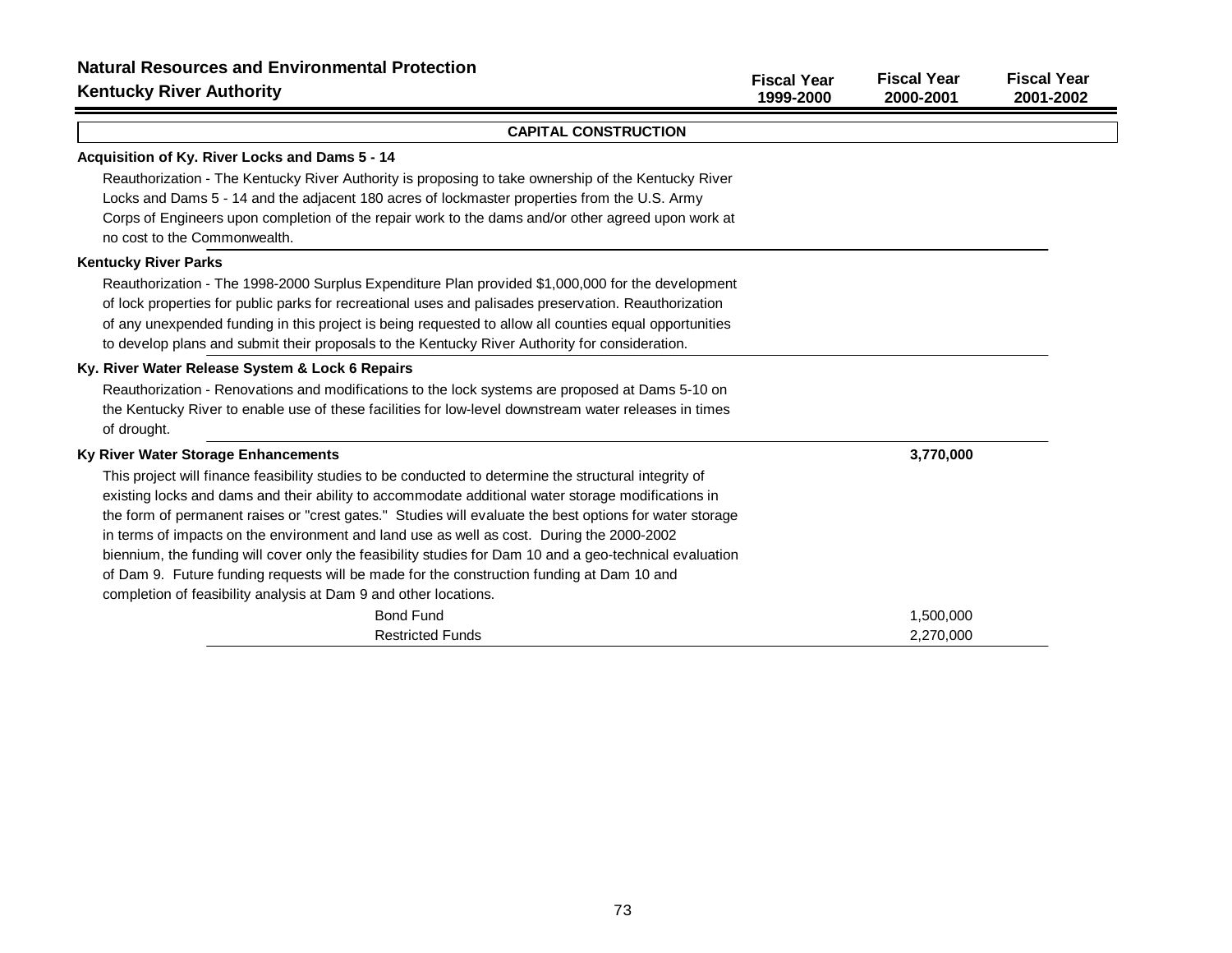| <b>Natural Resources and Environmental Protection</b><br><b>Kentucky River Authority</b> | <b>Fiscal Year</b><br><b>Fiscal Year</b><br><b>Fiscal Year</b><br>1999-2000<br>2001-2002<br>2000-2001 |
|------------------------------------------------------------------------------------------|-------------------------------------------------------------------------------------------------------|
| <b>Kentucky River Authority Summary</b>                                                  | 3,770,000                                                                                             |
| <b>Bond Fund</b>                                                                         | 1,500,000                                                                                             |
| <b>Restricted Funds</b>                                                                  | 2,270,000                                                                                             |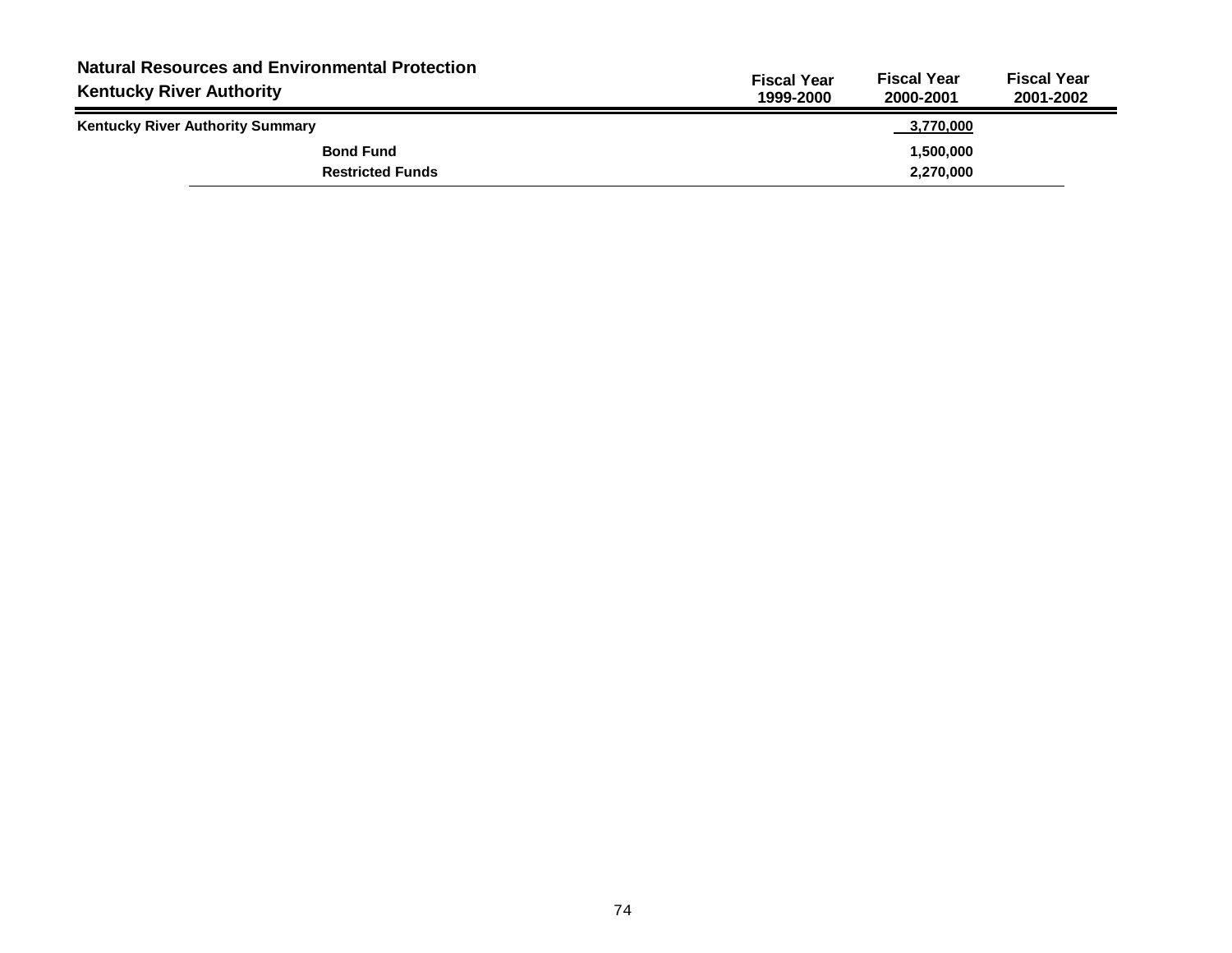| <b>Natural Resources and Environmental Protection</b><br><b>Kentucky Nature Preserves Commission</b> | <b>Fiscal Year</b><br>1999-2000 | <b>Fiscal Year</b><br>2000-2001 | <b>Fiscal Year</b><br>2001-2002 |
|------------------------------------------------------------------------------------------------------|---------------------------------|---------------------------------|---------------------------------|
| <b>CAPITAL CONSTRUCTION</b>                                                                          |                                 |                                 |                                 |
| Kentucky Nature Preserves Acquisition Fund                                                           |                                 | 300,000                         | 300,000                         |
| Other Funds                                                                                          |                                 | 300.000                         | 300,000                         |
| <b>Kentucky Nature Preserves Commission Summary</b>                                                  |                                 | 300,000                         | 300,000                         |
| <b>Other Funds</b>                                                                                   |                                 | 300,000                         | 300,000                         |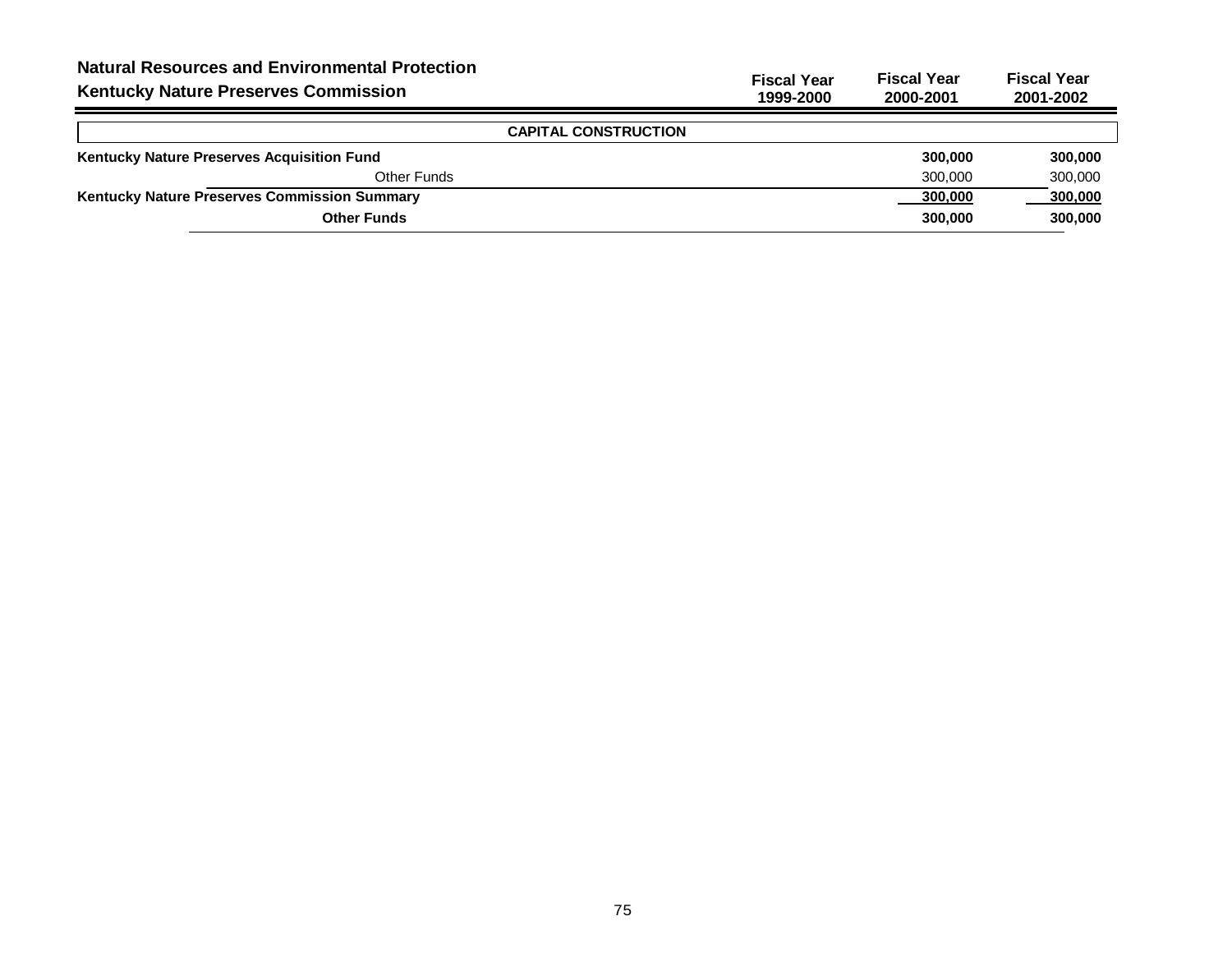| <b>Natural Resources and Environmental Protection</b><br><b>Environmental Protection</b>                | <b>Fiscal Year</b><br>1999-2000 | <b>Fiscal Year</b><br>2000-2001 | <b>Fiscal Year</b><br>2001-2002 |
|---------------------------------------------------------------------------------------------------------|---------------------------------|---------------------------------|---------------------------------|
| <b>CAPITAL CONSTRUCTION</b>                                                                             |                                 |                                 |                                 |
| <b>State-Owned Dam Repair</b>                                                                           |                                 | 2,000,000                       |                                 |
| Reauthorization and Additional Funding - In addition to previously authorized appropriations, General   |                                 |                                 |                                 |
| Fund-supported bonds are provided for the repair of state-owned dams.                                   |                                 |                                 |                                 |
| <b>Bond Fund</b>                                                                                        |                                 | 2,000,000                       |                                 |
| <b>State-Funded Leaking Underground Storage Tanks</b>                                                   |                                 | 500,000                         | 500,000                         |
| Reauthorization and Additional Funding - In addition to previously authorized appropriations,           |                                 |                                 |                                 |
| additional funds are provided for the cleanup of leaking underground storage tanks as provided for by   |                                 |                                 |                                 |
| the Petroleum Storage Tank Environmental Assurance Trust Fund.                                          |                                 |                                 |                                 |
| <b>Restricted Funds</b>                                                                                 |                                 | 500,000                         | 500,000                         |
| <b>Hazardous Waste Management Fund</b>                                                                  |                                 | 2,100,000                       | 2,100,000                       |
| Reauthorization and Additional Funding - In addition to previously authorized appropriations,           |                                 |                                 |                                 |
| additional funds are provided for the fee-supported state match necessary for the cleanup of            |                                 |                                 |                                 |
| Superfund sites and emergency cleanup of spills and abandoned sites posing an immediate danger          |                                 |                                 |                                 |
| to public health and the environment.                                                                   |                                 |                                 |                                 |
| <b>Restricted Funds</b>                                                                                 |                                 | 2,100,000                       | 2,100,000                       |
| <b>Maxey Flats Replacement Structures</b>                                                               |                                 | 390,000                         |                                 |
| As ordered as part of the initial remedial phase (IRP) at the Maxey Flats Disposal Site, all facilities |                                 |                                 |                                 |
| within the restricted area are to be demolished and disposed of as radioactive waste. Facilities that   |                                 |                                 |                                 |
| will be demolished include office space, the radiological laboratory, a waste storage building, and the |                                 |                                 |                                 |
| decontamination facility. Replacement of these structures is necessary to continue operations and       |                                 |                                 |                                 |
| maintenance activities at the site as required by the Consent Decree and the Kentucky Radioactive       |                                 |                                 |                                 |
| Materials License.                                                                                      |                                 |                                 |                                 |
| Emergency, Repair, Maintenance and Replacement                                                          |                                 | 390,000                         |                                 |
| <b>REAL PROPERTY LEASES</b>                                                                             |                                 |                                 |                                 |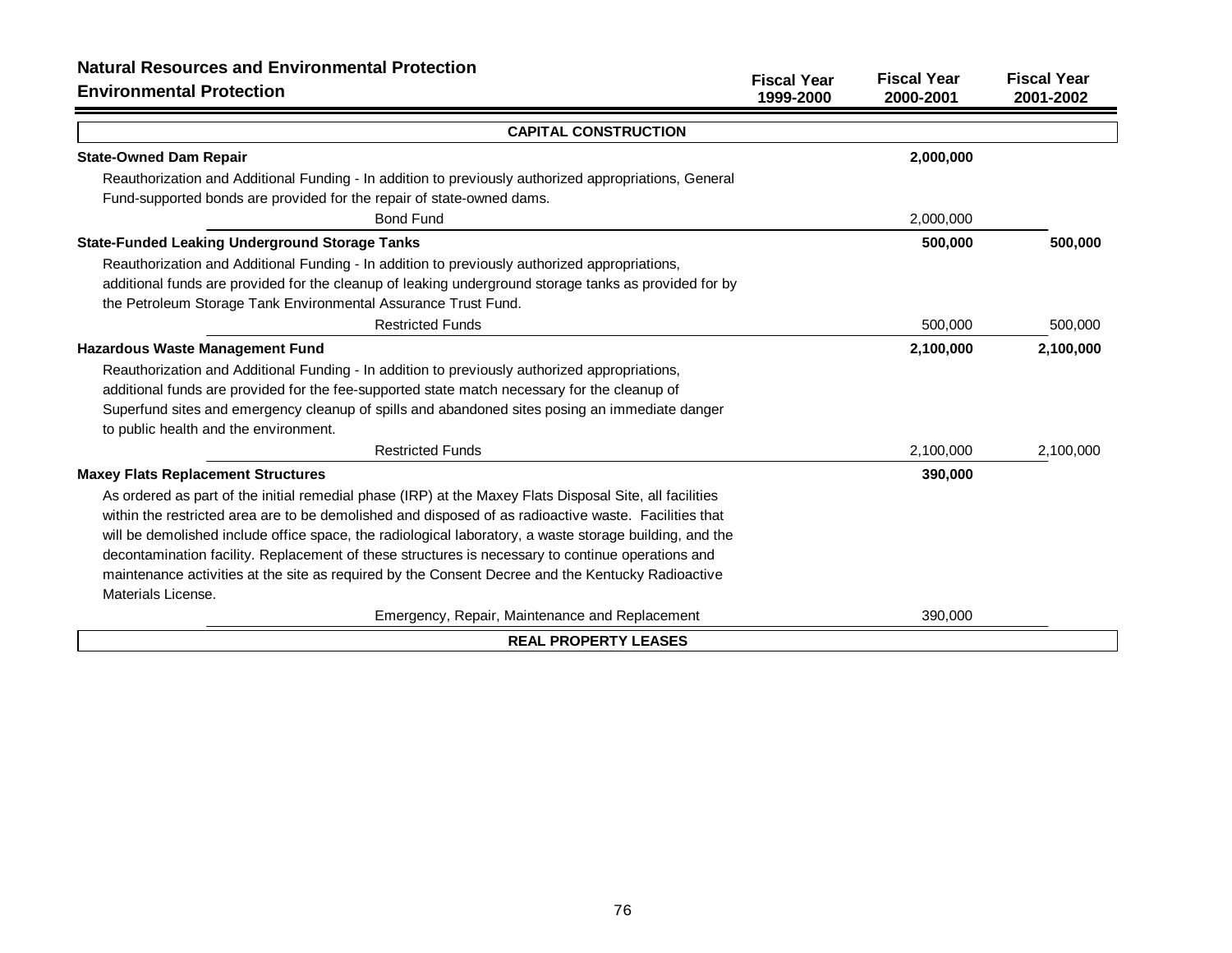| <b>Natural Resources and Environmental Protection</b><br><b>Environmental Protection</b>                                                                                                                                                                                                                                                                         | <b>Fiscal Year</b><br>1999-2000 | <b>Fiscal Year</b><br>2000-2001 | <b>Fiscal Year</b><br>2001-2002 |
|------------------------------------------------------------------------------------------------------------------------------------------------------------------------------------------------------------------------------------------------------------------------------------------------------------------------------------------------------------------|---------------------------------|---------------------------------|---------------------------------|
| <b>Franklin County - Lease (Air Quality)</b>                                                                                                                                                                                                                                                                                                                     |                                 |                                 |                                 |
| The Division for Air Quality in the Department for Environmental Protection leases 31,210 square feet<br>of space at 803 Schenkel Lane in Frankfort under PR3835. The lease houses the central office<br>personnel for the Division at a rate of \$8.05 per square foot for a total annual cost of \$252,000. The<br>current lease will expire on June 30, 2002. |                                 |                                 |                                 |
| <b>Franklin County - Lease - (Ash Properties)</b>                                                                                                                                                                                                                                                                                                                |                                 |                                 |                                 |
| The Department for Environmental Protection leases space at 14 Reilly Road in Frankfort, known as                                                                                                                                                                                                                                                                |                                 |                                 |                                 |
| the Ash Properties under PR2615. A total of 40,945 square feet is leased at \$8.40 per square foot for                                                                                                                                                                                                                                                           |                                 |                                 |                                 |
| a total annual cost of \$344,000. A combination of general, restricted, and federal funds is used for                                                                                                                                                                                                                                                            |                                 |                                 |                                 |
| payment of the lease. The current lease will expire on June 30, 2002.                                                                                                                                                                                                                                                                                            |                                 |                                 |                                 |
| <b>Environmental Protection Summary</b>                                                                                                                                                                                                                                                                                                                          |                                 | 4,990,000                       | 2,600,000                       |
| <b>Bond Fund</b>                                                                                                                                                                                                                                                                                                                                                 |                                 | 2,000,000                       |                                 |
| <b>Emergency Repair, Maintenance and Replacement</b>                                                                                                                                                                                                                                                                                                             |                                 | 390,000                         |                                 |
| <b>Restricted Funds</b>                                                                                                                                                                                                                                                                                                                                          |                                 | 2,600,000                       | 2,600,000                       |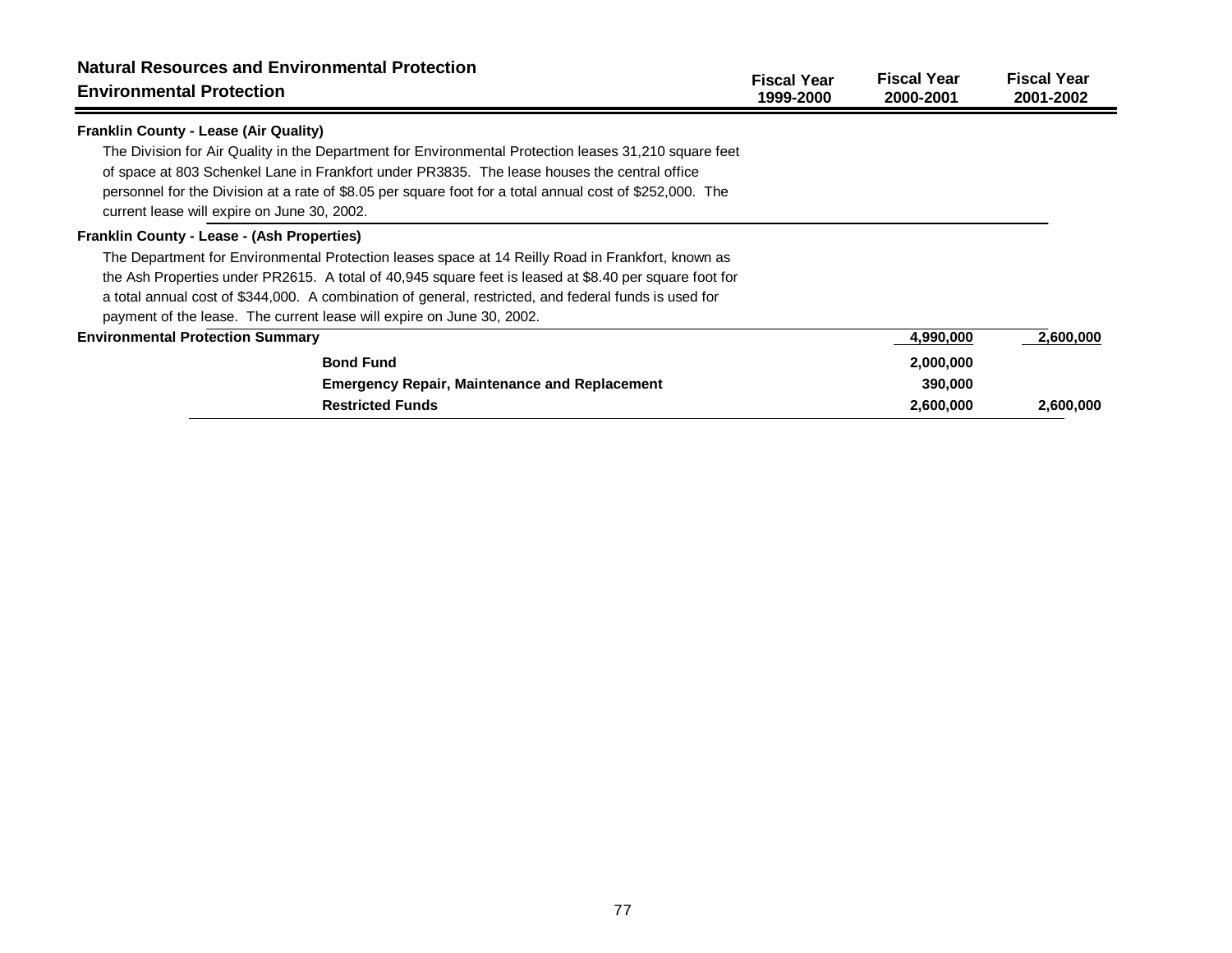| <b>Natural Resources and Environmental Protection</b><br><b>Natural Resources</b>                       | <b>Fiscal Year</b><br>1999-2000 | <b>Fiscal Year</b><br>2000-2001 | <b>Fiscal Year</b><br>2001-2002 |
|---------------------------------------------------------------------------------------------------------|---------------------------------|---------------------------------|---------------------------------|
| <b>CAPITAL CONSTRUCTION</b>                                                                             |                                 |                                 |                                 |
| <b>Black Mountain Preservation Project</b>                                                              |                                 | 4,100,000                       |                                 |
| Funding is provided to carry out the terms of several agreements reached between the Cabinet,           |                                 |                                 |                                 |
| citizen groups, and the owners of coal and timber interests concerning the preservation of the unique   |                                 |                                 |                                 |
| environmental and cultural aspects of Black Mountain. This project is the result of the                 |                                 |                                 |                                 |
| Commonwealth's acceptance of offers to sell the rights by the coal and timber owners. The               |                                 |                                 |                                 |
| Commonwealth will purchase all timber rights above the 3600' elevation on the mountain, along with      |                                 |                                 |                                 |
| the mineral rights to the coal (known as the No. 14 Seam) underlying the purchased timber and           |                                 |                                 |                                 |
| above the 3800' elevation. The Commonwealth will receive, at no cost, conservation easements and        |                                 |                                 |                                 |
| access agreements from the timber and coal owners for all of the areas of Black Mountain above the      |                                 |                                 |                                 |
| 3000' elevation.                                                                                        |                                 |                                 |                                 |
| <b>Bond Fund</b>                                                                                        |                                 | 4,100,000                       |                                 |
| <b>INFORMATION TECHNOLOGY EQUIPMENT</b>                                                                 |                                 |                                 |                                 |
| <b>Forestry Radio System</b>                                                                            |                                 | 1,504,000                       |                                 |
| Funds are provided for the installation of a new statewide very high frequency (VHF) radio system.      |                                 |                                 |                                 |
| This system will consist of 23 control stations, 41 repeaters, 350 vehicular repeaters, 350 mobile      |                                 |                                 |                                 |
| radios, 275 handheld radios and five sets of testing equipment. The control stations will be located in |                                 |                                 |                                 |
| the district, unit and area offices and will be used as centralized command stations. The repeaters     |                                 |                                 |                                 |
| will be strategically located throughout the state and will receive the signals and forward them on to  |                                 |                                 |                                 |
| the next repeater, radio or control station.                                                            |                                 |                                 |                                 |
| <b>Bond Fund</b>                                                                                        |                                 | 1,504,000                       |                                 |
| <b>Natural Resources Summary</b>                                                                        |                                 | 5,604,000                       |                                 |
| <b>Bond Fund</b>                                                                                        |                                 | 5,604,000                       |                                 |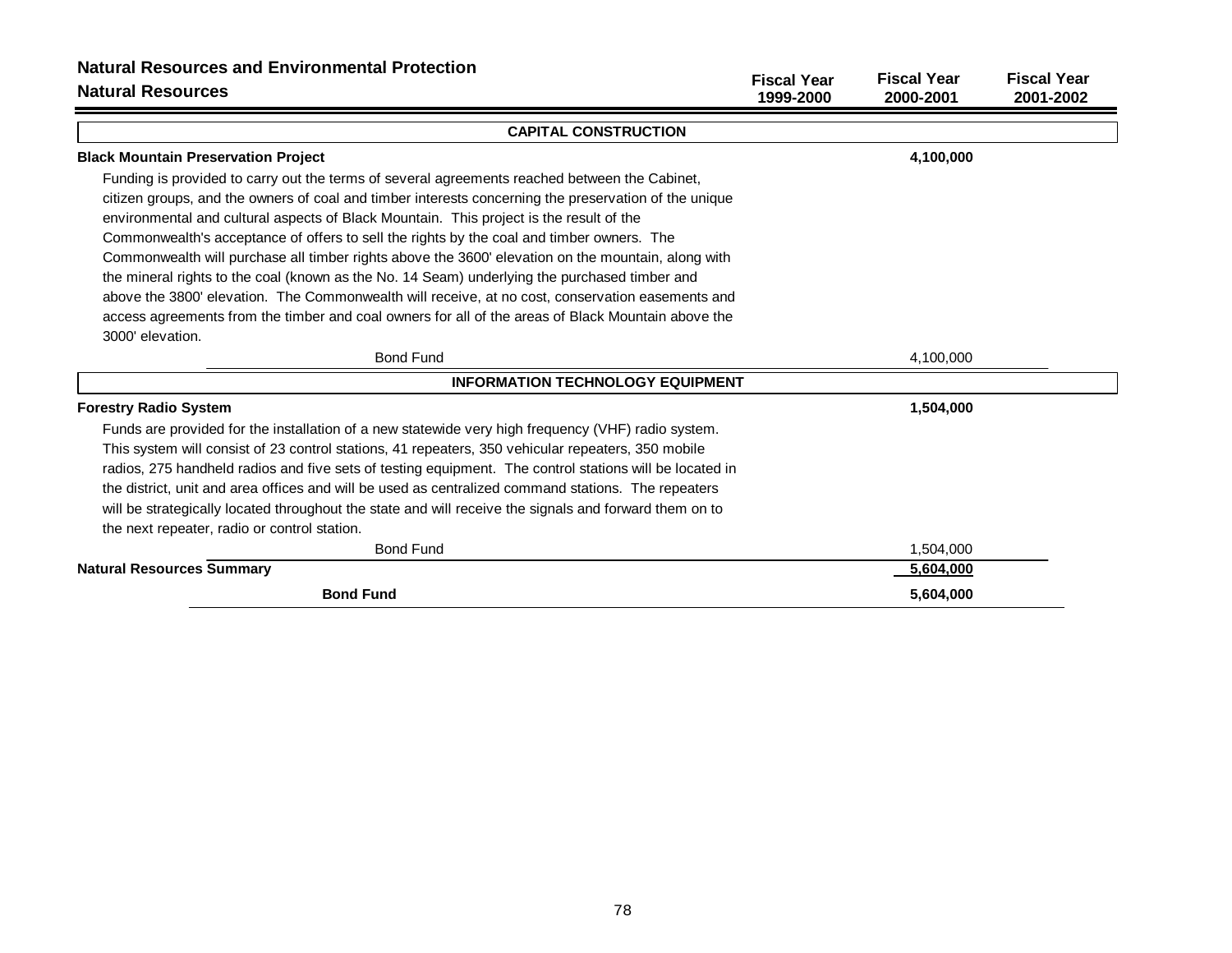**Fiscal Year Fiscal Year Fiscal Year 1999-2000 2000-2001 2001-2002**

## **REAL PROPERTY LEASES**

## **Franklin County Lease - (Hudson Hollow)**

The Department for Surface Mining Reclamation and Enforcement leases 50,025 square feet of office space at the Hudson Hollow Office Complex under PR3322. The current lease cost is \$8.35 per

square foot for an annual cost of \$418,000. The lease is due for renewal June 30, 2001 and is

estimated to increase to \$8.99 per square foot for an annual cost of \$450,000.

## **Surface Mining Reclamation and Enforcement Summary**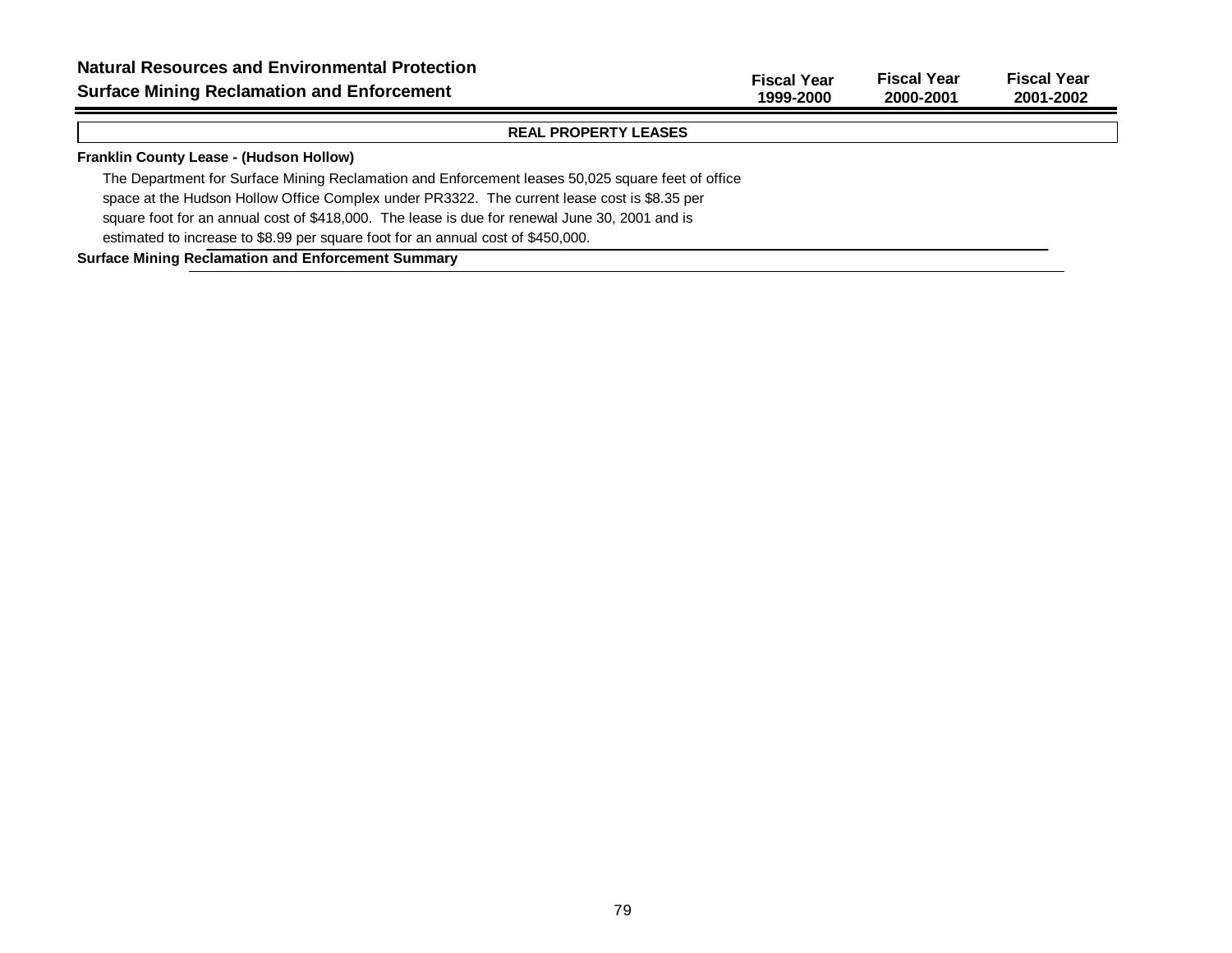| <b>Natural Resources and Environmental Protection</b><br><b>General Administration and Support</b>   | <b>Fiscal Year</b> | <b>Fiscal Year</b> | <b>Fiscal Year</b> |
|------------------------------------------------------------------------------------------------------|--------------------|--------------------|--------------------|
|                                                                                                      | 1999-2000          | 2000-2001          | 2001-2002          |
| <b>CAPITAL CONSTRUCTION</b>                                                                          |                    |                    |                    |
| <b>Maintenance Pool for Cabinet-Owned Facilities</b>                                                 |                    | 100,000            | 115,000            |
| Authorized for the first time last biennium, the maintenance pool provides funding for repairs and   |                    |                    |                    |
| maintenance for the Cabinet's 16 sites. Previously, these projects were undertaken on an emergency   |                    |                    |                    |
| basis. These funds will help address the requirements of the Americans with Disabilities Act and the |                    |                    |                    |
| backlog of other needed projects.                                                                    |                    |                    |                    |
| Investment Income                                                                                    |                    | 100,000            | 115,000            |
| Kentucky Heritage Land Conservation Fund                                                             |                    | 5,160,000          | 5,160,000          |
| Reauthorization and Additional Funding - In addition to previously authorized appropriations, funds  |                    |                    |                    |
| are provided for expenditures authorized by the Heritage Land Conservation Fund Board to the         |                    |                    |                    |
| Department of Parks, Department of Fish and Wildlife Resources, Division of Forestry, Division of    |                    |                    |                    |
| Water, Kentucky Nature Preserves Commission, and other state agencies, local governments, and        |                    |                    |                    |
| state colleges and universities for the purposes authorized in KRS 146.565.                          |                    |                    |                    |
| <b>Restricted Funds</b>                                                                              |                    | 5,160,000          | 5,160,000          |
| <b>General Administration and Support Summary</b>                                                    |                    | 5,260,000          | 5,275,000          |
| <b>Investment Income</b>                                                                             |                    | 100,000            | 115,000            |
| <b>Restricted Funds</b>                                                                              |                    | 5,160,000          | 5,160,000          |
| <b>Natural Resources and Environmental Protection Summary</b>                                        |                    | 19,924,000         | 8,175,000          |
| <b>Bond Fund</b>                                                                                     |                    | 9,104,000          |                    |
| <b>Investment Income</b>                                                                             |                    | 100,000            | 115,000            |
| <b>Emergency Repair, Maintenance and Replacement</b>                                                 |                    | 390,000            |                    |
| <b>Restricted Funds</b>                                                                              |                    | 10,030,000         | 7,760,000          |
| <b>Other Funds</b>                                                                                   |                    | 300,000            | 300,000            |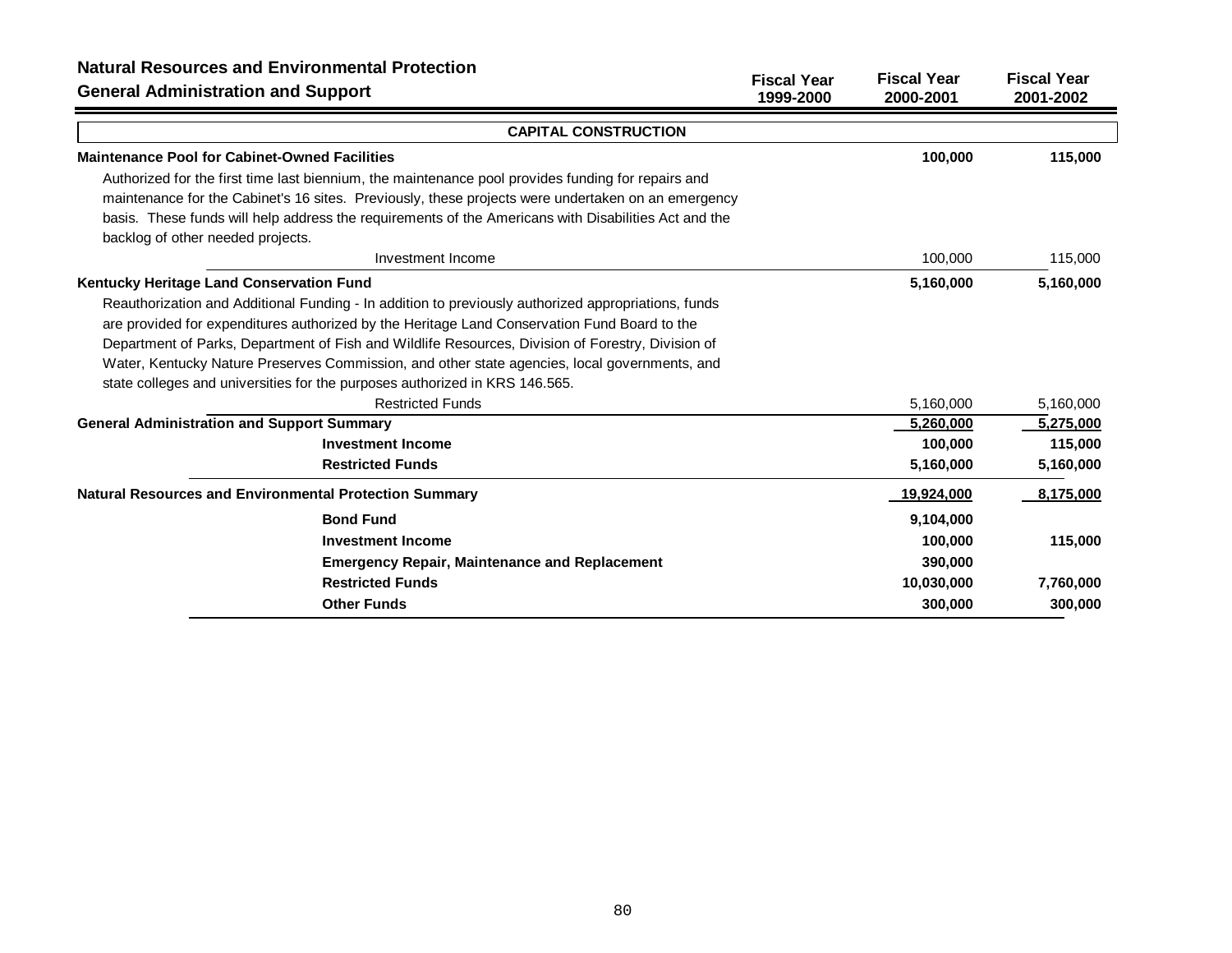| <b>Personnel</b><br><b>General Operations</b>                                                                                                                                                                                                                                                                                                                                                                                                                                                                                                                                                                                              | <b>Fiscal Year</b><br>1999-2000 | <b>Fiscal Year</b><br>2000-2001 | <b>Fiscal Year</b><br>2001-2002 |
|--------------------------------------------------------------------------------------------------------------------------------------------------------------------------------------------------------------------------------------------------------------------------------------------------------------------------------------------------------------------------------------------------------------------------------------------------------------------------------------------------------------------------------------------------------------------------------------------------------------------------------------------|---------------------------------|---------------------------------|---------------------------------|
| <b>INFORMATION TECHNOLOGY EQUIPMENT</b>                                                                                                                                                                                                                                                                                                                                                                                                                                                                                                                                                                                                    |                                 |                                 |                                 |
| <b>On-Line Access to Employee Records</b>                                                                                                                                                                                                                                                                                                                                                                                                                                                                                                                                                                                                  |                                 | 550,000                         |                                 |
| Funds are provided for on-line access to employee records, enabling agencies to utilize central<br>employee files electronically. Placing employee records on-line will eliminate the need for agencies<br>to maintain duplicate personnel files at several organizational levels and will also result in more<br>efficient workflow processes.                                                                                                                                                                                                                                                                                            |                                 |                                 |                                 |
| <b>Bond Fund</b>                                                                                                                                                                                                                                                                                                                                                                                                                                                                                                                                                                                                                           |                                 | 550,000                         |                                 |
| New Personnel-Payroll System for State Govt.                                                                                                                                                                                                                                                                                                                                                                                                                                                                                                                                                                                               |                                 | 1,450,000                       |                                 |
| Funds are provided for initial design of the replacement of the current state personnel-payroll system,<br>which is an outdated legacy system that is over 18 years old and requires continual programming for<br>maintenance, has limited workflow characteristics, and a database too large for easy querying. A<br>total of \$1,450,000 in fiscal year 2001 is provided for the initial design and project/cost refinement of<br>the new system during the 2000-2002 biennium. The Cabinet has been authorized to use \$388,500<br>in previously provided Empower Kentucky funds to conduct a feasibility study related to the project. |                                 |                                 |                                 |
| <b>Bond Fund</b>                                                                                                                                                                                                                                                                                                                                                                                                                                                                                                                                                                                                                           |                                 | 1,450,000                       |                                 |
| <b>General Operations Summary</b>                                                                                                                                                                                                                                                                                                                                                                                                                                                                                                                                                                                                          |                                 | 2,000,000                       |                                 |
| <b>Bond Fund</b>                                                                                                                                                                                                                                                                                                                                                                                                                                                                                                                                                                                                                           |                                 | 2,000,000                       |                                 |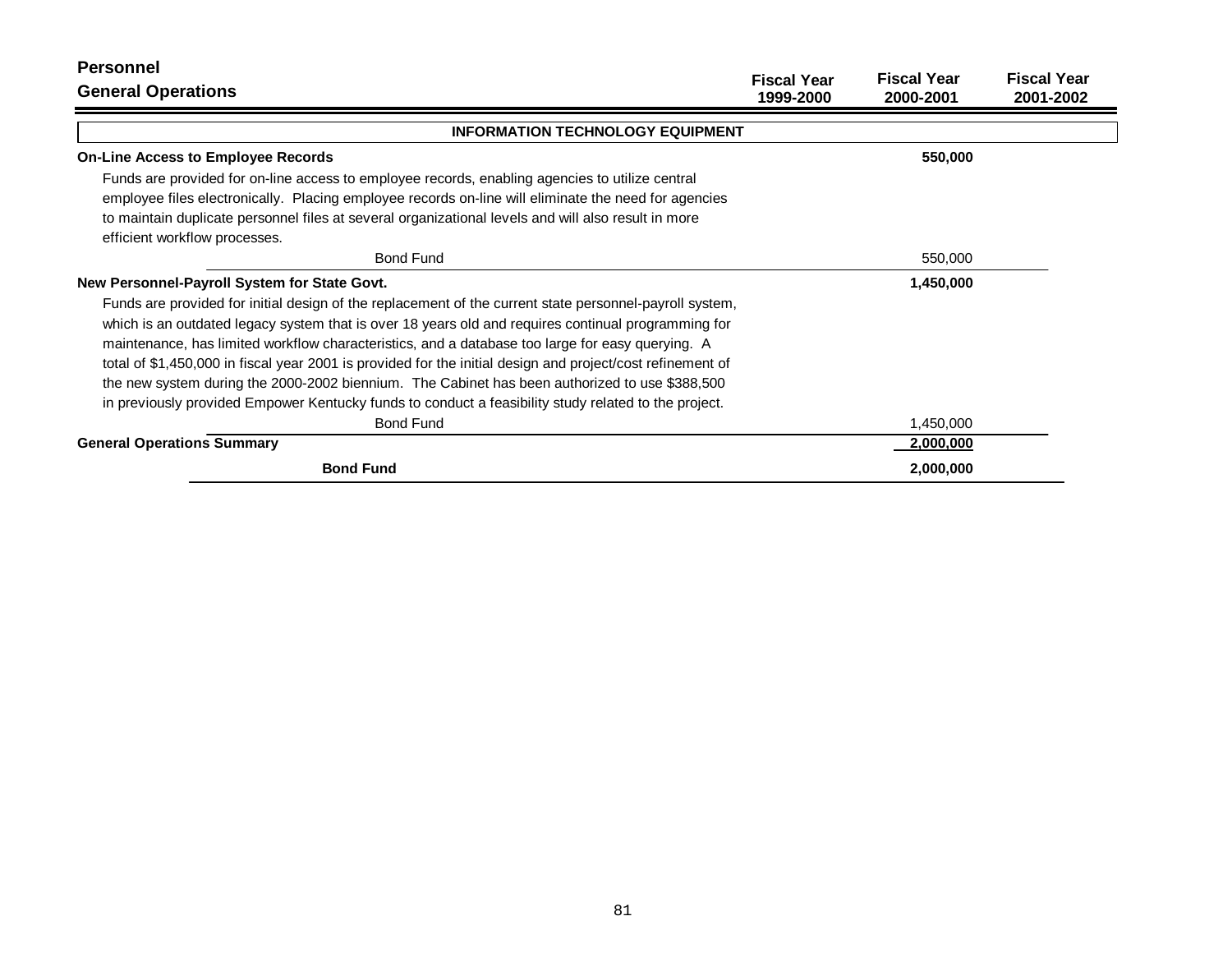| <b>Personnel</b><br><b>Public Employees Deferred Compensation Authority</b>                         | <b>Fiscal Year</b><br>1999-2000 | <b>Fiscal Year</b><br>2000-2001 | <b>Fiscal Year</b><br>2001-2002 |
|-----------------------------------------------------------------------------------------------------|---------------------------------|---------------------------------|---------------------------------|
| <b>REAL PROPERTY LEASES</b>                                                                         |                                 |                                 |                                 |
| <b>Franklin County - Lease</b>                                                                      |                                 |                                 |                                 |
| The Personnel Cabinet leases space at 200 Fair Oaks Lane under the terms and conditions of          |                                 |                                 |                                 |
| PR-3876. This lease contains 45,496 square feet at \$8.83 per square foot plus a monthly charge for |                                 |                                 |                                 |
| the amortization of building modifications for a total annual cost of \$401,800.                    |                                 |                                 |                                 |
| <b>Public Employees Deferred Compensation Authority Summary</b>                                     |                                 |                                 |                                 |
| <b>Personnel Summary</b>                                                                            |                                 | 2,000,000                       |                                 |
| <b>Bond Fund</b>                                                                                    |                                 | 2,000,000                       |                                 |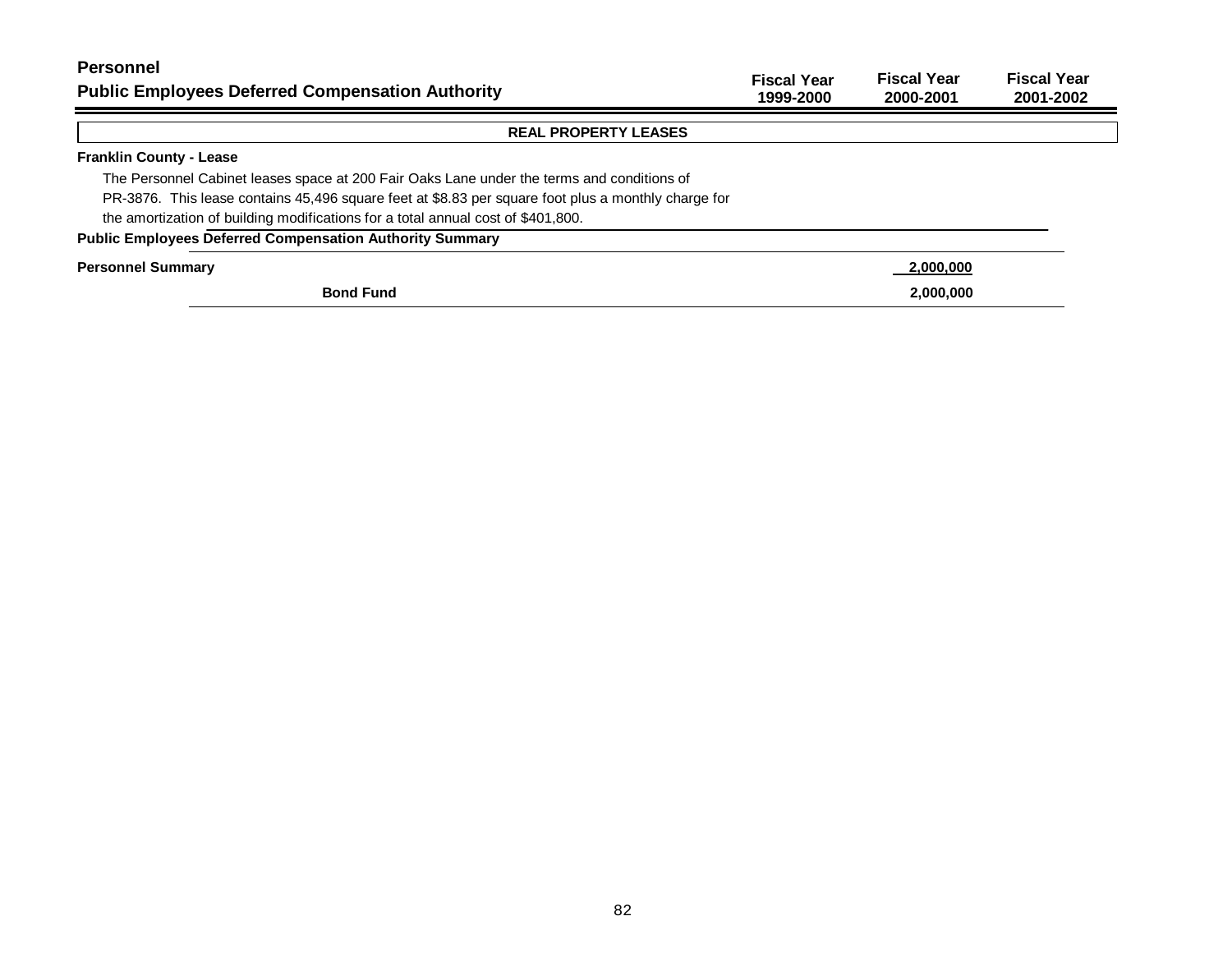| <b>Postsecondary Education</b>                                                                        | <b>Fiscal Year</b> | <b>Fiscal Year</b> | <b>Fiscal Year</b> |
|-------------------------------------------------------------------------------------------------------|--------------------|--------------------|--------------------|
| <b>Kentucky Higher Education Assistance Authority</b>                                                 | 1999-2000          | 2000-2001          | 2001-2002          |
| <b>CAPITAL CONSTRUCTION</b>                                                                           |                    |                    |                    |
| <b>Construction of KHEAA Office Building</b>                                                          |                    |                    |                    |
| Reauthorization - The start of this project, authorized by the 1998 General Assembly from agency      |                    |                    |                    |
| fund-supported bonds, has been delayed due to site-related considerations. It is planned for          |                    |                    |                    |
| construction in 2000-2002.                                                                            |                    |                    |                    |
| <b>INFORMATION TECHNOLOGY EQUIPMENT</b>                                                               |                    |                    |                    |
| <b>Information Technology Systems Upgrade</b>                                                         |                    | 650,000            |                    |
| Agency funds are authorized to upgrade the computer technology that the Kentucky Higher Education     |                    |                    |                    |
| Assistance Authority uses to administer student financial aid, loan and scholarship programs.         |                    |                    |                    |
| <b>Restricted Funds</b>                                                                               |                    | 650,000            |                    |
| <b>Imaging Systems Upgrade</b>                                                                        |                    |                    | 125,000            |
| Agency funds are authorized to upgrade the Kentucky Higher Education Assistance Authority's ability   |                    |                    |                    |
| to store critical documents used to administer student financial aid, loan, and scholarship programs. |                    |                    |                    |
| <b>Restricted Funds</b>                                                                               |                    |                    | 125,000            |
| <b>REAL PROPERTY LEASES</b>                                                                           |                    |                    |                    |
| <b>West Frankfort Office Complex</b>                                                                  |                    |                    |                    |
| The Kentucky Higher Education Assistance Authority has an office site at 1050 US 127 South,           |                    |                    |                    |
| Frankfort, and provides 36,829 square feet of office and storage space.                               |                    |                    |                    |
| Kentucky Higher Education Assistance Authority Summary                                                |                    | 650,000            | 125,000            |
| <b>Restricted Funds</b>                                                                               |                    | 650,000            | 125,000            |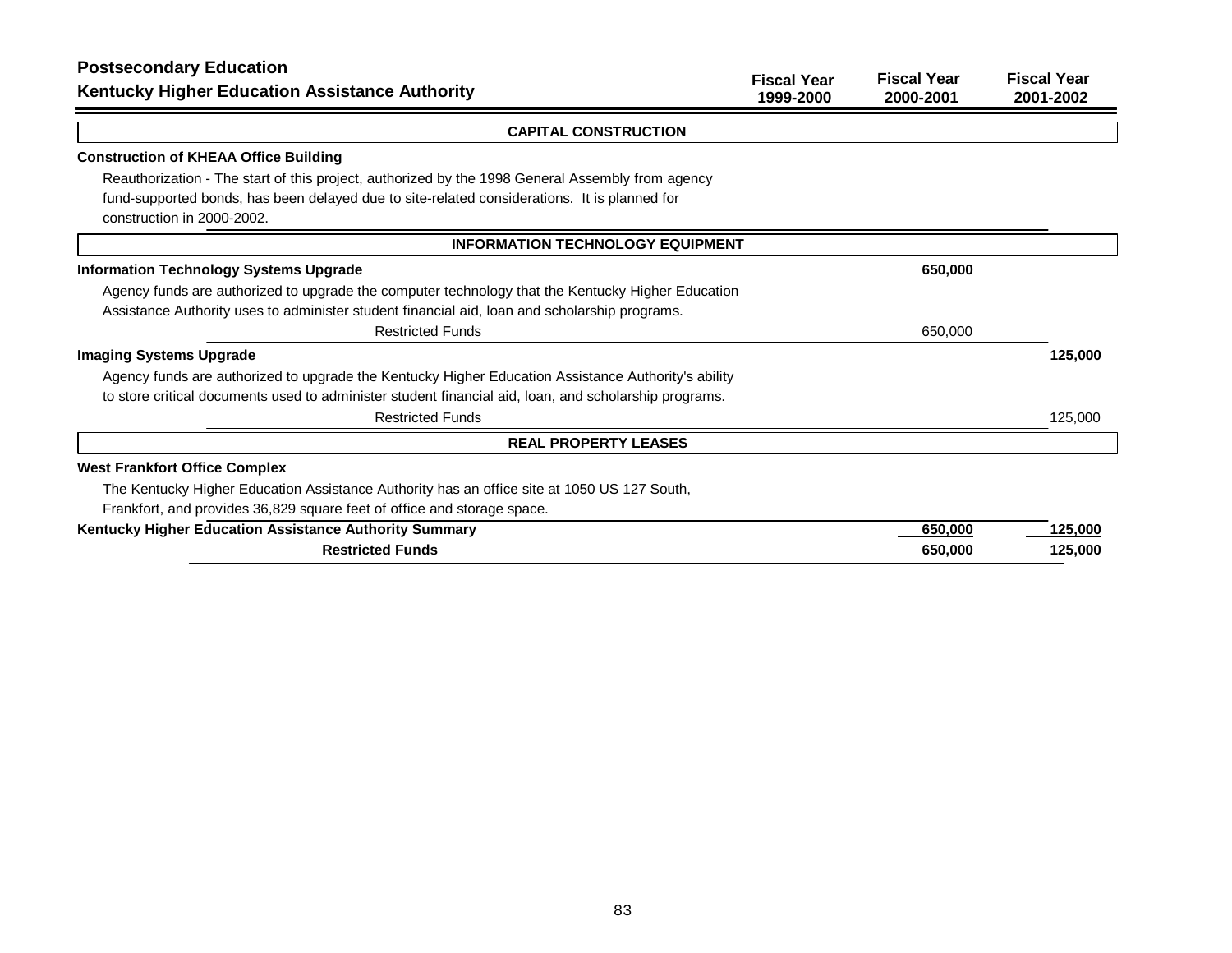| <b>Postsecondary Education</b><br><b>Council on Postsecondary Education</b>                                                                                                                                                                                                                                                                                                                                                                                                                                                                                                                                                                                                                                                                                                                                                                                                                                                                                     | <b>Fiscal Year</b><br>1999-2000 | <b>Fiscal Year</b><br>2000-2001 | <b>Fiscal Year</b><br>2001-2002 |
|-----------------------------------------------------------------------------------------------------------------------------------------------------------------------------------------------------------------------------------------------------------------------------------------------------------------------------------------------------------------------------------------------------------------------------------------------------------------------------------------------------------------------------------------------------------------------------------------------------------------------------------------------------------------------------------------------------------------------------------------------------------------------------------------------------------------------------------------------------------------------------------------------------------------------------------------------------------------|---------------------------------|---------------------------------|---------------------------------|
| <b>CAPITAL CONSTRUCTION</b>                                                                                                                                                                                                                                                                                                                                                                                                                                                                                                                                                                                                                                                                                                                                                                                                                                                                                                                                     |                                 |                                 |                                 |
| <b>Capital Renewal &amp; Maintenance Pool</b>                                                                                                                                                                                                                                                                                                                                                                                                                                                                                                                                                                                                                                                                                                                                                                                                                                                                                                                   |                                 | 30,000,000                      |                                 |
| The capital renewal and maintenance pool will provide funding of \$30 million in General<br>Fund-supported bonds with a required dollar-for-dollar match from each institution generating a total<br>of \$60 million of capital projects to be completed. Only education and general facilities are eligible for<br>funding from the pool. The allocation of the pool, based on the amount of education and general<br>space of each institution, generates the following amount for each of the institutions: Eastern<br>Kentucky University - \$2,814,000: Kentucky State University - \$759,000: Morehead State University -<br>\$1,625,000; Murray State University - \$2,532,000; Northern Kentucky University - \$1,359,000;<br>University of Kentucky/Lexington Community College - \$8,929,000; University of Louisville -<br>\$4,553,000; Western Kentucky University - \$2,343,000; Kentucky Community and Technical College<br>System - \$5,086,000. |                                 |                                 |                                 |
| This pool will provide funding for individual projects to be selected by the Council on Postsecondary<br>Education (CPE) from the list of renewal and maintenance projects recommended by the CPE for the<br>2000-2002 biennium. Groupings of projects, e.g., Life Safety Projects in E&G Buildings are<br>permitted. However, if such groupings do not constitute a single construction project, any individual<br>subproject exceeding \$400,000 must be separately identified.                                                                                                                                                                                                                                                                                                                                                                                                                                                                               |                                 |                                 |                                 |
| The CPE recommendations will be made to the Secretary of the Finance and Administration Cabinet<br>and subsequently reported to the Capital Projects and Bond Oversight Committee.<br><b>Bond Fund</b>                                                                                                                                                                                                                                                                                                                                                                                                                                                                                                                                                                                                                                                                                                                                                          |                                 | 30,000,000                      |                                 |
| <b>Agency Bond Pool</b>                                                                                                                                                                                                                                                                                                                                                                                                                                                                                                                                                                                                                                                                                                                                                                                                                                                                                                                                         |                                 | 35,000,000                      |                                 |
| This authorization creates an agency bond pool totaling \$35 million with debt service supported by<br>restricted agency funds. This pool will provide funding for individual projects to be selected by the<br>Council on Postsecondary Education (CPE) from the list of agency bond projects recommended by<br>the CPE for the 2000-2002 biennium. Recommendations will be made to the Secretary of the<br>Finance and Administration Cabinet and subsequently reported to the Capital Projects and Bond<br>Oversight Committee.                                                                                                                                                                                                                                                                                                                                                                                                                              |                                 |                                 |                                 |
| <b>Agency Bond Funds</b>                                                                                                                                                                                                                                                                                                                                                                                                                                                                                                                                                                                                                                                                                                                                                                                                                                                                                                                                        |                                 | 35,000,000                      |                                 |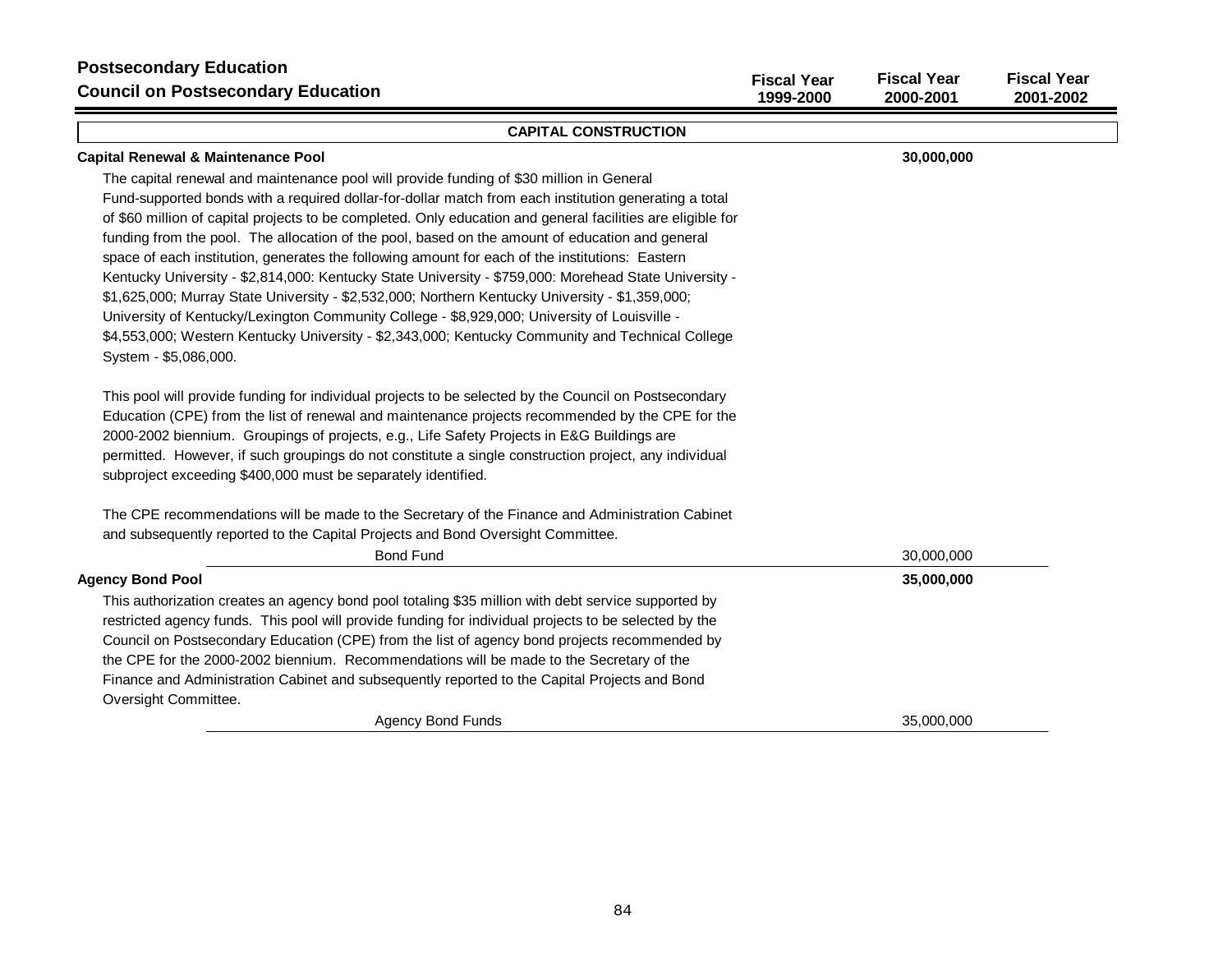| <b>Postsecondary Education</b><br><b>Council on Postsecondary Education</b>                                                                                                                                                                                                                                                                                                                                                                                                                                                                                                                                                                                                                                                                                                                                                                                        | <b>Fiscal Year</b><br>1999-2000 | <b>Fiscal Year</b><br>2000-2001 | <b>Fiscal Year</b><br>2001-2002 |
|--------------------------------------------------------------------------------------------------------------------------------------------------------------------------------------------------------------------------------------------------------------------------------------------------------------------------------------------------------------------------------------------------------------------------------------------------------------------------------------------------------------------------------------------------------------------------------------------------------------------------------------------------------------------------------------------------------------------------------------------------------------------------------------------------------------------------------------------------------------------|---------------------------------|---------------------------------|---------------------------------|
| <b>MAJOR EQUIPMENT</b>                                                                                                                                                                                                                                                                                                                                                                                                                                                                                                                                                                                                                                                                                                                                                                                                                                             |                                 |                                 |                                 |
| <b>Equipment Replacement Pool</b>                                                                                                                                                                                                                                                                                                                                                                                                                                                                                                                                                                                                                                                                                                                                                                                                                                  |                                 | 20,000,000                      |                                 |
| This authorization creates an equipment replacement pool totaling \$20 million from General<br>Fund-supported bonds available to all institutions to replace and upgrade instructional and research<br>equipment with an expected life of five years or less. In recognition of the fact that opportunities to<br>attract outside financial support are greater in research fields, institutions will be required to match<br>funds for research, but not instructional, equipment on a dollar-for-dollar basis. Institutions must<br>maintain at least the current level of financial support for instructional and research equipment<br>replacement as determined by the Council on Postsecondary Education (CPE). Allocations from the<br>pool will be determined by CPE based on the proportional institutional expenditures for instruction<br>and research. |                                 |                                 |                                 |
| Recommendations will be made to the Secretary of the Finance and Administration Cabinet and<br>subsequently reported to the Capital Projects and Bond Oversight Committee.                                                                                                                                                                                                                                                                                                                                                                                                                                                                                                                                                                                                                                                                                         |                                 |                                 |                                 |
| <b>Bond Fund</b>                                                                                                                                                                                                                                                                                                                                                                                                                                                                                                                                                                                                                                                                                                                                                                                                                                                   |                                 | 20,000,000                      |                                 |
| <b>Council on Postsecondary Education Summary</b>                                                                                                                                                                                                                                                                                                                                                                                                                                                                                                                                                                                                                                                                                                                                                                                                                  |                                 | 85,000,000                      |                                 |
| <b>Bond Fund</b>                                                                                                                                                                                                                                                                                                                                                                                                                                                                                                                                                                                                                                                                                                                                                                                                                                                   |                                 | 50,000,000                      |                                 |
| <b>Agency Bond Funds</b>                                                                                                                                                                                                                                                                                                                                                                                                                                                                                                                                                                                                                                                                                                                                                                                                                                           |                                 | 35,000,000                      |                                 |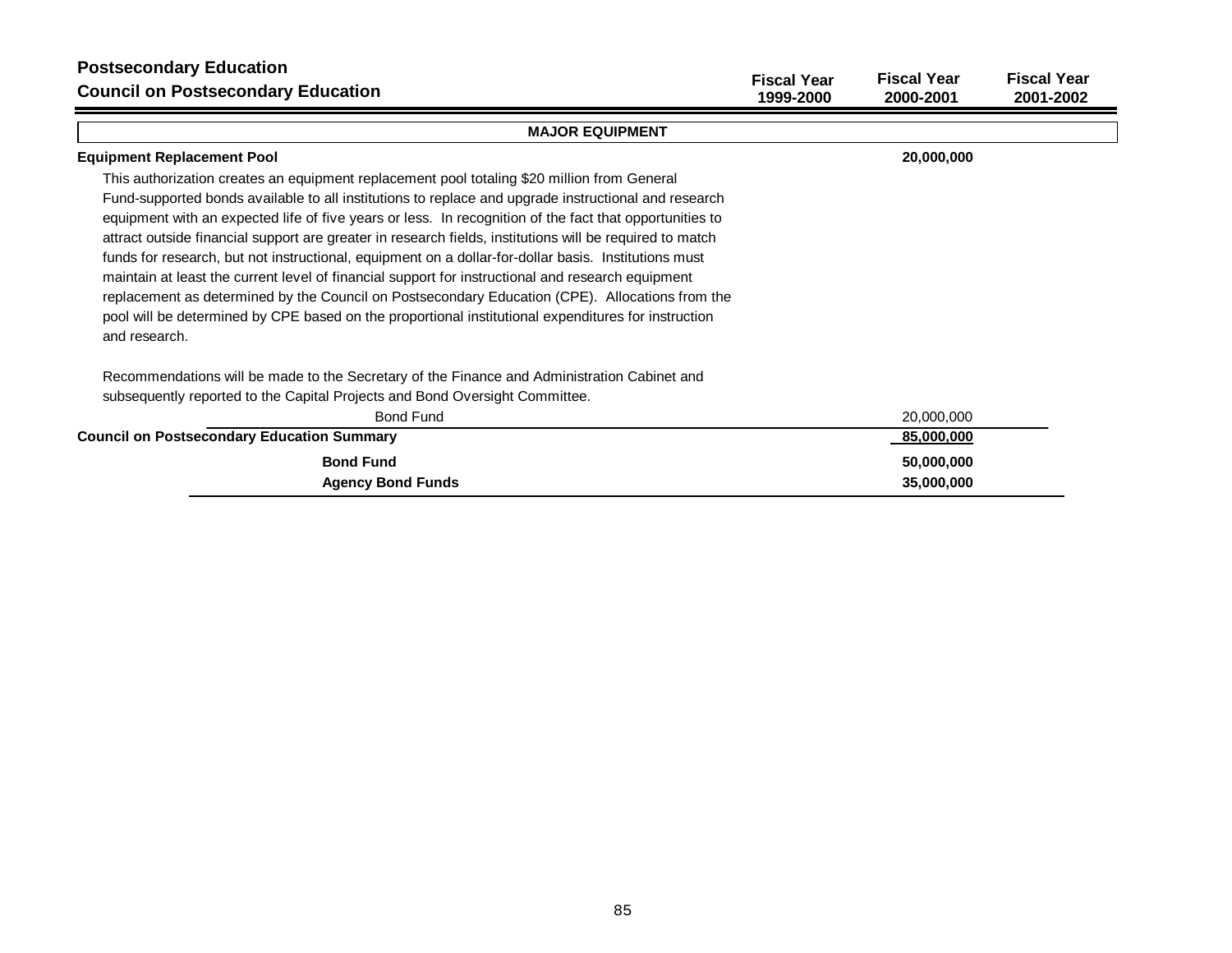| <b>Postsecondary Education</b>                                                                             | <b>Fiscal Year</b> | <b>Fiscal Year</b> | <b>Fiscal Year</b> |
|------------------------------------------------------------------------------------------------------------|--------------------|--------------------|--------------------|
| <b>Eastern Kentucky University</b>                                                                         | 1999-2000          | 2000-2001          | 2001-2002          |
| <b>CAPITAL CONSTRUCTION</b>                                                                                |                    |                    |                    |
| <b>Minor Projects Maintenance</b>                                                                          |                    | 6,000,000          |                    |
| This authorization will allow the university to address numerous projects including but not limited to     |                    |                    |                    |
| minor physical plant modifications, work on building structure systems, campus distribution systems,       |                    |                    |                    |
| work on building mechanical systems, resurfacing of streets and parking lots, campus and grounds,          |                    |                    |                    |
| and other projects each costing less than \$400,000.                                                       |                    |                    |                    |
| <b>Restricted Funds</b>                                                                                    |                    | 6,000,000          |                    |
| E & G Life Safety Begley Elevator                                                                          |                    | 750,000            |                    |
| This authorization will allow the installation of an elevator in this high-rise classroom building to      |                    |                    |                    |
| provide access for handicapped students, faculty, and staff to instructional and academic support          |                    |                    |                    |
| programs located there.                                                                                    |                    |                    |                    |
| <b>Restricted Funds</b>                                                                                    |                    | 750,000            |                    |
| <b>Student Housing Fire Safety</b>                                                                         |                    | 2,000,000          |                    |
| This authorization will address the third phase of the Student Housing Fire Safety Project. The            |                    |                    |                    |
| dorms included in this phase are Case Hall, Combs Hall, Martin Hall, and Mattox Hall. This                 |                    |                    |                    |
| authorization completes the three-year plan to install sprinklers in the university's high-rise student    |                    |                    |                    |
| housing.                                                                                                   |                    |                    |                    |
| <b>Restricted Funds</b>                                                                                    |                    | 2,000,000          |                    |
| <b>Property Acquisition</b>                                                                                |                    | 3,000,000          |                    |
| This authorization will allow the institution to acquire land that is consistent with the land acquisition |                    |                    |                    |
| and land use policy adopted by the university in the most recent campus master plan.                       |                    |                    |                    |
| <b>Restricted Funds</b>                                                                                    |                    | 3,000,000          |                    |
| <b>Dormitory Renovation, Combs Hall</b>                                                                    |                    | 5,000,000          |                    |
| This authorization will allow renovation of Combs Hall to a modern 180-bed facility to better              |                    |                    |                    |
| accommodate the student population and improve the overall condition of the facilities. The                |                    |                    |                    |
| modifications will include conversion of some rooms to suites, upgrade of restroom facilities,             |                    |                    |                    |
| repair/replacement of plumbing and electrical systems, repair of floors and ceilings, and replacement      |                    |                    |                    |
| of furniture and carpeting.                                                                                |                    |                    |                    |
| <b>Restricted Funds</b>                                                                                    |                    | 5,000,000          |                    |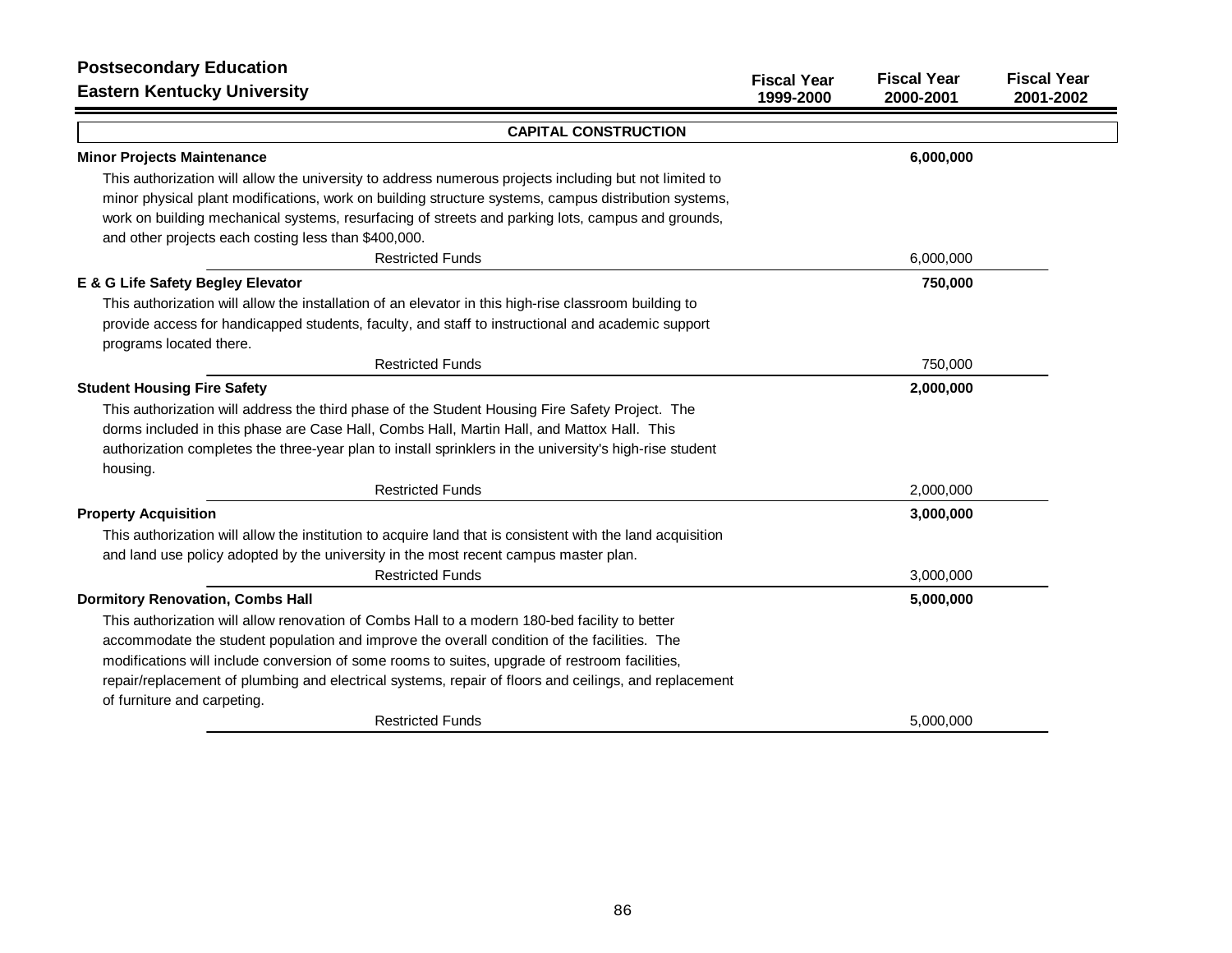| <b>Postsecondary Education</b><br><b>Eastern Kentucky University</b>                                                                                                                                                                                                                                                                                                                                                                | <b>Fiscal Year</b><br>1999-2000 | <b>Fiscal Year</b><br>2000-2001 | <b>Fiscal Year</b><br>2001-2002 |
|-------------------------------------------------------------------------------------------------------------------------------------------------------------------------------------------------------------------------------------------------------------------------------------------------------------------------------------------------------------------------------------------------------------------------------------|---------------------------------|---------------------------------|---------------------------------|
| <b>Greek Row</b>                                                                                                                                                                                                                                                                                                                                                                                                                    |                                 | 4,000,000                       |                                 |
| This authorization will allow the development of the first phase of a Fraternity Row to include six<br>houses designed to house 25 students each.                                                                                                                                                                                                                                                                                   |                                 |                                 |                                 |
| <b>Restricted Funds</b>                                                                                                                                                                                                                                                                                                                                                                                                             |                                 | 4,000,000                       |                                 |
| <b>Watts Property (Elmwood) Renovation</b>                                                                                                                                                                                                                                                                                                                                                                                          |                                 | 2,000,000                       |                                 |
| This authorization will allow the restoration of the structures on the Watts Estate (Elmwood) property<br>if that property is acquired during this biennium.                                                                                                                                                                                                                                                                        |                                 |                                 |                                 |
| <b>Restricted Funds</b>                                                                                                                                                                                                                                                                                                                                                                                                             |                                 | 2,000,000                       |                                 |
| <b>Health Education Center - Phase I</b>                                                                                                                                                                                                                                                                                                                                                                                            |                                 | 7,000,000                       |                                 |
| This authorization will allow construction of Phase I of a Health Education Center that would provide<br>adequate facilities for the fitness and recreational needs of the Eastern Kentucky University campus<br>community. The facility will also provide an instructional laboratory, research, and service opportunity<br>for a number of academic programs.                                                                     |                                 |                                 |                                 |
| <b>Bond Fund</b>                                                                                                                                                                                                                                                                                                                                                                                                                    |                                 | 7,000,000                       |                                 |
| <b>Business and Technology Building</b><br>This authorization will allow construction of a modern facility to accommodate the Business and<br>Technology faculty and staff and will include classrooms, computer labs, and instructional meeting<br>rooms. The College of Business and Technology will become technologically current and the<br>university's ability to support economic development in Kentucky will be enhanced. |                                 | 15,000,000                      |                                 |
| <b>Bond Fund</b>                                                                                                                                                                                                                                                                                                                                                                                                                    |                                 | 5,000,000                       |                                 |
| <b>Restricted Funds</b>                                                                                                                                                                                                                                                                                                                                                                                                             |                                 | 10,000,000                      |                                 |
| <b>MAJOR EQUIPMENT</b>                                                                                                                                                                                                                                                                                                                                                                                                              |                                 |                                 |                                 |
| Fourier Transformer Nuclear Mag. Resonance Spect                                                                                                                                                                                                                                                                                                                                                                                    |                                 | 135,000                         |                                 |
| <b>Restricted Funds</b>                                                                                                                                                                                                                                                                                                                                                                                                             |                                 | 135,000                         |                                 |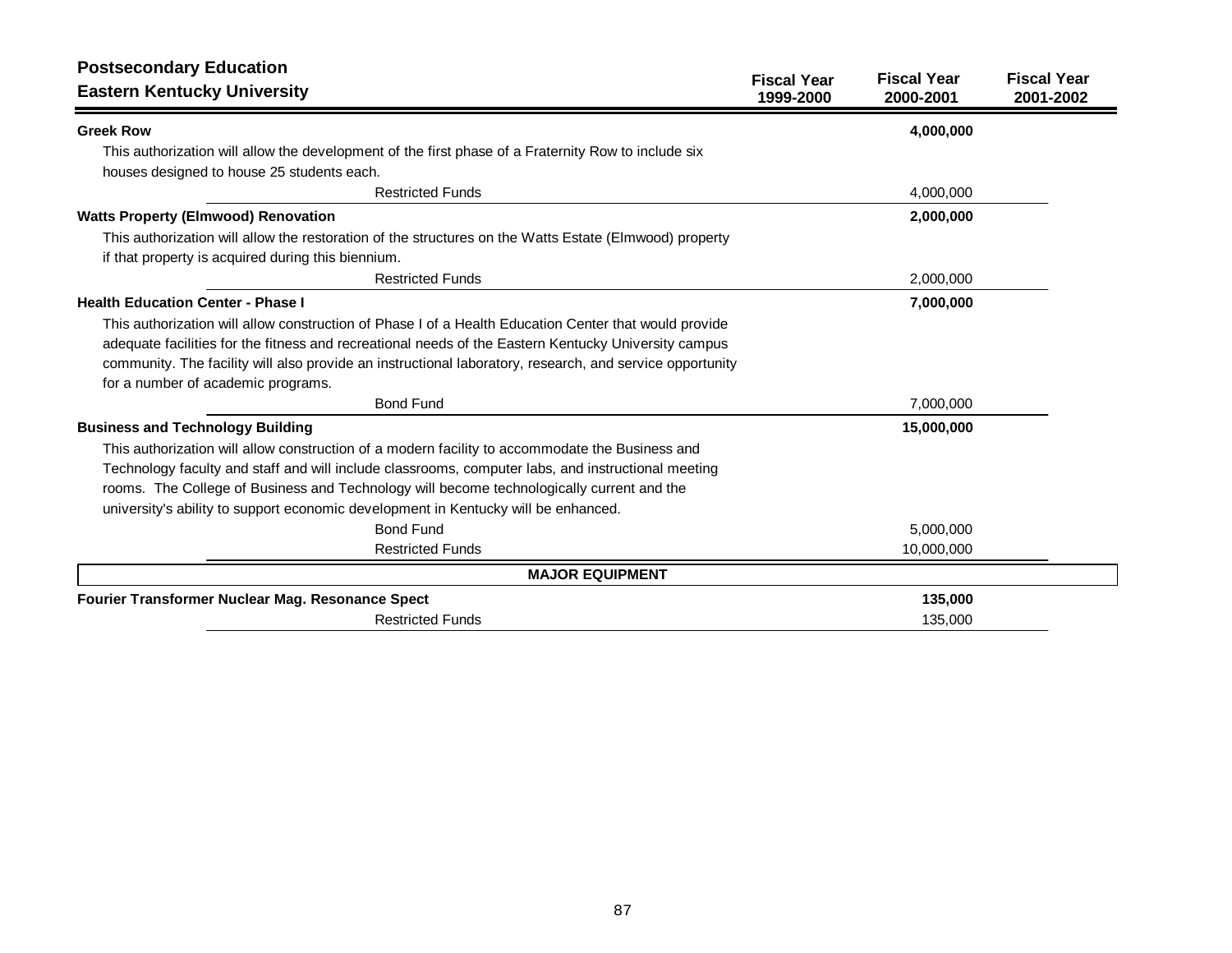| <b>Postsecondary Education</b><br><b>Eastern Kentucky University</b> |                                                   | <b>Fiscal Year</b><br>1999-2000 | <b>Fiscal Year</b><br>2000-2001 | <b>Fiscal Year</b><br>2001-2002 |
|----------------------------------------------------------------------|---------------------------------------------------|---------------------------------|---------------------------------|---------------------------------|
|                                                                      | <b>Electronic Security System for Law Library</b> |                                 | 110,000                         |                                 |
|                                                                      | <b>Restricted Funds</b>                           |                                 | 110,000                         |                                 |
| <b>Minor Projects Equipment</b>                                      |                                                   |                                 | 2,500,000                       | 2,500,000                       |
|                                                                      | <b>Restricted Funds</b>                           |                                 | 2,500,000                       | 2,500,000                       |
|                                                                      | <b>Eastern Kentucky University Summary</b>        |                                 | 47,495,000                      | 2,500,000                       |
|                                                                      | <b>Bond Fund</b>                                  |                                 | 12,000,000                      |                                 |
|                                                                      | <b>Restricted Funds</b>                           |                                 | 35,495,000                      | 2,500,000                       |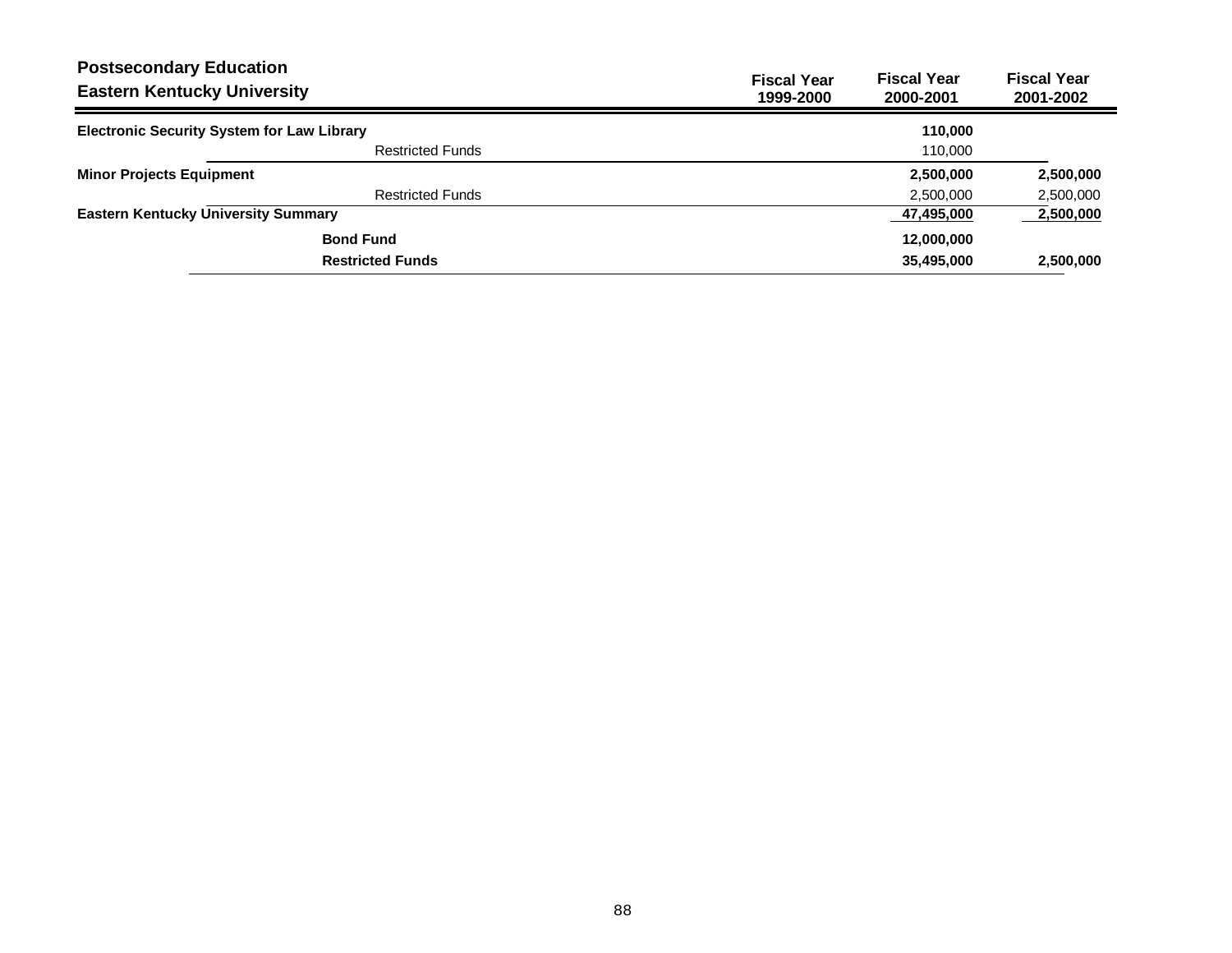| <b>Postsecondary Education</b><br><b>Kentucky State University</b>                                     | <b>Fiscal Year</b><br>1999-2000 | <b>Fiscal Year</b><br>2000-2001 | <b>Fiscal Year</b><br>2001-2002 |
|--------------------------------------------------------------------------------------------------------|---------------------------------|---------------------------------|---------------------------------|
| <b>CAPITAL CONSTRUCTION</b>                                                                            |                                 |                                 |                                 |
| <b>Hathaway Hall Renovation</b>                                                                        |                                 | 3,796,000                       |                                 |
| This authorization will allow renovation of the second largest office/classroom building on campus     |                                 |                                 |                                 |
| and would address the areas of the building that were not included in the 1988 renovation, upgrade     |                                 |                                 |                                 |
| the communications network, and realign spaces within the building for uses more compatible with       |                                 |                                 |                                 |
| current program needs.                                                                                 |                                 |                                 |                                 |
| <b>Bond Fund</b>                                                                                       |                                 | 3,796,000                       |                                 |
| <b>Pedestrian Mall</b>                                                                                 |                                 | 771,000                         |                                 |
| This authorization allows the necessary landscaping and site furnishings to create a pedestrian mall   |                                 |                                 |                                 |
| and includes construction of a major plaza in the area between Bell Health Building and the Student    |                                 |                                 |                                 |
| Center on the North Campus.                                                                            |                                 |                                 |                                 |
| <b>Restricted Funds</b>                                                                                |                                 | 771,000                         |                                 |
| <b>Young Hall</b>                                                                                      |                                 | 3,672,000                       |                                 |
| This authorization will allow the complete refurbishing of Young Hall.                                 |                                 |                                 |                                 |
| <b>Restricted Funds</b>                                                                                |                                 | 3,672,000                       |                                 |
| <b>Chiller Additions</b>                                                                               |                                 |                                 | 2,254,200                       |
| This project provides for an additional chiller at the central plant to bring the university into      |                                 |                                 |                                 |
| compliance with the CFC laws on the existing chiller and to reduce the operating costs of the central  |                                 |                                 |                                 |
| plant while at the same time increasing the plant's capacity.                                          |                                 |                                 |                                 |
| <b>Restricted Funds</b>                                                                                |                                 |                                 | 2,254,200                       |
| <b>Guaranteed Energy Savings Project</b>                                                               |                                 |                                 | 2,500,000                       |
| This authorization will establish an energy efficiency project that will be funded from energy savings |                                 |                                 |                                 |
| through the implementation of a performance contract as permitted by House Bill 639 as enacted by      |                                 |                                 |                                 |
| the 1998 General Assembly.                                                                             |                                 |                                 |                                 |
| <b>Restricted Funds</b>                                                                                |                                 |                                 | 2,500,000                       |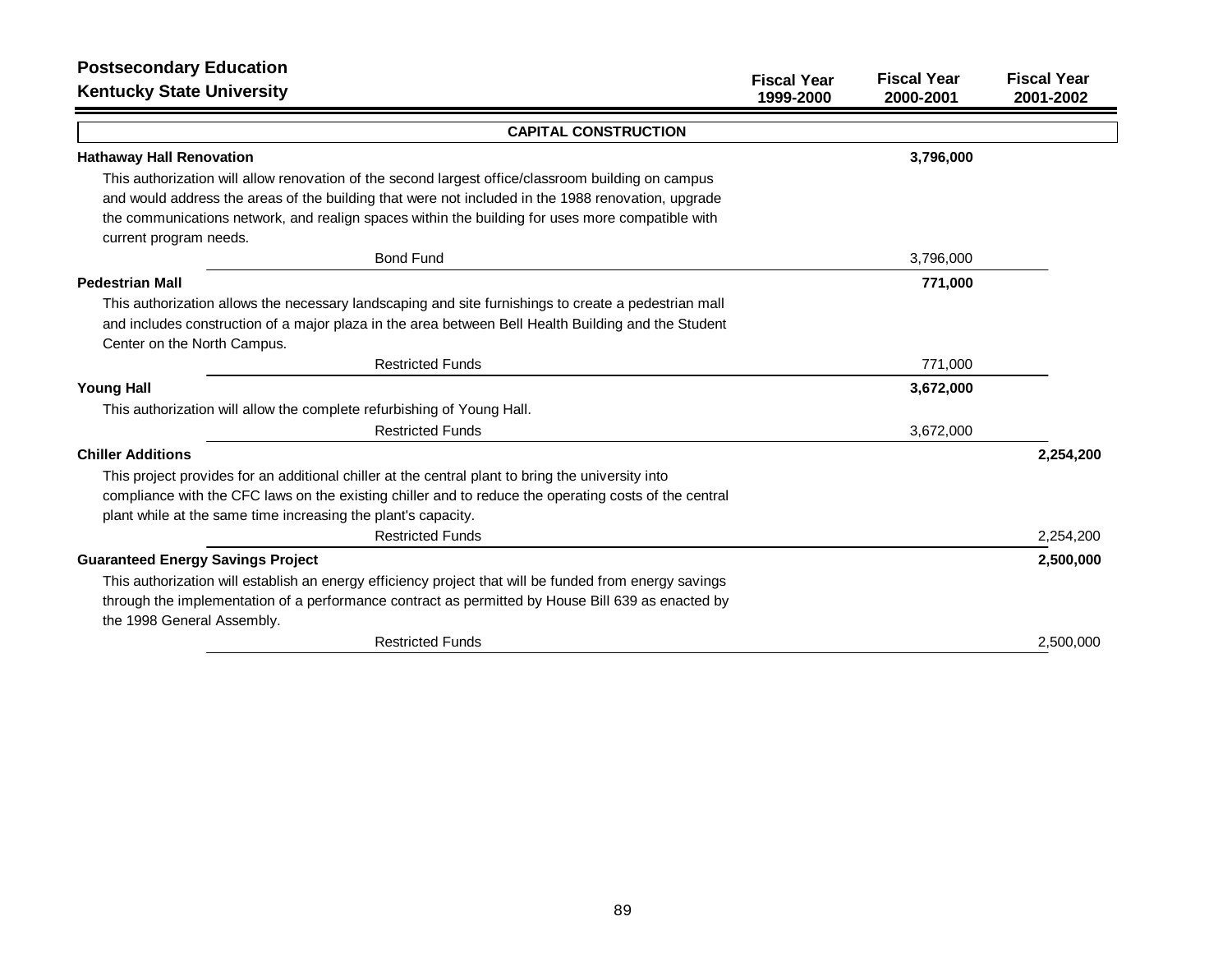| <b>Postsecondary Education</b><br><b>Kentucky State University</b>                                       | <b>Fiscal Year</b><br>1999-2000 | <b>Fiscal Year</b><br>2000-2001 | <b>Fiscal Year</b><br>2001-2002 |
|----------------------------------------------------------------------------------------------------------|---------------------------------|---------------------------------|---------------------------------|
| <b>Capital Renewal Projects</b>                                                                          |                                 |                                 | 1,000,000                       |
| This pool of projects, each costing less than \$400,000, represents needs that are beyond the scope      |                                 |                                 |                                 |
| of general maintenance and includes the replacement of concrete steps and walks, replacement of          |                                 |                                 |                                 |
| major pieces of mechanical equipment, and other ongoing major maintenance projects that must be          |                                 |                                 |                                 |
| continually updated in order to protect investments in facilities.                                       |                                 |                                 |                                 |
| <b>Restricted Funds</b>                                                                                  |                                 |                                 | 1,000,000                       |
| <b>Cooperative Extension Expansion Projects</b>                                                          |                                 | 995,000                         | 497,500                         |
| This authorization will allow the purchase of land and the construction of ponds to provide additional   |                                 |                                 |                                 |
| development of the research Aquaculture Field Station. In addition, a Resource Technology Center         |                                 |                                 |                                 |
| will be constructed as an annex to the existing Cooperative Extension Building to accommodate            |                                 |                                 |                                 |
| computer labs, teleconferencing, and distance learning capabilities.                                     |                                 |                                 |                                 |
| <b>Federal Fund</b>                                                                                      |                                 | 995,000                         | 497,500                         |
| Roof Repair and Replacement Project                                                                      |                                 |                                 | 600,000                         |
| This authorization will allow replacement of parts of eight roofs and repair several roofs and flashing. |                                 |                                 |                                 |
| <b>Restricted Funds</b>                                                                                  |                                 |                                 | 600,000                         |
| <b>Carver Hall Renovation</b>                                                                            |                                 | 5,000,000                       |                                 |
| This authorization will allow the complete renovation of the building to meet current building codes     |                                 |                                 |                                 |
| and to accommodate the needs of a modern science program.                                                |                                 |                                 |                                 |
| <b>Bond Fund</b>                                                                                         |                                 | 5,000,000                       |                                 |
| <b>Aquaculture Classroom and Lab Facility</b>                                                            |                                 | 650,000                         |                                 |
| This authorization will allow construction of a new facility on the campus to house the                  |                                 |                                 |                                 |
| Aquaculture/Aquatic Sciences Programs. This facility will contain aquatic classroom and laboratory       |                                 |                                 |                                 |
| spaces, office space, and research areas.                                                                |                                 |                                 |                                 |
| <b>Federal Fund</b>                                                                                      |                                 | 650,000                         |                                 |
| <b>MAJOR EQUIPMENT</b>                                                                                   |                                 |                                 |                                 |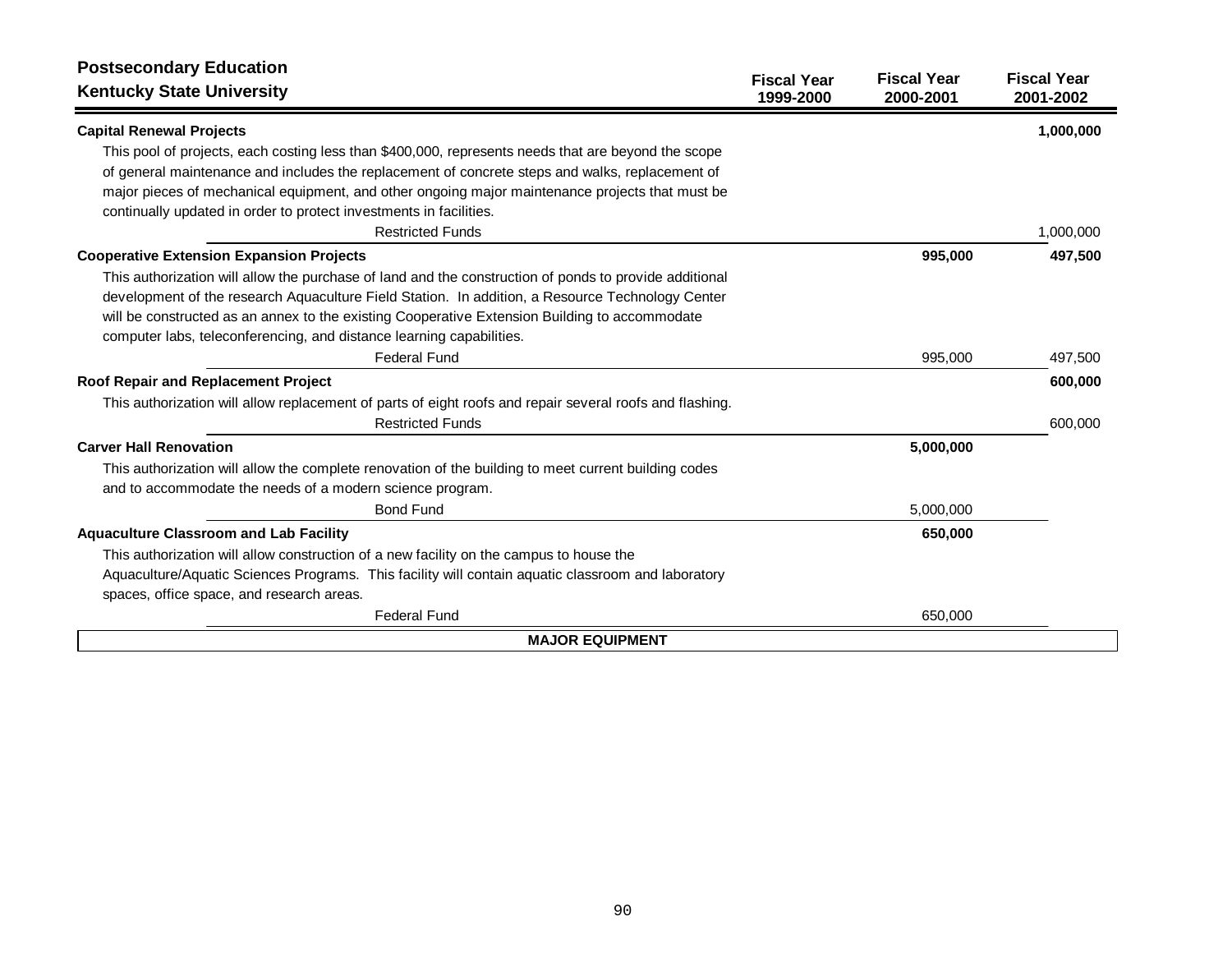| <b>Postsecondary Education</b><br><b>Kentucky State University</b> | <b>Fiscal Year</b><br>1999-2000 | <b>Fiscal Year</b><br>2000-2001 | <b>Fiscal Year</b><br>2001-2002 |
|--------------------------------------------------------------------|---------------------------------|---------------------------------|---------------------------------|
| <b>University Motor Coaches</b>                                    |                                 | 800,000                         |                                 |
| <b>Restricted Funds</b>                                            |                                 | 800.000                         |                                 |
| <b>Kentucky State University Summary</b>                           |                                 | 15,684,000                      | 6,851,700                       |
| <b>Bond Fund</b>                                                   |                                 | 8,796,000                       |                                 |
| <b>Restricted Funds</b>                                            |                                 | 5,243,000                       | 6,354,200                       |
| <b>Federal Fund</b>                                                |                                 | 1,645,000                       | 497,500                         |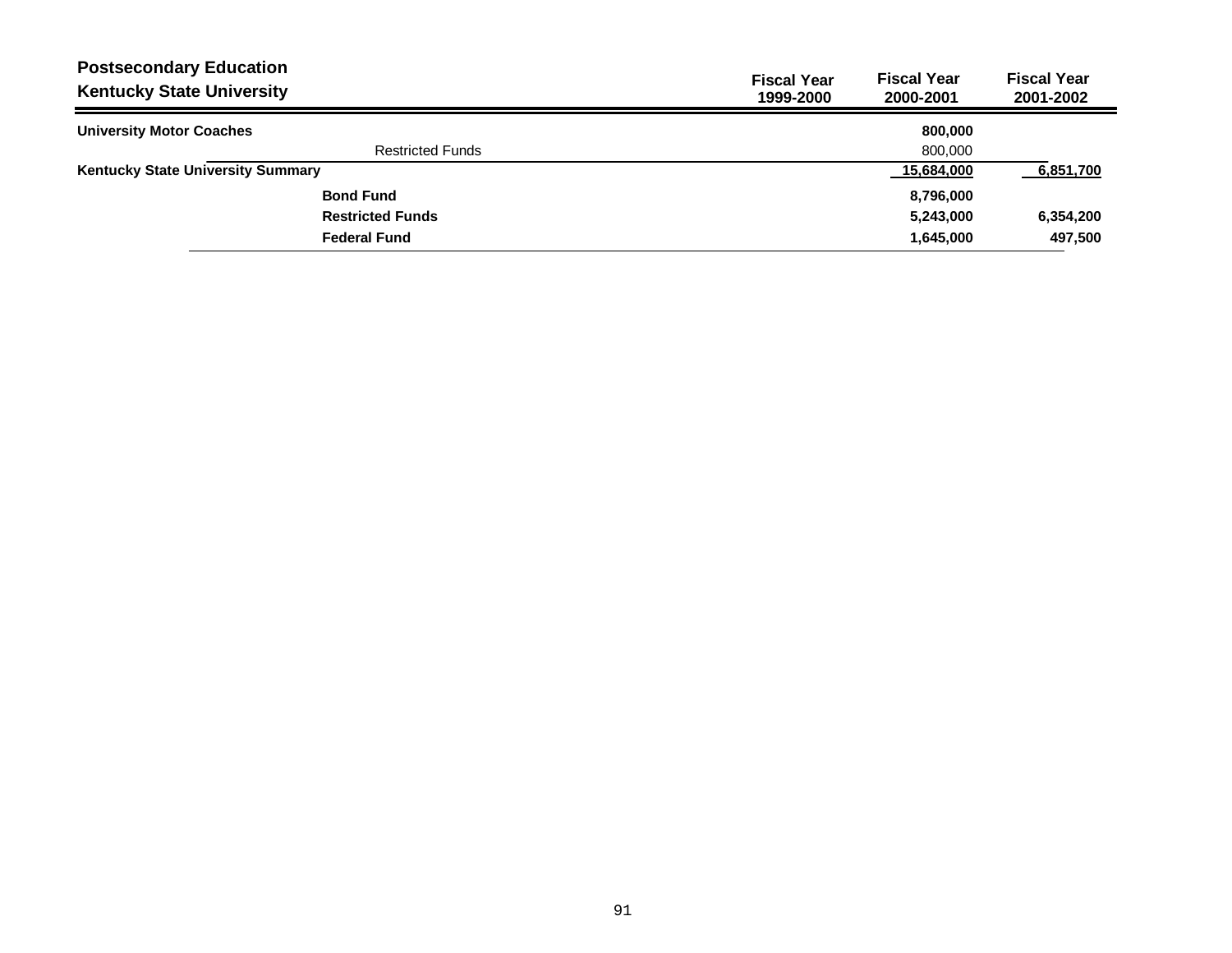| <b>Postsecondary Education</b>                                                                                                                                                                                                                                                            | <b>Fiscal Year</b> | <b>Fiscal Year</b> | <b>Fiscal Year</b> |
|-------------------------------------------------------------------------------------------------------------------------------------------------------------------------------------------------------------------------------------------------------------------------------------------|--------------------|--------------------|--------------------|
| <b>Morehead State University</b>                                                                                                                                                                                                                                                          | 1999-2000          | 2000-2001          | 2001-2002          |
| <b>CAPITAL CONSTRUCTION</b>                                                                                                                                                                                                                                                               |                    |                    |                    |
| Americans with Disabilities Act Compliance -E&G                                                                                                                                                                                                                                           |                    | 901,500            | 891,500            |
| This authorization will allow compliance with Title II of the Americans with Disability Act (ADA) in<br>education and general facilities to include eliminating architectural barriers and changes or                                                                                     |                    |                    |                    |
| improvements in elevators, fire alarm systems, signage, telecommunications, and other areas<br>primarily in the university's instructional facilities.                                                                                                                                    |                    |                    |                    |
| <b>Restricted Funds</b>                                                                                                                                                                                                                                                                   |                    | 901,500            | 891,500            |
| Americans with Disabilities Act Compliance-Aux                                                                                                                                                                                                                                            |                    | 785,000            | 775,000            |
| This authorization will allow compliance with Title II of the Americans with Disability Act (ADA) in<br>auxiliary facilities to include eliminating architectural barriers and changes or improvements in<br>elevators, fire alarm systems, signage, telecommunications, and other areas. |                    |                    |                    |
| <b>Restricted Funds</b>                                                                                                                                                                                                                                                                   |                    | 785,000            | 775,000            |
| 1990 Clean Air Act Amendment Compliance                                                                                                                                                                                                                                                   |                    | 1,100,000          |                    |
| This authorization will allow the university to comply with the requirements of Title VI of the 1990                                                                                                                                                                                      |                    |                    |                    |
| Clean Air Act Amendment including the total phase out of CFC (chloroflorocarbon) refrigerants. In<br>order to comply with the Amendment and provide air-conditioned facilities, the four remaining chillers<br>require retrofitting or replacement.                                       |                    |                    |                    |
| <b>Restricted Funds</b>                                                                                                                                                                                                                                                                   |                    | 1,100,000          |                    |
| Life Safety: Claypool-Young Art Building                                                                                                                                                                                                                                                  |                    | 420,000            |                    |
| This authorization will allow the installation of state of the art air evacuation and circulation systems<br>in all art studio classrooms including photography, printmaking, 3D foundation, painting, drawing,<br>sculpture, ceramics, art education, and color foundations.             |                    |                    |                    |
| <b>Restricted Funds</b>                                                                                                                                                                                                                                                                   |                    | 420,000            |                    |
| <b>Capital Renewal - E&amp;G Facilities</b>                                                                                                                                                                                                                                               |                    | 2,150,100          | 2,149,900          |
| This authorization will allow the university to accomplish major mechanical and structural repairs in<br>numerous academic and administrative facilities on campus.                                                                                                                       |                    |                    |                    |
| <b>Restricted Funds</b>                                                                                                                                                                                                                                                                   |                    | 2,150,100          | 2.149.900          |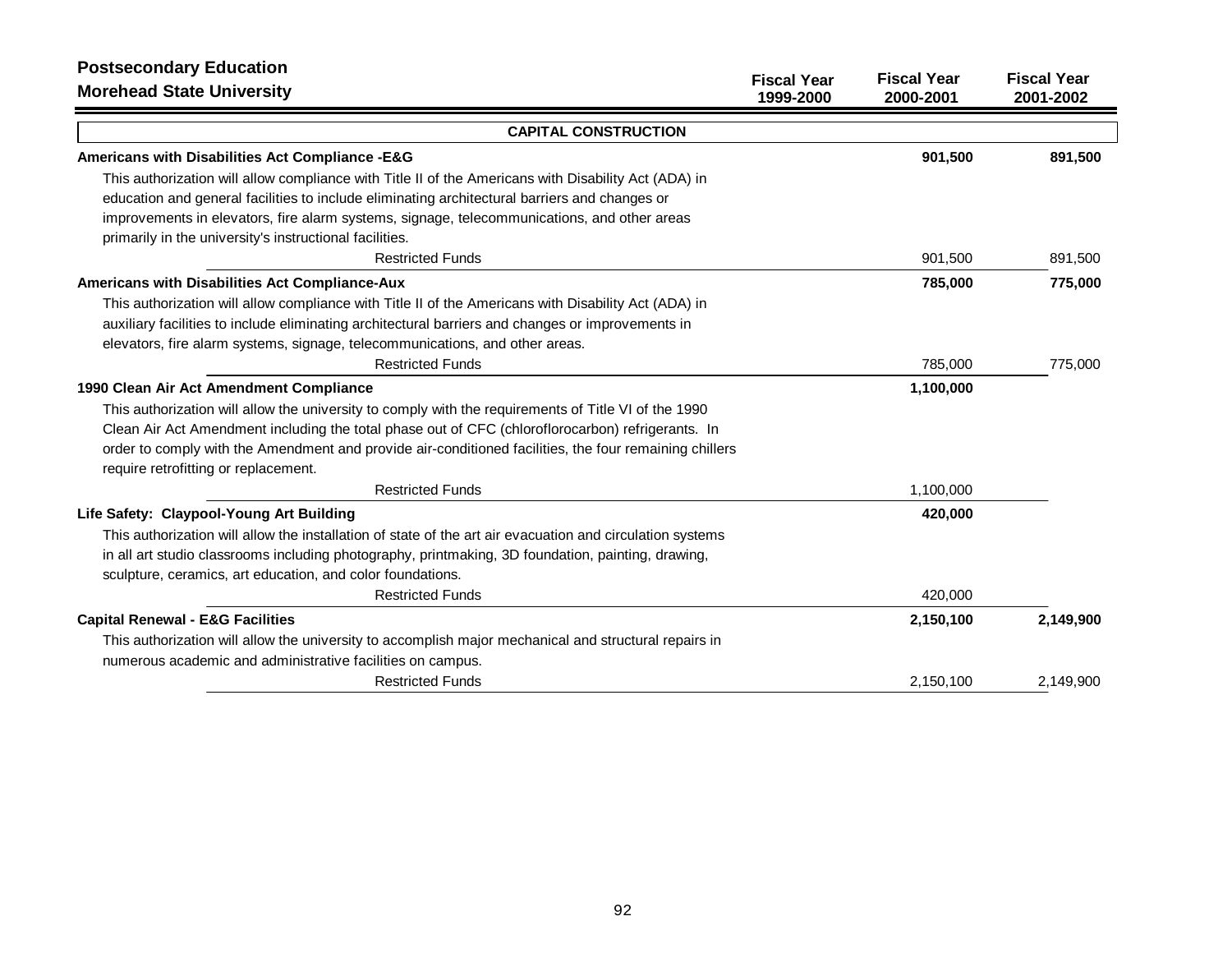| <b>Postsecondary Education</b>                                                                                     |                                 |                                 |                                 |
|--------------------------------------------------------------------------------------------------------------------|---------------------------------|---------------------------------|---------------------------------|
| <b>Morehead State University</b>                                                                                   | <b>Fiscal Year</b><br>1999-2000 | <b>Fiscal Year</b><br>2000-2001 | <b>Fiscal Year</b><br>2001-2002 |
| Life Safety: Auxiliary Facilities                                                                                  |                                 | 2,030,000                       |                                 |
| This authorization will allow the university to install sprinkler systems in student housing facilities            |                                 |                                 |                                 |
| including Butler Hall, East Mignon Hall, Normal Hall, Nunn Hall, Regents Hall, Waterfield Hall, West               |                                 |                                 |                                 |
| Mignon Hall, and Wilson Hall.                                                                                      |                                 |                                 |                                 |
| <b>Restricted Funds</b>                                                                                            |                                 | 2,030,000                       |                                 |
| Land Acquisitions Related to Campus Master Plan                                                                    |                                 | 1,337,000                       |                                 |
| This authorization will allow the university to purchase properties adjacent to the main campus                    |                                 |                                 |                                 |
| pursuant to the University's Campus Master Plan. Acquisitions will provide additional land for                     |                                 |                                 |                                 |
| campus development and expansion including surface parking, recreational areas, and housing.                       |                                 |                                 |                                 |
| <b>Restricted Funds</b>                                                                                            |                                 | 1,337,000                       |                                 |
| <b>Student Center Renovation &amp; Addition - Phase I</b>                                                          |                                 | 10,000,000                      |                                 |
| This authorization will allow the university to accomplish Phase I of a two-phase project to expand                |                                 |                                 |                                 |
| and renovate its student center. Phase I will involve the planning and design of both phases, the                  |                                 |                                 |                                 |
| renovation of existing space, mechanical and structural system improvement, and/or replacements                    |                                 |                                 |                                 |
| and the possible addition of new space. The acquisition of real property is necessary for the project.             |                                 |                                 |                                 |
| Phase II of the project will also provide significant conference and meeting room space for the                    |                                 |                                 |                                 |
| university and community. Local governmental agencies may be involved in the design and funding                    |                                 |                                 |                                 |
| support for the new space. A parking structure to support campus and community activities in the                   |                                 |                                 |                                 |
| facility will be constructed as part of the second phase.                                                          |                                 |                                 |                                 |
| <b>Bond Fund</b>                                                                                                   |                                 | 10,000,000                      |                                 |
| <b>Artificial Turf Replacement</b>                                                                                 | 1,000,000                       |                                 |                                 |
| This authorization will allow the replacement of the artificial playing service on the football field that         |                                 |                                 |                                 |
| was installed in 1986 and that has normal useful life of seven to ten years.                                       |                                 |                                 |                                 |
| <b>Restricted Funds</b>                                                                                            | 1,000,000                       |                                 |                                 |
| <b>Central Campus Reconstruction</b>                                                                               |                                 | 650,000                         |                                 |
| This authorization will allow reconstruction of the central campus to include four plazas on                       |                                 |                                 |                                 |
| descending levels to replace the trees, benches, and other landscaping destroyed by a severe<br>windstorm in 1995. |                                 |                                 |                                 |
| <b>Restricted Funds</b>                                                                                            |                                 | 650,000                         |                                 |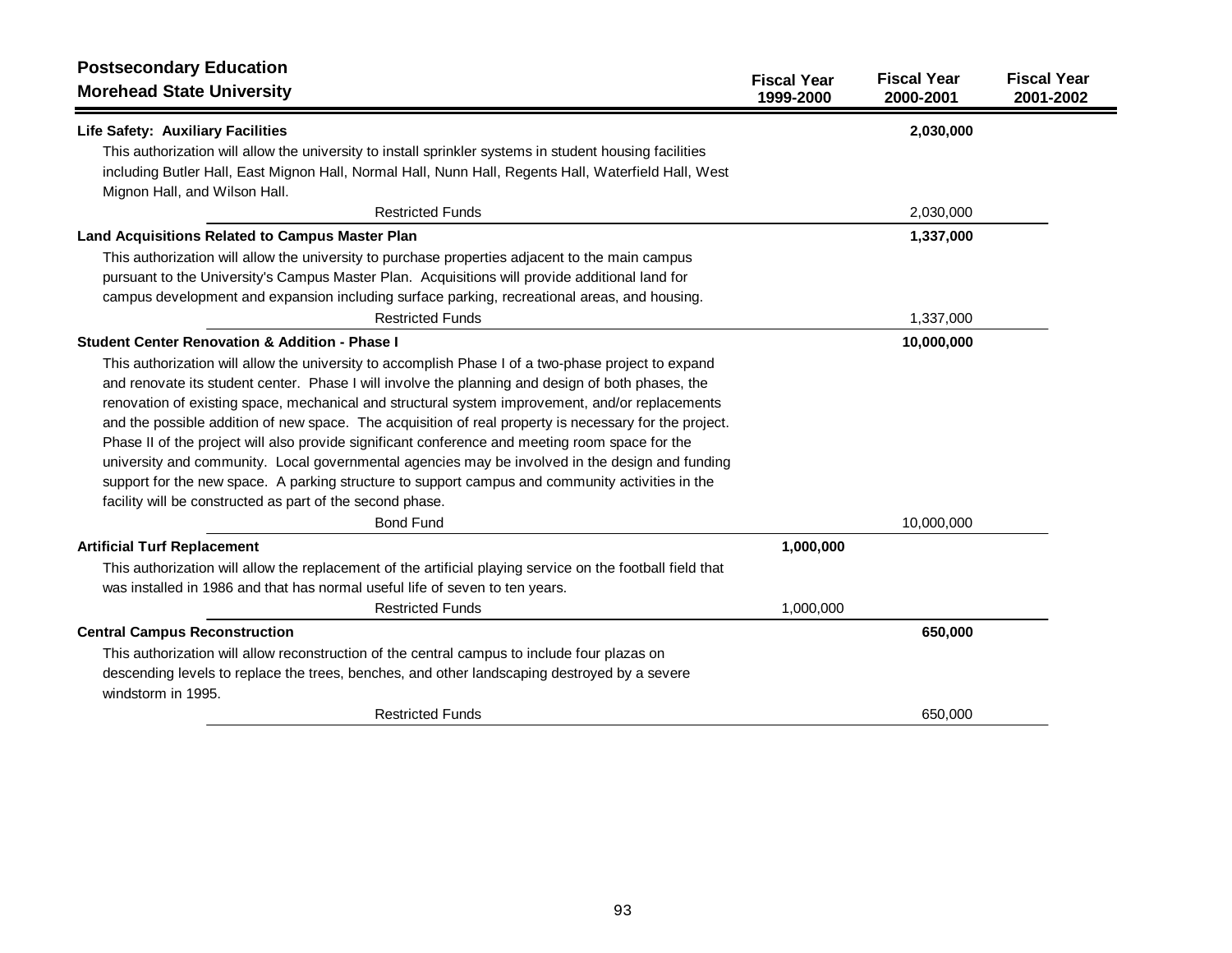| <b>Postsecondary Education</b><br><b>Morehead State University</b>                                     | <b>Fiscal Year</b><br>1999-2000 | <b>Fiscal Year</b><br>2000-2001 | <b>Fiscal Year</b><br>2001-2002 |
|--------------------------------------------------------------------------------------------------------|---------------------------------|---------------------------------|---------------------------------|
| <b>Construction of Family Housing Complexes</b>                                                        |                                 | 2,000,000                       | 2,000,000                       |
| This authorization will allow the university to raze existing family housing units and construct new   |                                 |                                 |                                 |
| apartments and a support facility for laundry, mail, and a convenience store.                          |                                 |                                 |                                 |
| <b>Restricted Funds</b>                                                                                |                                 | 2,000,000                       | 2,000,000                       |
| <b>Capital Renewal - Auxiliary Facilities</b>                                                          |                                 | 1,150,000                       | 1,150,000                       |
| This authorization will allow the university to accomplish needed major mechanical and structural      |                                 |                                 |                                 |
| repairs in numerous student housing facilities.                                                        |                                 |                                 |                                 |
| <b>Restricted Funds</b>                                                                                |                                 | 1,150,000                       | 1,150,000                       |
| <b>Guaranteed Energy Savings</b>                                                                       |                                 | 2,000,000                       |                                 |
| This authorization will allow Guaranteed Energy Savings projects pursuant to legislation by the 1998   |                                 |                                 |                                 |
| General Assembly (House Bill 39). The energy efficient improvements implemented through this           |                                 |                                 |                                 |
| process will generate guaranteed energy and operational savings to be used to finance the projects.    |                                 |                                 |                                 |
| Facility systems that may be addressed include lighting, windows, HVAC, energy management, etc.        |                                 |                                 |                                 |
| <b>Restricted Funds</b>                                                                                |                                 | 2,000,000                       |                                 |
| Life Safety: E&G Facilities                                                                            |                                 | 720,000                         |                                 |
| This authorization will allow the university to address needed fire and life safety improvements in    |                                 |                                 |                                 |
| numerous educational and general facilities.                                                           |                                 |                                 |                                 |
| <b>Restricted Funds</b>                                                                                |                                 | 720,000                         |                                 |
| <b>Radiologic Technology Initiatives</b>                                                               |                                 | 859,000                         |                                 |
| The four-year Baccalaureate Radiologic Science Program is currently housed in Reed Hall. This          |                                 |                                 |                                 |
| project consists of renovating two existing diagnostic radiography rooms on the fourth floor including |                                 |                                 |                                 |
| the replacement of plumbing and electrical circuits. Also included is the construction and equipping   |                                 |                                 |                                 |
| of an advanced imaging laboratory facility on the fourth floor.                                        |                                 |                                 |                                 |
| <b>Restricted Funds</b>                                                                                |                                 | 859,000                         |                                 |
| <b>MAJOR EQUIPMENT</b>                                                                                 |                                 |                                 |                                 |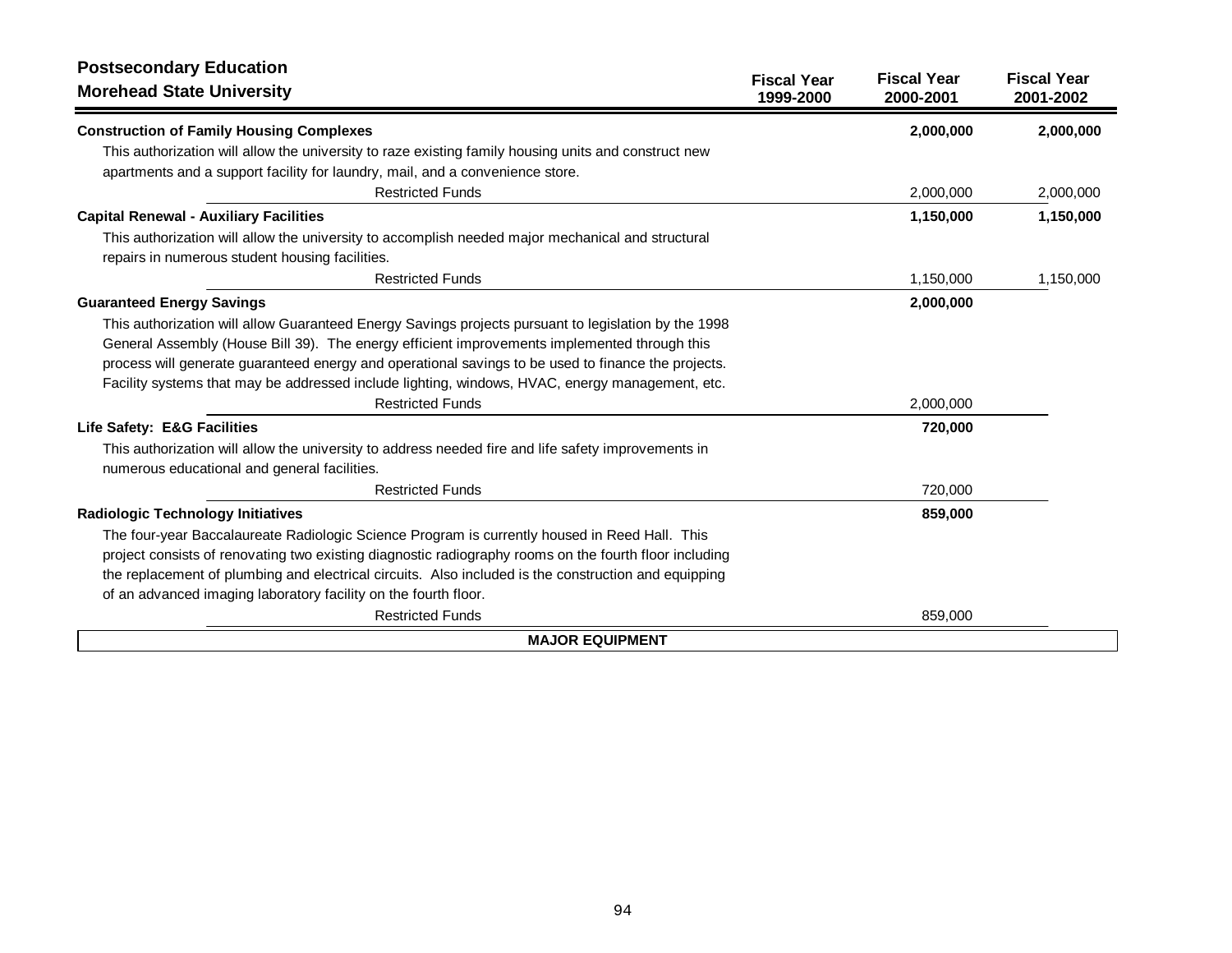| <b>Postsecondary Education</b><br><b>Morehead State University</b> | <b>Fiscal Year</b><br>1999-2000         | <b>Fiscal Year</b><br>2000-2001 | <b>Fiscal Year</b><br>2001-2002 |
|--------------------------------------------------------------------|-----------------------------------------|---------------------------------|---------------------------------|
| <b>Instructional and Support Equipment</b>                         |                                         | 1,434,100                       |                                 |
| <b>Restricted Funds</b>                                            |                                         | 1,434,100                       |                                 |
| <b>Tour Bus</b><br>Lease/Purchase                                  |                                         | 330,000                         |                                 |
| <b>Restricted Funds</b>                                            |                                         | 330,000                         |                                 |
| <b>Nuclear Magnetic Resonance Apparatus</b>                        |                                         | 210,000                         |                                 |
| <b>Restricted Funds</b>                                            |                                         | 210,000                         |                                 |
| <b>Instructional Technology Initiatives</b>                        |                                         | 2,009,600                       |                                 |
| <b>Restricted Funds</b>                                            |                                         | 2,009,600                       |                                 |
| <b>HPLC-Mass Spectrometer</b>                                      |                                         | 140,000                         |                                 |
| <b>Restricted Funds</b>                                            |                                         | 140,000                         |                                 |
|                                                                    | <b>INFORMATION TECHNOLOGY EQUIPMENT</b> |                                 |                                 |
| Microcomputer/LANs/Peripherals-Instructional                       |                                         | 2,000,000                       |                                 |
| <b>Restricted Funds</b>                                            |                                         | 2,000,000                       |                                 |
| Library Automation & Info. Support Initiatives                     |                                         | 920,000                         |                                 |
| <b>Restricted Funds</b>                                            |                                         | 920,000                         |                                 |
| Admin. & Office Systems Support Initiatives                        |                                         | 1,300,000                       |                                 |
| <b>Restricted Funds</b>                                            |                                         | 1,300,000                       |                                 |
| Networking/Infrastructure Initiatives                              |                                         | 2,180,000                       |                                 |
| <b>Restricted Funds</b>                                            |                                         | 2,180,000                       |                                 |
| <b>Telecommunications Systems</b>                                  |                                         | 2,000,000                       |                                 |
| <b>Restricted Funds</b>                                            |                                         | 2,000,000                       |                                 |
| <b>Morehead State University Summary</b>                           | 1,000,000                               | 38,626,300                      | 6,966,400                       |
| <b>Bond Fund</b>                                                   |                                         | 10,000,000                      |                                 |
| <b>Restricted Funds</b>                                            | 1,000,000                               | 28,626,300                      | 6,966,400                       |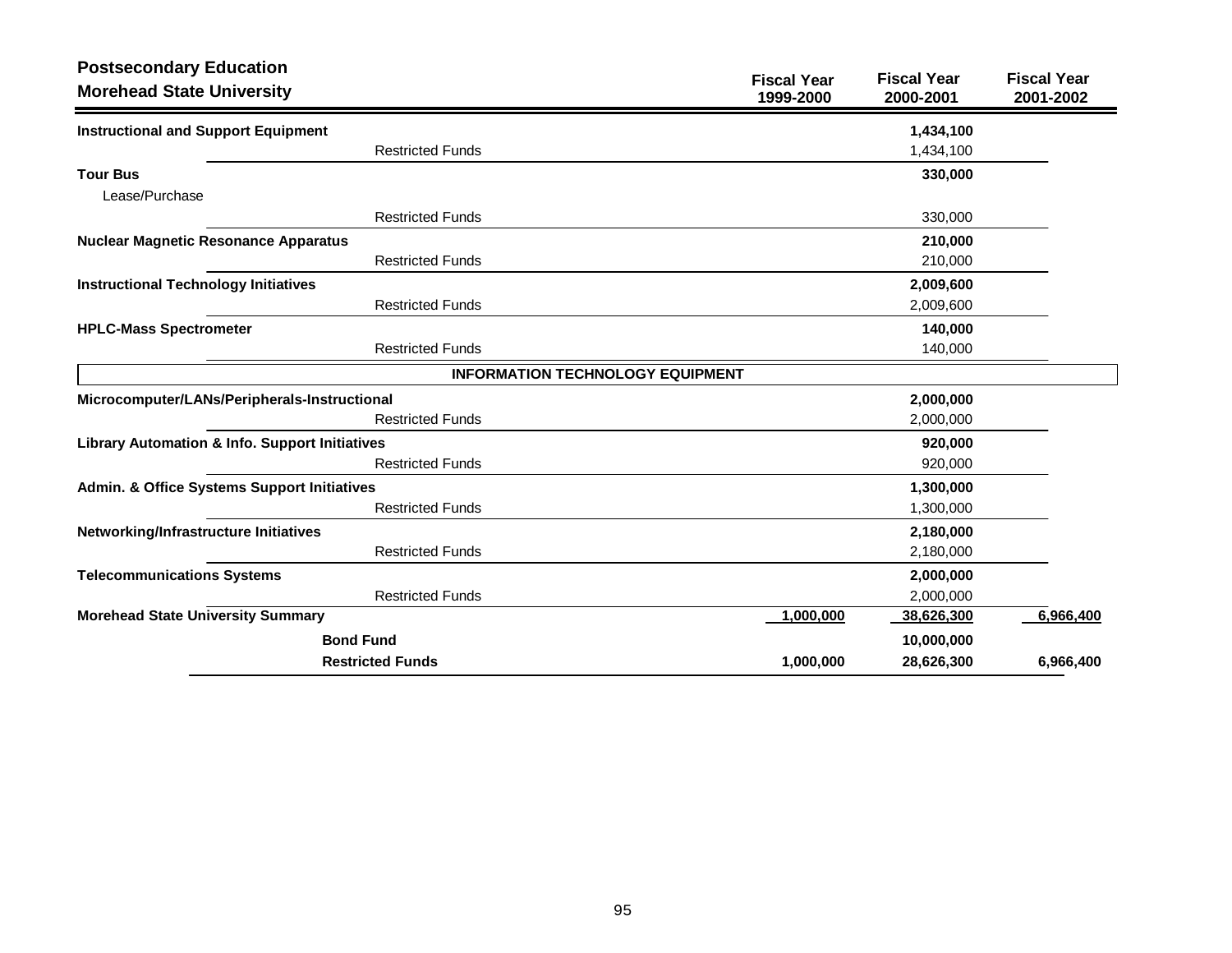| <b>Postsecondary Education</b><br><b>Murray State University</b>                                                                     | <b>Fiscal Year</b><br>1999-2000 | <b>Fiscal Year</b><br>2000-2001 | <b>Fiscal Year</b><br>2001-2002 |
|--------------------------------------------------------------------------------------------------------------------------------------|---------------------------------|---------------------------------|---------------------------------|
| <b>CAPITAL CONSTRUCTION</b>                                                                                                          |                                 |                                 |                                 |
| <b>Woods Academic/Student Services Building</b>                                                                                      |                                 | 2,000,000                       |                                 |
| This authorization will allow renovation of Woods Hall for academic and student services needs to                                    |                                 |                                 |                                 |
| include the replacement of the HVAC system, installation of a new roof, and upgrading of the<br>mechanical systems.                  |                                 |                                 |                                 |
| <b>Restricted Funds</b>                                                                                                              |                                 | 2,000,000                       |                                 |
| <b>Electrical Distribution Upgrade</b>                                                                                               |                                 | 3,330,000                       |                                 |
| This project will replace and upgrade the underground electric distribution system in the Quadrangle<br>and Winslow Cafeteria areas. |                                 |                                 |                                 |
| <b>Restricted Funds</b>                                                                                                              |                                 | 3,330,000                       |                                 |
| <b>Replace High Voltage Feeder</b>                                                                                                   |                                 | 1,141,000                       |                                 |
| This project will replace the high voltage feeder line from substation south to the Central Plant and<br>major classroom buildings.  |                                 |                                 |                                 |
| <b>Restricted Funds</b>                                                                                                              |                                 | 1,141,000                       |                                 |
| <b>National Scouting Museum, BSA Phase III</b>                                                                                       |                                 |                                 |                                 |
| Reauthorization -- This project represents the final phase of converting the old laboratory school for                               |                                 |                                 |                                 |
| use as the National Scouting Museum. The final phase of renovation will provide temperature and                                      |                                 |                                 |                                 |
| humidity-controlled storage space, exhibit construction shops, research, and administrative office                                   |                                 |                                 |                                 |
| space. The authorization for this project remains at \$5,212,000 (restricted fund).                                                  |                                 |                                 |                                 |
| <b>Replace Clark Hall</b>                                                                                                            |                                 | 8,000,000                       |                                 |
| This project will raze Clark Hall and construct three new modern facilities for residential college living<br>for 200-240 students.  |                                 |                                 |                                 |
| <b>Restricted Funds</b>                                                                                                              |                                 | 8,000,000                       |                                 |
| <b>Replace Central Plant Boiler</b>                                                                                                  |                                 | 666,000                         |                                 |
| This project will provide additional steam producing capacity for the Central Heating Plant to meet                                  |                                 |                                 |                                 |
| demand for heat in a low temperature environment by replacing a 20 year old 600 horsepower boiler                                    |                                 |                                 |                                 |
| with an 800 horsepower fire tube natural gas boiler.                                                                                 |                                 |                                 |                                 |
| <b>Restricted Funds</b>                                                                                                              |                                 | 666,000                         |                                 |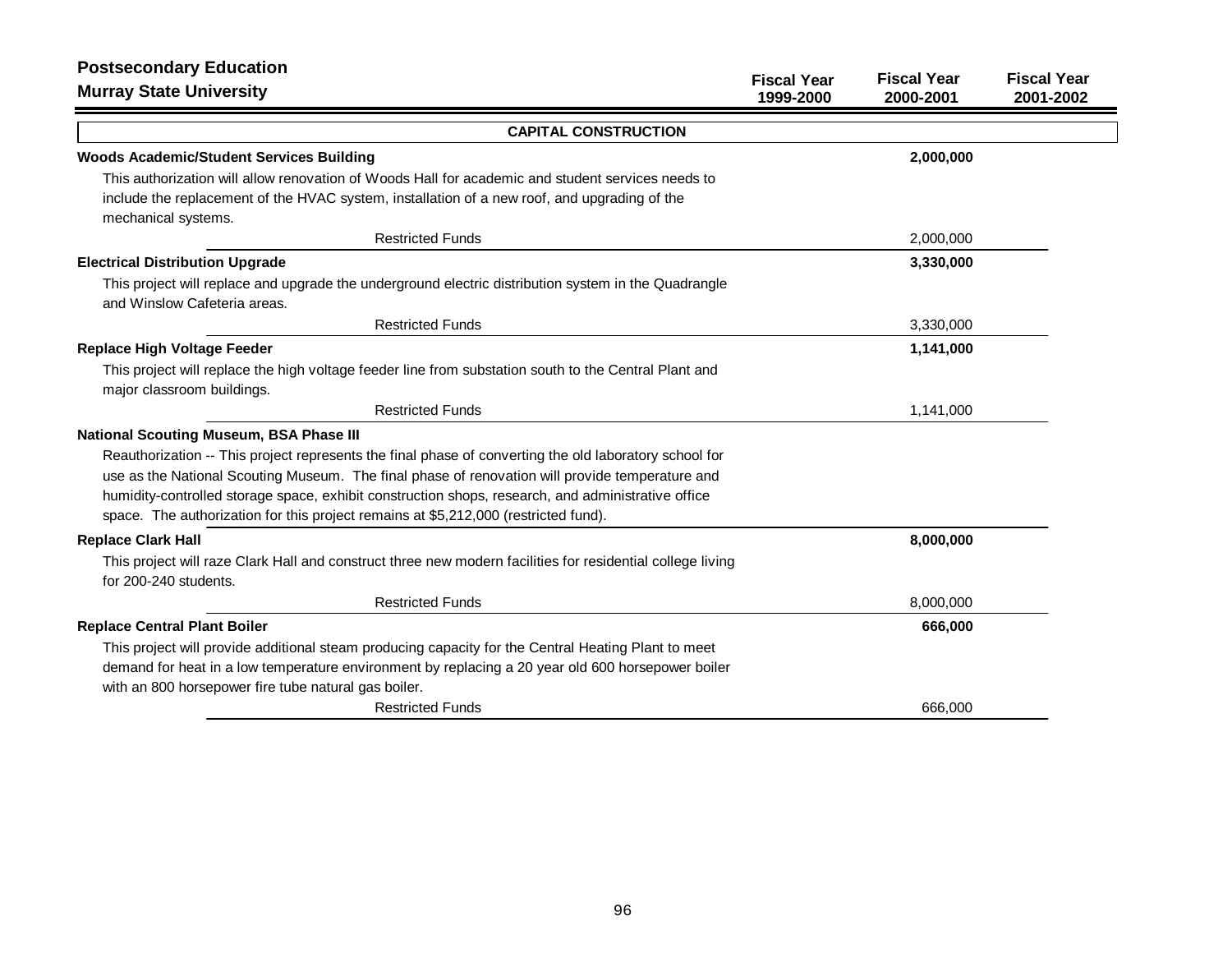| <b>Postsecondary Education</b><br><b>Murray State University</b>                                                                                    | <b>Fiscal Year</b> | <b>Fiscal Year</b> | <b>Fiscal Year</b> |
|-----------------------------------------------------------------------------------------------------------------------------------------------------|--------------------|--------------------|--------------------|
|                                                                                                                                                     | 1999-2000          | 2000-2001          | 2001-2002          |
| <b>Replace Physical Plant Electrical Sub-station</b>                                                                                                |                    | 796,000            |                    |
| This authorization will allow the replacement of a 40-year old electrical substation that does not have                                             |                    |                    |                    |
| adequate capacity to meet the demands of existing buildings and those authorized and scheduled to<br>come on-line.                                  |                    |                    |                    |
| <b>Restricted Funds</b>                                                                                                                             |                    | 796,000            |                    |
| <b>Replace Campus Telephone Cable</b>                                                                                                               |                    | 1,708,000          |                    |
| This authorization will allow the replacement of deteriorated direct buried telephone cable with<br>state-of-the-art fiber optics.                  |                    |                    |                    |
| <b>Restricted Funds</b>                                                                                                                             |                    | 1,708,000          |                    |
| Asbestos Abatement: E & G Pool < \$400,000                                                                                                          |                    | 272,500            |                    |
| This project will address the need to abate friable asbestos from Applied Science, Blackburn Science,<br>and Carr Gym exterior.                     |                    |                    |                    |
| <b>Restricted Funds</b>                                                                                                                             |                    | 272,500            |                    |
| <b>CFC Compliance: E &amp; G Chillers Replacement</b>                                                                                               |                    | 585,000            |                    |
| This authorization will allow the university to comply with clean air requirements and regulations on                                               |                    |                    |                    |
| mechanical rooms that contain CFC equipment by replacing chillers for ten education and general<br>facilities.                                      |                    |                    |                    |
| <b>Restricted Funds</b>                                                                                                                             |                    | 585,000            |                    |
| <b>Pogue Electric and HVAC Renovation</b>                                                                                                           |                    | 750,000            |                    |
| This authorization will allow the upgrading of the electrical distribution system and the installation of<br>a modern HVAC system in Pogue Library. |                    |                    |                    |
| <b>Restricted Funds</b>                                                                                                                             |                    | 750,000            |                    |
| <b>Central Plant - Add Chiller</b>                                                                                                                  |                    | 630,000            |                    |
| This authorization will allow the addition of a 600-ton chiller to central cooling plant.                                                           |                    |                    |                    |
| <b>Restricted Funds</b>                                                                                                                             |                    | 630,000            |                    |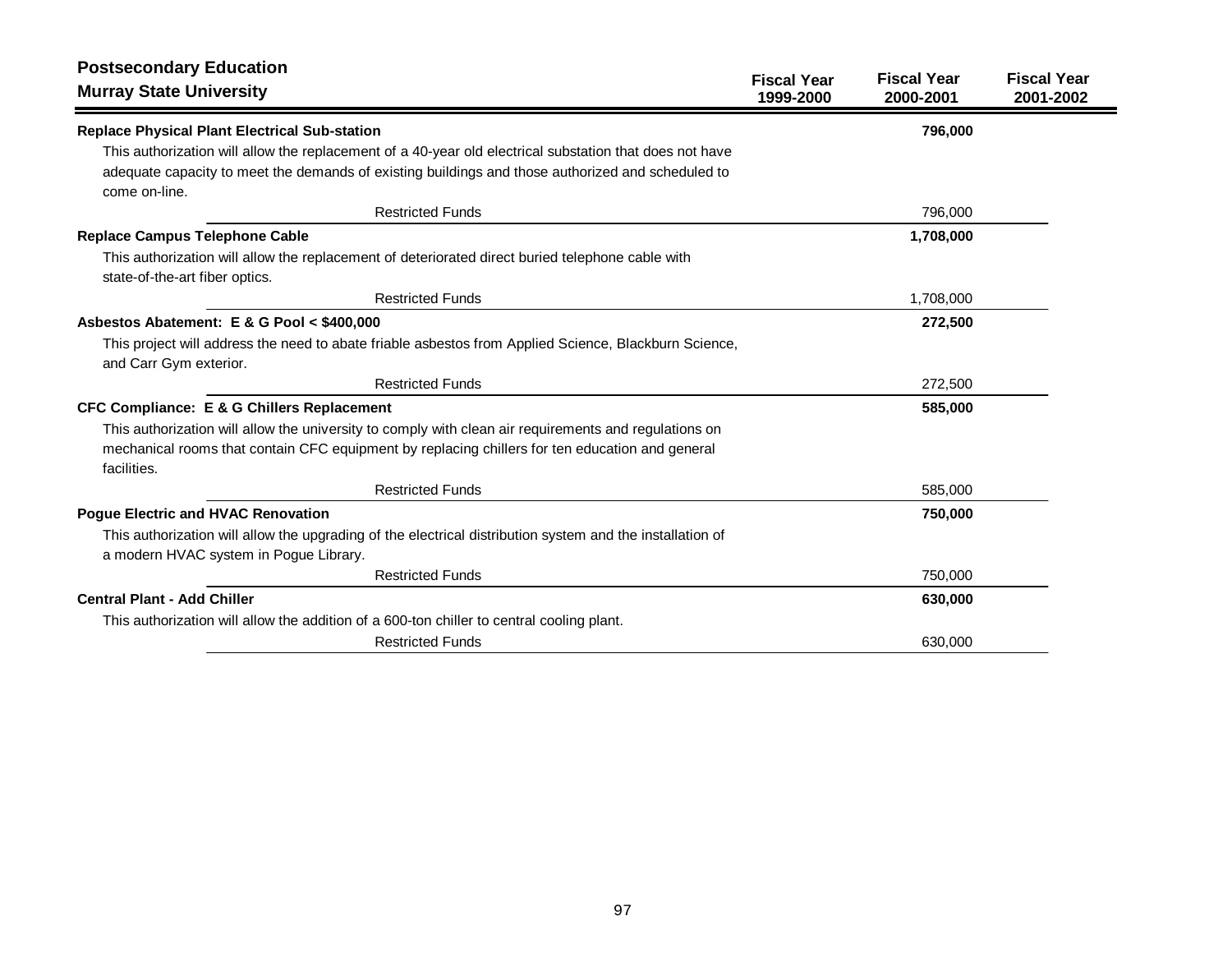| <b>Postsecondary Education</b>                                                                                                                    |                                 |                                 |                                 |
|---------------------------------------------------------------------------------------------------------------------------------------------------|---------------------------------|---------------------------------|---------------------------------|
| <b>Murray State University</b>                                                                                                                    | <b>Fiscal Year</b><br>1999-2000 | <b>Fiscal Year</b><br>2000-2001 | <b>Fiscal Year</b><br>2001-2002 |
| <b>New Science Building</b>                                                                                                                       |                                 | 13,000,000                      |                                 |
| This authorization will fund Phase I of the replacement of Blackburn Science Building to provide                                                  |                                 |                                 |                                 |
| up-to-date teaching and research space and to provide additional space to accommodate faculty and                                                 |                                 |                                 |                                 |
| student growth. The combined cost of both phases is \$26,000,000.                                                                                 |                                 |                                 |                                 |
| <b>Bond Fund</b>                                                                                                                                  |                                 | 13,000,000                      |                                 |
| <b>Land Acquisition Pool</b>                                                                                                                      |                                 | 500,000                         |                                 |
| This authorization will allow the university to acquire properties as they become available.                                                      |                                 |                                 |                                 |
| <b>Restricted Funds</b>                                                                                                                           |                                 | 500,000                         |                                 |
| <b>Guaranteed Energy Savings Project</b>                                                                                                          |                                 | 2,000,000                       |                                 |
| This authorization allows guaranteed energy savings performance contracting projects pursuant to                                                  |                                 |                                 |                                 |
| House Bill 639 of the 1998 General Assembly.                                                                                                      |                                 |                                 |                                 |
| <b>Restricted Funds</b>                                                                                                                           |                                 | 2,000,000                       |                                 |
| <b>Upgrade Highway 121 Electrical Substation</b>                                                                                                  |                                 | 1,000,000                       |                                 |
| This authorization will allow the upgrading of the existing electrical substation, built in 1953, located<br>on Highway 121.                      |                                 |                                 |                                 |
| <b>Restricted Funds</b>                                                                                                                           |                                 | 1,000,000                       |                                 |
| Price Doyle HVAC Replacement & Energy Retrofit                                                                                                    |                                 | 750,000                         |                                 |
| This authorization will allow the complete replacement of the Price Doyle Fine Arts Building's 30 year                                            |                                 |                                 |                                 |
| old HVAC system and replacement or retrofit of all windows and exterior doors. Also included will be                                              |                                 |                                 |                                 |
| the complete renovation of the "breezeway" wing that joins the main tower of Price Doyle with the Old                                             |                                 |                                 |                                 |
| Fine Arts Building.                                                                                                                               |                                 |                                 |                                 |
| <b>Restricted Funds</b>                                                                                                                           |                                 | 750,000                         |                                 |
| Capital Renewal: E & G Pool < \$400,000                                                                                                           |                                 | 2,705,000                       |                                 |
| This project pool will allow the upgrading or replacement of facility systems that have exceeded at<br>least 90 percent of their life expectancy. |                                 |                                 |                                 |
| <b>Restricted Funds</b>                                                                                                                           |                                 | 2,705,000                       |                                 |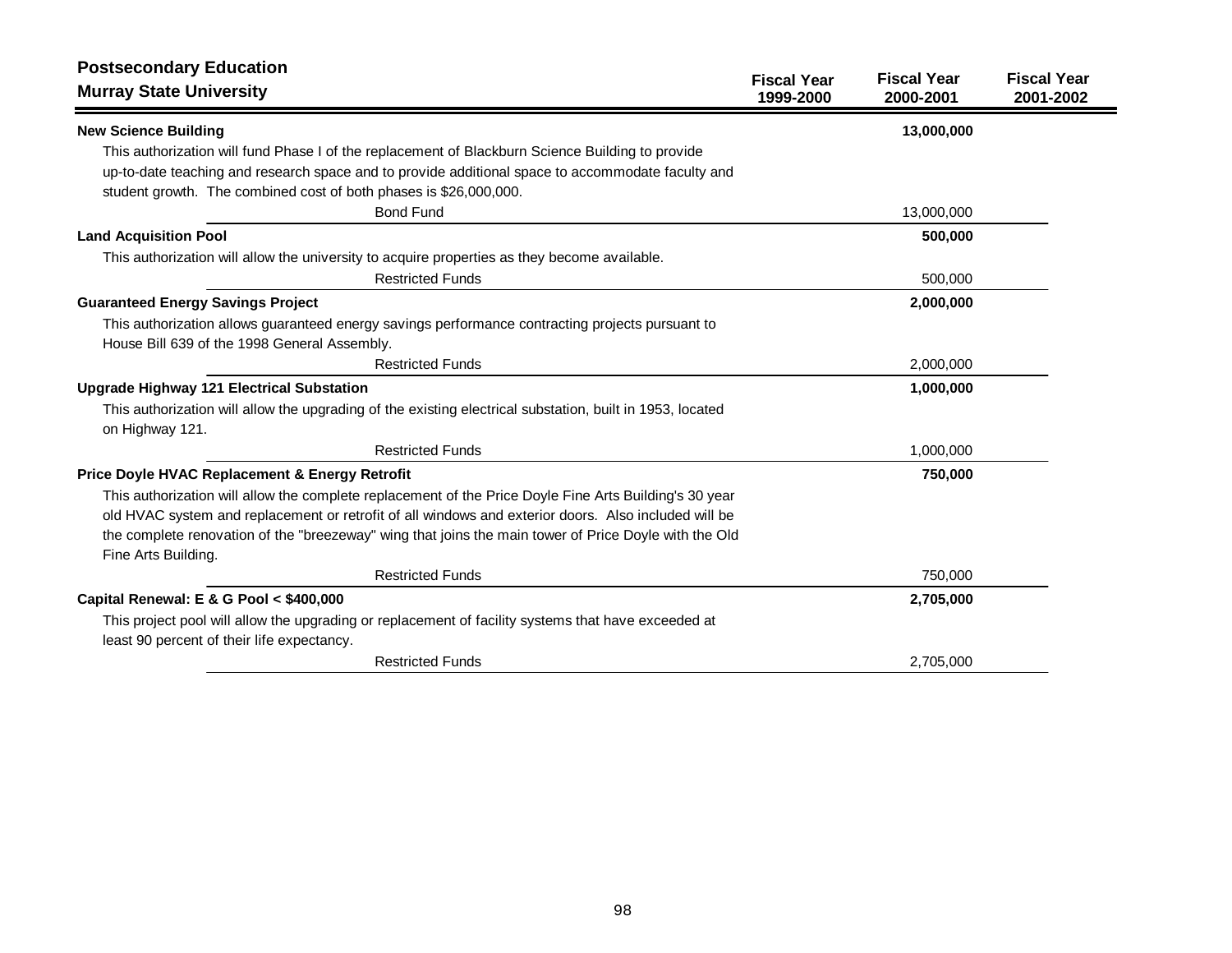| <b>Postsecondary Education</b><br><b>Murray State University</b>                                                                                                                                                                                                                  | <b>Fiscal Year</b><br>1999-2000 | <b>Fiscal Year</b><br>2000-2001 | <b>Fiscal Year</b><br>2001-2002 |
|-----------------------------------------------------------------------------------------------------------------------------------------------------------------------------------------------------------------------------------------------------------------------------------|---------------------------------|---------------------------------|---------------------------------|
| Capital Renewal: H & D Pool < \$400,000                                                                                                                                                                                                                                           |                                 | 195,000                         |                                 |
| This project pool will allow the upgrading or replacement of Housing and Dining facility systems that<br>have exceeded at least 90 percent of their life expectancy.                                                                                                              |                                 |                                 |                                 |
| <b>Restricted Funds</b>                                                                                                                                                                                                                                                           |                                 | 195,000                         |                                 |
| Winslow Cafeteria - Replace Mechanical Equipment                                                                                                                                                                                                                                  |                                 |                                 | 500,000                         |
| This authorization will allow the renovation or replacement of mechanical equipment in Winslow<br>Cafeteria including: R-22 chiller, cooling tower, boiler, water heater, hot and chilled water pumps,<br>building air handlers, exhaust fans, and HVAC controls.                 |                                 |                                 |                                 |
| <b>Restricted Funds</b>                                                                                                                                                                                                                                                           |                                 |                                 | 500,000                         |
| Elizabeth College - Renovate HVAC System<br>This authorization will allow the replacement of the R-113 chiller, cooling tower, boiler, water heater,<br>hot and chilled water pumps, HVAC controls, valves, exhaust fans, and fan-coil units in Elizabeth<br>Residential College. |                                 | 1,200,000                       |                                 |
| <b>Restricted Funds</b>                                                                                                                                                                                                                                                           |                                 | 1,200,000                       |                                 |
| Hester College - Renovate HVAC System<br>This authorization will allow the replacement of the R-11 chiller, cooling tower, boiler, water heater,<br>hot and chilled water pumps, HVAC controls, valves, exhaust fans, and fan-coil units in Hester<br>Residential College.        |                                 | 800,000                         |                                 |
| <b>Restricted Funds</b>                                                                                                                                                                                                                                                           |                                 | 800,000                         |                                 |
| White College - Renovate HVAC System<br>This authorization will allow the replacement of the R-11 chiller, cooling tower, boiler, water heater,<br>hot and chilled water pumps, HVAC controls, valves, exhaust fans, and fan-coil units in White                                  |                                 | 1,000,000                       |                                 |
| Residential College.<br><b>Restricted Funds</b>                                                                                                                                                                                                                                   |                                 | 1,000,000                       |                                 |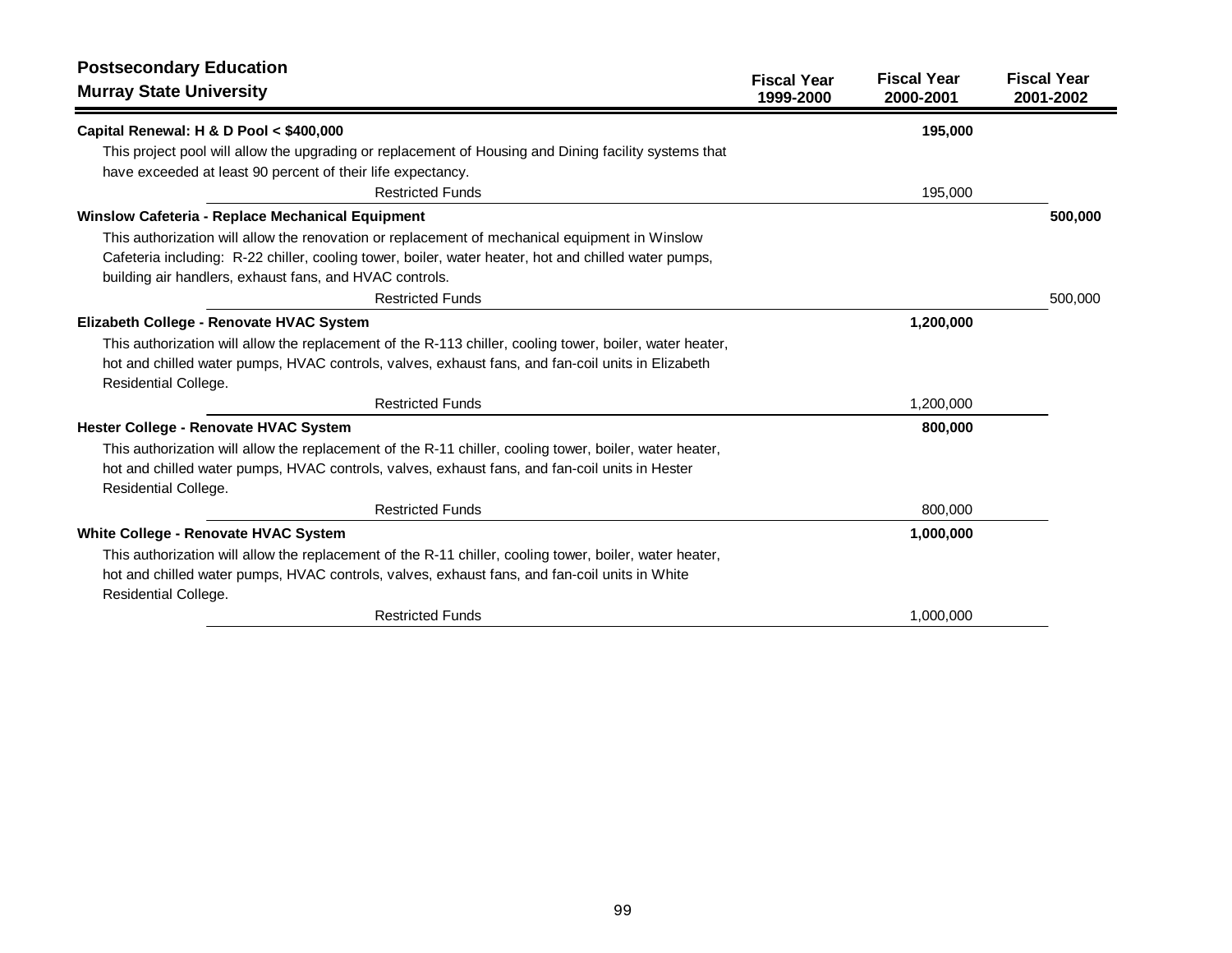| <b>Postsecondary Education</b><br><b>Murray State University</b>                                                                                                                                                                        | <b>Fiscal Year</b><br>1999-2000 | <b>Fiscal Year</b><br>2000-2001 | <b>Fiscal Year</b><br>2001-2002 |
|-----------------------------------------------------------------------------------------------------------------------------------------------------------------------------------------------------------------------------------------|---------------------------------|---------------------------------|---------------------------------|
| White College - Replace Domestic Water Piping                                                                                                                                                                                           |                                 | 500,000                         |                                 |
| This authorization will allow the replacement of all domestic water piping and associated<br>components, including domestic piping, pumps, valves, shower units, stalls, and other related<br>equipment in White Residential College.   |                                 |                                 |                                 |
| <b>Restricted Funds</b>                                                                                                                                                                                                                 |                                 | 500,000                         |                                 |
| Regents College - Replace Domestic Water Piping                                                                                                                                                                                         |                                 | 500,000                         |                                 |
| This authorization will allow the replacement of all domestic water piping and associated<br>components, including domestic piping, pumps, valves, shower units, stalls, and other related<br>equipment in Regents Residential College. |                                 |                                 |                                 |
| <b>Restricted Funds</b>                                                                                                                                                                                                                 |                                 | 500,000                         |                                 |
| Regents College - Renovate HVAC System                                                                                                                                                                                                  |                                 | 1,000,000                       |                                 |
| This authorization will allow the replacement of the R-11 Chiller, cooling tower, boiler, water heater,<br>hot and chilled water pumps, HVAC controls, valves, exhaust fans, and fan-coil units in Regents<br>Residential College.      |                                 |                                 |                                 |
| <b>Restricted Funds</b>                                                                                                                                                                                                                 |                                 | 1,000,000                       |                                 |
| <b>Applied Science - Electrical Upgrade</b>                                                                                                                                                                                             |                                 | 850,000                         |                                 |
| This authorization will allow the upgrading of the electrical system in the Applied Science Building to<br>meet the increasing demands of the academic and support departments located in the building.                                 |                                 |                                 |                                 |
| <b>Restricted Funds</b>                                                                                                                                                                                                                 |                                 | 850,000                         |                                 |
| <b>Wells Hall - Electrical Upgrade</b>                                                                                                                                                                                                  |                                 | 600,000                         |                                 |
| This authorization will allow the upgrading of the electrical system in Wells Hall to meet the<br>increasing demands of the academic and support departments located in this building.                                                  |                                 |                                 |                                 |
| <b>Restricted Funds</b>                                                                                                                                                                                                                 |                                 | 600,000                         |                                 |
| <b>Sparks Hall - Electrical Upgrade</b>                                                                                                                                                                                                 |                                 | 952,000                         |                                 |
| This authorization will allow the upgrading of the electrical system in Sparks Hall to meet the<br>increasing demands the departments located in the building.                                                                          |                                 |                                 |                                 |
| <b>Restricted Funds</b>                                                                                                                                                                                                                 |                                 | 952,000                         |                                 |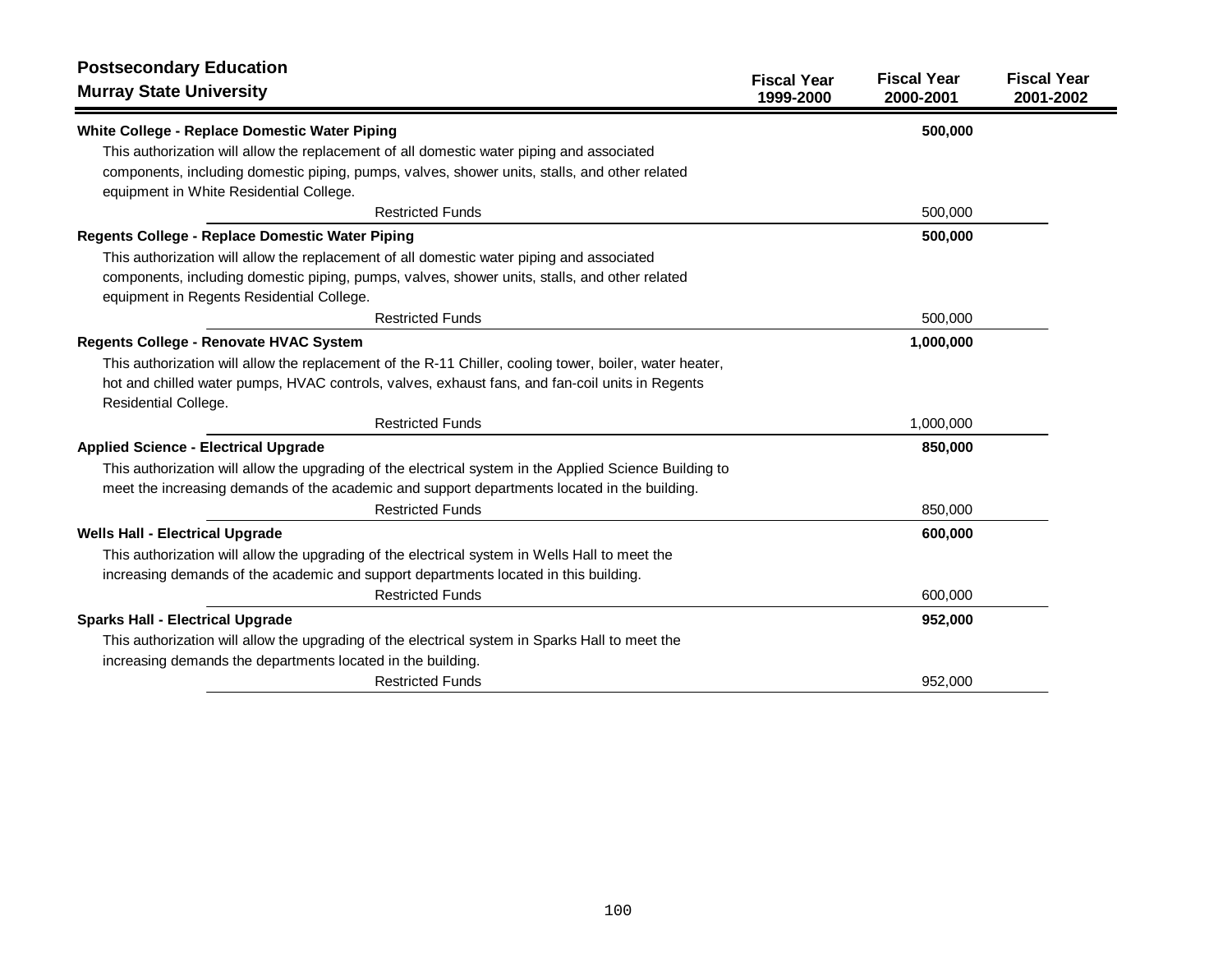| <b>Postsecondary Education</b><br><b>Murray State University</b>                                                                     | <b>Fiscal Year</b><br>1999-2000 | <b>Fiscal Year</b><br>2000-2001 | <b>Fiscal Year</b><br>2001-2002 |
|--------------------------------------------------------------------------------------------------------------------------------------|---------------------------------|---------------------------------|---------------------------------|
| <b>Sparks Hall - Renovate HVAC System</b>                                                                                            |                                 | 500,000                         |                                 |
| This authorization will allow the renovation of the HVAC system in Sparks Hall including replacement                                 |                                 |                                 |                                 |
| of R-113 Chiller, cooling tower, boilers, pumps, related controls, and mixing boxes.                                                 |                                 |                                 |                                 |
| <b>Restricted Funds</b>                                                                                                              |                                 | 500,000                         |                                 |
| <b>General Services - Renovate HVAC System</b>                                                                                       |                                 | 500,000                         |                                 |
| This authorization will allow the renovation of the HVAC system in the General Services Building                                     |                                 |                                 |                                 |
| including the replacement of hot and chilled water pumps, controls and damper assemblies, hot and                                    |                                 |                                 |                                 |
| chilled water valves, and mixing boxes.                                                                                              |                                 |                                 |                                 |
| <b>Restricted Funds</b>                                                                                                              |                                 | 500,000                         |                                 |
| Special Education Bldg - Renovate HVAC System                                                                                        |                                 | 500,000                         |                                 |
| This authorization will allow the renovation of the HVAC system in the Special Education Building                                    |                                 |                                 |                                 |
| including replacement of R-11 chiller, pumps, system controls and valves, electric reheat, and                                       |                                 |                                 |                                 |
| mixing boxes.                                                                                                                        |                                 |                                 |                                 |
| <b>Restricted Funds</b>                                                                                                              |                                 | 500,000                         |                                 |
| Deferred Maintenance: E & G Pool < \$400,000                                                                                         |                                 | 864,000                         |                                 |
| This authorization will restore 48 education and general buildings and fixed equipment to an                                         |                                 |                                 |                                 |
| acceptable level of repair for continuity of operation and preservation of the facilities.                                           |                                 |                                 |                                 |
| <b>Restricted Funds</b>                                                                                                              |                                 | 864,000                         |                                 |
| Deferred Maintenance: H & D Pool < \$400,000                                                                                         |                                 | 930,000                         |                                 |
| This authorization will allow the university to address deferred maintenance needs and restore                                       |                                 |                                 |                                 |
| buildings and fixed equipment to an acceptable level of repair for continuity of operation and                                       |                                 |                                 |                                 |
| preservation until such time as a full renovation can be completed or the buildings are replaced.                                    |                                 |                                 |                                 |
| <b>Restricted Funds</b>                                                                                                              |                                 | 930,000                         |                                 |
| Life Safety: E & G Pool < \$400,000                                                                                                  |                                 | 852,000                         |                                 |
| This authorization will allow the installation of sprinkler systems and smoke detectors as<br>recommended by the State Fire Marshal. |                                 |                                 |                                 |
| <b>Restricted Funds</b>                                                                                                              |                                 | 852,000                         |                                 |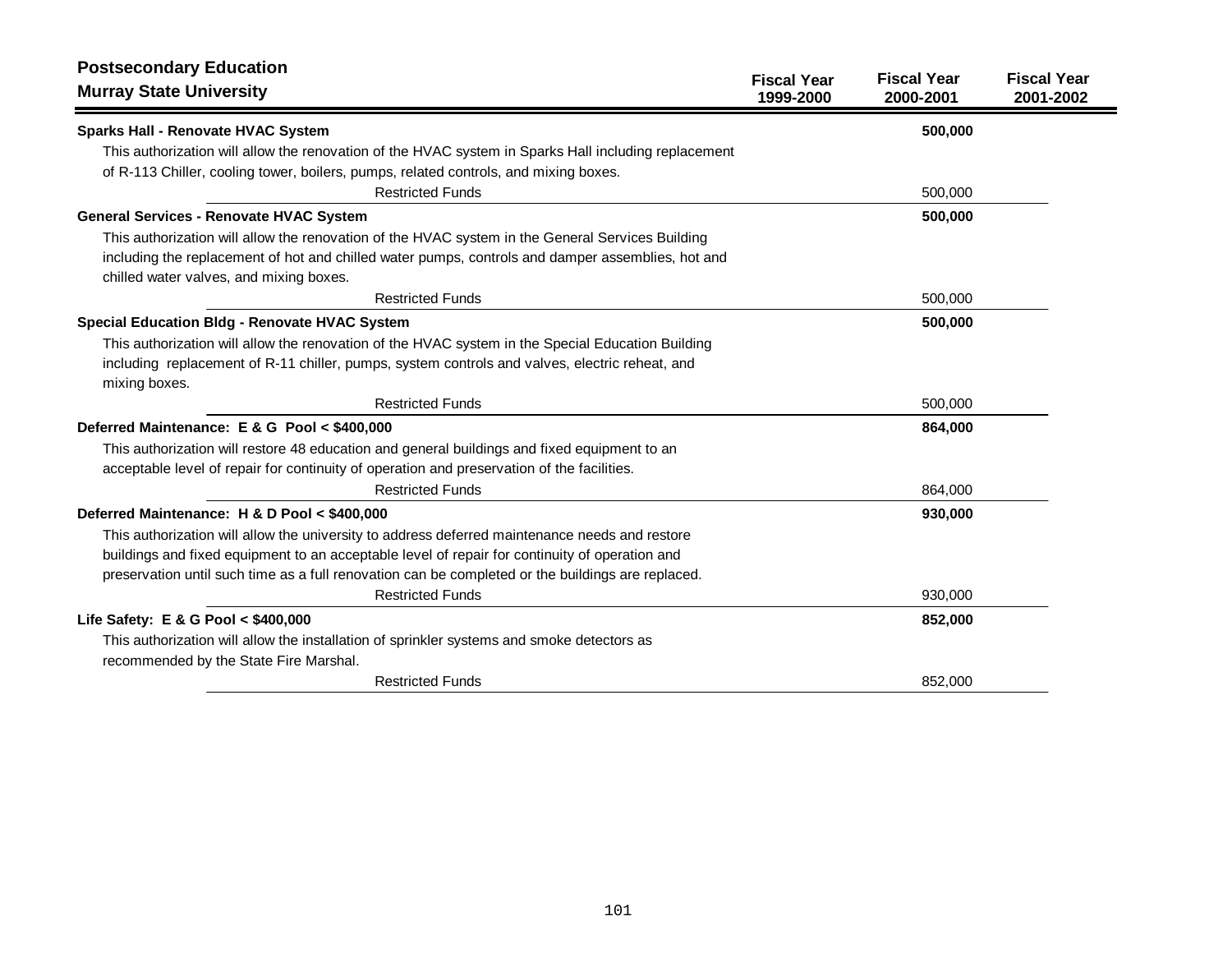| <b>Postsecondary Education</b><br><b>Murray State University</b>                                                                                           | <b>Fiscal Year</b><br>1999-2000 | <b>Fiscal Year</b><br>2000-2001 | <b>Fiscal Year</b><br>2001-2002 |
|------------------------------------------------------------------------------------------------------------------------------------------------------------|---------------------------------|---------------------------------|---------------------------------|
| Life Safety: H & D Pool <\$400,000                                                                                                                         |                                 | 40,000                          |                                 |
| This project will address life/safety measures recommended by the State Fire Marshal including                                                             |                                 |                                 |                                 |
| installation of sprinklers and smoke detectors.                                                                                                            |                                 |                                 |                                 |
| <b>Restricted Funds</b>                                                                                                                                    |                                 | 40,000                          |                                 |
| ADA Compliance: Arch Barrier E&G Pool < \$400,000                                                                                                          |                                 | 2,092,000                       |                                 |
| This project will address removal of architectural barriers for compliance with the Americans with                                                         |                                 |                                 |                                 |
| Disabilities Act in 42 education and general facilities.                                                                                                   |                                 |                                 |                                 |
| <b>Restricted Funds</b>                                                                                                                                    |                                 | 2,092,000                       |                                 |
| ADA Compliance: Elev Ctrls/Modify E&G < \$400,000                                                                                                          |                                 | 1,013,000                       |                                 |
| This authorization will allow the modification or replacement of elevators for compliance with                                                             |                                 |                                 |                                 |
| requirements of the Americans with Disabilities Act in the following buildings: Woods, Waterfield,                                                         |                                 |                                 |                                 |
| Business Building, Ordway Hall, Blackburn Science, Pogue Library, Lowry Center, Wilson Hall,                                                               |                                 |                                 |                                 |
| Wells, Hancock Bio-Station, Special Education, Curris Center, Industry and Technology, and                                                                 |                                 |                                 |                                 |
| Facilities Management.                                                                                                                                     |                                 |                                 |                                 |
| <b>Restricted Funds</b>                                                                                                                                    |                                 | 1,013,000                       |                                 |
| ADA Compliance: Arch Barriers H&D Pool <\$400,000                                                                                                          |                                 | 175,000                         | 300,000                         |
| This project will allow the university to comply with the requirements of the Americans with                                                               |                                 |                                 |                                 |
| Disabilities Act, i.e., barrier removal in auxiliary enterprise facilities.                                                                                |                                 |                                 |                                 |
| <b>Restricted Funds</b>                                                                                                                                    |                                 | 175,000                         | 300,000                         |
| Asbestos Abatement: H & D Pool < \$400,000                                                                                                                 |                                 | 321,000                         | 395,000                         |
| This project will address the need to abate friable asbestos in Housing and Dining System facilities.                                                      |                                 |                                 |                                 |
| <b>Restricted Funds</b>                                                                                                                                    |                                 | 321,000                         | 395,000                         |
| Projects Less Than \$400,000 E & G                                                                                                                         |                                 | 792,000                         |                                 |
| This authorization will allow general maintenance, minor renovations and the expansion, upgrading,<br>or replacement of educational and general buildings. |                                 |                                 |                                 |
| <b>Restricted Funds</b>                                                                                                                                    |                                 | 792,000                         |                                 |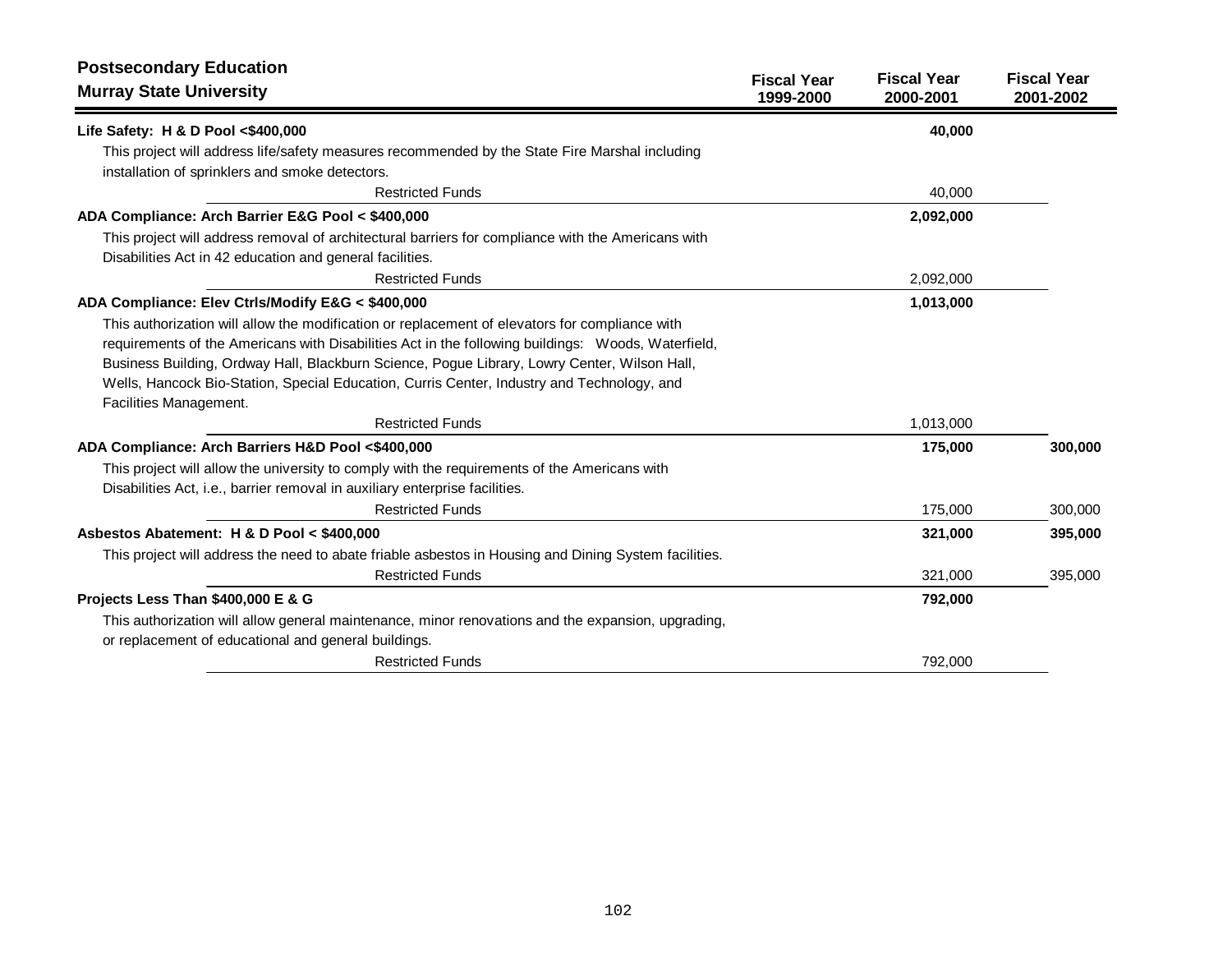| <b>Postsecondary Education</b>                   |                                                                    |                                 |
|--------------------------------------------------|--------------------------------------------------------------------|---------------------------------|
| <b>Murray State University</b>                   | <b>Fiscal Year</b><br><b>Fiscal Year</b><br>1999-2000<br>2000-2001 | <b>Fiscal Year</b><br>2001-2002 |
|                                                  | <b>MAJOR EQUIPMENT</b>                                             |                                 |
| <b>Stereo Lithograph</b>                         | 500,000                                                            |                                 |
| <b>Restricted Funds</b>                          | 500,000                                                            |                                 |
| Recording/Playback Lab & Special Instrument Repl |                                                                    | 188,000                         |
| <b>Restricted Funds</b>                          |                                                                    | 188,000                         |
| Replace Home Economics Appliances, etc.          |                                                                    | 120,000                         |
| <b>Restricted Funds</b>                          |                                                                    | 120,000                         |
| <b>Optics Lab Equipment</b>                      |                                                                    | 170,000                         |
| <b>Federal Fund</b>                              |                                                                    | 85,000                          |
| <b>Restricted Funds</b>                          |                                                                    | 85,000                          |
| <b>Dark Room Scanner</b>                         |                                                                    | 120,000                         |
| <b>Restricted Funds</b>                          |                                                                    | 120,000                         |
| <b>Materials Testing Machine</b>                 | 240,000                                                            |                                 |
| <b>Restricted Funds</b>                          | 240,000                                                            |                                 |
|                                                  | <b>INFORMATION TECHNOLOGY EQUIPMENT</b>                            |                                 |
| <b>Campus Network Distribution System</b>        | 3,000,000                                                          |                                 |
| <b>Restricted Funds</b>                          | 3,000,000                                                          |                                 |
| <b>Centralized Support System</b>                | 1,850,000                                                          |                                 |
| <b>Restricted Funds</b>                          | 1,850,000                                                          |                                 |
| <b>Network Nine Residence Halls</b>              | 1,300,000                                                          |                                 |
| <b>Restricted Funds</b>                          | 1,300,000                                                          |                                 |
| <b>Murray State University Summary</b>           | 62,899,500                                                         | 1,793,000                       |
| <b>Bond Fund</b>                                 | 13,000,000                                                         |                                 |
| <b>Restricted Funds</b>                          | 49,899,500                                                         | 1,708,000                       |
| <b>Federal Fund</b>                              |                                                                    | 85,000                          |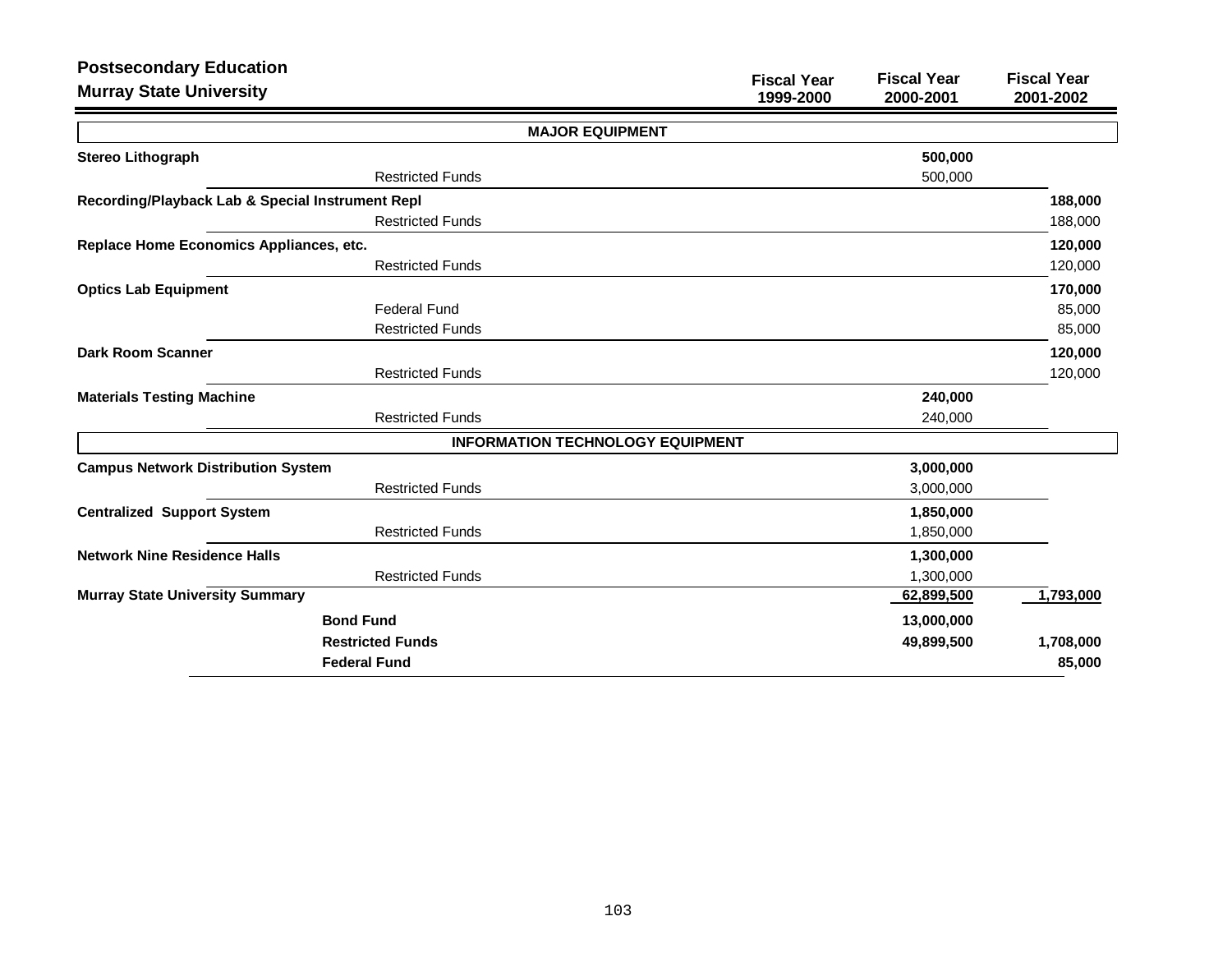| <b>Postsecondary Education</b><br><b>Northern Kentucky University</b>                                        | <b>Fiscal Year</b><br>1999-2000 | <b>Fiscal Year</b><br>2000-2001 | <b>Fiscal Year</b><br>2001-2002 |
|--------------------------------------------------------------------------------------------------------------|---------------------------------|---------------------------------|---------------------------------|
| <b>CAPITAL CONSTRUCTION</b>                                                                                  |                                 |                                 |                                 |
| <b>Covington Campus Privatization</b>                                                                        |                                 | 11,000,000                      |                                 |
| This project authorization will allow the university to develop a facility on the University's Covington     |                                 |                                 |                                 |
| Campus that will better meet the university's instructional delivery needs at this location. Various         |                                 |                                 |                                 |
| options for achieving this goal will be pursued, including the built-to-suit process. The existing           |                                 |                                 |                                 |
| building on this site was constructed in 1962.                                                               |                                 |                                 |                                 |
| <b>Other Funds</b>                                                                                           |                                 | 11,000,000                      |                                 |
| Alumni & Faculty/Staff Center                                                                                |                                 | 4,000,000                       |                                 |
| This authorization will allow construction of a facility to be used as a gathering place for faculty, staff, |                                 |                                 |                                 |
| alumni, and friends of the university. Private funds will be raised to construct and equip this facility.    |                                 |                                 |                                 |
| <b>Other Funds</b>                                                                                           |                                 | 4,000,000                       |                                 |
| <b>Safety Lighting</b>                                                                                       |                                 | 910,000                         |                                 |
| This authorization will allow the university to provide lighting of roadways providing access to the         |                                 |                                 |                                 |
| university from U.S. 27, Johns Hill Road, and Three Mile Road to address a life safety and security          |                                 |                                 |                                 |
| issue.                                                                                                       |                                 |                                 |                                 |
| <b>Restricted Funds</b>                                                                                      |                                 | 910,000                         |                                 |
| <b>Nunn Hall Mechanical Upgrade</b>                                                                          |                                 | 500,000                         |                                 |
| This project will replace the HVAC system in Nunn Hall to improve the indoor air quality and also to         |                                 |                                 |                                 |
| improve the energy efficiency of the mechanical system.                                                      |                                 |                                 |                                 |
| <b>Restricted Funds</b>                                                                                      |                                 | 500,000                         |                                 |
| Minor Projects Pool (2000-2002)                                                                              |                                 | 2,170,000                       |                                 |
| This Minor Projects pool authorization will allow numerous capital renewal projects in various               |                                 |                                 |                                 |
| education and general buildings.                                                                             |                                 |                                 |                                 |
| <b>Restricted Funds</b>                                                                                      |                                 | 2,170,000                       |                                 |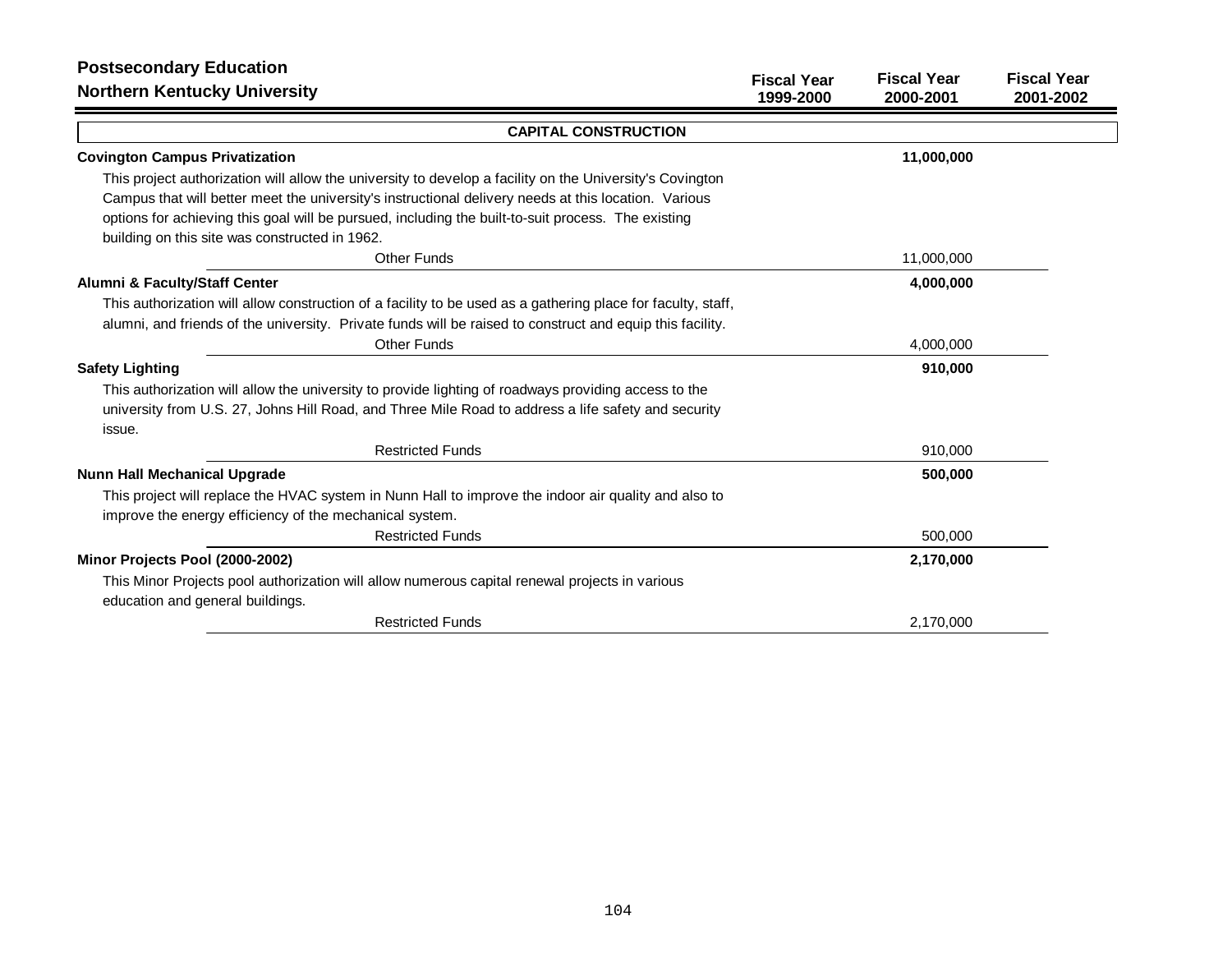| <b>Postsecondary Education</b>                                                                            | <b>Fiscal Year</b> | <b>Fiscal Year</b> | <b>Fiscal Year</b> |
|-----------------------------------------------------------------------------------------------------------|--------------------|--------------------|--------------------|
| <b>Northern Kentucky University</b>                                                                       | 1999-2000          | 2000-2001          | 2001-2002          |
| <b>Old Science Renovation (Design Phase)</b>                                                              |                    | 1,000,000          |                    |
| The existing Science Building, completed in 1974, will be vacant upon completion of the new Natural       |                    |                    |                    |
| Science Building. The old Science Building, which contains 125,000 gross square feet, will be             |                    |                    |                    |
| renovated to serve as a general classroom building accommodating three to five academic                   |                    |                    |                    |
| departments.                                                                                              |                    |                    |                    |
| <b>Bond Fund</b>                                                                                          |                    | 1,000,000          |                    |
| Land Acquisition (2000-2002)                                                                              |                    | 4,000,000          |                    |
| This authorization will allow the university to take advantage of real property acquisition opportunities |                    |                    |                    |
| during the 2000-2002 time period to support educational programs and campus development. This             |                    |                    |                    |
| acquisition will be made through lease/purchase.                                                          |                    |                    |                    |
| <b>Restricted Funds</b>                                                                                   |                    | 4,000,000          |                    |
| <b>Classroom/Technology Initiative</b>                                                                    |                    | 3,000,000          |                    |
| The goal of this project is to provide classroom spaces conducive to new learning styles and              |                    |                    |                    |
| technology. All classroom space will be evaluated for effectiveness. This project will provide            |                    |                    |                    |
| state-of-the-art instructional technology in classrooms, including installation of state-of-the-art       |                    |                    |                    |
| data/audio/video presentation systems in numerous auditorium/classrooms; installation of satellite        |                    |                    |                    |
| dishes and related cable infrastructure; and, other needed support equipment.                             |                    |                    |                    |
| <b>Restricted Funds</b>                                                                                   |                    | 3,000,000          |                    |
| <b>Boiler/Chiller Replacement</b>                                                                         |                    | 1,500,000          |                    |
| This project will allow the replacement of a 5000KW electric boiler installed in 1975 with a 600 HP       |                    |                    |                    |
| gas/oil-fired boiler and the replacement of a 740 ton chiller installed in 1975 with a new 1500 ton       |                    |                    |                    |
| chiller to meet the requirements of the new Natural Science Building. The new boiler and chiller will     |                    |                    |                    |
| be installed in the Central Power Plant, which was constructed in 1975. This new boiler and chiller       |                    |                    |                    |
| will be relocated to the new Power Plant when completed.                                                  |                    |                    |                    |
| <b>Restricted Funds</b>                                                                                   |                    | 1,500,000          |                    |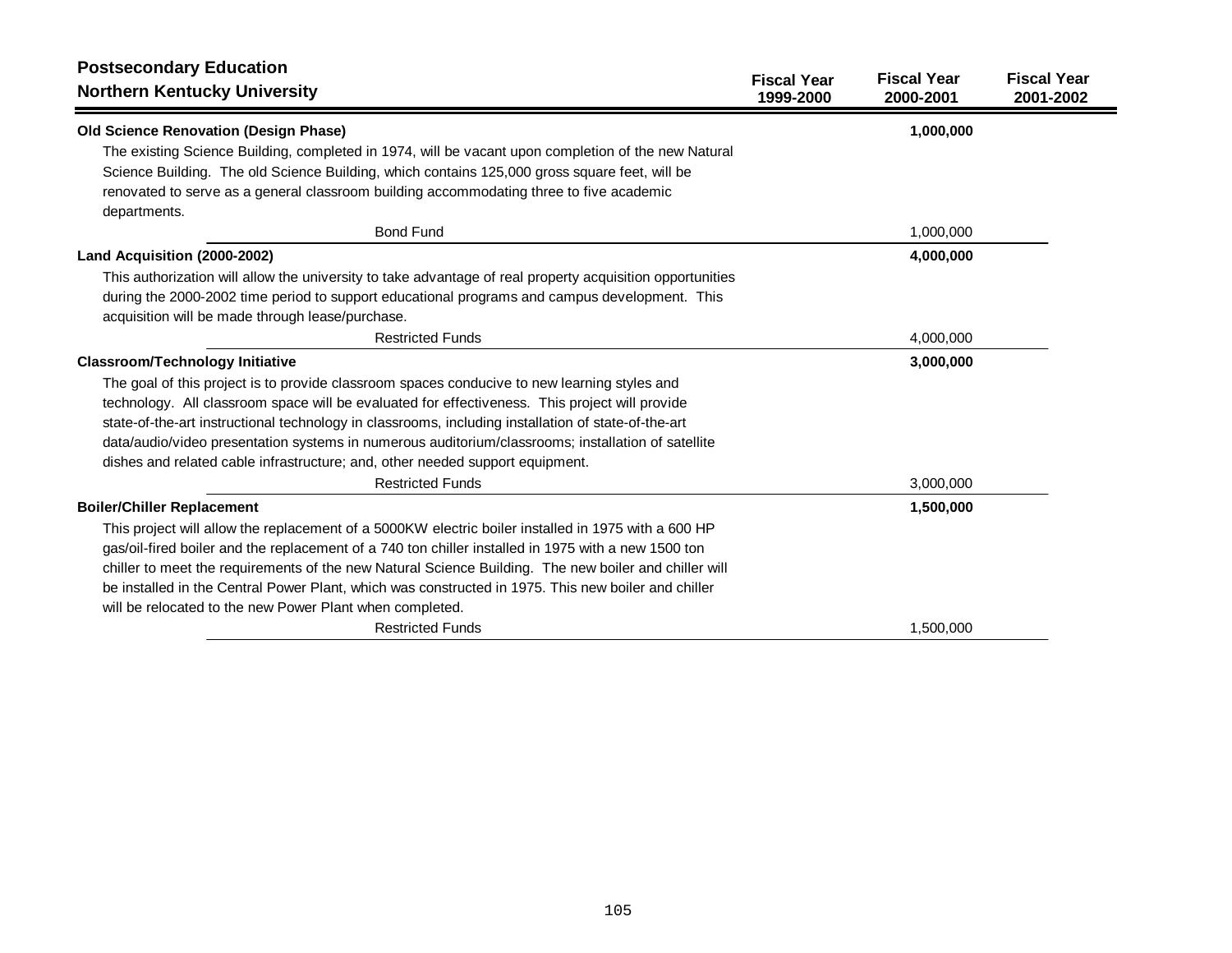| <b>Postsecondary Education</b><br><b>Northern Kentucky University</b>                                                                     | <b>Fiscal Year</b><br>1999-2000 | <b>Fiscal Year</b><br>2000-2001 | <b>Fiscal Year</b><br>2001-2002 |
|-------------------------------------------------------------------------------------------------------------------------------------------|---------------------------------|---------------------------------|---------------------------------|
| <b>Elevator Upgrade</b>                                                                                                                   |                                 | 600,000                         |                                 |
| This authorization will allow the replacement or upgrading of existing elevators in the Administrative                                    |                                 |                                 |                                 |
| Center, the University Center, and four other buildings.                                                                                  |                                 |                                 |                                 |
| <b>Restricted Funds</b>                                                                                                                   |                                 | 600,000                         |                                 |
| <b>New Power Plant</b>                                                                                                                    |                                 | 12,000,000                      |                                 |
| This authorization will allow the construction of a new power plant to serve the university's current                                     |                                 |                                 |                                 |
| and future facilities as recommended by the most recently completed Utility Master Plan.                                                  |                                 |                                 |                                 |
| <b>Bond Fund</b>                                                                                                                          |                                 | 12,000,000                      |                                 |
| <b>Master Plan Initiatives Phase I</b>                                                                                                    |                                 | 1,500,000                       |                                 |
| This authorization will allow the university to improve the campus environment and includes                                               |                                 |                                 |                                 |
| construction of a Welcome Center and major landscaping initiatives.                                                                       |                                 |                                 |                                 |
| <b>Restricted Funds</b>                                                                                                                   |                                 | 1,500,000                       |                                 |
| <b>Chilled Water System Redesign</b>                                                                                                      |                                 | 400,000                         |                                 |
| This authorization will allow the nine major buildings connected to the Central Power Plant to be                                         |                                 |                                 |                                 |
| hydraulically isolated from the central chilled water system. New valves, piping, and circulatory                                         |                                 |                                 |                                 |
| pumps will be installed as required.                                                                                                      |                                 |                                 |                                 |
| <b>Restricted Funds</b>                                                                                                                   |                                 | 400,000                         |                                 |
| <b>Refurbish Nunn Hall</b>                                                                                                                |                                 | 600,000                         |                                 |
| This project includes replacement of all carpeting, replacement of built-in seating, classroom                                            |                                 |                                 |                                 |
| technology equipment and cabling, and miscellaneous minor renovations to improve the learning                                             |                                 |                                 |                                 |
| environment in Nunn Hall for Chase College of Law.                                                                                        |                                 |                                 |                                 |
| <b>Restricted Funds</b>                                                                                                                   |                                 | 600,000                         |                                 |
| <b>New Residence Hall</b>                                                                                                                 |                                 | 15,000,000                      |                                 |
| This authorization will allow construction of a 300-bed residence hall facility adjacent to existing                                      |                                 |                                 |                                 |
| student housing. Rooms would be private with a shared bathroom within each unit and all units<br>accessed by way of an interior corridor. |                                 |                                 |                                 |
| <b>Other Funds</b>                                                                                                                        |                                 | 15,000,000                      |                                 |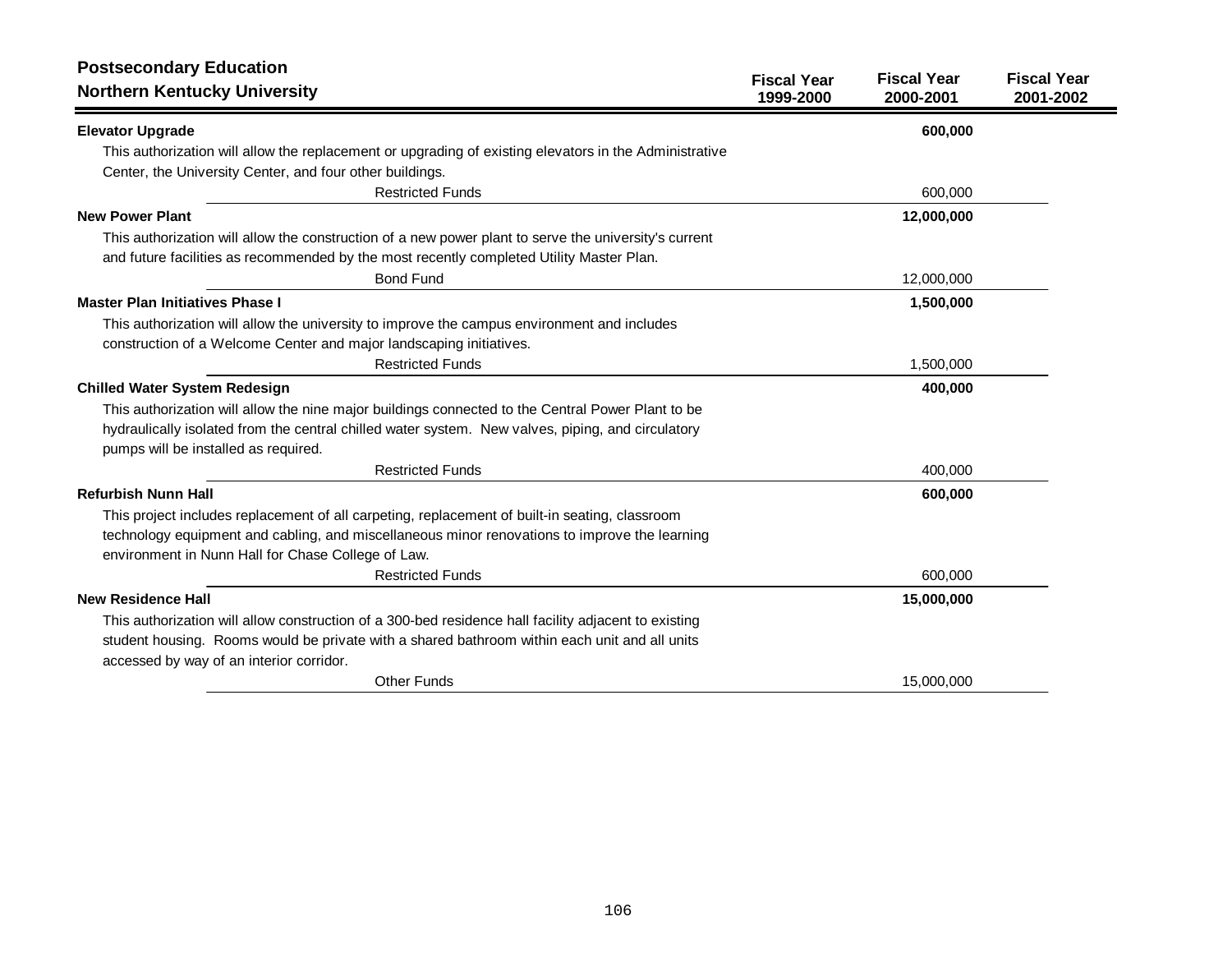| <b>Postsecondary Education</b><br><b>Northern Kentucky University</b> |                                                                                                                                                                                                             | <b>Fiscal Year</b><br>1999-2000 | <b>Fiscal Year</b><br>2000-2001 | <b>Fiscal Year</b><br>2001-2002 |
|-----------------------------------------------------------------------|-------------------------------------------------------------------------------------------------------------------------------------------------------------------------------------------------------------|---------------------------------|---------------------------------|---------------------------------|
| Greenhouse                                                            |                                                                                                                                                                                                             |                                 | 500,000                         |                                 |
|                                                                       | This authorization allows the construction of a new freestanding greenhouse. The 3,000 square foot<br>facility will serve as a focus for ongoing and new research endeavors by the Department of Biological |                                 |                                 |                                 |
| privately funded.                                                     | Sciences, as well as provide a place to offer community outreach programs. This project will be                                                                                                             |                                 |                                 |                                 |
|                                                                       | Other Funds                                                                                                                                                                                                 |                                 | 500,000                         |                                 |
| <b>Residential Village Breezeway</b>                                  |                                                                                                                                                                                                             | 950,000                         |                                 |                                 |
|                                                                       | <b>Restricted Funds</b>                                                                                                                                                                                     | 950,000                         |                                 |                                 |
|                                                                       | <b>MAJOR EQUIPMENT</b>                                                                                                                                                                                      |                                 |                                 |                                 |
| Ultracentrifuge                                                       |                                                                                                                                                                                                             |                                 | 100,000                         |                                 |
|                                                                       | <b>Restricted Funds</b>                                                                                                                                                                                     |                                 | 100,000                         |                                 |
| <b>Planetarium Equipment</b>                                          |                                                                                                                                                                                                             |                                 | 750,000                         |                                 |
|                                                                       | <b>Other Funds</b>                                                                                                                                                                                          |                                 | 750,000                         |                                 |
| <b>Coach Bus</b>                                                      |                                                                                                                                                                                                             |                                 | 330,000                         |                                 |
| Lease/Purchase                                                        |                                                                                                                                                                                                             |                                 |                                 |                                 |
|                                                                       | <b>Restricted Funds</b>                                                                                                                                                                                     |                                 | 330,000                         |                                 |
| <b>Gas Chromatograph/Mass Spectrometer</b>                            |                                                                                                                                                                                                             |                                 | 145,000                         |                                 |
| Lease/Purchase                                                        |                                                                                                                                                                                                             |                                 |                                 |                                 |
|                                                                       | <b>Restricted Funds</b>                                                                                                                                                                                     |                                 | 145,000                         |                                 |
| <b>NMR Spectrometer</b>                                               |                                                                                                                                                                                                             |                                 | 385,000                         |                                 |
| Lease/Purchase                                                        |                                                                                                                                                                                                             |                                 |                                 |                                 |
|                                                                       | <b>Restricted Funds</b>                                                                                                                                                                                     |                                 | 385,000                         |                                 |
| <b>New Press</b>                                                      |                                                                                                                                                                                                             |                                 | 235,000                         |                                 |
| Lease/Purchase                                                        |                                                                                                                                                                                                             |                                 |                                 |                                 |
|                                                                       | <b>Restricted Funds</b>                                                                                                                                                                                     |                                 | 235,000                         |                                 |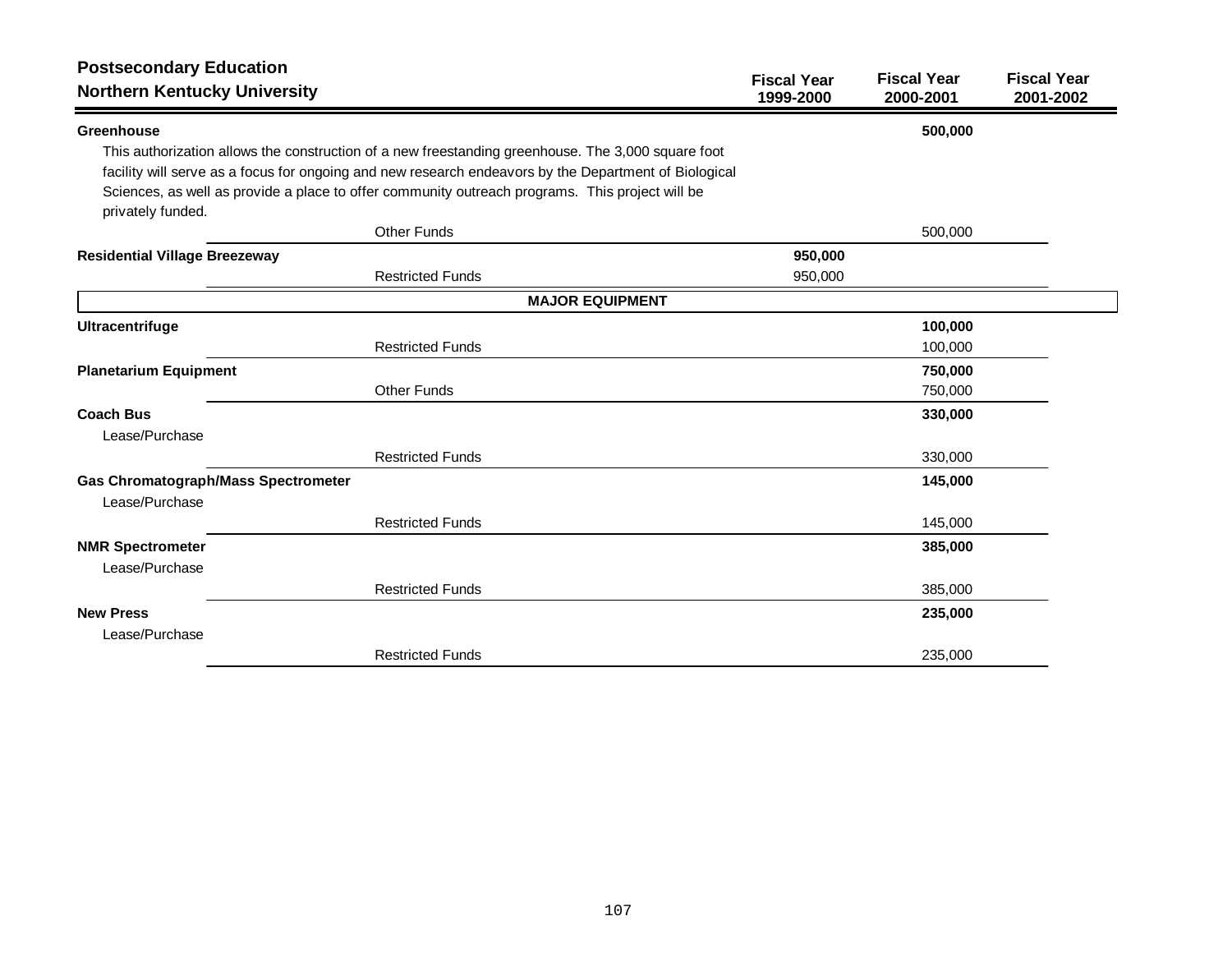| <b>Postsecondary Education</b><br><b>Northern Kentucky University</b>                                       | <b>Fiscal Year</b><br>1999-2000 | <b>Fiscal Year</b><br>2000-2001 | <b>Fiscal Year</b><br>2001-2002 |
|-------------------------------------------------------------------------------------------------------------|---------------------------------|---------------------------------|---------------------------------|
| <b>INFORMATION TECHNOLOGY EQUIPMENT</b>                                                                     |                                 |                                 |                                 |
| Data Storage System                                                                                         |                                 | 130,000                         |                                 |
| <b>Restricted Funds</b>                                                                                     |                                 | 130,000                         |                                 |
| <b>Automated Tape System</b>                                                                                |                                 | 155,000                         |                                 |
| <b>Restricted Funds</b>                                                                                     |                                 | 155,000                         |                                 |
| <b>REAL PROPERTY LEASES</b>                                                                                 |                                 |                                 |                                 |
| <b>Metropolitan Education &amp; Training Center-Lease</b>                                                   |                                 |                                 |                                 |
| The Metropolitan Education and Training Services Center (METS) is a partnership effort between              |                                 |                                 |                                 |
| Northern Kentucky University, the Kentucky Community and Technical College System (KCTCS), the              |                                 |                                 |                                 |
| Tri-County Economic Development Corporation (Tri-ED), Delta Airlines, and the Northern Kentucky             |                                 |                                 |                                 |
| Chamber of Commerce. The METS Center is a regional initiative that will allow Northern Kentucky             |                                 |                                 |                                 |
| University (NKU) and KCTCS to provide access to just-in-time, customer-driven services necessary            |                                 |                                 |                                 |
| to develop and sustain a qualified and flexible workforce for Northern Kentucky. This effort will draw      |                                 |                                 |                                 |
| upon more than NKU programs; METS will broker educational programs from regional and global                 |                                 |                                 |                                 |
| sources to meet local needs.                                                                                |                                 |                                 |                                 |
| The METS Center will be located for ease of access from area roads and interstates. Business                |                                 |                                 |                                 |
| leaders indicate that the ideal location for METS is in the vicinity of the international airport. Although |                                 |                                 |                                 |
| other locations will be investigated, discussions with developers indicate that rental rates will range     |                                 |                                 |                                 |
| between \$19 and \$24 per square foot at this locale, or higher. The estimated annual lease cost is         |                                 |                                 |                                 |
| \$1.1 million, with \$700,000 in state General Fund appropriation and \$400,000 in other funds.             |                                 |                                 |                                 |
| <b>Northern Kentucky University Summary</b>                                                                 | 950,000                         | 60,910,000                      |                                 |
| <b>Bond Fund</b>                                                                                            |                                 | 13,000,000                      |                                 |
| <b>Restricted Funds</b>                                                                                     | 950,000                         | 16.660.000                      |                                 |

**Other Funds 31,250,000**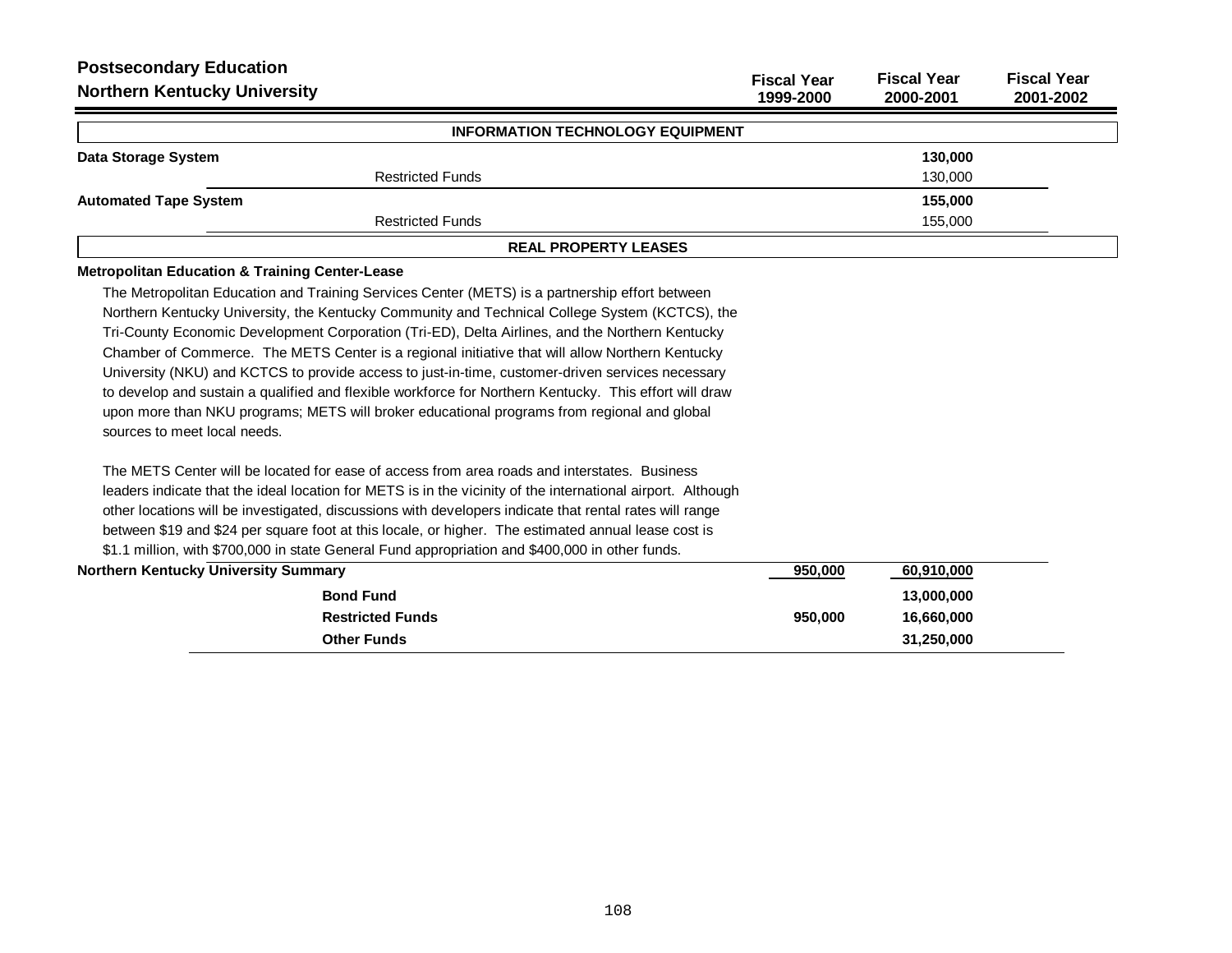| <b>Postsecondary Education</b><br><b>University of Kentucky</b>                                                                              | <b>Fiscal Year</b><br>1999-2000 | <b>Fiscal Year</b><br>2000-2001 | <b>Fiscal Year</b><br>2001-2002 |
|----------------------------------------------------------------------------------------------------------------------------------------------|---------------------------------|---------------------------------|---------------------------------|
| <b>CAPITAL CONSTRUCTION</b>                                                                                                                  |                                 |                                 |                                 |
| <b>Chilled Water Additions</b>                                                                                                               |                                 | 784,000                         |                                 |
| This authorization will allow installation of chilled water pipe additions to facilitate central chilled                                     |                                 |                                 |                                 |
| water system operation. This project includes piping for chilled water mains at the North campus                                             |                                 |                                 |                                 |
| loop, and installation of a 24" chilled water connection from Research 3 to the Rose Street/Limestone<br>Street.                             |                                 |                                 |                                 |
| <b>Restricted Funds</b>                                                                                                                      |                                 | 784,000                         |                                 |
| <b>Storm Sewer Improvements, Funkhouser</b>                                                                                                  |                                 | 910,000                         |                                 |
| This authorization will allow the design and installation of a new storm system from the Funkhouser                                          |                                 |                                 |                                 |
| Building area to Limestone Street.                                                                                                           |                                 |                                 |                                 |
| <b>Restricted Funds</b>                                                                                                                      |                                 | 910,000                         |                                 |
| <b>Chiller Replacement - Cooling #3</b>                                                                                                      |                                 | 2,500,000                       |                                 |
| This authorization will allow the replacement of the existing 1500-ton steam turbine driven chiller at                                       |                                 |                                 |                                 |
| Cooling Plant #3 and includes modification of the medium voltage electrical distribution system in<br>order to provide power to the chiller. |                                 |                                 |                                 |
| <b>Restricted Funds</b>                                                                                                                      |                                 | 2,500,000                       |                                 |
| <b>Electrical Substation Upgrade</b>                                                                                                         |                                 | 3,600,000                       |                                 |
| This authorization will allow installation of electric transmission interconnect circuits between                                            |                                 |                                 |                                 |
| Substation #1 and Substation #2 and all associated equipment.                                                                                |                                 |                                 |                                 |
| <b>Restricted Funds</b>                                                                                                                      |                                 | 3,600,000                       |                                 |
| Steam and Condensate Pipe Repair Phase I                                                                                                     |                                 | 2,352,000                       |                                 |
| This authorization will allow replacement and repair of the deteriorated central underground steam<br>and condensate piping.                 |                                 |                                 |                                 |
| <b>Restricted Funds</b>                                                                                                                      |                                 | 2,352,000                       |                                 |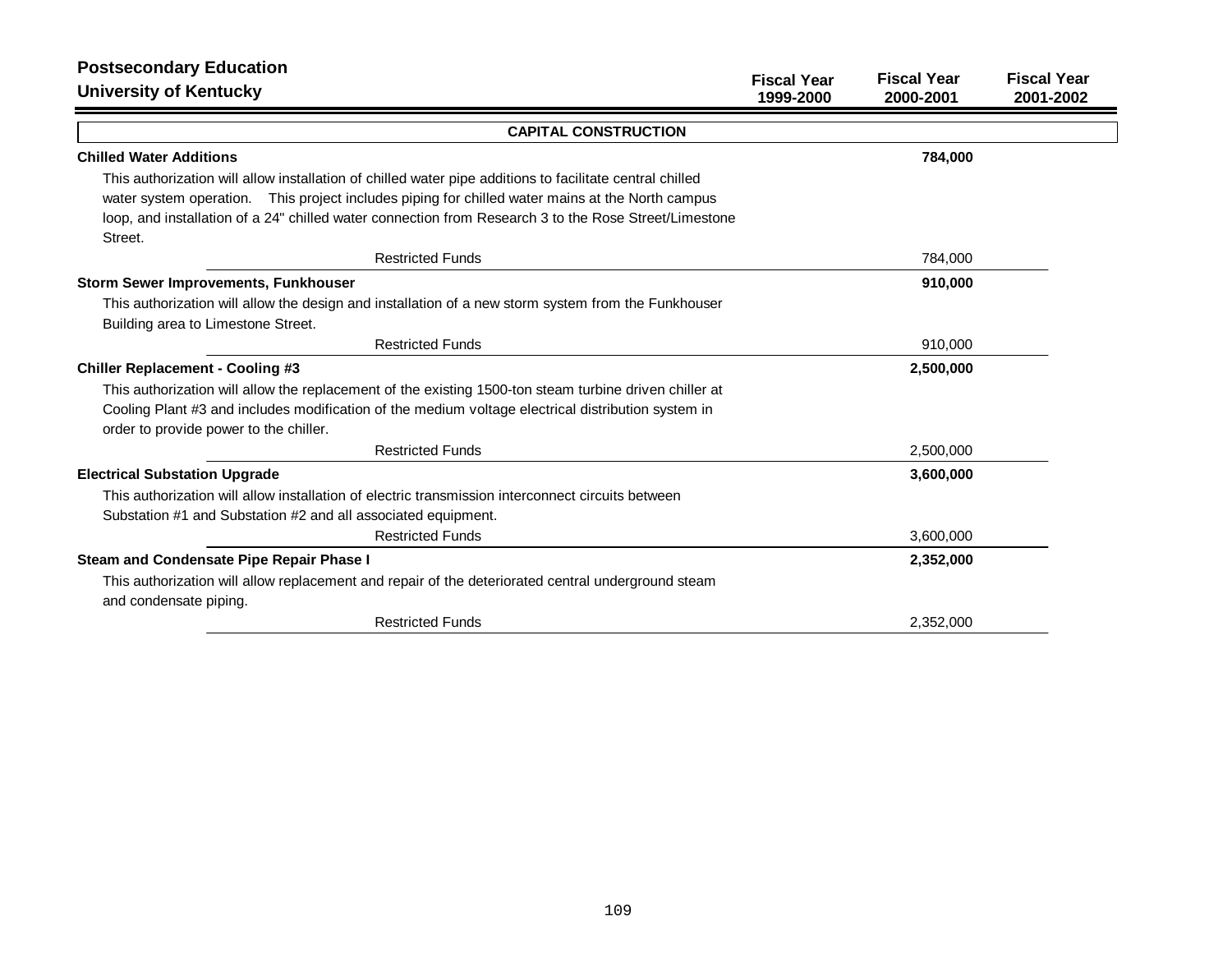| <b>Postsecondary Education</b>                                                                                                                                                                                                                                                                                                       | <b>Fiscal Year</b> | <b>Fiscal Year</b> | <b>Fiscal Year</b> |
|--------------------------------------------------------------------------------------------------------------------------------------------------------------------------------------------------------------------------------------------------------------------------------------------------------------------------------------|--------------------|--------------------|--------------------|
| <b>University of Kentucky</b>                                                                                                                                                                                                                                                                                                        | 1999-2000          | 2000-2001          | 2001-2002          |
| <b>Substation #2 Renovation</b>                                                                                                                                                                                                                                                                                                      |                    | 2,520,000          |                    |
| This authorization will allow the renovation and/or replacement of the existing superstructure and<br>switching of electrical substation #2.                                                                                                                                                                                         |                    |                    |                    |
| <b>Restricted Funds</b>                                                                                                                                                                                                                                                                                                              |                    | 2,520,000          |                    |
| <b>Pollution Controls, Central Heating Plant #2</b>                                                                                                                                                                                                                                                                                  |                    | 1,494,000          |                    |
| This authorization will allow replacement and/or the addition of controls to meet current pollution<br>standards.                                                                                                                                                                                                                    |                    |                    |                    |
| <b>Restricted Funds</b>                                                                                                                                                                                                                                                                                                              |                    | 1,494,000          |                    |
| Steam and Condensate Pipe Improvements Phase II                                                                                                                                                                                                                                                                                      |                    | 2,494,000          |                    |
| This authorization will allow the replacement and repair of the deteriorated central underground<br>steam and condensate piping.                                                                                                                                                                                                     |                    |                    |                    |
| <b>Restricted Funds</b>                                                                                                                                                                                                                                                                                                              |                    | 2,494,000          |                    |
| <b>Cooling Plant #1 Expansion</b>                                                                                                                                                                                                                                                                                                    |                    | 14,755,000         |                    |
| This authorization will allow the expansion of an existing central chilled water plant to provide cooling                                                                                                                                                                                                                            |                    |                    |                    |
| for existing buildings and future buildings and includes replacement of existing chillers with larger and                                                                                                                                                                                                                            |                    |                    |                    |
| more efficient units and additional cooling tower capacity.                                                                                                                                                                                                                                                                          |                    |                    |                    |
| <b>Restricted Funds</b>                                                                                                                                                                                                                                                                                                              |                    | 14,755,000         |                    |
| <b>Central Heating Plant #2 Improvements</b>                                                                                                                                                                                                                                                                                         |                    | 1,247,000          |                    |
| This project includes replacement of various auxiliary systems that support the boilers that produce<br>the steam for heating of the entire campus. The equipment is in excess of 35 years old and<br>adversely affecting the dependability of the system that provides steam to 115 buildings.                                      |                    |                    |                    |
| <b>Restricted Funds</b>                                                                                                                                                                                                                                                                                                              |                    | 1,247,000          |                    |
| <b>Chilled Water Piping Addition to Pit</b>                                                                                                                                                                                                                                                                                          |                    | 1,174,000          |                    |
| This authorization will allow installation of a chilled water pipe addition to facilitate central chilled<br>water system operation. This project includes piping of chilled water mains from Cooling Plant #2 to<br>the Service Building pit east of Limestone Street to ensure proper distribution of the added plant<br>capacity. |                    |                    |                    |
| <b>Restricted Funds</b>                                                                                                                                                                                                                                                                                                              |                    | 1,174,000          |                    |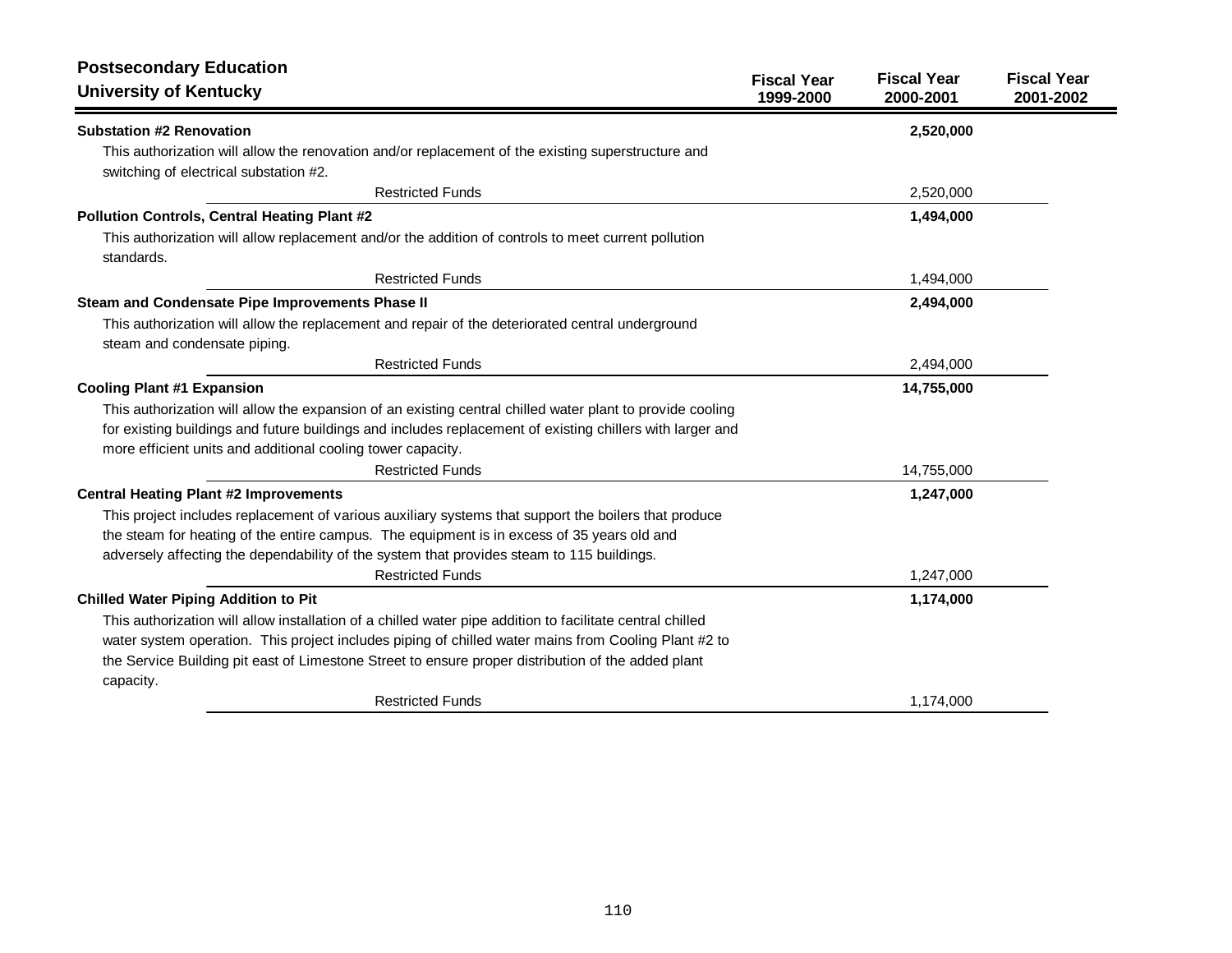| <b>Postsecondary Education</b><br><b>University of Kentucky</b>                                          | <b>Fiscal Year</b><br>1999-2000 | <b>Fiscal Year</b><br>2000-2001 | <b>Fiscal Year</b><br>2001-2002 |
|----------------------------------------------------------------------------------------------------------|---------------------------------|---------------------------------|---------------------------------|
| Upgrade Chilled Water Systems at Medical Center                                                          |                                 | 3,450,000                       |                                 |
| This authorization will allow the installation of chilled water systems in order to provide cooling      |                                 |                                 |                                 |
| capacity to adequately serve south campus. The project includes the necessary valves, pits, tunnels,     |                                 |                                 |                                 |
| and pumps as required.                                                                                   |                                 |                                 |                                 |
| <b>Restricted Funds</b>                                                                                  |                                 | 3,450,000                       |                                 |
| <b>Steam Line Expansion - Medical Center</b>                                                             |                                 | 2,867,000                       |                                 |
| This authorization will allow the installation of central steam piping consisting of high-pressure steam |                                 |                                 |                                 |
| and condensate return lines to replace undersized and deteriorated steam lines at the Medical Center     |                                 |                                 |                                 |
| which are corroded and leaking.                                                                          |                                 |                                 |                                 |
| <b>Restricted Funds</b>                                                                                  |                                 | 2,867,000                       |                                 |
| <b>Sanitary Line Project</b>                                                                             |                                 | 2,360,000                       |                                 |
| This project will install an 8" force main from Conn Terrace to the Lexington-Fayette Urban County       |                                 |                                 |                                 |
| Government (LFUCG) operated Wolf Run sewage treatment plant, a distance of approximately four            |                                 |                                 |                                 |
| miles. If the LFUCG elects to install a gravity-drained system, then this money will be used to pay for  |                                 |                                 |                                 |
| the university's portion of the sewer line.                                                              |                                 |                                 |                                 |
| <b>Restricted Funds</b>                                                                                  |                                 | 2,360,000                       |                                 |
| <b>Communication Project</b>                                                                             |                                 | 1,735,000                       |                                 |
| This project will provide the necessary conduit and wiring to connect new buildings and interconnect     |                                 |                                 |                                 |
| existing facilities in the Rose Street and South Limestone Street areas.                                 |                                 |                                 |                                 |
| <b>Restricted Funds</b>                                                                                  |                                 | 1,735,000                       |                                 |
| <b>Medical Center Library Information Center</b>                                                         |                                 | 3,000,000                       |                                 |
| This project will include the renovation of approximately 20,000 gsf of existing library space.          |                                 |                                 |                                 |
| Renovated space will include additional seating and study areas, new book shelving, and support and      |                                 |                                 |                                 |
| administration space.                                                                                    |                                 |                                 |                                 |
| <b>Restricted Funds</b>                                                                                  |                                 | 3,000,000                       |                                 |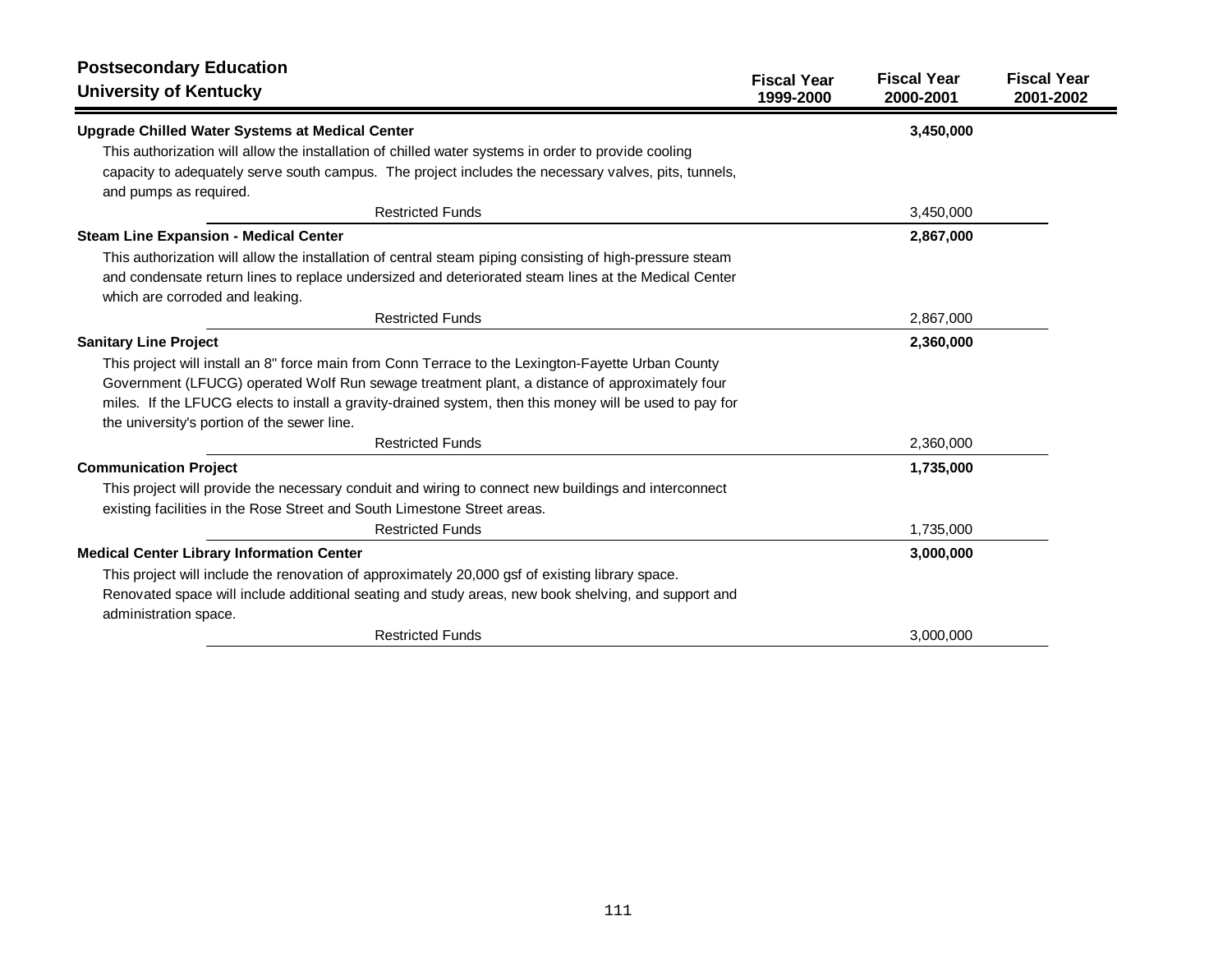| <b>Postsecondary Education</b>                                                                                                                                                                                                       |                                 |                                 |                                 |
|--------------------------------------------------------------------------------------------------------------------------------------------------------------------------------------------------------------------------------------|---------------------------------|---------------------------------|---------------------------------|
| <b>University of Kentucky</b>                                                                                                                                                                                                        | <b>Fiscal Year</b><br>1999-2000 | <b>Fiscal Year</b><br>2000-2001 | <b>Fiscal Year</b><br>2001-2002 |
| <b>Nursing Building Elevator Controls Upgrade</b>                                                                                                                                                                                    |                                 | 500,000                         |                                 |
| This project will replace all motion and speed controls, interlocks, safety devices, and cab panels of                                                                                                                               |                                 |                                 |                                 |
| all four elevators in the College of Nursing Building.                                                                                                                                                                               |                                 |                                 |                                 |
| <b>Restricted Funds</b>                                                                                                                                                                                                              |                                 | 500,000                         |                                 |
| <b>Outpatient Clinic Expansion</b>                                                                                                                                                                                                   |                                 | 1,000,000                       |                                 |
| This project will renovate approximately 6,000 square feet of existing clinical space into a                                                                                                                                         |                                 |                                 |                                 |
| state-of-the-art, multi-group specialty dental practice clinic.                                                                                                                                                                      |                                 |                                 |                                 |
| <b>Restricted Funds</b>                                                                                                                                                                                                              |                                 | 1,000,000                       |                                 |
| <b>Energy Performance Contracting (Medical Center)</b>                                                                                                                                                                               |                                 | 10,000,000                      |                                 |
| This authorization will allow the Medical Center to use performance contracting through a private                                                                                                                                    |                                 |                                 |                                 |
| energy vendor to implement energy savings projects such as plumbing, lighting, heat recovery, and                                                                                                                                    |                                 |                                 |                                 |
| controls. The Medical Center would then repay the vendor over a period of years from the energy                                                                                                                                      |                                 |                                 |                                 |
| savings. This acquisition will be made through lease/purchase.                                                                                                                                                                       |                                 |                                 |                                 |
| <b>Restricted Funds</b>                                                                                                                                                                                                              |                                 | 10,000,000                      |                                 |
| Academic and Research Renovation II (COM)                                                                                                                                                                                            |                                 | 500,000                         |                                 |
| This project will renovate approximately 2,400 square feet of existing student lounge, study, and<br>locker space.                                                                                                                   |                                 |                                 |                                 |
| <b>Restricted Funds</b>                                                                                                                                                                                                              |                                 | 500,000                         |                                 |
| <b>Retrofitting of Research Facilities</b>                                                                                                                                                                                           |                                 | 480,000                         |                                 |
| This project will renovate approximately 2,400 square feet of existing research space and will include<br>reconfiguring lab layout, installation of new casework, fume hoods, as well as updating plumbing,<br>electrical, and HVAC. |                                 |                                 |                                 |
| <b>Restricted Funds</b>                                                                                                                                                                                                              |                                 | 480,000                         |                                 |
| <b>Research Space Enhancement</b>                                                                                                                                                                                                    |                                 | 600,000                         |                                 |
| This authorization will allow the renovation of 3,000 square feet of space to ease both research and<br>doctoral program conference/instructional needs.                                                                             |                                 |                                 |                                 |
| <b>Restricted Funds</b>                                                                                                                                                                                                              |                                 | 600,000                         |                                 |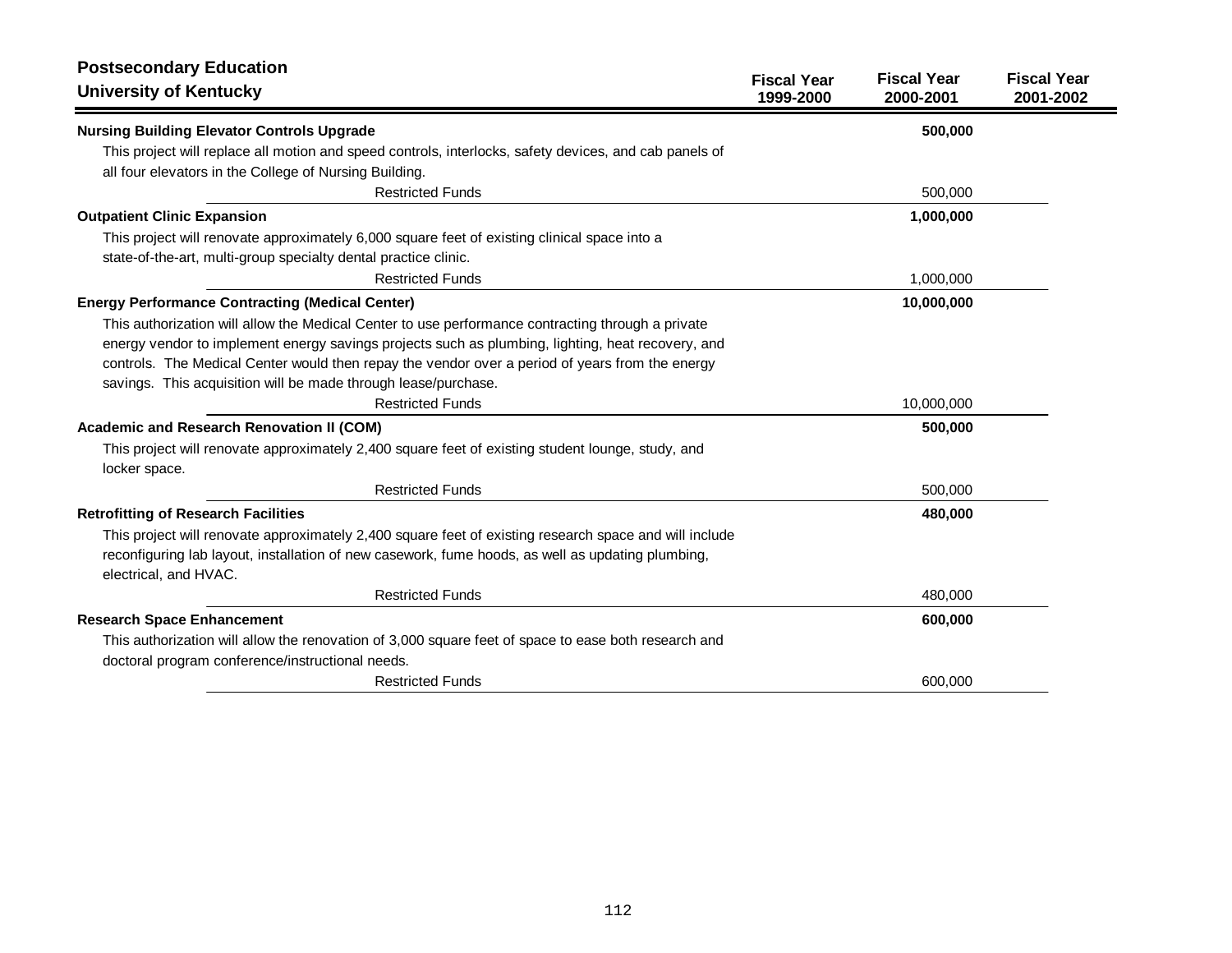| <b>Postsecondary Education</b><br><b>University of Kentucky</b>                                               | <b>Fiscal Year</b><br>1999-2000 | <b>Fiscal Year</b><br>2000-2001 | <b>Fiscal Year</b><br>2001-2002 |
|---------------------------------------------------------------------------------------------------------------|---------------------------------|---------------------------------|---------------------------------|
| <b>Medical Center Security Improvement Measures, Ph</b>                                                       |                                 | 600,000                         |                                 |
| The project involves the networking of various security technologies such as cameras, card readers,           |                                 |                                 |                                 |
| and intrusion alarms. The system will be expanded in phases as funds are available.                           |                                 |                                 |                                 |
| <b>Restricted Funds</b>                                                                                       |                                 | 600,000                         |                                 |
| <b>Communication Infrastructure, Phase I</b>                                                                  |                                 | 800,000                         |                                 |
| The project will include the upgrading and addition of communication closets within the Medical               |                                 |                                 |                                 |
| Center Buildings as well as the installation and upgrading of conduit, wireway, and wiring to support         |                                 |                                 |                                 |
| the growth and needs of the communications system.                                                            |                                 |                                 |                                 |
| <b>Restricted Funds</b>                                                                                       |                                 | 800,000                         |                                 |
| <b>Departmental Upgrading</b>                                                                                 |                                 | 750,000                         |                                 |
| This project will renovate approximately 4,500 square feet of clinical and administrative space.              |                                 |                                 |                                 |
| <b>Restricted Funds</b>                                                                                       |                                 | 750,000                         |                                 |
| Research Lab Fit-Up (Aging/Allied Health)                                                                     |                                 | 7,000,000                       |                                 |
| This project will fit-up approximately 30,000 gsf of lab space located on the top floor of the Allied         |                                 |                                 |                                 |
| Health/Aging Building. Currently the entire floor is scheduled to be shelled space but is designed for        |                                 |                                 |                                 |
| wet lab research. The new research space will be for the Center for Nutritional Sciences and will             |                                 |                                 |                                 |
| include research labs, faculty offices, administrative offices, lab support spaces, and graduate              |                                 |                                 |                                 |
| student study space.                                                                                          |                                 |                                 |                                 |
| <b>Restricted Funds</b>                                                                                       |                                 | 7,000,000                       |                                 |
| <b>Biomedical Sciences Research Building</b>                                                                  |                                 | 65,000,000                      |                                 |
| This authorization will allow the construction of a single large (approximately 220,000 gsf) building         |                                 |                                 |                                 |
| comprised of multidisciplinary "wet" laboratories with required support spaces. The building will             |                                 |                                 |                                 |
| address the university's need for additional research and graduate education facilities to                    |                                 |                                 |                                 |
| accommodate the growing size and quality of biomedical sciences programs and to provide                       |                                 |                                 |                                 |
| appropriate facilities for new faculty and students.                                                          |                                 |                                 |                                 |
| Institutional access to state funding for this project is subject to certification by the university that the |                                 |                                 |                                 |
| total project will be completed utilizing university funds from whatever sources may be available and         |                                 |                                 |                                 |
| appropriate. If programmatically feasible, the project may be completed in phases using the state             |                                 |                                 |                                 |
| funding for the initial construction; provided, however, that the university shall formally certify its       |                                 |                                 |                                 |
| commitment to, and timetable for, project completion which shall be submitted to the Secretary of             |                                 |                                 |                                 |
| Finance and Administration Cabinet, subject to the Secretary's final approval.                                |                                 |                                 |                                 |
| <b>Agency Bond Funds</b>                                                                                      |                                 | 26,000,000                      |                                 |
| <b>Bond Fund</b>                                                                                              |                                 | 39,000,000                      |                                 |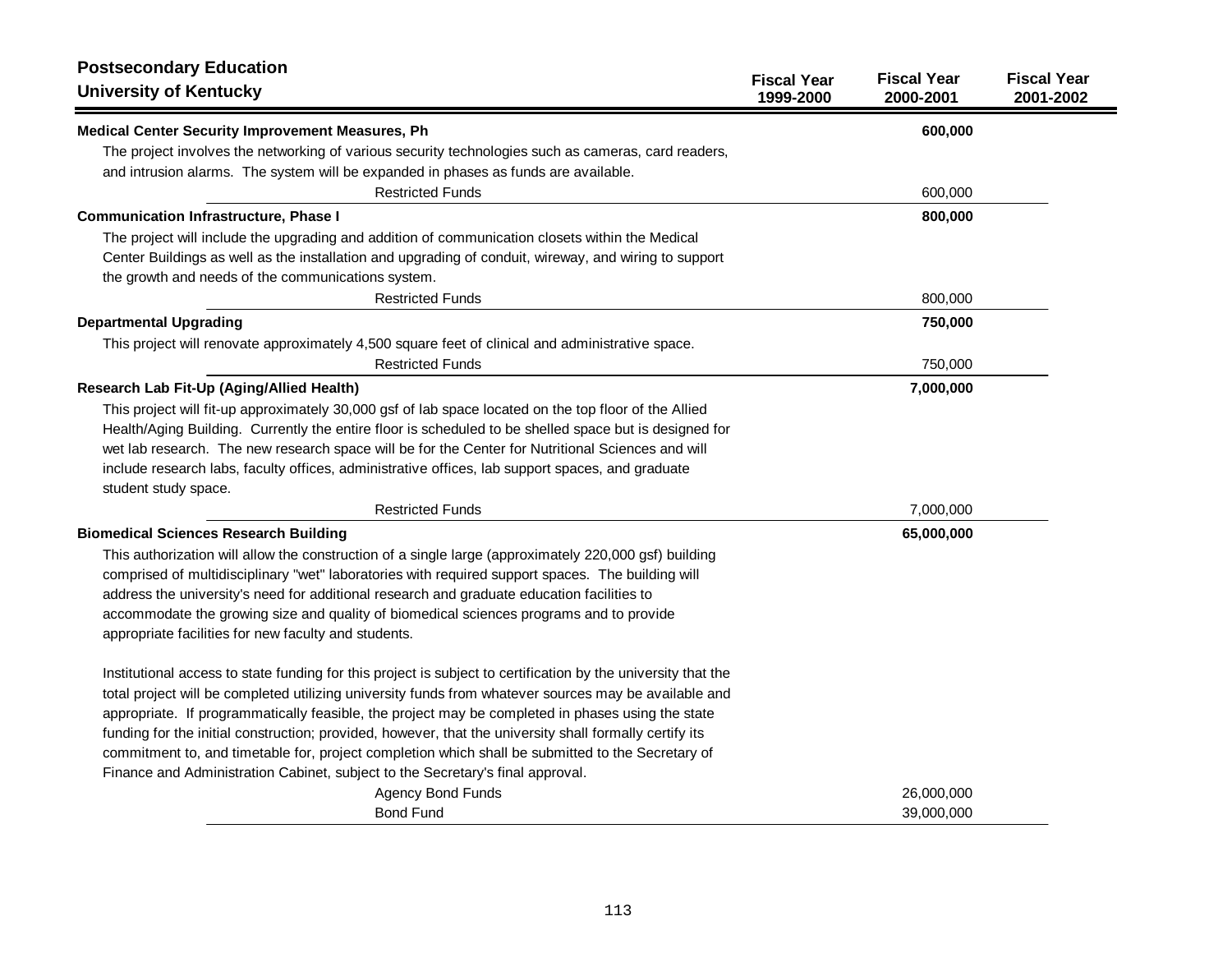| <b>Postsecondary Education</b><br><b>University of Kentucky</b>                                                                                                                                                                                                                                                                                                                                                                                 | <b>Fiscal Year</b><br>1999-2000 | <b>Fiscal Year</b><br>2000-2001 | <b>Fiscal Year</b><br>2001-2002 |
|-------------------------------------------------------------------------------------------------------------------------------------------------------------------------------------------------------------------------------------------------------------------------------------------------------------------------------------------------------------------------------------------------------------------------------------------------|---------------------------------|---------------------------------|---------------------------------|
| <b>Land Acquisition</b>                                                                                                                                                                                                                                                                                                                                                                                                                         |                                 | 4,000,000                       |                                 |
| This authorization will allow land acquisition in accordance with the university's Physical<br>Development Plan.                                                                                                                                                                                                                                                                                                                                |                                 |                                 |                                 |
| <b>Restricted Funds</b>                                                                                                                                                                                                                                                                                                                                                                                                                         |                                 | 4,000,000                       |                                 |
| <b>Lancaster Aquatics Center Expansion</b>                                                                                                                                                                                                                                                                                                                                                                                                      |                                 | 2,750,000                       |                                 |
| This project will allow the expansion of the indoor training pool, constructed next to the Lancaster<br>Aquatic Center, to be used for instruction, training, rehabilitation, and special aquatic programs.                                                                                                                                                                                                                                     |                                 |                                 |                                 |
| <b>Restricted Funds</b>                                                                                                                                                                                                                                                                                                                                                                                                                         |                                 | 2,750,000                       |                                 |
| <b>Student Housing/Fraternity House Replacement</b>                                                                                                                                                                                                                                                                                                                                                                                             |                                 | 6,000,000                       |                                 |
| This project will allow construction of small residence halls, housing approximately 40 to 60 people,<br>to replace existing buildings which are scheduled to be removed to provide access to the<br>Commonwealth Library and the expansion of the parking structure.                                                                                                                                                                           |                                 |                                 |                                 |
| <b>Restricted Funds</b>                                                                                                                                                                                                                                                                                                                                                                                                                         |                                 | 6,000,000                       |                                 |
| Parking #2 Expansion/Renovation/Replacement                                                                                                                                                                                                                                                                                                                                                                                                     |                                 | 11,000,000                      |                                 |
| An engineering study conducted in 1996-97 identified significant renovation requirements for this<br>structure, which was built more than 30 years ago and contains about 850 parking spaces. This<br>authorization allows expansion options including the possibility of horizontal or vertical expansion to<br>add up to 300 additional parking spaces after structural renovation; or demolition and replacement<br>with a larger structure. |                                 |                                 |                                 |
| <b>Agency Bond Funds</b>                                                                                                                                                                                                                                                                                                                                                                                                                        |                                 | 11,000,000                      |                                 |
| <b>Police/Parking Building</b><br>This authorization will allow the construction of a new 10,000 gsf facility to house the UK Police and<br>Parking and Transportation departments.                                                                                                                                                                                                                                                             |                                 | 2,300,000                       |                                 |
| <b>Restricted Funds</b>                                                                                                                                                                                                                                                                                                                                                                                                                         |                                 | 2.300.000                       |                                 |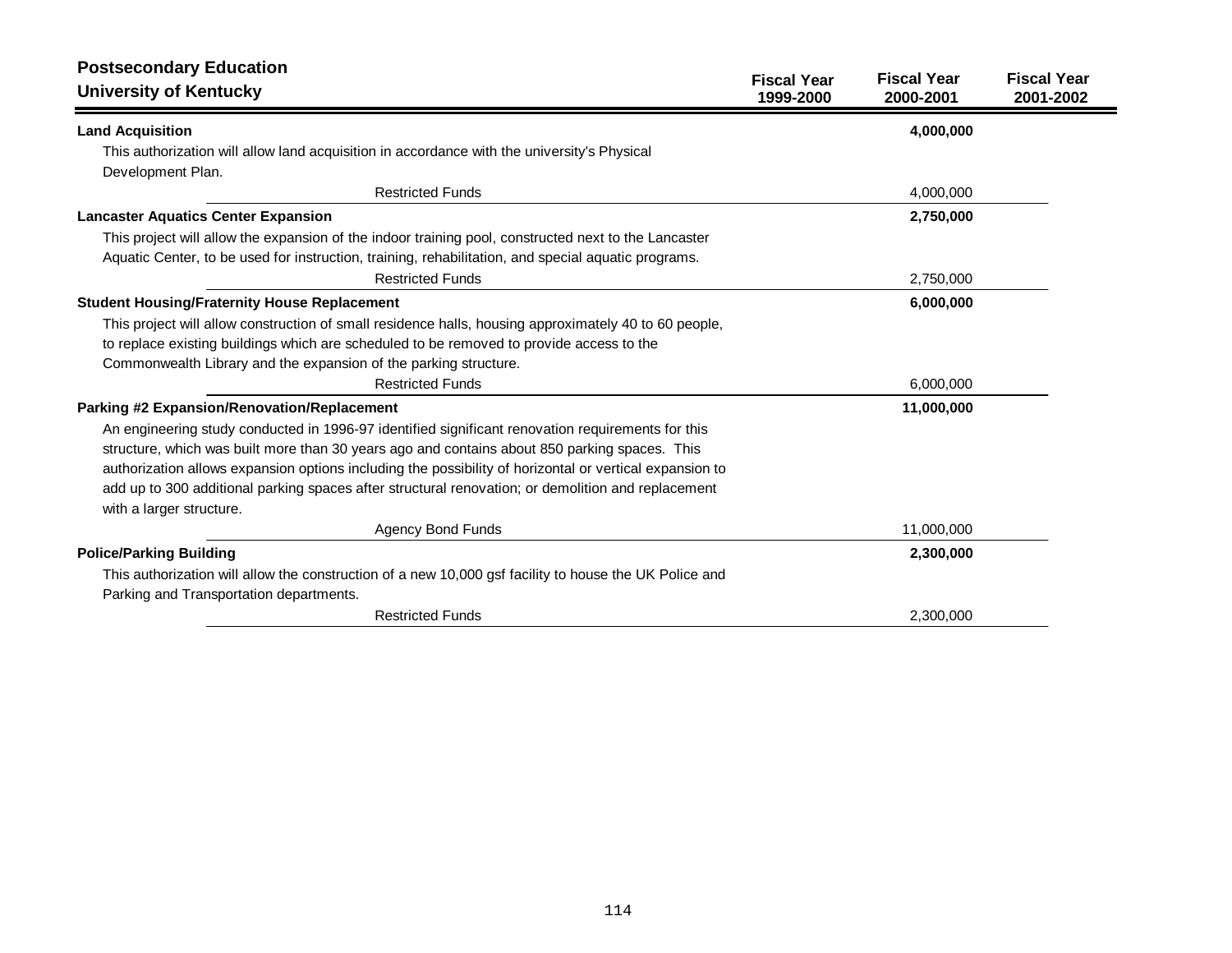| <b>Postsecondary Education</b><br><b>University of Kentucky</b>                                                                                                  | <b>Fiscal Year</b><br>1999-2000 | <b>Fiscal Year</b><br>2000-2001 | <b>Fiscal Year</b><br>2001-2002 |
|------------------------------------------------------------------------------------------------------------------------------------------------------------------|---------------------------------|---------------------------------|---------------------------------|
| <b>Commonwealth Stadium Field Renovation</b>                                                                                                                     |                                 | 1,500,000                       |                                 |
| This project will provide new drainage, subgrade, growing zone, irrigation, and playing turf for the<br>football field in Commonwealth Stadium.                  |                                 |                                 |                                 |
| <b>Restricted Funds</b>                                                                                                                                          |                                 | 1,500,000                       |                                 |
| <b>Women's Basketball Office Renovation</b>                                                                                                                      |                                 | 550,000                         |                                 |
| This project will renovate existing space in Memorial Coliseum to provide additional office/athlete<br>support space for the women's varsity basketball program. |                                 |                                 |                                 |
| <b>Restricted Funds</b>                                                                                                                                          |                                 | 550,000                         |                                 |
| <b>Commonwealth Stadium Field Light Replacement</b>                                                                                                              |                                 | 1,500,000                       |                                 |
| This project will provide new stadium lighting structures to meet present lighting standards and to                                                              |                                 |                                 |                                 |
| provide safe access for maintenance and fixture replacement.                                                                                                     |                                 |                                 |                                 |
| <b>Restricted Funds</b>                                                                                                                                          |                                 | 1,500,000                       |                                 |
| <b>KGS Well Sample and Core Repository Building</b>                                                                                                              |                                 | 2,545,000                       |                                 |
| This authorization will allow expansion of the KGS Well Sample and Core Repository Building                                                                      |                                 |                                 |                                 |
| located on Iron Works Pike. The project includes additional space and completion of labs that were                                                               |                                 |                                 |                                 |
| part of the original building plan but deleted due to financial constraints. This authorization will bring                                                       |                                 |                                 |                                 |
| the space requirements up to approximately the total space needs requested in the initial building                                                               |                                 |                                 |                                 |
| design by adding an extension to the facility and the necessary perimeter paving.                                                                                |                                 |                                 |                                 |
| <b>Restricted Funds</b>                                                                                                                                          |                                 | 2,545,000                       |                                 |
| <b>Environmental Institute</b>                                                                                                                                   |                                 | 2,500,000                       |                                 |
| This authorization allows the construction of an approximately 9,300 gsf project to house a                                                                      |                                 |                                 |                                 |
| multi-discipline Environmental Institute to focus on environmental problems and issues that impact                                                               |                                 |                                 |                                 |
| the physical (water, land and air) biological and social resources of Kentucky.                                                                                  |                                 |                                 |                                 |
| <b>Restricted Funds</b>                                                                                                                                          |                                 | 2,500,000                       |                                 |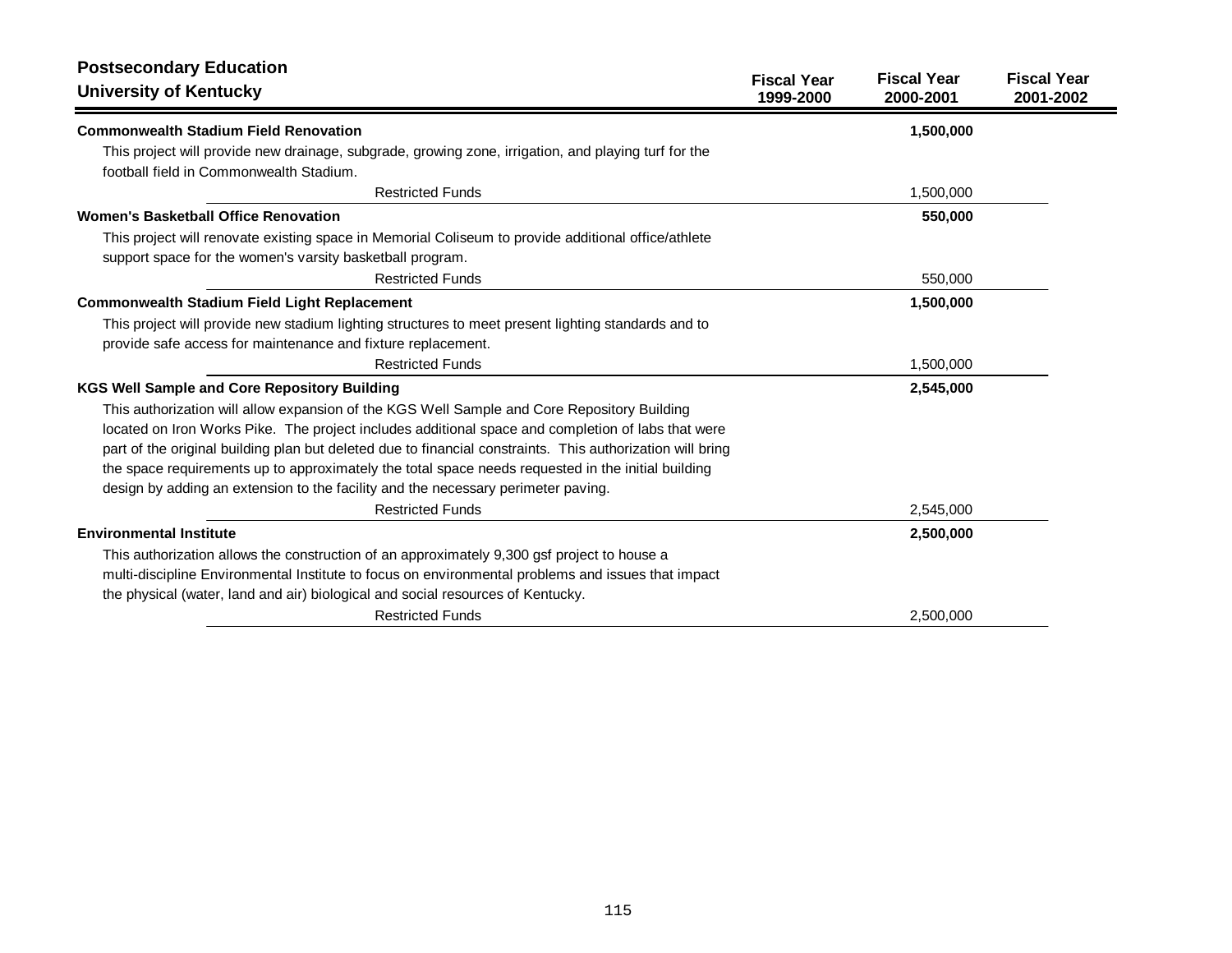| <b>Postsecondary Education</b>                                                                                                                                                                                                                                                                                             |                                 |                                 |                                 |
|----------------------------------------------------------------------------------------------------------------------------------------------------------------------------------------------------------------------------------------------------------------------------------------------------------------------------|---------------------------------|---------------------------------|---------------------------------|
| <b>University of Kentucky</b>                                                                                                                                                                                                                                                                                              | <b>Fiscal Year</b><br>1999-2000 | <b>Fiscal Year</b><br>2000-2001 | <b>Fiscal Year</b><br>2001-2002 |
| <b>Life Safety Pool</b>                                                                                                                                                                                                                                                                                                    |                                 | 2,145,000                       |                                 |
| This project will allow the university to address life safety issues of various types in existing buildings<br>across the campus.                                                                                                                                                                                          |                                 |                                 |                                 |
| <b>Restricted Funds</b>                                                                                                                                                                                                                                                                                                    |                                 | 2,145,000                       |                                 |
| <b>Handicapped Access Pool</b>                                                                                                                                                                                                                                                                                             |                                 | 350,000                         |                                 |
| This authorization will allow the university to address handicapped access issues both inside<br>buildings and outside at approaches to buildings. Work will include modifications to doors,<br>restrooms, drinking fountains, handrails, ramps, sidewalks, telephones, signage, and elevators.<br><b>Restricted Funds</b> |                                 | 350,000                         |                                 |
| <b>Deferred Maintenance Pool</b>                                                                                                                                                                                                                                                                                           |                                 | 2,095,000                       |                                 |
| This authorization will allow the university to perform needed maintenance projects previously<br>deferred and to address facility systems that have failed but have not exceeded 90 percent of their life<br>expectancy.                                                                                                  |                                 |                                 |                                 |
| <b>Restricted Funds</b>                                                                                                                                                                                                                                                                                                    |                                 | 2,095,000                       |                                 |
| Life Safety - Lex Campus Fume Hoods - Phase III                                                                                                                                                                                                                                                                            |                                 | 3,205,000                       |                                 |
| This authorization will allow upgrades to the fume hood systems in the Tobacco and Health Building<br>and the Thomas Hunt Morgan Building.                                                                                                                                                                                 |                                 |                                 |                                 |
| <b>Restricted Funds</b>                                                                                                                                                                                                                                                                                                    |                                 | 3,205,000                       |                                 |
| Life Safety - Lex Campus - Asbestos Abatement I<br>This project will provide authorization for asbestos testing, minor abatement and repair, and for a<br>prioritized list of major asbestos removal projects.                                                                                                             |                                 | 500,000                         |                                 |
| <b>Restricted Funds</b>                                                                                                                                                                                                                                                                                                    |                                 | 500,000                         |                                 |
| Life Safety - Underground Storage Tanks<br>This authorization will allow various remediation measures related to underground storage tanks in<br>various locations and will include modifications to spaces, equipment, and materials in order to<br>upgrade, remove and/or replace tanks and clean up any contamination.  |                                 | 927,000                         |                                 |
| <b>Restricted Funds</b>                                                                                                                                                                                                                                                                                                    |                                 | 927,000                         |                                 |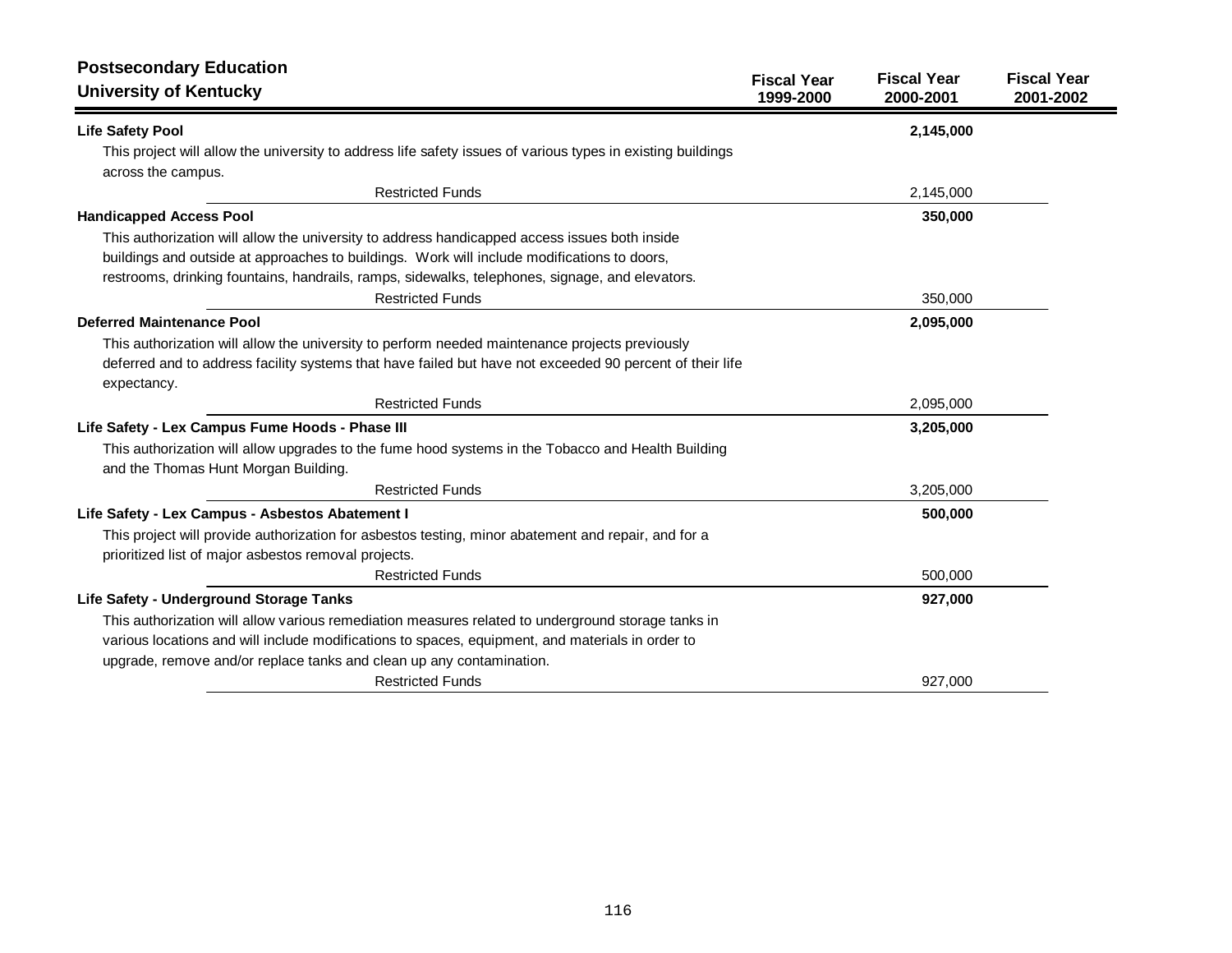| <b>Postsecondary Education</b>                                                                                                                                                                                                                                                                                                     |                                 |                                 |                                 |
|------------------------------------------------------------------------------------------------------------------------------------------------------------------------------------------------------------------------------------------------------------------------------------------------------------------------------------|---------------------------------|---------------------------------|---------------------------------|
| <b>University of Kentucky</b>                                                                                                                                                                                                                                                                                                      | <b>Fiscal Year</b><br>1999-2000 | <b>Fiscal Year</b><br>2000-2001 | <b>Fiscal Year</b><br>2001-2002 |
| <b>Capital Renewal Pool</b>                                                                                                                                                                                                                                                                                                        |                                 | 12,268,000                      |                                 |
| This authorization will allow the university to replace facility systems that have exceeded at least 90<br>percent of their life expectancy.                                                                                                                                                                                       |                                 |                                 |                                 |
| <b>Restricted Funds</b>                                                                                                                                                                                                                                                                                                            |                                 | 12,268,000                      |                                 |
| <b>Renovation of Biological Sciences Research Space</b>                                                                                                                                                                                                                                                                            |                                 | 1,430,000                       |                                 |
| This authorization will allow the renovation of approximately 3,200 square feet of space in the<br>Morgan Biological Sciences Building into a group-use research laboratory and faculty offices. The<br>space was vacated when the Biological Sciences Library was moved into its new quarters in the<br>William T. Young Library. |                                 |                                 |                                 |
| <b>Restricted Funds</b>                                                                                                                                                                                                                                                                                                            |                                 | 1,430,000                       |                                 |
| <b>Keeneland Hall - HVAC</b>                                                                                                                                                                                                                                                                                                       |                                 | 2,821,000                       |                                 |
| This authorization will allow installation of a new HVAC system in a non-air conditioned residence<br>hall built in 1954. This will allow the increased use of the facility on a year-round basis.                                                                                                                                 |                                 |                                 |                                 |
| <b>Agency Bond Funds</b>                                                                                                                                                                                                                                                                                                           |                                 | 2,821,000                       |                                 |
| <b>Jewell Hall - HVAC</b>                                                                                                                                                                                                                                                                                                          |                                 | 1,040,000                       |                                 |
| This authorization will allow the installation of a new HVAC system for this facility built in 1939<br>allowing the facility to be used on a year-round basis.                                                                                                                                                                     |                                 |                                 |                                 |
| <b>Agency Bond Funds</b>                                                                                                                                                                                                                                                                                                           |                                 | 1,040,000                       |                                 |
| <b>Boyd Hall - HVAC</b><br>This authorization will allow the installation of a new HVAC for this residence hall built in 1925 which<br>will allow the year-round utilization of the building for students, conferences and programs.                                                                                               |                                 | 1,633,000                       |                                 |
| <b>Agency Bond Funds</b>                                                                                                                                                                                                                                                                                                           |                                 | 1,633,000                       |                                 |
| <b>Renovation of Funkhouser - Phase IV</b>                                                                                                                                                                                                                                                                                         |                                 |                                 | 770,000                         |
| This authorization will allow the renovation of space in the Funkhouser Building in order to relocate<br>Minority Affairs offices from Patterson Office Tower allowing the College of Arts and Sciences to be<br>consolidated in Patterson.                                                                                        |                                 |                                 |                                 |
| <b>Restricted Funds</b>                                                                                                                                                                                                                                                                                                            |                                 |                                 | 770,000                         |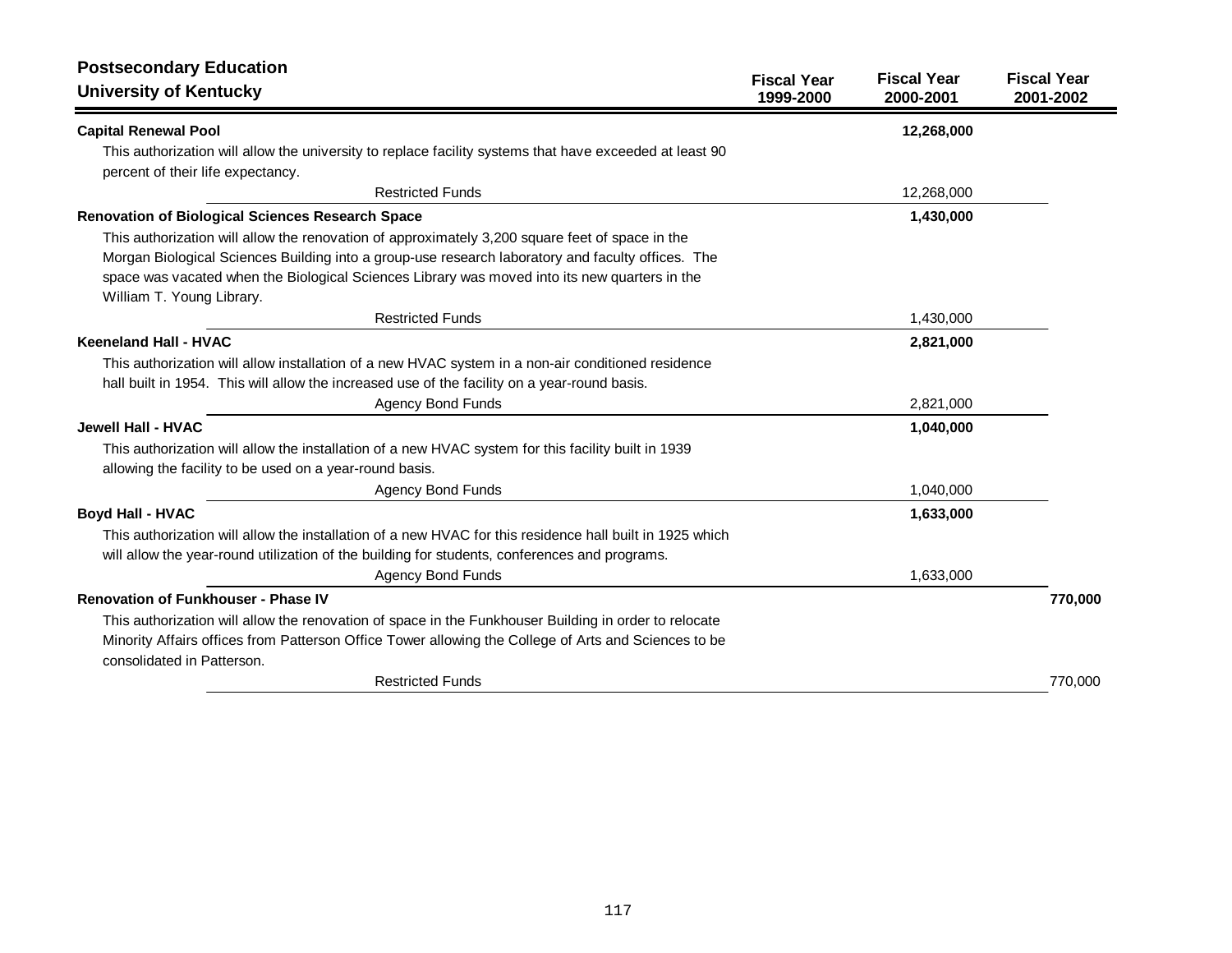| <b>Postsecondary Education</b><br><b>University of Kentucky</b>                                         | <b>Fiscal Year</b><br>1999-2000 | <b>Fiscal Year</b><br>2000-2001 | <b>Fiscal Year</b><br>2001-2002 |
|---------------------------------------------------------------------------------------------------------|---------------------------------|---------------------------------|---------------------------------|
| <b>Chemistry Laboratory Renovation</b>                                                                  |                                 | 1,155,000                       |                                 |
| This authorization will allow the replacement of cabinets, hoods, ducts, hardware overhead lights,      |                                 |                                 |                                 |
| and other equipment in the organic chemistry and general chemistry laboratories located in the          |                                 |                                 |                                 |
| Chemistry Physics Building.                                                                             |                                 |                                 |                                 |
| <b>Restricted Funds</b>                                                                                 |                                 | 1,155,000                       |                                 |
| Gatton College Addition for Int'l Bus. & Mgt.                                                           |                                 |                                 | 1,725,000                       |
| This authorization will allow the addition of a fourth floor to the existing classroom section of Carol |                                 |                                 |                                 |
| Martin Gatton College of Business and Economics to be used for the programs operated by                 |                                 |                                 |                                 |
| International Business and Management Center.                                                           |                                 |                                 |                                 |
| <b>Restricted Funds</b>                                                                                 |                                 |                                 | 1,725,000                       |
| <b>Cooperstown - Phase IV</b>                                                                           |                                 | 1,313,000                       |                                 |
| This authorization will allow the renovation of the final building in the Cooperstown Complex and       |                                 |                                 |                                 |
| includes installation of air conditioning and upgrading of electrical service and kitchen facilities.   |                                 |                                 |                                 |
| <b>Agency Bond Funds</b>                                                                                |                                 | 1,313,000                       |                                 |
| <b>Seaton Center Addition/Renovation</b>                                                                |                                 | 15,350,000                      |                                 |
| This authorization will allow renovation of existing space and an addition that includes a              |                                 |                                 |                                 |
| multi-purpose gymnasium space, an elevated jogging track, offices, storage area, racquetball courts     |                                 |                                 |                                 |
| and a weight training conditioning area.                                                                |                                 |                                 |                                 |
| <b>Agency Bond Funds</b>                                                                                |                                 | 15,350,000                      |                                 |
| School of Library and Information Science                                                               |                                 | 750,000                         |                                 |
| This authorization will allow the renovation and modernization of the third floor of King North Library |                                 |                                 |                                 |
| to provide classroom, seminar and conference rooms, faculty offices, class labs, study and common       |                                 |                                 |                                 |
| areas.                                                                                                  |                                 |                                 |                                 |
| <b>Restricted Funds</b>                                                                                 |                                 | 750,000                         |                                 |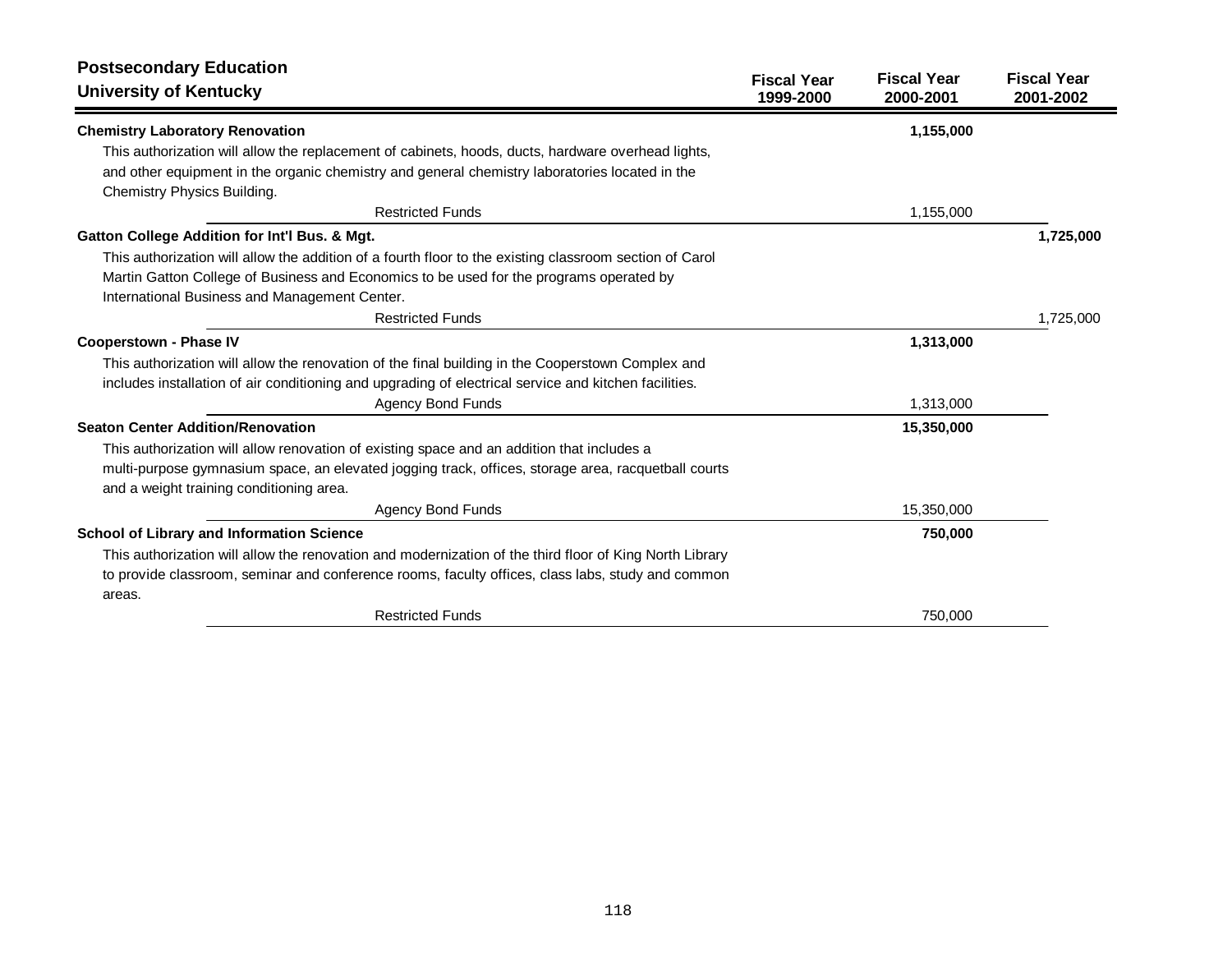| <b>Postsecondary Education</b>                                                                       |                                 |                                 |                                 |
|------------------------------------------------------------------------------------------------------|---------------------------------|---------------------------------|---------------------------------|
| <b>University of Kentucky</b>                                                                        | <b>Fiscal Year</b><br>1999-2000 | <b>Fiscal Year</b><br>2000-2001 | <b>Fiscal Year</b><br>2001-2002 |
| <b>Nursing Unit Modification IX</b>                                                                  |                                 | 3,780,000                       |                                 |
| The authorization will allow renovation of approximately 24,500 gross square feet to provide for     |                                 |                                 |                                 |
| routine and periodic upgrade for an entire nursing floor of the Hospital. The renovation includes    |                                 |                                 |                                 |
| cosmetic interior renewals, some wall reconfigurations, an upgrade of electrical and medical gas     |                                 |                                 |                                 |
| services, patient room fixed equipment, and air distribution/filtration systems.                     |                                 |                                 |                                 |
| <b>Restricted Funds</b>                                                                              |                                 | 3,780,000                       |                                 |
| <b>Nursing Unit Modification X</b>                                                                   |                                 | 3,780,000                       |                                 |
| The authorization will allow renovation of approximately 24,500 gross square feet to provide for     |                                 |                                 |                                 |
| routine and periodic upgrade for an entire nursing floor of the Hospital. The renovation includes    |                                 |                                 |                                 |
| cosmetic interior renewals, some wall reconfigurations, an upgrade of electrical and medical gas     |                                 |                                 |                                 |
| services, patient room fixed equipment, and air distribution/filtration systems.                     |                                 |                                 |                                 |
| <b>Restricted Funds</b>                                                                              |                                 | 3,780,000                       |                                 |
| Diagnostic Services Upgrade IX                                                                       |                                 | 1,575,000                       |                                 |
| This authorization will allow the renovation of approximately 6,500 gross square feet of clinical,   |                                 |                                 |                                 |
| pharmaceutical, or imaging departments to accommodate changes in equipment, expanded                 |                                 |                                 |                                 |
| interfaces between equipment, or improved patient management.                                        |                                 |                                 |                                 |
| <b>Restricted Funds</b>                                                                              |                                 | 1,575,000                       |                                 |
| <b>Outpatient Services II</b>                                                                        |                                 | 5,040,000                       |                                 |
| This authorization will allow construction of a 20,000 gross square feet space to provide outpatient |                                 |                                 |                                 |
| services such as exam rooms, diagnostic or treatment modalities, pharmacy, or clinical labs.         |                                 |                                 |                                 |
| <b>Restricted Funds</b>                                                                              |                                 | 5,040,000                       |                                 |
| <b>Diagnostic Services Upgrade X</b>                                                                 |                                 | 1,155,000                       |                                 |
| This authorization will allow the renovation of approximately 5,000 gross square feet of clinical,   |                                 |                                 |                                 |
| pharmaceutical, or imaging departments to accommodate changes in equipment, expanded                 |                                 |                                 |                                 |
| interfaces between equipment, or improved patient management.                                        |                                 |                                 |                                 |
| <b>Restricted Funds</b>                                                                              |                                 | 1,155,000                       |                                 |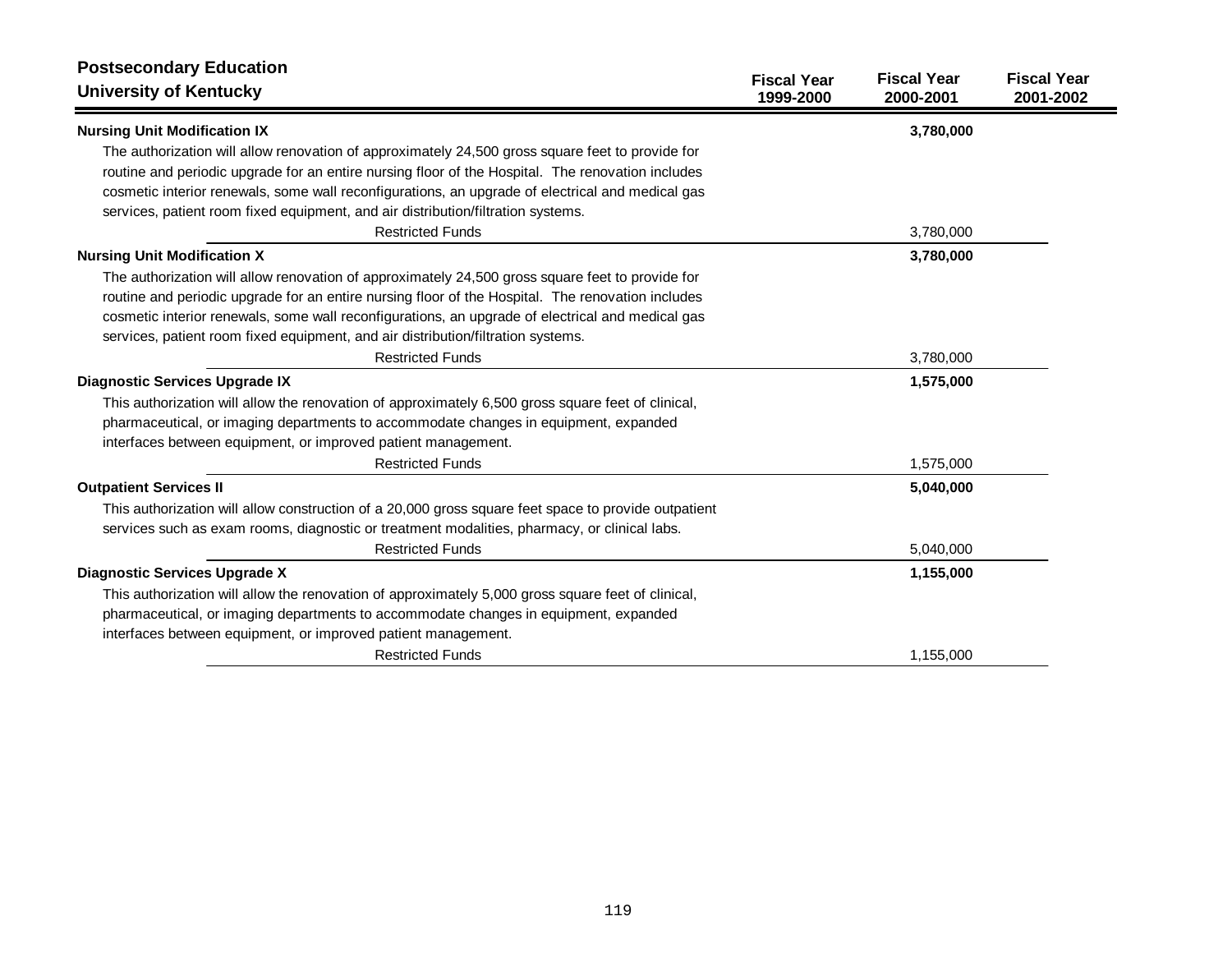| <b>Postsecondary Education</b>                                                                                                 |                                 |                                 |                                 |
|--------------------------------------------------------------------------------------------------------------------------------|---------------------------------|---------------------------------|---------------------------------|
| <b>University of Kentucky</b>                                                                                                  | <b>Fiscal Year</b><br>1999-2000 | <b>Fiscal Year</b><br>2000-2001 | <b>Fiscal Year</b><br>2001-2002 |
| <b>Implementation of Land Use Plan III</b>                                                                                     |                                 | 2,625,000                       |                                 |
| This authorization will allow the Hospital to continue to acquire property in the vicinity, consistent with                    |                                 |                                 |                                 |
| the Campus Master Plan, in anticipation of the need to extend the Medical Center after 2000.                                   |                                 |                                 |                                 |
| <b>Restricted Funds</b>                                                                                                        |                                 | 2,625,000                       |                                 |
| <b>Parking Structure III</b>                                                                                                   |                                 | 7,350,000                       |                                 |
| This authorization will allow the construction of a new parking structure capable of providing                                 |                                 |                                 |                                 |
| approximately 600 new parking spaces.                                                                                          |                                 |                                 |                                 |
| <b>Restricted Funds</b>                                                                                                        |                                 | 7,350,000                       |                                 |
| <b>Building Connectors II</b>                                                                                                  |                                 | 2,200,000                       |                                 |
| This authorization will allow the construction of "connectors" or the improvement of connections                               |                                 |                                 |                                 |
| between the various buildings on the Medical Center campus. Program growth projections indicate a                              |                                 |                                 |                                 |
| need for connectors across Limestone, from the Hospital to the fourth floor of the Roach building and                          |                                 |                                 |                                 |
| another from the Veterans Administration Building to U.K. Hospital. Improved connectors are                                    |                                 |                                 |                                 |
| anticipated for the Hospital to Kentucky Clinic and from the parking structures.                                               |                                 |                                 |                                 |
| <b>Restricted Funds</b>                                                                                                        |                                 | 2,200,000                       |                                 |
| <b>Energy Performance Contracting (Hospital)</b>                                                                               |                                 | 20,000,000                      |                                 |
| This authorization will allow the upgrading of utility systems to meet additional utility loads as a result                    |                                 |                                 |                                 |
| of authorized renovations and authorized new construction.                                                                     |                                 |                                 |                                 |
| <b>Restricted Funds</b>                                                                                                        |                                 | 20,000,000                      |                                 |
| <b>Implementation of Land Use Plan II</b>                                                                                      |                                 | 2,500,000                       |                                 |
| This authorization will allow the Hospital to continue to acquire property in the vicinity, consistent with                    |                                 |                                 |                                 |
| the Campus Master Plan, in anticipation of the need to extend the Medical Center after 2000.                                   |                                 |                                 |                                 |
| <b>Restricted Funds</b>                                                                                                        |                                 | 2,500,000                       |                                 |
| <b>Limited Stay Facility</b>                                                                                                   |                                 | 5,460,000                       |                                 |
| This authorization will allow the construction of a 45,000 gross square feet freestanding hotel-type<br>facility for patients. |                                 |                                 |                                 |
| <b>Restricted Funds</b>                                                                                                        |                                 | 5,460,000                       |                                 |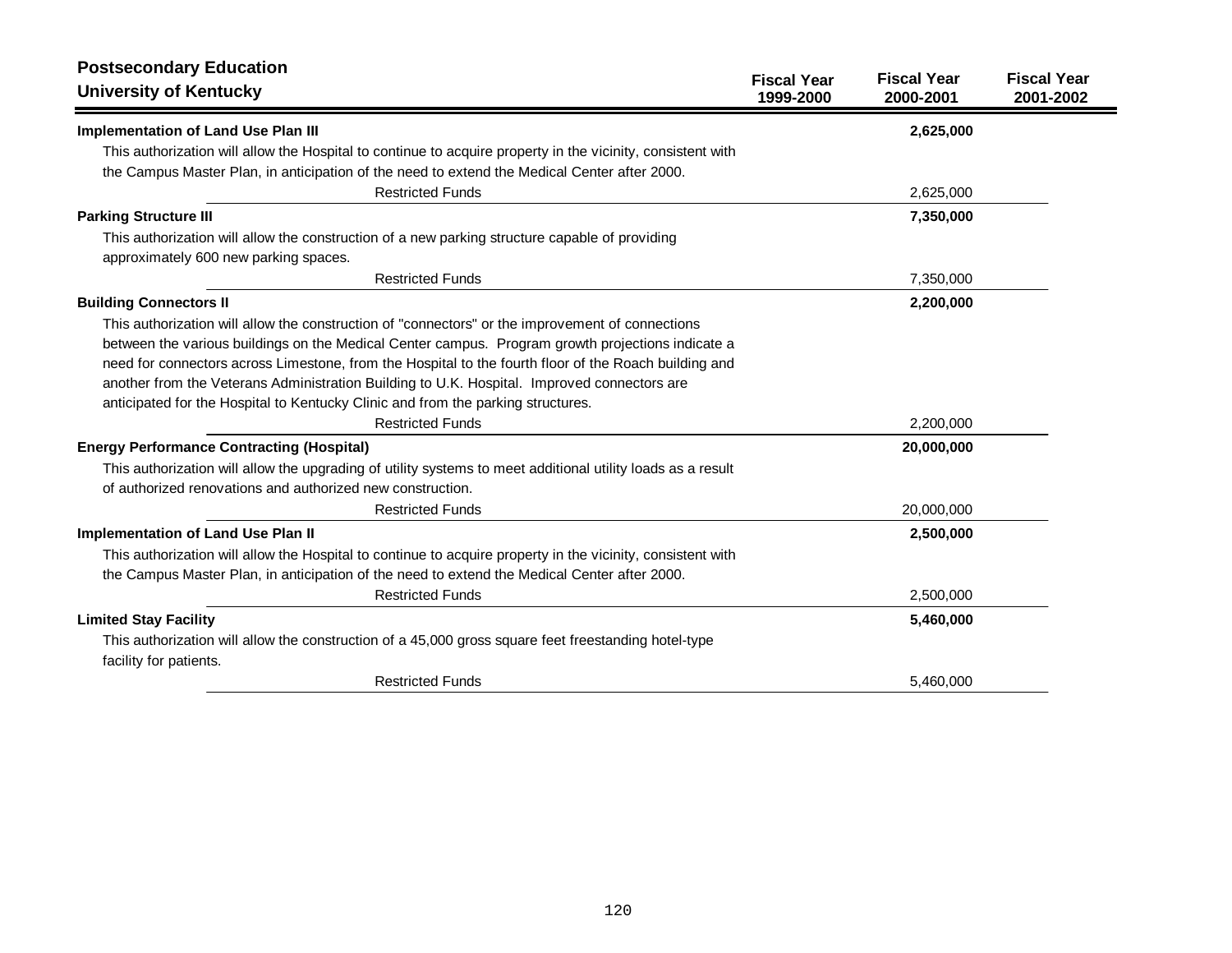| <b>Postsecondary Education</b>                                                                           | <b>Fiscal Year</b> | <b>Fiscal Year</b> | <b>Fiscal Year</b> |
|----------------------------------------------------------------------------------------------------------|--------------------|--------------------|--------------------|
| <b>University of Kentucky</b>                                                                            | 1999-2000          | 2000-2001          | 2001-2002          |
| <b>Building/Site Upgrade II</b>                                                                          |                    | 710,000            |                    |
| This authorization will allow the Hospital to upgrade infrastructure elements including but not limited  |                    |                    |                    |
| to its roof, roads, and glazing.                                                                         |                    |                    |                    |
| <b>Restricted Funds</b>                                                                                  |                    | 710,000            |                    |
| <b>Hospital Kitchen Renovation I</b>                                                                     |                    | 1,050,000          |                    |
| This authorization will allow the major redesign of approximately 4,160 gross square feet of the         |                    |                    |                    |
| Hospital kitchen and food preparation areas.                                                             |                    |                    |                    |
| <b>Restricted Funds</b>                                                                                  |                    | 1,050,000          |                    |
| <b>Hospital Kitchen Renovation II</b>                                                                    |                    | 546,000            |                    |
| This authorization will allow the major redesign of approximately 3,000 gross square feet of the         |                    |                    |                    |
| Hospital kitchen and food preparation areas.                                                             |                    |                    |                    |
| <b>Restricted Funds</b>                                                                                  |                    | 546,000            |                    |
| <b>Markey 4th Floor Renovation</b>                                                                       |                    | 3,990,000          |                    |
| This will allow the renovation of the fourth floor of the Markey Cancer Center to convert current office |                    |                    |                    |
| space to patient care and patient care support.                                                          |                    |                    |                    |
| <b>Restricted Funds</b>                                                                                  |                    | 3,990,000          |                    |
| <b>Imaging Services</b>                                                                                  |                    | 3,675,000          |                    |
| This authorization will allow the renovation of 19,500 gross square feet to bring together imaging       |                    |                    |                    |
| modalities which are now decentralized in surgery, endoscopy, radiology, and nuclear medicine.           |                    |                    |                    |
| <b>Restricted Funds</b>                                                                                  |                    | 3,675,000          |                    |
| <b>Diagnostic Services Upgrade VIII</b>                                                                  |                    | 1,100,000          |                    |
| This authorization will allow the renovation of approximately 5,000 gross square feet of clinical,       |                    |                    |                    |
| pharmaceutical, or imaging departments to accommodate changes in equipment, expanded                     |                    |                    |                    |
| interfaces between equipment, or improved patient management.                                            |                    |                    |                    |
| <b>Restricted Funds</b>                                                                                  |                    | 1,100,000          |                    |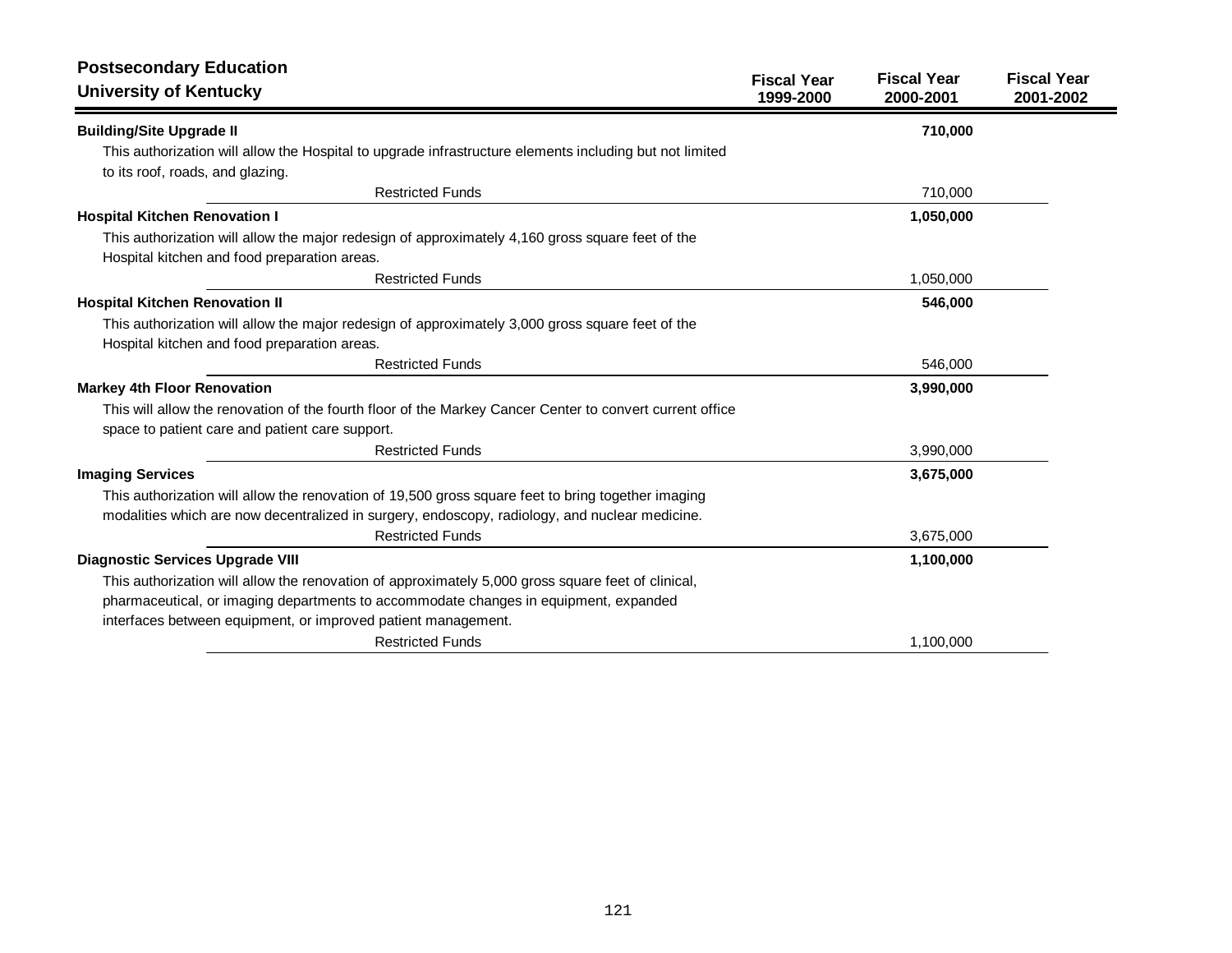| <b>Postsecondary Education</b><br><b>University of Kentucky</b>                                                                                                        | <b>Fiscal Year</b><br>1999-2000 | <b>Fiscal Year</b><br>2000-2001 | <b>Fiscal Year</b><br>2001-2002 |
|------------------------------------------------------------------------------------------------------------------------------------------------------------------------|---------------------------------|---------------------------------|---------------------------------|
| <b>Intra-Hospital Transportation Systems III</b>                                                                                                                       |                                 | 735,000                         |                                 |
| This authorization will allow the Hospital to provide maintenance and upgrade to prevent breakdowns<br>in the existing elevator, conveyor, and pneumatic tube systems. |                                 |                                 |                                 |
| <b>Restricted Funds</b>                                                                                                                                                |                                 | 735,000                         |                                 |
| <b>Parking Structure I</b>                                                                                                                                             |                                 | 6,600,000                       |                                 |
| This authorization will allow construction of an additional parking structure capable of providing<br>approximately 600 parking spaces.                                |                                 |                                 |                                 |
| <b>Restricted Funds</b>                                                                                                                                                |                                 | 6,600,000                       |                                 |
| <b>Biohazard/Environmental Protection I</b>                                                                                                                            |                                 | 1,575,000                       |                                 |
| This authorization will allow the Hospital to implement waste disposal systems in response to laws                                                                     |                                 |                                 |                                 |
| and regulations promulgated by organizations such as OSHA, CDC, and EPA.                                                                                               |                                 |                                 |                                 |
| <b>Restricted Funds</b>                                                                                                                                                |                                 | 1,575,000                       |                                 |
| <b>Materials Handling Storage/Distribution Center</b>                                                                                                                  |                                 | 1,019,000                       |                                 |
| This authorization will allow the construction of approximately 20,000 gross square feet of warehouse                                                                  |                                 |                                 |                                 |
| storage space and material handling and distribution facilities.                                                                                                       |                                 |                                 |                                 |
| <b>Restricted Funds</b>                                                                                                                                                |                                 | 1,019,000                       |                                 |
| <b>Parking Structure II</b>                                                                                                                                            |                                 | 6,930,000                       |                                 |
| This authorization will allow the construction of an additional parking structure capable of providing                                                                 |                                 |                                 |                                 |
| approximately 600 parking spaces.                                                                                                                                      |                                 |                                 |                                 |
| <b>Restricted Funds</b>                                                                                                                                                |                                 | 6,930,000                       |                                 |
| Data Systems Expansion I                                                                                                                                               |                                 | 595,000                         |                                 |
| This authorization addresses the need to upgrade wiring and hardware infrastructure to respond to                                                                      |                                 |                                 |                                 |
| changes in computer technology and expansion of information systems services within the Hospital.                                                                      |                                 |                                 |                                 |
| <b>Restricted Funds</b>                                                                                                                                                |                                 | 595,000                         |                                 |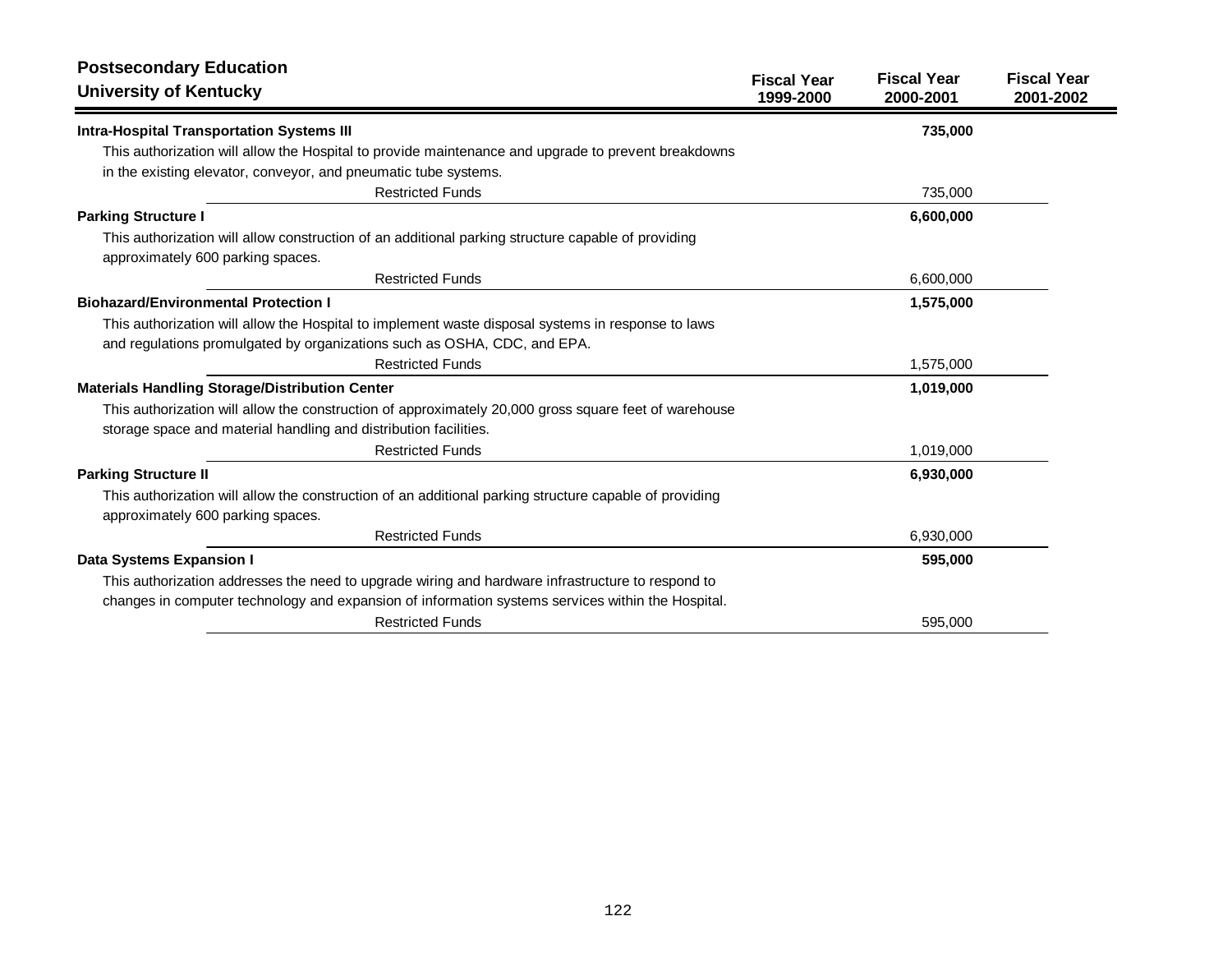| <b>Postsecondary Education</b><br><b>University of Kentucky</b>                                                                                                                                        | <b>Fiscal Year</b><br>1999-2000 | <b>Fiscal Year</b><br>2000-2001 | <b>Fiscal Year</b><br>2001-2002 |
|--------------------------------------------------------------------------------------------------------------------------------------------------------------------------------------------------------|---------------------------------|---------------------------------|---------------------------------|
| <b>Biohazard/Environmental Protection II</b>                                                                                                                                                           |                                 | 1,575,000                       |                                 |
| This authorization will allow the Hospital to implement waste disposal systems in response to laws<br>and regulations promulgated by organizations such as OSHA, CDC, and EPA.                         |                                 |                                 |                                 |
| <b>Restricted Funds</b>                                                                                                                                                                                |                                 | 1,575,000                       |                                 |
| <b>Intra-Hospital Transportation System IV</b>                                                                                                                                                         |                                 | 735,000                         |                                 |
| This authorization will allow the Hospital to upgrade, maintain, and reprogram existing elevator,<br>conveyor, and pneumatic tube systems to meet changing standards.                                  |                                 |                                 |                                 |
| <b>Restricted Funds</b>                                                                                                                                                                                |                                 | 735,000                         |                                 |
| <b>HVAC Upgrade</b>                                                                                                                                                                                    |                                 | 3,500,000                       |                                 |
| This authorization will allow the hospital to upgrade HVAC systems to meet increasing demands due<br>to technology and patient care requirements from JCAHO and to meet OSHA standards.                |                                 |                                 |                                 |
| <b>Restricted Funds</b>                                                                                                                                                                                |                                 | 3,500,000                       |                                 |
| Data Systems Expansion II                                                                                                                                                                              |                                 | 641,000                         |                                 |
| This authorization addresses the need to upgrade wiring and hardware infrastructure to respond to<br>changes in computer technology and expansion of information systems services within the Hospital. |                                 |                                 |                                 |
| <b>Restricted Funds</b>                                                                                                                                                                                |                                 | 641,000                         |                                 |
| <b>Building/Site Upgrade III</b>                                                                                                                                                                       |                                 | 767,000                         |                                 |
| This authorization will allow the Hospital to upgrade infrastructure elements including but not limited<br>to its roof, roads, and glazing.                                                            |                                 |                                 |                                 |
| <b>Restricted Funds</b>                                                                                                                                                                                |                                 | 767,000                         |                                 |
| <b>Hospital Parking Expansion</b>                                                                                                                                                                      |                                 | 3,100,000                       |                                 |
| This authorization will allow the expansion of the current Hospital garage by approximately 320<br>parking spaces.                                                                                     |                                 |                                 |                                 |
| <b>Restricted Funds</b>                                                                                                                                                                                |                                 | 3,100,000                       |                                 |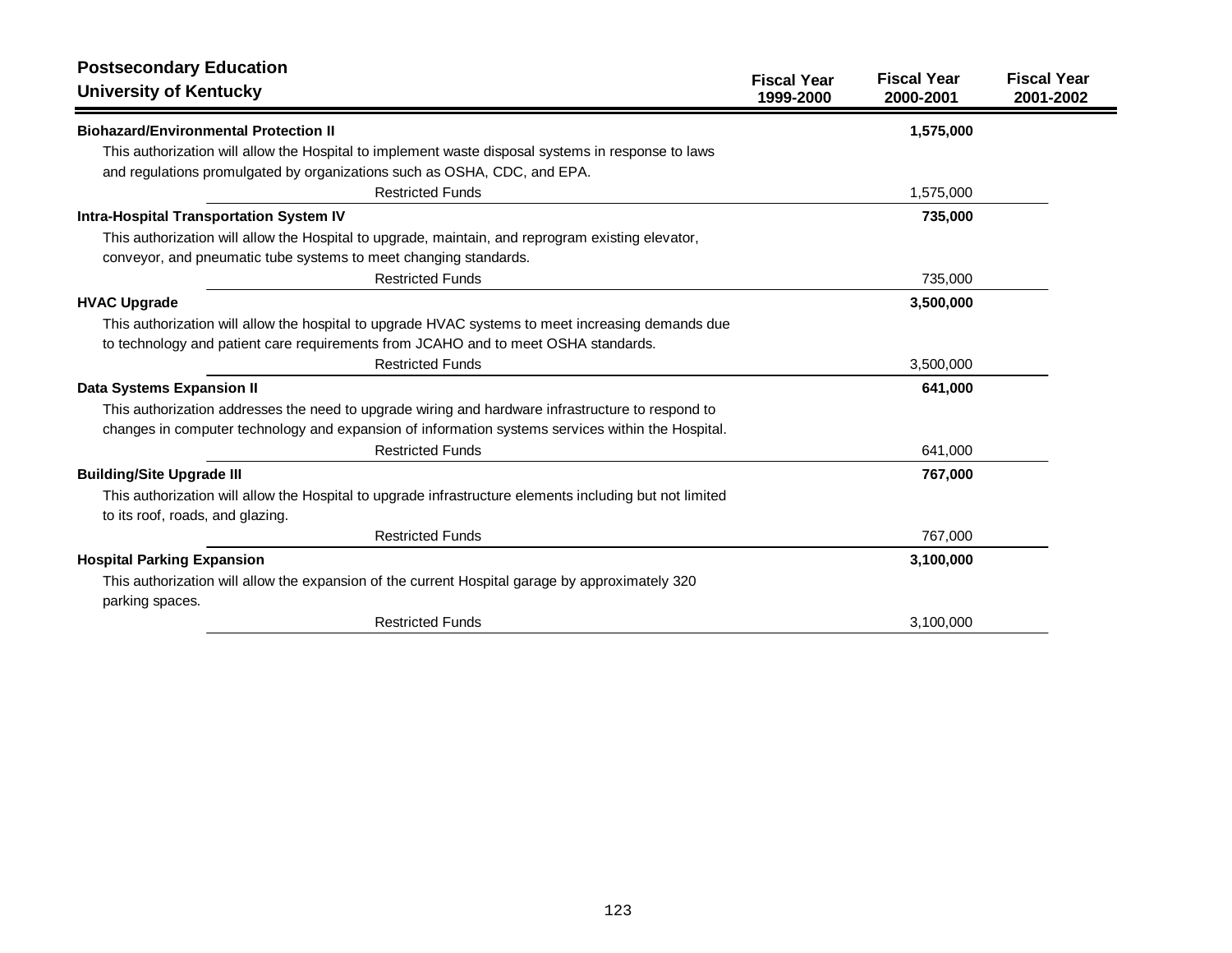| <b>Postsecondary Education</b><br><b>University of Kentucky</b>                                             | <b>Fiscal Year</b><br>1999-2000 | <b>Fiscal Year</b><br>2000-2001 | <b>Fiscal Year</b><br>2001-2002 |
|-------------------------------------------------------------------------------------------------------------|---------------------------------|---------------------------------|---------------------------------|
| <b>Nutrition Services Upgrade</b>                                                                           |                                 | 1,050,000                       |                                 |
| The authorization, which may involve new construction attaching to the Hospital, involves renovation        |                                 |                                 |                                 |
| and major redesign of approximately 4,100 gross square feet for Nutritional Services support space.         |                                 |                                 |                                 |
| <b>Restricted Funds</b>                                                                                     |                                 | 1,050,000                       |                                 |
| <b>Outpatient Care Facility</b>                                                                             |                                 | 3,500,000                       |                                 |
| This authorization will allow the construction of 20,000 gross square foot facility to address the need     |                                 |                                 |                                 |
| to provide expanded outpatient services.                                                                    |                                 |                                 |                                 |
| <b>Restricted Funds</b>                                                                                     |                                 | 3,500,000                       |                                 |
| <b>Support Services Upgrade</b>                                                                             |                                 | 2,415,000                       |                                 |
| The authorization will allow construction or fit-up of shell space, either through purchase or lease, for   |                                 |                                 |                                 |
| the relocation of non-clerical support services.                                                            |                                 |                                 |                                 |
| <b>Restricted Funds</b>                                                                                     |                                 | 2,415,000                       |                                 |
| <b>Utility System Upgrade V</b>                                                                             |                                 | 1,680,000                       |                                 |
| This authorization will allow the upgrading of utility systems to meet additional utility loads as a result |                                 |                                 |                                 |
| of authorized renovations and authorized new construction.                                                  |                                 |                                 |                                 |
| <b>Restricted Funds</b>                                                                                     |                                 | 1,680,000                       |                                 |
| <b>Patient Care Facility/Women's Cancer Center</b>                                                          |                                 | 9,200,000                       |                                 |
| This authorization will allow the construction of approximately 33,000 gsf for the consolidation and        |                                 |                                 |                                 |
| expansion of existing services. The facility may be a women's cancer center which may include the           |                                 |                                 |                                 |
| capacity for invasive or non-invasive diagnostic and therapeutic procedures, imaging services,              |                                 |                                 |                                 |
| rehabilitation services, clinical laboratory services, screening services, and faculty offices in           |                                 |                                 |                                 |
| disciplines relevant to the services in this facility. The McDowell Cancer Foundation will build this       |                                 |                                 |                                 |
| facility with private money raised by the Foundation. Upon completion of the facility, it will be           |                                 |                                 |                                 |
| donated to the university.                                                                                  |                                 |                                 |                                 |
| <b>Restricted Funds</b>                                                                                     |                                 | 9.200.000                       |                                 |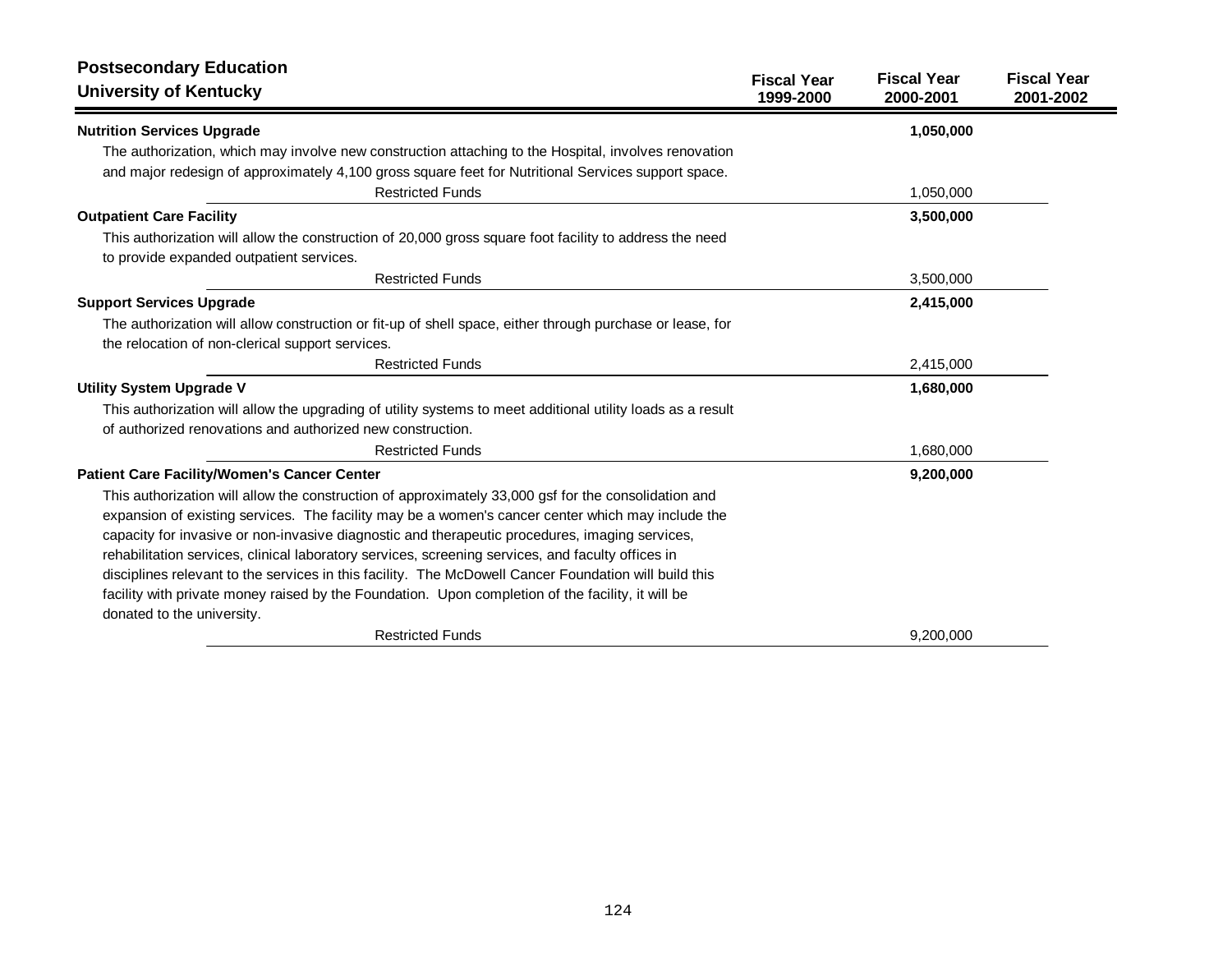| <b>Postsecondary Education</b><br><b>University of Kentucky</b>                                        | <b>Fiscal Year</b> | <b>Fiscal Year</b> | <b>Fiscal Year</b> |  |
|--------------------------------------------------------------------------------------------------------|--------------------|--------------------|--------------------|--|
|                                                                                                        | 1999-2000          | 2000-2001          | 2001-2002          |  |
| <b>Energy Performance Contracting(Lexington Campus)</b>                                                |                    | 50,000,000         |                    |  |
| This authorization will allow the university to utilize performance contracting to initiate energy     |                    |                    |                    |  |
| conservation projects through a private vendor to be repaid over a period of years from the energy     |                    |                    |                    |  |
| savings generated.                                                                                     |                    |                    |                    |  |
| <b>Restricted Funds</b>                                                                                |                    | 50,000,000         |                    |  |
| UK Center for Rural Health                                                                             |                    |                    |                    |  |
| This reauthorization will allow the construction of an academic and clinical services building for the |                    |                    |                    |  |
| University of Kentucky Center of Excellence in Rural Health and the allied health programs of the      |                    |                    |                    |  |
| Hazard Community College located in Hazard, Kentucky. The new facility will provide space to           |                    |                    |                    |  |
| support programs in rural health services research, graduate education in nursing and physical         |                    |                    |                    |  |
| therapy, a baccalaureate program in clinical laboratory sciences, cross training for allied health     |                    |                    |                    |  |
| professionals, medical residency training in family practice, and radiography and clinical lab         |                    |                    |                    |  |
| technology. In addition, continuing education and technical assistance programs are provided to        |                    |                    |                    |  |
| Kentucky's rural counties. The Center administers demonstration projects, such as Kentucky             |                    |                    |                    |  |
| Homeplace, which improve the health of all Kentuckians. The authorization for this project remains     |                    |                    |                    |  |
| at \$6.1 million from agency bonds.                                                                    |                    |                    |                    |  |
| <b>Classroom Building - LCC - Planning and Design</b>                                                  |                    | 1,000,000          |                    |  |
| This authorization will allow preliminary planning and design for a new campus site and facilities to  |                    |                    |                    |  |
| meet the demands of rapidly expanding enrollment at Lexington Community College.                       |                    |                    |                    |  |
| <b>Restricted Funds</b>                                                                                |                    | 1,000,000          |                    |  |
| <b>Animal Science Incinerator Repair</b>                                                               |                    | 300,000            |                    |  |
| This authorization will allow repair and upgrading of the incinerator at the Livestock Disease         |                    |                    |                    |  |
| Diagnostic Center in order to comply with local environmental regulations.                             |                    |                    |                    |  |
| <b>Restricted Funds</b>                                                                                |                    | 300,000            |                    |  |
| <b>MAJOR EQUIPMENT</b>                                                                                 |                    |                    |                    |  |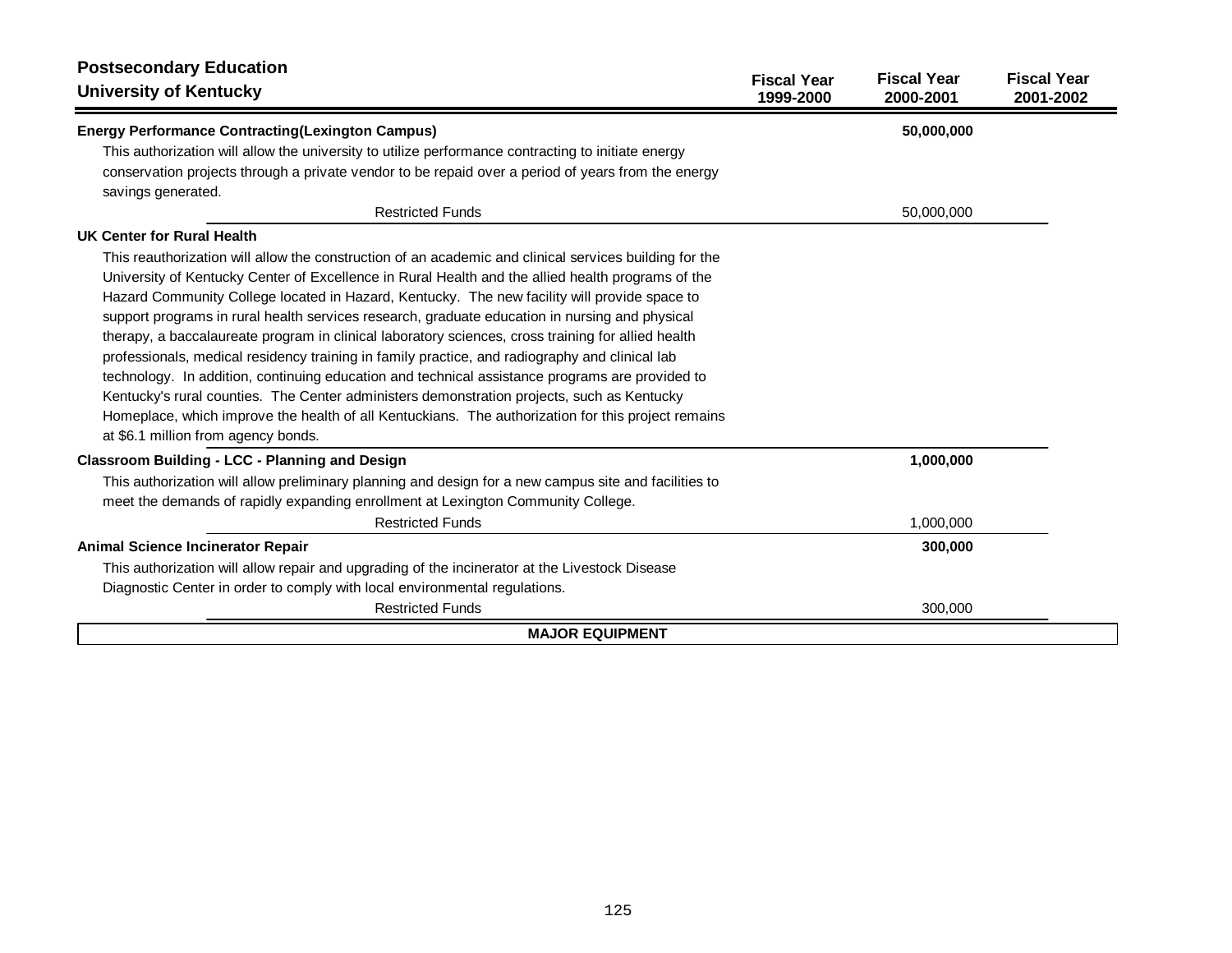| <b>Postsecondary Education</b>             |                         | <b>Fiscal Year</b> | <b>Fiscal Year</b> | <b>Fiscal Year</b> |
|--------------------------------------------|-------------------------|--------------------|--------------------|--------------------|
| <b>University of Kentucky</b>              |                         | 1999-2000          | 2000-2001          | 2001-2002          |
| <b>Stiff Testing Machine</b>               |                         |                    | 140,000            |                    |
|                                            | <b>Restricted Funds</b> |                    | 140,000            |                    |
| <b>Hydro Flume</b>                         |                         |                    | 130,000            |                    |
|                                            | <b>Restricted Funds</b> |                    | 130,000            |                    |
| <b>High Resolution Mass Spectrometer</b>   |                         |                    | 500,000            |                    |
|                                            | <b>Restricted Funds</b> |                    | 500,000            |                    |
| <b>High Temperature Optical Microscope</b> |                         |                    | 105,000            |                    |
|                                            | <b>Restricted Funds</b> |                    | 105,000            |                    |
| Holographic System with Image Analyzer     |                         |                    | 110,000            |                    |
|                                            | <b>Restricted Funds</b> |                    | 110,000            |                    |
| <b>High Resolution STEM 400KV</b>          |                         |                    | 1,500,000          |                    |
|                                            | <b>Restricted Funds</b> |                    | 1,500,000          |                    |
| <b>Studio Recording Equipment</b>          |                         |                    | 113,000            |                    |
|                                            | <b>Restricted Funds</b> |                    | 113,000            |                    |
| <b>Tinius Olsen Ductometer</b>             |                         |                    | 100,000            |                    |
|                                            | <b>Restricted Funds</b> |                    | 100,000            |                    |
| <b>High Pressure Liquid Chromatography</b> |                         |                    | 200,000            |                    |
|                                            | <b>Federal Fund</b>     |                    | 100,000            |                    |
|                                            | <b>Restricted Funds</b> |                    | 100,000            |                    |
| <b>High Power C02 Laser</b>                |                         |                    | 250,000            |                    |
|                                            | <b>Restricted Funds</b> |                    | 250,000            |                    |
| <b>Freeze-Thaw Apparatus</b>               |                         |                    | 100,000            |                    |
|                                            | <b>Restricted Funds</b> |                    | 100,000            |                    |
| X-Ray Laue Unit - Single Crystal           |                         |                    | 150,000            |                    |
|                                            | <b>Restricted Funds</b> |                    | 150,000            |                    |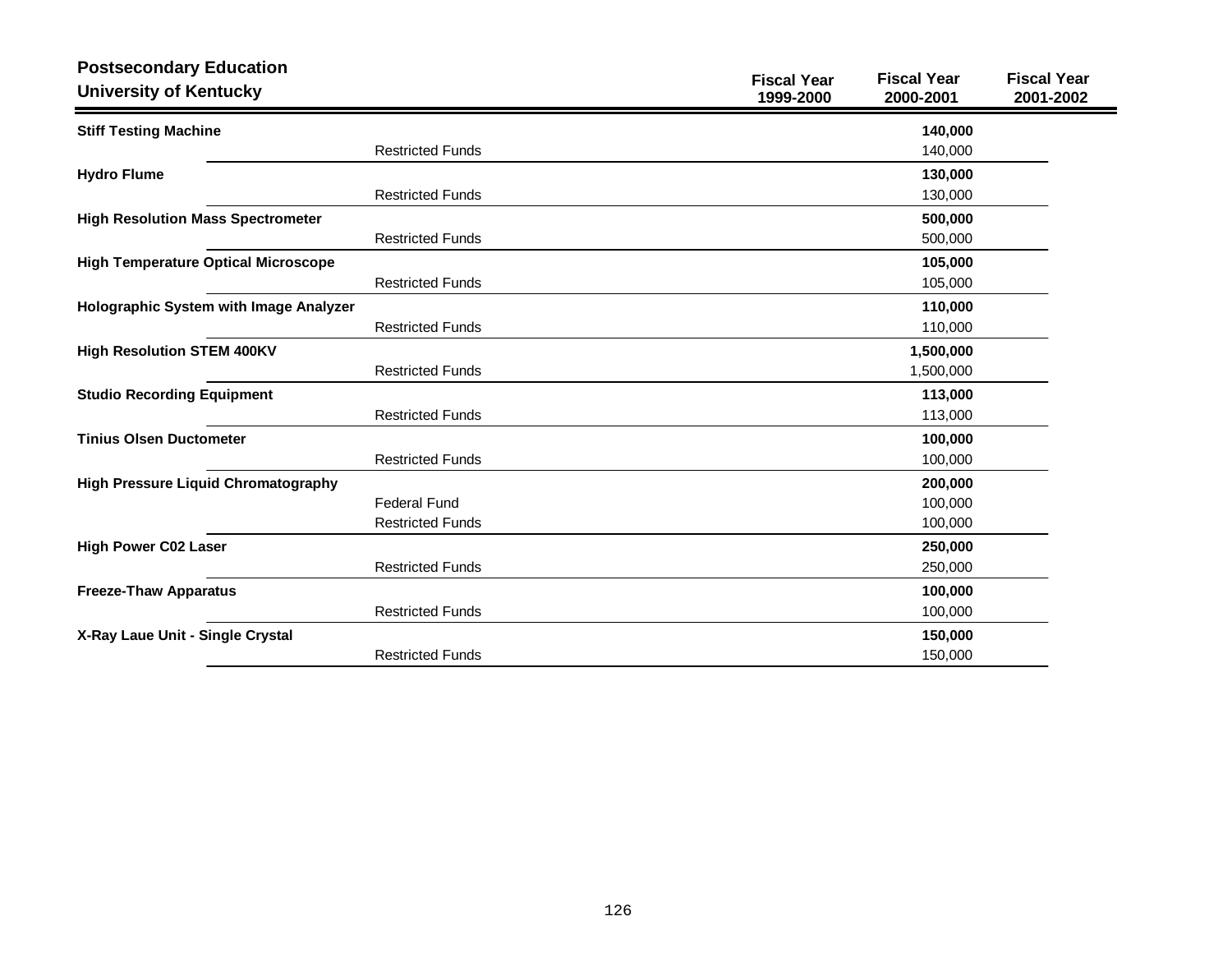| <b>Postsecondary Education</b>                    |                         |                                 |                                 |                                 |
|---------------------------------------------------|-------------------------|---------------------------------|---------------------------------|---------------------------------|
| <b>University of Kentucky</b>                     |                         | <b>Fiscal Year</b><br>1999-2000 | <b>Fiscal Year</b><br>2000-2001 | <b>Fiscal Year</b><br>2001-2002 |
| <b>Thermal Analyzer and Powder Diffractometer</b> |                         |                                 | 310,000                         |                                 |
|                                                   | <b>Restricted Funds</b> |                                 | 310,000                         |                                 |
| <b>Sterilizing/Cleaning System</b>                |                         |                                 | 234,000                         |                                 |
|                                                   | <b>Restricted Funds</b> |                                 | 234,000                         |                                 |
| <b>Solids NMR Spectrometer</b>                    |                         |                                 | 900,000                         |                                 |
|                                                   | <b>Restricted Funds</b> |                                 | 900,000                         |                                 |
| <b>Environmental Test System</b>                  |                         |                                 | 125,000                         |                                 |
|                                                   | <b>Restricted Funds</b> |                                 | 125,000                         |                                 |
| Upgrade of 400 MHz Nuclear Magnetic Resonance     |                         |                                 | 500,000                         |                                 |
|                                                   | <b>Federal Fund</b>     |                                 | 340,000                         |                                 |
|                                                   | <b>Restricted Funds</b> |                                 | 160,000                         |                                 |
| <b>Electron Spin Resonance Instrument</b>         |                         |                                 | 200,000                         |                                 |
|                                                   | <b>Federal Fund</b>     |                                 | 135,000                         |                                 |
|                                                   | <b>Restricted Funds</b> |                                 | 65,000                          |                                 |
| <b>Ultra High Vacuum Chamber</b>                  |                         |                                 | 250,000                         |                                 |
|                                                   | <b>Federal Fund</b>     |                                 | 170,000                         |                                 |
|                                                   | <b>Restricted Funds</b> |                                 | 80,000                          |                                 |
| <b>Laser System</b>                               |                         |                                 | 250,000                         |                                 |
|                                                   | <b>Federal Fund</b>     |                                 | 170,000                         |                                 |
|                                                   | <b>Restricted Funds</b> |                                 | 80,000                          |                                 |
| <b>Faraday Balance</b>                            |                         |                                 | 200,000                         |                                 |
|                                                   | <b>Federal Fund</b>     |                                 | 140,000                         |                                 |
|                                                   | <b>Restricted Funds</b> |                                 | 60,000                          |                                 |
| <b>Area Detector Diffractometer</b>               |                         |                                 | 310,000                         |                                 |
|                                                   | <b>Federal Fund</b>     |                                 | 210,000                         |                                 |
|                                                   | <b>Restricted Funds</b> |                                 | 100,000                         |                                 |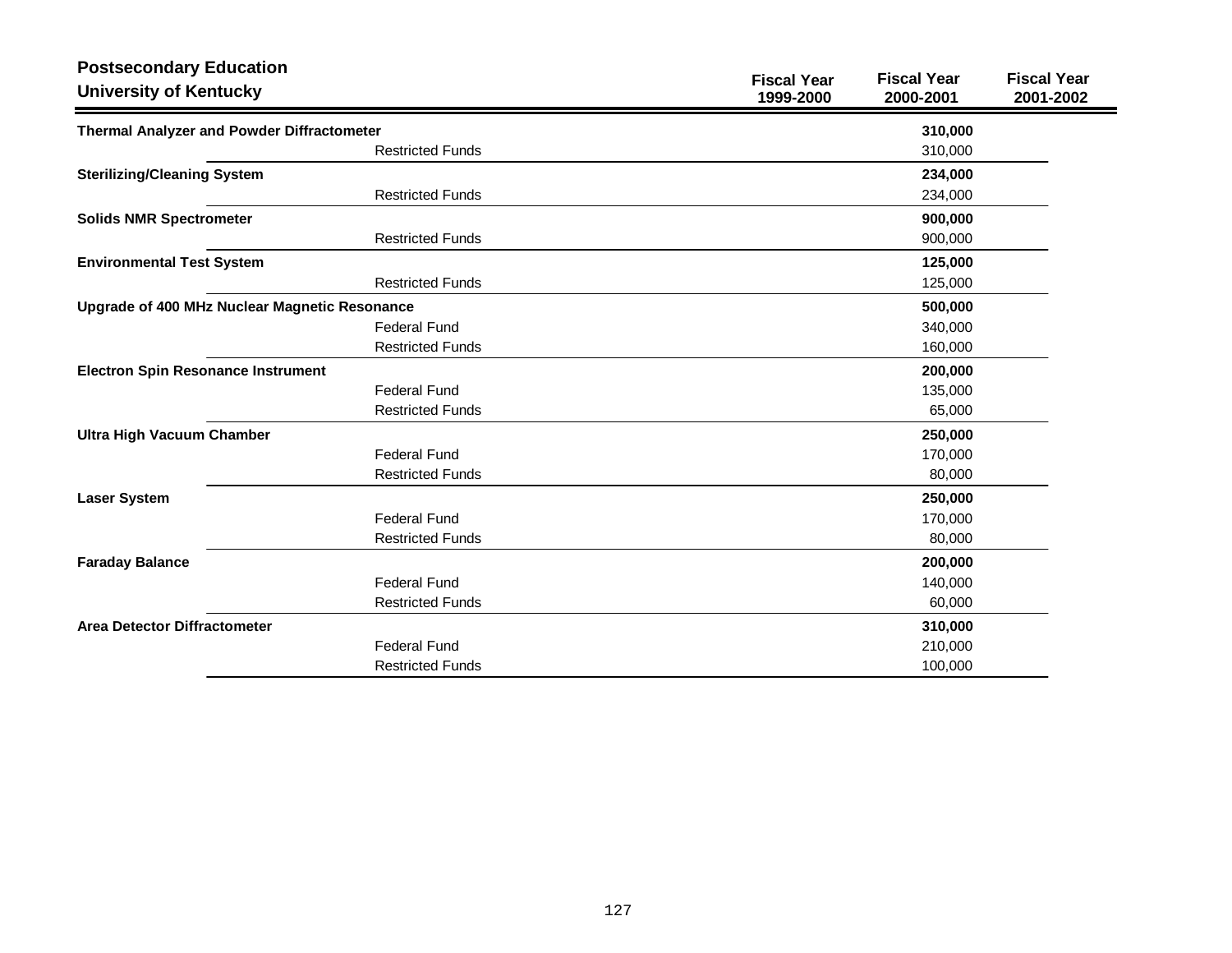| <b>Postsecondary Education</b><br><b>University of Kentucky</b> |                         | <b>Fiscal Year</b><br>1999-2000 | <b>Fiscal Year</b><br>2000-2001 | <b>Fiscal Year</b><br>2001-2002 |
|-----------------------------------------------------------------|-------------------------|---------------------------------|---------------------------------|---------------------------------|
| <b>High-Speed Digital Signal Processing Development</b>         |                         |                                 | 150,000                         |                                 |
|                                                                 | <b>Federal Fund</b>     |                                 | 150,000                         |                                 |
| <b>Three-Dimensional Scaling Device</b>                         |                         |                                 | 100,000                         |                                 |
|                                                                 | <b>Federal Fund</b>     |                                 | 100,000                         |                                 |
| <b>Garbage Truck Front Loader - Replacement</b>                 |                         |                                 | 165,000                         |                                 |
| Lease/Purchase                                                  |                         |                                 |                                 |                                 |
|                                                                 | <b>Restricted Funds</b> |                                 | 165,000                         |                                 |
| <b>MB/GT Phospho-Imager</b>                                     |                         |                                 | 128,000                         |                                 |
|                                                                 | <b>Restricted Funds</b> |                                 | 128,000                         |                                 |
| <b>MB Ultracentrifuges</b>                                      |                         |                                 | 354,000                         |                                 |
|                                                                 | <b>Restricted Funds</b> |                                 | 354,000                         |                                 |
| <b>Mass Spectrograph for Oligonucleotide Analysis</b>           |                         |                                 | 250,000                         |                                 |
|                                                                 | <b>Restricted Funds</b> |                                 | 250,000                         |                                 |
| Gas Chromatograph Mass Spectrophotometer System                 |                         |                                 | 101,000                         |                                 |
|                                                                 | <b>Restricted Funds</b> |                                 | 101,000                         |                                 |
| Fluor. Microscope with Imaging System                           |                         |                                 | 125,000                         |                                 |
|                                                                 | <b>Restricted Funds</b> |                                 | 125,000                         |                                 |
| <b>CAD/CAM System (College of Dentistry)</b>                    |                         |                                 | 184,000                         |                                 |
|                                                                 | <b>Restricted Funds</b> |                                 | 184,000                         |                                 |
| Tabletop H50 Gas Chromatograph Mass Spectrometer                |                         |                                 | 101,000                         |                                 |
|                                                                 | <b>Restricted Funds</b> |                                 | 101,000                         |                                 |
| <b>Liquid Filling/Stoppering Line</b>                           |                         |                                 | 351,000                         |                                 |
|                                                                 | <b>Restricted Funds</b> |                                 | 351,000                         |                                 |
| <b>Encapsulator</b>                                             |                         |                                 | 151,000                         |                                 |
|                                                                 | <b>Restricted Funds</b> |                                 | 151,000                         |                                 |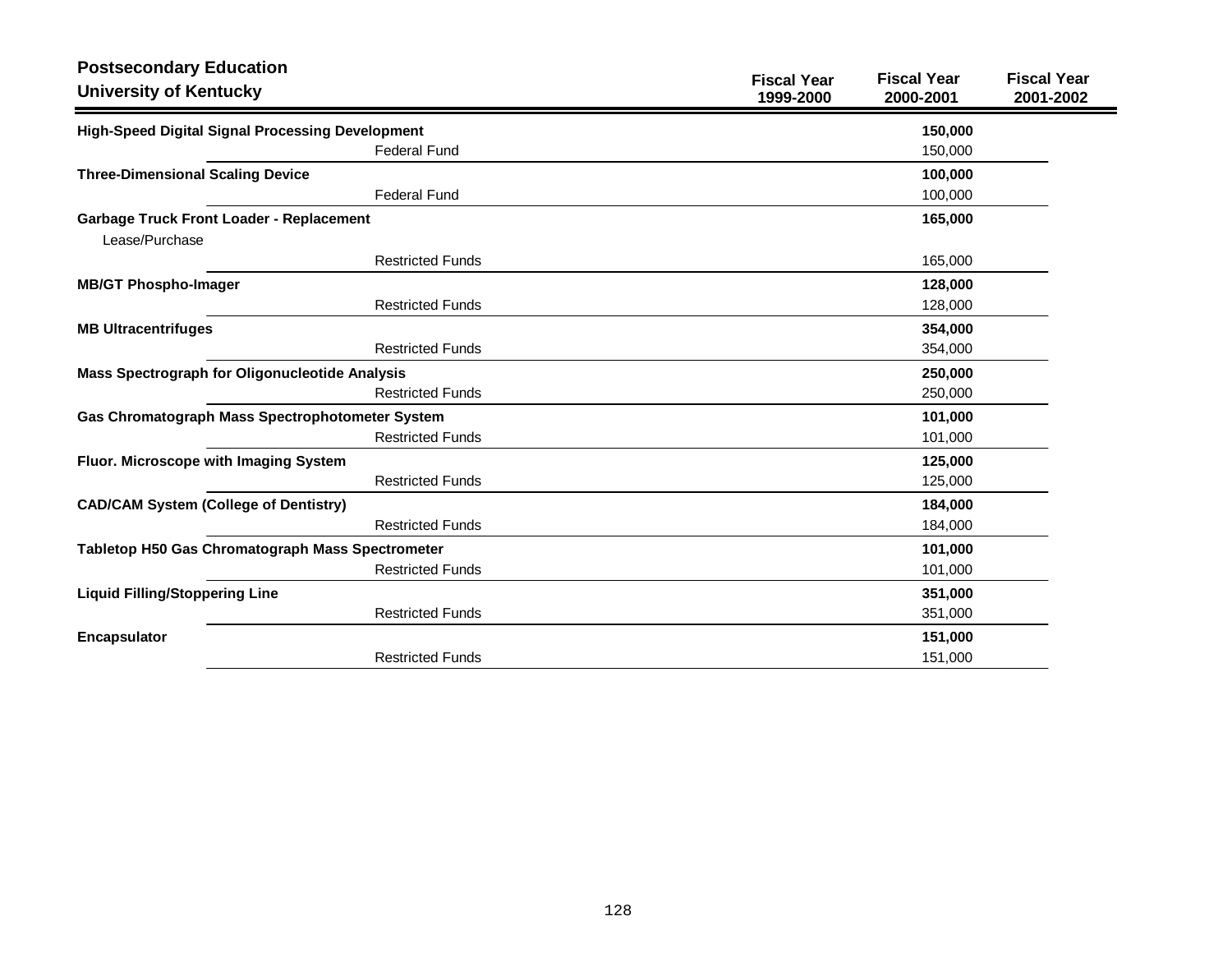| <b>Postsecondary Education</b><br><b>University of Kentucky</b> |                         | <b>Fiscal Year</b><br>1999-2000 | <b>Fiscal Year</b><br>2000-2001 | <b>Fiscal Year</b><br>2001-2002 |
|-----------------------------------------------------------------|-------------------------|---------------------------------|---------------------------------|---------------------------------|
| <b>Semi-Solid Manufacturing Equipment</b>                       |                         |                                 | 211,000                         |                                 |
|                                                                 | <b>Restricted Funds</b> |                                 | 211,000                         |                                 |
| <b>Terminal Sterilizing Autoclave</b>                           |                         |                                 | 221,000                         |                                 |
|                                                                 | <b>Restricted Funds</b> |                                 | 221,000                         |                                 |
| <b>Fluorescene Analyzer</b>                                     |                         |                                 | 109,000                         |                                 |
|                                                                 | <b>Restricted Funds</b> |                                 | 109,000                         |                                 |
| <b>High Performance Liquid Chromatography</b>                   |                         |                                 | 131,000                         |                                 |
|                                                                 | <b>Restricted Funds</b> |                                 | 131,000                         |                                 |
| <b>Image Analysis System</b>                                    |                         |                                 | 206,000                         |                                 |
|                                                                 | <b>Restricted Funds</b> |                                 | 206,000                         |                                 |
| <b>Confocal Microscope</b>                                      |                         |                                 | 325,000                         |                                 |
|                                                                 | <b>Restricted Funds</b> |                                 | 325,000                         |                                 |
| <b>Epi-Flourescence Microscope</b>                              |                         |                                 | 134,000                         |                                 |
|                                                                 | <b>Restricted Funds</b> |                                 | 134,000                         |                                 |
| <b>Gas Chromatograph Mass Spectrometer</b>                      |                         |                                 | 258,000                         |                                 |
|                                                                 | <b>Restricted Funds</b> |                                 | 258,000                         |                                 |
| <b>Flow Cytometry Lab</b>                                       |                         |                                 | 375,000                         |                                 |
|                                                                 | <b>Restricted Funds</b> |                                 | 375,000                         |                                 |
| <b>Ultracentrifuge</b>                                          |                         |                                 | 117,000                         |                                 |
|                                                                 | <b>Restricted Funds</b> |                                 | 117,000                         |                                 |
| 9.4 Tessler Scanner                                             |                         |                                 | 868,000                         |                                 |
| Lease/Purchase                                                  |                         |                                 |                                 |                                 |
|                                                                 | <b>Restricted Funds</b> |                                 | 868,000                         |                                 |
| 600 MHz NMR system                                              |                         |                                 | 1,753,000                       |                                 |
| Lease/Purchase                                                  |                         |                                 |                                 |                                 |
|                                                                 | <b>Restricted Funds</b> |                                 | 1,753,000                       |                                 |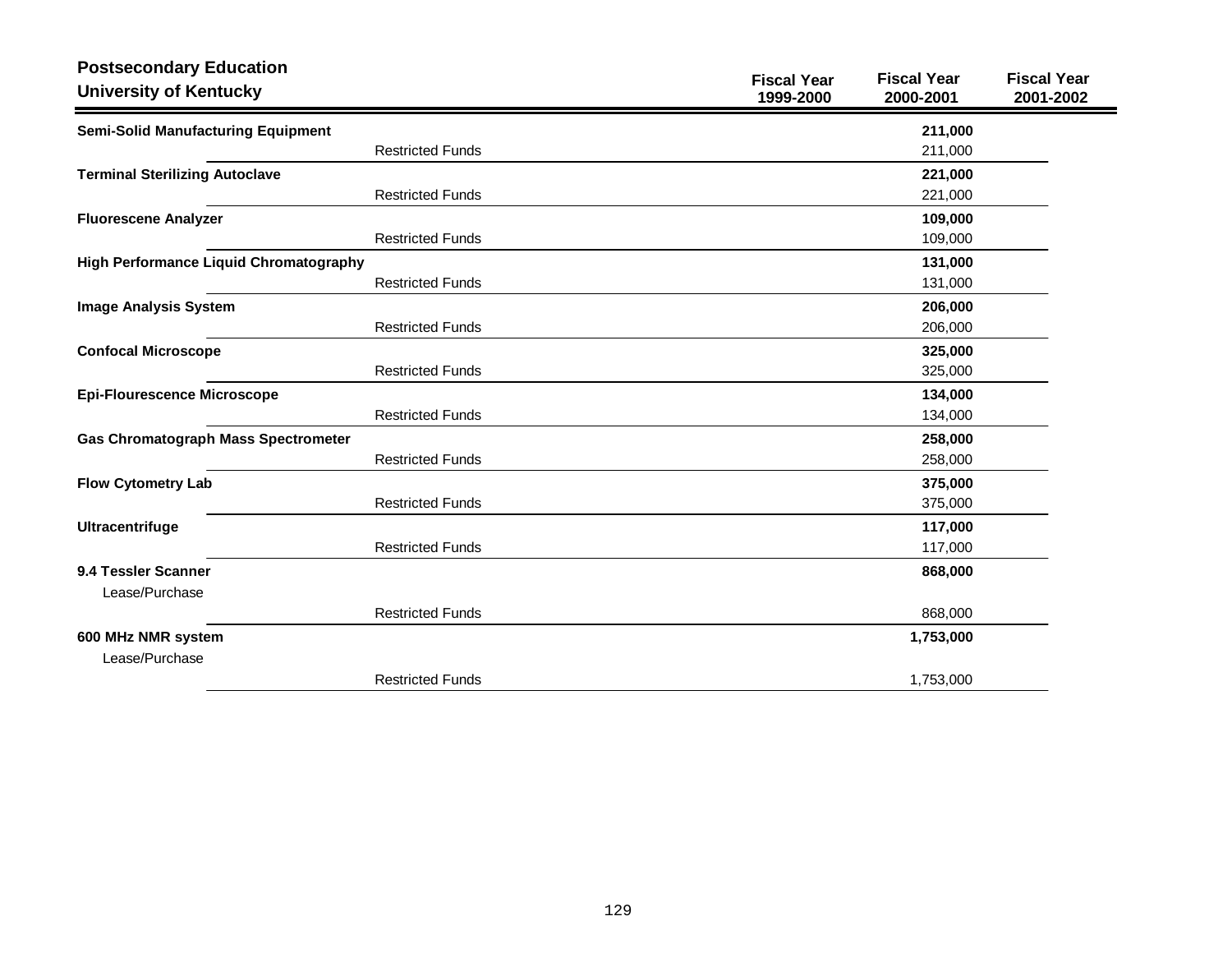| <b>Postsecondary Education</b><br><b>University of Kentucky</b> |                         | <b>Fiscal Year</b><br>1999-2000 | <b>Fiscal Year</b><br>2000-2001 | <b>Fiscal Year</b><br>2001-2002 |
|-----------------------------------------------------------------|-------------------------|---------------------------------|---------------------------------|---------------------------------|
| 800 MHz NMR System                                              |                         |                                 | 2,903,000                       |                                 |
| Lease/Purchase                                                  |                         |                                 |                                 |                                 |
|                                                                 | <b>Restricted Funds</b> |                                 | 2,903,000                       |                                 |
| <b>DNA Synthesizer</b>                                          |                         |                                 | 103,000                         |                                 |
|                                                                 | <b>Restricted Funds</b> |                                 | 103,000                         |                                 |
| <b>Fluorescent Activated Cell Sorter</b>                        |                         |                                 | 237,000                         |                                 |
|                                                                 | <b>Restricted Funds</b> |                                 | 237,000                         |                                 |
| <b>Protein Synthesizer</b>                                      |                         |                                 | 206,000                         |                                 |
|                                                                 | <b>Restricted Funds</b> |                                 | 206,000                         |                                 |
| <b>Research Grade Light Microscope</b>                          |                         |                                 | 103,000                         |                                 |
|                                                                 | <b>Restricted Funds</b> |                                 | 103,000                         |                                 |
| <b>High Resolution Phosophor Imager</b>                         |                         |                                 | 206,000                         |                                 |
|                                                                 | <b>Restricted Funds</b> |                                 | 206,000                         |                                 |
| <b>DNA Sequencer</b>                                            |                         |                                 | 134,000                         |                                 |
|                                                                 | <b>Restricted Funds</b> |                                 | 134,000                         |                                 |
| 3T Human Research System                                        |                         |                                 | 2,527,000                       |                                 |
| Lease/Purchase                                                  |                         |                                 |                                 |                                 |
|                                                                 | <b>Restricted Funds</b> |                                 | 2,527,000                       |                                 |
| <b>Mammography X-Ray Unit</b>                                   |                         |                                 | 101,000                         |                                 |
|                                                                 | <b>Restricted Funds</b> |                                 | 101,000                         |                                 |
| <b>Sequence Detection System</b>                                |                         |                                 | 100,000                         |                                 |
|                                                                 | <b>Restricted Funds</b> |                                 | 100,000                         |                                 |
| Fluor. Microscope and Image Analysis System                     |                         |                                 | 150,000                         |                                 |
|                                                                 | <b>Restricted Funds</b> |                                 | 150,000                         |                                 |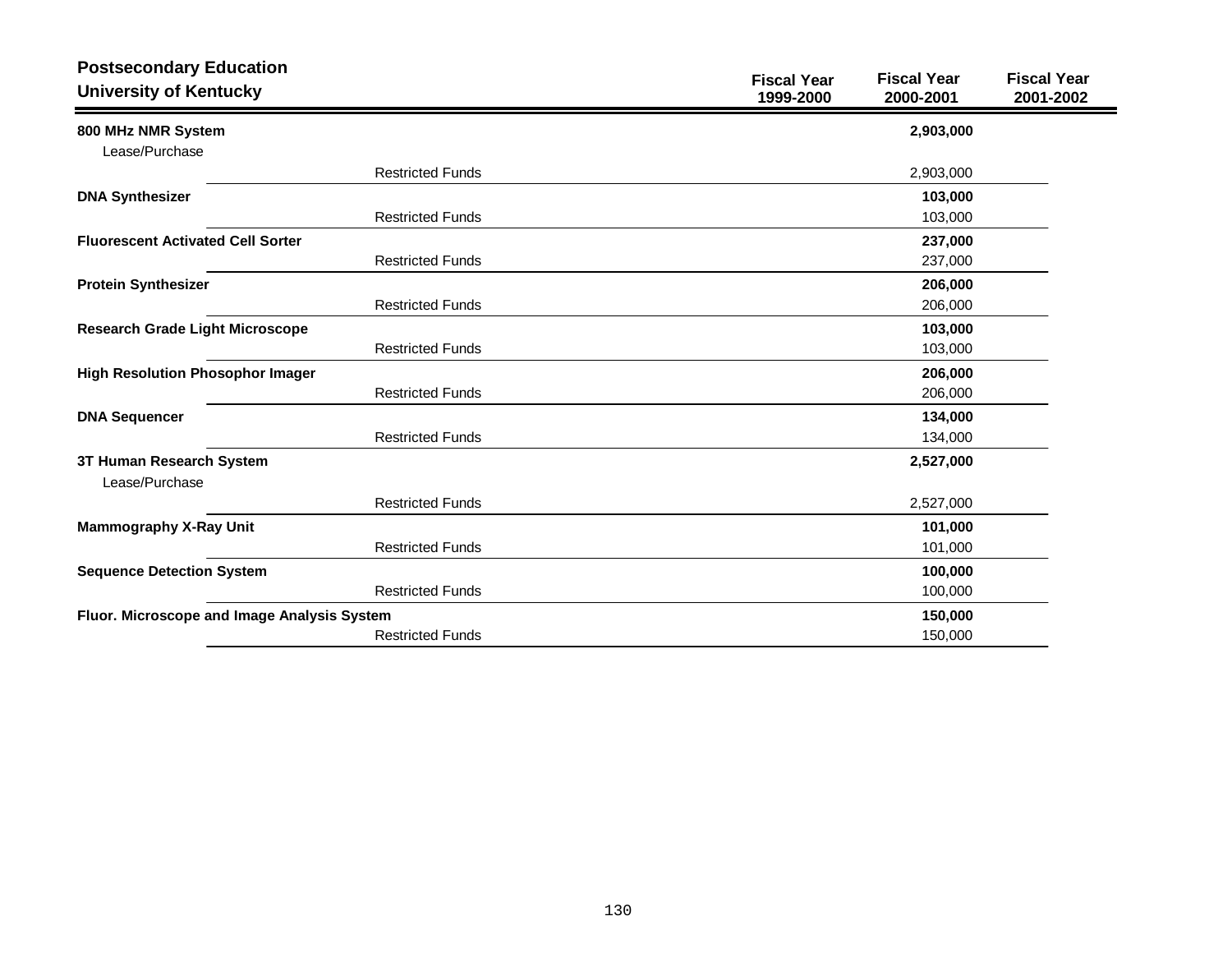| <b>Postsecondary Education</b><br><b>University of Kentucky</b> | <b>Fiscal Year</b><br><b>Fiscal Year</b><br><b>Fiscal Year</b><br>1999-2000<br>2000-2001<br>2001-2002 |
|-----------------------------------------------------------------|-------------------------------------------------------------------------------------------------------|
| Auto. Poly. Chain Reaction Analysis Machine                     | 150,000                                                                                               |
| <b>Restricted Funds</b>                                         | 150,000                                                                                               |
| <b>DNA Sequencer</b>                                            | 158,000                                                                                               |
| <b>Restricted Funds</b>                                         | 158,000                                                                                               |
| <b>Laser Confocal Microscope</b>                                | 312,000                                                                                               |
| <b>Restricted Funds</b>                                         | 312,000                                                                                               |
| <b>Inverted Microscope Including Fluoroscope</b>                | 155,000                                                                                               |
| <b>Restricted Funds</b>                                         | 155,000                                                                                               |
| <b>Image Analyzer System</b>                                    | 206,000                                                                                               |
| <b>Restricted Funds</b>                                         | 206,000                                                                                               |
| <b>Electrophysiologic Analysis System</b>                       | 207,000                                                                                               |
| <b>Restricted Funds</b>                                         | 207,000                                                                                               |
| <b>Multiphoton Imaging System</b>                               | 505,000                                                                                               |
| <b>Restricted Funds</b>                                         | 505,000                                                                                               |
| <b>Behavioral Monitoring &amp; Analysis System</b>              | 150,000                                                                                               |
| <b>Restricted Funds</b>                                         | 150,000                                                                                               |
| <b>Gene Chip Instrument System</b>                              | 450,000                                                                                               |
| <b>Restricted Funds</b>                                         | 450,000                                                                                               |
| Combi. Met. Cart, ECG, Auto BP, Plethusmography                 | 123,000                                                                                               |
| <b>Restricted Funds</b>                                         | 123,000                                                                                               |
| <b>Upgrade Scanner System</b>                                   | 500,000                                                                                               |
| <b>Restricted Funds</b>                                         | 500,000                                                                                               |
| <b>Gas Chromatograph Mass Spectrometer</b>                      | 250,000                                                                                               |
| <b>Restricted Funds</b>                                         | 250,000                                                                                               |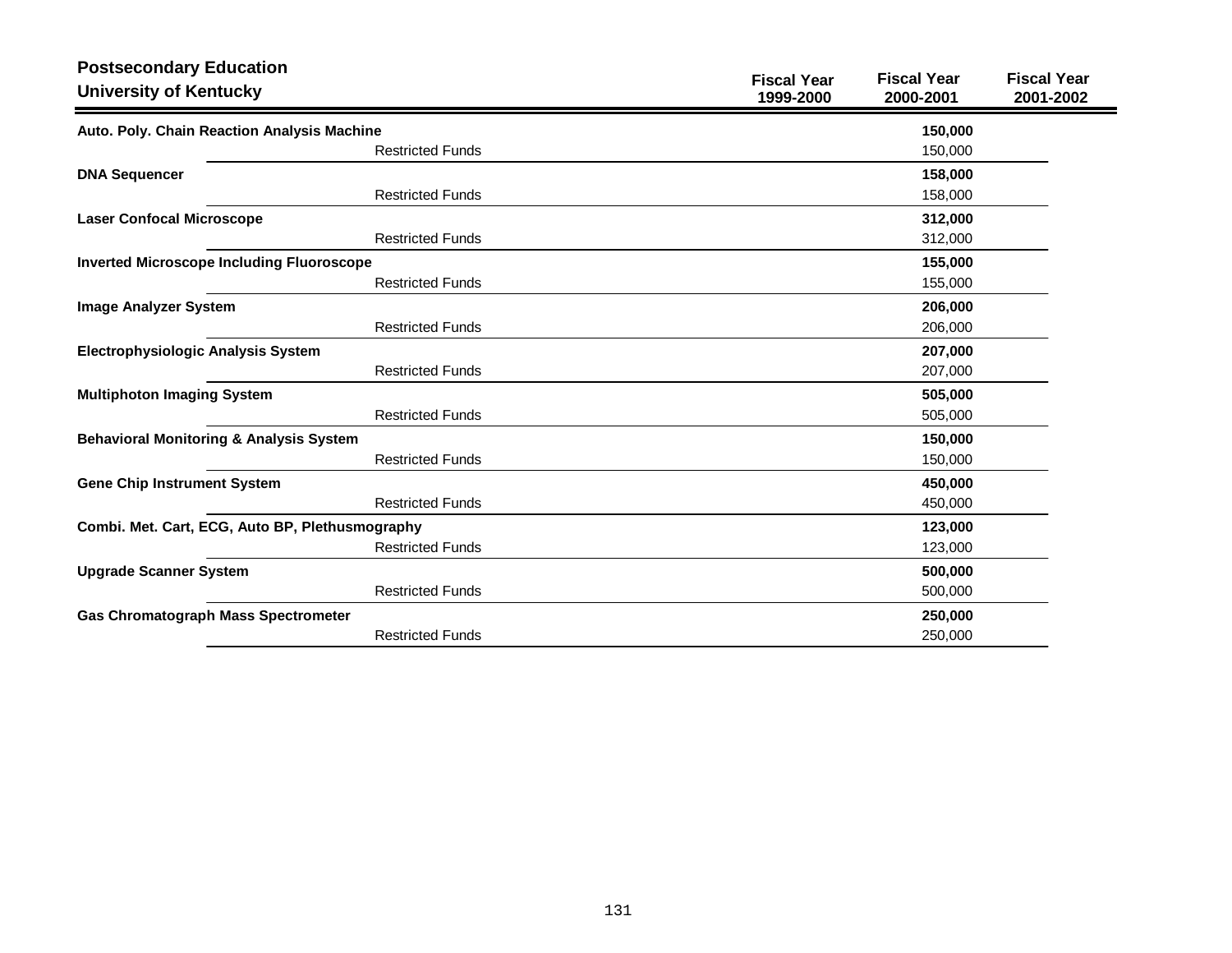| <b>Postsecondary Education</b><br><b>University of Kentucky</b> | <b>Fiscal Year</b><br><b>Fiscal Year</b><br><b>Fiscal Year</b><br>1999-2000<br>2000-2001<br>2001-2002 |
|-----------------------------------------------------------------|-------------------------------------------------------------------------------------------------------|
| <b>Multiphoton Scanning Microscope</b>                          | 300,000                                                                                               |
| <b>Restricted Funds</b>                                         | 300,000                                                                                               |
| <b>Plot Combine with Weighing System</b>                        | 125,000                                                                                               |
| <b>Restricted Funds</b>                                         | 125,000                                                                                               |
| <b>HPLC/Mass Spectrometer System</b>                            | 300,000                                                                                               |
| <b>Restricted Funds</b>                                         | 300,000                                                                                               |
| X-Ray Fluorescence Instrument                                   | 130,000                                                                                               |
| <b>Restricted Funds</b>                                         | 130,000                                                                                               |
| <b>Transmission Electron Microscope</b>                         | 200,000                                                                                               |
| <b>Restricted Funds</b>                                         | 200,000                                                                                               |
| <b>Oxymax Open Circuit Calorimeter</b>                          | 100,000                                                                                               |
| <b>Restricted Funds</b>                                         | 100,000                                                                                               |
| <b>Virtual Environment Simulator</b>                            | 125,000                                                                                               |
| <b>Restricted Funds</b>                                         | 125,000                                                                                               |
| <b>Fluorescence Activated Cell Sorter</b>                       | 200,000                                                                                               |
| <b>Restricted Funds</b>                                         | 200,000                                                                                               |
| <b>Inductive Coupled Argon Plasma Unit</b>                      | 110,000                                                                                               |
| <b>Restricted Funds</b>                                         | 110,000                                                                                               |
| <b>DNA Sequencer/Gene Mapping</b>                               | 130,000<br>130,000                                                                                    |
| <b>Restricted Funds</b>                                         | 130,000<br>130,000                                                                                    |
| High Throughput DNA Sequencer/Genetic Analyzer                  | 110,000                                                                                               |
| <b>Restricted Funds</b>                                         | 110,000                                                                                               |
| <b>DNA Chip Analysis System</b>                                 | 160,000                                                                                               |
| <b>Restricted Funds</b>                                         | 160,000                                                                                               |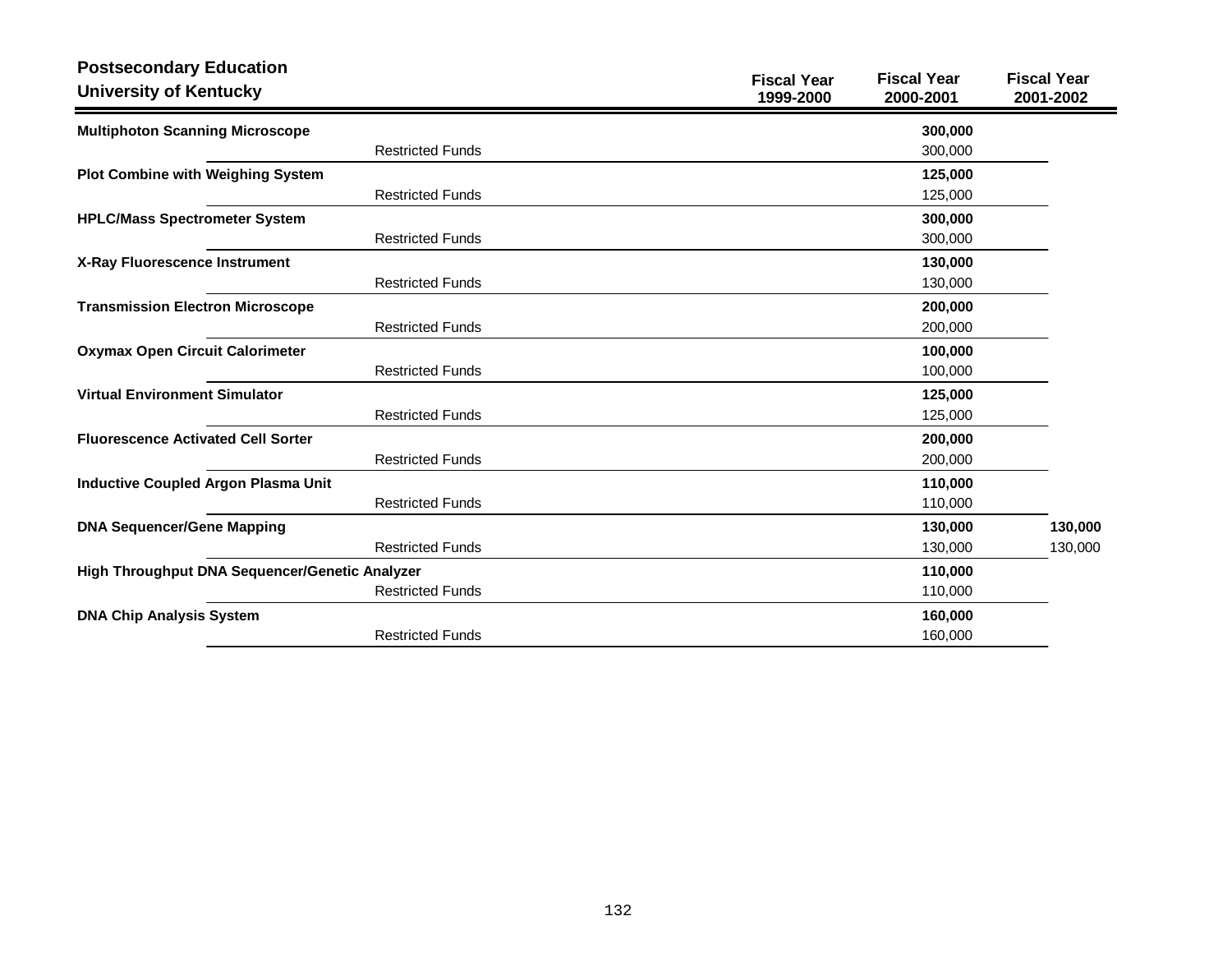| <b>Postsecondary Education</b><br><b>University of Kentucky</b> |                         | <b>Fiscal Year</b><br>1999-2000 | <b>Fiscal Year</b><br>2000-2001 | <b>Fiscal Year</b><br>2001-2002 |
|-----------------------------------------------------------------|-------------------------|---------------------------------|---------------------------------|---------------------------------|
| Luminometer                                                     |                         |                                 | 110,000                         |                                 |
|                                                                 | <b>Restricted Funds</b> |                                 | 110,000                         |                                 |
| <b>Robotics Pipettor System</b>                                 |                         |                                 | 104,000                         |                                 |
|                                                                 | <b>Restricted Funds</b> |                                 | 104,000                         |                                 |
| <b>Confocal Microscope</b>                                      |                         |                                 | 130,000                         |                                 |
|                                                                 | <b>Restricted Funds</b> |                                 | 130,000                         |                                 |
| Ultracentrifuge                                                 |                         |                                 | 110,000                         |                                 |
|                                                                 | <b>Restricted Funds</b> |                                 | 110,000                         |                                 |
| <b>Fluorescent Cell Sorter</b>                                  |                         |                                 | 200,000                         |                                 |
|                                                                 | <b>Restricted Funds</b> |                                 | 200,000                         |                                 |
| Fluorescent (Luminescent) Imaging System                        |                         |                                 | 105,000                         |                                 |
|                                                                 | <b>Restricted Funds</b> |                                 | 105,000                         |                                 |
| <b>Automated DNA Sequencer</b>                                  |                         |                                 | 130,000                         |                                 |
|                                                                 | <b>Restricted Funds</b> |                                 | 130,000                         |                                 |
| <b>DNA Sequencer</b>                                            |                         |                                 | 125,000                         |                                 |
|                                                                 | <b>Restricted Funds</b> |                                 | 125,000                         |                                 |
| <b>Confocal Microscope</b>                                      |                         |                                 | 150,000                         |                                 |
|                                                                 | <b>Restricted Funds</b> |                                 | 150,000                         |                                 |
| Fluoro/Phosphoimager                                            |                         |                                 | 120,000                         |                                 |
|                                                                 | <b>Restricted Funds</b> |                                 | 120,000                         |                                 |
| <b>Genetic Analyzer</b>                                         |                         |                                 | 140,000                         |                                 |
|                                                                 | <b>Restricted Funds</b> |                                 | 140,000                         |                                 |
| <b>Multi-Unit Microbial Containment Chamber</b>                 |                         |                                 | 100,000                         |                                 |
|                                                                 | <b>Restricted Funds</b> |                                 | 100,000                         |                                 |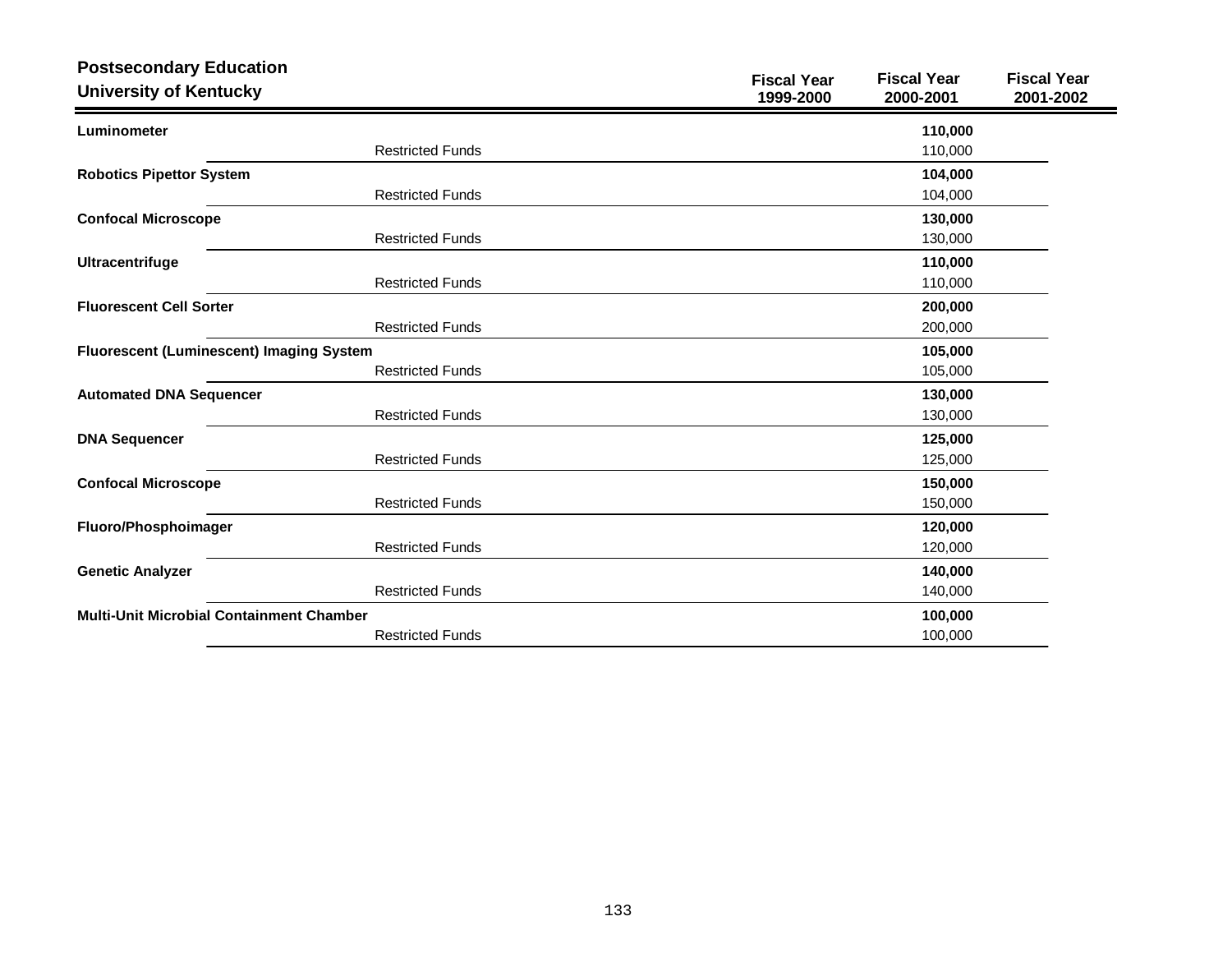| <b>Postsecondary Education</b><br><b>University of Kentucky</b> |                         | <b>Fiscal Year</b><br>1999-2000 | <b>Fiscal Year</b><br>2000-2001 | <b>Fiscal Year</b><br>2001-2002 |
|-----------------------------------------------------------------|-------------------------|---------------------------------|---------------------------------|---------------------------------|
| <b>Transmission Electron Microscope</b>                         |                         |                                 | 300,000                         |                                 |
|                                                                 | <b>Restricted Funds</b> |                                 | 300,000                         |                                 |
| <b>Plot Combine</b>                                             |                         |                                 | 125,000                         |                                 |
|                                                                 | <b>Restricted Funds</b> |                                 | 125,000                         |                                 |
| <b>Forage Harvester System</b>                                  |                         |                                 | 150,000                         |                                 |
|                                                                 | <b>Restricted Funds</b> |                                 | 150,000                         |                                 |
| <b>HPLC-Mass Spectrometer</b>                                   |                         |                                 | 217,000                         |                                 |
|                                                                 | <b>Restricted Funds</b> |                                 | 217,000                         |                                 |
| <b>Plot Combine</b>                                             |                         |                                 | 130,000                         |                                 |
|                                                                 | <b>Restricted Funds</b> |                                 | 130,000                         |                                 |
| <b>Inductive Coupled Plasma Spectrometer System</b>             |                         |                                 | 120,000                         |                                 |
|                                                                 | <b>Restricted Funds</b> |                                 | 120,000                         |                                 |
| <b>Mass Spectrometer</b>                                        |                         |                                 | 200,000                         |                                 |
|                                                                 | <b>Restricted Funds</b> |                                 | 200,000                         |                                 |
| Near Infrared Reflectance Spectrophotometer                     |                         |                                 | 125,000                         |                                 |
|                                                                 | <b>Restricted Funds</b> |                                 | 125,000                         |                                 |
| <b>Confocal Microscope</b>                                      |                         |                                 | 130,000                         |                                 |
|                                                                 | <b>Restricted Funds</b> |                                 | 130,000                         |                                 |
| <b>Laser Ablation Sampling System</b>                           |                         |                                 | 200,000                         |                                 |
|                                                                 | <b>Restricted Funds</b> |                                 | 200,000                         |                                 |
| <b>Gas Analyzer</b>                                             |                         |                                 | 100,000                         |                                 |
|                                                                 | <b>Restricted Funds</b> |                                 | 100,000                         |                                 |
| <b>NMR Spectrometer 300 Mhz Upgrade</b>                         |                         |                                 | 400,000                         |                                 |
|                                                                 | <b>Restricted Funds</b> |                                 | 400,000                         |                                 |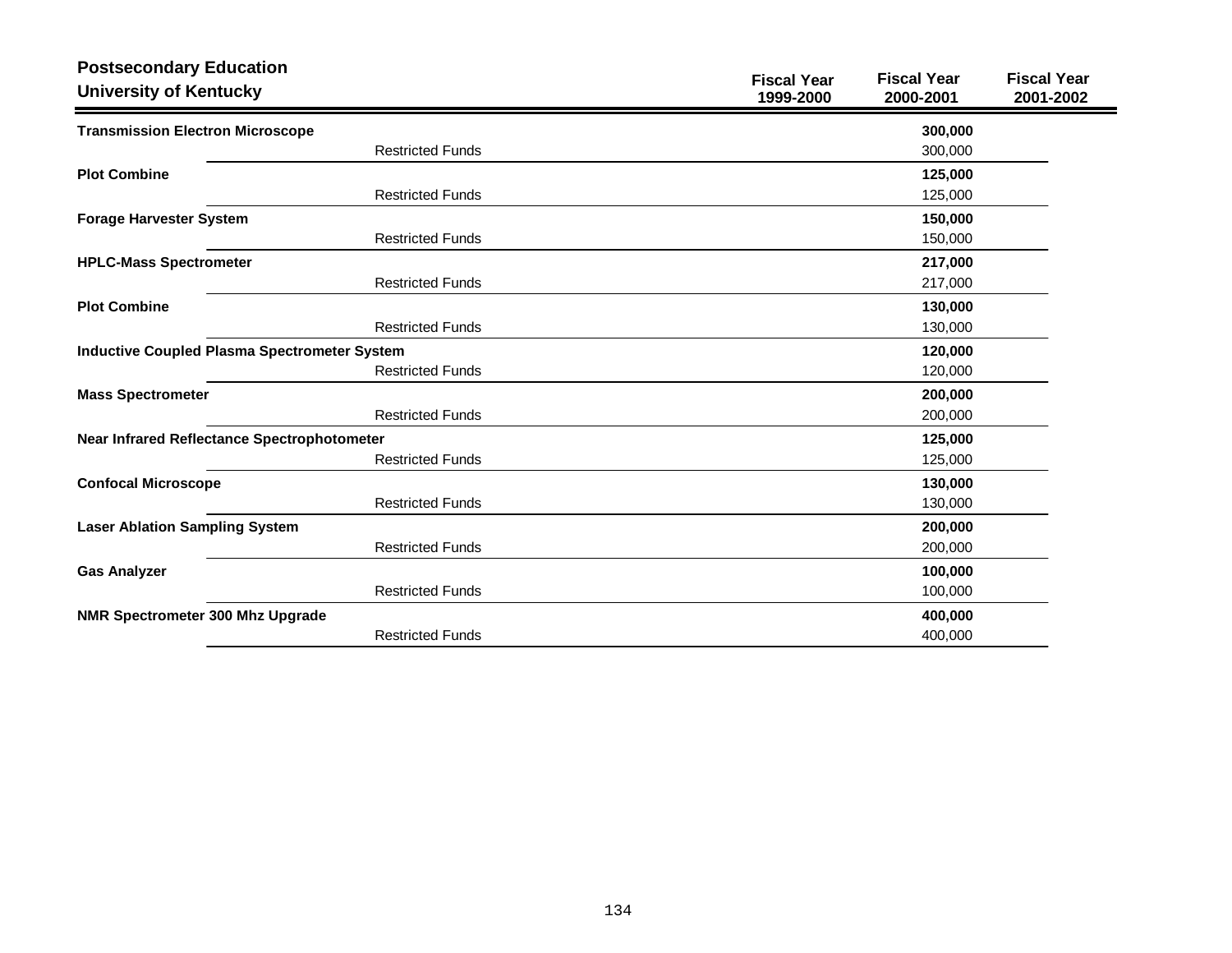| <b>Postsecondary Education</b><br><b>University of Kentucky</b> | <b>Fiscal Year</b><br>1999-2000 | <b>Fiscal Year</b><br>2000-2001 | <b>Fiscal Year</b><br>2001-2002 |
|-----------------------------------------------------------------|---------------------------------|---------------------------------|---------------------------------|
| <b>ESCA - X-Ray Photoelectron Microscope</b>                    |                                 | 400,000                         |                                 |
| <b>Restricted Funds</b>                                         |                                 | 400,000                         |                                 |
| Fourier-transform Infra-red Raman Spectrometer                  |                                 | 175,000                         |                                 |
| <b>Restricted Funds</b>                                         |                                 | 175,000                         |                                 |
| <b>Field Emission Scanning Electron Microscope</b>              |                                 | 175,000                         |                                 |
| <b>Restricted Funds</b>                                         |                                 | 175,000                         |                                 |
| <b>System for Materials Forming</b>                             |                                 | 180,000                         |                                 |
| <b>Restricted Funds</b>                                         |                                 | 180,000                         |                                 |
| <b>Instrumentation for Materials Characterization</b>           |                                 | 150,000                         |                                 |
| <b>Restricted Funds</b>                                         |                                 | 150,000                         |                                 |
| <b>High Resolution Optical Microscope</b>                       |                                 | 110,000                         |                                 |
| <b>Restricted Funds</b>                                         |                                 | 110,000                         |                                 |
| <b>Gas Chromatograph/MSD</b>                                    |                                 | 110,000                         |                                 |
| <b>Restricted Funds</b>                                         |                                 | 110,000                         |                                 |
| <b>Networked Printer</b>                                        |                                 | 200,000                         |                                 |
| Lease/Purchase                                                  |                                 |                                 |                                 |
| <b>Restricted Funds</b>                                         |                                 | 200,000                         |                                 |
| <b>Printing System</b>                                          |                                 | 200,000                         |                                 |
| Lease/Purchase                                                  |                                 |                                 |                                 |
| <b>Restricted Funds</b>                                         |                                 | 200,000                         |                                 |
| <b>Digital Orbitor Camera</b>                                   |                                 | 250,000                         |                                 |
| <b>Restricted Funds</b>                                         |                                 | 250,000                         |                                 |
| <b>EKG Management System</b>                                    |                                 | 250,000                         |                                 |
| <b>Restricted Funds</b>                                         |                                 | 250,000                         |                                 |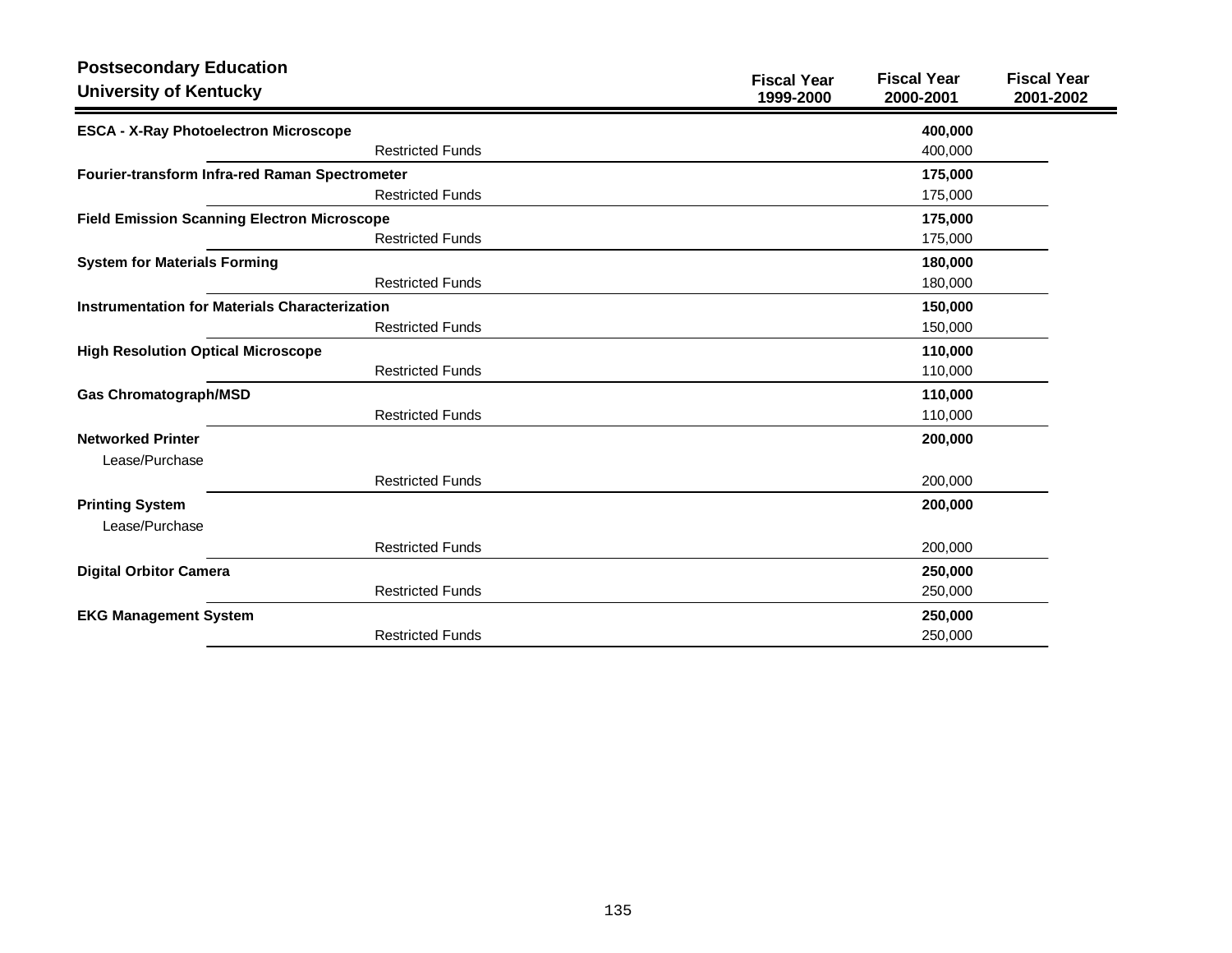| <b>Postsecondary Education</b><br><b>University of Kentucky</b> |                         | <b>Fiscal Year</b><br>1999-2000 | <b>Fiscal Year</b><br>2000-2001 | <b>Fiscal Year</b><br>2001-2002 |
|-----------------------------------------------------------------|-------------------------|---------------------------------|---------------------------------|---------------------------------|
| <b>Cardiac Cath Laboratory Unit</b>                             |                         |                                 | 9,280,000                       |                                 |
| Lease/Purchase                                                  |                         |                                 |                                 |                                 |
|                                                                 | <b>Restricted Funds</b> |                                 | 9,280,000                       |                                 |
| <b>Electrophysiology Laboratory</b>                             |                         |                                 | 1,740,000                       |                                 |
| Lease/Purchase                                                  |                         |                                 |                                 |                                 |
|                                                                 | <b>Restricted Funds</b> |                                 | 1,740,000                       |                                 |
| <b>Digital Enhancement</b>                                      |                         |                                 | 986,000                         |                                 |
| Lease/Purchase                                                  |                         |                                 |                                 |                                 |
|                                                                 | <b>Restricted Funds</b> |                                 | 986,000                         |                                 |
| <b>General Radiography Unit</b>                                 |                         |                                 | 928,000                         |                                 |
| Lease/Purchase                                                  |                         |                                 |                                 |                                 |
|                                                                 | <b>Restricted Funds</b> |                                 | 928,000                         |                                 |
| <b>Surgical Microscope</b>                                      |                         |                                 | 400,000                         |                                 |
|                                                                 | <b>Restricted Funds</b> |                                 | 400,000                         |                                 |
| <b>Laboratory Analyzer</b>                                      |                         |                                 | 400,000                         |                                 |
|                                                                 | <b>Restricted Funds</b> |                                 | 400,000                         |                                 |
| <b>Radiation Therapy Unit</b>                                   |                         |                                 | 2,088,000                       |                                 |
| Lease/Purchase                                                  |                         |                                 |                                 |                                 |
|                                                                 | <b>Restricted Funds</b> |                                 | 2,088,000                       |                                 |
| <b>Mobile Fluoroscopy</b>                                       |                         |                                 | 200,000                         |                                 |
|                                                                 | <b>Restricted Funds</b> |                                 | 200,000                         |                                 |
| <b>Surgical Laser</b>                                           |                         |                                 | 400,000                         |                                 |
|                                                                 | <b>Restricted Funds</b> |                                 | 400,000                         |                                 |
| <b>CT Scanner</b>                                               |                         |                                 | 1,740,000                       |                                 |
| Lease/Purchase                                                  |                         |                                 |                                 |                                 |
|                                                                 | <b>Restricted Funds</b> |                                 | 1,740,000                       |                                 |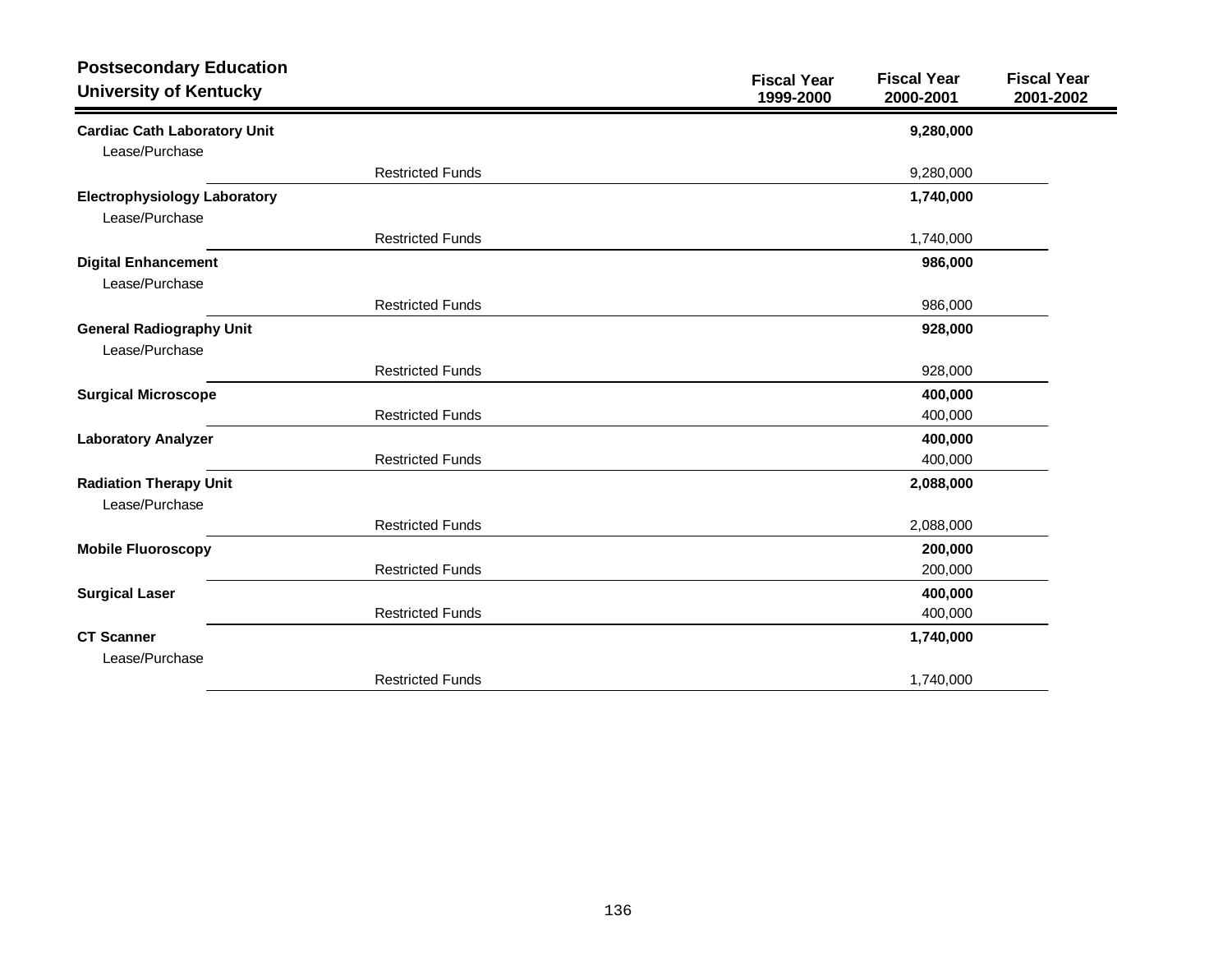| <b>Postsecondary Education</b><br><b>University of Kentucky</b> |                         | <b>Fiscal Year</b><br>1999-2000 | <b>Fiscal Year</b><br>2000-2001 | <b>Fiscal Year</b><br>2001-2002 |
|-----------------------------------------------------------------|-------------------------|---------------------------------|---------------------------------|---------------------------------|
| General Radiography/Fluoroscopic Unit                           |                         |                                 | 500,000                         |                                 |
|                                                                 | <b>Restricted Funds</b> |                                 | 500,000                         |                                 |
| <b>OB Ultrasound</b>                                            |                         |                                 | 300,000                         |                                 |
|                                                                 | <b>Restricted Funds</b> |                                 | 300,000                         |                                 |
| <b>Vascular Ultrasound</b>                                      |                         |                                 | 300,000                         |                                 |
|                                                                 | <b>Restricted Funds</b> |                                 | 300,000                         |                                 |
| <b>Cardiac Ultrasound</b>                                       |                         |                                 | 1,600,000                       |                                 |
|                                                                 | <b>Restricted Funds</b> |                                 | 1,600,000                       |                                 |
| <b>Endoscopic Video System</b>                                  |                         |                                 | 300,000                         |                                 |
|                                                                 | <b>Restricted Funds</b> |                                 | 300,000                         |                                 |
| <b>Angiography Unit</b><br>Lease/Purchase                       |                         |                                 | 1,740,000                       |                                 |
|                                                                 | <b>Restricted Funds</b> |                                 | 1,740,000                       |                                 |
| <b>Neuro-Radiography Unit</b><br>Lease/Purchase                 |                         |                                 | 1,740,000                       |                                 |
|                                                                 | <b>Restricted Funds</b> |                                 | 1,740,000                       |                                 |
| <b>SPECT System</b><br>Lease/Purchase                           |                         |                                 | 870,000                         |                                 |
|                                                                 | <b>Restricted Funds</b> |                                 | 870,000                         |                                 |
| <b>EKG Unit</b>                                                 |                         |                                 | 400,000                         |                                 |
|                                                                 | <b>Restricted Funds</b> |                                 | 400,000                         |                                 |
| <b>Radiology Ultrasound</b>                                     |                         |                                 | 400,000                         |                                 |
|                                                                 | <b>Restricted Funds</b> |                                 | 400,000                         |                                 |
| <b>Mobile Radiology Unit</b>                                    |                         |                                 | 200,000                         |                                 |
|                                                                 | <b>Restricted Funds</b> |                                 | 200,000                         |                                 |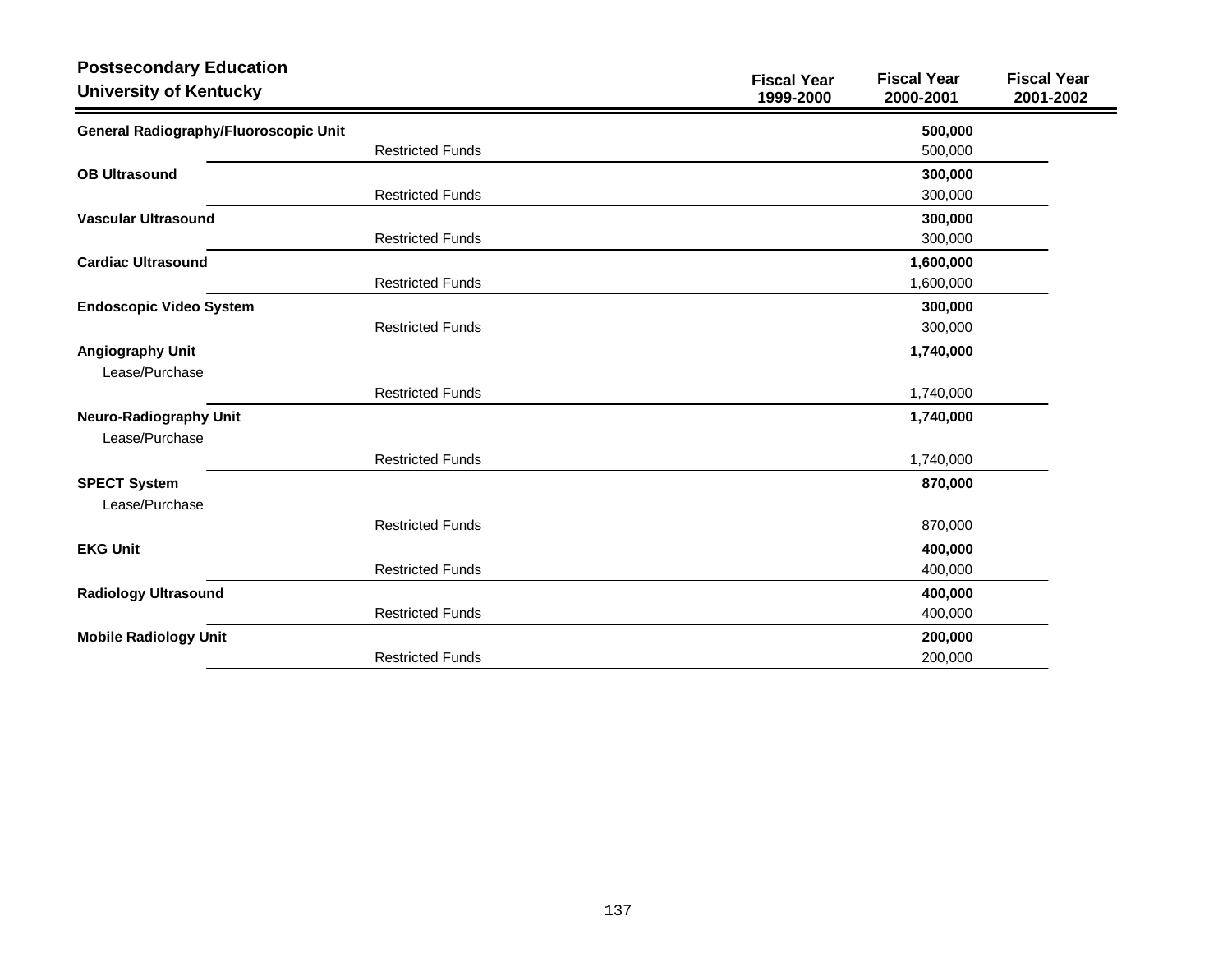| <b>Postsecondary Education</b><br><b>University of Kentucky</b> |                         | <b>Fiscal Year</b><br>1999-2000 | <b>Fiscal Year</b><br>2000-2001 | <b>Fiscal Year</b><br>2001-2002 |
|-----------------------------------------------------------------|-------------------------|---------------------------------|---------------------------------|---------------------------------|
| <b>General Radiology Unit</b>                                   |                         |                                 | 928,000                         |                                 |
| Lease/Purchase                                                  |                         |                                 |                                 |                                 |
|                                                                 | <b>Restricted Funds</b> |                                 | 928,000                         |                                 |
| <b>Gamma Knife Upgrade</b><br>Lease/Purchase                    |                         |                                 | 2,320,000                       |                                 |
|                                                                 | <b>Restricted Funds</b> |                                 | 2,320,000                       |                                 |
| <b>EMG Unit</b>                                                 |                         |                                 | 200,000                         |                                 |
|                                                                 | <b>Restricted Funds</b> |                                 | 200,000                         |                                 |
| <b>MRI Upgrade</b>                                              |                         |                                 | 500,000                         |                                 |
|                                                                 | <b>Restricted Funds</b> |                                 | 500,000                         |                                 |
| <b>Digital Radiology</b><br>Lease/Purchase                      |                         |                                 | 4,060,000                       |                                 |
|                                                                 | <b>Restricted Funds</b> |                                 | 4,060,000                       |                                 |
| <b>Fluoroscopy Unit</b>                                         |                         |                                 | 500,000                         |                                 |
|                                                                 | <b>Restricted Funds</b> |                                 | 500,000                         |                                 |
| <b>Endoscopy Video Ultrasound</b>                               |                         |                                 | 250,000                         |                                 |
|                                                                 | <b>Restricted Funds</b> |                                 | 250,000                         |                                 |
| <b>Treatment Planning System</b>                                |                         |                                 | 1,392,000                       |                                 |
| Lease/Purchase                                                  |                         |                                 |                                 |                                 |
|                                                                 | <b>Restricted Funds</b> |                                 | 1,392,000                       |                                 |
| <b>Angiography Unit</b><br>Lease/Purchase                       |                         |                                 | 1,160,000                       |                                 |
|                                                                 | <b>Restricted Funds</b> |                                 | 1,160,000                       |                                 |
| <b>ATL Ultrasound</b>                                           |                         |                                 | 200,000                         |                                 |
|                                                                 | <b>Restricted Funds</b> |                                 | 200,000                         |                                 |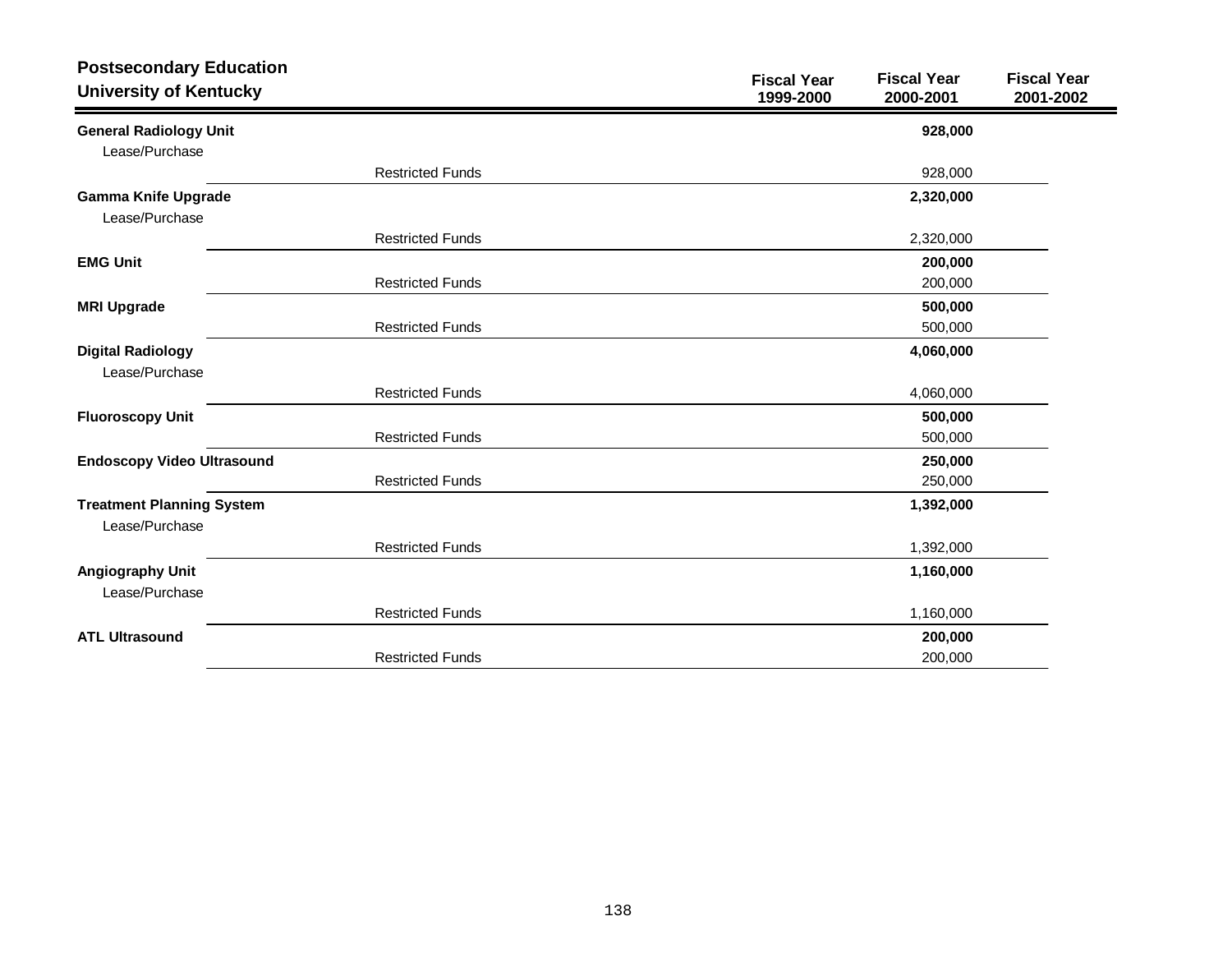| <b>Postsecondary Education</b><br><b>University of Kentucky</b> |                         | <b>Fiscal Year</b><br>1999-2000 | <b>Fiscal Year</b><br>2000-2001 | <b>Fiscal Year</b><br>2001-2002 |
|-----------------------------------------------------------------|-------------------------|---------------------------------|---------------------------------|---------------------------------|
| <b>Biplane Angiography</b>                                      |                         |                                 | 1,160,000                       |                                 |
| Lease/Purchase                                                  |                         |                                 |                                 |                                 |
|                                                                 | <b>Restricted Funds</b> |                                 | 1,160,000                       |                                 |
| <b>Cardiac Catheterization Image Management System</b>          |                         |                                 | 870,000                         |                                 |
| Lease/Purchase                                                  |                         |                                 |                                 |                                 |
|                                                                 | <b>Restricted Funds</b> |                                 | 870,000                         |                                 |
| C-Arm X-Ray Unit                                                |                         |                                 | 250,000                         |                                 |
|                                                                 | <b>Restricted Funds</b> |                                 | 250,000                         |                                 |
| C-Arm X-Ray Unit                                                |                         |                                 | 400,000                         |                                 |
|                                                                 | <b>Restricted Funds</b> |                                 | 400,000                         |                                 |
| C-Arm X-Ray Unit                                                |                         |                                 | 350,000                         |                                 |
|                                                                 | <b>Restricted Funds</b> |                                 | 350,000                         |                                 |
| <b>CR PAC Server</b>                                            |                         |                                 | 250,000                         |                                 |
|                                                                 | <b>Restricted Funds</b> |                                 | 250,000                         |                                 |
| <b>CT Scanners</b><br>Lease/Purchase                            |                         |                                 | 3,480,000                       |                                 |
|                                                                 | <b>Restricted Funds</b> |                                 | 3,480,000                       |                                 |
| <b>CT Simulator</b><br>Lease/Purchase                           |                         |                                 | 1,160,000                       |                                 |
|                                                                 | <b>Restricted Funds</b> |                                 | 1,160,000                       |                                 |
| <b>Digital Radiology</b>                                        |                         |                                 | 928,000                         |                                 |
|                                                                 | <b>Restricted Funds</b> |                                 | 928,000                         |                                 |
| <b>Diagnostic Radiology Unit</b>                                |                         |                                 | 300,000                         |                                 |
|                                                                 | <b>Restricted Funds</b> |                                 | 300,000                         |                                 |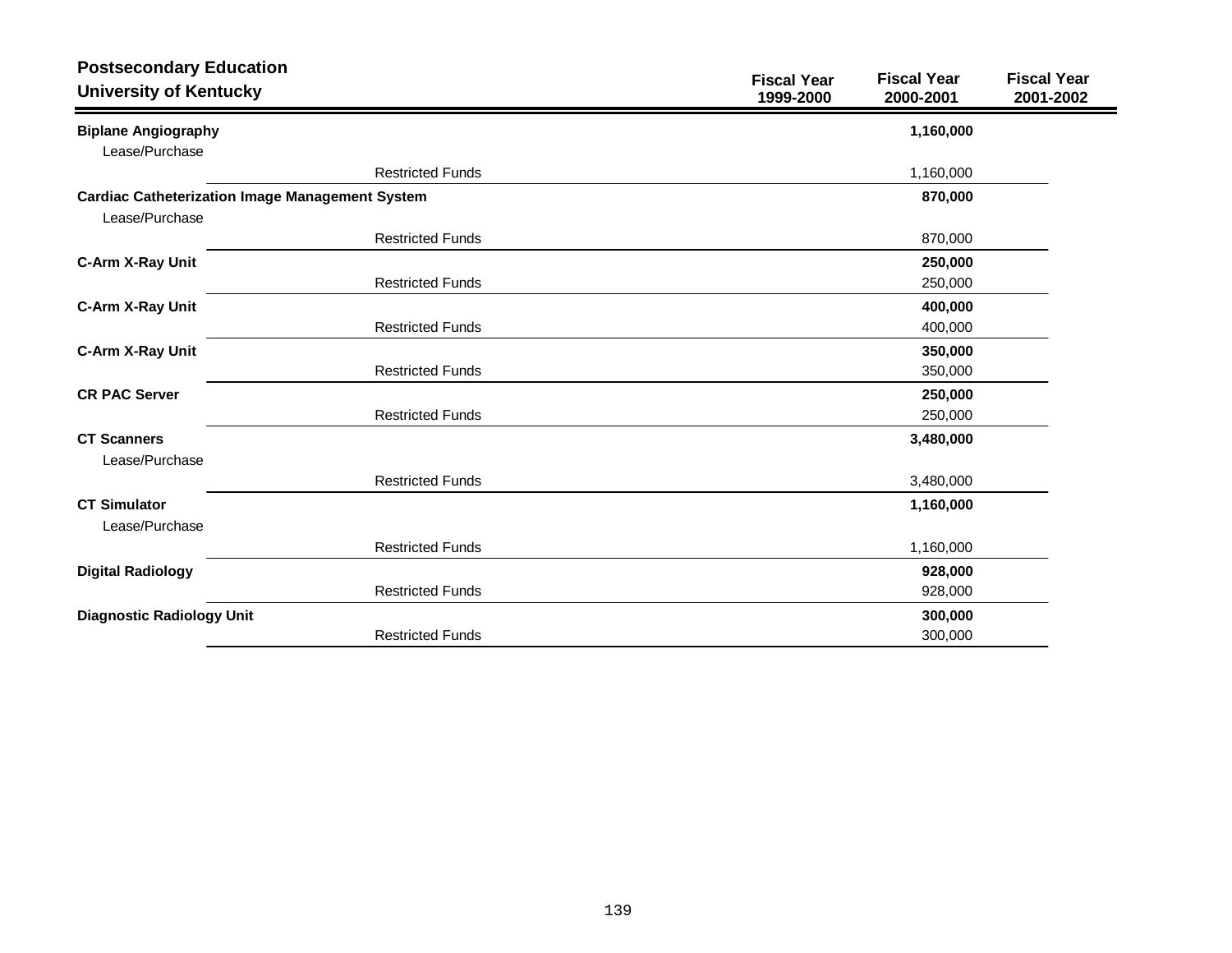| <b>Postsecondary Education</b>                   |                         | <b>Fiscal Year</b> | <b>Fiscal Year</b> | <b>Fiscal Year</b> |
|--------------------------------------------------|-------------------------|--------------------|--------------------|--------------------|
| <b>University of Kentucky</b>                    |                         | 1999-2000          | 2000-2001          | 2001-2002          |
| <b>Endoscopic Ultrasound</b>                     |                         |                    | 400,000            |                    |
|                                                  | <b>Restricted Funds</b> |                    | 400,000            |                    |
| Electrophysiology Lab<br>Lease/Purchase          |                         |                    | 5,800,000          |                    |
|                                                  | <b>Restricted Funds</b> |                    | 5,800,000          |                    |
| <b>Filmless System</b>                           |                         |                    | 120,000            |                    |
|                                                  | <b>Restricted Funds</b> |                    | 120,000            |                    |
| <b>Intracardiac Laser</b>                        |                         |                    | 500,000            |                    |
|                                                  | <b>Restricted Funds</b> |                    | 500,000            |                    |
| <b>Linear Accelerator</b>                        |                         |                    | 1,856,000          |                    |
| Lease/Purchase                                   |                         |                    |                    |                    |
|                                                  | <b>Restricted Funds</b> |                    | 1,856,000          |                    |
| <b>Mammography Unit</b>                          |                         |                    | 200,000            |                    |
|                                                  | <b>Restricted Funds</b> |                    | 200,000            |                    |
| <b>Minimally Invasive Room</b>                   |                         |                    | 1,490,000          |                    |
|                                                  | <b>Restricted Funds</b> |                    | 1,490,000          |                    |
| <b>Mobile CT</b>                                 |                         |                    | 1,000,000          |                    |
|                                                  | <b>Restricted Funds</b> |                    | 1,000,000          |                    |
| <b>Nuclear Medicine Camera</b><br>Lease/Purchase |                         |                    | 870,000            |                    |
|                                                  | <b>Restricted Funds</b> |                    | 870,000            |                    |
| OR Perioperative IS Document System              |                         |                    | 200,000            |                    |
|                                                  | <b>Restricted Funds</b> |                    | 200,000            |                    |
| <b>PACS Server</b>                               |                         |                    | 800,000            |                    |
|                                                  | <b>Restricted Funds</b> |                    | 800,000            |                    |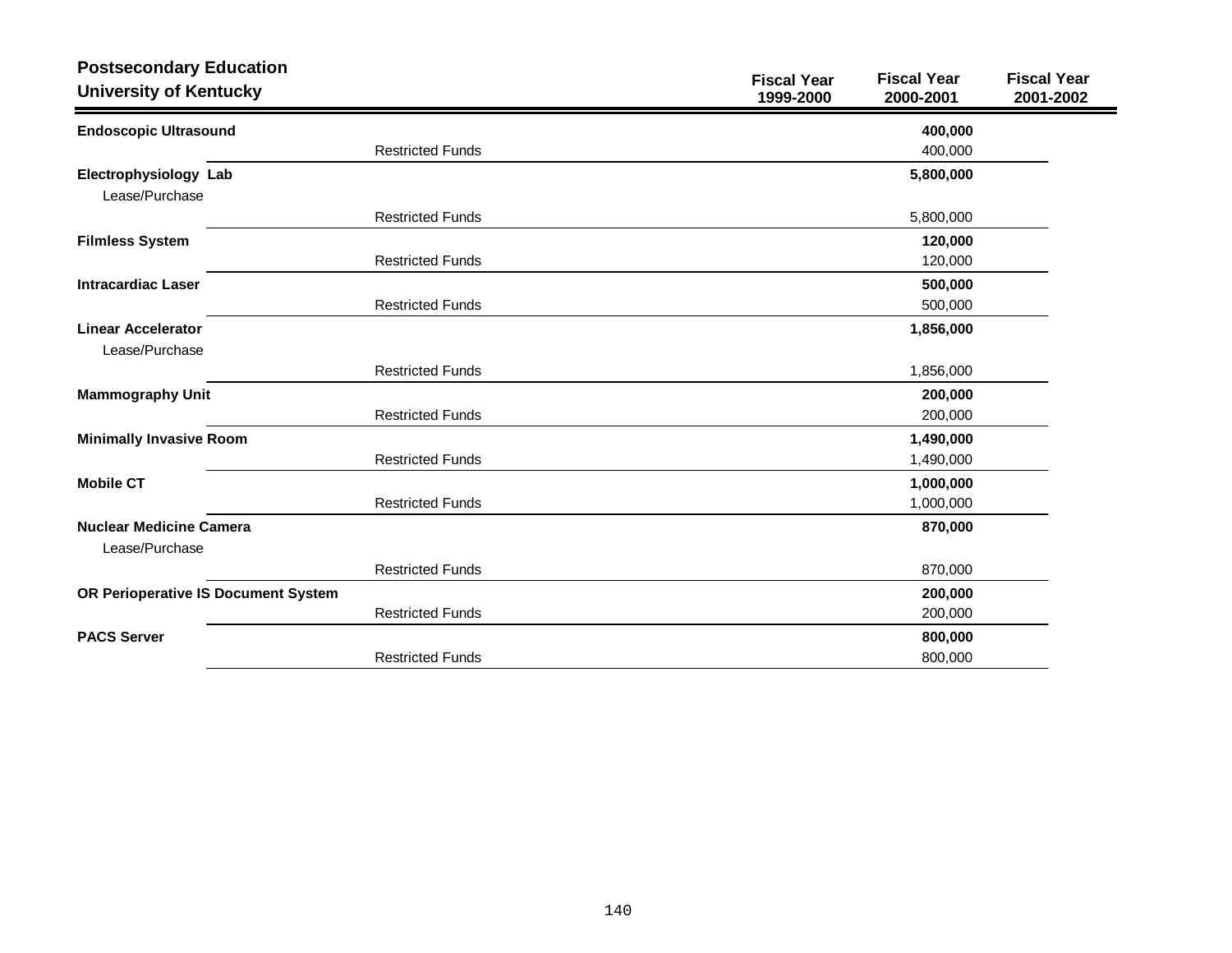| <b>Postsecondary Education</b><br><b>University of Kentucky</b> |                         | <b>Fiscal Year</b><br>1999-2000 | <b>Fiscal Year</b><br>2000-2001 | <b>Fiscal Year</b><br>2001-2002 |
|-----------------------------------------------------------------|-------------------------|---------------------------------|---------------------------------|---------------------------------|
| <b>Portal Imaging System</b>                                    |                         |                                 | 200,000                         |                                 |
|                                                                 | <b>Restricted Funds</b> |                                 | 200,000                         |                                 |
| QuadRIS                                                         |                         |                                 | 600,000                         |                                 |
|                                                                 | <b>Restricted Funds</b> |                                 | 600,000                         |                                 |
| Radiographic Fluoroscopic Unit                                  |                         |                                 | 150,000                         |                                 |
|                                                                 | <b>Restricted Funds</b> |                                 | 150,000                         |                                 |
| <b>Radiographic Unit</b>                                        |                         |                                 | 350,000                         |                                 |
|                                                                 | <b>Restricted Funds</b> |                                 | 350,000                         |                                 |
| <b>Radiographic Units</b>                                       |                         |                                 | 1,250,000                       |                                 |
|                                                                 | <b>Restricted Funds</b> |                                 | 1,250,000                       |                                 |
| <b>Steam Autoclave</b>                                          |                         |                                 | 375,000                         |                                 |
|                                                                 | <b>Restricted Funds</b> |                                 | 375,000                         |                                 |
| <b>Sterrad Sterilizer</b>                                       |                         |                                 | 375,000                         |                                 |
|                                                                 | <b>Restricted Funds</b> |                                 | 375,000                         |                                 |
| <b>Surgical C-Arm (ISS) System</b>                              |                         |                                 | 550,000                         |                                 |
|                                                                 | <b>Restricted Funds</b> |                                 | 550,000                         |                                 |
| <b>Teleradiology</b>                                            |                         |                                 | 200,000                         |                                 |
|                                                                 | <b>Restricted Funds</b> |                                 | 200,000                         |                                 |
| <b>Ultrasound Image Management</b>                              |                         |                                 | 700,000                         |                                 |
|                                                                 | <b>Restricted Funds</b> |                                 | 700,000                         |                                 |
| <b>Vascular Ultrasound</b>                                      |                         |                                 | 800,000                         |                                 |
|                                                                 | <b>Restricted Funds</b> |                                 | 800,000                         |                                 |
| Washer                                                          |                         |                                 | 230,000                         |                                 |
|                                                                 | <b>Restricted Funds</b> |                                 | 230,000                         |                                 |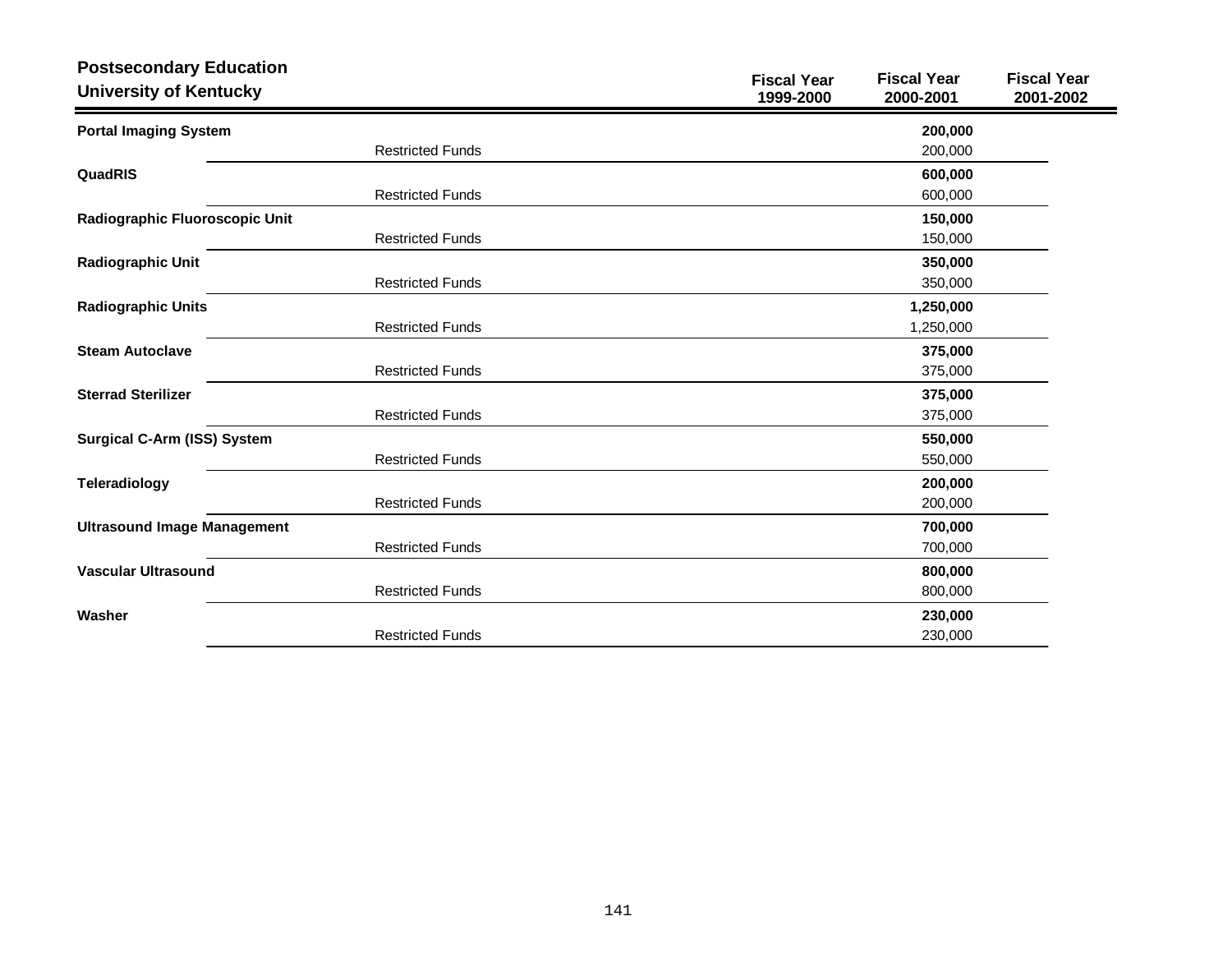| <b>Postsecondary Education</b><br><b>University of Kentucky</b> |                                         | <b>Fiscal Year</b><br>1999-2000 | <b>Fiscal Year</b><br>2000-2001 | <b>Fiscal Year</b><br>2001-2002 |
|-----------------------------------------------------------------|-----------------------------------------|---------------------------------|---------------------------------|---------------------------------|
| <b>Digital Imaging</b>                                          |                                         |                                 | 870,000                         |                                 |
| Lease/Purchase                                                  |                                         |                                 |                                 |                                 |
|                                                                 | <b>Restricted Funds</b>                 |                                 | 870,000                         |                                 |
|                                                                 | <b>INFORMATION TECHNOLOGY EQUIPMENT</b> |                                 |                                 |                                 |
| <b>General Chemistry Computerization</b>                        |                                         |                                 | 385,000                         |                                 |
|                                                                 | <b>Restricted Funds</b>                 |                                 | 385,000                         |                                 |
| Language Lab                                                    |                                         |                                 | 300,000                         |                                 |
|                                                                 | <b>Restricted Funds</b>                 |                                 | 300,000                         |                                 |
| <b>Engineering Research Computing System</b>                    |                                         |                                 | 440,000                         |                                 |
|                                                                 | <b>Restricted Funds</b>                 |                                 | 440,000                         |                                 |
| <b>Network Replacement</b>                                      |                                         |                                 | 78,000                          |                                 |
|                                                                 | <b>Restricted Funds</b>                 |                                 | 78,000                          |                                 |
| <b>Department Computer Upgrade</b>                              |                                         |                                 | 225,000                         |                                 |
|                                                                 | <b>Restricted Funds</b>                 |                                 | 225,000                         |                                 |
| <b>Distributed Testbed System</b>                               |                                         |                                 | 250,000                         |                                 |
|                                                                 | <b>Restricted Funds</b>                 |                                 | 250,000                         |                                 |
| <b>NSF Fileserver</b>                                           |                                         |                                 | 150,000                         |                                 |
|                                                                 | <b>Restricted Funds</b>                 |                                 | 150,000                         |                                 |
| <b>Optical Disk Server</b>                                      |                                         |                                 | 180,000                         |                                 |
|                                                                 | <b>Restricted Funds</b>                 |                                 | 180,000                         |                                 |
| <b>Telemedicine Systems</b>                                     |                                         |                                 |                                 | 600,000                         |
|                                                                 | <b>Restricted Funds</b>                 |                                 |                                 | 600,000                         |
| Instructional Multi-Media, Phase II                             |                                         |                                 | 1,168,000                       | 730,000                         |
|                                                                 | <b>Restricted Funds</b>                 |                                 | 1,168,000                       | 730,000                         |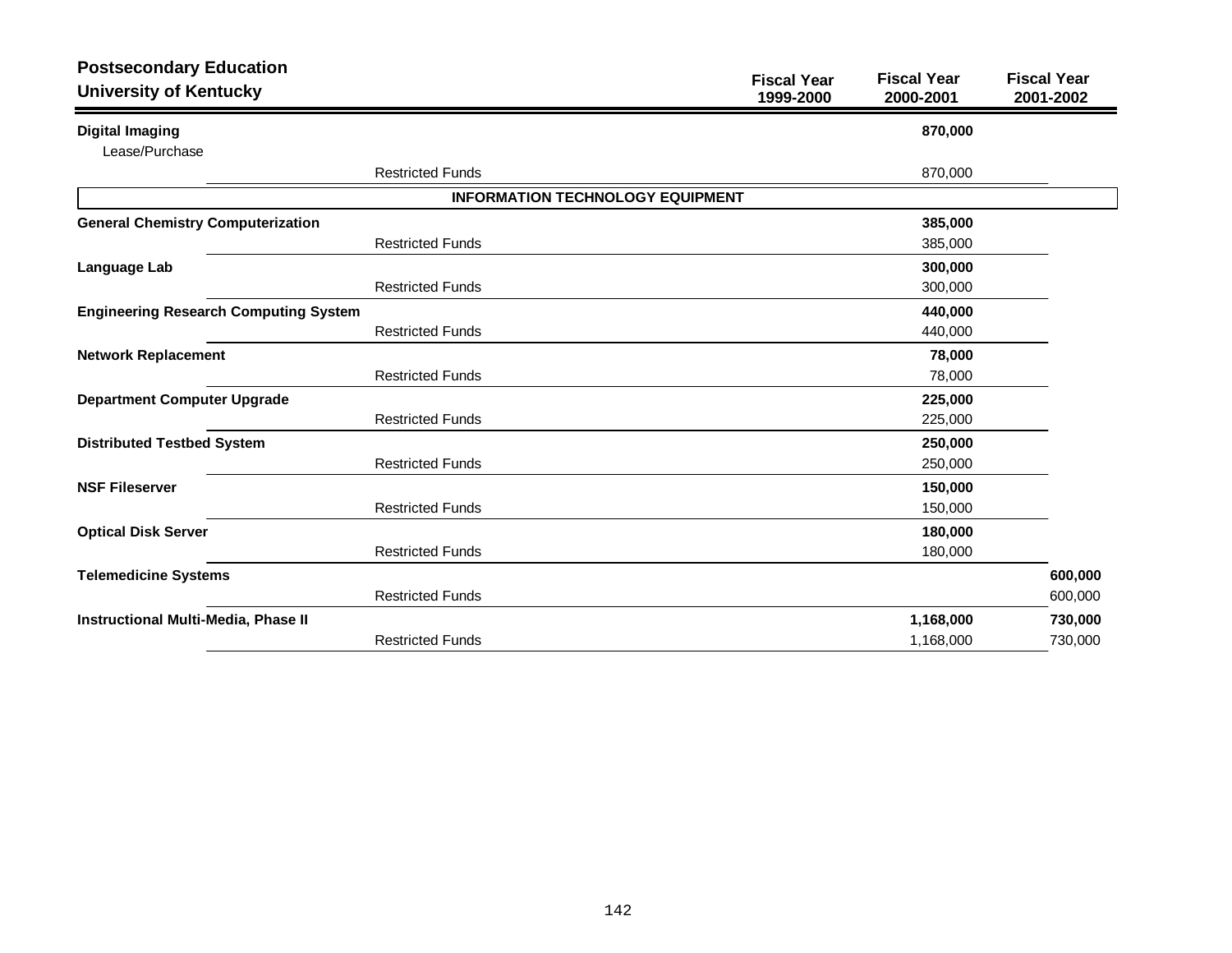| <b>Postsecondary Education</b><br><b>University of Kentucky</b> | <b>Fiscal Year</b><br>1999-2000 | <b>Fiscal Year</b><br>2000-2001 | <b>Fiscal Year</b><br>2001-2002 |
|-----------------------------------------------------------------|---------------------------------|---------------------------------|---------------------------------|
| <b>Compressed Video - Hazard</b>                                |                                 | 141,000                         |                                 |
| Lease/Purchase                                                  |                                 |                                 |                                 |
| <b>Restricted Funds</b>                                         |                                 | 141,000                         |                                 |
| <b>Upgrading/Establishing Communication System</b>              |                                 | 364,000                         | 463,000                         |
| <b>Restricted Funds</b>                                         |                                 | 364,000                         | 463,000                         |
| <b>Patient Classification Equipment Rural Health</b>            |                                 | 260,000                         |                                 |
| <b>Restricted Funds</b>                                         |                                 | 260,000                         |                                 |
| <b>Telemedicine Rural Health</b>                                |                                 | 416,000                         |                                 |
| <b>Restricted Funds</b>                                         |                                 | 416,000                         |                                 |
| <b>Satellite Uplink Rural Health</b>                            |                                 | 416,000                         |                                 |
| <b>Restricted Funds</b>                                         |                                 | 416,000                         |                                 |
| <b>Virtual Reality Computing System</b>                         |                                 | 150,000                         |                                 |
| <b>Restricted Funds</b>                                         |                                 | 150,000                         |                                 |
| <b>Database Testbed</b>                                         |                                 | 225,000                         |                                 |
| <b>Restricted Funds</b>                                         |                                 | 225,000                         |                                 |
| <b>Campus Infrastructure Upgrade</b>                            |                                 | 1,750,000                       | 1,750,000                       |
| Lease/Purchase                                                  |                                 |                                 |                                 |
| <b>Restricted Funds</b>                                         |                                 | 1,750,000                       | 1,750,000                       |
| <b>UNIX Server</b>                                              |                                 | 1,200,000                       |                                 |
| Lease/Purchase                                                  |                                 |                                 |                                 |
| <b>Restricted Funds</b>                                         |                                 | 1,200,000                       |                                 |
| <b>Research Computing</b>                                       |                                 | 3,500,000                       |                                 |
| Lease/Purchase                                                  |                                 |                                 |                                 |
| <b>Restricted Funds</b>                                         |                                 | 3,500,000                       |                                 |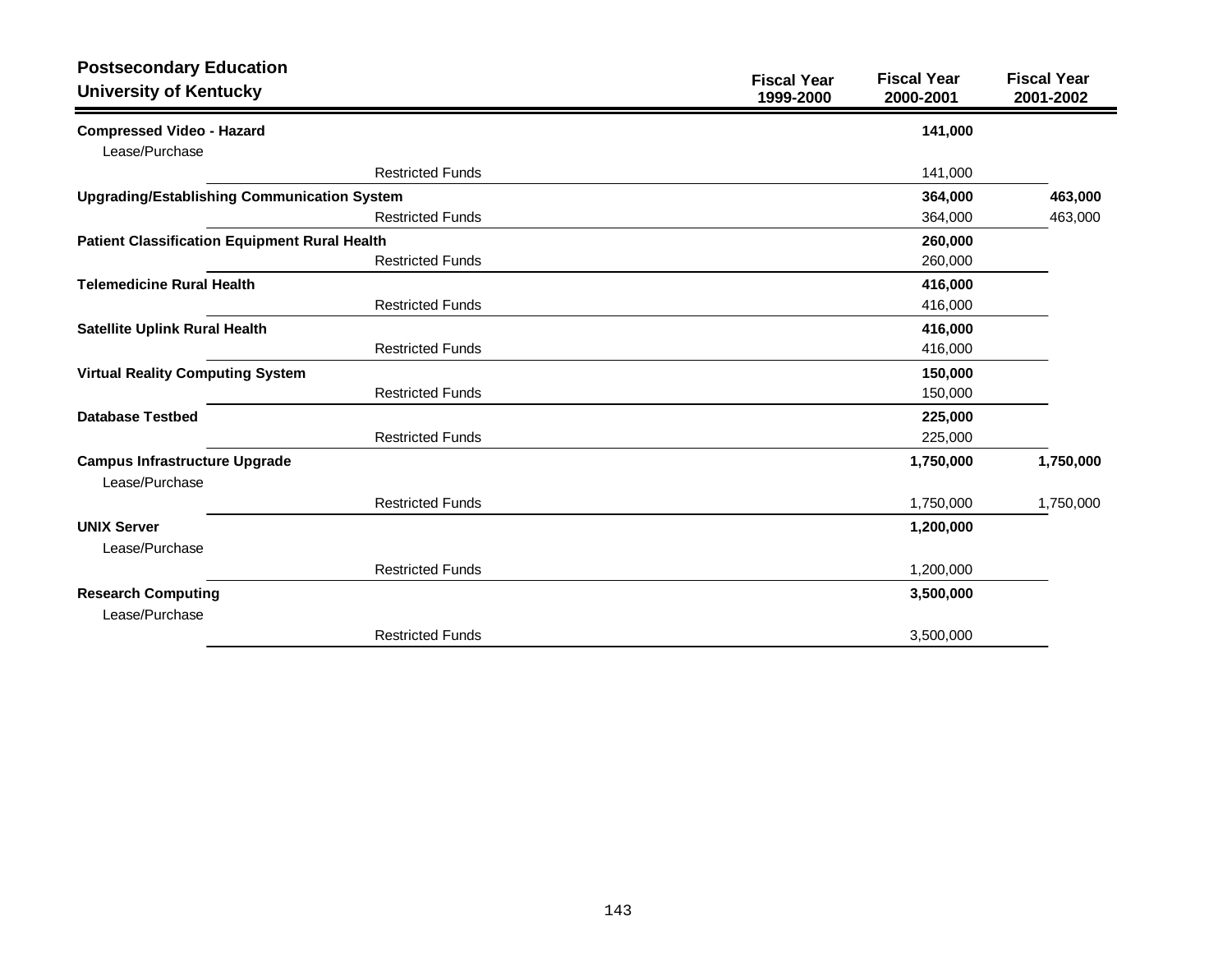| <b>Postsecondary Education</b><br><b>University of Kentucky</b> |                         | <b>Fiscal Year</b><br>1999-2000 | <b>Fiscal Year</b><br>2000-2001 | <b>Fiscal Year</b><br>2001-2002 |
|-----------------------------------------------------------------|-------------------------|---------------------------------|---------------------------------|---------------------------------|
| <b>Storage Management Upgrade</b><br>Lease/Purchase             |                         |                                 | 200,000                         |                                 |
|                                                                 | <b>Restricted Funds</b> |                                 | 200,000                         |                                 |
| <b>Imaging System Upgrade</b><br>Lease/Purchase                 |                         |                                 |                                 | 275,000                         |
|                                                                 | <b>Restricted Funds</b> |                                 |                                 | 275,000                         |
| <b>Mainframe Upgrade</b><br>Lease/Purchase                      |                         |                                 | 1,500,000                       |                                 |
|                                                                 | <b>Restricted Funds</b> |                                 | 1,500,000                       |                                 |
| <b>Video Switch</b><br>Lease/Purchase                           |                         |                                 | 250,000                         |                                 |
|                                                                 | <b>Restricted Funds</b> |                                 | 250,000                         |                                 |
| <b>Upgrade HIS Computing Facilities</b><br>Lease/Purchase       |                         |                                 | 2,900,000                       |                                 |
|                                                                 | <b>Restricted Funds</b> |                                 | 2,900,000                       |                                 |
| <b>Clinical Information System</b><br>Lease/Purchase            |                         |                                 | 3,480,000                       |                                 |
|                                                                 | <b>Restricted Funds</b> |                                 | 3,480,000                       |                                 |
| <b>Digital Medical Record Expansion</b><br>Lease/Purchase       |                         |                                 | 4,640,000                       |                                 |
|                                                                 | <b>Restricted Funds</b> |                                 | 4,640,000                       |                                 |
| <b>Patient System Enterprise</b><br>Lease/Purchase              |                         |                                 | 4,640,000                       |                                 |
|                                                                 | <b>Restricted Funds</b> |                                 | 4,640,000                       |                                 |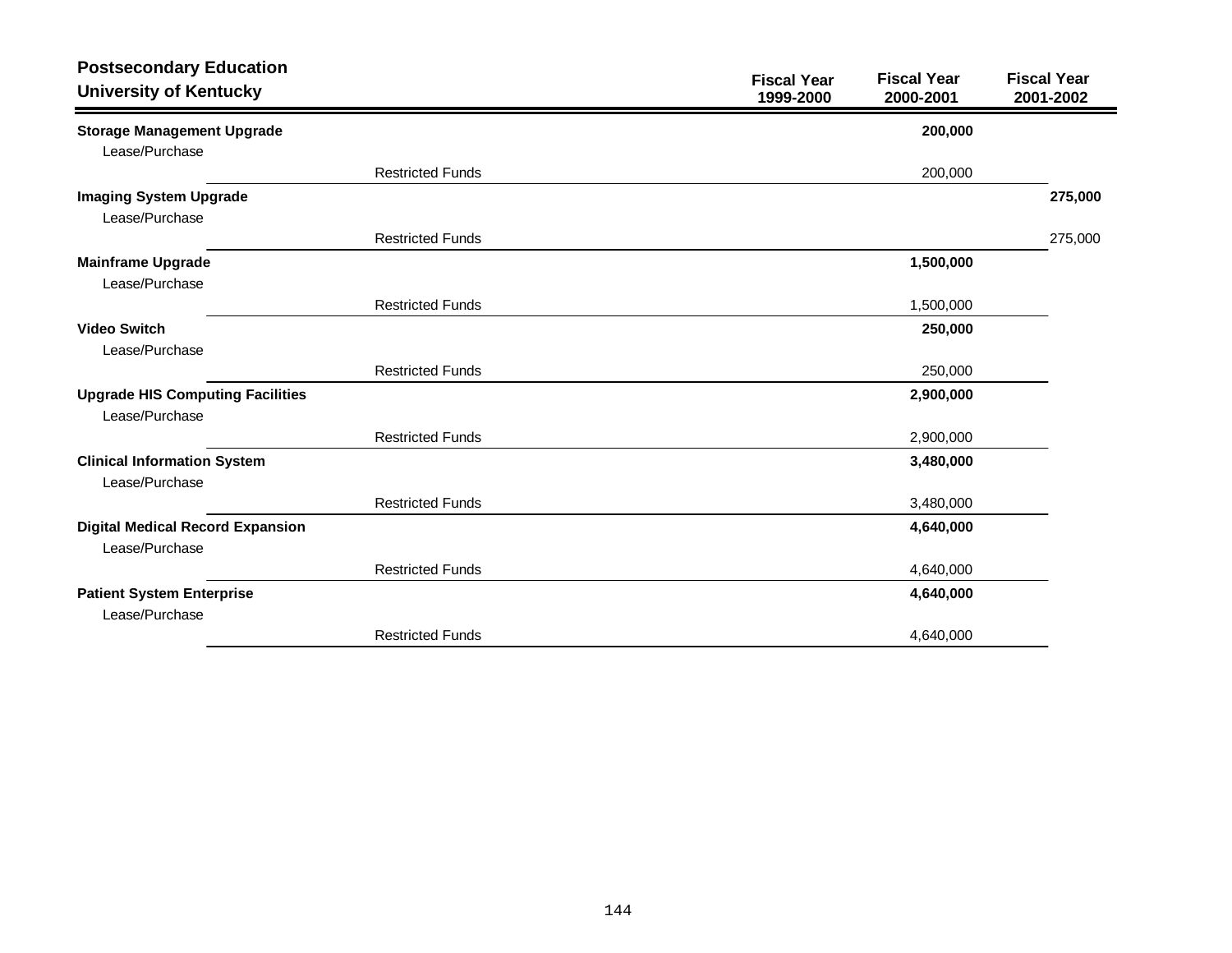| <b>Postsecondary Education</b><br><b>University of Kentucky</b> | <b>Fiscal Year</b><br><b>Fiscal Year</b><br><b>Fiscal Year</b><br>1999-2000<br>2000-2001<br>2001-2002 |
|-----------------------------------------------------------------|-------------------------------------------------------------------------------------------------------|
| <b>Managed Care Enterprise</b>                                  | 1,160,000                                                                                             |
| Lease/Purchase                                                  |                                                                                                       |
| <b>Restricted Funds</b>                                         | 1,160,000                                                                                             |
| <b>Clinical System Enterprise</b>                               | 5,800,000                                                                                             |
| Lease/Purchase                                                  |                                                                                                       |
| <b>Restricted Funds</b>                                         | 5,800,000                                                                                             |
| <b>State Communication Enterprise</b>                           | 3,480,000                                                                                             |
| Lease/Purchase                                                  |                                                                                                       |
| <b>Restricted Funds</b>                                         | 3,480,000                                                                                             |
| <b>Mass Storage Capability</b>                                  | 200,000                                                                                               |
| <b>Restricted Funds</b>                                         | 200,000                                                                                               |
| <b>Upgrade Disk Capacity</b>                                    | 250,000                                                                                               |
| <b>Restricted Funds</b>                                         | 250,000                                                                                               |
| <b>Upgrade Telecommunications Facilities</b>                    | 250,000                                                                                               |
| <b>Restricted Funds</b>                                         | 250,000                                                                                               |
| <b>University of Kentucky Summary</b>                           | 6,443,000<br>518,348,000                                                                              |
| <b>Bond Fund</b>                                                | 39,000,000                                                                                            |
| <b>Agency Bond Funds</b>                                        | 59,157,000                                                                                            |
| <b>Restricted Funds</b>                                         | 418,676,000<br>6,443,000                                                                              |
| <b>Federal Fund</b>                                             | 1,515,000                                                                                             |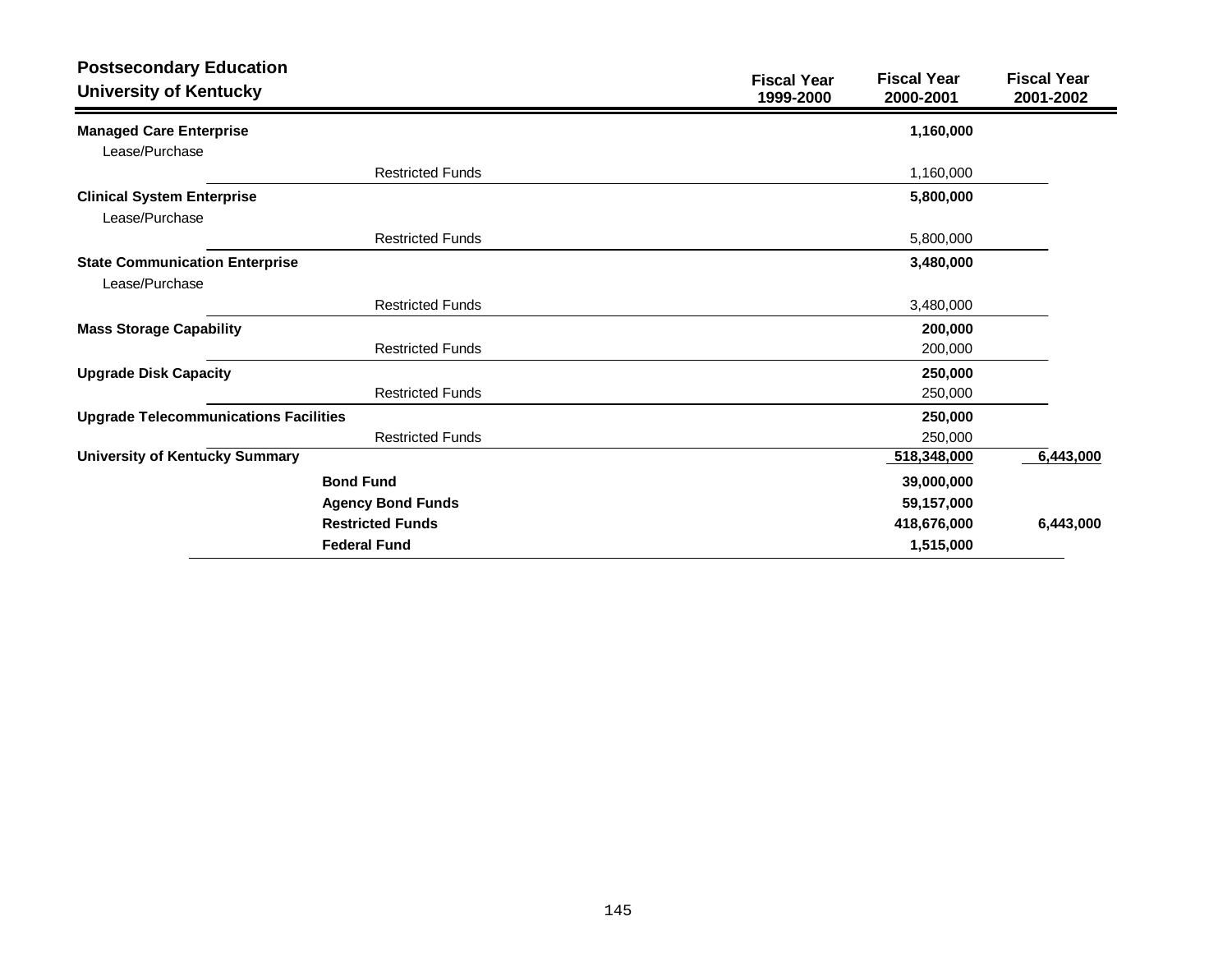| <b>Postsecondary Education</b>                                                                           |                                 |                                 |                                 |
|----------------------------------------------------------------------------------------------------------|---------------------------------|---------------------------------|---------------------------------|
| <b>University of Louisville</b>                                                                          | <b>Fiscal Year</b><br>1999-2000 | <b>Fiscal Year</b><br>2000-2001 | <b>Fiscal Year</b><br>2001-2002 |
| <b>CAPITAL CONSTRUCTION</b>                                                                              |                                 |                                 |                                 |
| <b>Code Improvements - Fire Safety Pool</b>                                                              |                                 | 1,029,000                       |                                 |
| This authorization will allow the university to bring university-owned buildings into compliance with    |                                 |                                 |                                 |
| current federal and state life and fire safety building codes.                                           |                                 |                                 |                                 |
| <b>Restricted Funds</b>                                                                                  |                                 | 1,029,000                       |                                 |
| Americans Disabilities Act (ADA) Project Pool                                                            |                                 | 2,638,000                       |                                 |
| This authorization will allow the university to bring university-owned buildings into compliance with    |                                 |                                 |                                 |
| the requirements of the Americans with Disabilities Act (ADA).                                           |                                 |                                 |                                 |
| <b>Restricted Funds</b>                                                                                  |                                 | 2,638,000                       |                                 |
| <b>Capital Renewal Project Pool</b>                                                                      |                                 | 6,225,000                       |                                 |
| This authorization will allow the university to address the following types of projects: roof            |                                 |                                 |                                 |
| replacement; elevator upgrades; electrical distribution of high voltage cable and switchgears;           |                                 |                                 |                                 |
| occupant/environmental/mechanical upgrades, asbestos abatement and reinsulation, parking lot and         |                                 |                                 |                                 |
| walking surface repairs, building exterior repairs, energy management upgrade, and data collection       |                                 |                                 |                                 |
| panels and fire alarm improvements.                                                                      |                                 |                                 |                                 |
| <b>Restricted Funds</b>                                                                                  |                                 | 6,225,000                       |                                 |
| <b>Support Services Land Acquisition (Northeast)</b>                                                     |                                 | 4,202,000                       |                                 |
| This project will allow the university to continue to acquire property consistent with its land use plan |                                 |                                 |                                 |
| to deal with the developmental and expansion needs of Belknap Campus. The land will be used to           |                                 |                                 |                                 |
| consolidate the support services programs of the university to the northeast quadrant of campus.         |                                 |                                 |                                 |
| <b>Restricted Funds</b>                                                                                  |                                 | 4,202,000                       |                                 |
| <b>Student Services Building Renovation (Houchens)</b>                                                   |                                 | 5,489,000                       |                                 |
| This authorization will allow the renovation and major refurbishing of the Houchens Building to create   |                                 |                                 |                                 |
| adequate space to house the student service and student support functions, which are currently           |                                 |                                 |                                 |
| located in the basement in this facility.                                                                |                                 |                                 |                                 |
| <b>Restricted Funds</b>                                                                                  |                                 | 5,489,000                       |                                 |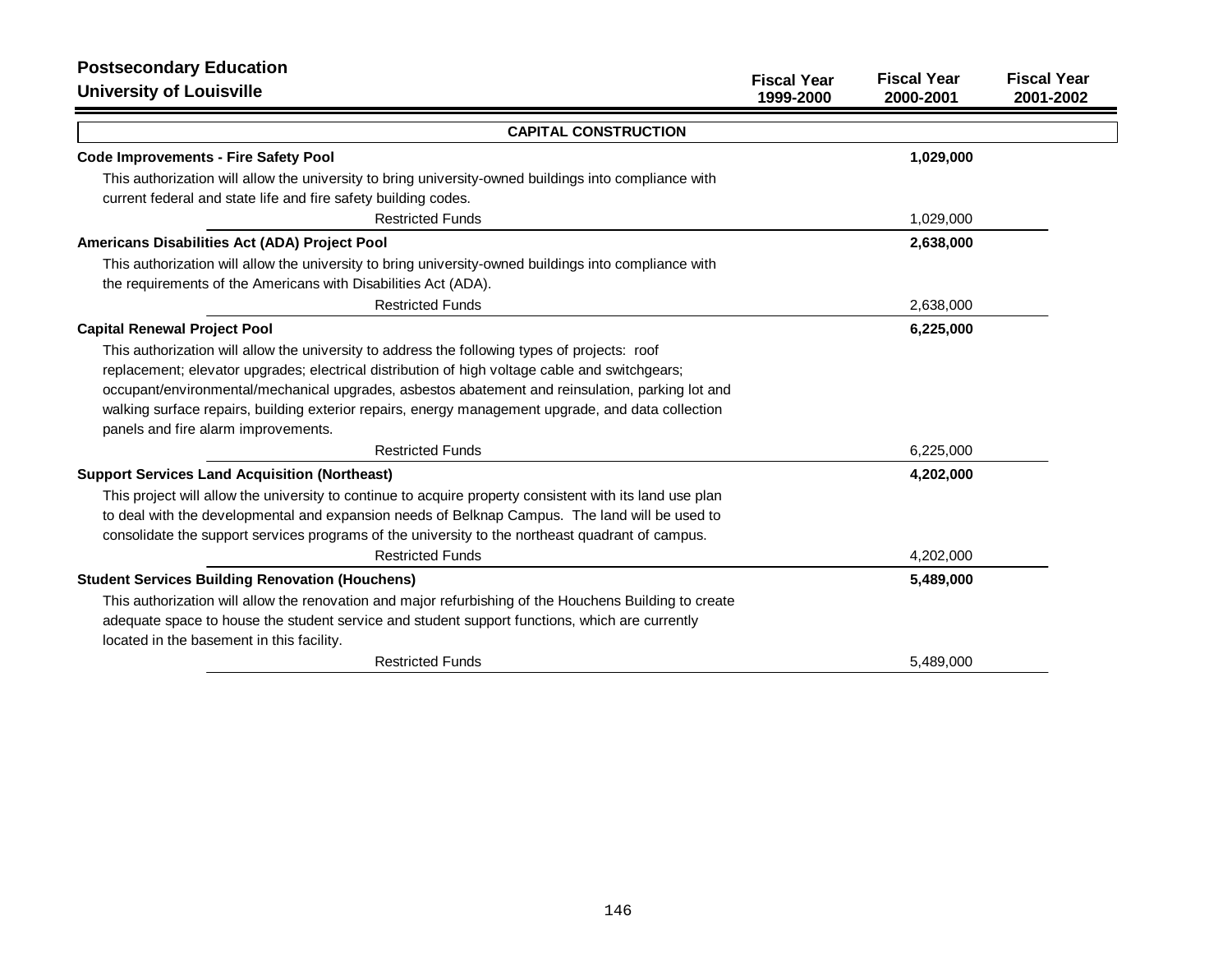| <b>Postsecondary Education</b><br><b>University of Louisville</b>                                         | <b>Fiscal Year</b> | <b>Fiscal Year</b> | <b>Fiscal Year</b> |
|-----------------------------------------------------------------------------------------------------------|--------------------|--------------------|--------------------|
|                                                                                                           | 1999-2000          | 2000-2001          | 2001-2002          |
| <b>Chemistry Fume Hood Redesign</b>                                                                       |                    | 5,397,000          |                    |
| This project will address life/safety improvements to the ventilation system in the Chemistry Building    |                    |                    |                    |
| including the replacement of approximately 36 fume hoods.                                                 |                    |                    |                    |
| <b>Restricted Funds</b>                                                                                   |                    | 5,397,000          |                    |
| Reynolds Building Renov. - Housing & Sup Serv                                                             |                    | 15,433,000         |                    |
| This authorization will allow the renovation of the Reynolds Building for use as a multi-disciplinary     |                    |                    |                    |
| facility, which will include offices for a business incubator program, support service space, and         |                    |                    |                    |
| student housing.                                                                                          |                    |                    |                    |
| Other Funds                                                                                               |                    | 15,433,000         |                    |
| <b>Environmental Health and Safety Project Pool</b>                                                       |                    | 360,000            |                    |
| This authorization will allow the university to take appropriate action to remove, remediate, or replace  |                    |                    |                    |
| the Steam and Chill Heating Oil Tanks currently in use as well as abandoned heating oil tanks for         |                    |                    |                    |
| which the university is responsible.                                                                      |                    |                    |                    |
| <b>Restricted Funds</b>                                                                                   |                    | 360,000            |                    |
| <b>Sports and Recreation Institute</b>                                                                    |                    | 26,247,000         |                    |
| This authorization will allow the construction of a multi-purpose facility to accommodate physical        |                    |                    |                    |
| education, intramural/intercollegiate sports, and recreational sports. The proposed plan is to            |                    |                    |                    |
| consolidate all athletic facilities and to use space now occupied by sports activities for expansion of   |                    |                    |                    |
| teaching, research, and support facilities.                                                               |                    |                    |                    |
| <b>Other Funds</b>                                                                                        |                    | 26,247,000         |                    |
| Life Sciences Lab Ventilation Renovation                                                                  |                    | 3,638,000          |                    |
| This authorization will allow renovation to correct deficiencies in the ventilation system. Existing labs |                    |                    |                    |
| will be improved and new labs will be created in the lower level of the Life Sciences Building.           |                    |                    |                    |
| <b>Restricted Funds</b>                                                                                   |                    | 3,638,000          |                    |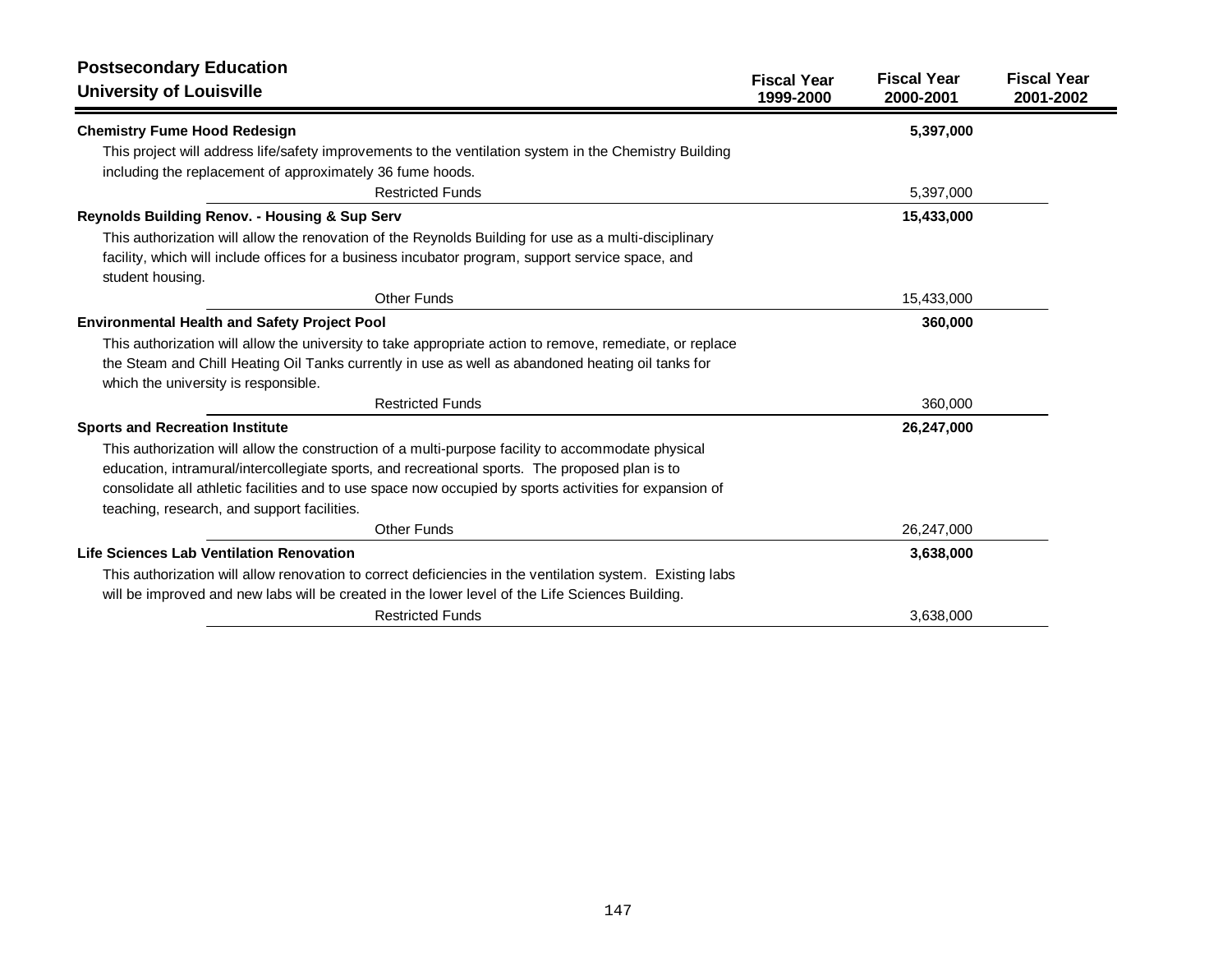| <b>Postsecondary Education</b><br><b>University of Louisville</b>                                           | <b>Fiscal Year</b><br>1999-2000 | <b>Fiscal Year</b><br>2000-2001 | <b>Fiscal Year</b><br>2001-2002 |
|-------------------------------------------------------------------------------------------------------------|---------------------------------|---------------------------------|---------------------------------|
|                                                                                                             |                                 |                                 |                                 |
| <b>Multi-Cultural Center Building</b>                                                                       |                                 |                                 | 5,096,000                       |
| This authorization will allow the construction of a new facility to serve as the permanent location for     |                                 |                                 |                                 |
| the multi-cultural program.                                                                                 |                                 |                                 |                                 |
| <b>Restricted Funds</b>                                                                                     |                                 |                                 | 5,096,000                       |
| Chlorofluorocarbon Project, Phase III                                                                       |                                 | 1,953,000                       |                                 |
| This authorization will allow the university to replace Chillers "C" and "D" in the central plant with      |                                 |                                 |                                 |
| larger, more energy efficient chillers to accommodate the construction of new facilities and building       |                                 |                                 |                                 |
| expansions on Belknap Campus. The replacement of Chillers "C" and "D" will also allow the                   |                                 |                                 |                                 |
| university to comply with the requirements of the Clean Air Act Amendments of 1990.                         |                                 |                                 |                                 |
| <b>Restricted Funds</b>                                                                                     |                                 | 1,953,000                       |                                 |
| <b>Dental Clinic and Sterilization Renovation</b>                                                           |                                 |                                 | 3,363,000                       |
| This authorization will allow the university to reconfigure the central sterilization area in the School of |                                 |                                 |                                 |
| Dentistry and to renovate one of the Dental Clinics to create state-of-the art operatories, refurbished     |                                 |                                 |                                 |
| waiting areas, and associated laboratory/examining areas.                                                   |                                 |                                 |                                 |
| <b>Other Funds</b>                                                                                          |                                 |                                 | 3,363,000                       |
| Early Childhood "EDUCARE" Center                                                                            |                                 | 3,211,000                       |                                 |
| This authorization will allow construction of a new facility to house an Early Childhood Education          |                                 |                                 |                                 |
| Center which would be associated with the School of Education and with the University of Louisville's       |                                 |                                 |                                 |
| Challenge for Excellence Initiatives. This Center will serve as a teaching and research facility in early   |                                 |                                 |                                 |
| childhood education, as well as provide quality childcare service to students, faculty, and staff within    |                                 |                                 |                                 |
| the university community.                                                                                   |                                 |                                 |                                 |
| <b>Federal Fund</b>                                                                                         |                                 | 3,211,000                       |                                 |
| <b>HSC Parking Garage - Two Additional Floors</b>                                                           |                                 | 4,609,000                       |                                 |
| This authorization will allow the addition of two additional floors to the Health Sciences Center           |                                 |                                 |                                 |
| parking garage increasing the capacity from 820 parking spaces to 1,260 spaces.                             |                                 |                                 |                                 |
| <b>Restricted Funds</b>                                                                                     |                                 | 4,609,000                       |                                 |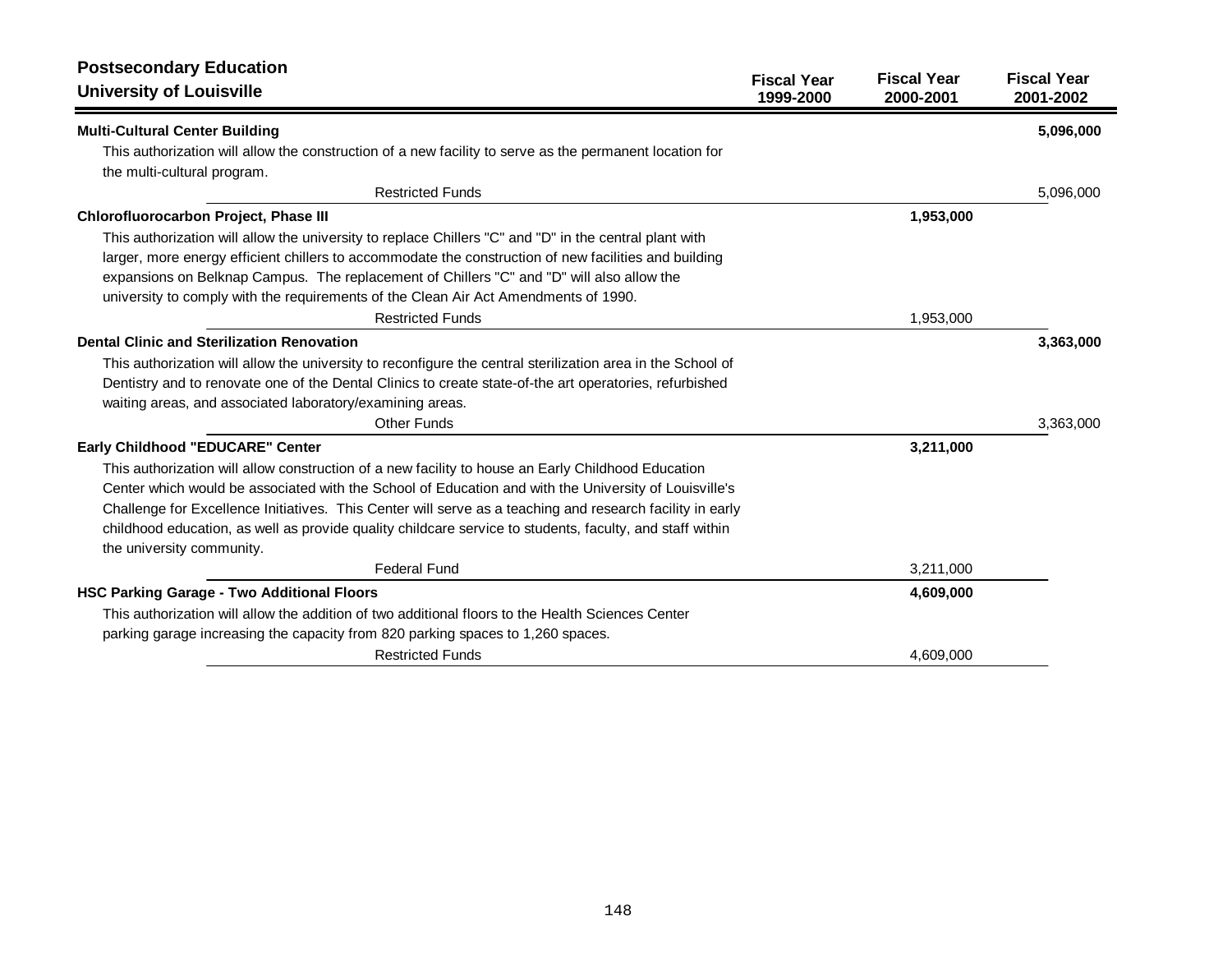| <b>Postsecondary Education</b>                                                                                            |                                 |                                 |                                 |
|---------------------------------------------------------------------------------------------------------------------------|---------------------------------|---------------------------------|---------------------------------|
| <b>University of Louisville</b>                                                                                           | <b>Fiscal Year</b><br>1999-2000 | <b>Fiscal Year</b><br>2000-2001 | <b>Fiscal Year</b><br>2001-2002 |
| <b>Research Resources Center Expansion</b>                                                                                |                                 | 8,631,000                       |                                 |
| This authorization will allow the addition of 21,246 gross square feet of space to the Research                           |                                 |                                 |                                 |
| Resources Center constructed in 1991 for surgical research.                                                               |                                 |                                 |                                 |
| Other Funds                                                                                                               |                                 | 6,473,000                       |                                 |
| <b>Restricted Funds</b>                                                                                                   |                                 | 2,158,000                       |                                 |
| MDR Renovation, Phase II, Building 51                                                                                     |                                 |                                 | 1,619,000                       |
| This authorization will allow the renovation of approximately 6,000 square feet of research space in<br>the MDR Building. |                                 |                                 |                                 |
| <b>Restricted Funds</b>                                                                                                   |                                 |                                 | 1,619,000                       |
| Residence Hall - 600 Beds-Metro Col, Phase II                                                                             | 27,843,000                      |                                 |                                 |
| This authorization will allow construction of new housing (600 beds) to support anticipated                               |                                 |                                 |                                 |
| enrollments in the Metropolitan College program. Students from Jefferson Community College                                |                                 |                                 |                                 |
| (JCC), Jefferson Technical College, and the University of Louisville will be housed in this space. The                    |                                 |                                 |                                 |
| source of funds is private investment.                                                                                    |                                 |                                 |                                 |
| Other Funds                                                                                                               | 27,843,000                      |                                 |                                 |
| <b>Cardinal Park - Natatorium</b>                                                                                         |                                 | 19,639,000                      |                                 |
| This authorization will allow construction of a Natatorium facility on the Belknap Campus. The                            |                                 |                                 |                                 |
| Natatorium is an enhanced swimming facility, which includes locker and dressing rooms, decks and<br>seating.              |                                 |                                 |                                 |
| <b>Other Funds</b>                                                                                                        |                                 | 12,373,000                      |                                 |
| <b>Restricted Funds</b>                                                                                                   |                                 | 7,266,000                       |                                 |
| <b>Purchase &amp; Renovate Bldg (Home of Innocents)</b>                                                                   |                                 |                                 | 7,106,000                       |
| This authorization will allow the university to purchase and renovate the current Home of the                             |                                 |                                 |                                 |
| Innocents building for use by the University of Louisville's School of Public Health.                                     |                                 |                                 |                                 |
| <b>Other Funds</b>                                                                                                        |                                 |                                 | 3,553,000                       |
| <b>Restricted Funds</b>                                                                                                   |                                 |                                 | 3,553,000                       |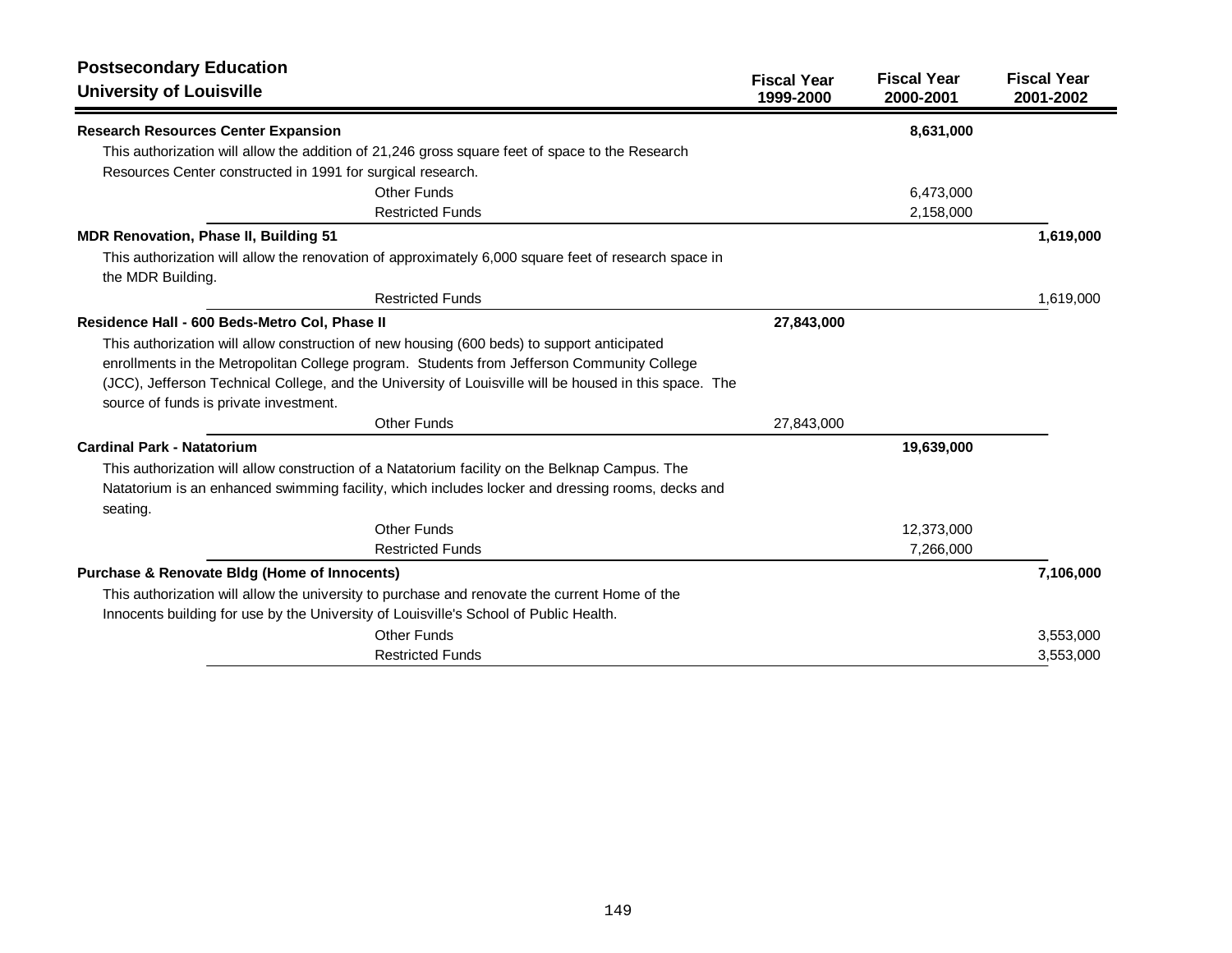| <b>Postsecondary Education</b><br><b>University of Louisville</b>                                                                                                                                                                                                                                                                                                                                                                                                                                                                                                                                                                   | <b>Fiscal Year</b><br>1999-2000 | <b>Fiscal Year</b><br>2000-2001 | <b>Fiscal Year</b><br>2001-2002 |
|-------------------------------------------------------------------------------------------------------------------------------------------------------------------------------------------------------------------------------------------------------------------------------------------------------------------------------------------------------------------------------------------------------------------------------------------------------------------------------------------------------------------------------------------------------------------------------------------------------------------------------------|---------------------------------|---------------------------------|---------------------------------|
| <b>Research Building (Belknap Campus)</b>                                                                                                                                                                                                                                                                                                                                                                                                                                                                                                                                                                                           |                                 | 41,368,000                      |                                 |
| This authorization will allow the construction of a new facility for research space on the Belknap<br>Campus to move forward to accommodate research program needs. The four areas of concentration<br>to be housed in this research facility are: chemistry, biology, engineering, and supply chain<br>management. The project also includes a tunnel expansion, which is essential for the expanded use<br>of utilities envisioned for this facility.                                                                                                                                                                             |                                 |                                 |                                 |
| Institutional access to state funding for this project is subject to certification by the university that the<br>total project will be completed utilizing university funds from whatever sources may be available and<br>appropriate. If programmatically feasible, the project may be completed in phases using the state<br>funding for the initial construction; provided, however, that the university shall formally certify its<br>commitment to, and timetable for, total project completion which shall be submitted to the Secretary<br>of Finance and Administration Cabinet, subject to the Secretary's final approval. |                                 |                                 |                                 |
| <b>Agency Bond Funds</b>                                                                                                                                                                                                                                                                                                                                                                                                                                                                                                                                                                                                            |                                 | 16,368,000                      |                                 |
| <b>Bond Fund</b>                                                                                                                                                                                                                                                                                                                                                                                                                                                                                                                                                                                                                    |                                 | 25,000,000                      |                                 |
| <b>Stoddard Johnston School Renovation</b>                                                                                                                                                                                                                                                                                                                                                                                                                                                                                                                                                                                          |                                 |                                 | 6,350,000                       |
| This authorization will allow the renovation of the Stoddard-Johnston Building to make it usable for<br>University Relations operations. The renovation will include HVAC upgrade, interior demolition,<br>infrastructure fit-up, elevator installation, voice and data improvements, hazardous waste removal,<br>exterior work to the building, and office fit-up.                                                                                                                                                                                                                                                                 |                                 |                                 |                                 |
| <b>Restricted Funds</b>                                                                                                                                                                                                                                                                                                                                                                                                                                                                                                                                                                                                             |                                 |                                 | 6,350,000                       |
| <b>Pedestrian Overpass at Stadium (Brook Street)</b>                                                                                                                                                                                                                                                                                                                                                                                                                                                                                                                                                                                |                                 | 2,376,000                       |                                 |
| This authorization will allow construction of a pedestrian overpass over the existing railroad tracks to                                                                                                                                                                                                                                                                                                                                                                                                                                                                                                                            |                                 |                                 |                                 |
| provide students safe access to and from classroom buildings and the parking areas.                                                                                                                                                                                                                                                                                                                                                                                                                                                                                                                                                 |                                 |                                 |                                 |
| <b>Federal Fund</b>                                                                                                                                                                                                                                                                                                                                                                                                                                                                                                                                                                                                                 |                                 | 1,901,000                       |                                 |
| <b>Other Funds</b>                                                                                                                                                                                                                                                                                                                                                                                                                                                                                                                                                                                                                  |                                 | 475,000                         |                                 |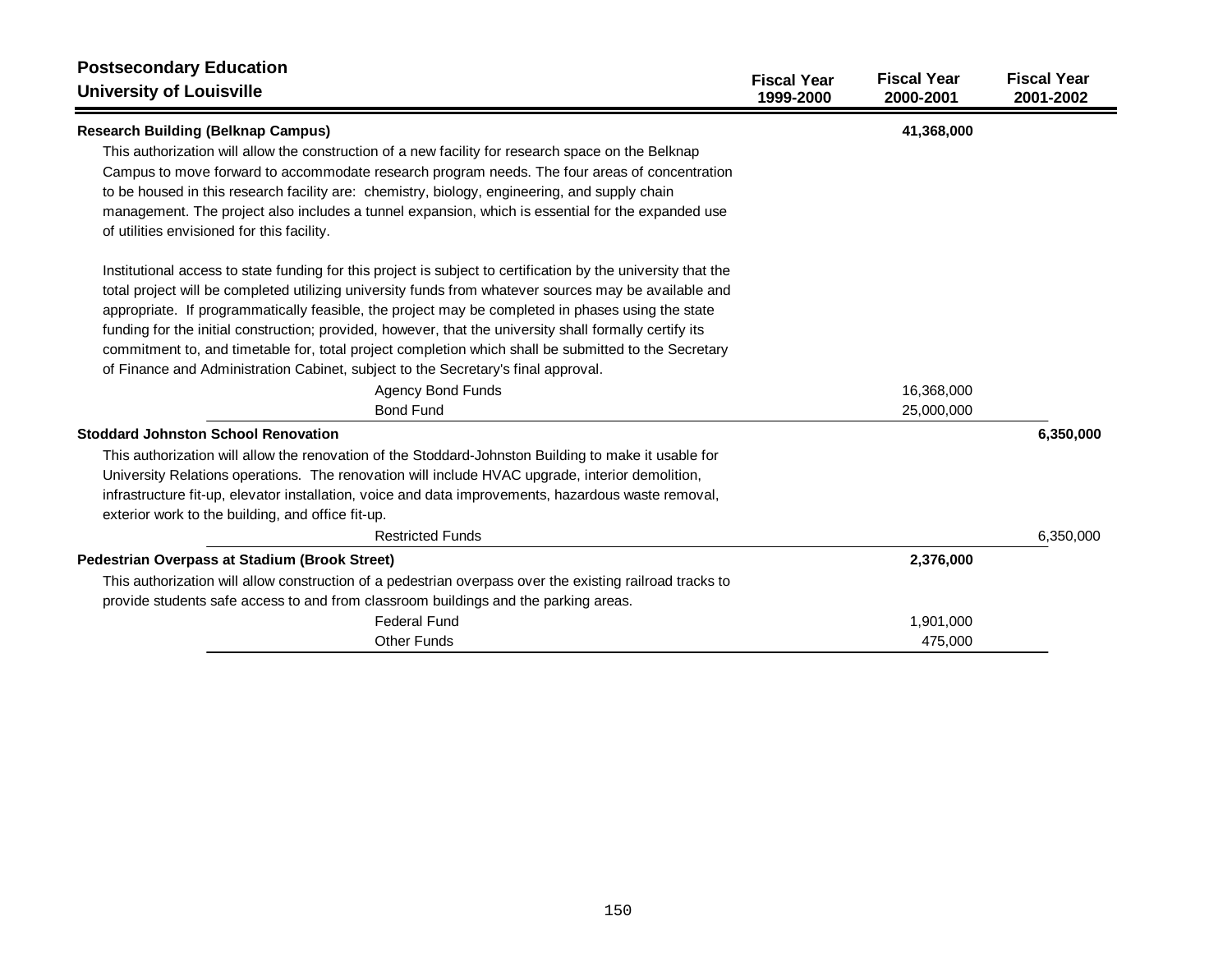| <b>Postsecondary Education</b>                                                                                                |                                 |                                 |                                 |
|-------------------------------------------------------------------------------------------------------------------------------|---------------------------------|---------------------------------|---------------------------------|
| <b>University of Louisville</b>                                                                                               | <b>Fiscal Year</b><br>1999-2000 | <b>Fiscal Year</b><br>2000-2001 | <b>Fiscal Year</b><br>2001-2002 |
| <b>Window Replacements (Belknap Campus)</b>                                                                                   |                                 | 2,694,000                       |                                 |
| This authorization will allow the replacement of windows in twelve older buildings to address safety                          |                                 |                                 |                                 |
| and energy conservation issues.                                                                                               |                                 |                                 |                                 |
| <b>Other Funds</b>                                                                                                            |                                 | 2,694,000                       |                                 |
| Cardinal Park - Practice Field, Multicourts, Car                                                                              |                                 | 2,813,000                       |                                 |
| This authorization will allow the construction of an additional practice field, multi-courts, cardiopath                      |                                 |                                 |                                 |
| and sand volleyball courts to accommodate physical education, intramural, intercollegiate sports, and<br>recreational sports. |                                 |                                 |                                 |
| <b>Other Funds</b>                                                                                                            |                                 | 2,813,000                       |                                 |
| Health Sciences Library Infrastructure & Ren                                                                                  |                                 | 2,450,000                       |                                 |
| This authorization will allow renovation and infrastructure improvements to the Kornhauser Health<br>Sciences Library.        |                                 |                                 |                                 |
| <b>Restricted Funds</b>                                                                                                       |                                 | 2,450,000                       |                                 |
| <b>Purchase Parking Spaces - Health Sciences Campus</b>                                                                       |                                 | 825,000                         |                                 |
| This authorization will allow the purchase of 109 parking spaces from Jewish Hospital Properties, in                          |                                 |                                 |                                 |
| their newly constructed parking structure, to accommodate parking needs for university employees.                             |                                 |                                 |                                 |
| <b>Restricted Funds</b>                                                                                                       |                                 | 825,000                         |                                 |
| <b>Ekstrom Library Infrastructure and Renovation</b>                                                                          |                                 | 1,924,000                       |                                 |
| This authorization will allow renovation and infrastructure improvements to the William F. Ekstrom                            |                                 |                                 |                                 |
| Library located in the central part of Belknap Campus. The project also includes refurbishing and                             |                                 |                                 |                                 |
| updating an auditorium as well as other upgrades to various areas of the library such as stacks,                              |                                 |                                 |                                 |
| distance education, and serial acquisitions.                                                                                  |                                 |                                 |                                 |
| <b>Restricted Funds</b>                                                                                                       |                                 | 1,924,000                       |                                 |
| <b>Deferred Maintenance Project Pool</b>                                                                                      |                                 | 250,000                         |                                 |
| This authorization will allow the university to accomplish previously deferred projects as well as                            |                                 |                                 |                                 |
| facility systems that have failed but have not exceeded 90 percent of their life expectancy.                                  |                                 |                                 |                                 |
| <b>Restricted Funds</b>                                                                                                       |                                 | 250,000                         |                                 |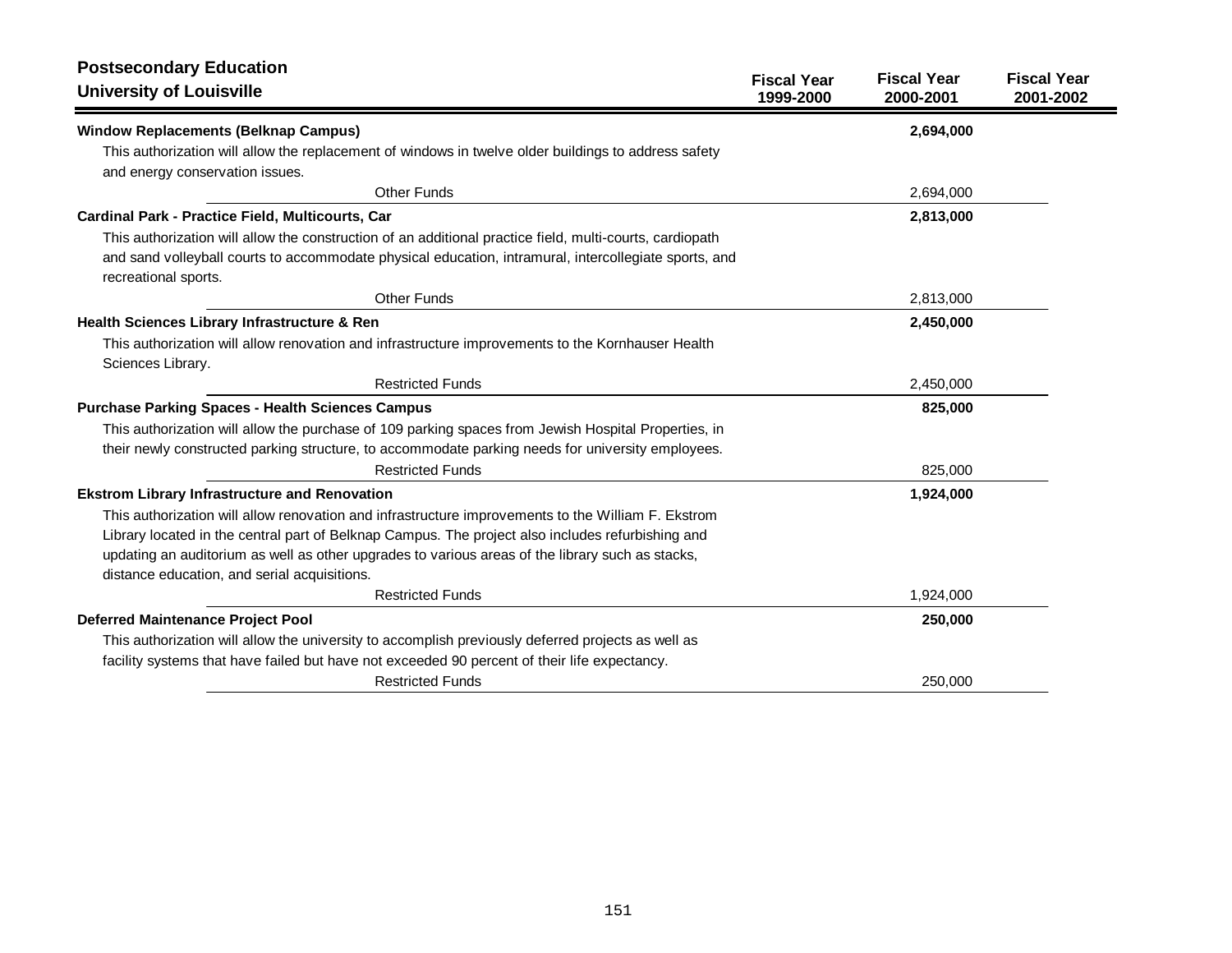| <b>Postsecondary Education</b><br><b>University of Louisville</b>                                      | <b>Fiscal Year</b><br>1999-2000 | <b>Fiscal Year</b><br>2000-2001 | <b>Fiscal Year</b><br>2001-2002 |
|--------------------------------------------------------------------------------------------------------|---------------------------------|---------------------------------|---------------------------------|
| <b>Guaranteed Energy Cost Savings Project (HB-639)</b>                                                 |                                 | 3,000,000                       |                                 |
| This authorization will allow the university to enter into an agreement with a Performance Contractor, |                                 |                                 |                                 |
| per House Bill 639 of the 1998 General Assembly, to reduce energy usage with repayment made            |                                 |                                 |                                 |
| through energy savings.                                                                                |                                 |                                 |                                 |
| <b>Other Funds</b>                                                                                     |                                 | 3,000,000                       |                                 |
| <b>Boathouse for Rowing Team</b>                                                                       |                                 | 2,300,000                       |                                 |
| This authorization will allow construction of a two story boathouse to be built on leased land (park   |                                 |                                 |                                 |
| property) adjacent to the Ohio River. The lower floor will be used for boat and equipment storage      |                                 |                                 |                                 |
| and the upper level (above flood plain) will include offices, meeting space, exercise and multipurpose |                                 |                                 |                                 |
| locker rooms with showers, and a balcony overlooking the river.                                        |                                 |                                 |                                 |
| <b>Other Funds</b>                                                                                     |                                 | 2,300,000                       |                                 |
| <b>MAJOR EQUIPMENT</b>                                                                                 |                                 |                                 |                                 |
| Radiographic/Fluoroscopic Imaging Unit                                                                 |                                 | 195,000                         |                                 |
| <b>Restricted Funds</b>                                                                                |                                 | 195,000                         |                                 |
| Digital Micro-Luminography System for TEM                                                              |                                 |                                 | 120,000                         |
| <b>Restricted Funds</b>                                                                                |                                 |                                 | 120,000                         |
| <b>Electronic Darkroom</b>                                                                             |                                 | 113,000                         |                                 |
| <b>Restricted Funds</b>                                                                                |                                 | 113,000                         |                                 |
| <b>Gel/Blot Image Analysis System</b>                                                                  |                                 | 145,000                         |                                 |
| <b>Restricted Funds</b>                                                                                |                                 | 145,000                         |                                 |
| <b>High Resolution SEM-Backscatter Detector</b>                                                        |                                 | 160,000                         |                                 |
| <b>Restricted Funds</b>                                                                                |                                 | 160,000                         |                                 |
| <b>Automated DNA Sequencer</b>                                                                         |                                 |                                 | 159,000                         |
| <b>Restricted Funds</b>                                                                                |                                 |                                 | 159,000                         |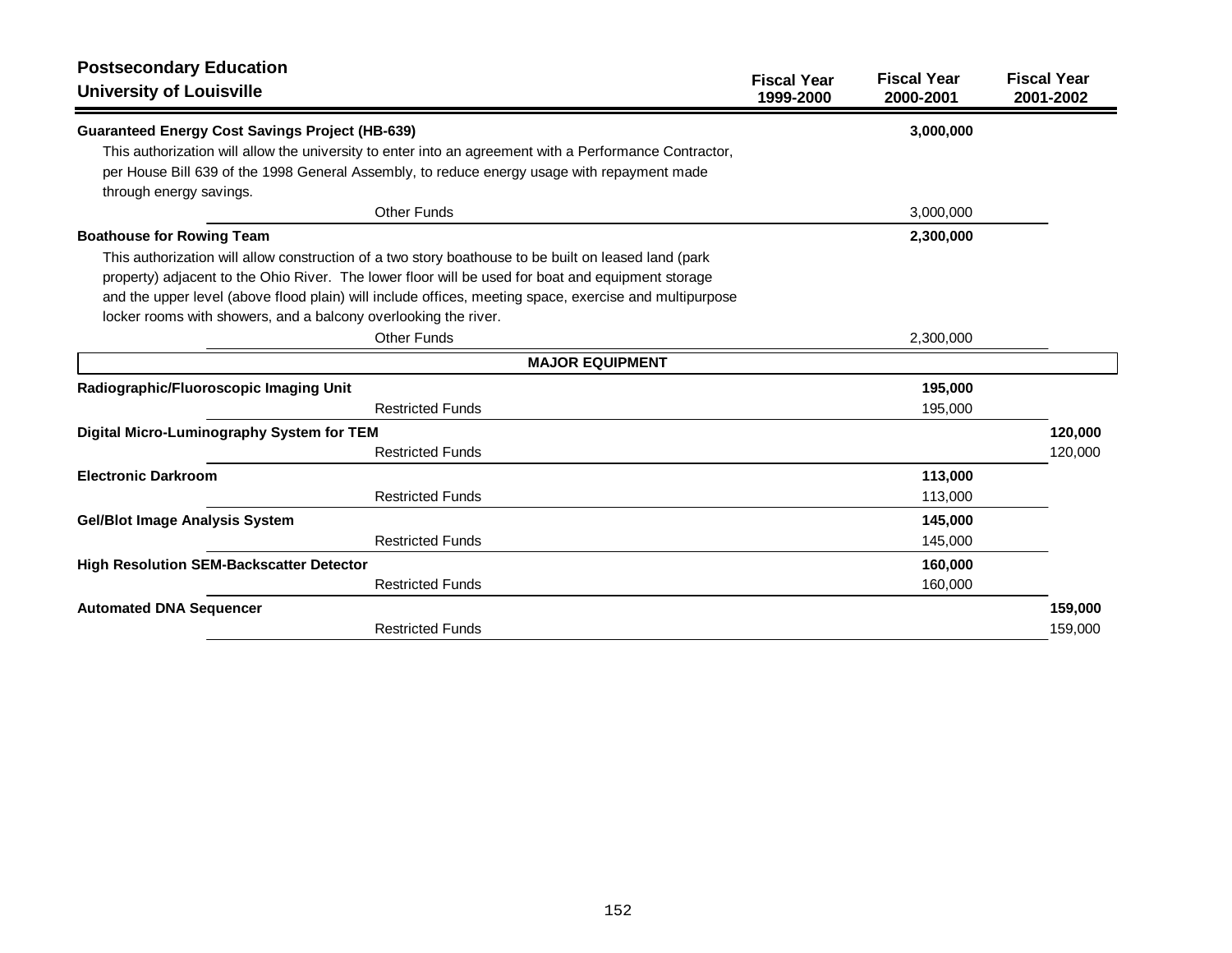| <b>Postsecondary Education</b><br><b>University of Louisville</b> |                         | <b>Fiscal Year</b><br>1999-2000 | <b>Fiscal Year</b><br>2000-2001 | <b>Fiscal Year</b><br>2001-2002 |
|-------------------------------------------------------------------|-------------------------|---------------------------------|---------------------------------|---------------------------------|
| <b>Eximer Laser</b>                                               |                         |                                 |                                 | 600,000                         |
|                                                                   | <b>Restricted Funds</b> |                                 |                                 | 600,000                         |
| Video Diagnostic Analysis System                                  |                         |                                 |                                 | 154,000                         |
|                                                                   | <b>Restricted Funds</b> |                                 |                                 | 154,000                         |
| White Blood Cell Velocity Measurement System                      |                         |                                 |                                 | 126,000                         |
|                                                                   | <b>Restricted Funds</b> |                                 |                                 | 126,000                         |
| <b>Diode Laser</b>                                                |                         |                                 |                                 | 100,000                         |
|                                                                   | <b>Restricted Funds</b> |                                 |                                 | 100,000                         |
| Radiographic/Fluoroscopic X-Ray System                            |                         |                                 | 317,000                         |                                 |
|                                                                   | <b>Restricted Funds</b> |                                 | 317,000                         |                                 |
| <b>Animal Irradiator</b>                                          |                         |                                 | 154,000                         |                                 |
|                                                                   | <b>Restricted Funds</b> |                                 | 154,000                         |                                 |
| <b>Interm. Voltage Transmission Electron Microscope</b>           |                         |                                 | 350,000                         |                                 |
|                                                                   | <b>Restricted Funds</b> |                                 | 350,000                         |                                 |
| Nailfold Microvascular Analysis System                            |                         |                                 | 119,000                         |                                 |
|                                                                   | <b>Restricted Funds</b> |                                 | 119,000                         |                                 |
| In Vivo Thrombosis Detection & Quant. Sys                         |                         |                                 | 168,000                         |                                 |
|                                                                   | <b>Restricted Funds</b> |                                 | 168,000                         |                                 |
| <b>Peptide Sequencer</b>                                          |                         |                                 | 151,000                         |                                 |
|                                                                   | <b>Restricted Funds</b> |                                 | 151,000                         |                                 |
| Small Vein In Vivo Diagnostic System                              |                         |                                 | 197,000                         |                                 |
|                                                                   | <b>Restricted Funds</b> |                                 | 197,000                         |                                 |
| <b>Automated Synthesizer</b>                                      |                         |                                 | 200,000                         |                                 |
|                                                                   | <b>Federal Fund</b>     |                                 | 100,000                         |                                 |
|                                                                   | <b>Restricted Funds</b> |                                 | 100,000                         |                                 |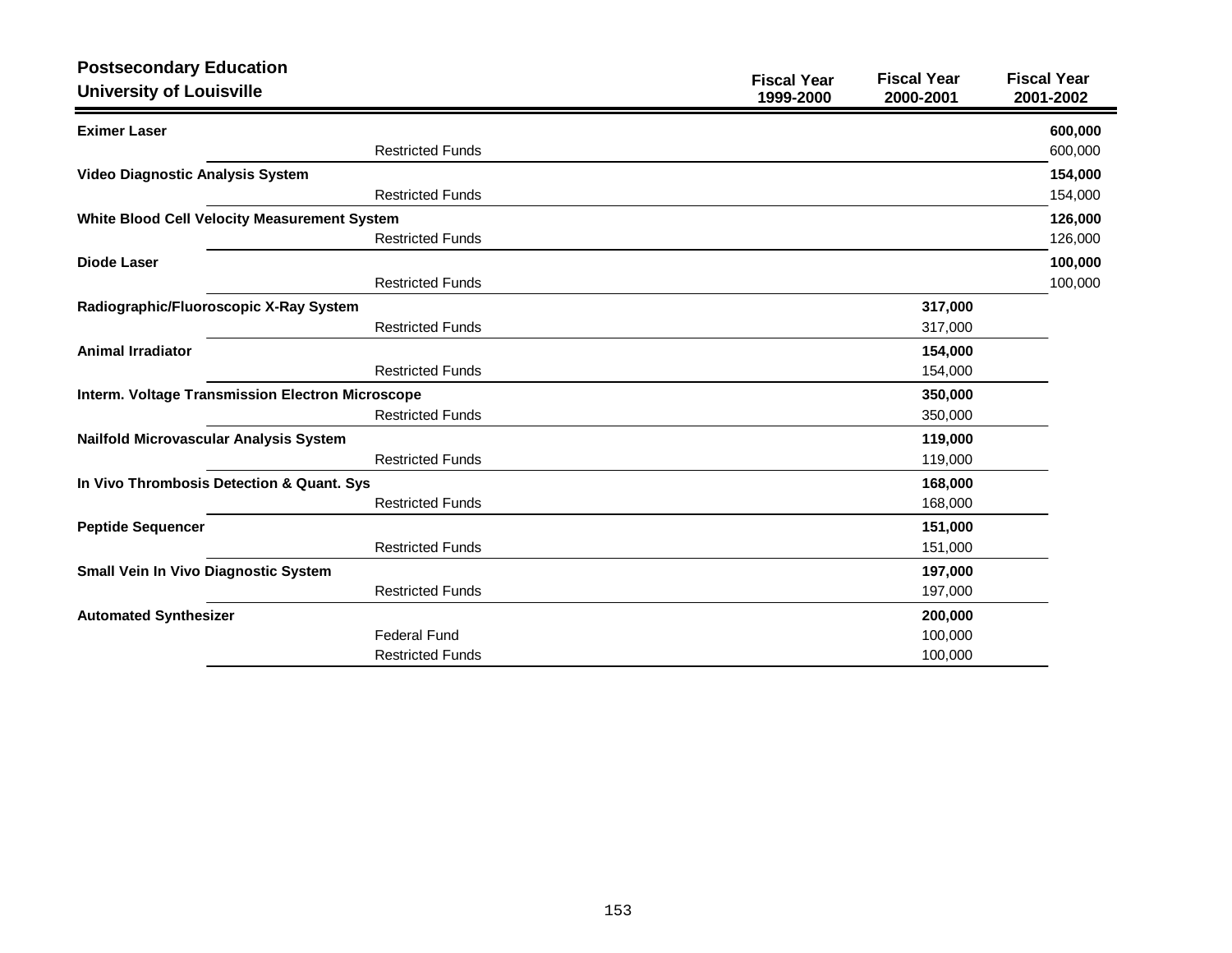| <b>Postsecondary Education</b>                         |                         |                                 |                                 |                                 |
|--------------------------------------------------------|-------------------------|---------------------------------|---------------------------------|---------------------------------|
| <b>University of Louisville</b>                        |                         | <b>Fiscal Year</b><br>1999-2000 | <b>Fiscal Year</b><br>2000-2001 | <b>Fiscal Year</b><br>2001-2002 |
| FT IR Spectrometer                                     |                         |                                 |                                 | 150,000                         |
|                                                        | <b>Federal Fund</b>     |                                 |                                 | 75,000                          |
|                                                        | <b>Restricted Funds</b> |                                 |                                 | 75,000                          |
| <b>Scanning Tunneling Microscope</b>                   |                         |                                 | 140,000                         |                                 |
|                                                        | <b>Restricted Funds</b> |                                 | 140,000                         |                                 |
| <b>Capillary Electrophoresis - Mass Spectrometer</b>   |                         |                                 |                                 | 200,000                         |
|                                                        | <b>Restricted Funds</b> |                                 |                                 | 200,000                         |
| <b>EPR Spectrometer Update</b>                         |                         |                                 |                                 | 125,000                         |
|                                                        | <b>Federal Fund</b>     |                                 |                                 | 65,000                          |
|                                                        | <b>Restricted Funds</b> |                                 |                                 | 60,000                          |
| NMR Spectrometer (750 MHz NMR)                         |                         |                                 | 1,200,000                       |                                 |
|                                                        | <b>Federal Fund</b>     |                                 | 800,000                         |                                 |
|                                                        | <b>Restricted Funds</b> |                                 | 400,000                         |                                 |
| <b>Trash Compactor Truck</b>                           |                         |                                 | 135,000                         |                                 |
|                                                        | <b>Restricted Funds</b> |                                 | 135,000                         |                                 |
| <b>SEM Accessories for Elemental Analysis</b>          |                         |                                 | 165,000                         |                                 |
|                                                        | <b>Restricted Funds</b> |                                 | 165,000                         |                                 |
| Peak 3D Comp Motion Measurement & Analysis Sys         |                         |                                 | 120,000                         |                                 |
|                                                        | <b>Restricted Funds</b> |                                 | 120,000                         |                                 |
| <b>Atomic Absorption Spectrometer, High-Resolution</b> |                         |                                 | 110,000                         |                                 |
|                                                        | <b>Restricted Funds</b> |                                 | 110,000                         |                                 |
| <b>Ultra High Vacuum Chamber</b>                       |                         |                                 | 310,000                         |                                 |
|                                                        | <b>Restricted Funds</b> |                                 | 310,000                         |                                 |
| <b>Metallorganic Chemical Vapor Deposition</b>         |                         |                                 | 210,000                         |                                 |
|                                                        | <b>Restricted Funds</b> |                                 | 210,000                         |                                 |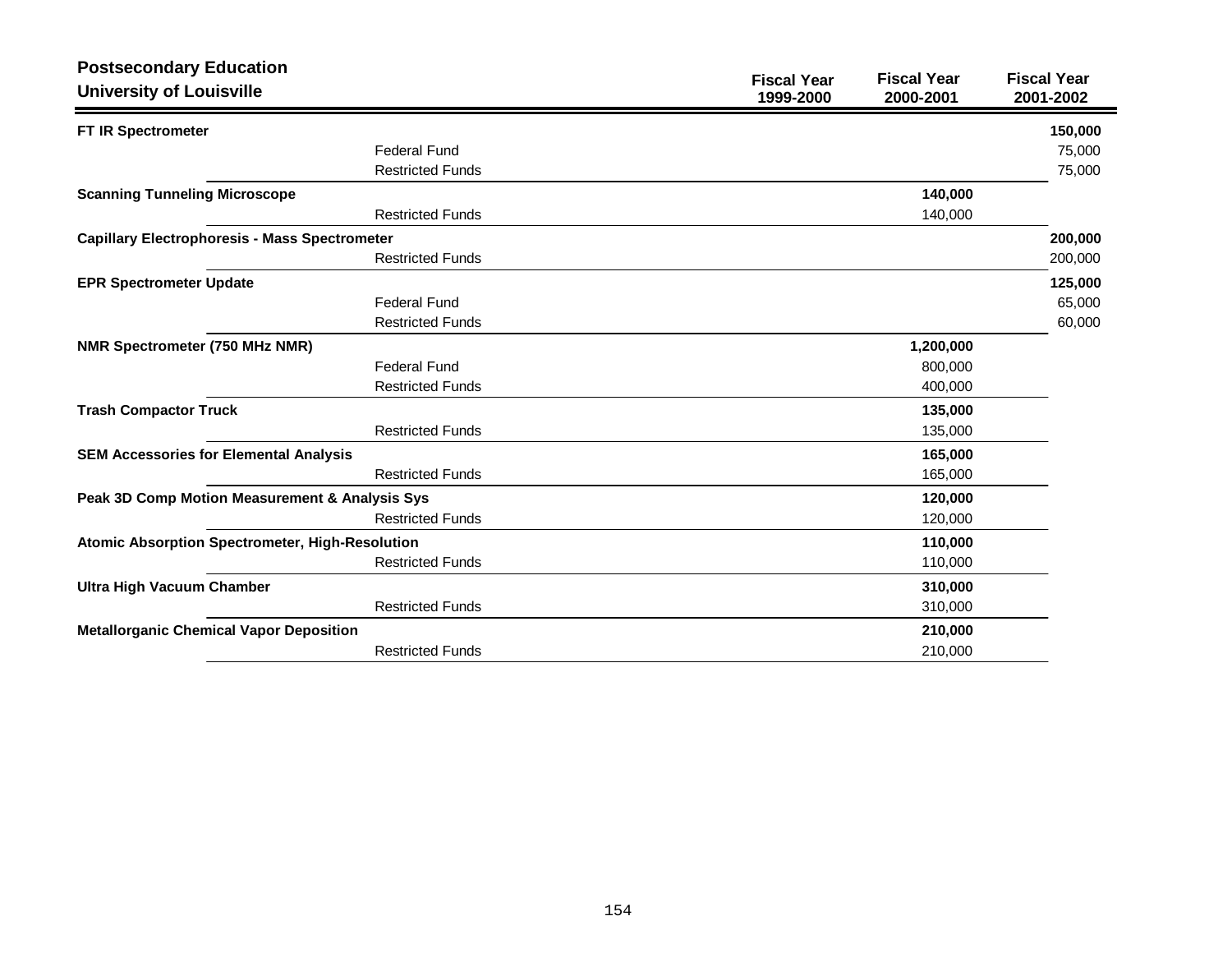| <b>Postsecondary Education</b><br><b>University of Louisville</b> |                         | <b>Fiscal Year</b><br>1999-2000 | <b>Fiscal Year</b><br>2000-2001 | <b>Fiscal Year</b><br>2001-2002 |  |
|-------------------------------------------------------------------|-------------------------|---------------------------------|---------------------------------|---------------------------------|--|
| <b>Mechanical Spectrometer - Rheometrics</b>                      |                         |                                 | 160,000                         |                                 |  |
|                                                                   | <b>Restricted Funds</b> |                                 | 160,000                         |                                 |  |
| <b>Axial/Torsional Tester</b>                                     |                         |                                 | 195,000                         |                                 |  |
|                                                                   | <b>Restricted Funds</b> |                                 | 195,000                         |                                 |  |
| <b>Microelectronics Processing System</b>                         |                         |                                 | 162,000                         |                                 |  |
|                                                                   | <b>Restricted Funds</b> |                                 | 162,000                         |                                 |  |
| <b>Dynamometer</b>                                                |                         |                                 | 122,000                         |                                 |  |
|                                                                   | <b>Restricted Funds</b> |                                 | 122,000                         |                                 |  |
| <b>IR Spectrometer</b>                                            |                         |                                 | 110,000                         |                                 |  |
|                                                                   | <b>Restricted Funds</b> |                                 | 110,000                         |                                 |  |
| X-Ray Fluorescence Spectometer                                    |                         |                                 | 210,000                         |                                 |  |
|                                                                   | <b>Restricted Funds</b> |                                 | 210,000                         |                                 |  |
| <b>Micro CT Scanner</b>                                           |                         |                                 | 300,000                         |                                 |  |
|                                                                   | <b>Restricted Funds</b> |                                 | 300,000                         |                                 |  |
| <b>XPS/Auger Spectroscope</b>                                     |                         |                                 | 253,000                         |                                 |  |
|                                                                   | <b>Restricted Funds</b> |                                 | 253,000                         |                                 |  |
| <b>Laser Ablation Unit</b>                                        |                         |                                 |                                 | 230,000                         |  |
|                                                                   | <b>Restricted Funds</b> |                                 |                                 | 230,000                         |  |
| <b>Sputtering Unit</b>                                            |                         |                                 | 162,000                         |                                 |  |
|                                                                   | <b>Restricted Funds</b> |                                 | 162,000                         |                                 |  |
| <b>Materials Testing System</b>                                   |                         |                                 | 189,000                         |                                 |  |
|                                                                   | <b>Restricted Funds</b> |                                 | 189,000                         |                                 |  |
| <b>Load Application System</b>                                    |                         |                                 |                                 | 208,000                         |  |
|                                                                   | <b>Restricted Funds</b> |                                 |                                 | 208,000                         |  |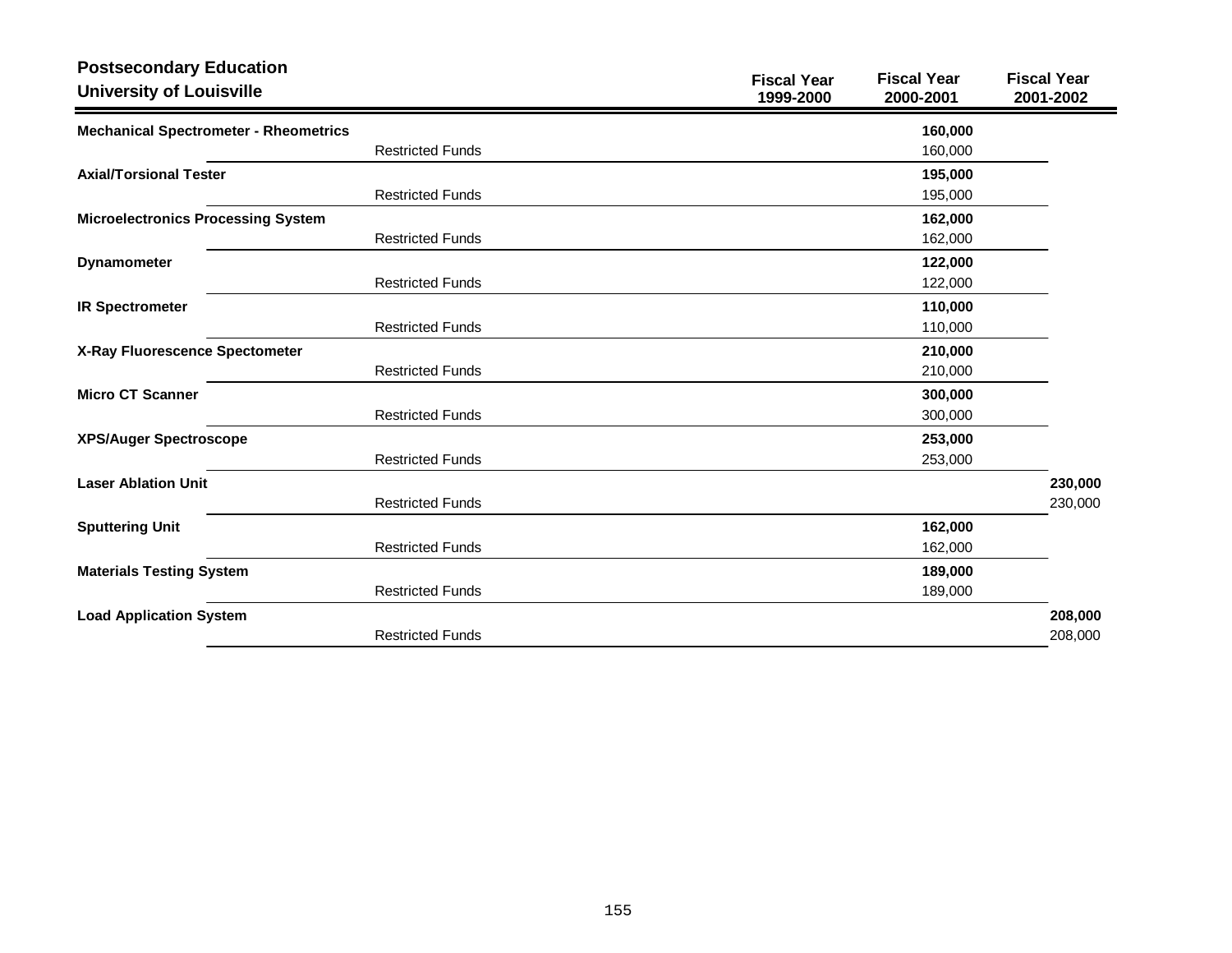| <b>Postsecondary Education</b><br><b>University of Louisville</b> |                         | <b>Fiscal Year</b><br>1999-2000 | <b>Fiscal Year</b><br>2000-2001 | <b>Fiscal Year</b><br>2001-2002 |
|-------------------------------------------------------------------|-------------------------|---------------------------------|---------------------------------|---------------------------------|
| <b>Visualization System</b>                                       |                         |                                 | 121,000                         |                                 |
|                                                                   | <b>Restricted Funds</b> |                                 | 121,000                         |                                 |
| <b>CNC Grinding Machine</b>                                       |                         |                                 | 169,000                         |                                 |
|                                                                   | <b>Restricted Funds</b> |                                 | 169,000                         |                                 |
| <b>Correlation Microscope</b>                                     |                         |                                 | 195,000                         |                                 |
|                                                                   | <b>Federal Fund</b>     |                                 | 190,000                         |                                 |
|                                                                   | <b>Restricted Funds</b> |                                 | 5,000                           |                                 |
| <b>Full Object Scanner</b>                                        |                         |                                 | 360,000                         |                                 |
|                                                                   | <b>Restricted Funds</b> |                                 | 360,000                         |                                 |
| <b>Finishing Device</b>                                           |                         |                                 |                                 | 250,000                         |
| Lease/Purchase                                                    |                         |                                 |                                 |                                 |
|                                                                   | <b>Restricted Funds</b> |                                 |                                 | 250,000                         |
| <b>Color Digital Output Engine</b>                                |                         |                                 | 700,000                         |                                 |
| Lease/Purchase                                                    |                         |                                 |                                 |                                 |
|                                                                   | <b>Restricted Funds</b> |                                 | 700,000                         |                                 |
| <b>Florescent Spectrometer</b>                                    |                         |                                 |                                 | 270,000                         |
|                                                                   | <b>Federal Fund</b>     |                                 |                                 | 135,000                         |
|                                                                   | <b>Restricted Funds</b> |                                 |                                 | 135,000                         |
| Neuro Scan ESI-128: 128 Channel ERP Sys                           |                         |                                 | 140,000                         |                                 |
|                                                                   | <b>Federal Fund</b>     |                                 | 40,000                          |                                 |
|                                                                   | <b>Restricted Funds</b> |                                 | 100,000                         |                                 |
| <b>X-Ray Diffraction Module</b>                                   |                         |                                 |                                 | 750,000                         |
|                                                                   | <b>Federal Fund</b>     |                                 |                                 | 250,000                         |
|                                                                   | <b>Restricted Funds</b> |                                 |                                 | 500,000                         |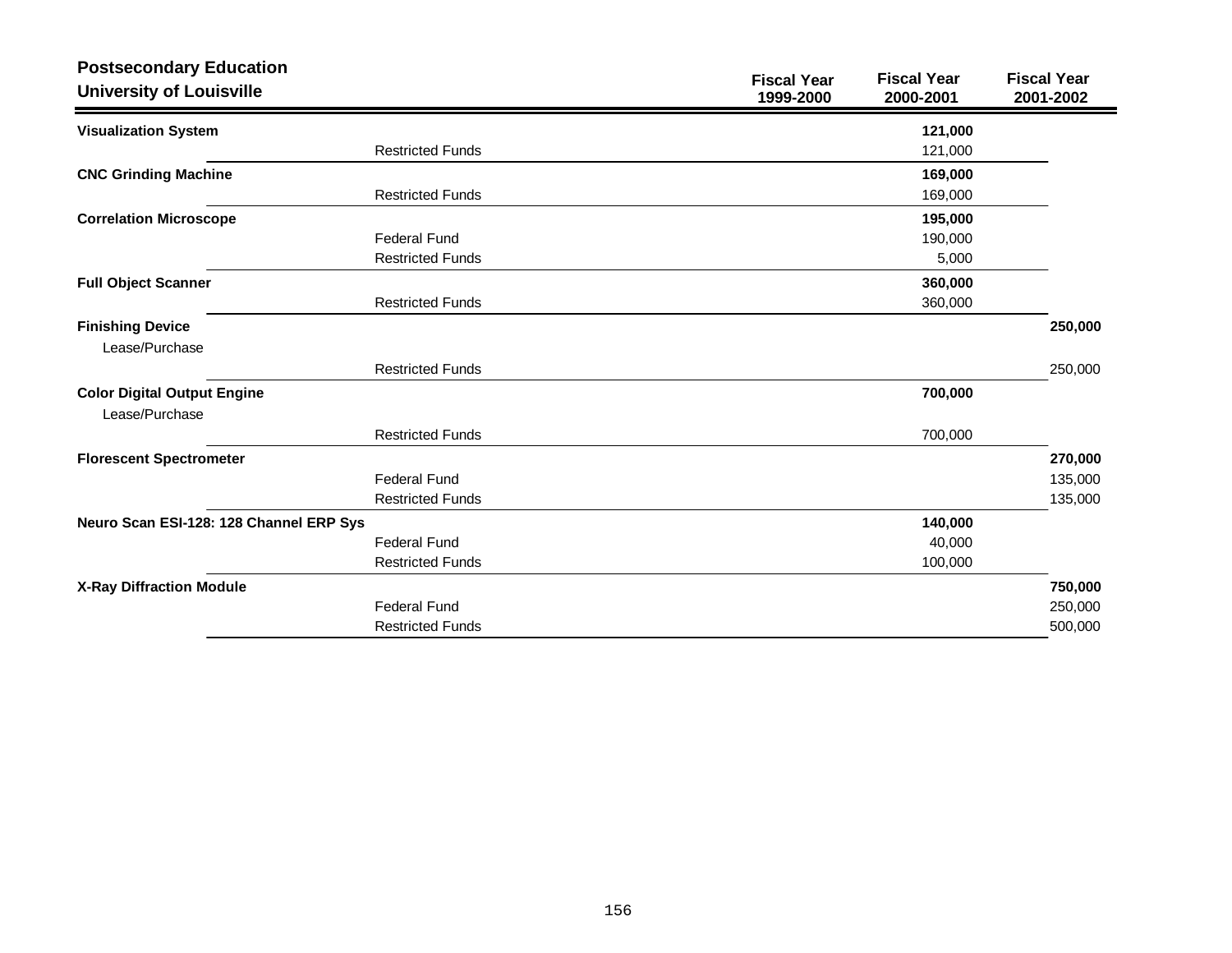| <b>Postsecondary Education</b><br><b>University of Louisville</b> |                         | <b>Fiscal Year</b><br>1999-2000 | <b>Fiscal Year</b><br>2000-2001 | <b>Fiscal Year</b><br>2001-2002 |
|-------------------------------------------------------------------|-------------------------|---------------------------------|---------------------------------|---------------------------------|
| <b>Laser Microfabrication Lab</b>                                 |                         |                                 |                                 | 550,000                         |
|                                                                   | <b>Federal Fund</b>     |                                 |                                 | 275,000                         |
|                                                                   | <b>Restricted Funds</b> |                                 |                                 | 275,000                         |
| <b>Infra-Red Imaging System</b>                                   |                         |                                 |                                 | 100,000                         |
|                                                                   | <b>Federal Fund</b>     |                                 |                                 | 50,000                          |
|                                                                   | <b>Restricted Funds</b> |                                 |                                 | 50,000                          |
| <b>Large Area Microplating</b>                                    |                         |                                 |                                 | 300,000                         |
|                                                                   | <b>Federal Fund</b>     |                                 |                                 | 150,000                         |
|                                                                   | <b>Restricted Funds</b> |                                 |                                 | 150,000                         |
| <b>Differential Scanning Calorimeter</b>                          |                         |                                 |                                 | 100,000                         |
|                                                                   | <b>Federal Fund</b>     |                                 |                                 | 50,000                          |
|                                                                   | <b>Restricted Funds</b> |                                 |                                 | 50,000                          |
| <b>Circular Dichroism Spectropolarimeter</b>                      |                         |                                 |                                 | 100,000                         |
|                                                                   | <b>Federal Fund</b>     |                                 |                                 | 50,000                          |
|                                                                   | <b>Restricted Funds</b> |                                 |                                 | 50,000                          |
| <b>Laser Spectrometer</b>                                         |                         |                                 |                                 | 193,000                         |
|                                                                   | <b>Federal Fund</b>     |                                 |                                 | 93,000                          |
|                                                                   | <b>Restricted Funds</b> |                                 |                                 | 100,000                         |
| <b>Electronic Journals and Full Text - Libraries</b>              |                         |                                 | 2,000,000                       |                                 |
|                                                                   | <b>Restricted Funds</b> |                                 | 2,000,000                       |                                 |
| <b>Electronic Journals &amp; Full Text-Library</b>                |                         |                                 | 1,000,000                       |                                 |
|                                                                   | <b>Restricted Funds</b> |                                 | 1,000,000                       |                                 |
| <b>Nuclear Medicine Hot Lab</b>                                   |                         |                                 | 107,000                         |                                 |
|                                                                   | <b>Restricted Funds</b> |                                 | 107,000                         |                                 |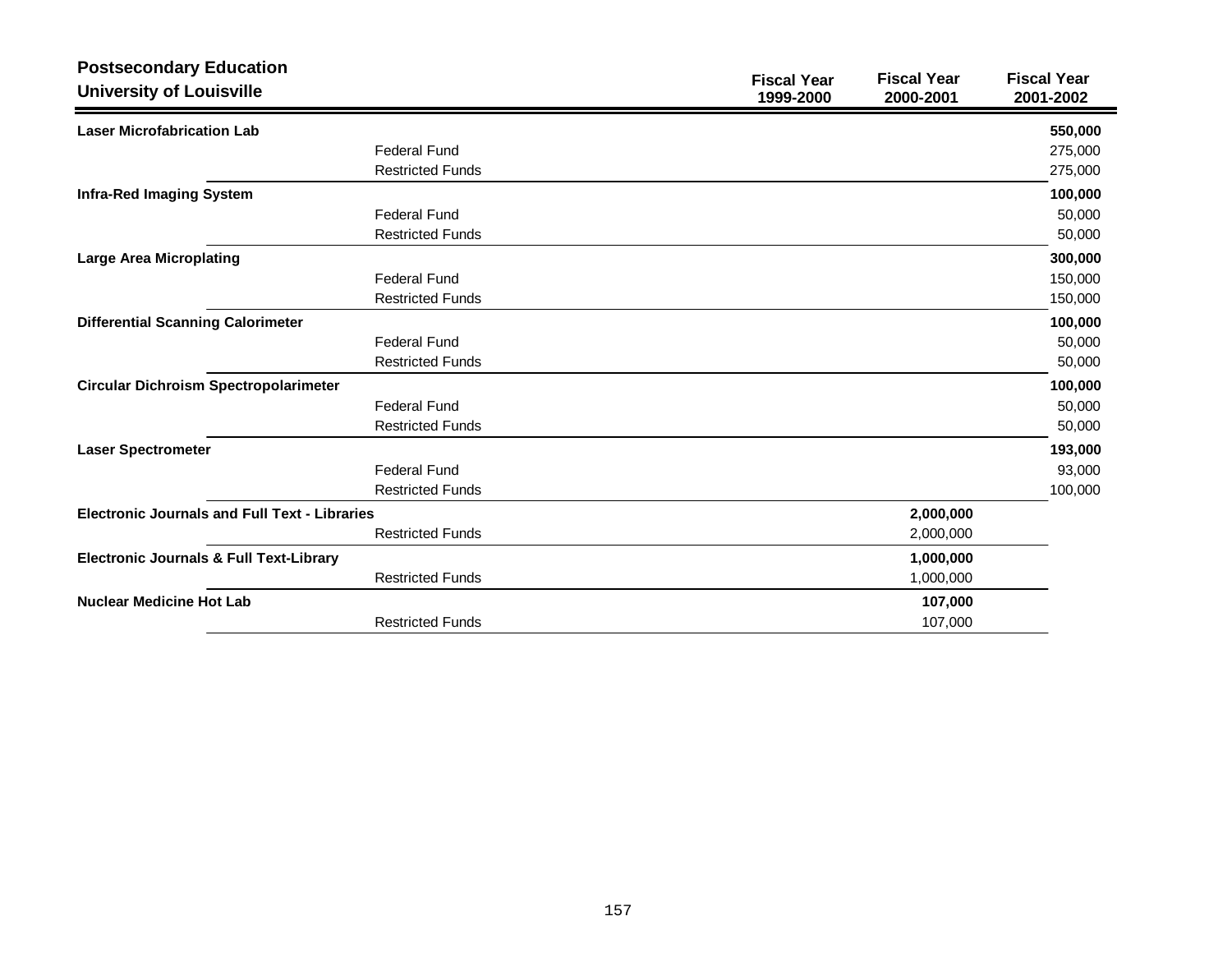| <b>Postsecondary Education</b><br><b>University of Louisville</b> |                         | <b>Fiscal Year</b><br>1999-2000 | <b>Fiscal Year</b><br>2000-2001 | <b>Fiscal Year</b><br>2001-2002 |
|-------------------------------------------------------------------|-------------------------|---------------------------------|---------------------------------|---------------------------------|
| <b>Flow Cytometer</b>                                             |                         |                                 | 165,000                         |                                 |
|                                                                   | <b>Restricted Funds</b> |                                 | 165,000                         |                                 |
| <b>High Performance Q-TOF Spectrometer</b>                        |                         |                                 | 500,000                         |                                 |
|                                                                   | <b>Restricted Funds</b> |                                 | 500,000                         |                                 |
| <b>HPLC-Ion Resonance Cyclotron</b>                               |                         |                                 | 180,000                         |                                 |
|                                                                   | <b>Restricted Funds</b> |                                 | 180,000                         |                                 |
| <b>Microcalorimeter</b>                                           |                         |                                 | 137,000                         |                                 |
|                                                                   | <b>Restricted Funds</b> |                                 | 137,000                         |                                 |
| <b>Nucleic Acid Microchip Analyzer</b>                            |                         |                                 |                                 | 185,000                         |
|                                                                   | <b>Restricted Funds</b> |                                 |                                 | 185,000                         |
| <b>Analytical Centrifuge</b>                                      |                         |                                 |                                 | 139,000                         |
|                                                                   | <b>Restricted Funds</b> |                                 |                                 | 139,000                         |
| <b>Inductively Coupled Plasma Spectrometer</b>                    |                         |                                 |                                 | 160,000                         |
|                                                                   | <b>Restricted Funds</b> |                                 |                                 | 160,000                         |
| Plasmon Resonance Instrument (Biochem - X)                        |                         |                                 |                                 | 107,000                         |
|                                                                   | <b>Restricted Funds</b> |                                 |                                 | 107,000                         |
| DNA CEQ 2000 Analysis System                                      |                         |                                 |                                 | 150,000                         |
|                                                                   | <b>Restricted Funds</b> |                                 |                                 | 150,000                         |
| <b>Geneotype Nucleic Acid Chip Analyzer</b>                       |                         |                                 |                                 | 200,000                         |
|                                                                   | <b>Restricted Funds</b> |                                 |                                 | 200,000                         |
| <b>Confocal Microscope (OPTH)</b>                                 |                         |                                 | 401,000                         |                                 |
|                                                                   | <b>Restricted Funds</b> |                                 | 401,000                         |                                 |
| <b>Confocal Microscope (ASN)</b>                                  |                         |                                 |                                 | 280,000                         |
|                                                                   | <b>Restricted Funds</b> |                                 |                                 | 280,000                         |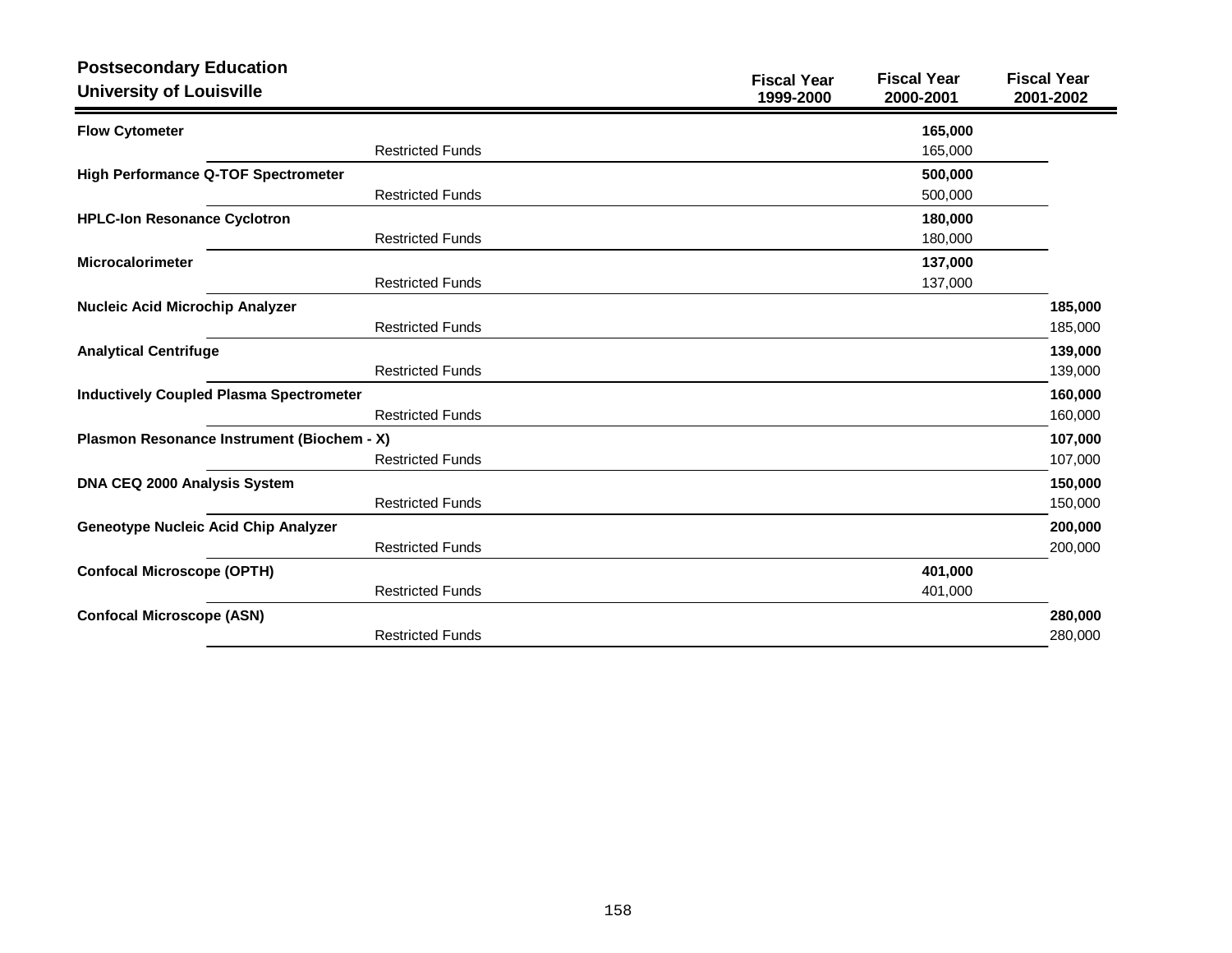| <b>Postsecondary Education</b><br><b>University of Louisville</b> | <b>Fiscal Year</b><br>1999-2000         | <b>Fiscal Year</b><br>2000-2001 | <b>Fiscal Year</b><br>2001-2002 |
|-------------------------------------------------------------------|-----------------------------------------|---------------------------------|---------------------------------|
|                                                                   |                                         |                                 |                                 |
| Plasmon Resonance Instrument (Biochem - 3000)                     |                                         | 250,000                         |                                 |
| <b>Restricted Funds</b>                                           |                                         | 250,000                         |                                 |
| <b>MALDI-Reflex-TOF</b>                                           |                                         | 310,000                         |                                 |
| <b>Restricted Funds</b>                                           |                                         | 310,000                         |                                 |
| <b>ACUSON - Aspen Ultrasound Imaging System</b>                   |                                         | 176,000                         |                                 |
| <b>Restricted Funds</b>                                           |                                         | 176,000                         |                                 |
| <b>Human Patient Simulator</b>                                    |                                         | 1,110,000                       |                                 |
| <b>Restricted Funds</b>                                           |                                         | 1,110,000                       |                                 |
| <b>Flow Cytometer/Cell Sorter</b>                                 |                                         | 152,000                         |                                 |
| <b>Restricted Funds</b>                                           |                                         | 152,000                         |                                 |
| <b>NMR Instrument 600 MHz</b>                                     |                                         | 1,900,000                       |                                 |
| <b>Federal Fund</b>                                               |                                         | 600,000                         |                                 |
| <b>Restricted Funds</b>                                           |                                         | 1,300,000                       |                                 |
|                                                                   | <b>INFORMATION TECHNOLOGY EQUIPMENT</b> |                                 |                                 |
| <b>Expand Medical Info Technology Infrastructure</b>              |                                         | 500,000                         |                                 |
| <b>Restricted Funds</b>                                           |                                         | 500,000                         |                                 |
| <b>Student Records Imaging Storage &amp; Retrieval Sys</b>        |                                         | 475,000                         |                                 |
| <b>Restricted Funds</b>                                           |                                         | 475,000                         |                                 |
| <b>Wiring for Computer Access - Residence Halls</b>               |                                         | 600,000                         |                                 |
| <b>Restricted Funds</b>                                           |                                         | 600,000                         |                                 |
| Fiber Optic LAN/Computer-Based Instruction Sys                    |                                         | 427,000                         |                                 |
| <b>Restricted Funds</b>                                           |                                         | 427,000                         |                                 |
| <b>Compressed Video Conferencing Room &amp; Instr Lab</b>         |                                         | 446,000                         |                                 |
| <b>Restricted Funds</b>                                           |                                         | 446,000                         |                                 |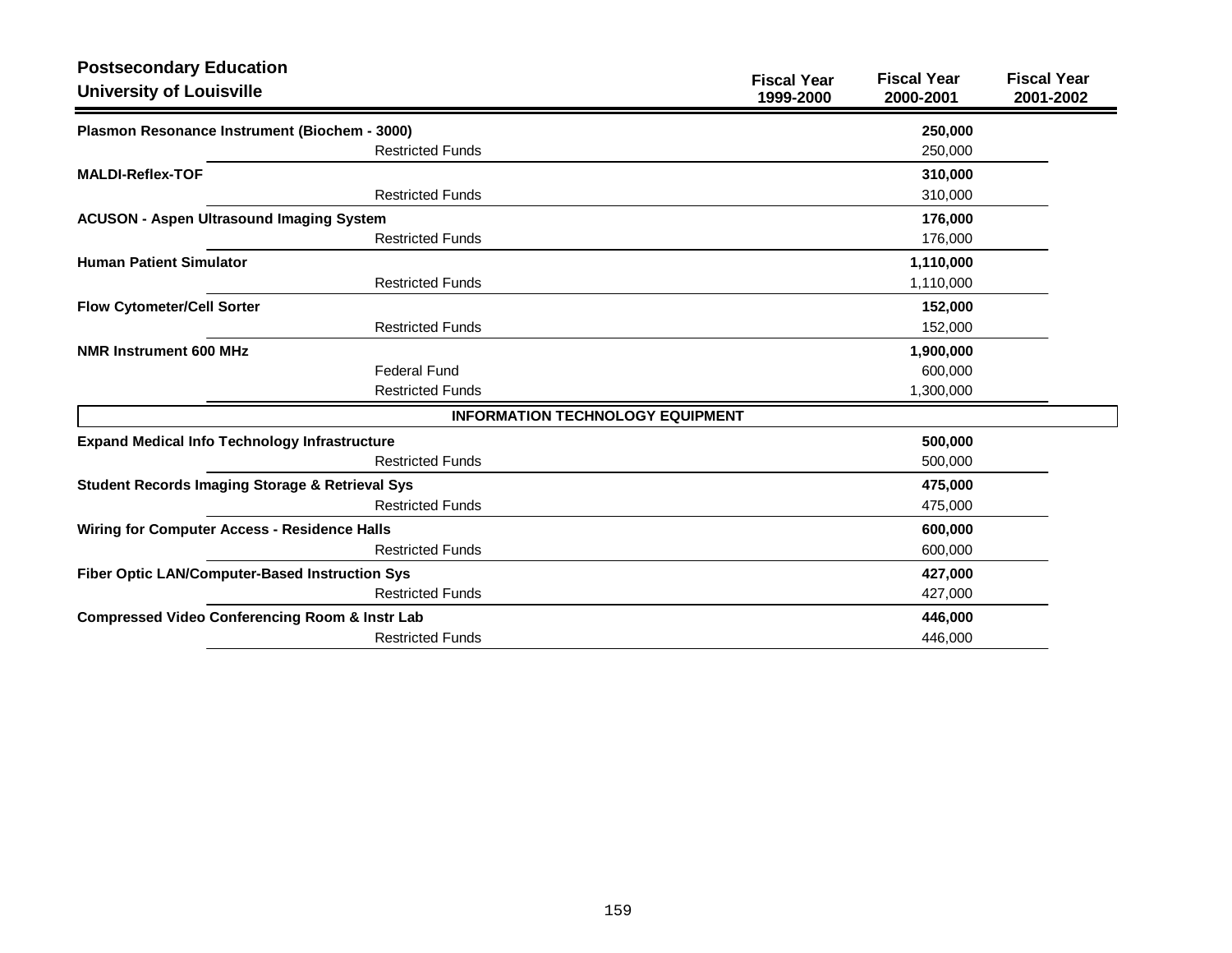| <b>Postsecondary Education</b><br><b>University of Louisville</b> |                         | <b>Fiscal Year</b><br>1999-2000 | <b>Fiscal Year</b><br>2000-2001 | <b>Fiscal Year</b><br>2001-2002 |
|-------------------------------------------------------------------|-------------------------|---------------------------------|---------------------------------|---------------------------------|
| <b>Computer Workstations for Libraries</b>                        |                         |                                 | 200,000                         |                                 |
|                                                                   | <b>Restricted Funds</b> |                                 | 200,000                         |                                 |
| <b>Collaborative Learning Centers-Libraries</b>                   |                         |                                 | 557,000                         |                                 |
|                                                                   | <b>Restricted Funds</b> |                                 | 557,000                         |                                 |
| <b>OC3 Network Equipment</b>                                      |                         |                                 | 315,000                         |                                 |
|                                                                   | <b>Restricted Funds</b> |                                 | 315,000                         |                                 |
| <b>High Speed Graphics Imaging System</b><br>Lease/Purchase       |                         |                                 |                                 | 200,000                         |
|                                                                   | <b>Restricted Funds</b> |                                 |                                 | 200,000                         |
| <b>Network Switching System</b>                                   |                         |                                 | 300,000                         | 300,000                         |
|                                                                   | <b>Restricted Funds</b> |                                 | 300,000                         | 300,000                         |
| <b>Digital Communications Network</b>                             |                         |                                 | 1,500,000                       |                                 |
|                                                                   | <b>Restricted Funds</b> |                                 | 1,500,000                       |                                 |
| <b>Voice Automation Enhancements</b>                              |                         |                                 | 250,000                         |                                 |
|                                                                   | <b>Restricted Funds</b> |                                 | 250,000                         |                                 |
| <b>Digital Microwave Network</b>                                  |                         |                                 | 250,000                         |                                 |
|                                                                   | <b>Restricted Funds</b> |                                 | 250,000                         |                                 |
| <b>Computer Processing System</b><br>Lease/Purchase               |                         |                                 | 1,500,000                       | 500,000                         |
|                                                                   | <b>Restricted Funds</b> |                                 | 1,500,000                       | 500,000                         |
| <b>Mainframe Memory</b><br>Lease/Purchase                         |                         |                                 | 250,000                         | 250,000                         |
|                                                                   | <b>Restricted Funds</b> |                                 | 250,000                         | 250,000                         |
| <b>High Volume Output Devices/Duplicators</b><br>Lease/Purchase   |                         |                                 | 376,000                         | 500,000                         |
|                                                                   | <b>Restricted Funds</b> |                                 | 376,000                         | 500,000                         |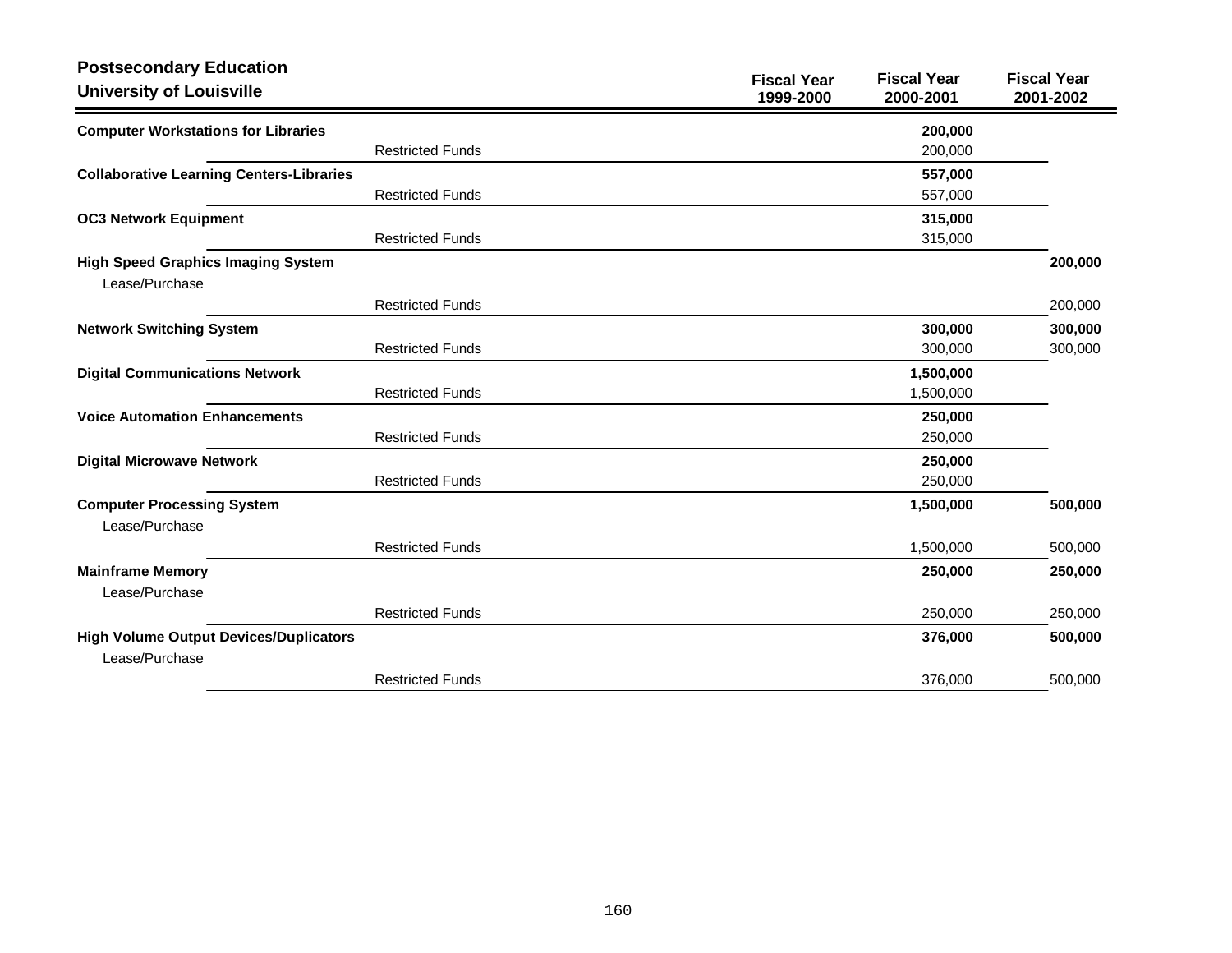| <b>Postsecondary Education</b><br><b>University of Louisville</b> |                         | <b>Fiscal Year</b><br>1999-2000 | <b>Fiscal Year</b><br>2000-2001 | <b>Fiscal Year</b><br>2001-2002 |
|-------------------------------------------------------------------|-------------------------|---------------------------------|---------------------------------|---------------------------------|
| <b>Engineering/Scientific Processor</b>                           |                         |                                 | 600,000                         | 500,000                         |
| Lease/Purchase                                                    |                         |                                 |                                 |                                 |
|                                                                   | <b>Restricted Funds</b> |                                 | 600,000                         | 500,000                         |
| <b>Client/Server System/File Server(s)</b>                        |                         |                                 | 600,000                         | 500,000                         |
| Lease/Purchase                                                    |                         |                                 |                                 |                                 |
|                                                                   | <b>Restricted Funds</b> |                                 | 600,000                         | 500,000                         |
| <b>Specialized Central Processing Unit</b><br>Lease/Purchase      |                         |                                 | 250,000                         | 250,000                         |
|                                                                   | <b>Restricted Funds</b> |                                 | 250,000                         | 250,000                         |
| <b>Storage System(s)</b><br>Lease/Purchase                        |                         |                                 | 500,000                         | 500,000                         |
|                                                                   | <b>Restricted Funds</b> |                                 | 500,000                         | 500,000                         |
| <b>Virtual Reality Display System</b>                             |                         |                                 |                                 | 200,000                         |
|                                                                   | <b>Federal Fund</b>     |                                 |                                 | 100,000                         |
|                                                                   | <b>Restricted Funds</b> |                                 |                                 | 100,000                         |
| High Energy Physics Data Analysis System                          |                         |                                 |                                 | 400,000                         |
|                                                                   | <b>Federal Fund</b>     |                                 |                                 | 200,000                         |
|                                                                   | <b>Restricted Funds</b> |                                 |                                 | 200,000                         |
| <b>Condensed Matter Theory Computational System</b>               |                         |                                 |                                 | 335,000                         |
|                                                                   | <b>Federal Fund</b>     |                                 |                                 | 175,000                         |
|                                                                   | <b>Restricted Funds</b> |                                 |                                 | 160,000                         |
| <b>Client/Server Alumni/Dev. Information Systems</b>              |                         |                                 | 750,000                         |                                 |
| Lease/Purchase                                                    |                         |                                 |                                 |                                 |
|                                                                   | <b>Restricted Funds</b> |                                 | 750,000                         |                                 |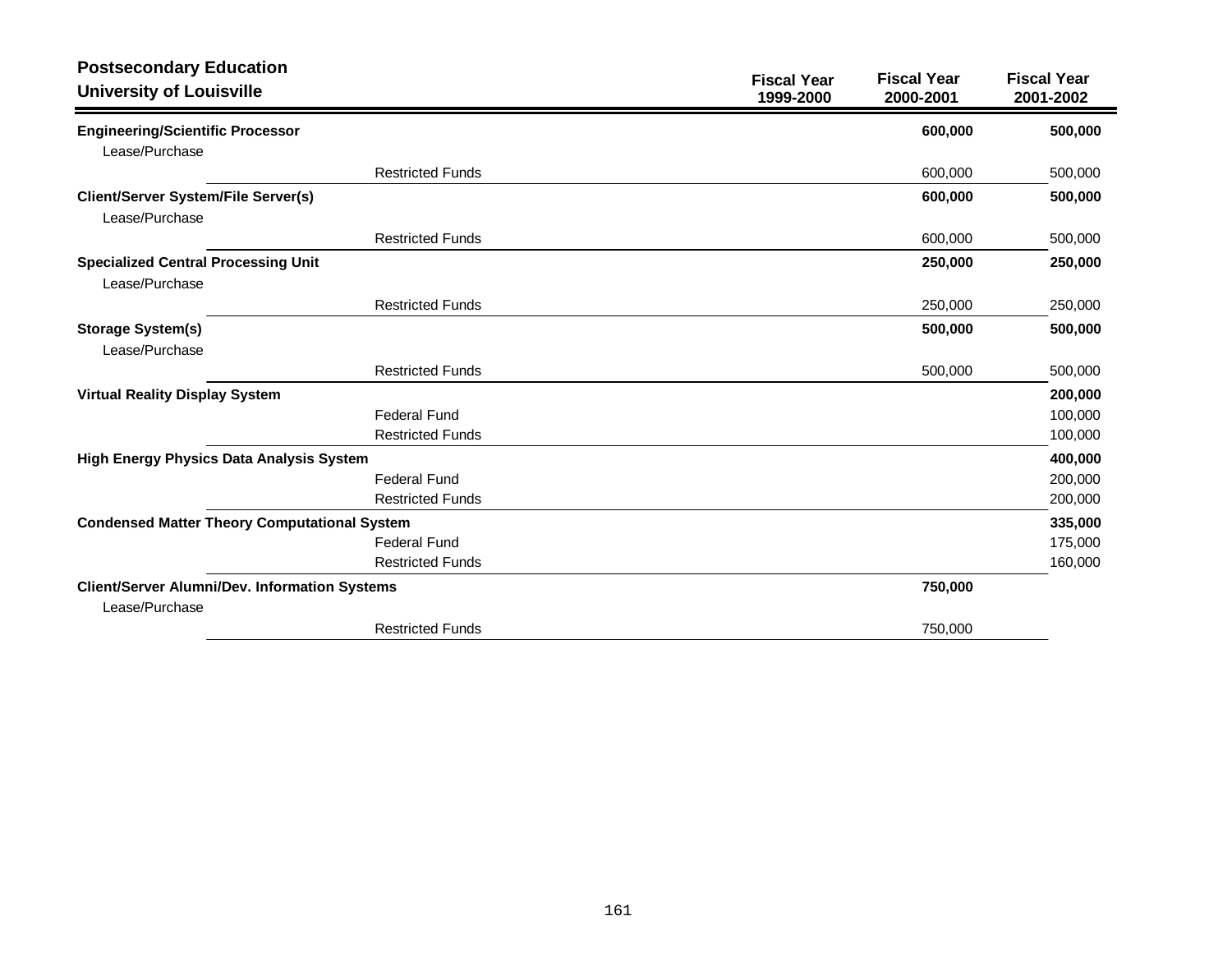| <b>Postsecondary Education</b><br><b>University of Louisville</b>                                                                  | <b>Fiscal Year</b><br>1999-2000 | <b>Fiscal Year</b><br>2000-2001 | <b>Fiscal Year</b><br>2001-2002 |
|------------------------------------------------------------------------------------------------------------------------------------|---------------------------------|---------------------------------|---------------------------------|
| <b>Digital Television Production Switcher</b>                                                                                      |                                 | 200,000                         |                                 |
| <b>Restricted Funds</b>                                                                                                            |                                 | 200,000                         |                                 |
| <b>Satellite Uplink Trunk</b>                                                                                                      |                                 | 200,000                         |                                 |
| <b>Restricted Funds</b>                                                                                                            |                                 | 200,000                         |                                 |
| <b>Intelligent Laser and Lighting System</b>                                                                                       |                                 | 360,000                         |                                 |
| <b>Restricted Funds</b>                                                                                                            |                                 | 360,000                         |                                 |
| <b>Computer Visualization System</b>                                                                                               |                                 | 655,000                         |                                 |
| <b>Restricted Funds</b>                                                                                                            |                                 | 655,000                         |                                 |
| <b>Commonwealth Virtual Univ. Lib Server-Upgrades</b>                                                                              |                                 | 250,000                         | 250,000                         |
| Lease/Purchase                                                                                                                     |                                 |                                 |                                 |
| <b>Restricted Funds</b>                                                                                                            |                                 | 250,000                         | 250,000                         |
| One Card/Phase I & II                                                                                                              |                                 | 450,000                         | 450,000                         |
| Lease/Purchase                                                                                                                     |                                 |                                 |                                 |
| <b>Restricted Funds</b>                                                                                                            |                                 | 450,000                         | 450,000                         |
| <b>Supercomputing System</b>                                                                                                       |                                 | 1,500,000                       |                                 |
| Lease/Purchase                                                                                                                     |                                 |                                 |                                 |
| <b>Restricted Funds</b>                                                                                                            |                                 | 1,500,000                       |                                 |
| <b>Telecommunications Switch</b>                                                                                                   |                                 | 750,000                         |                                 |
| <b>Restricted Funds</b>                                                                                                            |                                 | 750,000                         |                                 |
|                                                                                                                                    | <b>REAL PROPERTY LEASES</b>     |                                 |                                 |
| <b>Schultz Building Lease</b><br>Rental of 43,000 gross square feet at a cost not to exceed \$500,000 to bouse expansion space for |                                 |                                 |                                 |

Rental of 43,000 gross square feet at a cost not to exceed \$500,000 to house expansion space for various departments in the School of Medicine and to provide space for a student exercise/activity

area.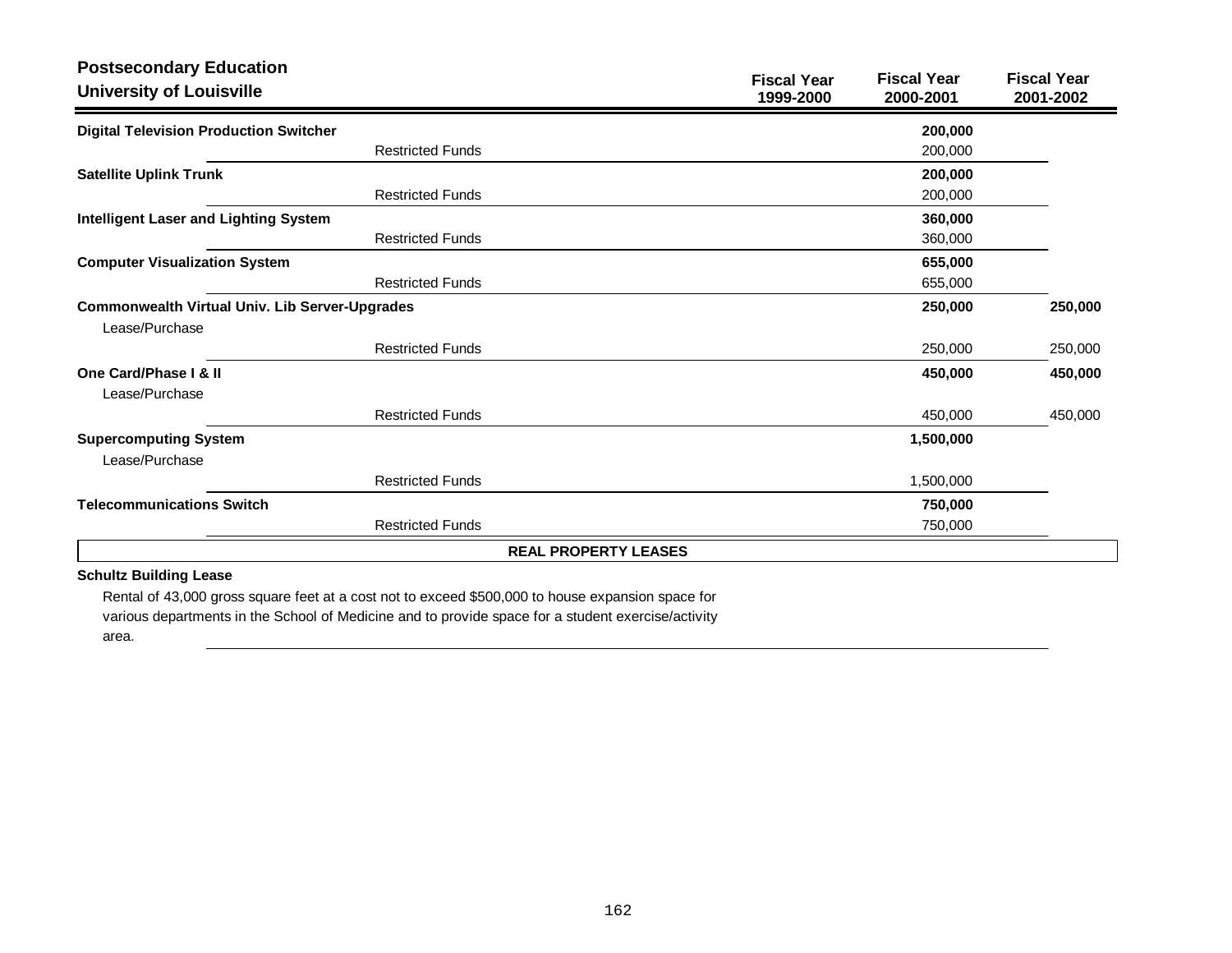| <b>Postsecondary Education</b><br><b>University of Louisville</b> |                          | <b>Fiscal Year</b><br>1999-2000 | <b>Fiscal Year</b><br>2000-2001 | <b>Fiscal Year</b><br>2001-2002 |
|-------------------------------------------------------------------|--------------------------|---------------------------------|---------------------------------|---------------------------------|
| University of Louisville Summary                                  |                          | 27,843,000                      | 200,307,000                     | 34,675,000                      |
|                                                                   | <b>Bond Fund</b>         |                                 | 25,000,000                      |                                 |
|                                                                   | <b>Agency Bond Funds</b> |                                 | 16,368,000                      |                                 |
|                                                                   | <b>Restricted Funds</b>  |                                 | 80,289,000                      | 26,091,000                      |
|                                                                   | <b>Federal Fund</b>      |                                 | 6,842,000                       | 1,668,000                       |
|                                                                   | <b>Other Funds</b>       | 27,843,000                      | 71,808,000                      | 6,916,000                       |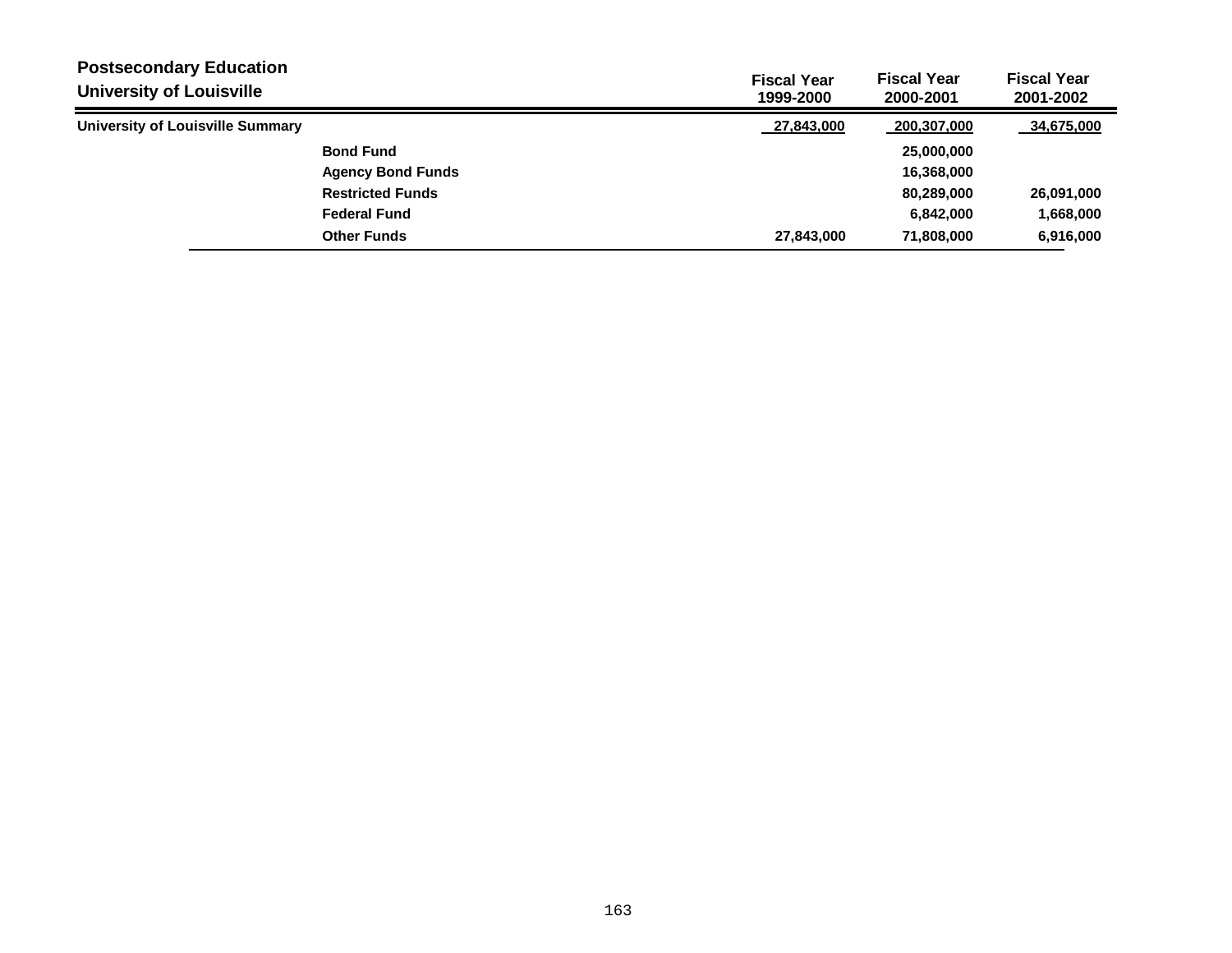| <b>Postsecondary Education</b>                                                                          |                                 |                                 |                                 |
|---------------------------------------------------------------------------------------------------------|---------------------------------|---------------------------------|---------------------------------|
| <b>Western Kentucky University</b>                                                                      | <b>Fiscal Year</b><br>1999-2000 | <b>Fiscal Year</b><br>2000-2001 | <b>Fiscal Year</b><br>2001-2002 |
| <b>CAPITAL CONSTRUCTION</b>                                                                             |                                 |                                 |                                 |
| E & G Capital Renewal/Life Safety Pool                                                                  |                                 | 8,935,000                       |                                 |
| This pool will address deferred maintenance, capital renewal and life safety maintenance issues         |                                 |                                 |                                 |
| which cannot otherwise be completed through normal operating budgets including, but not limited to,     |                                 |                                 |                                 |
| projects related to HVAC, electrical, plumbing, fixed equipment, interior renovations, roofs, etc.      |                                 |                                 |                                 |
| <b>Restricted Funds</b>                                                                                 |                                 | 8,935,000                       |                                 |
| <b>Campus Energy Conservation</b>                                                                       |                                 | 3,750,000                       |                                 |
| This authorization will utilize technology to reduce lighting costs through lighting retrofits, task    |                                 |                                 |                                 |
| lighting, sensors, and expanding the energy management system.                                          |                                 |                                 |                                 |
| <b>Other Funds</b>                                                                                      |                                 | 3,750,000                       |                                 |
| Ivan Wilson Center Chiller(s) Replacement                                                               |                                 | 562,000                         |                                 |
| The project will allow the replacement of chillers in order to provide continued reliable environmental |                                 |                                 |                                 |
| building control by replacing aging equipment as well as addressing CFC phase-out requirements.         |                                 |                                 |                                 |
| <b>Restricted Funds</b>                                                                                 |                                 | 562,000                         |                                 |
| <b>Agriculture Exposition Center HVAC Improvements</b>                                                  |                                 | 731,000                         |                                 |
| This project will renovate the Agriculture Exposition Center ventilation system by adding two (2)       |                                 |                                 |                                 |
| additional boilers and a hot water loop system. Air conditioning will be installed to allow use of the  |                                 |                                 |                                 |
| facility during the summer months.                                                                      |                                 |                                 |                                 |
| <b>Restricted Funds</b>                                                                                 |                                 | 731,000                         |                                 |
| <b>Public Radio and Television Transmission Tower</b>                                                   |                                 | 615,000                         |                                 |
| This authorization will allow construction of a 600 ft. guyed steel tower and associated equipment      |                                 |                                 |                                 |
| building to provide a common tower facility for Western Kentucky University's public radio station      |                                 |                                 |                                 |
| (WKYU, Bowling Green) and public television station (WKYU-TV, Bowling Green). The project will          |                                 |                                 |                                 |
| include land acquisition, tower construction, transmitter building, new FM and TV antennas, and         |                                 |                                 |                                 |
| transmission lines and installation. This acquisition will be made through lease/purchase.              |                                 |                                 |                                 |
| <b>Restricted Funds</b>                                                                                 |                                 | 615,000                         |                                 |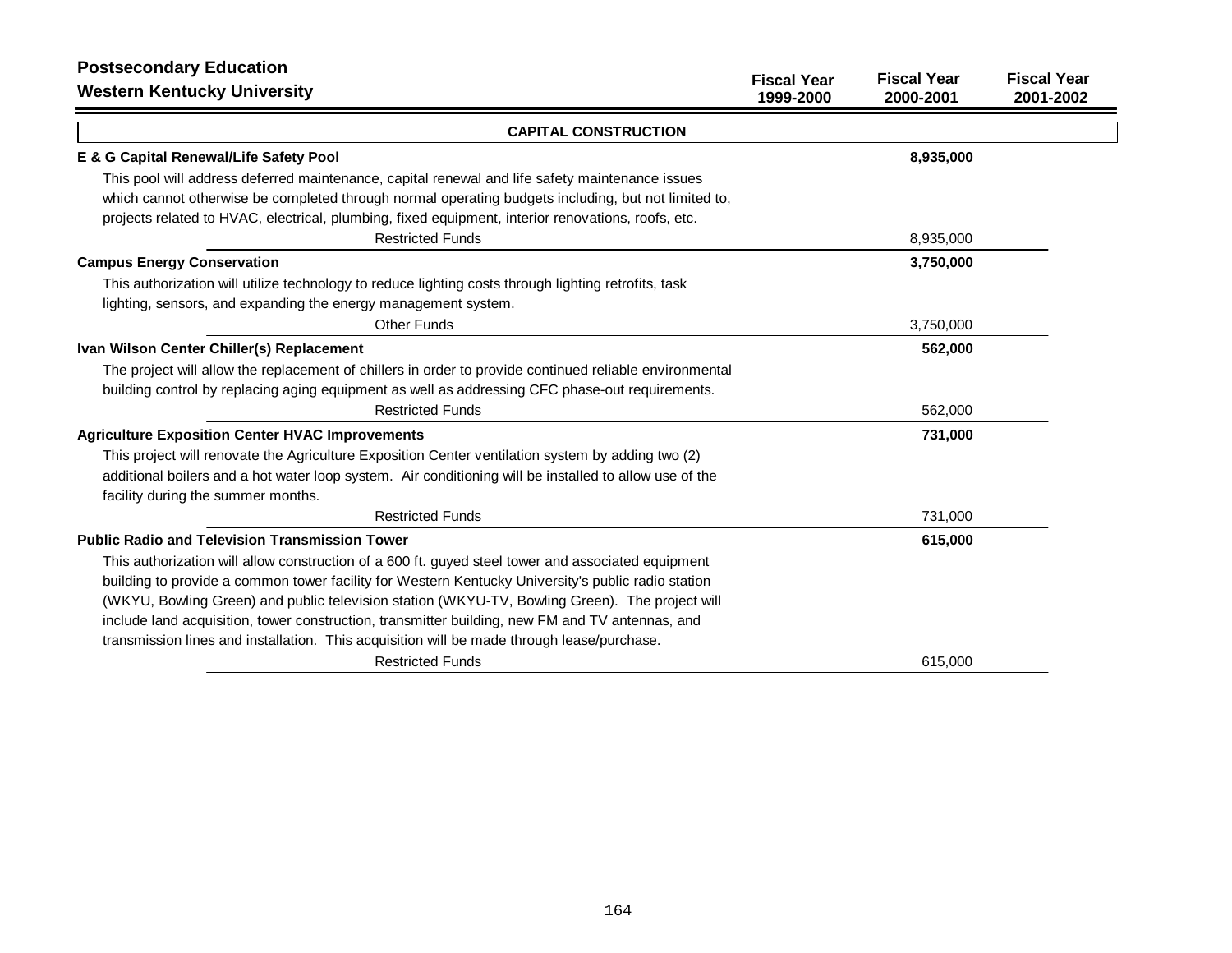| <b>Postsecondary Education</b>                                                                                                                     |                                 |                                 |                                 |
|----------------------------------------------------------------------------------------------------------------------------------------------------|---------------------------------|---------------------------------|---------------------------------|
| <b>Western Kentucky University</b>                                                                                                                 | <b>Fiscal Year</b><br>1999-2000 | <b>Fiscal Year</b><br>2000-2001 | <b>Fiscal Year</b><br>2001-2002 |
| Western Kentucky University Primary Electric Svc                                                                                                   |                                 | 3,000,000                       |                                 |
| This authorization is a continuation of WKU Upgrade Primary Electrical Service. Stage I and II were                                                |                                 |                                 |                                 |
| authorized in previous budgets. This phase will continue work needed to replace aging primary                                                      |                                 |                                 |                                 |
| electrical infrastructure and develop campus primary electrical feed loop.                                                                         |                                 |                                 |                                 |
| <b>Restricted Funds</b>                                                                                                                            |                                 | 3,000,000                       |                                 |
| <b>Garrett Conference Center HVAC Project</b>                                                                                                      |                                 | 600,000                         |                                 |
| This project will replace deteriorating fan coil and air handling units that are no longer capable of<br>providing adequate environmental control. |                                 |                                 |                                 |
| <b>Restricted Funds</b>                                                                                                                            |                                 | 600,000                         |                                 |
| <b>Cravens Repair Leaking Windows</b>                                                                                                              |                                 | 591,000                         |                                 |
| This authorization will correct the effects of building aging allowing water infiltration around windows.                                          |                                 |                                 |                                 |
| <b>Restricted Funds</b>                                                                                                                            |                                 | 591,000                         |                                 |
| <b>Academic Complex Replace VAV Boxes</b>                                                                                                          |                                 | 638,000                         |                                 |
| This authorization will allow replacement of aging variable air volume (VAV) boxes to renew the                                                    |                                 |                                 |                                 |
| building HVAC system.                                                                                                                              |                                 |                                 |                                 |
| <b>Restricted Funds</b>                                                                                                                            |                                 | 638,000                         |                                 |
| <b>Academic Complex ACM Floor Tile Abatement</b>                                                                                                   |                                 | 957,000                         |                                 |
| This authorization will allow the removal of all floor tile with asbestos containing material (ACM) from<br>the Academic Complex.                  |                                 |                                 |                                 |
| <b>Restricted Funds</b>                                                                                                                            |                                 | 957,000                         |                                 |
| Van Meter Renovation - Design                                                                                                                      |                                 | 935,000                         |                                 |
| This authorization allows the design of a project that will completely refurbish the interior of Van                                               |                                 |                                 |                                 |
| Meter Hall including the renovation of mechanical, plumbing, and electrical systems and interiors,                                                 |                                 |                                 |                                 |
| including carpet, tile, plaster, paint, seating, bathrooms, egress, skylight, and stained glass. This                                              |                                 |                                 |                                 |
| project will also provide for the functional renovation of this facility from current auditorium space to<br>other uses.                           |                                 |                                 |                                 |
| <b>Restricted Funds</b>                                                                                                                            |                                 | 935,000                         |                                 |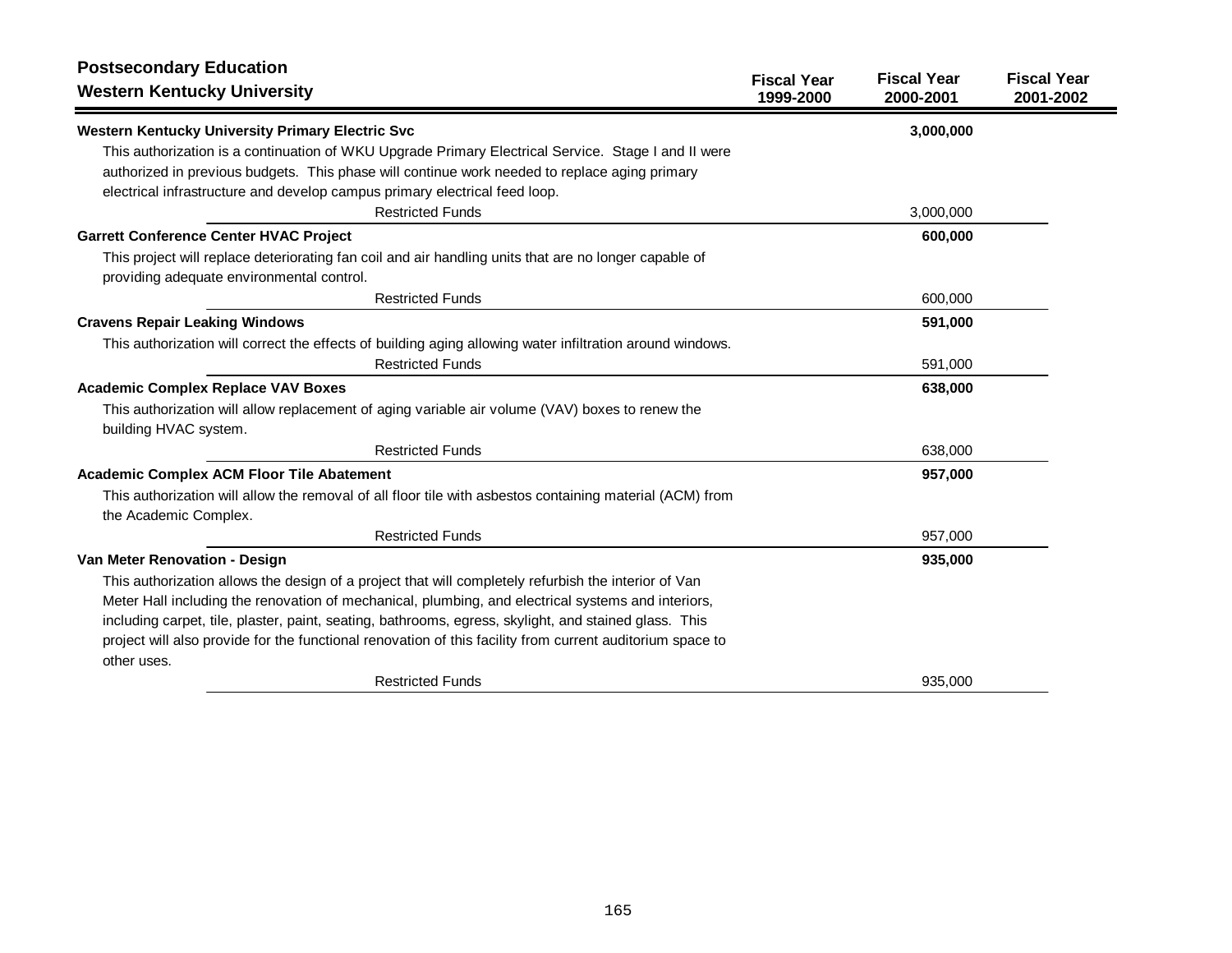| <b>Postsecondary Education</b><br><b>Western Kentucky University</b>                                                                                                                                                                                                                                                                                                                                                                                                                                                                                                                                                                                                                                                                                                                                                                                                                                                                | <b>Fiscal Year</b><br>1999-2000 | <b>Fiscal Year</b><br>2000-2001 | <b>Fiscal Year</b><br>2001-2002 |
|-------------------------------------------------------------------------------------------------------------------------------------------------------------------------------------------------------------------------------------------------------------------------------------------------------------------------------------------------------------------------------------------------------------------------------------------------------------------------------------------------------------------------------------------------------------------------------------------------------------------------------------------------------------------------------------------------------------------------------------------------------------------------------------------------------------------------------------------------------------------------------------------------------------------------------------|---------------------------------|---------------------------------|---------------------------------|
| <b>Science Complex Renovation and Expansion</b>                                                                                                                                                                                                                                                                                                                                                                                                                                                                                                                                                                                                                                                                                                                                                                                                                                                                                     |                                 | 26,000,000                      |                                 |
| This project will renovate and expand the science complex facilities to more effectively support the<br>activities of the Departments of Biology, Chemistry, Computer Science, Engineering Technology,<br>Mathematics, the Department of Physics and Astronomy. The project is planned to be accomplished<br>in two sequential stages. The first stage will accomplish the replacement of Science and Technology<br>Hall and Snell Hall with a single facility sufficient to house programs and/or activities in Engineering<br>Technology, Biology, and expanded activities in Chemistry, Biology, Physics and Astronomy<br>associated with the Council on Postsecondary Education approved Program of Distinction. Snell Hall<br>would be demolished to provide a site for the replacement space adjacent to the back of Thompson<br>Complex Center Wing. The second stage will be the renovation of Thompson Complex Center Wing |                                 |                                 |                                 |
| and Thompson Complex North Wing to better accommodate science and technology programs.                                                                                                                                                                                                                                                                                                                                                                                                                                                                                                                                                                                                                                                                                                                                                                                                                                              |                                 |                                 |                                 |
| Upon completion of the renovations, Science and Technology Hall would be demolished.                                                                                                                                                                                                                                                                                                                                                                                                                                                                                                                                                                                                                                                                                                                                                                                                                                                |                                 |                                 |                                 |
| <b>Bond Fund</b>                                                                                                                                                                                                                                                                                                                                                                                                                                                                                                                                                                                                                                                                                                                                                                                                                                                                                                                    |                                 | 15,000,000                      |                                 |
| <b>Restricted Funds</b>                                                                                                                                                                                                                                                                                                                                                                                                                                                                                                                                                                                                                                                                                                                                                                                                                                                                                                             |                                 | 11,000,000                      |                                 |
| <b>Gordon Wilson Renovation - Design</b>                                                                                                                                                                                                                                                                                                                                                                                                                                                                                                                                                                                                                                                                                                                                                                                                                                                                                            |                                 | 437,500                         |                                 |
| This authorization will allow the design of a project that will completely refurbish the interior of                                                                                                                                                                                                                                                                                                                                                                                                                                                                                                                                                                                                                                                                                                                                                                                                                                |                                 |                                 |                                 |
| Gordon Wilson Hall including renovation of mechanical, electrical, and plumbing systems and interior<br>finishes including paint, plaster, and carpet. It is anticipated that the building will also undergo<br>functional renovation.                                                                                                                                                                                                                                                                                                                                                                                                                                                                                                                                                                                                                                                                                              |                                 |                                 |                                 |
| <b>Restricted Funds</b>                                                                                                                                                                                                                                                                                                                                                                                                                                                                                                                                                                                                                                                                                                                                                                                                                                                                                                             |                                 | 437,500                         |                                 |
| <b>ES&amp;T Replace Duct Work and HVAC Controls</b>                                                                                                                                                                                                                                                                                                                                                                                                                                                                                                                                                                                                                                                                                                                                                                                                                                                                                 |                                 | 633,000                         |                                 |
| This authorization will allow the upgrading and/or replacement of original HVAC controls and                                                                                                                                                                                                                                                                                                                                                                                                                                                                                                                                                                                                                                                                                                                                                                                                                                        |                                 |                                 |                                 |
| inadequate ductwork in the Environmental Sciences and Technology Building (ES&T).                                                                                                                                                                                                                                                                                                                                                                                                                                                                                                                                                                                                                                                                                                                                                                                                                                                   |                                 |                                 |                                 |
| <b>Restricted Funds</b>                                                                                                                                                                                                                                                                                                                                                                                                                                                                                                                                                                                                                                                                                                                                                                                                                                                                                                             |                                 | 633,000                         |                                 |
| Kentucky Building HVAC Replacement                                                                                                                                                                                                                                                                                                                                                                                                                                                                                                                                                                                                                                                                                                                                                                                                                                                                                                  |                                 | 880,000                         |                                 |
| This authorization will allow a complete renovation of various HVAC systems and provide                                                                                                                                                                                                                                                                                                                                                                                                                                                                                                                                                                                                                                                                                                                                                                                                                                             |                                 |                                 |                                 |
| dehumidification for the Kentucky Building Museum.                                                                                                                                                                                                                                                                                                                                                                                                                                                                                                                                                                                                                                                                                                                                                                                                                                                                                  |                                 |                                 |                                 |
| <b>Restricted Funds</b>                                                                                                                                                                                                                                                                                                                                                                                                                                                                                                                                                                                                                                                                                                                                                                                                                                                                                                             |                                 | 880,000                         |                                 |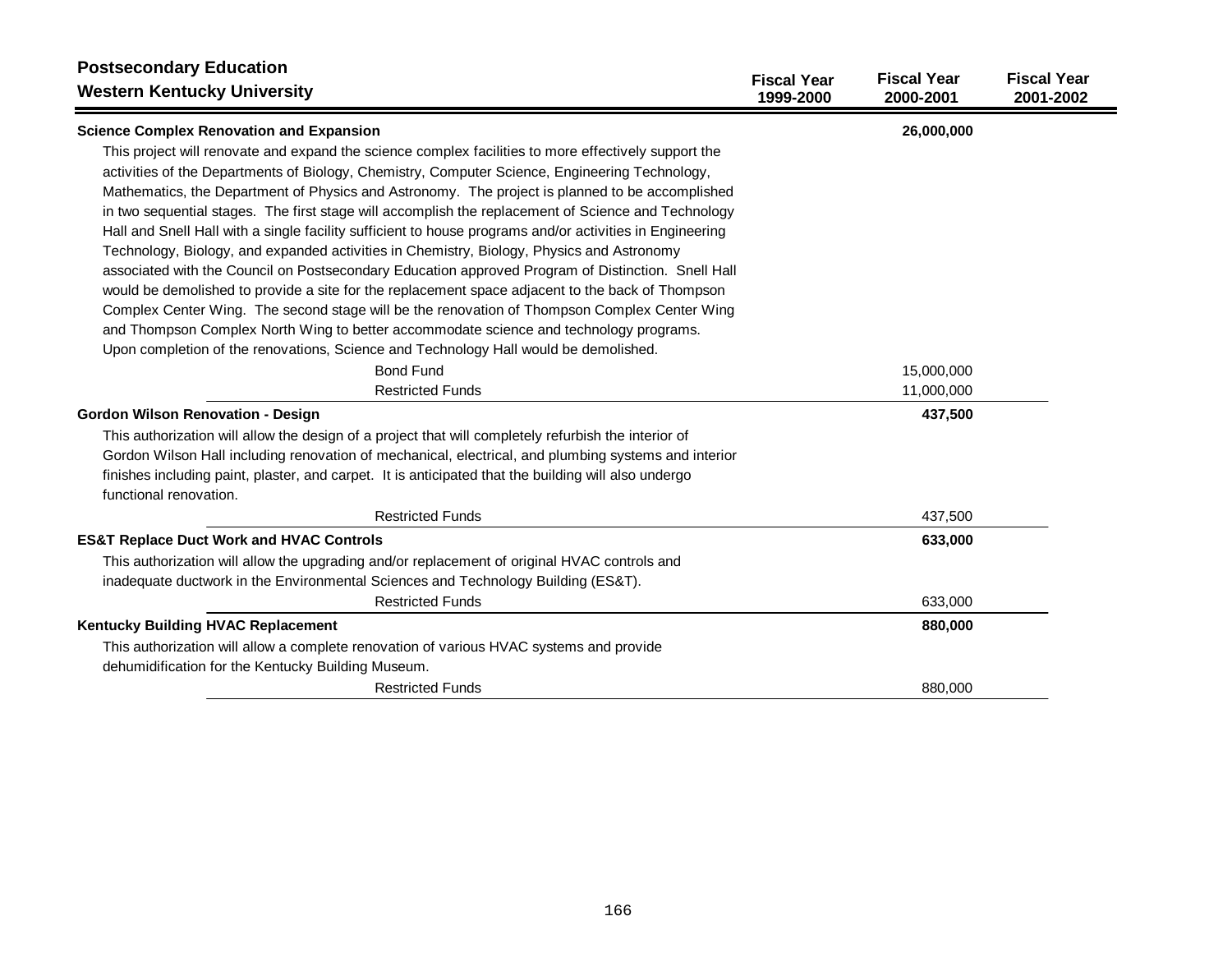| <b>Postsecondary Education</b><br><b>Western Kentucky University</b>                                                     | <b>Fiscal Year</b><br>1999-2000 | <b>Fiscal Year</b><br>2000-2001 | <b>Fiscal Year</b><br>2001-2002 |
|--------------------------------------------------------------------------------------------------------------------------|---------------------------------|---------------------------------|---------------------------------|
| <b>Helm Library Fire Alarm Replacement</b>                                                                               |                                 | 554,000                         |                                 |
| This authorization will allow the replacement of the existing fire alarm system including smoke                          |                                 |                                 |                                 |
| detection and/or sprinklers.                                                                                             |                                 |                                 |                                 |
| <b>Restricted Funds</b>                                                                                                  |                                 | 554,000                         |                                 |
| Ivan Wilson Fine Arts Center Life Safety                                                                                 |                                 | 441,000                         |                                 |
| This authorization will allow the upgrading and/or replacement of the existing fire alarm system.                        |                                 |                                 |                                 |
| <b>Restricted Funds</b>                                                                                                  |                                 | 441,000                         |                                 |
| <b>Telephone Infrastructure</b>                                                                                          |                                 | 3,000,000                       |                                 |
| This authorization will allow the replacement and/or upgrading of the existing telephone                                 |                                 |                                 |                                 |
| communications infrastructure by replacing the existing AT&T switch and the underground wiring                           |                                 |                                 |                                 |
| plant currently leased from Bell South. This acquisition will be made through lease/purchase.                            |                                 |                                 |                                 |
| <b>Restricted Funds</b>                                                                                                  |                                 | 3,000,000                       |                                 |
| <b>Digital Television Transmission System</b>                                                                            |                                 | 1,600,000                       |                                 |
| This authorization will allow the construction of a new digital television transmission system for                       |                                 |                                 |                                 |
| WKYU-TV including antenna, transmission, line, transmitter, studio to transmitter link, and                              |                                 |                                 |                                 |
| associated equipment. This acquisition will be made through lease/purchase.                                              |                                 |                                 |                                 |
| <b>Federal Fund</b>                                                                                                      |                                 | 800,000                         |                                 |
| <b>Restricted Funds</b>                                                                                                  |                                 | 800,000                         |                                 |
| <b>Campus Communications Network Expansion</b>                                                                           |                                 | 750,000                         |                                 |
| The authorization will allow the expansion and enhancement the campus data, voice, and video                             |                                 |                                 |                                 |
| networks. The project cost will be funded through lease purchase arrangements.                                           |                                 |                                 |                                 |
| <b>Restricted Funds</b>                                                                                                  |                                 | 750,000                         |                                 |
| <b>South Campus Building</b>                                                                                             |                                 | 10,000,000                      |                                 |
| This authorization will allow construction of a facility to provide research and development space to                    |                                 |                                 |                                 |
| support economic development in south central Kentucky. Through its Applied Research and                                 |                                 |                                 |                                 |
| Technology Program of Distinction, Western has developed and is developing a variety of research                         |                                 |                                 |                                 |
| and development centers which support the regional economic development needs. Delivery of these                         |                                 |                                 |                                 |
| services requires an adequate infrastructure including laboratories and other space which this facility<br>will provide. |                                 |                                 |                                 |
| <b>Restricted Funds</b>                                                                                                  |                                 | 10,000,000                      |                                 |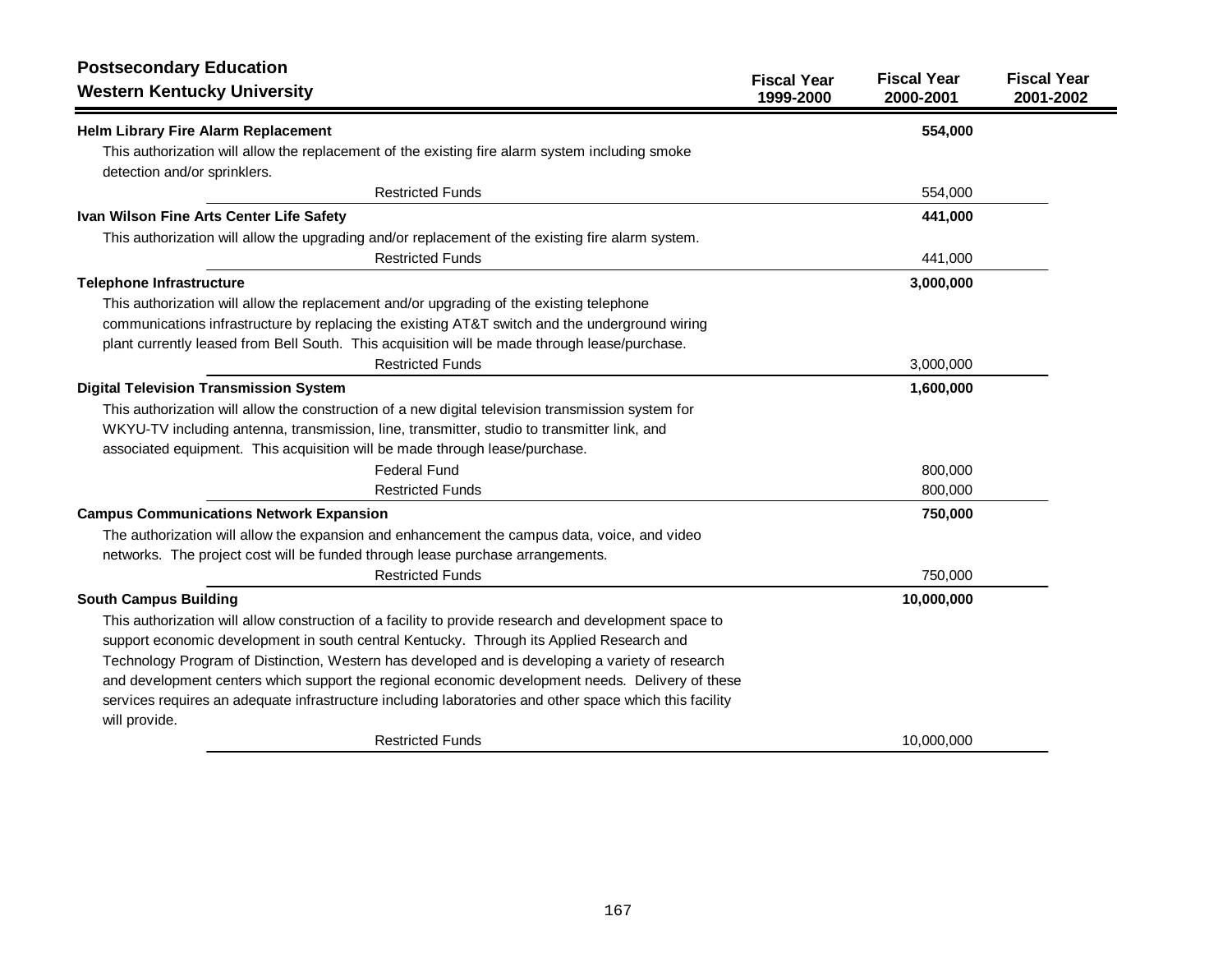| <b>Postsecondary Education</b><br><b>Western Kentucky University</b> | <b>Fiscal Year</b><br><b>Fiscal Year</b><br><b>Fiscal Year</b><br>1999-2000<br>2001-2002<br>2000-2001 |
|----------------------------------------------------------------------|-------------------------------------------------------------------------------------------------------|
|                                                                      | <b>MAJOR EQUIPMENT</b>                                                                                |
| <b>ADA Accessible Shuttle Buses</b>                                  | 360,000                                                                                               |
| Lease/Purchase                                                       |                                                                                                       |
| <b>Restricted Funds</b>                                              | 360,000                                                                                               |
| <b>Confocal Microscope</b>                                           | 110,000                                                                                               |
| <b>Restricted Funds</b>                                              | 110,000                                                                                               |
|                                                                      | <b>INFORMATION TECHNOLOGY EQUIPMENT</b>                                                               |
| <b>Video Server</b>                                                  | 800,000                                                                                               |
| Lease/Purchase                                                       |                                                                                                       |
| <b>Restricted Funds</b>                                              | 800,000                                                                                               |
| <b>Western Kentucky University Summary</b>                           | 66,879,500                                                                                            |
| <b>Bond Fund</b>                                                     | 15,000,000                                                                                            |
| <b>Restricted Funds</b>                                              | 47,329,500                                                                                            |
| <b>Federal Fund</b>                                                  | 800,000                                                                                               |
| <b>Other Funds</b>                                                   | 3,750,000                                                                                             |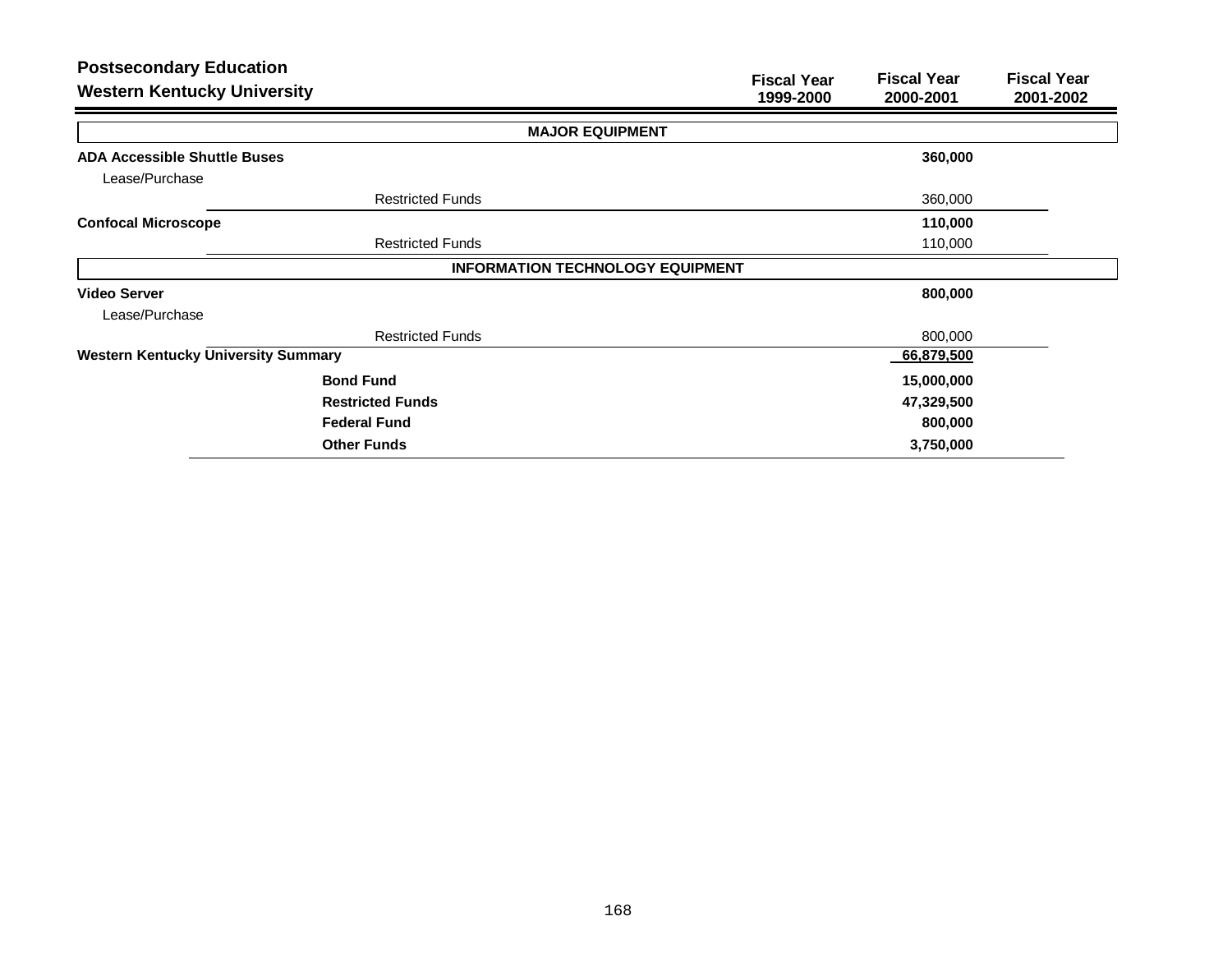| <b>Postsecondary Education</b><br>Kentucky Community and Technical College System                                                                                                                                                                                                                                                                                                                                          | <b>Fiscal Year</b><br>1999-2000 | <b>Fiscal Year</b><br>2000-2001 | <b>Fiscal Year</b><br>2001-2002 |
|----------------------------------------------------------------------------------------------------------------------------------------------------------------------------------------------------------------------------------------------------------------------------------------------------------------------------------------------------------------------------------------------------------------------------|---------------------------------|---------------------------------|---------------------------------|
| <b>CAPITAL CONSTRUCTION</b>                                                                                                                                                                                                                                                                                                                                                                                                |                                 |                                 |                                 |
| West Ky Technical College: Roof Replacement                                                                                                                                                                                                                                                                                                                                                                                |                                 | 999,000                         |                                 |
| This authorization will allow the complete reroofing of the Kentucky Tech West Kentucky building,<br>located in Paducah.                                                                                                                                                                                                                                                                                                   |                                 |                                 |                                 |
| <b>Restricted Funds</b>                                                                                                                                                                                                                                                                                                                                                                                                    |                                 | 999,000                         |                                 |
| Cumberland TC, Harlan Campus: Renovate Bldg. 1                                                                                                                                                                                                                                                                                                                                                                             |                                 | 4,114,000                       |                                 |
| This authorization will allow the renovation of Building #1 of the Harlan Campus of Cumberland<br>Technical College to comply with all applicable building, life safety, and Americans With Disabilities<br>Act codes and regulations. This project was incorrectly identified by the requesting agency as<br>Building #2, however, the correct project for this biennium is Building #1 as reflected in this<br>document. |                                 |                                 |                                 |
| <b>Bond Fund</b>                                                                                                                                                                                                                                                                                                                                                                                                           |                                 | 4,114,000                       |                                 |
| <b>Mayo Technical College: Campus Renovation</b>                                                                                                                                                                                                                                                                                                                                                                           |                                 | 7,582,000                       |                                 |
| This authorization will allow the improvement or replacement of HVAC and roofing systems in all                                                                                                                                                                                                                                                                                                                            |                                 |                                 |                                 |
| campus buildings as well as renovations in Buildings D, F, and E as follows: the second floor of                                                                                                                                                                                                                                                                                                                           |                                 |                                 |                                 |
| Building D to accommodate Electricity and Electronics programs; space on the first floor of Building                                                                                                                                                                                                                                                                                                                       |                                 |                                 |                                 |
| F to accommodate Graphic Communications Automotive Technology; and the third floor of Building<br>E to accommodate Health programs.                                                                                                                                                                                                                                                                                        |                                 |                                 |                                 |
| <b>Bond Fund</b>                                                                                                                                                                                                                                                                                                                                                                                                           |                                 | 7,582,000                       |                                 |
| Elizabethtown TC: HVAC Syst Rplcmnt 66 & 75 Bldg                                                                                                                                                                                                                                                                                                                                                                           |                                 | 834,000                         |                                 |
| This authorization will allow the replacement of the HVAC system in the building constructed in 1975<br>and upgrade the air conditioning system in the building constructed in 1966.                                                                                                                                                                                                                                       |                                 |                                 |                                 |
| <b>Restricted Funds</b>                                                                                                                                                                                                                                                                                                                                                                                                    |                                 | 834,000                         |                                 |
| Bowling Green T C: Replace Roofs, Bldgs. G & H                                                                                                                                                                                                                                                                                                                                                                             |                                 | 532,000                         |                                 |
| This authorization will allow the reroofing of Buildings G and H at the Kentucky Tech Bowling Green<br>Campus.                                                                                                                                                                                                                                                                                                             |                                 |                                 |                                 |
| <b>Restricted Funds</b>                                                                                                                                                                                                                                                                                                                                                                                                    |                                 | 532,000                         |                                 |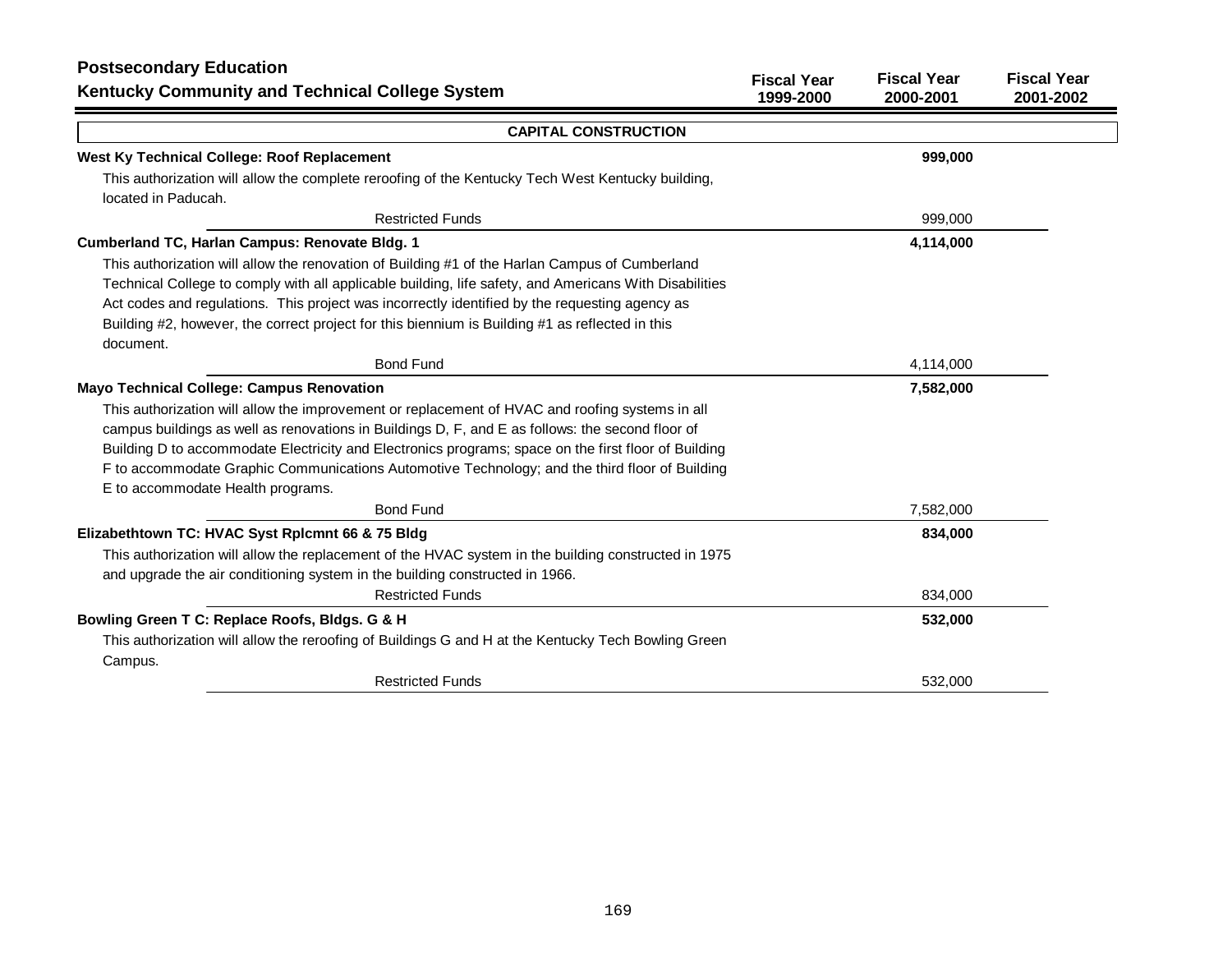| <b>Postsecondary Education</b><br><b>Kentucky Community and Technical College System</b>                                               | <b>Fiscal Year</b><br>1999-2000 | <b>Fiscal Year</b><br>2000-2001 | <b>Fiscal Year</b><br>2001-2002 |
|----------------------------------------------------------------------------------------------------------------------------------------|---------------------------------|---------------------------------|---------------------------------|
| <b>Ashland Tech Coll: Original Campus Renovation</b>                                                                                   |                                 | 6,900,000                       |                                 |
| This authorization will allow renovation of buildings and building systems on the Ashland Technical                                    |                                 |                                 |                                 |
| College campus. Most renovation activity is anticipated to occur in the four original buildings;                                       |                                 |                                 |                                 |
| however, some renovation may also be needed in newer campus buildings to address code or<br>system deficiencies.                       |                                 |                                 |                                 |
| <b>Bond Fund</b>                                                                                                                       |                                 | 6,900,000                       |                                 |
| <b>KCTCS Capital Renewal Project Pool</b>                                                                                              |                                 | 10,165,000                      |                                 |
| This authorization will allow the Kentucky Community and Technical College System to begin to                                          |                                 |                                 |                                 |
| address the replacement of building systems such as roofs, HVAC systems, and electrical systems                                        |                                 |                                 |                                 |
| that have exceeded their useful life.                                                                                                  |                                 |                                 |                                 |
| <b>Restricted Funds</b>                                                                                                                |                                 | 10,165,000                      |                                 |
| Jefferson Tech College: HVAC System Replacement                                                                                        |                                 | 2,491,000                       |                                 |
| This authorization will allow the replacement of the HVAC systems in Buildings A and B at the                                          |                                 |                                 |                                 |
| Jefferson Technical College with newer, more responsive systems that will maximize occupant<br>comfort and improve indoor air quality. |                                 |                                 |                                 |
| <b>Restricted Funds</b>                                                                                                                |                                 | 2,491,000                       |                                 |
| Somerset T C: Fire Alarm & Sprinkler System                                                                                            |                                 | 525,000                         |                                 |
| The authorization will allow the installation of a new fire alarm system and sprinkler system in all                                   |                                 |                                 |                                 |
| buildings on the Somerset Technical College campus.                                                                                    |                                 |                                 |                                 |
| <b>Restricted Funds</b>                                                                                                                |                                 | 525,000                         |                                 |
| <b>KCTCS Deferred Maintenance &amp; Govt. Mandate Pool</b>                                                                             |                                 | 3,571,000                       |                                 |
| This authorization will allow KCTCS to address major plant maintenance needs which have been                                           |                                 |                                 |                                 |
| deferred or to address facility systems that have failed but have not exceeded 90 percent of their                                     |                                 |                                 |                                 |
| expected useful life.                                                                                                                  |                                 |                                 |                                 |
| <b>Restricted Funds</b>                                                                                                                |                                 | 3,571,000                       |                                 |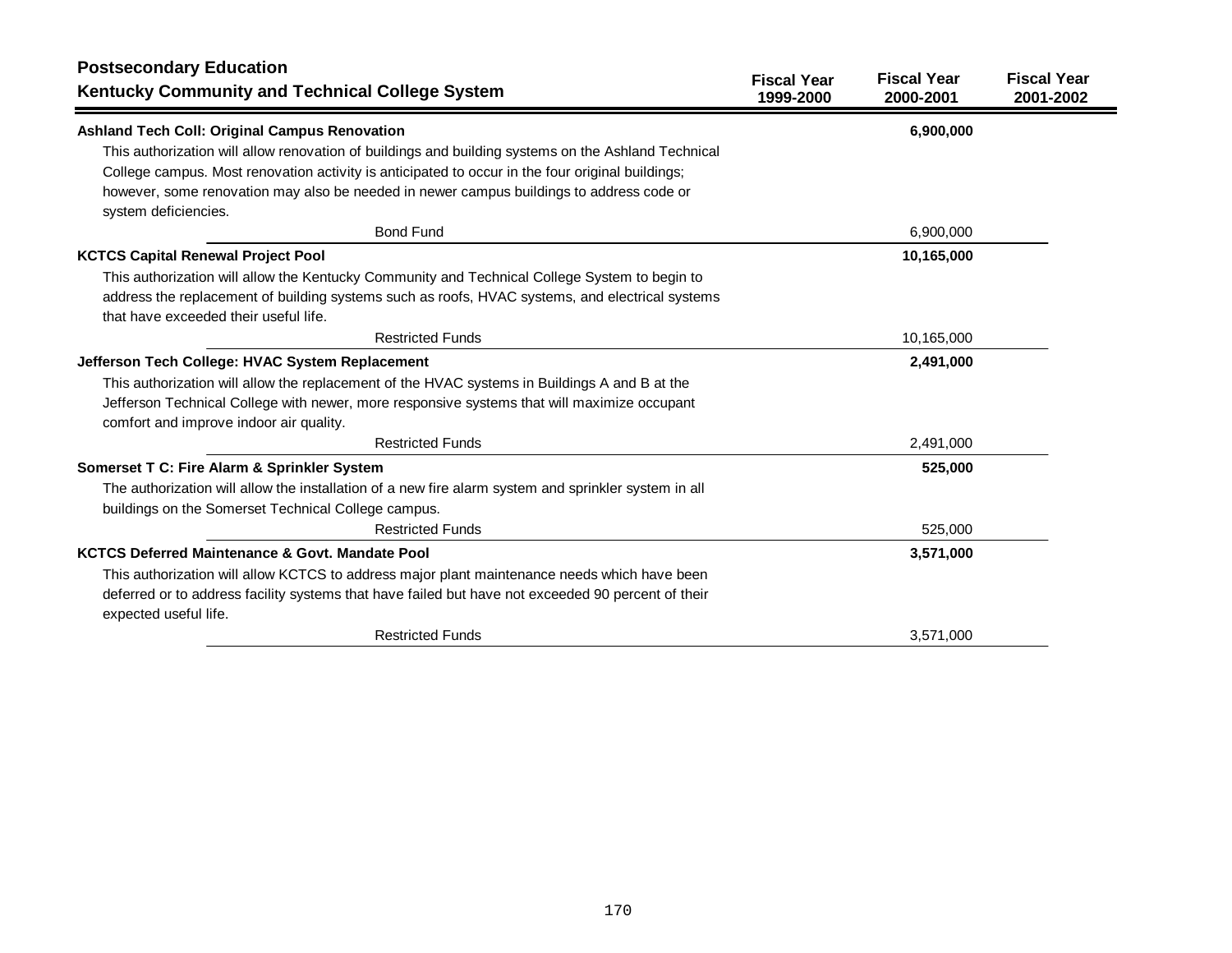| <b>Postsecondary Education</b><br><b>Kentucky Community and Technical College System</b>                                                                                                                                                                                                                                                                                                                                                                                                                                                                                                                                                                                                                                                                                                                                                                                              | <b>Fiscal Year</b><br>1999-2000 | <b>Fiscal Year</b><br>2000-2001 | <b>Fiscal Year</b><br>2001-2002 |
|---------------------------------------------------------------------------------------------------------------------------------------------------------------------------------------------------------------------------------------------------------------------------------------------------------------------------------------------------------------------------------------------------------------------------------------------------------------------------------------------------------------------------------------------------------------------------------------------------------------------------------------------------------------------------------------------------------------------------------------------------------------------------------------------------------------------------------------------------------------------------------------|---------------------------------|---------------------------------|---------------------------------|
| <b>KCTCS Program Renovation Pool</b>                                                                                                                                                                                                                                                                                                                                                                                                                                                                                                                                                                                                                                                                                                                                                                                                                                                  |                                 | 5,368,000                       |                                 |
| This authorization will allow KCTCS minor renovation projects at KCTCS institutions across the state.                                                                                                                                                                                                                                                                                                                                                                                                                                                                                                                                                                                                                                                                                                                                                                                 |                                 |                                 |                                 |
| These renovations would primarily address the need to redo a particular room or department for a<br>new and different use.                                                                                                                                                                                                                                                                                                                                                                                                                                                                                                                                                                                                                                                                                                                                                            |                                 |                                 |                                 |
| <b>Restricted Funds</b>                                                                                                                                                                                                                                                                                                                                                                                                                                                                                                                                                                                                                                                                                                                                                                                                                                                               |                                 | 5,368,000                       |                                 |
| Northern Ky Community & Tech College, Phase I                                                                                                                                                                                                                                                                                                                                                                                                                                                                                                                                                                                                                                                                                                                                                                                                                                         |                                 | 10,000,000                      |                                 |
| This authorization will allow construction of Phase I of a new Northern Kentucky comprehensive<br>Community and Technical College facility. Phase I project will focus on enhancing, expanding, and<br>relocating selected technical programming from three existing campuses of the Northern Kentucky<br>Technical College to better serve the region's citizens and business and industry. Once Phase I is<br>completed, the operations of the three original campuses will be evaluated to determine if they can<br>be consolidated into one or two campuses, with the associated operations and maintenance savings<br>being utilized to offset the maintenance and operations costs of the new facility. In addition, any<br>revenue received through the disposition of one of the three original campuses could be used to fund<br>a portion of a second phase of the project. |                                 |                                 |                                 |
| The new facility is viewed as a collaborative effort between KCTCS and Northern Kentucky<br>University. Each institution will participate in providing education and training appropriate to its<br>mission and goals.                                                                                                                                                                                                                                                                                                                                                                                                                                                                                                                                                                                                                                                                |                                 |                                 |                                 |
| Phase I of the project will encompass approximately 41,000 gross square feet and will include<br>technical training programs, general classroom and laboratory space, and industry training space.<br>The total project scope is approximately \$10,000,000. This includes approximately \$2 million for<br>equipment and furnishings, \$1 million for land acquisition/site development, \$400,000 for information<br>technology infrastructure, approximately \$400,000 for planning and design, and approximately \$6.2<br>million for construction and contingency funding.                                                                                                                                                                                                                                                                                                       |                                 |                                 |                                 |
| <b>Bond Fund</b>                                                                                                                                                                                                                                                                                                                                                                                                                                                                                                                                                                                                                                                                                                                                                                                                                                                                      |                                 | 10.000.000                      |                                 |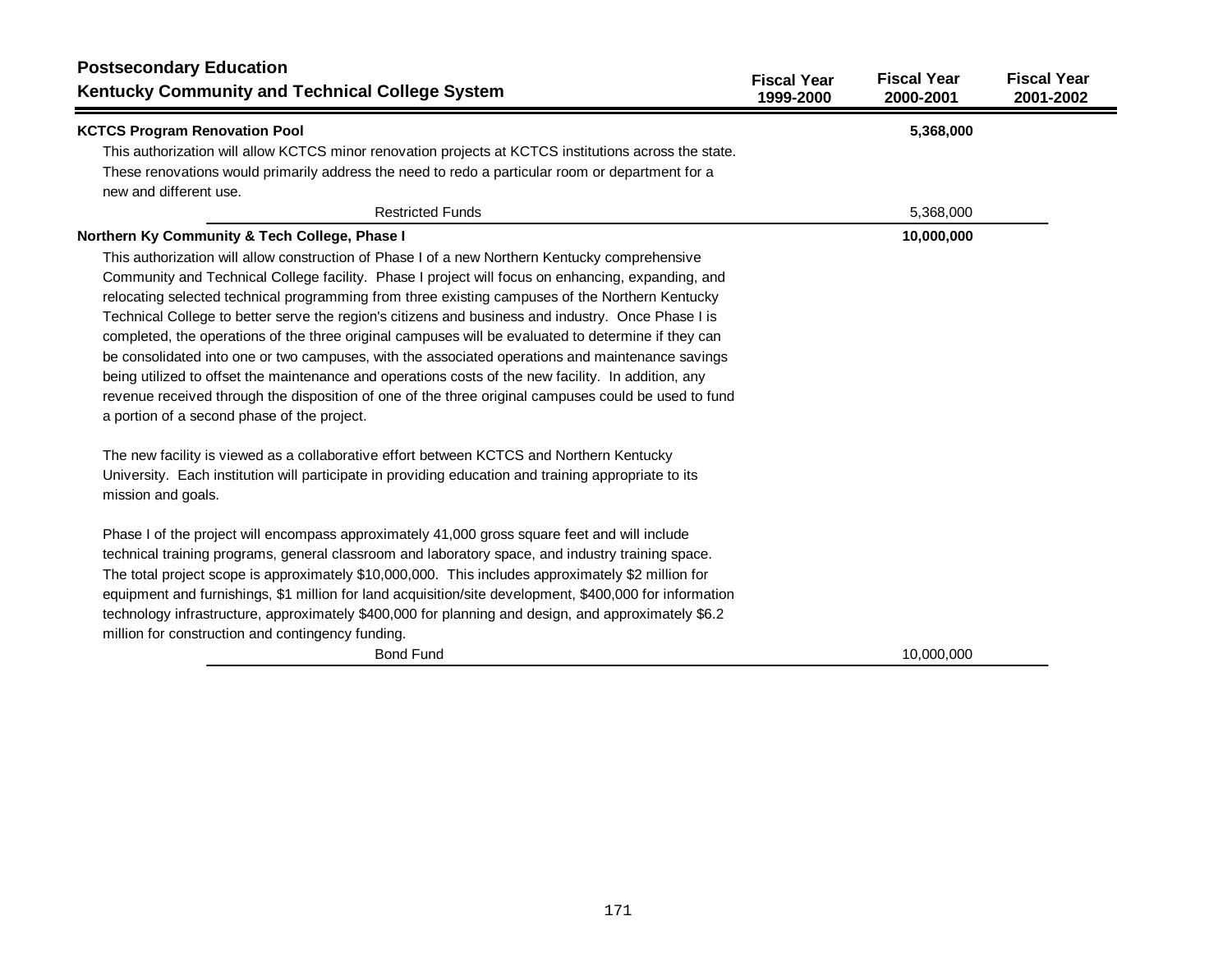| <b>Postsecondary Education</b><br><b>Kentucky Community and Technical College System</b>                                                                                                                                                              | <b>Fiscal Year</b><br>1999-2000 | <b>Fiscal Year</b><br>2000-2001 | <b>Fiscal Year</b><br>2001-2002 |
|-------------------------------------------------------------------------------------------------------------------------------------------------------------------------------------------------------------------------------------------------------|---------------------------------|---------------------------------|---------------------------------|
| Jefferson CC: Renovations of Downtown Campus<br>The project will address the renovation needs of both the JF Building and the Hartford Tower on the                                                                                                   |                                 | 8,800,000                       |                                 |
| Jefferson Community College Downtown Campus. Renovations will include approximately 70,000<br>square feet of the JF Building and 104,167 square feet of the Hartford Tower.                                                                           |                                 |                                 |                                 |
| <b>Bond Fund</b>                                                                                                                                                                                                                                      |                                 | 8,800,000                       |                                 |
| Elizabethtown CC - Science Building Renovation                                                                                                                                                                                                        |                                 | 2,200,000                       |                                 |
| This authorization will allow a general renovation of the Science Building to include major<br>components required to upgrade handicapped access, lighting, HVAC, fire alarm system and<br>sprinklers, and laboratories and associated storage areas. |                                 |                                 |                                 |
| <b>Bond Fund</b>                                                                                                                                                                                                                                      |                                 | 2,200,000                       |                                 |
| Southeast CC - Newman Hall Renov.                                                                                                                                                                                                                     |                                 | 2,000,000                       |                                 |
| This authorization will allow a general renovation of Newman Hall to include major components                                                                                                                                                         |                                 |                                 |                                 |
| required to upgrade handicapped access, lighting, suspended ceilings, HVAC, fire alarm system and                                                                                                                                                     |                                 |                                 |                                 |
| sprinklers, and laboratory and associated storage area.                                                                                                                                                                                               |                                 |                                 |                                 |
| <b>Bond Fund</b>                                                                                                                                                                                                                                      |                                 | 2,000,000                       |                                 |
| Madisonville CC: Muhlenberg Campus Reauth.                                                                                                                                                                                                            |                                 |                                 |                                 |
| This reauthorization provides for the design and construction of a general purpose classroom building                                                                                                                                                 |                                 |                                 |                                 |
| to be located in Central City on a 20 acre site donated to the university by the Everly Brothers                                                                                                                                                      |                                 |                                 |                                 |
| Foundation. Site development including parking, lighting, sidewalks, utility development,                                                                                                                                                             |                                 |                                 |                                 |
| communication services, and landscaping will be included. Authorization remains at \$3,500,000                                                                                                                                                        |                                 |                                 |                                 |
| from restricted funds.                                                                                                                                                                                                                                |                                 |                                 |                                 |
| <b>Guaranteed Energy Savings Project Pool</b>                                                                                                                                                                                                         |                                 | 5,000,000                       |                                 |
| The authorization will allow KCTCS to undertake guaranteed energy savings projects as outlined in                                                                                                                                                     |                                 |                                 |                                 |
| House Bill 639 enacted by the 1998 General Assembly. The types of projects and their locations are                                                                                                                                                    |                                 |                                 |                                 |
| to be determined subsequent to energy audits and feasibility analyses of KCTCS facilities. Some or                                                                                                                                                    |                                 |                                 |                                 |
| all of the projects identified can be expected to exceed \$400,000 in scope. The projects should result                                                                                                                                               |                                 |                                 |                                 |
| in substantial energy savings for the institutions undertaking them. These savings will be used to pay                                                                                                                                                |                                 |                                 |                                 |
| for the projects over a ten to 15 year period via payments to the project contractor.                                                                                                                                                                 |                                 |                                 |                                 |
| <b>Restricted Funds</b>                                                                                                                                                                                                                               |                                 | 5,000,000                       |                                 |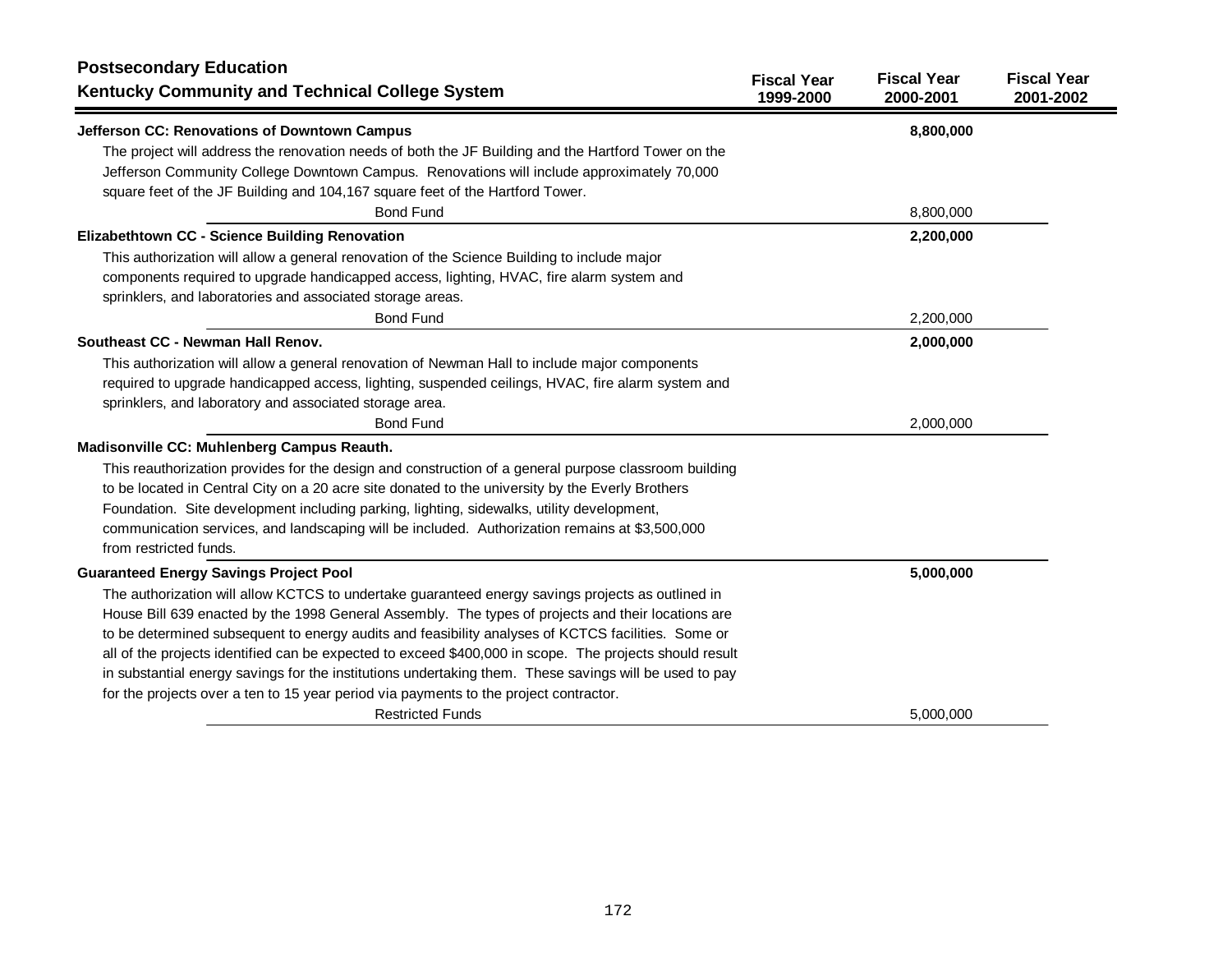| <b>Postsecondary Education</b><br><b>Kentucky Community and Technical College System</b> | <b>Fiscal Year</b><br>1999-2000 | <b>Fiscal Year</b><br>2000-2001 | <b>Fiscal Year</b><br>2001-2002 |
|------------------------------------------------------------------------------------------|---------------------------------|---------------------------------|---------------------------------|
| <b>MAJOR EQUIPMENT</b>                                                                   |                                 |                                 |                                 |
| <b>Hazard Technical College: Bulldozer</b>                                               |                                 | 478,000                         |                                 |
| <b>Restricted Funds</b>                                                                  |                                 | 478,000                         |                                 |
| <b>Hazard Technical College: Trackhoe</b>                                                |                                 | 150,000                         |                                 |
| <b>Restricted Funds</b>                                                                  |                                 | 150,000                         |                                 |
| <b>Ashland TC: Computer Interfaced Distillation Col</b>                                  |                                 | 114,000                         |                                 |
| <b>Restricted Funds</b>                                                                  |                                 | 114,000                         |                                 |
| <b>Mayo Technical College: Milling Machine</b>                                           |                                 | 130,000                         |                                 |
| <b>Restricted Funds</b>                                                                  |                                 | 130,000                         |                                 |
| Mayo TC: Johnson Phaser - Shape Cutter                                                   |                                 | 150,000                         |                                 |
| <b>Restricted Funds</b>                                                                  |                                 | 150,000                         |                                 |
| <b>REAL PROPERTY LEASES</b>                                                              |                                 |                                 |                                 |
| <b>New KCTCS System Office Facility</b>                                                  |                                 |                                 |                                 |
| Kentucky Community and Technical College System Summary                                  |                                 | 72,103,000                      |                                 |
| <b>Bond Fund</b>                                                                         |                                 | 41,596,000                      |                                 |
| <b>Restricted Funds</b>                                                                  |                                 | 30,507,000                      |                                 |
| <b>Postsecondary Education Summary</b>                                                   | 29,793,000                      | 1,168,902,300                   | 59,354,100                      |
| <b>Bond Fund</b>                                                                         |                                 | 227,392,000                     |                                 |
| <b>Agency Bond Funds</b>                                                                 |                                 | 110,525,000                     |                                 |
| <b>Restricted Funds</b>                                                                  | 1,950,000                       | 713,375,300                     | 50,187,600                      |
| <b>Federal Fund</b>                                                                      |                                 | 10,802,000                      | 2,250,500                       |
| <b>Other Funds</b>                                                                       | 27,843,000                      | 106,808,000                     | 6,916,000                       |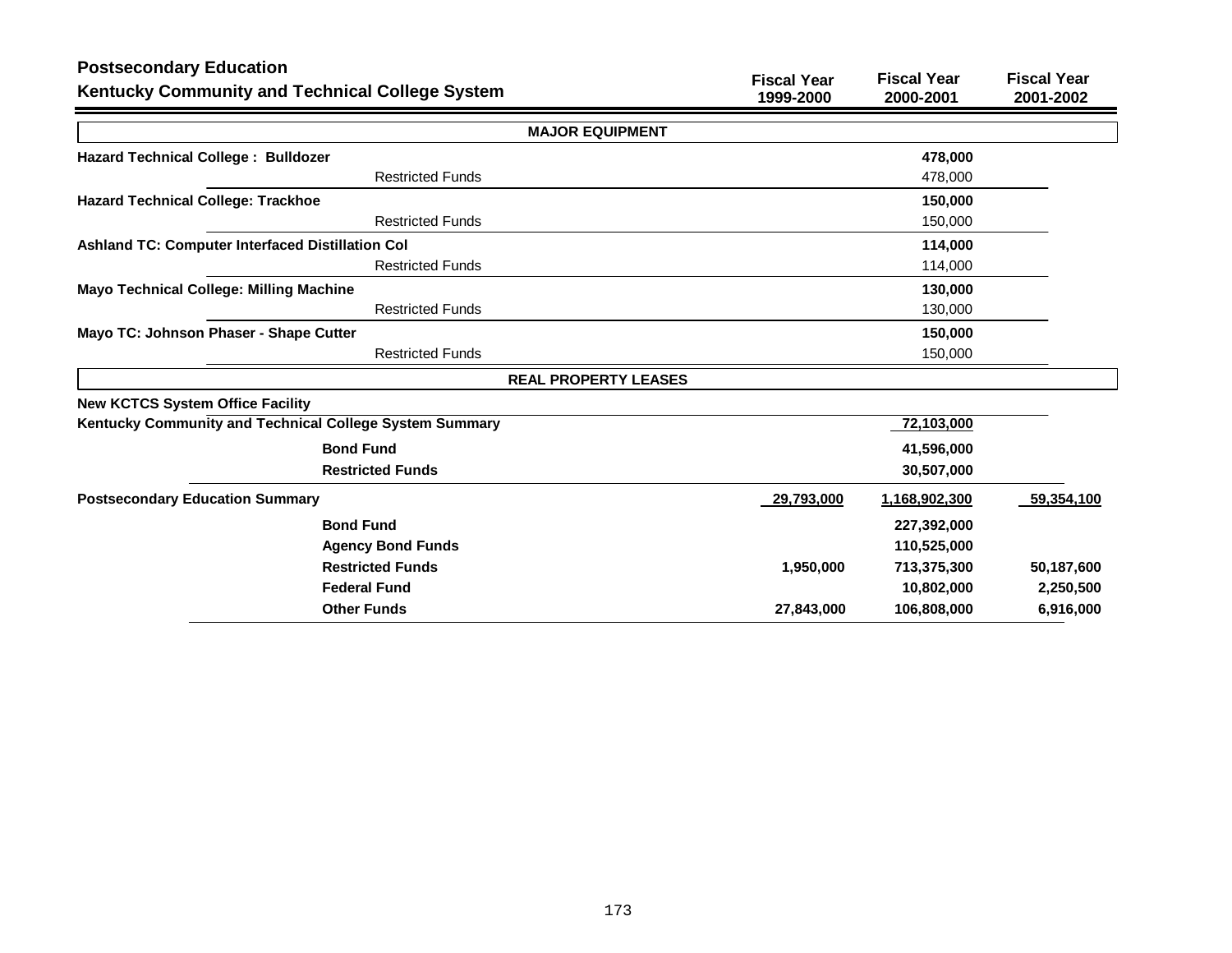| <b>Public Protection and Regulation</b><br><b>General Operations</b>                               | <b>Fiscal Year</b><br>1999-2000 | <b>Fiscal Year</b><br>2000-2001 | <b>Fiscal Year</b><br>2001-2002 |
|----------------------------------------------------------------------------------------------------|---------------------------------|---------------------------------|---------------------------------|
| <b>REAL PROPERTY LEASES</b>                                                                        |                                 |                                 |                                 |
| <b>Franklin County - Lease</b>                                                                     |                                 |                                 |                                 |
| The Department of Insurance occupies 38,985 square feet on three floors at 215 West Main Street in |                                 |                                 |                                 |
| Frankfort, Kentucky. This location houses the following divisions: Commissioner's Office,          |                                 |                                 |                                 |
| Administrative Services, Legal and Enforcement, Financial Standards and Examinations, Life,        |                                 |                                 |                                 |
| Health, Market Conduct, Communications, Information Systems, Consumer Protection, and Property     |                                 |                                 |                                 |
| and Casualty.                                                                                      |                                 |                                 |                                 |
| <b>General Operations Summary</b>                                                                  |                                 |                                 |                                 |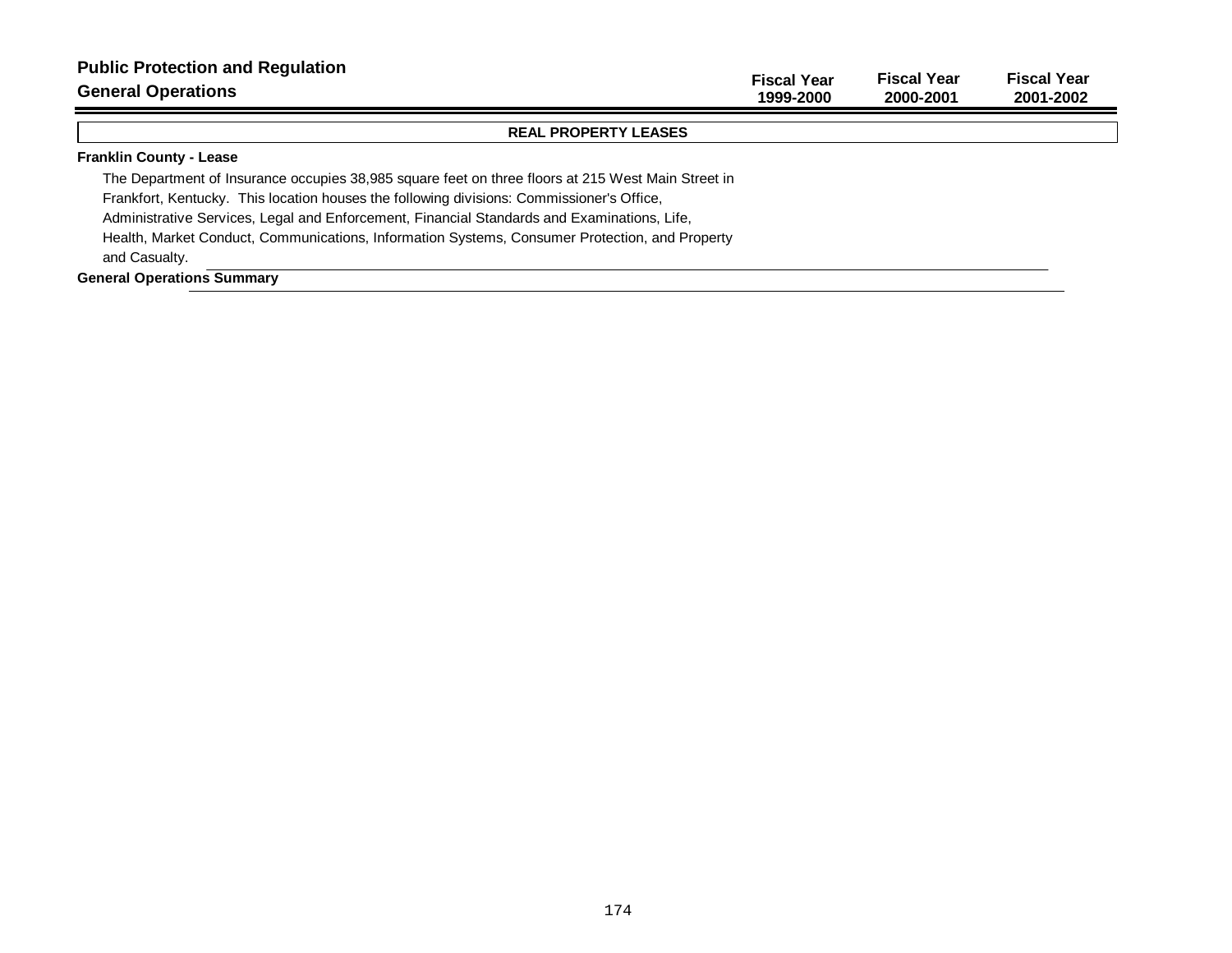| <b>Public Protection and Regulation</b><br><b>Public Advocacy</b>                                 | <b>Fiscal Year</b><br>1999-2000 | <b>Fiscal Year</b><br>2000-2001 | <b>Fiscal Year</b><br>2001-2002 |
|---------------------------------------------------------------------------------------------------|---------------------------------|---------------------------------|---------------------------------|
| <b>REAL PROPERTY LEASES</b>                                                                       |                                 |                                 |                                 |
| <b>Franklin County - Lease</b>                                                                    |                                 |                                 |                                 |
| The Department of Public Advocacy occupies 26,454 feet, a portion of one floor, at 100 Fair Oaks, |                                 |                                 |                                 |
| #302 in Frankfort.                                                                                |                                 |                                 |                                 |
| <b>Public Advocacy Summary</b>                                                                    |                                 |                                 |                                 |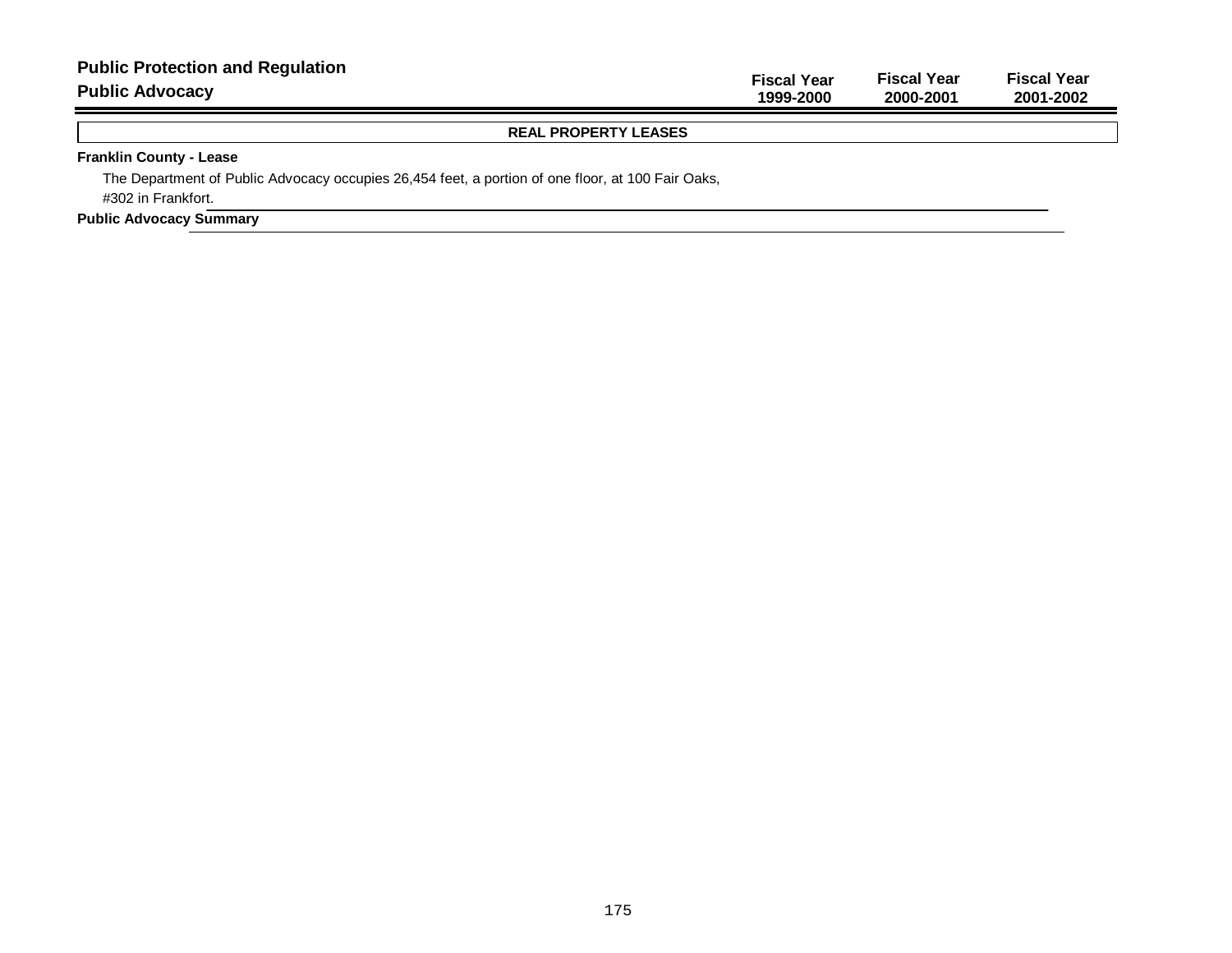| <b>Public Protection and Regulation</b><br><b>Housing, Buildings and Construction</b> | <b>Fiscal Year</b><br>1999-2000 | <b>Fiscal Year</b><br>2000-2001 | <b>Fiscal Year</b><br>2001-2002 |
|---------------------------------------------------------------------------------------|---------------------------------|---------------------------------|---------------------------------|
| <b>REAL PROPERTY LEASES</b>                                                           |                                 |                                 |                                 |
| Lease                                                                                 |                                 |                                 |                                 |

The Department for Housing, Buildings and Construction occupies 20,104 square feet of office space at 1047 Highway 127 South, Frankfort.

**Housing, Buildings and Construction Summary**

**Public Protection and Regulation Summary**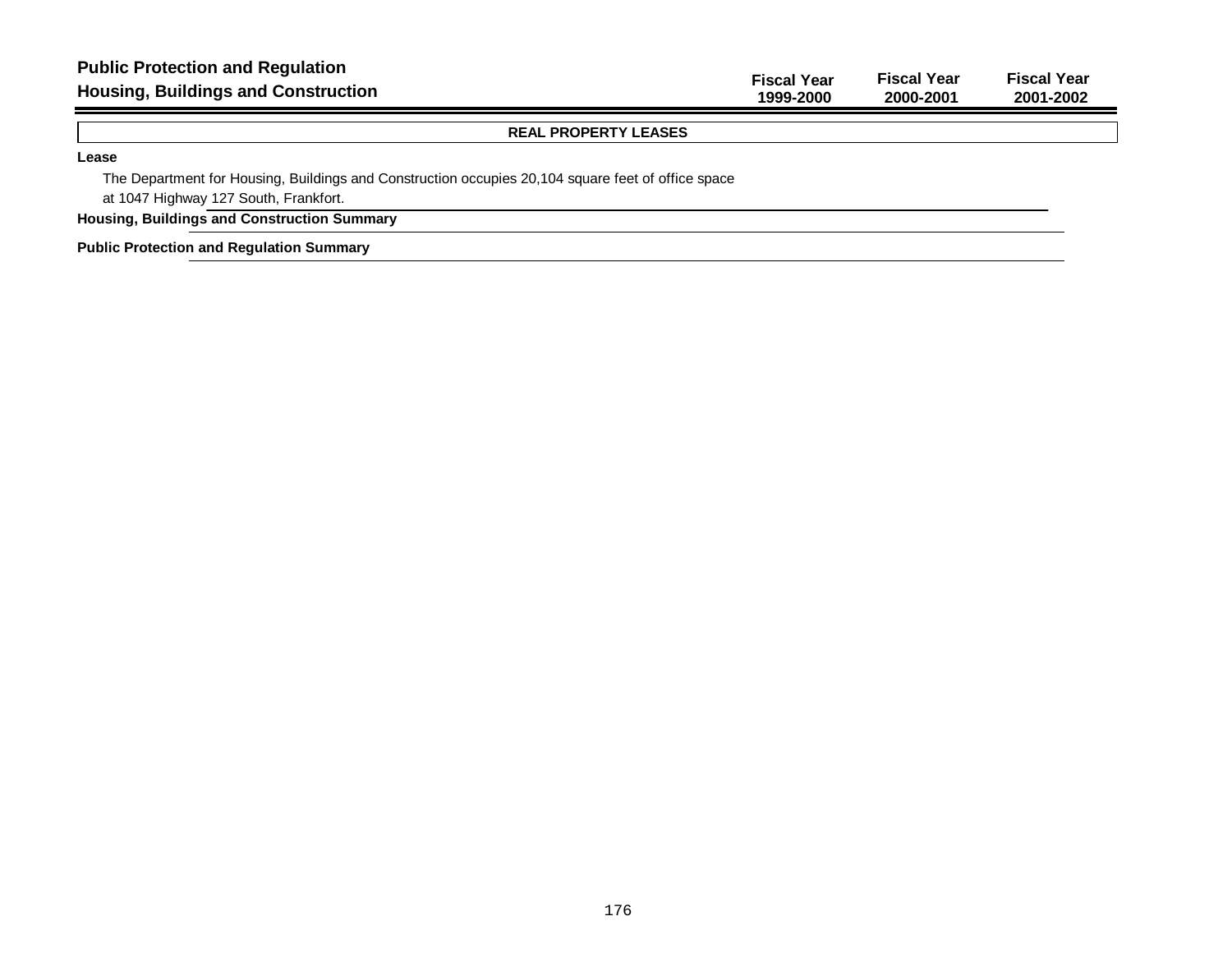| <b>Revenue</b>                                                                                            |                                 |                                 |                                 |
|-----------------------------------------------------------------------------------------------------------|---------------------------------|---------------------------------|---------------------------------|
| Revenue                                                                                                   | <b>Fiscal Year</b><br>1999-2000 | <b>Fiscal Year</b><br>2000-2001 | <b>Fiscal Year</b><br>2001-2002 |
| <b>INFORMATION TECHNOLOGY EQUIPMENT</b>                                                                   |                                 |                                 |                                 |
| <b>Network Infrastructure Replacement</b>                                                                 |                                 | 200,000                         |                                 |
| The Kentucky Revenue Cabinet must replace the existing network infrastructure at the 100 and 200          |                                 |                                 |                                 |
| Fair Oaks facilities in order to provide a dependable, more responsive, and efficient environment. As     |                                 |                                 |                                 |
| the Empower Kentucky initiatives, Modernized Front End and the Kentucky Integrated Tax Entity             |                                 |                                 |                                 |
| System are implemented, image retrieval functionality will be made available to Revenue Cabinet           |                                 |                                 |                                 |
| employees at all Frankfort locations, the Louisville Collections office, and the 11 Taxpayer Service      |                                 |                                 |                                 |
| Centers. All Compliance, Collections, Taxpayer Assistance, Audit, and Research personnel will             |                                 |                                 |                                 |
| require access to the scanned images and the related data. Electronic capture and dissemination of        |                                 |                                 |                                 |
| information in an efficient manner is critical to the quality of service the Revenue Cabinet will provide |                                 |                                 |                                 |
| in the future.                                                                                            |                                 |                                 |                                 |
| <b>Capital Construction Surplus</b>                                                                       |                                 | 200,000                         |                                 |
| <b>REAL PROPERTY LEASES</b>                                                                               |                                 |                                 |                                 |
| Lease - Franklin County (200 Fair Oaks)                                                                   |                                 |                                 |                                 |
| Reauthorization - (\$1,479,900) - For lease space at 200 Fair Oaks, Frankfort.                            |                                 |                                 |                                 |
| Lease - Franklin County (100 Fair Oaks)                                                                   |                                 |                                 |                                 |
| Reauthorization (\$480,900) - For lease space at 100 Fair Oaks, Frankfort.                                |                                 |                                 |                                 |
| Franklin County - Lease - (Louisville Road)                                                               |                                 |                                 |                                 |
| Reauthorization - (\$379,100) - For lease space at Perimeter Park, Frankfort.                             |                                 |                                 |                                 |
| <b>Revenue Summary</b>                                                                                    |                                 | 200,000                         |                                 |
| <b>Capital Construction Surplus</b>                                                                       |                                 | 200,000                         |                                 |
| <b>Revenue Summary</b>                                                                                    |                                 | 200,000                         |                                 |
| <b>Capital Construction Surplus</b>                                                                       |                                 | 200,000                         |                                 |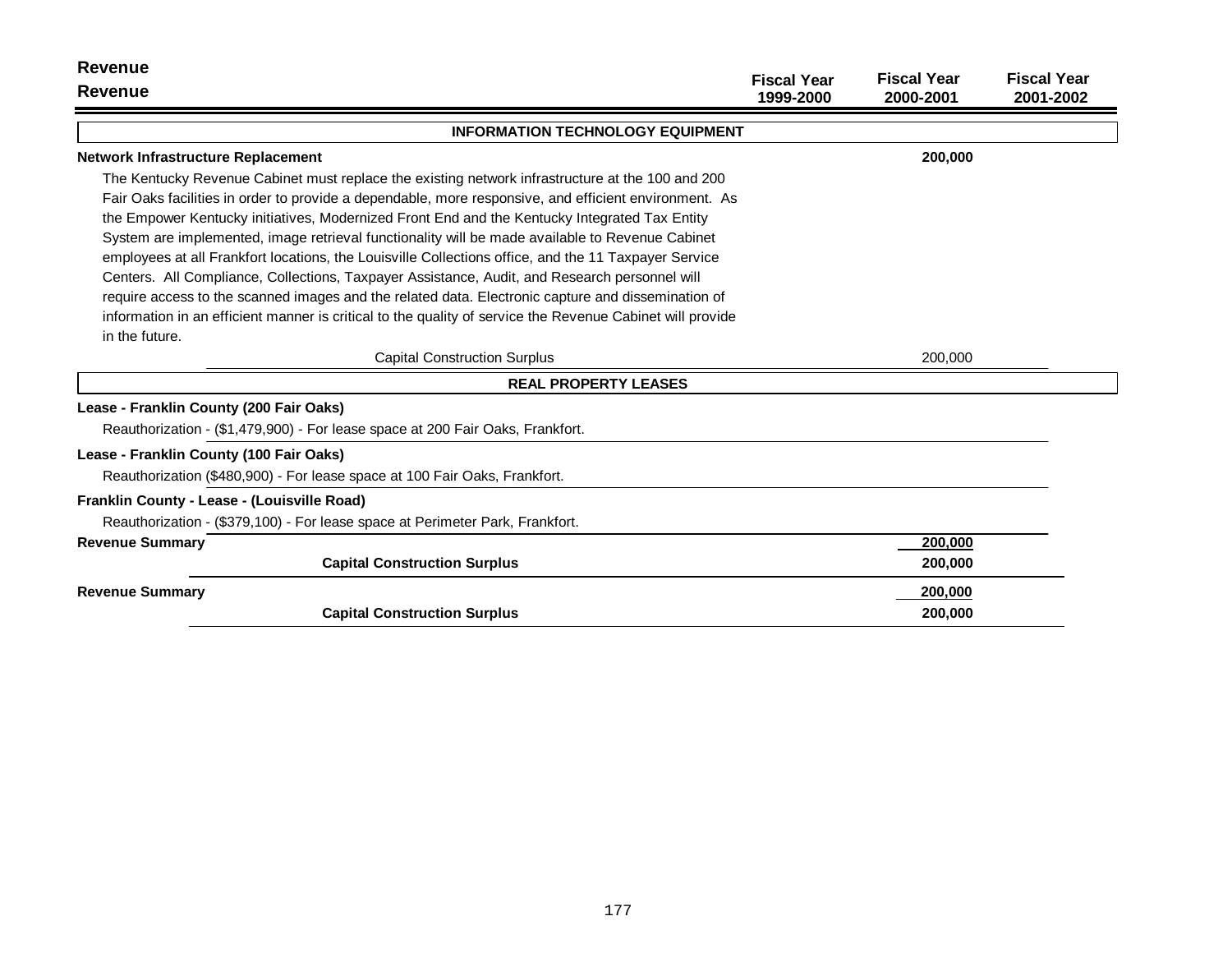| <b>Tourism Development</b><br><b>Secretary</b>                                                                                                                                                                                                                                               | <b>Fiscal Year</b><br>1999-2000 | <b>Fiscal Year</b><br>2000-2001 | <b>Fiscal Year</b><br>2001-2002 |
|----------------------------------------------------------------------------------------------------------------------------------------------------------------------------------------------------------------------------------------------------------------------------------------------|---------------------------------|---------------------------------|---------------------------------|
| <b>CAPITAL CONSTRUCTION</b>                                                                                                                                                                                                                                                                  |                                 |                                 |                                 |
| <b>Elizabethtown State Theater</b><br>This \$1 million reauthorization and reallocation will provide supplementary funding to renovate the<br>theater. Local funds (\$1.8 million) will increase the total scope of the project to \$2.8 million.                                            |                                 |                                 |                                 |
| <b>Hardin County Public Library</b><br>This \$300,000 reauthorization and reallocation will provide supplementary funding to build a new<br>county library at Elizabethtown Community College. Local funds (\$2.3 million) will increase the total<br>scope of the project to \$2.6 million. |                                 |                                 |                                 |
| <b>Lincoln Trail Domestic Violence Center</b><br>This \$250,000 reauthorization and reallocation will provide necessary funding to renovate the existing<br>Center in Elizabethtown.                                                                                                         |                                 |                                 |                                 |
| <b>Patton Museum Expansion Project</b><br>This \$200,000 reauthorization and reallocation will provide supplementary funding for the expansion<br>of the museum. The total scope of this project is \$40 million.                                                                            |                                 |                                 |                                 |
| <b>Vaughn Reno Starks Community Center</b><br>This \$200,000 reauthorization and reallocation will provide necessary funding for the center to<br>provide full time recreational programs in Elizabethtown.                                                                                  |                                 |                                 |                                 |
| <b>Wesley Hilltop House</b><br>This \$50,000 reauthorization and reallocation will provide necessary funds to renovate facilities in the<br>senior citizens center in Elizabethtown.<br><b>Secretary Summary</b>                                                                             |                                 |                                 |                                 |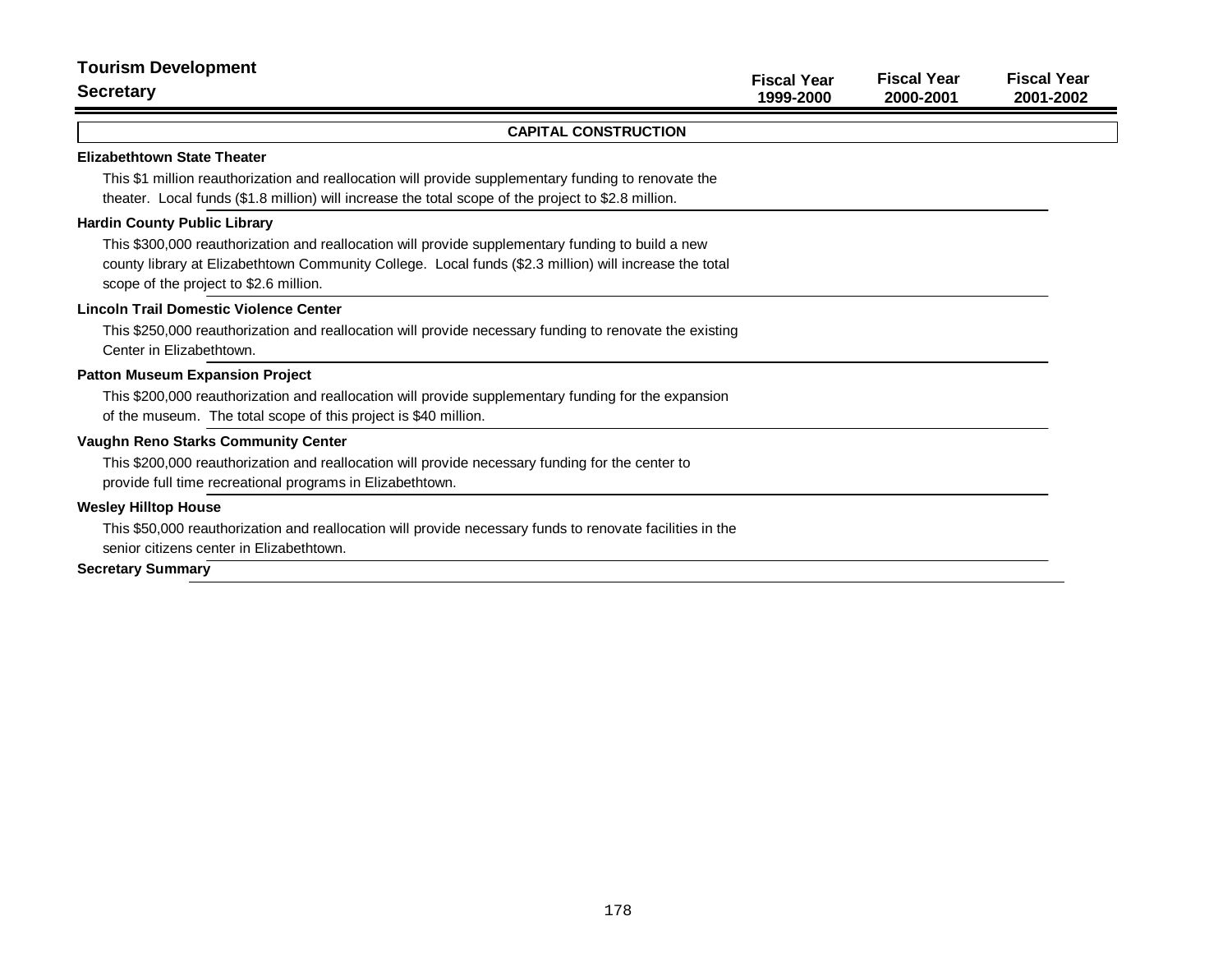| <b>Tourism Development</b>                                                                        | <b>Fiscal Year</b> | <b>Fiscal Year</b> | <b>Fiscal Year</b> |
|---------------------------------------------------------------------------------------------------|--------------------|--------------------|--------------------|
| <b>Kentucky State Fair Board</b>                                                                  | 1999-2000          | 2000-2001          | 2001-2002          |
| <b>CAPITAL CONSTRUCTION</b>                                                                       |                    |                    |                    |
| <b>Roof Replacement</b>                                                                           |                    | 800,000            |                    |
| Funds are provided to replace or recoat roofs on various buildings at the Kentucky State Fair and |                    |                    |                    |
| Exposition Center and the Kentucky International Convention Center.                               |                    |                    |                    |
| <b>Restricted Funds</b>                                                                           |                    | 800,000            |                    |
| <b>Freedom Hall-Refurbish Seats</b>                                                               |                    | 800,000            |                    |
| Funds are provided to refurbish the seats in Freedom Hall and will include repainting the steel   |                    |                    |                    |
| frames, adding new foam, springs, and fabric to each unit.                                        |                    |                    |                    |
| <b>Restricted Funds</b>                                                                           |                    | 800,000            |                    |
| <b>Maintenance Pool</b>                                                                           |                    | 1,000,000          | 1,000,000          |
| These funds are to be expended for maintenance and renovation projects under \$400,000 each.      |                    |                    |                    |
| <b>Restricted Funds</b>                                                                           |                    | 1,000,000          | 1,000,000          |
| <b>Freedom Hall-Portable Trailers with Seats</b>                                                  |                    |                    | 1,250,000          |
| Funds are provided to replace the existing portable seating platforms in Freedom Hall.            |                    |                    |                    |
| <b>Restricted Funds</b>                                                                           |                    |                    | 1,250,000          |
| Kentucky State Fair Board Summary                                                                 |                    | 2,600,000          | 2,250,000          |
| <b>Restricted Funds</b>                                                                           |                    | 2,600,000          | 2,250,000          |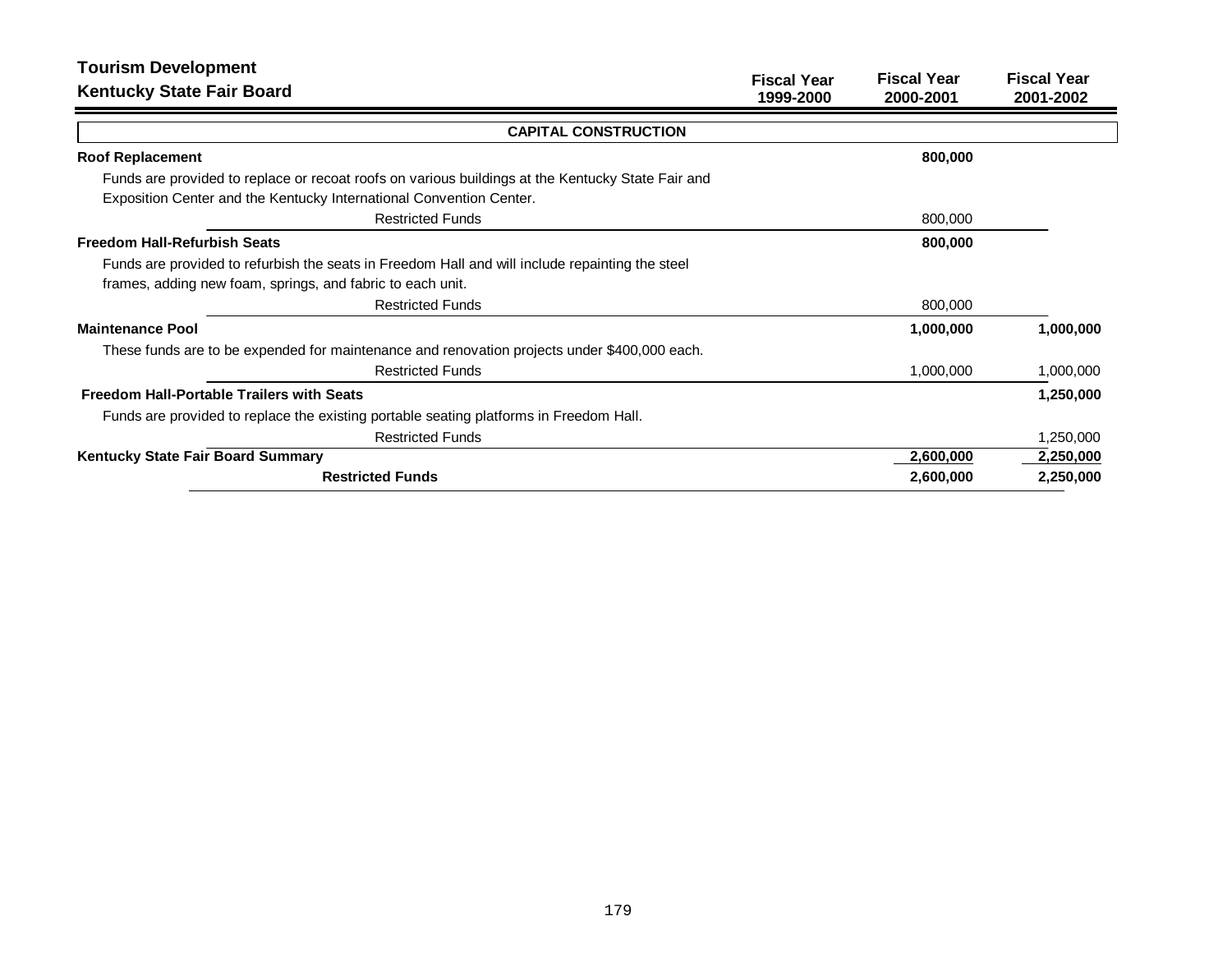| <b>Tourism Development</b><br><b>Fish and Wildlife Resources</b>                                                                                                                                         | <b>Fiscal Year</b><br>1999-2000 | <b>Fiscal Year</b><br>2000-2001 | <b>Fiscal Year</b><br>2001-2002 |
|----------------------------------------------------------------------------------------------------------------------------------------------------------------------------------------------------------|---------------------------------|---------------------------------|---------------------------------|
| <b>CAPITAL CONSTRUCTION</b>                                                                                                                                                                              |                                 |                                 |                                 |
| <b>Land Acquistion</b>                                                                                                                                                                                   |                                 | 500,000                         | 500,000                         |
| Funding is provided to acquire unique wildlife habitat for conservation and protection, and to acquire                                                                                                   |                                 |                                 |                                 |
| public lands for outdoor recreation.                                                                                                                                                                     |                                 |                                 |                                 |
| <b>Restricted Funds</b>                                                                                                                                                                                  |                                 | 500,000                         | 500,000                         |
| <b>Maintenance Pool</b>                                                                                                                                                                                  |                                 | 200,000                         | 200,000                         |
| Funds are to be transferred from an operating agency account for construction and maintenance<br>items of under \$400,000 for such projects as dams and levees, fishing piers, wells, storage buildings, |                                 |                                 |                                 |
| conservation camp facilities, and stream access facilities. Any unexpended balance remaining in the                                                                                                      |                                 |                                 |                                 |
| maintenance pool at the close of the 1998-2000 biennium shall not lapse, but shall continue into                                                                                                         |                                 |                                 |                                 |
| fiscal year 2001.                                                                                                                                                                                        |                                 |                                 |                                 |
| <b>Restricted Funds</b>                                                                                                                                                                                  |                                 | 200,000                         | 200,000                         |
| <b>Fish and Wildlife Resources Summary</b>                                                                                                                                                               |                                 | 700,000                         | 700,000                         |
| <b>Restricted Funds</b>                                                                                                                                                                                  |                                 | 700,000                         | 700,000                         |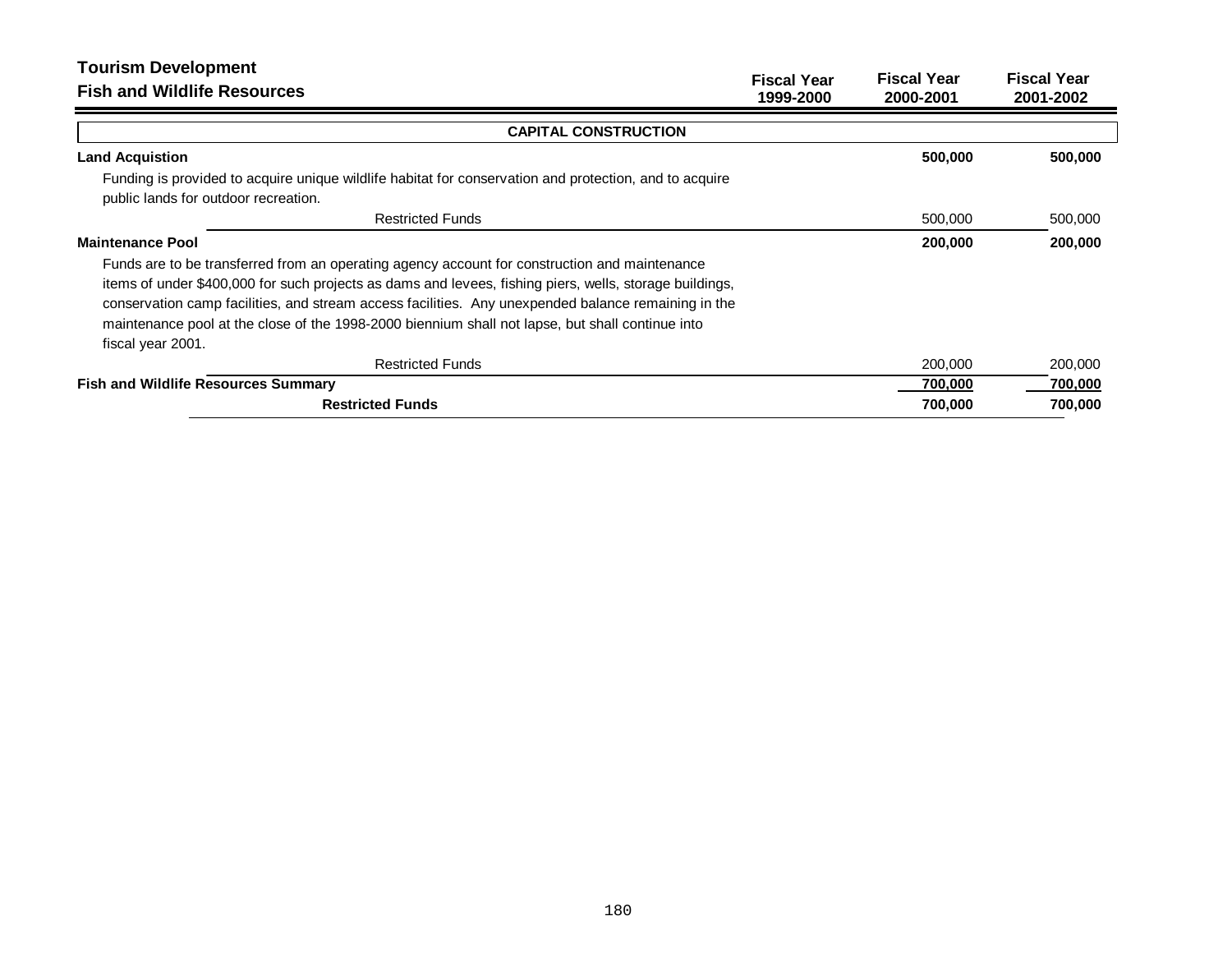| <b>Tourism Development</b><br><b>Kentucky Horse Park</b>                                                  | <b>Fiscal Year</b> | <b>Fiscal Year</b> | <b>Fiscal Year</b> |
|-----------------------------------------------------------------------------------------------------------|--------------------|--------------------|--------------------|
|                                                                                                           | 1999-2000          | 2000-2001          | 2001-2002          |
| <b>CAPITAL CONSTRUCTION</b>                                                                               |                    |                    |                    |
| <b>Muck Processing Facility</b>                                                                           |                    | 375,000            |                    |
| Funds are provided to construct a muck processing facility that will utilize biofermentation              |                    |                    |                    |
| technology. This facility will contain six to ten biofermentator units that will remove salmonella,       |                    |                    |                    |
| pathogens, residual medicinals and pesticides that may be present in the material to be treated. The      |                    |                    |                    |
| processed material is a toxic free, pasteurized product which is safe to be used as a substitute for      |                    |                    |                    |
| chemical fertilizers. This biofermentation process is currently the subject of an agricultural project at |                    |                    |                    |
| Murray State University.                                                                                  |                    |                    |                    |
| <b>Bond Fund</b>                                                                                          |                    | 375,000            |                    |
| <b>Maintenance Pool</b>                                                                                   |                    | 375,000            | 475,000            |
| These funds are to be expended for various maintenance projects.                                          |                    |                    |                    |
| Investment Income                                                                                         |                    | 375,000            | 475,000            |
| <b>Kentucky Horse Park Summary</b>                                                                        |                    | 750,000            | 475,000            |
| <b>Bond Fund</b>                                                                                          |                    | 375,000            |                    |
| <b>Investment Income</b>                                                                                  |                    | 375,000            | 475,000            |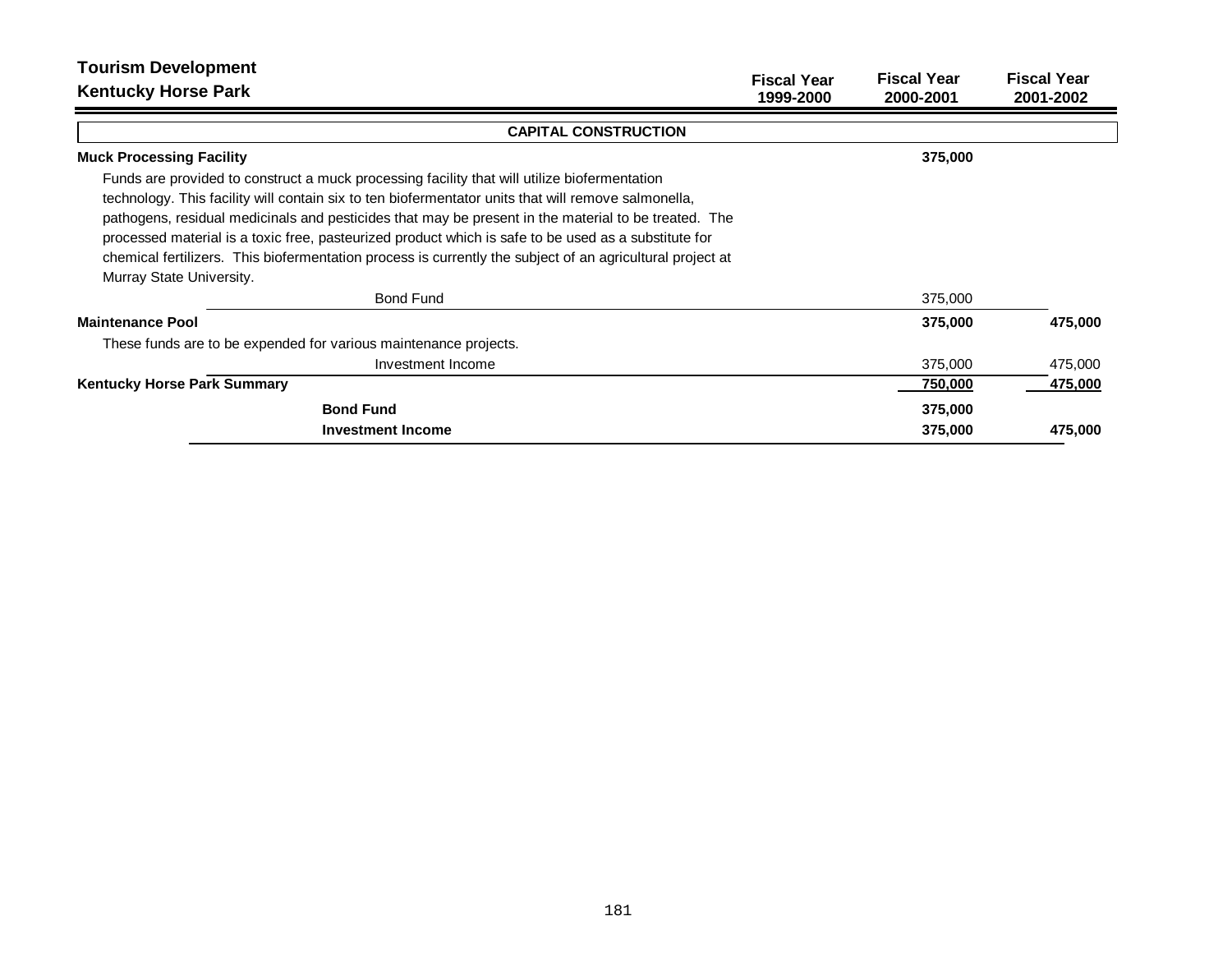| <b>Tourism Development</b>                                                                                                                                                                                                                                                                                                                                                                                                  |                                 |                                 |                                 |
|-----------------------------------------------------------------------------------------------------------------------------------------------------------------------------------------------------------------------------------------------------------------------------------------------------------------------------------------------------------------------------------------------------------------------------|---------------------------------|---------------------------------|---------------------------------|
| <b>Parks</b>                                                                                                                                                                                                                                                                                                                                                                                                                | <b>Fiscal Year</b><br>1999-2000 | <b>Fiscal Year</b><br>2000-2001 | <b>Fiscal Year</b><br>2001-2002 |
| <b>CAPITAL CONSTRUCTION</b>                                                                                                                                                                                                                                                                                                                                                                                                 |                                 |                                 |                                 |
| <b>Barren HVAC Upgrade</b>                                                                                                                                                                                                                                                                                                                                                                                                  | 200,000                         |                                 |                                 |
| Funds are provided to repair and upgrade the heating, ventilation, and air conditioning system at the<br>Park Lodge. The Department of Parks will use \$399,000 from its Capital Maintenance and<br>Renovation Fund to supplement this appropriation for a total project scope of \$599,000.                                                                                                                                |                                 |                                 |                                 |
| <b>General Fund</b>                                                                                                                                                                                                                                                                                                                                                                                                         | 200,000                         |                                 |                                 |
| Nolin Park Campground/Infra.-Reauthorization<br>The total project authorization is \$2,000,000.                                                                                                                                                                                                                                                                                                                             |                                 |                                 |                                 |
| Nat. Bridge-Remediation Petroleum Contamination<br>Funds are provided for environmental clean-up of petroleum contamination in the park maintenance                                                                                                                                                                                                                                                                         |                                 | 300,000                         |                                 |
| area.<br>Deferred Maintenance                                                                                                                                                                                                                                                                                                                                                                                               |                                 | 300,000                         |                                 |
| Yatesville - Golf Course Development-Reauth.                                                                                                                                                                                                                                                                                                                                                                                |                                 |                                 |                                 |
| The total project authorization is \$6,000,000.                                                                                                                                                                                                                                                                                                                                                                             |                                 |                                 |                                 |
| Grayson Lake - Golf Course Development-Reauth.                                                                                                                                                                                                                                                                                                                                                                              |                                 |                                 |                                 |
| The project reauthorization is \$500,000. The 2000 General Assembly provided additional funding of<br>\$4.5 million in the Economic Development Cabinet's budget which will increase the scope of this<br>project to \$5 million.                                                                                                                                                                                           |                                 |                                 |                                 |
| Taylorsville Lake-Community Pool-Reauth.                                                                                                                                                                                                                                                                                                                                                                                    |                                 |                                 |                                 |
| The total project authorization is \$150,000. This amount reflects design only.                                                                                                                                                                                                                                                                                                                                             |                                 |                                 |                                 |
| Jefferson Davis - Repair Monument                                                                                                                                                                                                                                                                                                                                                                                           | 2,210,000                       |                                 |                                 |
| Funds are provided to complete the repairs to the monument's exterior structure and to comply with<br>building code requirements which include elevator improvements, lighting improvements, and<br>moisture monitoring. The repairs are required to reopen the monument which is currently closed to<br>the public due to safety hazards. The additional funding will increase the scope of the project to<br>\$2,835,000. |                                 |                                 |                                 |
| Emergency, Repair, Maintenance and Replacement                                                                                                                                                                                                                                                                                                                                                                              | 2,210,000                       |                                 |                                 |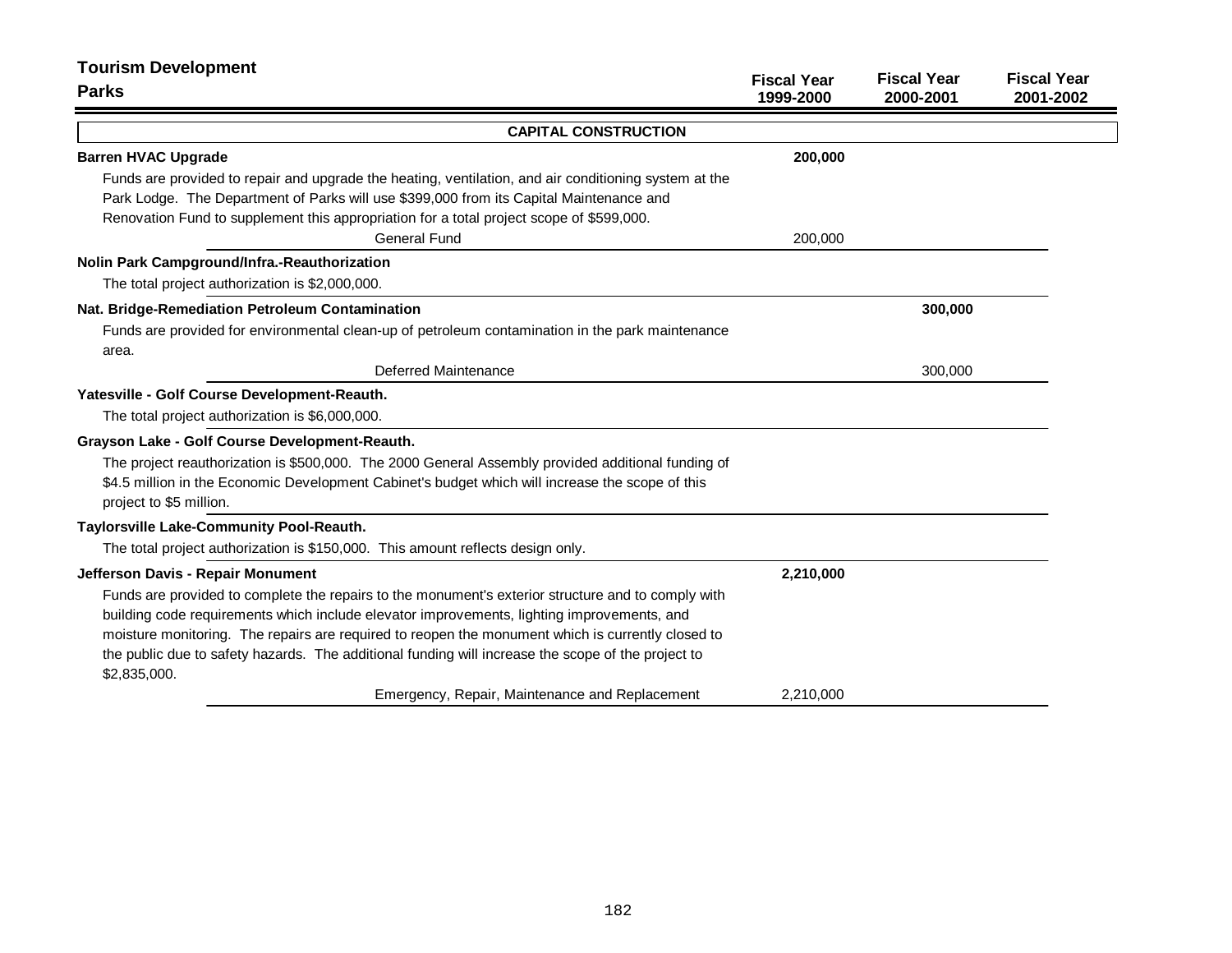| <b>Tourism Development</b><br><b>Parks</b>                                                          | <b>Fiscal Year</b><br>1999-2000 | <b>Fiscal Year</b><br>2000-2001 | <b>Fiscal Year</b><br>2001-2002 |
|-----------------------------------------------------------------------------------------------------|---------------------------------|---------------------------------|---------------------------------|
| Mineral Mounds - Golf Course Development-Reauth.                                                    |                                 |                                 |                                 |
| The total project authorization is \$5,000,000.                                                     |                                 |                                 |                                 |
| Kincaid Lake - Golf Course/Park-Improve.-Reauth.                                                    |                                 |                                 |                                 |
| The total project authorization is \$3,000,000.                                                     |                                 |                                 |                                 |
| <b>Pennyrile Forest-Golf Course Development-Reauth.</b>                                             |                                 |                                 |                                 |
| The total project authorization is \$3,000,000.                                                     |                                 |                                 |                                 |
| Dale Hollow - Golf Course Development-Reauth.                                                       |                                 |                                 |                                 |
| The total project authorization is \$6,000,000.                                                     |                                 |                                 |                                 |
| <b>Maintenance Pool</b>                                                                             |                                 | 4,200,000                       | 4,200,000                       |
| These funds are to be expended for maintenance and renovation projects under \$400,000 in the state |                                 |                                 |                                 |
| parks. Also to be provided are such items as picnic shelters, tennis courts, game courts, stables,  |                                 |                                 |                                 |
| restroom buildings, maintenance buildings, landscaping, land acquisition, asbestos abatement, and   |                                 |                                 |                                 |
| fuel storage tank replacements as identified by the Department.                                     |                                 |                                 |                                 |
| Investment Income                                                                                   |                                 | 4.200.000                       | 4,200,000                       |
| My Old Ky Home - Golf Course Development-Reauth.                                                    |                                 |                                 |                                 |
| The total project authorization is \$2,400,000.                                                     |                                 |                                 |                                 |
| <b>Columbus-Belmont -Park Reno.and Enhance.-Reauth.</b>                                             |                                 |                                 |                                 |
| The project reauthorization is \$370,000. The 2000 General Assembly provided additional funding of  |                                 |                                 |                                 |
| \$450,000 in the Community Development Projects budget (#323) which will increase the scope of      |                                 |                                 |                                 |
| this project to \$820,000.                                                                          |                                 |                                 |                                 |
| <b>Fort Boonesborough - Reroof Fort Buildings</b>                                                   |                                 | 500,000                         |                                 |
| Funds are provided to replace the roofs on various structures at the Fort.                          |                                 |                                 |                                 |
| <b>Bond Fund</b>                                                                                    |                                 | 500.000                         |                                 |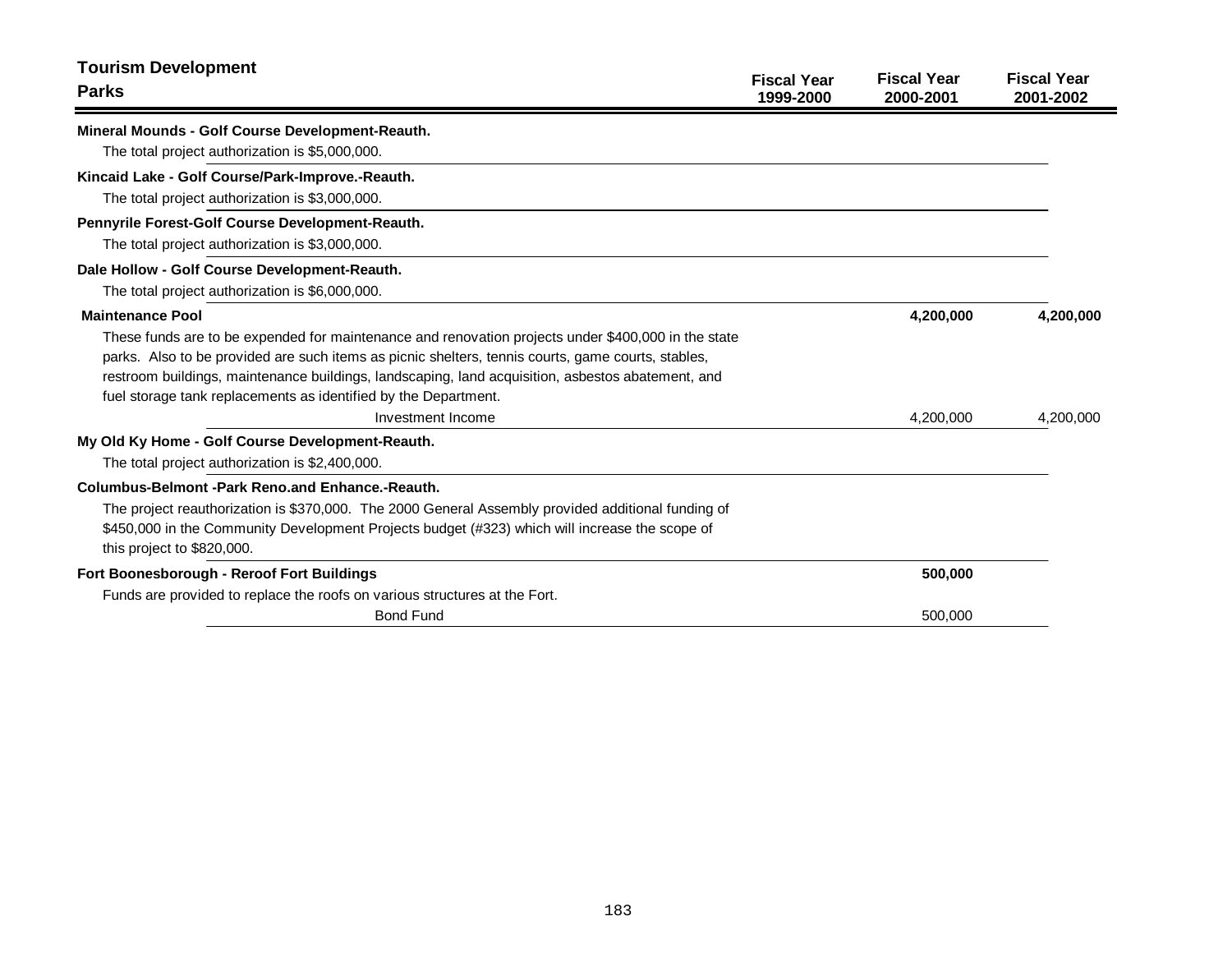| <b>Tourism Development</b><br><b>Parks</b>    |                                                      | <b>Fiscal Year</b><br>1999-2000 | <b>Fiscal Year</b><br>2000-2001 | <b>Fiscal Year</b><br>2001-2002 |
|-----------------------------------------------|------------------------------------------------------|---------------------------------|---------------------------------|---------------------------------|
| Lake Barkley-Park Improvements-Reauth.        |                                                      |                                 |                                 |                                 |
| The total project authorization is \$550,000. |                                                      |                                 |                                 |                                 |
| <b>Parks Summary</b>                          |                                                      | 2,410,000                       | 5,000,000                       | 4,200,000                       |
|                                               | <b>Bond Fund</b>                                     |                                 | 500,000                         |                                 |
|                                               | <b>General Fund</b>                                  | 200,000                         |                                 |                                 |
|                                               | Investment Income                                    |                                 | 4,200,000                       | 4,200,000                       |
|                                               | <b>Deferred Maintenance</b>                          |                                 | 300,000                         |                                 |
|                                               | <b>Emergency Repair, Maintenance and Replacement</b> | 2,210,000                       |                                 |                                 |
| <b>Tourism Development Summary</b>            |                                                      | 2,410,000                       | 9,050,000                       | 7,625,000                       |
|                                               | <b>Bond Fund</b>                                     |                                 | 875,000                         |                                 |
|                                               | <b>General Fund</b>                                  | 200,000                         |                                 |                                 |
|                                               | Investment Income                                    |                                 | 4,575,000                       | 4,675,000                       |
|                                               | <b>Deferred Maintenance</b>                          |                                 | 300,000                         |                                 |
|                                               | <b>Emergency Repair, Maintenance and Replacement</b> | 2,210,000                       |                                 |                                 |
|                                               | <b>Restricted Funds</b>                              |                                 | 3,300,000                       | 2,950,000                       |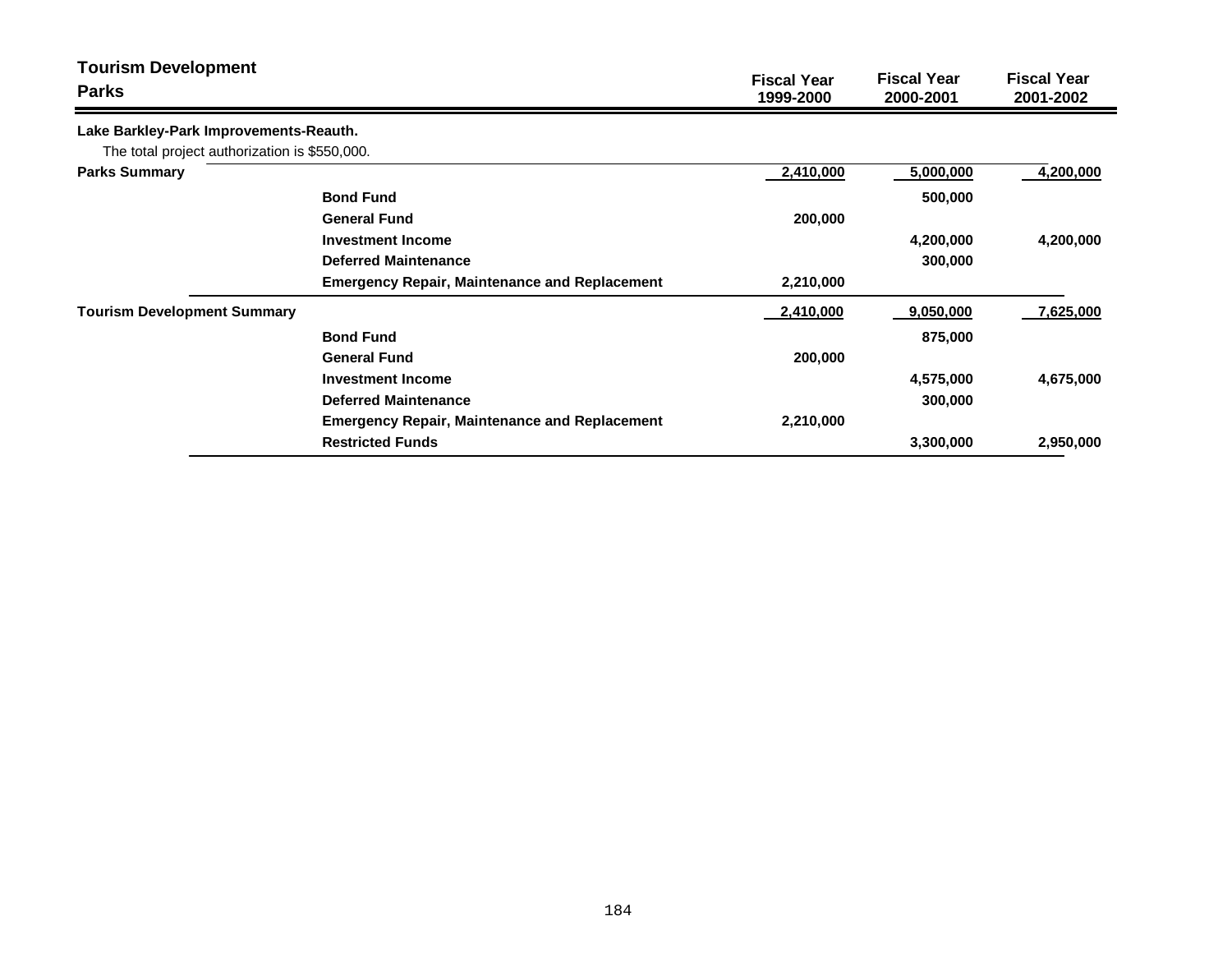| <b>Transportation</b>                                                                                                                                                                                                                                        | <b>Fiscal Year</b> | <b>Fiscal Year</b> | <b>Fiscal Year</b> |
|--------------------------------------------------------------------------------------------------------------------------------------------------------------------------------------------------------------------------------------------------------------|--------------------|--------------------|--------------------|
| <b>General Administration and Support</b>                                                                                                                                                                                                                    | 1999-2000          | 2000-2001          | 2001-2002          |
| <b>CAPITAL CONSTRUCTION</b>                                                                                                                                                                                                                                  |                    |                    |                    |
| Transportation Bldg. Parking Struc. - New Const.                                                                                                                                                                                                             |                    | 20,700,000         |                    |
| Funds are provided to construct a 1,500 space parking structure to serve the new Transportation<br>Cabinet Office Building. This new parking structure will provide safe, efficient, and convenient<br>parking for the occupants of the new office building. |                    |                    |                    |
| <b>Bond Fund</b>                                                                                                                                                                                                                                             |                    | 20,700,000         |                    |
| <b>Boone County Maintenance Building</b>                                                                                                                                                                                                                     |                    |                    | 515,000            |
| Funds are provided to construct a new primary highway maintenance facility in Boone County to<br>replace the existing facility.                                                                                                                              |                    |                    |                    |
| Road Fund                                                                                                                                                                                                                                                    |                    |                    | 515,000            |
| <b>Powell County Maintenance Facility</b>                                                                                                                                                                                                                    |                    | 900,000            |                    |
| Funds are provided to acquire a site and construct a new primary highway maintenance facility in<br>Powell County to replace the existing facility.                                                                                                          |                    |                    |                    |
| Road Fund                                                                                                                                                                                                                                                    |                    | 900,000            |                    |
| <b>Mason County Maintenance Facility</b>                                                                                                                                                                                                                     |                    |                    | 710,000            |
| Funds are provided to acquire a site and construct a new primary highway maintenance facility in<br>Mason County to replace the existing facility.                                                                                                           |                    |                    |                    |
| Road Fund                                                                                                                                                                                                                                                    |                    |                    | 710,000            |
| Loadometer & Rest Area Maintenance and Repair                                                                                                                                                                                                                |                    | 600,000            | 600,000            |
| Funds are provided for general repairs, emergency repairs, maintenance, renovation, and<br>improvements of existing loadometer stations and interstate and parkway rest areas. These repairs<br>are done on an as needed basis.                              |                    |                    |                    |
| Road Fund                                                                                                                                                                                                                                                    |                    | 600,000            | 600,000            |
| <b>Building Renovation &amp; Emergency Repairs</b>                                                                                                                                                                                                           |                    | 500,000            | 500,000            |
| Funds are provided for the general repair, emergency repair, maintenance, and renovation of older<br>buildings. These repairs are done on an as needed basis.                                                                                                |                    |                    |                    |
| Road Fund                                                                                                                                                                                                                                                    |                    | 500,000            | 500,000            |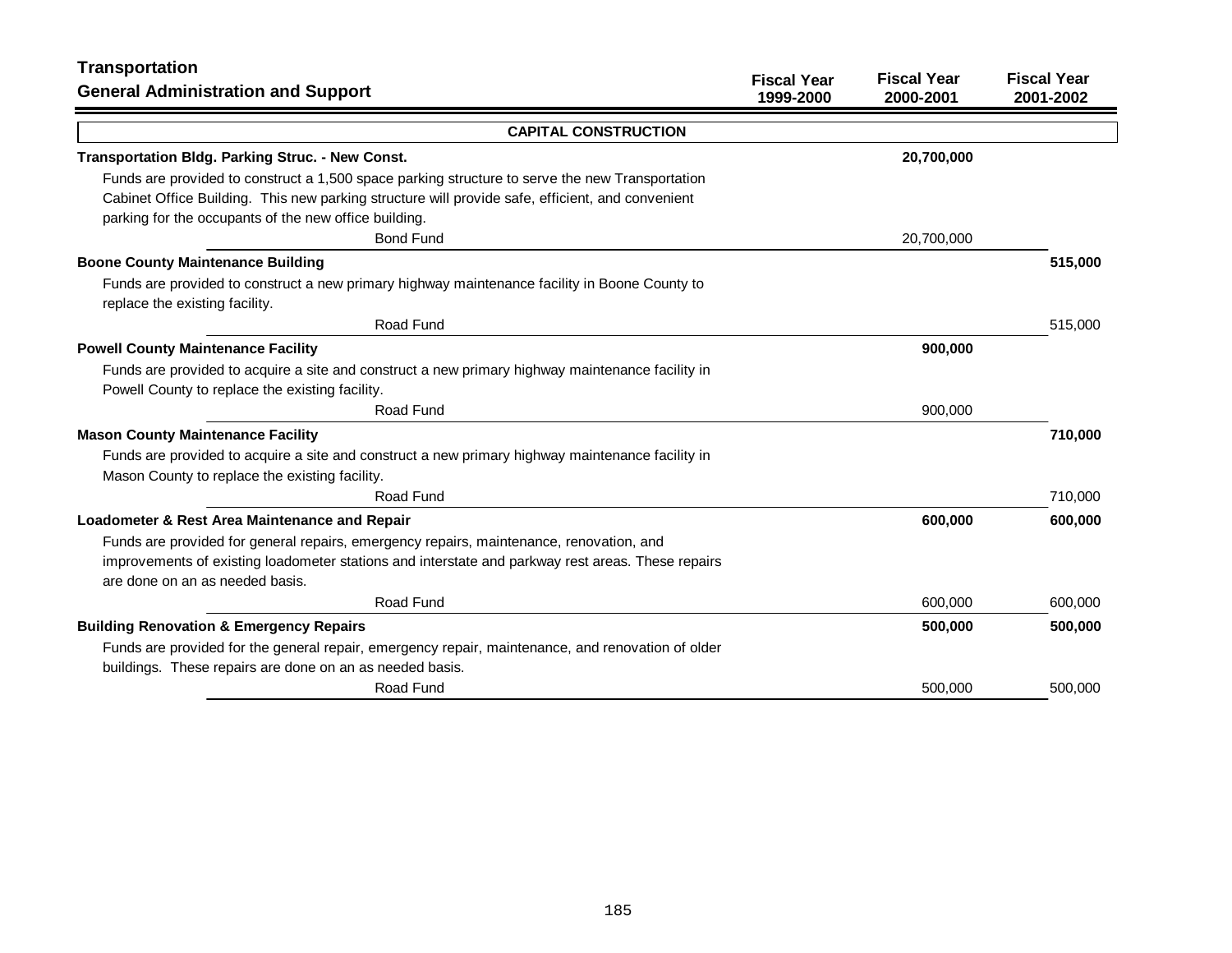| <b>Transportation</b><br><b>General Administration and Support</b>                                                                | <b>Fiscal Year</b><br>1999-2000 | <b>Fiscal Year</b><br>2000-2001 | <b>Fiscal Year</b><br>2001-2002 |
|-----------------------------------------------------------------------------------------------------------------------------------|---------------------------------|---------------------------------|---------------------------------|
| <b>Painting and Roof Replacement</b>                                                                                              |                                 | 250,000                         | 250,000                         |
| Funds are provided for painting and roof replacement of the Cabinet's buildings. These repairs are<br>done on an as needed basis. |                                 |                                 |                                 |
| Road Fund                                                                                                                         |                                 | 250,000                         | 250,000                         |
| Various Salt Storage Structures and Repair                                                                                        |                                 | 250,000                         | 250,000                         |
| Funds are provided to construct and maintain modern dome and shed structures necessary for the                                    |                                 |                                 |                                 |
| proper storage of salt and calcium chloride. These projects are done on an as needed basis.                                       |                                 |                                 |                                 |
| Road Fund                                                                                                                         |                                 | 250,000                         | 250,000                         |
| Various Waste Treatment & Water Supply Projects                                                                                   |                                 | 100,000                         | 100,000                         |
| Funds are provided to eliminate the sewage treatment plants, septic systems, and cisterns on the                                  |                                 |                                 |                                 |
| older maintenance facilities by connecting to public sewer and water systems. These projects are                                  |                                 |                                 |                                 |
| done on an as needed basis.                                                                                                       |                                 |                                 |                                 |
| Road Fund                                                                                                                         |                                 | 100,000                         | 100,000                         |
| <b>Hydraulic Hoists, Heavy Equipment</b>                                                                                          |                                 |                                 | 100,000                         |
| Funds are provided to purchase heavy equipment hydraulic hoists for safely lifting and holding trucks                             |                                 |                                 |                                 |
| and other roadway maintenance equipment.                                                                                          |                                 |                                 |                                 |
| Road Fund                                                                                                                         |                                 |                                 | 100,000                         |
| <b>New Transportation Office Building</b>                                                                                         |                                 | 7,500,000                       |                                 |
| Reauthorization and Additional Funding, (\$7,500,000) - Funding was authorized in the 1998-2000                                   |                                 |                                 |                                 |
| biennial budget for the construction of the first major state office building in Frankfort in over 20                             |                                 |                                 |                                 |
| years. This project encompasses design, site preparation, and construction of an approximately                                    |                                 |                                 |                                 |
| 420,000 square foot structure. The building will serve as the primary office building for the                                     |                                 |                                 |                                 |
| Transportation Cabinet, which is currently housed in the State Office Building and several smaller                                |                                 |                                 |                                 |
| buildings in Frankfort. A Road Fund bond authorization of \$68,100,000 plus \$7,500,000 additional                                |                                 |                                 |                                 |
| new Road Fund bonds is to be combined with \$18,900,000 of previously authorized General                                          |                                 |                                 |                                 |
| Fund-supported bonds for an all funds total project scope of \$94,500,000. The \$18,900,000 portion                               |                                 |                                 |                                 |
| of the funding will be derived from the proceeds of previously authorized General Fund bonds for                                  |                                 |                                 |                                 |
| renovation projects relating to the existing State Office Building. Expenditure commitments from the                              |                                 |                                 |                                 |
| \$21,900,000 in previously authorized bond proceeds have been \$3,000,000 to date leaving a residual                              |                                 |                                 |                                 |
| of \$18,900,000 for this new project. The first phase of that renovation project was authorized in the                            |                                 |                                 |                                 |
| 1994-96 biennial budget at \$10,000,000; phase two of the renovation project for the same building                                |                                 |                                 |                                 |
| was authorized in the 1996-98 biennial budget at \$11,900,000 for fiscal year 1997. However, that                                 |                                 |                                 |                                 |
| original renovation project has now been temporarily halted due to major cost increases encountered                               |                                 |                                 |                                 |
| during the bid process and will be deferred until this new building project can be completed and the                              |                                 |                                 |                                 |
| current occupants (Transportation Cabinet employees) relocated. The additional \$7,500,000 is                                     |                                 |                                 |                                 |
| needed due to revised estimates of the project relative to property acquisitions, additional drainage                             |                                 |                                 |                                 |
| capabilities, and general price per square foot market construction costs.                                                        |                                 |                                 |                                 |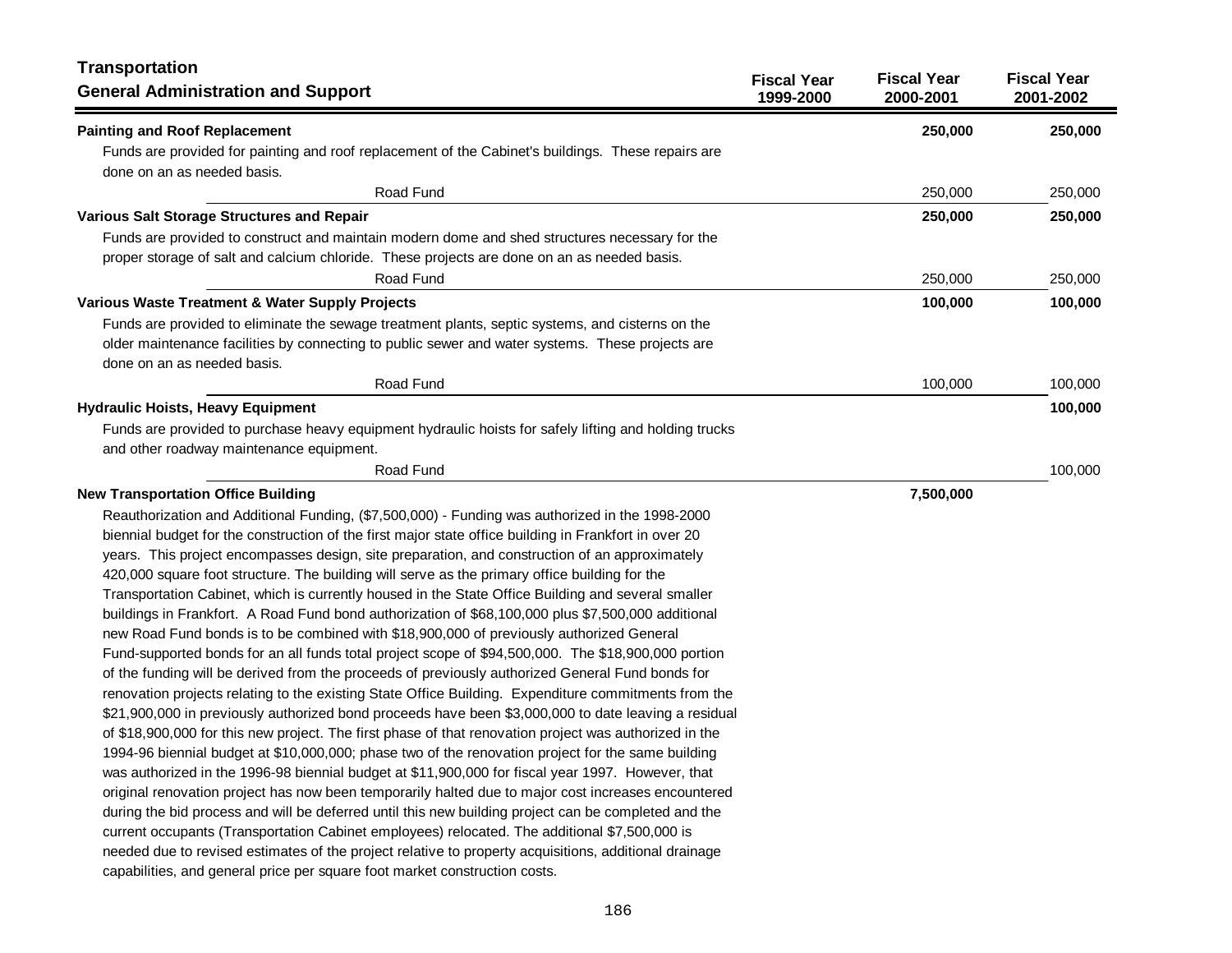| <b>Transportation</b>                                                                                                           |                                 |                                 |                                 |
|---------------------------------------------------------------------------------------------------------------------------------|---------------------------------|---------------------------------|---------------------------------|
| <b>General Administration and Support</b>                                                                                       | <b>Fiscal Year</b><br>1999-2000 | <b>Fiscal Year</b><br>2000-2001 | <b>Fiscal Year</b><br>2001-2002 |
| <b>Bond Fund</b>                                                                                                                |                                 | 7,500,000                       |                                 |
| <b>Campbell County Maintenance Facility</b>                                                                                     |                                 | 965,000                         |                                 |
| Funds are provided to acquire property and construct a new primary highway maintenance facility in                              |                                 |                                 |                                 |
| Campbell County to replace the existing facility. The right of way acquisition for the reconstruction of                        |                                 |                                 |                                 |
| US 27 affecting the Cabinet's current facility has moved this project to the top of the maintenance                             |                                 |                                 |                                 |
| facility priorities. Cabinet officials anticipate the Federal Highway Administration to pay                                     |                                 |                                 |                                 |
| approximately \$465,000 for the right of way acquisition. These funds will be deposited into the                                |                                 |                                 |                                 |
| project account and used to offset the Road Fund support required for the project.                                              |                                 |                                 |                                 |
| Road Fund                                                                                                                       |                                 | 500,000                         |                                 |
| <b>Restricted Funds</b>                                                                                                         |                                 | 465,000                         |                                 |
| <b>Elizabethtown District Office Building</b>                                                                                   |                                 | 3,810,000                       |                                 |
| Funds are provided to construct a new Elizabethtown District Office Building for Highway District #4                            |                                 |                                 |                                 |
| to replace the existing structure, which is more than 40 years old and in poor condition.                                       |                                 |                                 |                                 |
| Road Fund                                                                                                                       |                                 | 3,810,000                       |                                 |
| Road Maintenance / Various Parks                                                                                                |                                 | 2,000,000                       | 1,500,000                       |
| Funds are provided for the upgrading and resurfacing of state park roads and parking areas,                                     |                                 |                                 |                                 |
| including striping, culverts, bridges, shoulders, ditches, curbs, and guardrails.                                               |                                 |                                 |                                 |
| Road Fund                                                                                                                       |                                 | 2,000,000                       | 1,500,000                       |
| <b>Cumberland Co Highway Maintenance Facility</b>                                                                               |                                 | 500,000                         |                                 |
| Funds are provided to construct a new primary highway maintenance facility on an existing site in                               |                                 |                                 |                                 |
| Cumberland County.                                                                                                              |                                 |                                 |                                 |
| Road Fund                                                                                                                       |                                 | 500,000                         |                                 |
| <b>MAJOR EQUIPMENT</b>                                                                                                          |                                 |                                 |                                 |
| <b>Electronic Digital Surveying Systems</b>                                                                                     |                                 | 225,000                         |                                 |
| Funds are provided for electronic digital surveying systems used by the Cabinet's highway design<br>and construction personnel. |                                 |                                 |                                 |
| Road Fund                                                                                                                       |                                 | 225.000                         |                                 |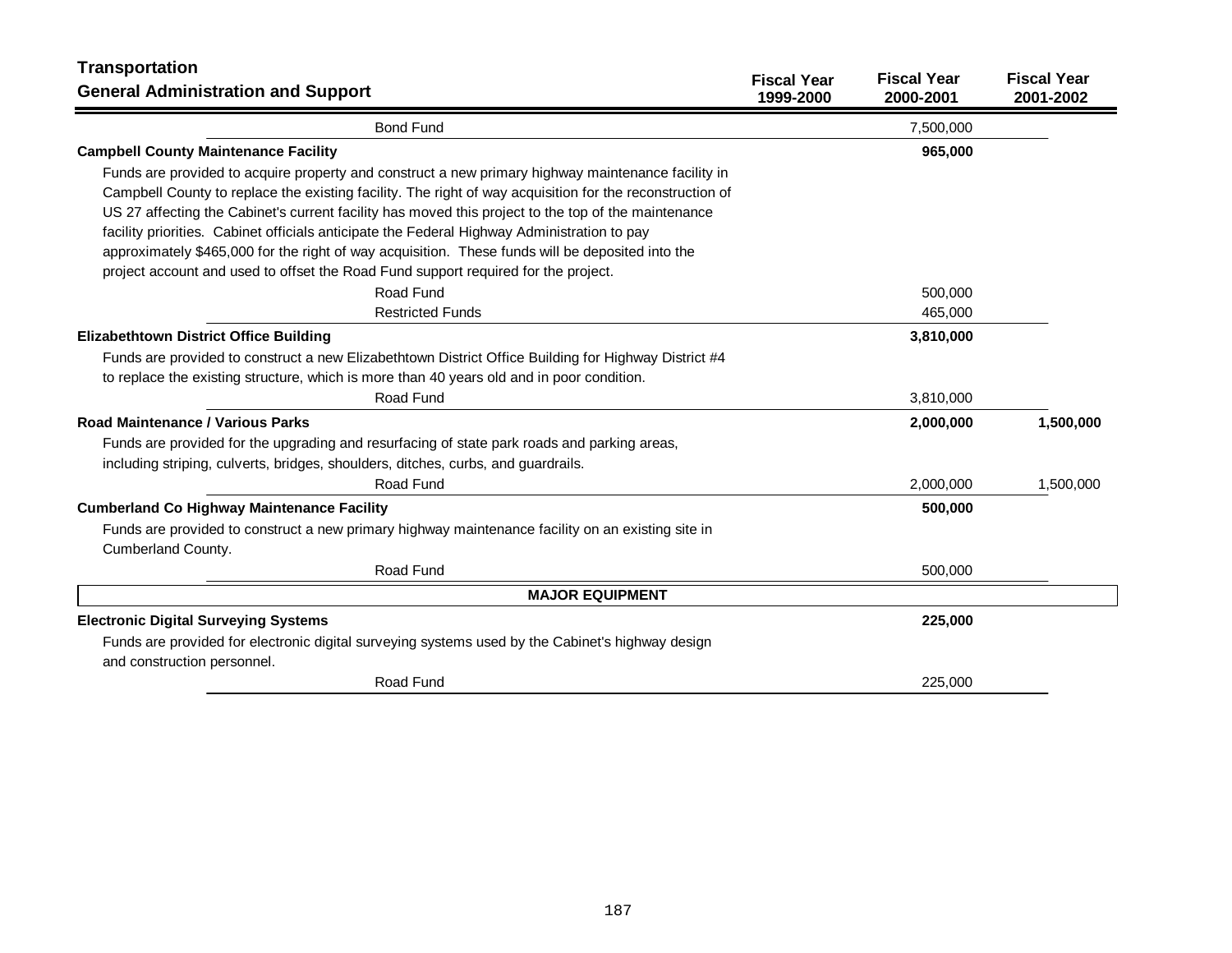| <b>Transportation</b><br><b>General Administration and Support</b>                                   | <b>Fiscal Year</b><br>1999-2000 | <b>Fiscal Year</b><br>2000-2001 | <b>Fiscal Year</b><br>2001-2002 |
|------------------------------------------------------------------------------------------------------|---------------------------------|---------------------------------|---------------------------------|
| Weigh In Motion/Traffic Data Collection Equipmnt                                                     |                                 | 310,000                         | 320,000                         |
| Funds are provided for Weigh In Motion/Traffic Data Collection (WIN/TDC) equipment. The              |                                 |                                 |                                 |
| equipment consists of road tubes, axle sensors, hand-held vehicle classification counters, solar     |                                 |                                 |                                 |
| panels, traffic counters, weight mats, data recorders, and portable peizo-electric sensor systems.   |                                 |                                 |                                 |
| Road Fund                                                                                            |                                 | 310.000                         | 320,000                         |
| <b>Direct Tension Tester for Asphalt</b>                                                             |                                 | 140,000                         |                                 |
| Funds are provided for a Direct Tension Tester (DTT) which is used by the Division of Materials to   |                                 |                                 |                                 |
| test the strength of asphalt mixtures by placing samples under compression at controlled             |                                 |                                 |                                 |
| temperatures and pressures. This type of testing is required in the federally mandated "Superpave    |                                 |                                 |                                 |
| System."                                                                                             |                                 |                                 |                                 |
| Road Fund                                                                                            |                                 | 140,000                         |                                 |
| <b>Soil Resilient Modulus Testing System</b>                                                         |                                 |                                 | 264,000                         |
| Funds are provided for a Soil Resilient Modulus Testing System to determine the required thickness   |                                 |                                 |                                 |
| for pavements and measure the stability of soils in cut slopes and embankments. The equipment will   |                                 |                                 |                                 |
| replace aging machines and increase the Division of Materials' testing capacity to match current     |                                 |                                 |                                 |
| workload.                                                                                            |                                 |                                 |                                 |
| Road Fund                                                                                            |                                 |                                 | 264,000                         |
| X-Ray Fluorescence & X-Ray Diffraction Analyzers                                                     |                                 | 155,000                         | 220,000                         |
| Funds are provided for two spectrometers for the Division of Materials. The spectrometers will be    |                                 |                                 |                                 |
| used to test various materials used in roadway construction and maintenance, such as cement, steel,  |                                 |                                 |                                 |
| wood, traffic marking materials, bridge coatings, aggregates, and de-icing chemicals, to assure they |                                 |                                 |                                 |
| meet specifications.                                                                                 |                                 |                                 |                                 |
| Road Fund                                                                                            |                                 | 155,000                         | 220,000                         |
| <b>Mail Inserter/Burster Machine</b>                                                                 |                                 | 130,000                         |                                 |
| Funds are provided for a mail inserter and burster machine. This equipment is used to insert vehicle |                                 |                                 |                                 |
| registration and titling documents into envelopes for mailing by the Division of Motor Vehicle       |                                 |                                 |                                 |
| Licensing.                                                                                           |                                 |                                 |                                 |
| Road Fund                                                                                            |                                 | 130,000                         |                                 |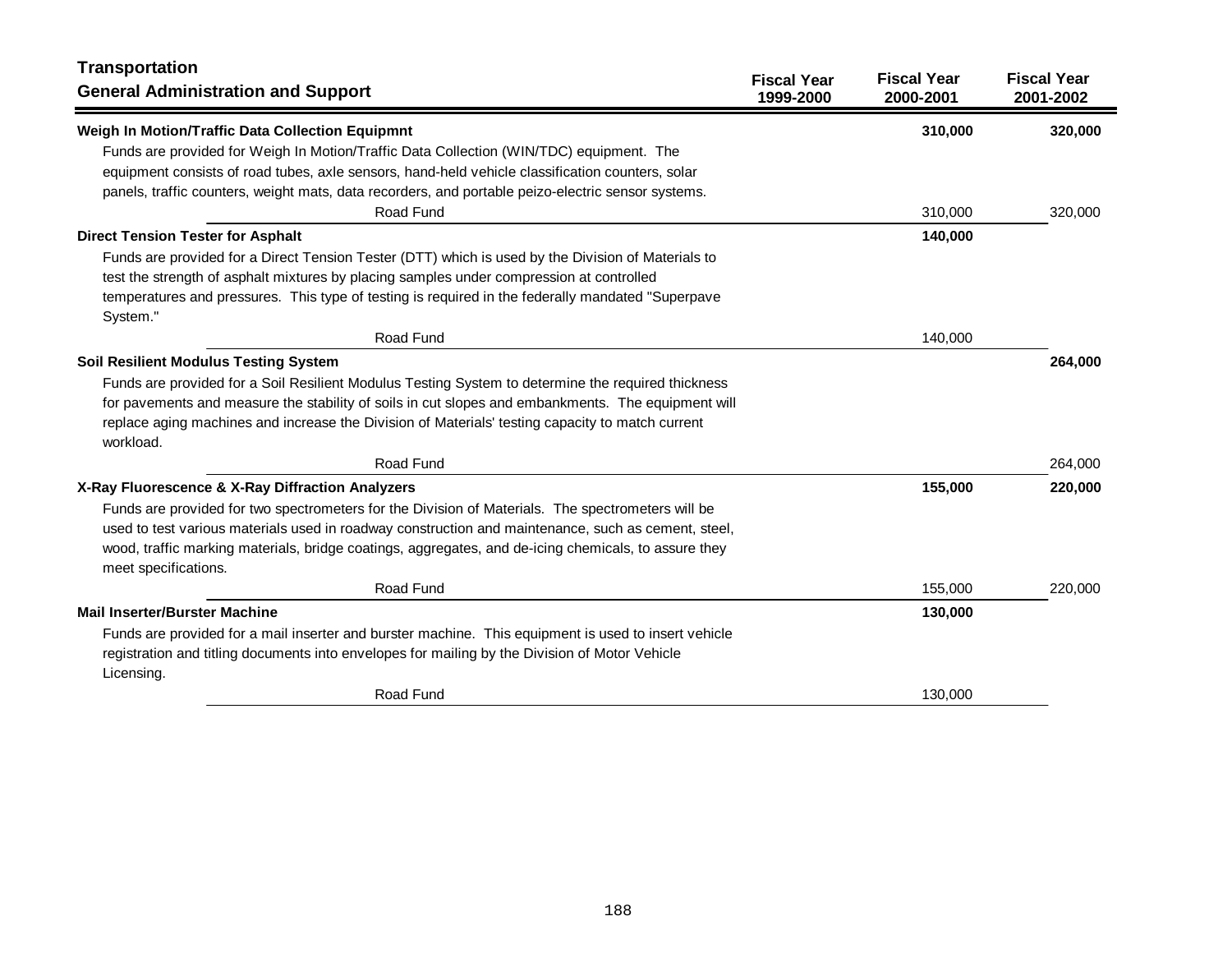| <b>Transportation</b><br><b>General Administration and Support</b>                                                                                                                                          | <b>Fiscal Year</b><br>1999-2000 | <b>Fiscal Year</b><br>2000-2001 | <b>Fiscal Year</b><br>2001-2002 |
|-------------------------------------------------------------------------------------------------------------------------------------------------------------------------------------------------------------|---------------------------------|---------------------------------|---------------------------------|
| <b>INFORMATION TECHNOLOGY EQUIPMENT</b>                                                                                                                                                                     |                                 |                                 |                                 |
| <b>MVE Mobile Computers and Peripherals</b>                                                                                                                                                                 |                                 |                                 | 1,000,000                       |
| The Empower Kentucky Vehicle Enforcement Redesign Committee found the Vehicle Enforcement                                                                                                                   |                                 |                                 |                                 |
| Officers' stationary and rather predictable location at weigh station facilities has inadvertently allowed<br>noncompliance with safety and tax reporting regulations for commercial motor vehicles.        |                                 |                                 |                                 |
| Funds are provided to equip roving officers with a portable computer which allows information and<br>forms to be generated, transmitted, and stored electronically. Linking and access to a variety of data |                                 |                                 |                                 |
| sources will allow better enforcement of taxation, registration, and safety regulations. The result will                                                                                                    |                                 |                                 |                                 |
| be decreased commercial motor vehicle downtime and increased officer effectiveness and safety.                                                                                                              |                                 |                                 |                                 |
| Additionally, officers will have immediate access to the National Crime Information Center (NCIC)                                                                                                           |                                 |                                 |                                 |
| through the use of mobile computers.                                                                                                                                                                        |                                 |                                 |                                 |
| Road Fund                                                                                                                                                                                                   |                                 |                                 | 1,000,000                       |
| <b>Conversion &amp; Web Pub. of Microfilm Plans</b>                                                                                                                                                         |                                 |                                 | 325,000                         |
| The Division of Highway Design and all 12 district offices maintain highway plan archives in                                                                                                                |                                 |                                 |                                 |
| microfilm form. Funds are provided to convert the current microfilm operation from a hard copy                                                                                                              |                                 |                                 |                                 |
| aperture card to a web-based operation for immediate on-line availability to Cabinet staff and the                                                                                                          |                                 |                                 |                                 |
| general public. Electronic access to view, download, and print plans from home or office using a web                                                                                                        |                                 |                                 |                                 |
| browser will make the archival process more economical and efficient.                                                                                                                                       |                                 |                                 |                                 |
| Road Fund                                                                                                                                                                                                   |                                 |                                 | 325,000                         |
| <b>General Administration and Support Summary</b>                                                                                                                                                           |                                 | 39,035,000                      | 6,654,000                       |
| <b>Bond Fund</b>                                                                                                                                                                                            |                                 | 28,200,000                      |                                 |
| <b>Restricted Funds</b>                                                                                                                                                                                     |                                 | 465,000                         |                                 |
| <b>Road Fund</b>                                                                                                                                                                                            |                                 | 10.370.000                      | 6.654.000                       |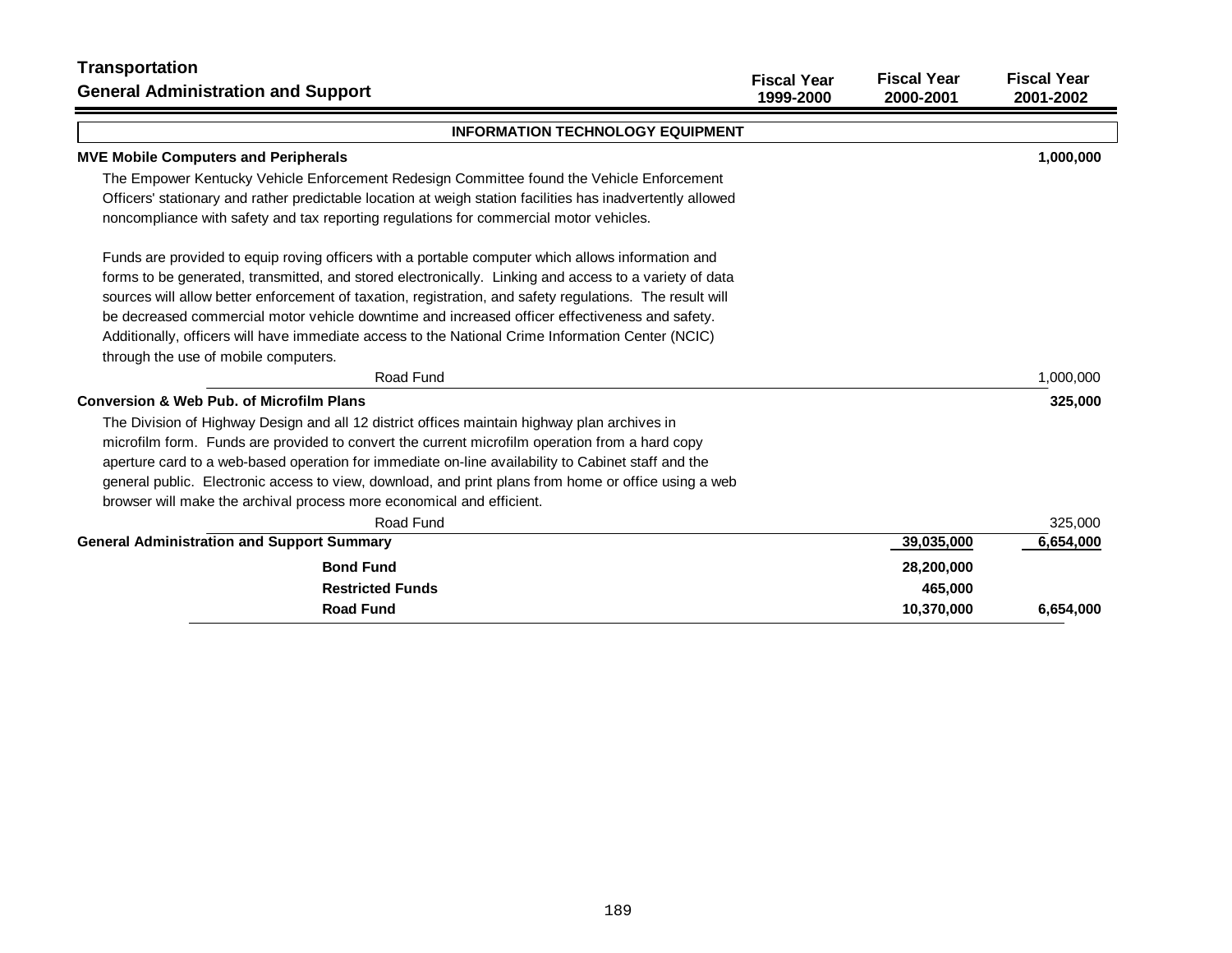| Transportation<br><b>General Administration and Support</b> | <b>Fiscal Year</b><br>1999-2000 | <b>Fiscal Year</b><br>2000-2001 | <b>Fiscal Year</b><br>2001-2002 |
|-------------------------------------------------------------|---------------------------------|---------------------------------|---------------------------------|
| <b>Transportation Summary</b>                               |                                 | 39.035.000                      | 6,654,000                       |
| <b>Bond Fund</b>                                            |                                 | 28,200,000                      |                                 |
| <b>Restricted Funds</b>                                     |                                 | 465.000                         |                                 |
| <b>Road Fund</b>                                            |                                 | 10,370,000                      | 6,654,000                       |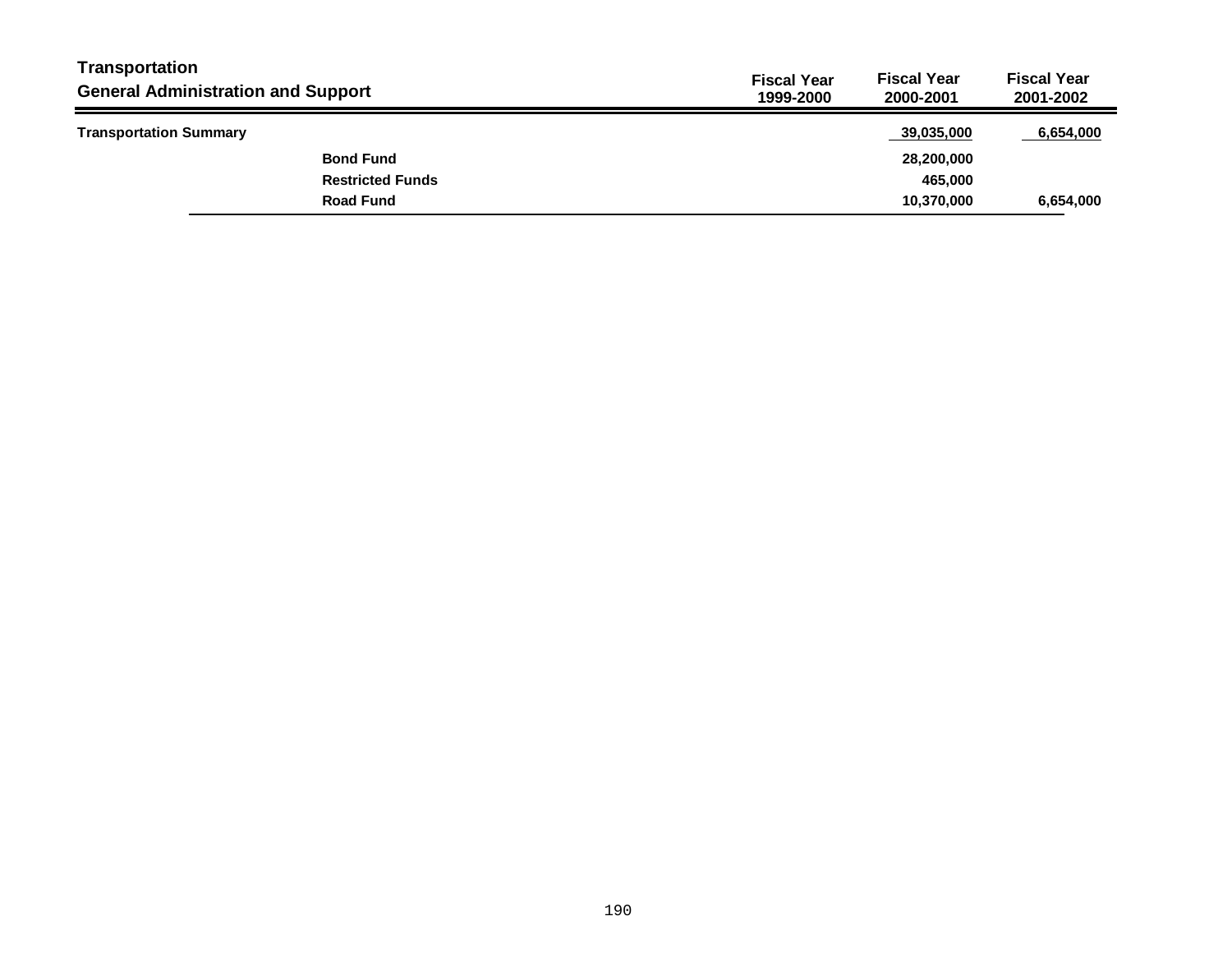| <b>Workforce Development</b><br><b>General Administration and Program Support</b>              | <b>Fiscal Year</b><br>1999-2000 | <b>Fiscal Year</b><br>2000-2001 | <b>Fiscal Year</b><br>2001-2002 |
|------------------------------------------------------------------------------------------------|---------------------------------|---------------------------------|---------------------------------|
| <b>CAPITAL CONSTRUCTION</b>                                                                    |                                 |                                 |                                 |
| Office of the Secretary: Misc Maintenance Pool                                                 |                                 | 250,000                         | 425,000                         |
| The miscellaneous maintenance pool provides the Cabinet with a source of funds for capital     |                                 |                                 |                                 |
| construction maintenance and renovation projects with a cost of less than \$400,000 each. The  |                                 |                                 |                                 |
| Cabinet currently owns 27 buildings across the Commonwealth that contain approximately 635,000 |                                 |                                 |                                 |
| gross square feet and are valued at \$38,100,000. The average age of these facilities is       |                                 |                                 |                                 |
| approximately 35 years.                                                                        |                                 |                                 |                                 |
| Investment Income                                                                              |                                 | 250,000                         | 425,000                         |
| <b>General Administration and Program Support Summary</b>                                      |                                 | 250,000                         | 425,000                         |
| <b>Investment Income</b>                                                                       |                                 | 250,000                         | 425.000                         |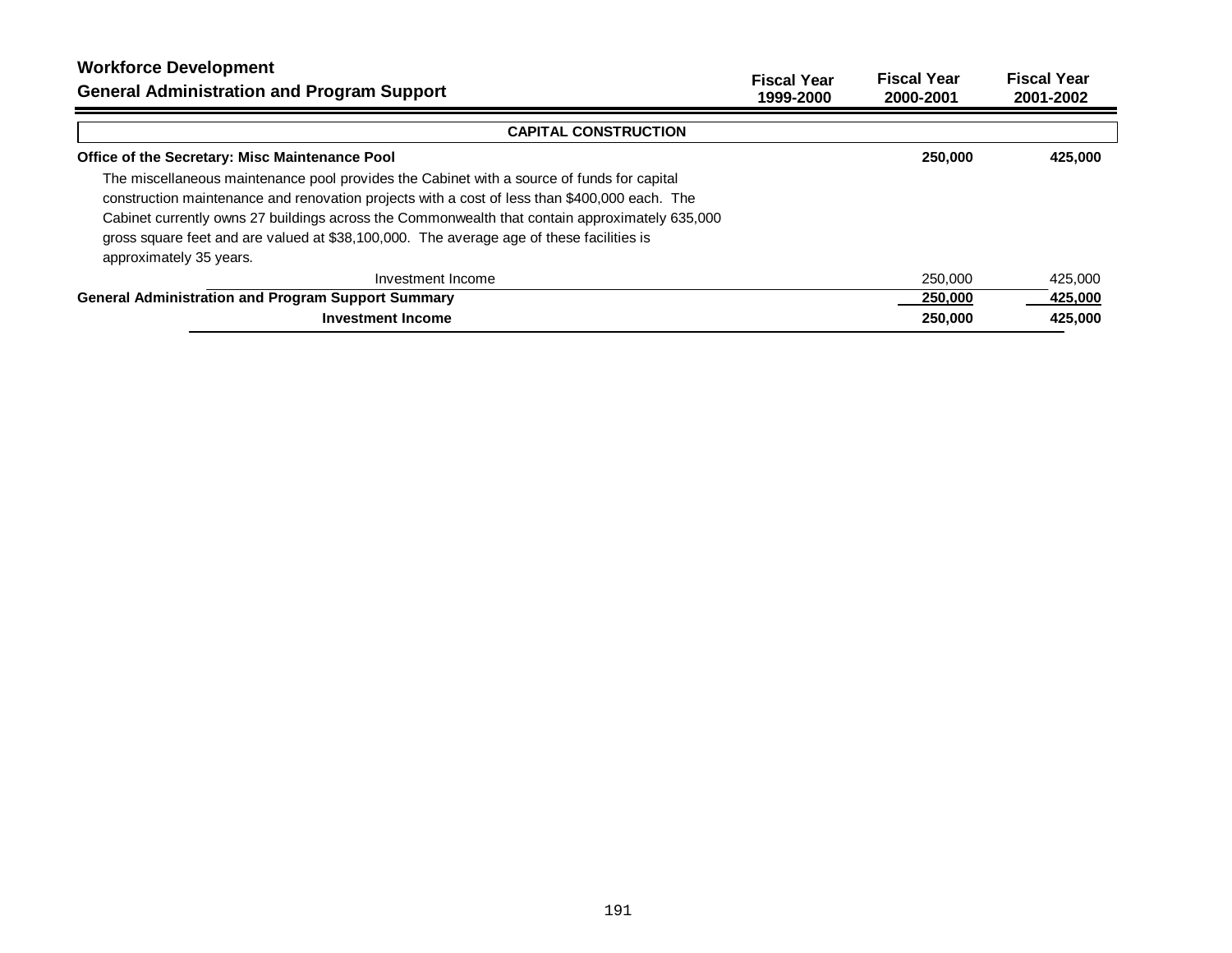| <b>Workforce Development</b><br><b>Vocational Rehabilitation</b>                                                                                                                                                                                                                                                                                                                              | <b>Fiscal Year</b><br>1999-2000 | <b>Fiscal Year</b><br>2000-2001 | <b>Fiscal Year</b><br>2001-2002 |
|-----------------------------------------------------------------------------------------------------------------------------------------------------------------------------------------------------------------------------------------------------------------------------------------------------------------------------------------------------------------------------------------------|---------------------------------|---------------------------------|---------------------------------|
| <b>CAPITAL CONSTRUCTION</b>                                                                                                                                                                                                                                                                                                                                                                   |                                 |                                 |                                 |
| Carl D. Perkins Ctr.: Rooftop Unit Replacement                                                                                                                                                                                                                                                                                                                                                |                                 | 369,000                         |                                 |
| The intent of this project is to replace the HVAC units located on the roof of the facility with modern,<br>more efficient units. The existing rooftop units have been in operation for approximately 29 years.<br>Replacement of controls is also included in the scope of work.                                                                                                             |                                 |                                 |                                 |
| In November of 1999, a supplementary request of \$399,000 from the statewide Deferred<br>Maintenance Pool was authorized by the Finance and Administration Cabinet to replace a portion of<br>the faulty heating, ventilation, and air conditioning equipment at the Perkins Center. These funds<br>represent the final phase of the project and will be used to replace the remaining units. |                                 |                                 |                                 |
| Deferred Maintenance                                                                                                                                                                                                                                                                                                                                                                          |                                 | 369,000                         |                                 |
| <b>REAL PROPERTY LEASES</b>                                                                                                                                                                                                                                                                                                                                                                   |                                 |                                 |                                 |
| <b>Franklin County - Lease</b>                                                                                                                                                                                                                                                                                                                                                                |                                 |                                 |                                 |
| PR-3920 is an existing lease of 28,265 square feet at \$7.90 per square foot on St. Clair Street in<br>Frankfort that houses the Department for Vocational Rehabilitation, the Department for the Blind, and<br>the Office of Training and Reemployment. The lease was originally executed and the building<br>occupied on June 23, 1995.                                                     |                                 |                                 |                                 |
| The cost of this lease will be borne entirely by the operating budgets of the occupying agencies.                                                                                                                                                                                                                                                                                             |                                 |                                 |                                 |
| <b>Vocational Rehabilitation Summary</b>                                                                                                                                                                                                                                                                                                                                                      |                                 | 369,000                         |                                 |
| <b>Deferred Maintenance</b>                                                                                                                                                                                                                                                                                                                                                                   |                                 | 369,000                         |                                 |
| <b>Workforce Development Summary</b>                                                                                                                                                                                                                                                                                                                                                          |                                 | 619,000                         | 425,000                         |
| <b>Investment Income</b>                                                                                                                                                                                                                                                                                                                                                                      |                                 | 250,000                         | 425,000                         |
| <b>Deferred Maintenance</b>                                                                                                                                                                                                                                                                                                                                                                   |                                 | 369,000                         |                                 |